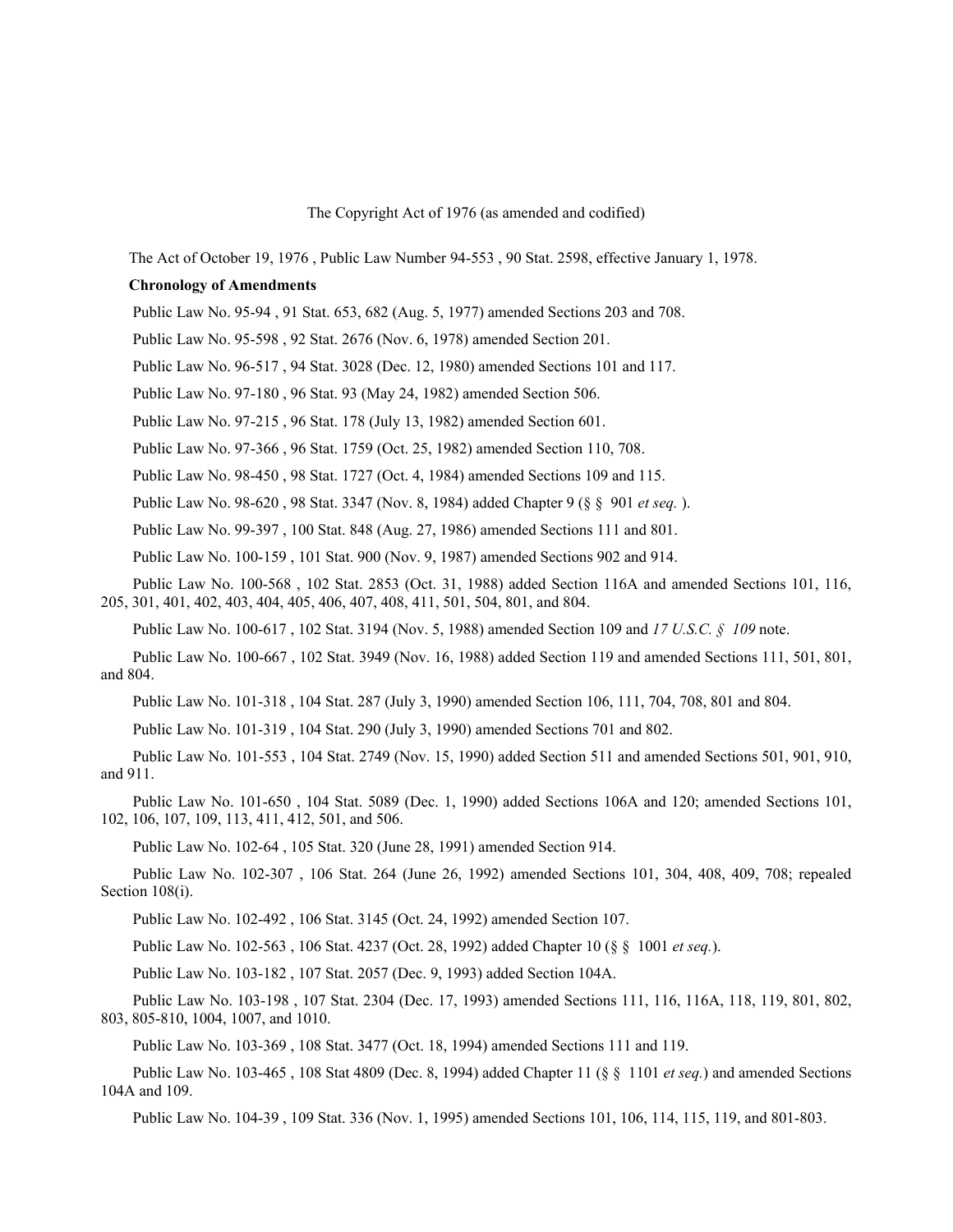Public Law No. 104-153 , 110 Stat. 1386 (July 2, 1996) amended Section 603.

Public Law No. 104-197 , 110 Stat. 2394 (Sept. 16, 1996) added Section 121.

 Public Law No. 105-80 , 111 Stat. 1529 (Nov. 13, 1997) amended Sections 101, 104A, 108, 110, 114, 303, 304, 411, 504, 801, 802, and 803.

Public Law No. 105-147 , 111 Stat. 2678 (Dec. 16, 1997) amended Sections 101, 506, and 507.

 Public Law No. 105-298 , 112 Stat. 2827 (Oct. 27, 1998) added Section 513 and amended Sections 101, 108, 110, 203, 301, 302, 303, 304, 305, and 504.

 Public Law No. 105-304 , 112 Stat. 2861 (Oct. 28, 1998) added Section 512 and Chapters 12 (§ § 1201 *et seq.*) and 13 (§ § 1301 *et seq.*); amended Sections 101, 104, 104A, 108, 112, 114, 117, 411, 507, 701, 801, 802, and 803.

 Public Law No. 106-44 , 113 Stat. 221 (Aug. 5, 1999) amended Sections 101, 106, 110, 112, 118, 119, 501, 511, 512, 513, 1202, 1302, and 1320.

 Public Law No. 106-113 , 113 Stat. 1501 (Nov. 29, 1999) added Section 122; amended Sections 101, 111, 119, 501, 510, 1201, 1203, 1204, 1301, 1313.

Public Law No. 106-160 , 113 Stat. 1774 (Dec. 9, 1999) amended Section 504.

 Public Law No. 106-379 , 114 Stat. 1445 (Oct. 27, 2000) repealed Section 710; amended Sections 101, 121, 705, 708.

 Public Law No. 107-273 , 116 Stat. 1908 (Nov. 2, 2002) amended Sections 101, 106, 110, 112, 118, 119, 121, 122, 203, 304, 501, 511, 802.

Public Law No. 107-321 , 116 Stat. 2781 (Dec. 4, 2002) amended Section 114.

**See the Transitional and Supplementary Provisions at the end of this Appendix for important information regarding the effective dates and construction of the Act and amendments.**

**An Act**

**For the general revision of the Copyright Law, title 17 of the United States Code and for other purposes.**

*Be it enacted by the Senate and House of Representatives of the United States of America in Congress assembled,*

# **TITLE I--GENERAL REVISION OF COPYRIGHT LAW**

SEC. 101. Title 17 of the United States Code, entitled ''Copyrights,'' is hereby amended in its entirety to read as follows:

## TITLE 17 --COPYRIGHTS

# CHAPTER 1 --SUBJECT MATTER AND SCOPE OF COPYRIGHT

§ 101. Definitions

Except as otherwise provided in this title, as used in this title, the following terms and their variant forms mean the following:

An ''anonymous work'' is a work on the copies or phonorecords of which no natural person is identified as author.

An "architectural work" is the design of a building as embodied in any tangible medium of expression, including a building, architectural plans, or drawings. The work includes the overall form as well as the arrangement and composition of spaces and elements in the design, but does not include individual standard features.

''Audiovisual works'' are works that consist of a series of related images which are intrinsically intended to be shown by the use of machines or devices such as projectors, viewers, or electronic equipment, together with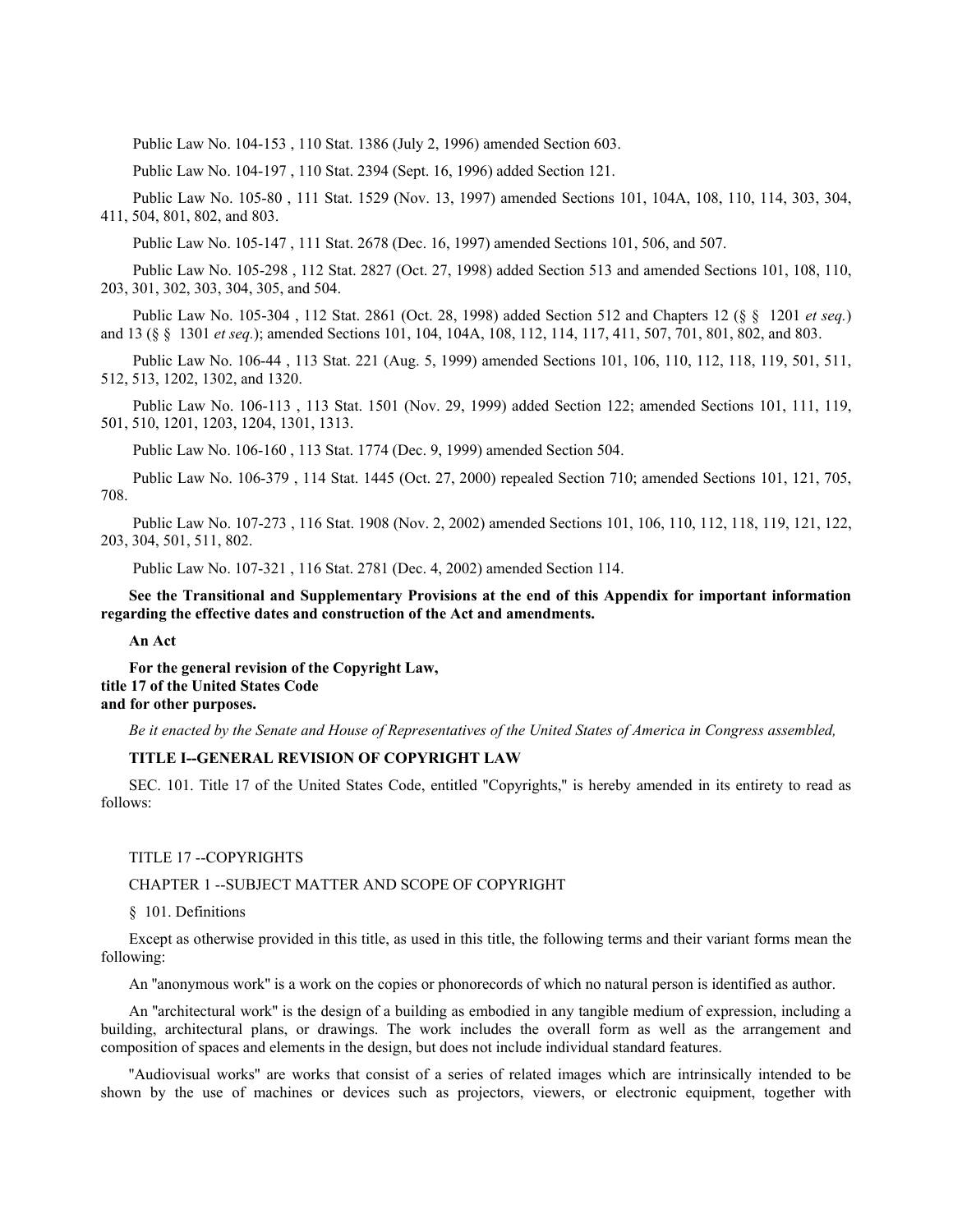accompanying sounds, if any, regardless of the nature of the material objects, such as films or tapes, in which the works are embodied.

The ''Berne Convention'' is the Convention for the Protection of Literary and Artistic Works, signed at Berne, Switzerland, on September 9, 1886, and all acts, protocols, and revisions thereto.

The ''best edition'' of a work is the edition, published in the United States at any time before the date of deposit, that the Library of Congress determines to be most suitable for its purposes.

A person's ''children'' are that person's immediate offspring, whether legitimate or not, and any children legally adopted by that person.

A ''collective work'' is a work, such as a periodical issue, anthology, or encyclopedia, in which a number of contributions, constituting separate and independent works in themselves, are assembled into a collective whole.

A ''compilation'' is a work formed by the collection and assembling of preexisting materials or of data that are selected, coordinated, or arranged in such a way that the resulting work as a whole constitutes an original work of authorship. The term ''compilation'' includes collective works.

A ''computer program'' is a set of statements or instructions to be used directly or indirectly in a computer in order to bring about a certain result.

''Copies'' are material objects, other than phonorecords, in which a work is fixed by any method now known or later developed, and from which the work can be perceived, reproduced, or otherwise communicated, either directly or with the aid of a machine or device. The term ''copies'' includes the material object, other than a phonorecord, in which the work is first fixed.

''Copyright owner'', with respect to any one of the exclusive rights comprised in a copyright, refers to the owner of that particular right.

A work is ''created'' when it is fixed in a copy or phonorecord for the first time; where a work is prepared over a period of time, the portion of it that has been fixed at any particular time constitutes the work as of that time, and where the work has been prepared in different versions, each version constitutes a separate work.

A ''derivative work'' is a work based upon one or more preexisting works, such as a translation, musical arrangement, dramatization, fictionalization, motion picture version, sound recording, art reproduction, abridgment, condensation, or any other form in which a work may be recast, transformed, or adapted. A work consisting of editorial revisions, annotations, elaborations, or other modifications which, as a whole, represent an original work of authorship, is a ''derivative work''.

A ''device'', ''machine'', or ''process'' is one now known or later developed.

A ''digital transmission'' is a transmission in whole or in part in a digital or other non-analog format.

To ''display'' a work means to show a copy of it, either directly or by means of a film, slide, television image, or any other device or process or, in the case of a motion picture or other audiovisual work, to show individual images nonsequentially.

An "establishment" is a store, shop, or any similar place of business open to the general public for the primary purpose of selling goods or services in which the majority of the gross square feet of space that is nonresidential is used for that purpose, and in which nondramatic musical works are performed publicly.

A ''food service or drinking establishment'' is a restaurant, inn, bar, tavern, or any other similar place of business in which the public or patrons assemble for the primary purpose of being served food or drink, in which the majority of the gross square feet of space that is nonresidential is used for that purpose, and in which nondramatic musical works are performed publicly.

The term ''financial gain'' includes receipt, or expectation of receipt, of anything of value, including the receipt of other copyrighted works.

A work is ''fixed'' in a tangible medium of expression when its embodiment in a copy or phonorecord, by or under the authority of the author, is sufficiently permanent or stable to permit it to be perceived, reproduced, or otherwise communicated for a period of more than transitory duration. A work consisting of sounds, images, or both, that are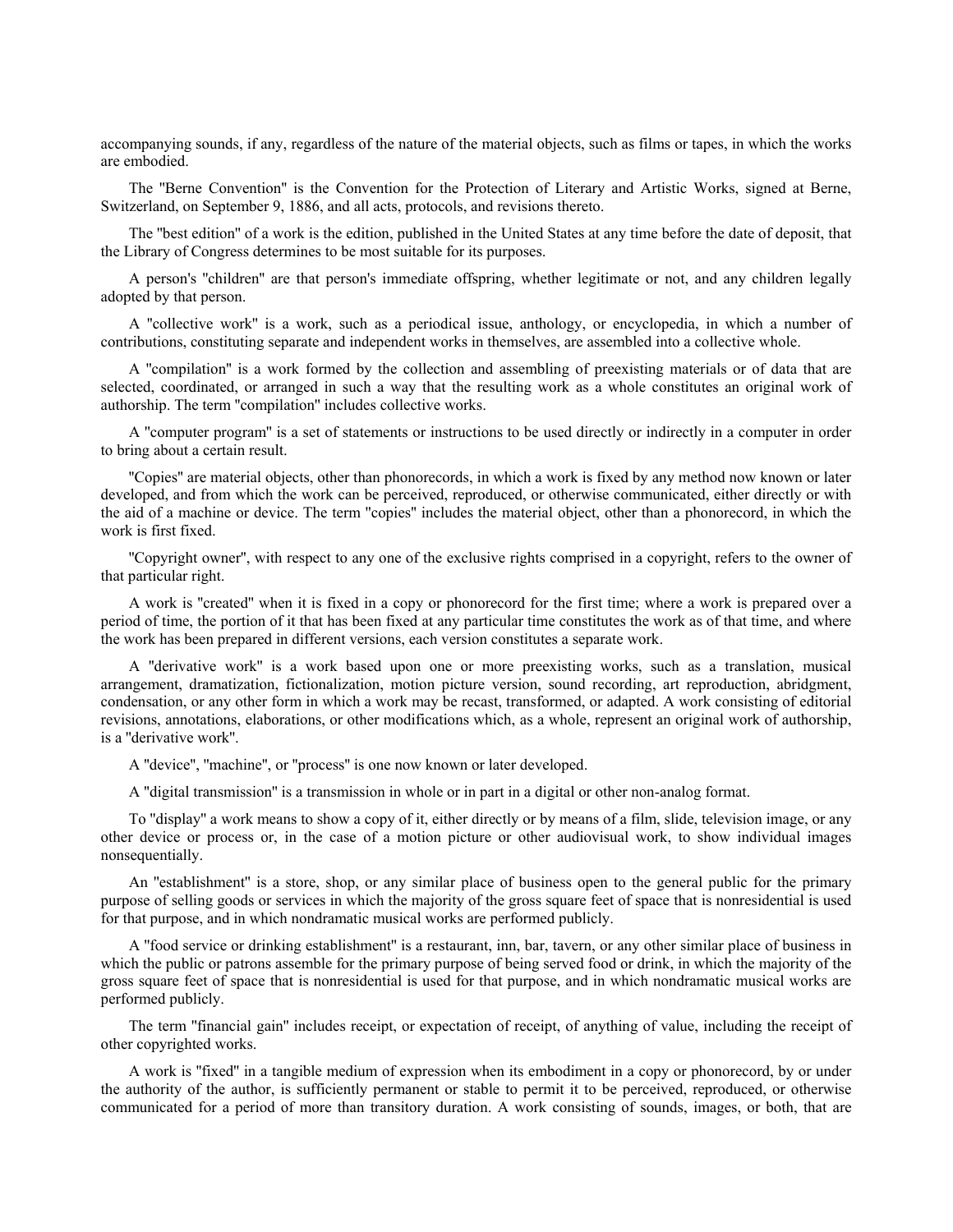being transmitted, is ''fixed'' for purposes of this title if a fixation of the work is being made simultaneously with its transmission.

The ''Geneva Phonograms Convention'' is the Convention for the Protection of Producers of Phonograms Against Unauthorized Duplication of Their Phonograms, concluded at Geneva, Switzerland, on October 29, 1971.

The ''gross square feet of space'' of an establishment means the entire interior space of that establishment, and any adjoining outdoor space used to serve patrons, whether on a seasonal basis or otherwise.

The terms ''including'' and ''such as'' are illustrative and not limitative.

An ''international agreement'' is--

(1) the Universal Copyright Convention;

(2) the Geneva Phonograms Convention;

(3) the Berne Convention;

(4) the WTO Agreement;

(5) the WIPO Copyright Treaty;

(6) the WIPO Performances and Phonograms Treaty; and

(7) any other copyright treaty to which the United States is a party.

A ''joint work'' is a work prepared by two or more authors with the intention that their contributions be merged into inseparable or interdependent parts of a unitary whole.

''Literary works'' are works, other than audiovisual works, expressed in words, numbers, or other verbal or numerical symbols or indicia, regardless of the nature of the material objects, such as books, periodicals, manuscripts, phonorecords, film, tapes, disks, or cards, in which they are embodied.

''Motion pictures'' are audiovisual works consisting of a series of related images which, when shown in succession, impart an impression of motion, together with accompanying sounds, if any.

To ''perform'' a work means to recite, render, play, dance, or act it, either directly or by means of any device or process or, in the case of a motion picture or other audiovisual work, to show its images in any sequence or to make the sounds accompanying it audible.

A ''performing rights society'' is an association, corporation, or other entity that licenses the public performance of nondramatic musical works on behalf of copyright owners of such works, such as the American Society of Composers, Authors and Publishers (ASCAP), Broadcast Music, Inc. (BMI), and SESAC, Inc.

''Phonorecords'' are material objects in which sounds, other than those accompanying a motion picture or other audiovisual work, are fixed by any method now known or later developed, and from which the sounds can be perceived, reproduced, or otherwise communicated, either directly or with the aid of a machine or device. The term ''phonorecords'' includes the material object in which the sounds are first fixed.

''Pictorial, graphic, and sculptural works'' include two-dimensional and three-dimensional works of fine, graphic, and applied art, photographs, prints and art reproductions, maps, globes, charts, diagrams, models, and technical drawings, including architectural plans. Such works shall include works of artistic craftsmanship insofar as their form but not their mechanical or utilitarian aspects are concerned; the design of a useful article, as defined in this section, shall be considered a pictorial, graphic, or sculptural work only if, and only to the extent that, such design incorporates pictorial, graphic, or sculptural features that can be identified separately from, and are capable of existing independently of, the utilitarian aspects of the article.

For purposes of section 513, a ''proprietor'' is an individual, corporation, partnership, or other entity, as the case may be, that owns an establishment or a food service or drinking establishment, except that no owner or operator of a radio or television station licensed by the Federal Communications Commission, cable system or satellite carrier, cable or satellite carrier service or programmer, provider of online services or network access or the operator of facilities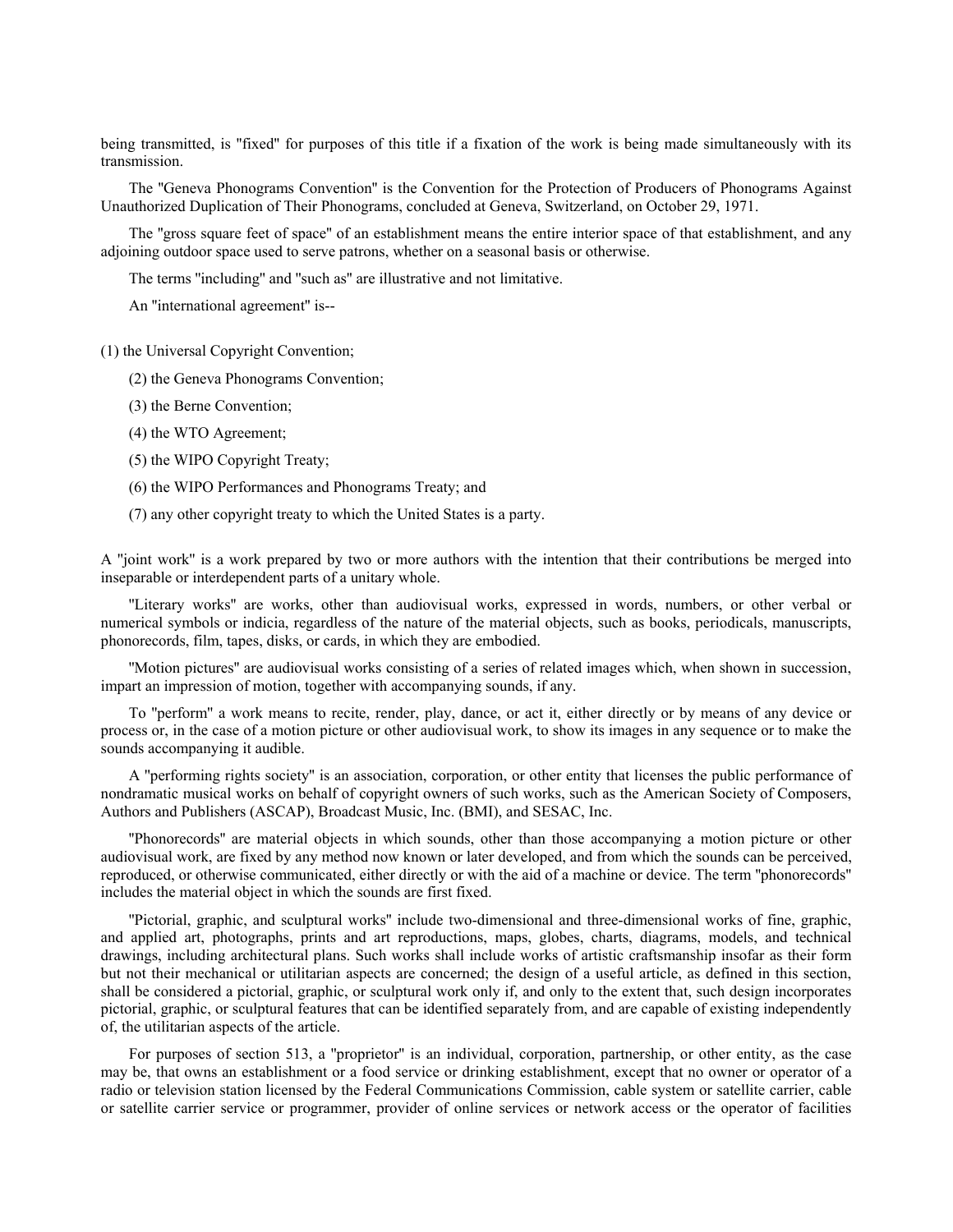therefor, telecommunications company, or any other such audio or audiovisual service or programmer now known or as may be developed in the future, commercial subscription music service, or owner or operator of any other transmission service, shall under any circumstances be deemed to be a proprietor.

A ''pseudonymous work'' is a work on the copies or phonorecords of which the author is identified under a fictitious name.

''Publication'' is the distribution of copies or phonorecords of a work to the public by sale or other transfer of ownership, or by rental, lease, or lending. The offering to distribute copies or phonorecords to a group of persons for purposes of further distribution, public performance, or public display, constitutes publication. A public performance or display of a work does not of itself constitute publication.

To perform or display a work ''publicly'' means--

(1) to perform or display it at a place open to the public or at any place where a substantial number of persons outside of a normal circle of a family and its social acquaintances is gathered; or

(2) to transmit or otherwise communicate a performance or display of the work to a place specified by clause (1) or to the public, by means of any device or process, whether the members of the public capable of receiving the performance or display receive it in the same place or in separate places and at the same time or at different times.

"Registration", for purposes of sections  $205(c)(2)$ ,  $405$ ,  $406$ ,  $410(d)$ ,  $411$ ,  $412$ , and  $506(e)$ , means a registration of a claim in the original or the renewed and extended term of copyright.

''Sound recordings'' are works that result from the fixation of a series of musical, spoken, or other sounds, but not including the sounds accompanying a motion picture or other audiovisual work, regardless of the nature of the material objects, such as disks, tapes, or other phonorecords, in which they are embodied.

''State'' includes the District of Columbia and the Commonwealth of Puerto Rico, and any territories to which this title is made applicable by an Act of Congress.

A ''transfer of copyright ownership'' is an assignment, mortgage, exclusive license, or any other conveyance, alienation, or hypothecation of a copyright or of any of the exclusive rights comprised in a copyright, whether or not it is limited in time or place of effect, but not including a nonexclusive license.

A ''transmission program'' is a body of material that, as an aggregate, has been produced for the sole purpose of transmission to the public in sequence and as a unit.

To ''transmit'' a performance or display is to communicate it by any device or process whereby images or sounds are received beyond the place from which they are sent.

A ''treaty party'' is a country or intergovernmental organization other than the United States that is a party to an international agreement.

The ''United States'', when used in a geographical sense, comprises the several States, the District of Columbia and the Commonwealth of Puerto Rico, and the organized territories under the jurisdiction of the United States Government.

For purposes of section 411, a work is a ''United States work'' only if--

(1) in the case of a published work, the work is first published--

#### (A) in the United States;

(B) simultaneously in the United States and another treaty party or parties, whose law grants a term of copyright protection that is the same as or longer than the term provided in the United States;

(C) simultaneously in the United States and a foreign nation that is not a treaty party; or

(D) in a foreign nation that is not a treaty party, and all of the authors of the work are nationals, domiciliaries, or habitual residents of, or in the case of an audiovisual work legal entities with headquarters in, the United States;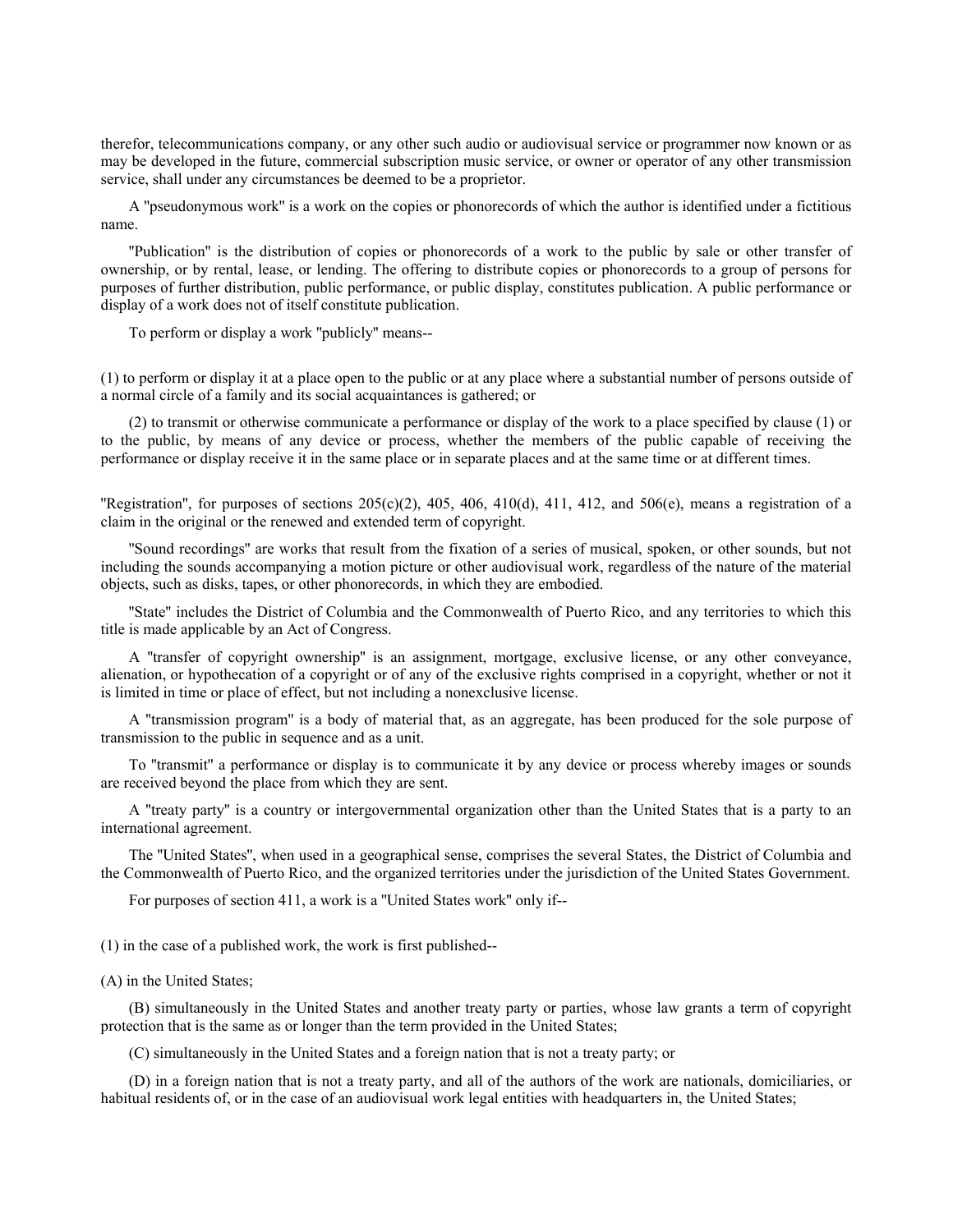(2) in the case of an unpublished work, all the authors of the work are nationals, domiciliaries, or habitual residents of the United States, or, in the case of an unpublished audiovisual work, all the authors are legal entities with headquarters in, the United States; or

(3) in the case of a pictorial, graphic, or sculptural work incorporated in a building or structure, the building or structure is located in the United States.

A ''useful article'' is an article having an intrinsic utilitarian function that is not merely to portray the appearance of the article or to convey information. An article that is normally a part of a useful article is considered a ''useful article''.

The author's ''widow'' or ''widower'' is the author's surviving spouse under the law of the author's domicile at the time of his or her death, whether or not the spouse has later remarried.

The ''WIPO Copyright Treaty'' is the WIPO Copyright Treaty concluded at Geneva, Switzerland, on December 20, 1996.

The ''WIPO Performances and Phonograms Treaty'' is the WIPO Performances and Phonograms Treaty concluded at Geneva, Switzerland, on December 20, 1996.

A ''work of visual art'' is--

(1) a painting, drawing, print, or sculpture, existing in a single copy, in a limited edition of 200 copies or fewer that are signed and consecutively numbered by the author, or, in the case of a sculpture, in multiple cast, carved, or fabricated sculptures of 200 or fewer that are consecutively numbered by the author and bear the signature or other identifying mark of the author; or

(2) a still photographic image produced for exhibition purposes only, existing in a single copy that is signed by the author, or in a limited edition of 200 copies or fewer that are signed and consecutively numbered by the author.

A work of visual art does not include--

(A)(i) any poster, map, globe, chart, technical drawing, diagram, model, applied art, motion picture or other audiovisual work, book, magazine, newspaper, periodical, data base, electronic information service, electronic publication, or similar publication;

- (ii) any merchandising item or advertising, promotional, descriptive, covering, or packaging material or container;
- (iii) any portion or part of any item described in clause (i) or (ii);
- (B) any work made for hire; or
- (C) any work not subject to copyright protection under this title.

A ''work of the United States Government'' is a work prepared by an officer or employee of the United States Government as part of that person's official duties.

A ''work made for hire'' is--

(1) a work prepared by an employee within the scope of his or her employment; or

(2) a work specially ordered or commissioned for use as a contribution to a collective work, as a part of a motion picture or other audiovisual work, as a translation, as a supplementary work, as a compilation, as an instructional text, as a test, as answer material for a test, or as an atlas, if the parties expressly agree in a written instrument signed by them that the work shall be considered a work made for hire. For the purpose of the foregoing sentence, a ''supplementary work'' is a work prepared for publication as a secondary adjunct to a work by another author for the purpose of introducing, concluding, illustrating, explaining, revising, commenting upon, or assisting in the use of the other work, such as forewords, afterwords, pictorial illustrations, maps, charts, tables, editorial notes, musical arrangements, answer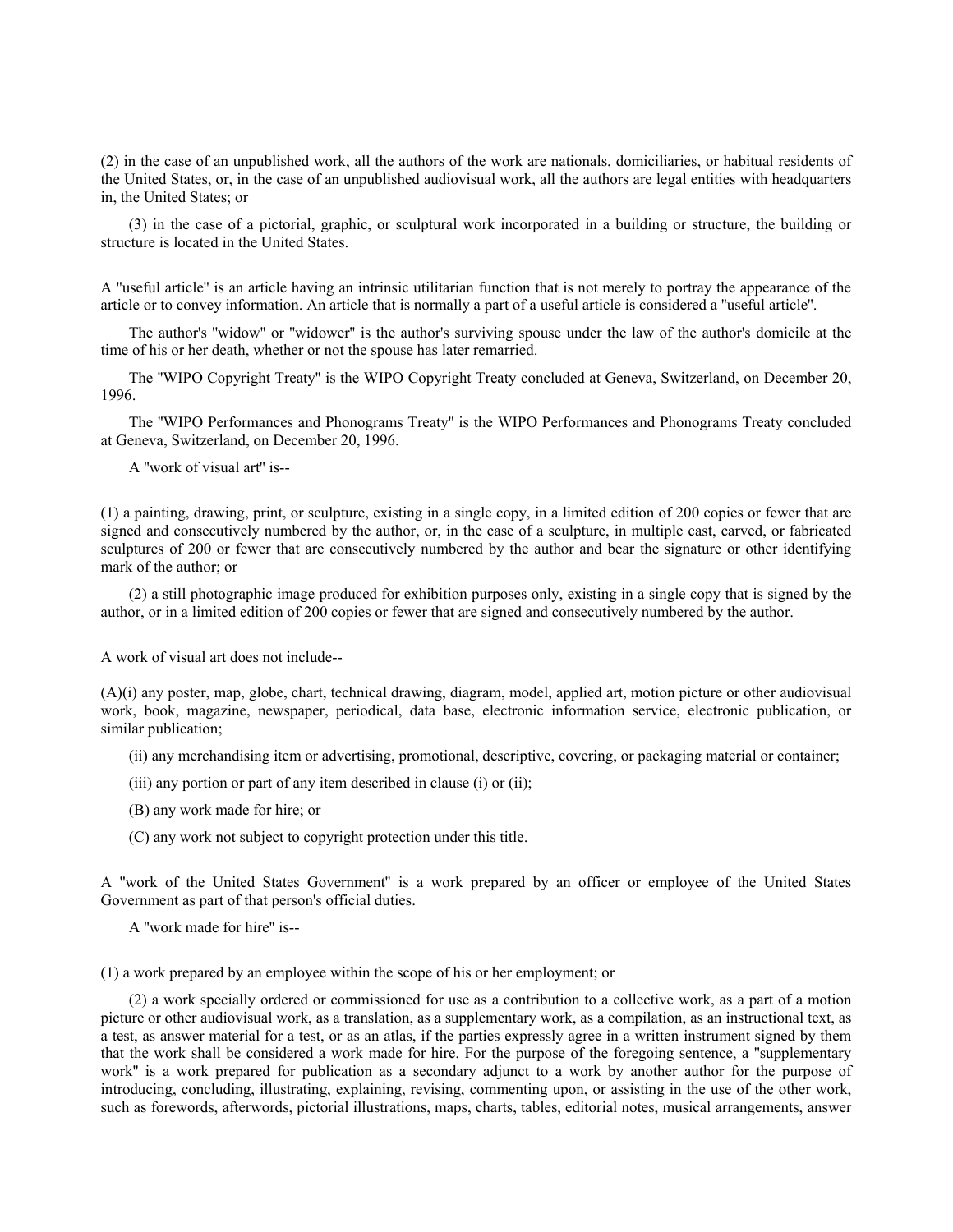material for tests, bibliographies, appendixes, and indexes, and an ''instructional text'' is a literary, pictorial, or graphic work prepared for publication and with the purpose of use in systematic instructional activities.

 In determining whether any work is eligible to be considered a work made for hire under paragraph (2), neither the amendment contained in section 1011(d) of the Intellectual Property and Communications Omnibus Reform Act of 1999, as enacted by section  $1000(a)(9)$  of Public Law 106-113, nor the deletion of the words added by that amendment--

(A) shall be considered or otherwise given any legal significance, or

(B) shall be interpreted to indicate congressional approval or disapproval of, or acquiescence in, any judicial determination,

 by the courts or the Copyright Office. Paragraph (2) shall be interpreted as if both section 2(a)(1) of the Work Made For Hire and Copyright Corrections Act of 2000 and section 1011(d) of the Intellectual Property and Communications Omnibus Reform Act of 1999, as enacted by section  $1000(a)(9)$  of Public Law 106-113, were never enacted, and without regard to any inaction or awareness by the Congress at any time of any judicial determinations.

The terms ''WTO Agreement'' and ''WTO member country'' have the meanings given those terms in paragraphs (9) and (10), respectively, of section 2 of the Uruguay Round Agreements Act [*19 USCS § 3501].*

## **Legislative History**

(Oct. 19, 1976, P.L. 94-553, Title I, § 101, 90 Stat 2541; Dec. 12, 1980, P.L. 96-517, § 10(a), 94 Stat. 3028; Oct. 31, 1988, P.L. 100-568, § 4(a)(1), 102 Stat. 2854; Dec. 1, 1990, P.L. 101-650, Title VI, § 602, Title VII, § 702, 104 Stat. 5128, 5133; June 26, 1992, P.L. 102-307, Title I, § 102(b)(2), 106 Stat. 266; Oct. 28, 1992, P.L. 102-563, § 3(b), 106 Stat. 4248.) (As amended Nov. 1, 1995, P.L. 104-39, § 5(a), 109 Stat. 348; Nov. 13, 1997, P.L. 105-80, § 12(a)(3), 111 Stat. 1534; Dec. 16, 1997, P.L. 105-147, § 2(a), 111 Stat. 2678; Oct. 27, 1998, P.L. 105-298, Title II, § 205, 112 Stat. 2833; Oct. 28, 1998, P.L. 105-304, Title I, § 102(a), 112 Stat. 2861; Aug. 5, 1999, P.L. 106-44, § 1(g)(1), 113 Stat. 222; Nov. 29, 1999, P.L. 106-113, Div B, § 1000(a)(9), 113 Stat. 1536; Oct. 27, 2000, P.L. 106-379, § 2(a), 114 Stat. 1444; March 6, 2002, entry into force of WIPO Copyright Treaty; May 20, 2002, entry into force of WIPO Performances and Phonograms Treaty; Nov. 2, 2002, P.L. 107-273, Div C, Title III, Subtitle B, § 13210(5), 116 Stat. 1909.)

§ 102. Subject matter of copyright: In general

(a) Copyright protection subsists, in accordance with this title, in original works of authorship fixed in any tangible medium of expression, now known or later developed, from which they can be perceived, reproduced, or otherwise communicated, either directly or with the aid of a machine or device. Works of authorship include the following categories:

- (1) literary works;
- (2) musical works, including any accompanying words;
- (3) dramatic works, including any accompanying music;
- (4) pantomimes and choreographic works;
- (5) pictorial, graphic, and sculptural works;
- (6) motion pictures and other audiovisual works;
- (7) sound recordings; and
- (8) architectural works.

(b) In no case does copyright protection for an original work of authorship extend to any idea, procedure, process, system, method of operation, concept, principle, or discovery, regardless of the form in which it is described, explained, illustrated, or embodied in such work.

### **Legislative History**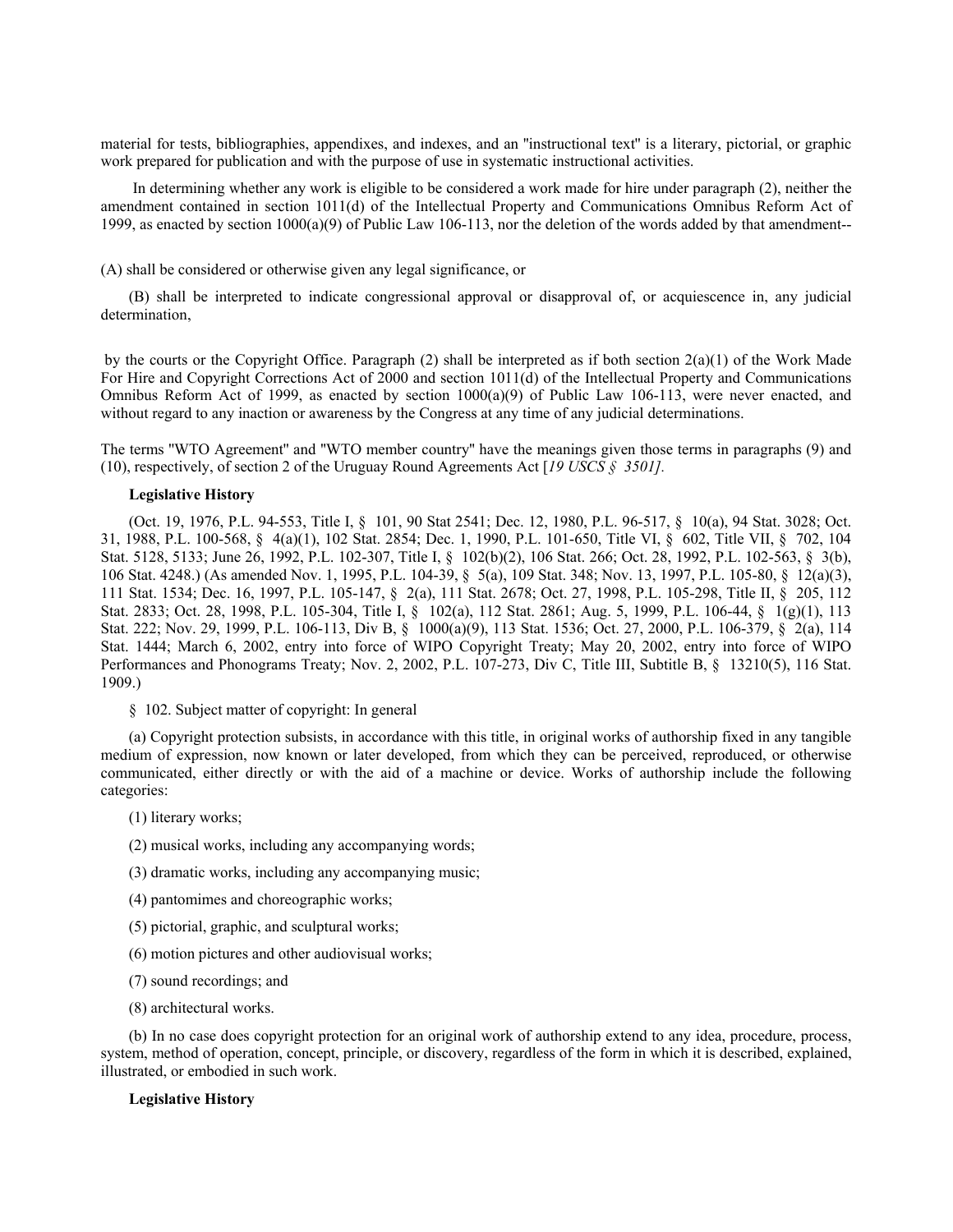(Oct. 19, 1976, P.L. 94-553, Title I, § 101, 90 Stat 2544; Dec. 1, 1990, P.L. 101-650, Title VII, § 703, 104 Stat. 5133.)

§ 103. Subject matter of copyright: Compilations and derivative works

(a) The subject matter of copyright as specified by section 102 includes compilations and derivative works, but protection for a work employing preexisting material in which copyright subsists does not extend to any part of the work in which such material has been used unlawfully.

(b) The copyright in a compilation or derivative work extends only to the material contributed by the author of such work, as distinguished from the preexisting material employed in the work, and does not imply any exclusive right in the preexisting material. The copyright in such work is independent of, and does not affect or enlarge the scope, duration, ownership, or subsistence of, any copyright protection in the preexisting material.

#### **Legislative History**

(Oct. 19, 1976, P.L. 94-553, Title I, § 101, 90 Stat 2545.)

§ 104. Subject matter of copyright: National origin

(a) Unpublished Works.--The works specified by sections 102 and 103, while unpublished, are subject to protection under this title without regard to the nationality or domicile of the author.

(b) Published Works.--The works specified by sections 102 and 103, when published, are subject to protection under this title if--

(1) on the date of first publication, one or more of the authors is a national or domiciliary of the United States, or is a national, domiciliary, or sovereign authority of a treaty party, or is a stateless person, wherever that person may be domiciled; or

(2) the work is first published in the United States or in a foreign nation that, on the date of first publication, is a treaty party; or

(3) the work is a sound recording that was first fixed in a treaty party; or

(4) the work is a pictorial, graphic, or sculptural work that is incorporated in a building or other structure, or an architectural work that is embodied in a building and the building or structure is located in the United States or a treaty party; or

(5) the work is first published by the United Nations or any of its specialized agencies, or by the Organization of American States; or

(6) the work comes within the scope of a Presidential proclamation. Whenever the President finds that a particular foreign nation extends, to works by authors who are nationals or domiciliaries of the United States or to works that are first published in the United States, copyright protection on substantially the same basis as that on which the foreign nation extends protection to works of its own nationals and domiciliaries and works first published in that nation, the President may by proclamation extend protection under this title to works of which one or more of the authors is, on the date of first publication, a national, domiciliary, or sovereign authority of that nation, or which was first published in that nation. The President may revise, suspend, or revoke any such proclamation or impose any conditions or limitations on protection under a proclamation.

For purposes of paragraph (2), a work that is published in the United States or a treaty party within 30 days after publication in a foreign nation that is not a treaty party shall be considered to be first published in the United States or such treaty party, as the case may be.

(c) Effect of Berne Convention.--No right or interest in a work eligible for protection under this title may be claimed by virtue of, or in reliance upon, the provisions of the Berne Convention, or the adherence of the United States thereto. Any rights in a work eligible for protection under this title that derive from this title, other Federal or State statutes, or the common law, shall not be expanded or reduced by virtue of, or in reliance upon, the provisions of the Berne Convention, or the adherence of the United States thereto.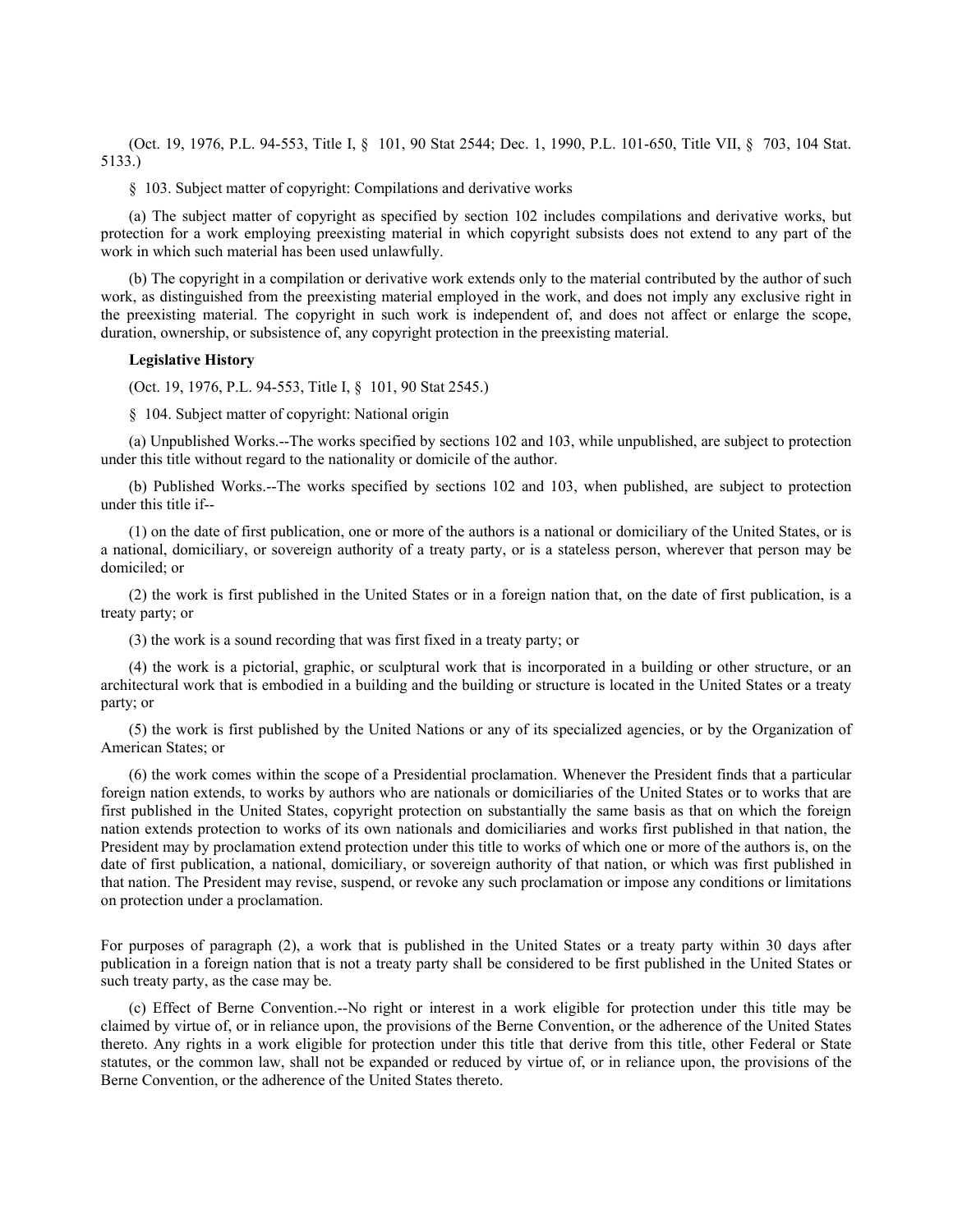(d) Effect of Phonograms Treaties.--Notwithstanding the provisions of subsection (b), no works other than sound recordings shall be eligible for protection under this title solely by virtue of the adherence of the United States to the Geneva Phonograms Convention or the WIPO Performances and Phonograms Treaty.

## **Legislative History**

(Oct. 19, 1976, P.L. 94-553, Title I, § 101, 90 Stat. 2545; Oct. 31, 1988, P.L. 100-568, § 4(a)(2), (3), 102 Stat. 2855.) (As amended Oct. 28, 1998, P.L. 105-304, Title I, § 102(b), 112 Stat. 2862; May 20, 2002, entry into force of WIPO Performances and Phonograms Treaty.)

§ 104A. Copyright in restored works

(a) AUTOMATIC PROTECTION AND TERM.--

(1) Term.--

(A) Copyright subsists, in accordance with this section, in restored works, and vests automatically on the date of restoration.

(B) Any work in which copyright is restored under this section shall subsist for the remainder of the term of copyright that the work would have otherwise been granted in the United States if the work never entered the public domain in the United States.

(2) Exception.--Any work in which the copyright was ever owned or administered by the Alien Property Custodian and in which the restored copyright would be owned by a government or instrumentality thereof, is not a restored work.

(b) OWNERSHIP OF RESTORED COPYRIGHT.--A restored work vests initially in the author or initial rightholder of the work as determined by the law of the source country of the work.

(c) FILING OF NOTICE OF INTENT TO ENFORCE RESTORED COPYRIGHT AGAINST RELIANCE PARTIES.--On or after the date of restoration, any person who owns a copyright in a restored work or an exclusive right therein may file with the Copyright Office a notice of intent to enforce that person's copyright or exclusive right or may serve such a notice directly on a reliance party. Acceptance of a notice by the Copyright Office is effective as to any reliance parties but shall not create a presumption of the validity of any of the facts stated therein. Service on a reliance party is effective as to that reliance party and any other reliance parties with actual knowledge of such service and of the contents of that notice.

(d) REMEDIES FOR INFRINGEMENT OF RESTORED COPYRIGHTS.--

(1) ENFORCEMENT OF COPYRIGHT IN RESTORED WORKS IN THE ABSENCE OF A RELIANCE PARTY.--As against any party who is not a reliance party, the remedies provided in *chapter 5* of this title [*17 USCS § § 501* et seq.] shall be available on or after the date of restoration of a restored copyright with respect to an act of infringement of the restored copyright that is commenced on or after the date of restoration.

(2) ENFORCEMENT OF COPYRIGHT IN RESTORED WORKS AS AGAINST RELIANCE PARTIES.-- As against a reliance party, except to the extent provided in paragraphs (3) and (4), the remedies provided in *chapter 5* of this title [*17 USCS § § 501* et seq.] shall be available, with respect to an act of infringement of a restored copyright, on or after the date of restoration of the restored copyright if the requirements of either of the following subparagraphs are met:

(A)(i) The owner of the restored copyright (or such owner's agent) or the owner of an exclusive right therein (or such owner's agent) files with the Copyright Office, during the 24-month period beginning on the date of restoration, a notice of intent to enforce the restored copyright; and

(ii)(I) the act of infringement commenced after the end of the 12-month period beginning on the date of publication of the notice in the Federal Register;

(II) the act of infringement commenced before the end of the 12-month period described in subclause (I) and continued after the end of that 12-month period, in which case remedies shall be available only for infringement occurring after the end of that 12-month period; or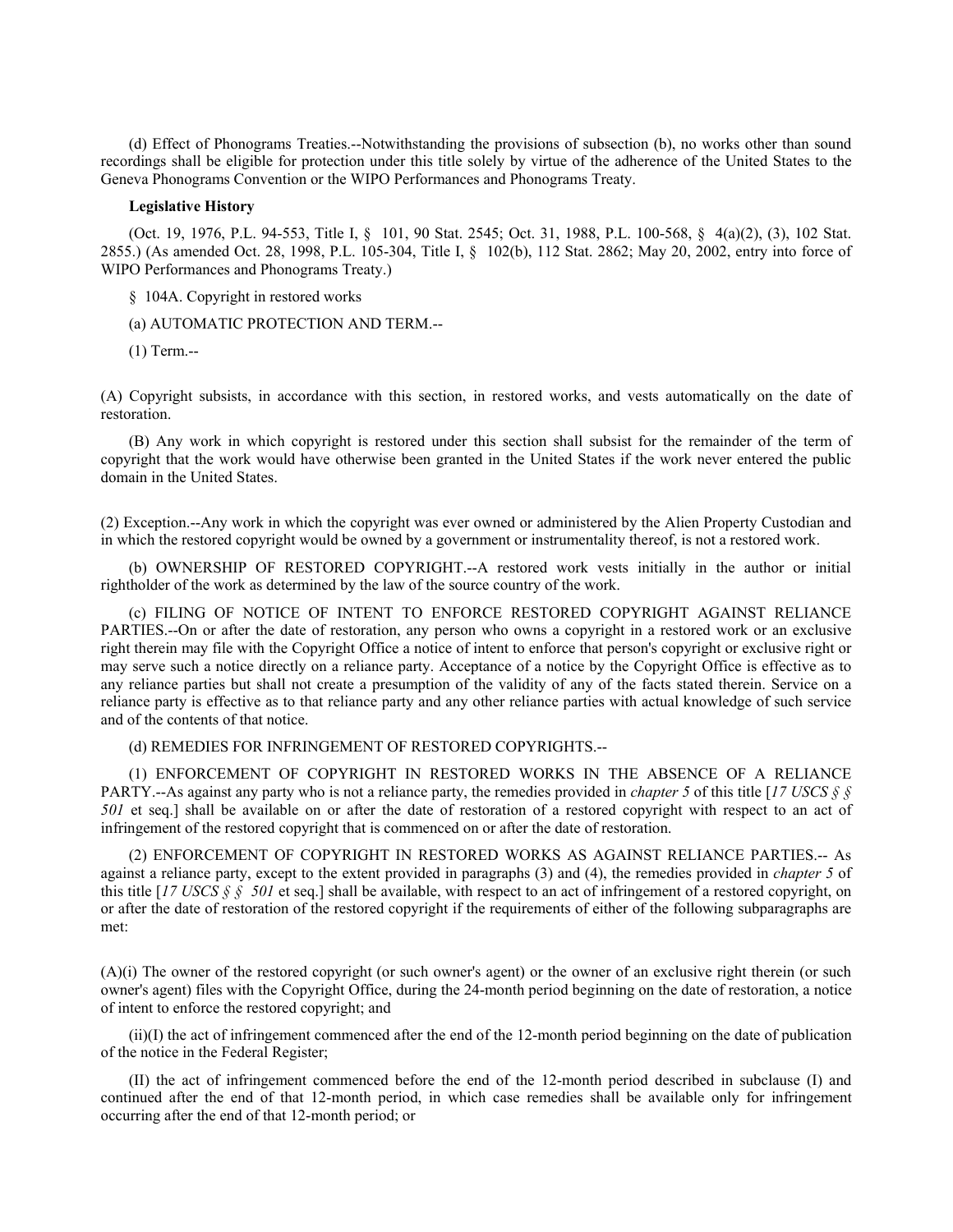(III) copies or phonorecords of a work in which copyright has been restored under this section are made after publication of the notice of intent in the Federal Register.

(B)(i) The owner of the restored copyright (or such owner's agent) or the owner of an exclusive right therein (or such owner's agent) serves upon a reliance party a notice of intent to enforce a restored copyright; and

(ii)(I) the act of infringement commenced after the end of the 12-month period beginning on the date the notice of intent is received;

(II) the act of infringement commenced before the end of the 12-month period described in subclause (I) and continued after the end of that 12-month period, in which case remedies shall be available only for the infringement occurring after the end of that 12-month period; or

(III) copies or phonorecords of a work in which copyright has been restored under this section are made after receipt of the notice of intent.

In the event that notice is provided under both subparagraphs (A) and (B), the 12-month period referred to in such subparagraphs shall run from the earlier of publication or service of notice.

(3) EXISTING DERIVATIVE WORKS.--(A) In the case of a derivative work that is based upon a restored work and is created--

(i) before the date of the enactment of the Uruguay Round Agreements Act [enacted Dec. 8, 1994], if the source country of the restored work is an eligible country on such date, or

(ii) before the date on which the source country of the restored work becomes an eligible country, if that country is not an eligible country on such date of enactment,

 a reliance party may continue to exploit that derivative work for the duration of the restored copyright if the reliance party pays to the owner of the restored copyright reasonable compensation for conduct which would be subject to a remedy for infringement but for the provisions of this paragraph.

(B) In the absence of an agreement between the parties, the amount of such compensation shall be determined by an action in United States district court, and shall reflect any harm to the actual or potential market for or value of the restored work from the reliance party's continued exploitation of the work, as well as compensation for the relative contributions of expression of the author of the restored work and the reliance party to the derivative work.

(4) COMMENCEMENT OF INFRINGEMENT FOR RELIANCE PARTIES.--For purposes of section 412, in the case of reliance parties, infringement shall be deemed to have commenced before registration when acts which would have constituted infringement had the restored work been subject to copyright were commenced before the date of restoration.

(e) NOTICES OF INTENT TO Enforce A RESTORED COPYRIGHT.--

(1) NOTICES OF INTENT FILED WITH THE COPYRIGHT OFFICE.--(A)(i) A notice of intent filed with the Copyright Office to enforce a restored copyright shall be signed by the owner of the restored copyright or the owner of an exclusive right therein, who files the notice under subsection  $(d)(2)(A)(i)$  (hereafter in this paragraph referred to as the ''owner''), or by the owner's agent, shall identify the title of the restored work, and shall include an English translation of the title and any other alternative titles known to the owner by which the restored work may be identified, and an address and telephone number at which the owner may be contacted. If the notice is signed by an agent, the agency relationship must have been constituted in a writing signed by the owner before the filing of the notice. The Copyright Office may specifically require in regulations other information to be included in the notice, but failure to provide such other information shall not invalidate the notice or be a basis for refusal to list the restored work in the Federal Register.

(ii) If a work in which copyright is restored has no formal title, it shall be described in the notice of intent in detail sufficient to identify it.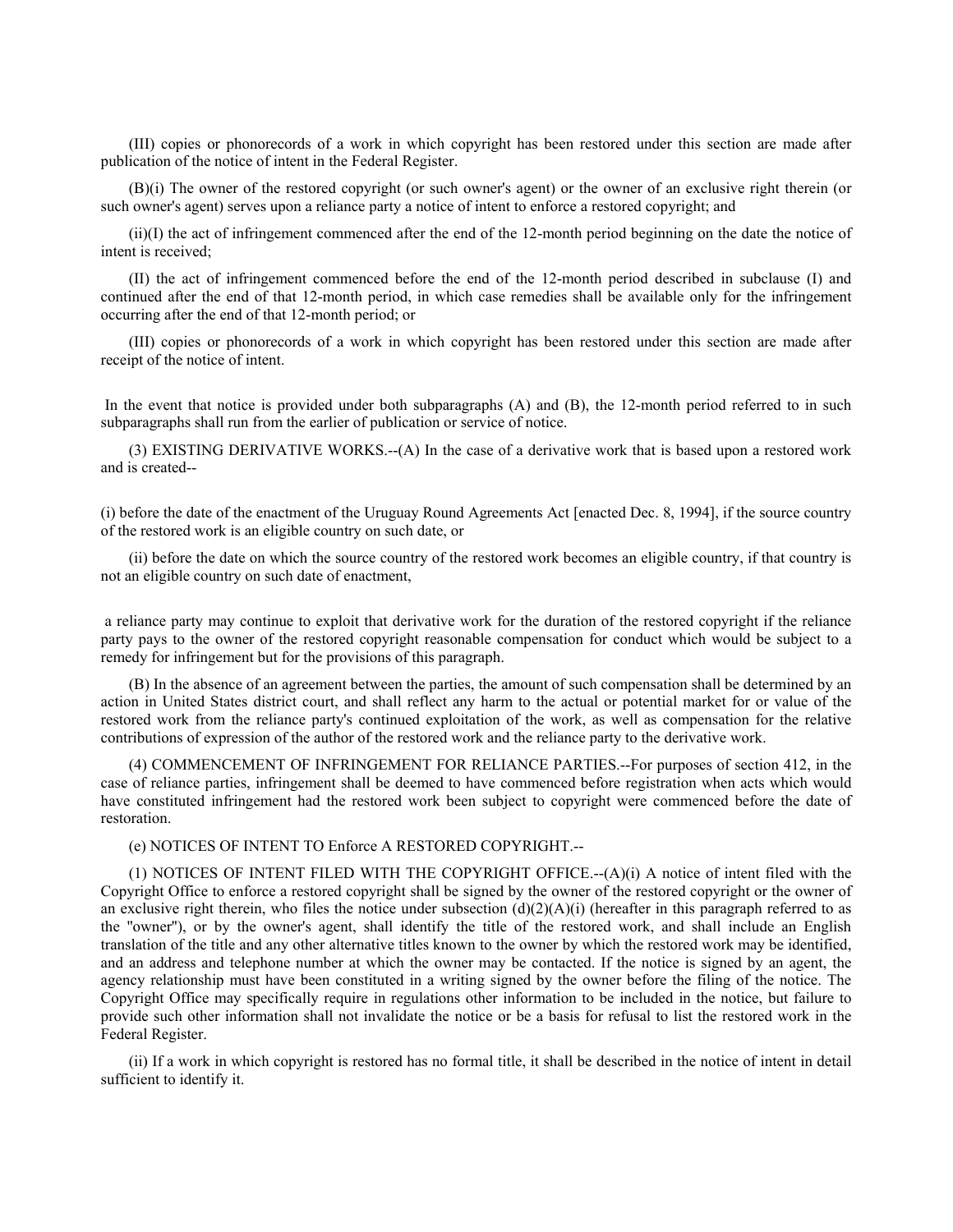(iii) Minor errors or omissions may be corrected by further notice at any time after the notice of intent is filed. Notices of corrections for such minor errors or omissions shall be accepted after the period established in subsection  $(d)(2)(A)(i)$ . Notices shall be published in the Federal Register pursuant to subparagraph (B).

(B)(i) The Register of Copyrights shall publish in the Federal Register, commencing not later than 4 months after the date of restoration for a particular nation and every 4 months thereafter for a period of 2 years, lists identifying restored works and the ownership thereof if a notice of intent to enforce a restored copyright has been filed.

(ii) Not less than 1 list containing all notices of intent to enforce shall be maintained in the Public Information Office of the Copyright Office and shall be available for public inspection and copying during regular business hours pursuant to sections 705 and 708.

(C) The Register of Copyrights is authorized to fix reasonable fees based on the costs of receipt, processing, recording, and publication of notices of intent to enforce a restored copyright and corrections thereto.

(D)(i) Not later than 90 days before the date the Agreement on Trade-Related Aspects of Intellectual Property referred to in section  $101(d)(15)$  of the Uruguay Round Agreements Act [19 USCS § 3511(d)(15)] enters into force with respect to the United States, the Copyright Office shall issue and publish in the Federal Register regulations governing the filing under this subsection of notices of intent to enforce a restored copyright.

(ii) Such regulations shall permit owners of restored copyrights to file simultaneously for registration of the restored copyright.

(2) NOTICES OF INTENT SERVED ON A RELIANCE PARTY.--(A) Notices of intent to enforce a restored copyright may be served on a reliance party at any time after the date of restoration of the restored copyright.

(B) Notices of intent to enforce a restored copyright served on a reliance party shall be signed by the owner or the owner's agent, shall identify the restored work and the work in which the restored work is used, if any, in detail sufficient to identify them, and shall include an English translation of the title, any other alternative titles known to the owner by which the work may be identified, the use or uses to which the owner objects, and an address and telephone number at which the reliance party may contact the owner. If the notice is signed by an agent, the agency relationship must have been constituted in writing and signed by the owner before service of the notice.

(3) EFFECT OF MATERIAL FALSE STATEMENTS.--Any material false statement knowingly made with respect to any restored copyright identified in any notice of intent shall make void all claims and assertions made with respect to such restored copyright.

(f) IMMUNITY FROM WARRANTY AND RELATED LIABILITY.--

(1) IN GENERAL.--Any person who warrants, promises, or guarantees that a work does not violate an exclusive right granted in section 106 shall not be liable for legal, equitable, arbitral, or administrative relief if the warranty, promise, or guarantee is breached by virtue of the restoration of copyright under this section, if such warranty, promise, or guarantee is made before January 1, 1995.

(2) PERFORMANCES.--No person shall be required to perform any act if such performance is made infringing by virtue of the restoration of copyright under the provisions of this section, if the obligation to perform was undertaken before January 1, 1995.

(g) PROCLAMATION OF COPYRIGHT RESTORATION.--Whenever the President finds that a particular foreign nation extends, to works by authors who are nationals or domiciliaries of the United States, restored copyright protection on substantially the same basis as provided under this section, the President may by proclamation extend restored protection provided under this section to any work--

(1) of which one or more of the authors is, on the date of first publication, a national, domiciliary, or sovereign authority of that nation; or

(2) which was first published in that nation.

 The President may revise, suspend, or revoke any such proclamation or impose any conditions or limitations on protection under such a proclamation.

(h) DEFINITIONS.--For purposes of this section and section 109(a):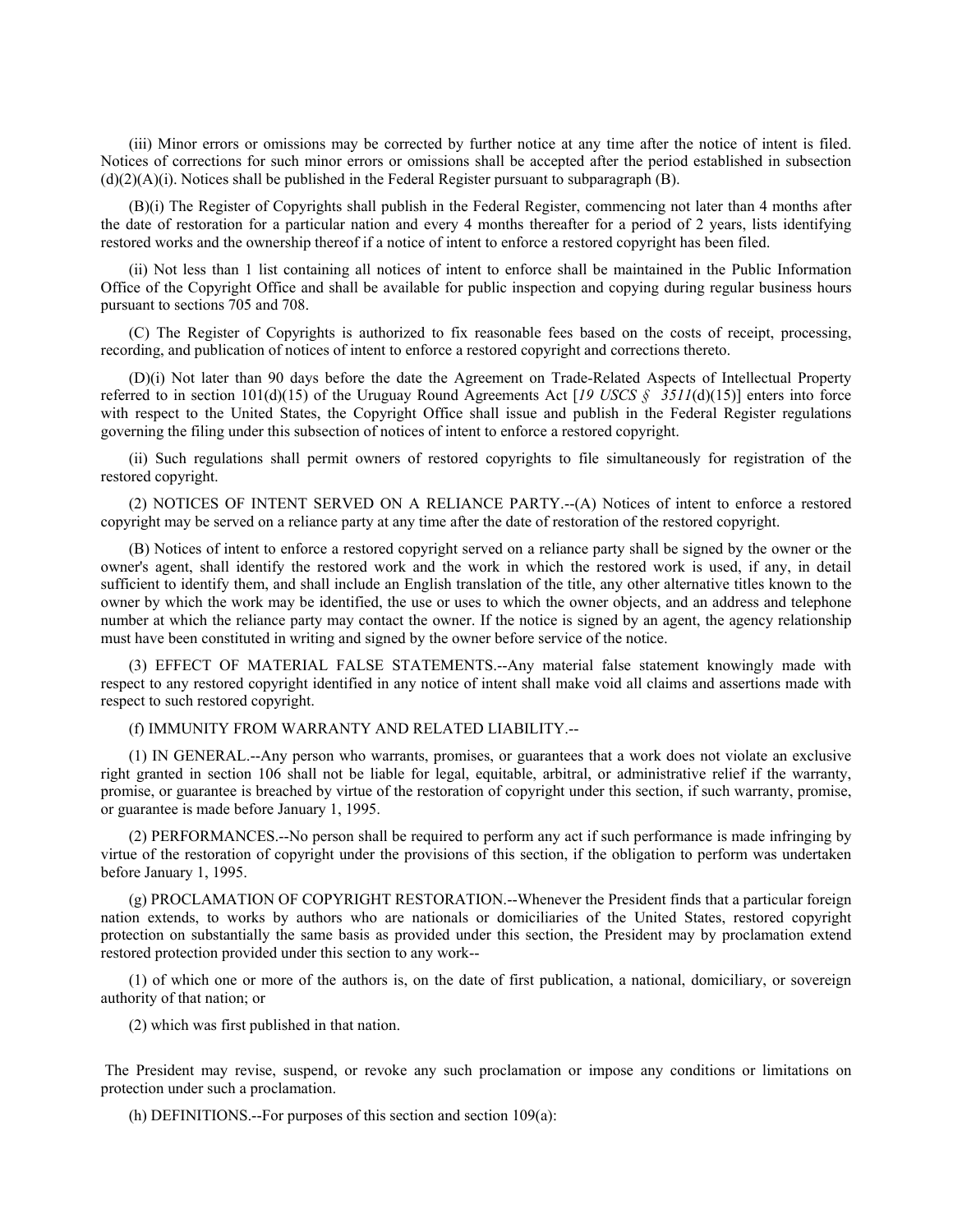(1) The term ''date of adherence or proclamation'' means the earlier of the date on which a foreign nation which, as of the date the WTO Agreement enters into force with respect to the United States, is not a nation adhering to the Berne Convention or a WTO member country, becomes--

(A) a nation adhering to the Berne Convention;

- (B) a WTO member country;
- (C) a nation adhering to the WIPO Copyright Treaty;

(D) a nation adhering to the WIPO Performances and Phonograms Treaty; or

(E) subject to a Presidential proclamation under subsection (g).

(2) The ''date of restoration'' of a restored copyright is--

(A) January 1, 1996, if the source country of the restored work is a nation adhering to the Berne Convention or a WTO member country on such date, or

(B) the date of adherence or proclamation, in the case of any other source country of the restored work.

(3) The term ''eligible country'' means a nation, other than the United States, that--

(A) becomes a WTO member country after the date of the enactment of the Uruguay Round Agreements Act [enacted Dec. 8, 1994];

(B) on such date of enactment is, or after such date of enactment becomes, a nation adhering to the Berne Convention;

(C) adheres to the WIPO Copyright Treaty;

(D) adheres to the WIPO Performances and Phonograms Treaty; or

(E) after such date of enactment becomes subject to a proclamation under subsection (g).

(4) The term ''reliance party'' means any person who--

(A) with respect to a particular work, engages in acts, before the source country of that work becomes an eligible country, which would have violated section 106 if the restored work had been subject to copyright protection, and who, after the source country becomes an eligible country, continues to engage in such acts;

(B) before the source country of a particular work becomes an eligible country, makes or acquires 1 or more copies or phonorecords of that work; or

(C) as the result of the sale or other disposition of a derivative work covered under subsection  $(d)(3)$ , or significant assets of a person described in subparagraph (A) or (B), is a successor, assignee, or licensee of that person.

(5) The term ''restored copyright'' means copyright in a restored work under this section.

(6) The term ''restored work'' means an original work of authorship that--

(A) is protected under subsection (a);

(B) is not in the public domain in its source country through expiration of term of protection;

(C) is in the public domain in the United States due to--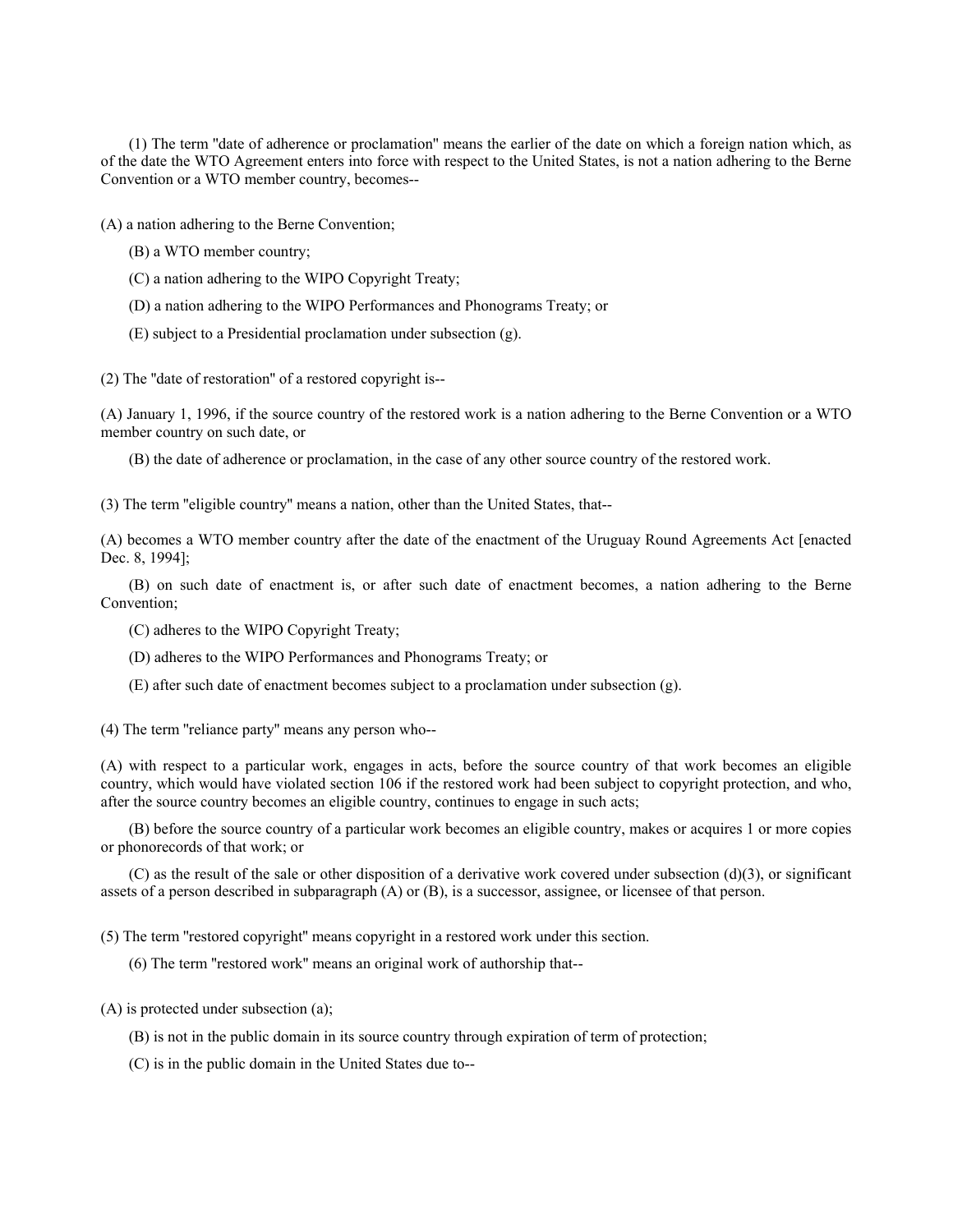(i) noncompliance with formalities imposed at any time by United States copyright law, including failure of renewal, lack of proper notice, or failure to comply with any manufacturing requirements;

(ii) lack of subject matter protection in the case of sound recordings fixed before February 15, 1972; or

(iii) lack of national eligibility;

(D) has at least one author or rightholder who was, at the time the work was created, a national or domiciliary of an eligible country, and if published, was first published in an eligible country and not published in the United States during the 30-day period following publication in such eligible country; and

(E) if the source country for the work is an eligible country solely by virtue of its adherence to the WIPO Performances and Phonograms Treaty, is a sound recording.

(7) The term ''rightholder'' means the person--

(A) who, with respect to a sound recording, first fixes a sound recording with authorization, or

(B) who has acquired rights from the person described in subparagraph (A) by means of any conveyance or by operation of law.

(8) The ''source country'' of a restored work is--

(A) a nation other than the United States;

(B) in the case of an unpublished work--

(i) the eligible country in which the author or rightholder is a national or domiciliary, or, if a restored work has more than 1 author or rightholder, of which the majority of foreign authors or rightholders are nationals or domiciliaries; or

(ii) if the majority of authors or rightholders are not foreign, the nation other than the United States which has the most significant contacts with the work; and

(C) in the case of a published work--

(i) the eligible country in which the work is first published, or

(ii) if the restored work is published on the same day in 2 or more eligible countries, the eligible country which has the most significant contacts with the work.

(Dec. 8, 1993, P.L. 103-182, Title III, Subtitle C, § 334(a), 107 Stat. 2115.) (As amended Dec. 8, 1994, P.L. 103- 465, Title V, Subtitle A, § 514(a), 108 Stat. 4976; Oct. 11, 1996, P.L. 104-295, § 20(e)(2), 110 Stat. 3529; Nov. 13, 1997, P.L. 105-80, § 2, 111 Stat. 1530; Oct. 28, 1998, P.L. 105-304, Title I, § 102(c), 112 Stat. 2862; March 6, 2002, entry into force of WIPO Copyright Treaty; May 20, 2002, entry into force of WIPO Performances and Phonograms Treaty.)

§ 105. Subject matter of copyright: United States Government works

Copyright protection under this title is not available for any work of the United States Government, but the United States Government is not precluded from receiving and holding copyrights transferred to it by assignment, bequest, or otherwise.

# **Legislative History**

(Oct. 19, 1976, P.L. 94-553, Title I, § 101, 90 Stat 2546.)

§ 106. Exclusive rights in copyrighted works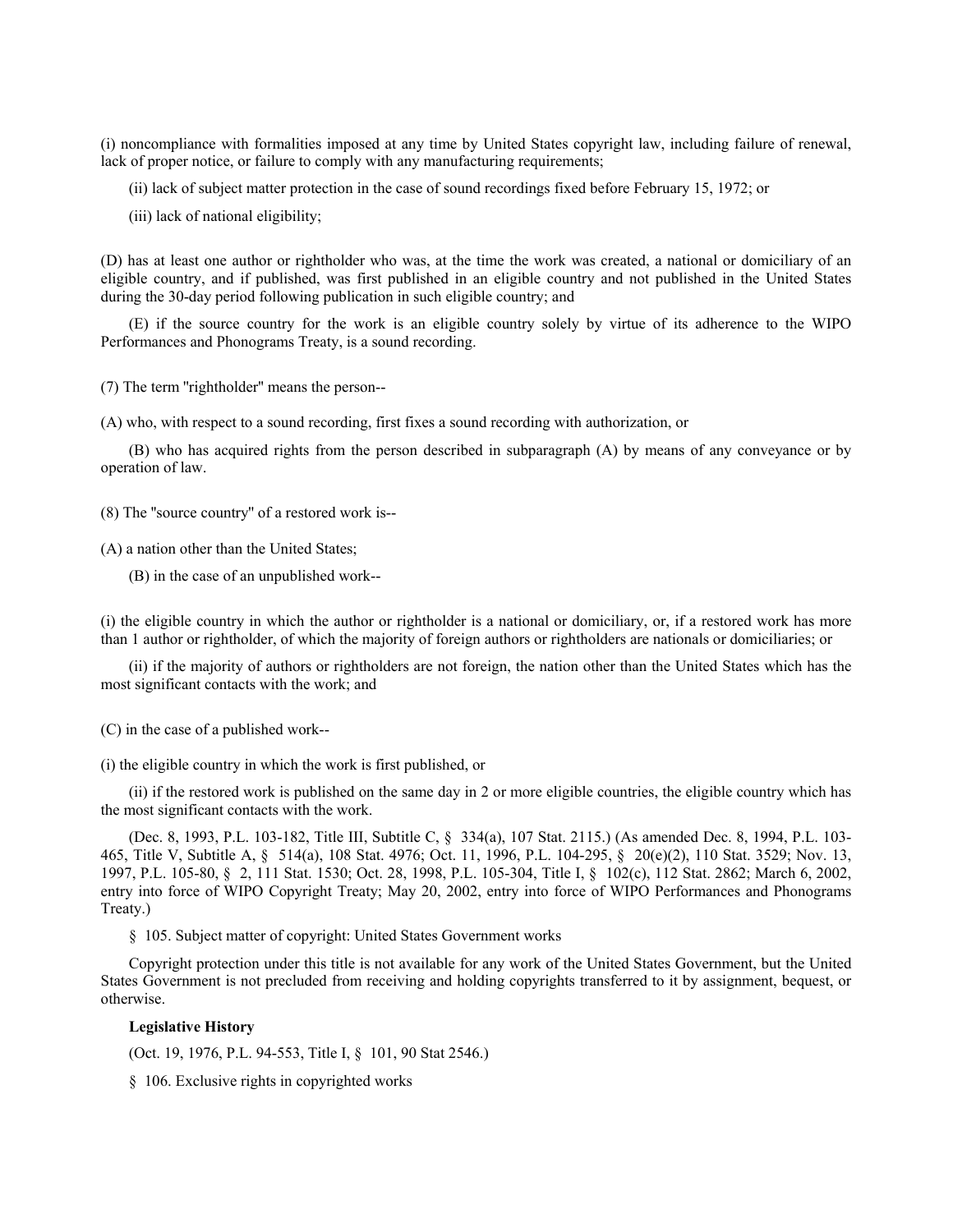Subject to sections 107 through 122, the owner of a copyright under this title has the exclusive rights to do and to authorize any of the following:

(1) to reproduce the copyrighted work in copies or phonorecords;

(2) to prepare derivative works based upon the copyrighted work;

(3) to distribute copies or phonorecords of the copyrighted work to the public by sale or other transfer of ownership, or by rental, lease, or lending;

(4) in the case of literary, musical, dramatic, and choreographic works, pantomimes, and motion pictures and other audiovisual works, to perform the copyrighted work publicly;

(5) in the case of literary, musical, dramatic, and choreographic works, pantomimes, and and pictorial, graphic, or sculptural works, including the individual images of a motion picture or other audiovisual work, to display the copyrighted work publicly; and

(6) in the case of sound recordings, to perform the copyrighted work publicly by means of a digital audio transmission.

#### **Legislative History**

(Oct. 19, 1976, P.L. 94-553, Title I, § 101, 90 Stat. 2546; July 3, 1990, P.L. 101-318, § 3(d), 104 Stat. 288; Dec. 1, 1990, P.L. 101-650, Title VII, § 704(b)(2), 104 Stat. 5134.) (As amended Nov. 1, 1995, P.L. 104-39, § 2, 109 Stat. 336; Aug. 5, 1999, P.L. 106-44, § 1(g)(2), 113 Stat. 222; Nov. 2, 2002, P.L. 107-273, Div C, Title III, Subtitle B, § 13210(4)(A), 116 Stat. 1909.)

§ 106A. Rights of certain authors to attribution and integrity

(a) RIGHTS OF ATTRIBUTION AND INTEGRITY.--Subject to section 107 and independent of the exclusive rights provided in section 106, the author of a work of visual art--

(1) shall have the right--

(A) to claim authorship of that work, and

(B) to prevent the use of his or her name as the author of any work of visual art which he or she did not create;

(2) shall have the right to prevent the use of his or her name as the author of the work of visual art in the event of a distortion, mutilation, or other modification of the work which would be prejudicial to his or her honor or reputation; and

(3) subject to the limitations set forth in section 113(d), shall have the right--

(A) to prevent any intentional distortion, mutilation, or other modification of that work which would be prejudicial to his or her honor or reputation, and any intentional distortion, mutilation, or modification of that work is a violation of that right, and

(B) to prevent any destruction of a work of recognized stature, and any intentional or grossly negligent destruction of that work is a violation of that right.

(b) Scope and Exercise of Rights.--Only the author of a work of visual art has the rights conferred by subsection (a) in that work, whether or not the author is the copyright owner. The authors of a joint work of visual art are coowners of the rights conferred by subsection (a) in that work.

(c) Exceptions.--(1) The modification of a work of visual art which is a result of the passage of time or the inherent nature of the materials is not a distortion, mutilation, or other modification described in subsection (a)(3)(A).

(2) The modification of a work of visual art which is the result of conservation, or of the public presentation, including lighting and placement, of the work is not a destruction, distortion, mutilation, or other modification described in subsection (a)(3) unless the modification is caused by gross negligence.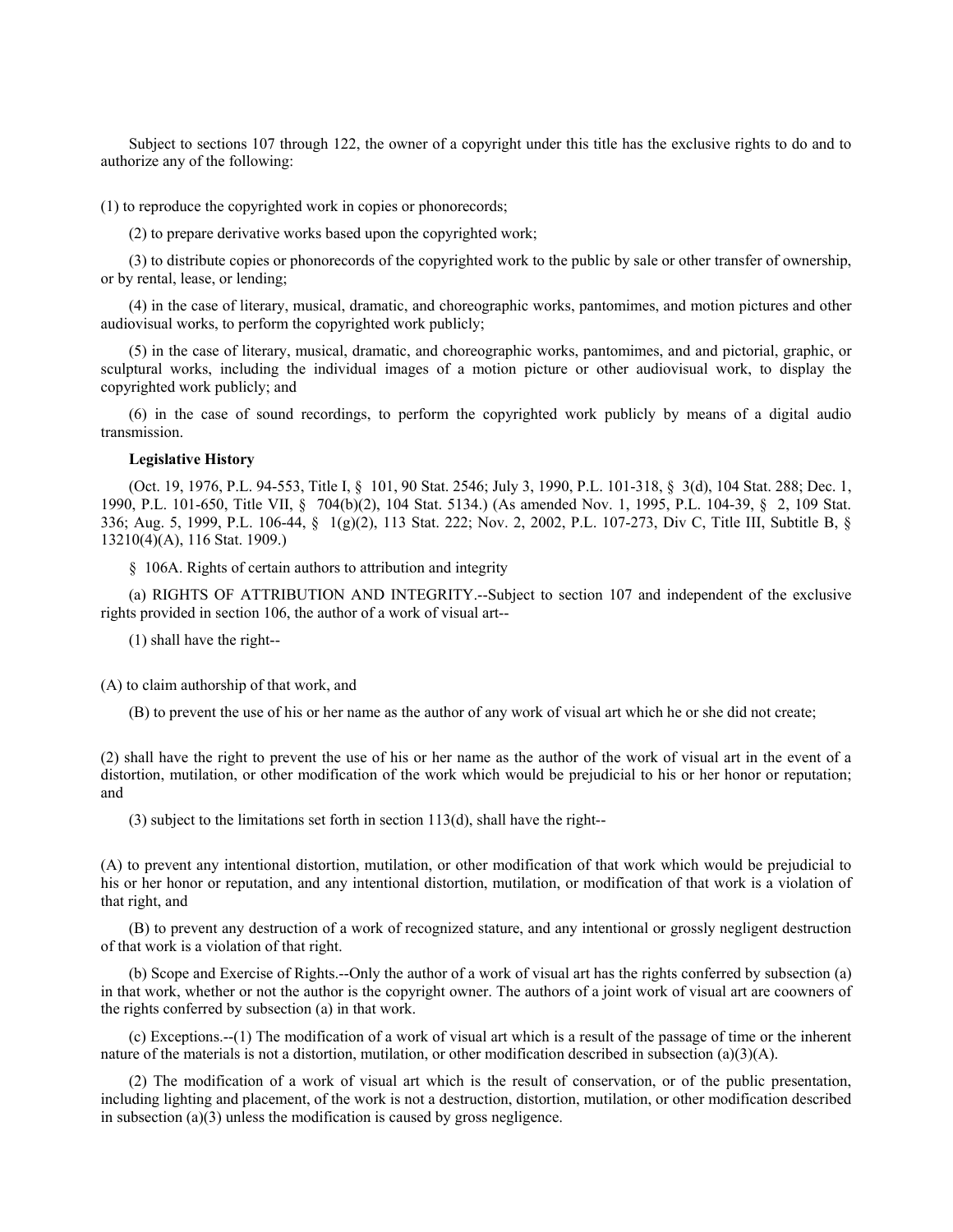(3) The rights described in paragraphs (1) and (2) of subsection (a) shall not apply to any reproduction, depiction, portrayal, or other use of a work in, upon, or in any connection with any item described in subparagraph (A) or (B) of the definition of ''work of visual art'' in section 101, and any such reproduction, depiction, portrayal, or other use of a work is not a destruction, distortion, mutilation, or other modification described in paragraph (3) of subsection (a).

(d) Duration of Rights.--(1) With respect to works of visual art created on or after the effective date set forth in section 610(a) of the Visual Artists Rights Act of 1990 [note to this section], the rights conferred by subsection (a) shall endure for a term consisting of the life of the author.

(2) With respect to works of visual art created before the effective date set forth in section 610(a) of the Visual Artists Rights Act of 1990 [note to this section], but title to which has not, as of such effective date, been transferred from the author, the rights conferred by subsection (a) shall be coextensive with, and shall expire at the same time as, the rights conferred by section 106.

(3) In the case of a joint work prepared by two or more authors, the rights conferred by subsection (a) shall endure for a term consisting of the life of the last surviving author.

(4) All terms of the rights conferred by subsection (a) run to the end of the calendar year in which they would otherwise expire.

(e) Transfer and Waiver.--(1) The rights conferred by subsection (a) may not be transferred, but those rights may be waived if the author expressly agrees to such waiver in a written instrument signed by the author. Such instrument shall specifically identify the work, and uses of that work, to which the waiver applies, and the waiver shall apply only to the work and uses so identified. In the case of a joint work prepared by two or more authors, a waiver of rights under this paragraph made by one such author waives such rights for all such authors.

(2) Ownership of the rights conferred by subsection (a) with respect to a work of visual art is distinct from ownership of any copy of that work, or of a copyright or any exclusive right under a copyright in that work. Transfer of ownership of any copy of a work of visual art, or of a copyright or any exclusive right under a copyright, shall not constitute a waiver of the rights conferred by subsection (a). Except as may otherwise be agreed by the author in a written instrument signed by the author, a waiver of the rights conferred by subsection (a) with respect to a work of visual art shall not constitute a transfer of ownership of any copy of that work, or of ownership of a copyright or of any exclusive right under a copyright in that work.

## **Legislative History**

(Added Dec. 1, 1990, P.L. 101-650, Title VI, § 603(a), 104 Stat. 5128.)

§ 107. Limitations on exclusive rights: Fair use

Notwithstanding the provisions of sections 106 and 106A, the fair use of a copyrighted work, including such use by reproduction in copies or phonorecords or by any other means specified by that section, for purposes such as criticism, comment, news reporting, teaching (including multiple copies for classroom use), scholarship, or research, is not an infringement of copyright. In determining whether the use made of a work in any particular case is a fair use the factors to be considered shall include--

(1) the purpose and character of the use, including whether such use is of a commercial nature or is for nonprofit educational purposes;

- (2) the nature of the copyrighted work;
- (3) the amount and substantiality of the portion used in relation to the copyrighted work as a whole; and
- (4) the effect of the use upon the potential market for or value of the copyrighted work.

The fact that a work is unpublished shall not itself bar a finding of fair use if such finding is made upon consideration of all the above factors.

### **Legislative History**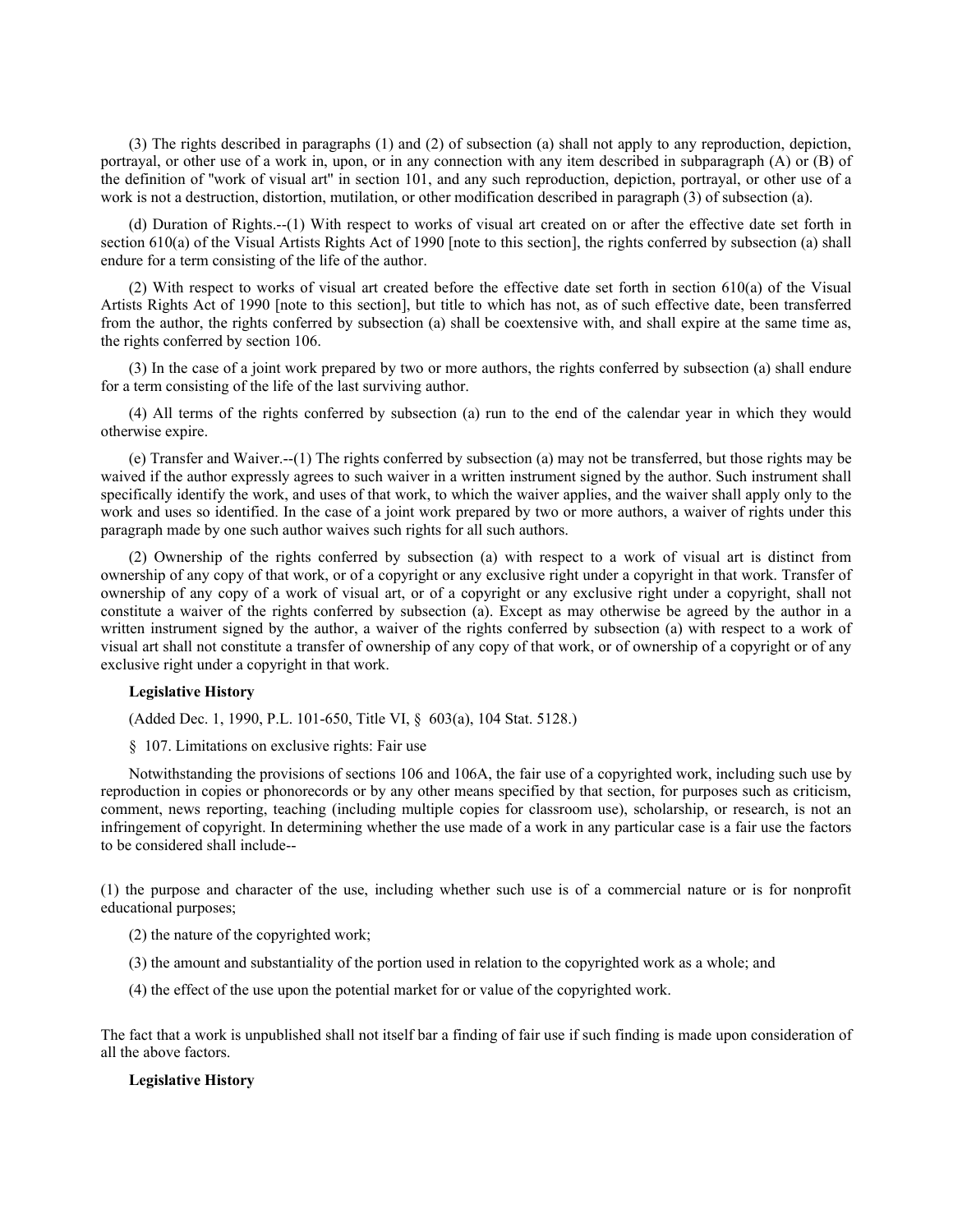(Oct. 19, 1976, P.L. 94-553, Title I, § 101, 90 Stat. 2546; Dec. 1, 1990, P.L. 101-650, Title VI, § 607, 104 Stat. 5132; Oct. 24, 1992, P.L. 102-492, 106 Stat. 3145.)

§ 108. Limitations on exclusive rights: Reproduction by libraries and archives

(a) Except as otherwise provided in this title and notwithstanding the provisions of section 106, it is not an infringement of copyright for a library or archives, or any of its employees acting within the scope of their employment, to reproduce no more than one copy or phonorecord of a work, except as provided in subsections (b) and (c), or to distribute such copy or phonorecord, under the conditions specified by this section, if--

(1) the reproduction or distribution is made without any purpose of direct or indirect commercial advantage;

(2) the collections of the library or archives are (i) open to the public, or (ii) available not only to researchers affiliated with the library or archives or with the institution of which it is a part, but also to other persons doing research in a specialized field; and

(3) the reproduction or distribution of the work includes a notice of copyright that appears on the copy or phonorecord that is reproduced under the provisions of this section, or includes a legend stating that the work may be protected by copyright if no such notice can be found on the copy or phonorecord that is reproduced under the provisions of this section.

(b) The rights of reproduction and distribution under this section apply to three copies or phonorecords of an unpublished work duplicated solely for purposes of preservation and security or for deposit for research use in another library or archives of the type described by clause (2) of subsection (a), if--

(1) the copy or phonorecord reproduced is currently in the collections of the library or archives; and

(2) any such copy or phonorecord that is reproduced in digital format is not otherwise distributed in that format and is not made available to the public in that format outside the premises of the library or archives.

(c) The right of reproduction under this section applies to three copies or phonorecords of a published work duplicated solely for the purpose of replacement of a copy or phonorecord that is damaged, deteriorating, lost, or stolen, or if the existing format in which the work is stored has become obsolete, if--

(1) the library or archives has, after a reasonable effort, determined that an unused replacement cannot be obtained at a fair price; and

(2) any such copy or phonorecord that is reproduced in digital format is not made available to the public in that format outside the premises of the library or archives in lawful possession of such copy.

 For purposes of this subsection, a format shall be considered obsolete if the machine or device necessary to render perceptible a work stored in that format is no longer manufactured or is no longer reasonably available in the commercial marketplace.

(d) The rights of reproduction and distribution under this section apply to a copy, made from the collection of a library or archives where the user makes his or her request or from that of another library or archives, of no more than one article or other contribution to a copyrighted collection or periodical issue, or to a copy or phonorecord of a small part of any other copyrighted work, if--

(1) the copy or phonorecord becomes the property of the user, and the library or archives has had no notice that the copy or phonorecord would be used for any purpose other than private study, scholarship, or research; and

(2) the library or archives displays prominently, at the place where orders are accepted, and includes on its order form, a warning of copyright in accordance with requirements that the Register of Copyrights in accordance with requirements that the Register of Copyrights shall prescribe by regulation.

(e) The rights of reproduction and distribution under this section apply to the entire work, or to a substantial part of it, made from the collection of a library or archives where the user makes his or her request or from that of another library or archives, if the library or archives has first determined, on the basis of a reasonable investigation, that a copy or phonorecord of the copyrighted work cannot be obtained at a fair price, if--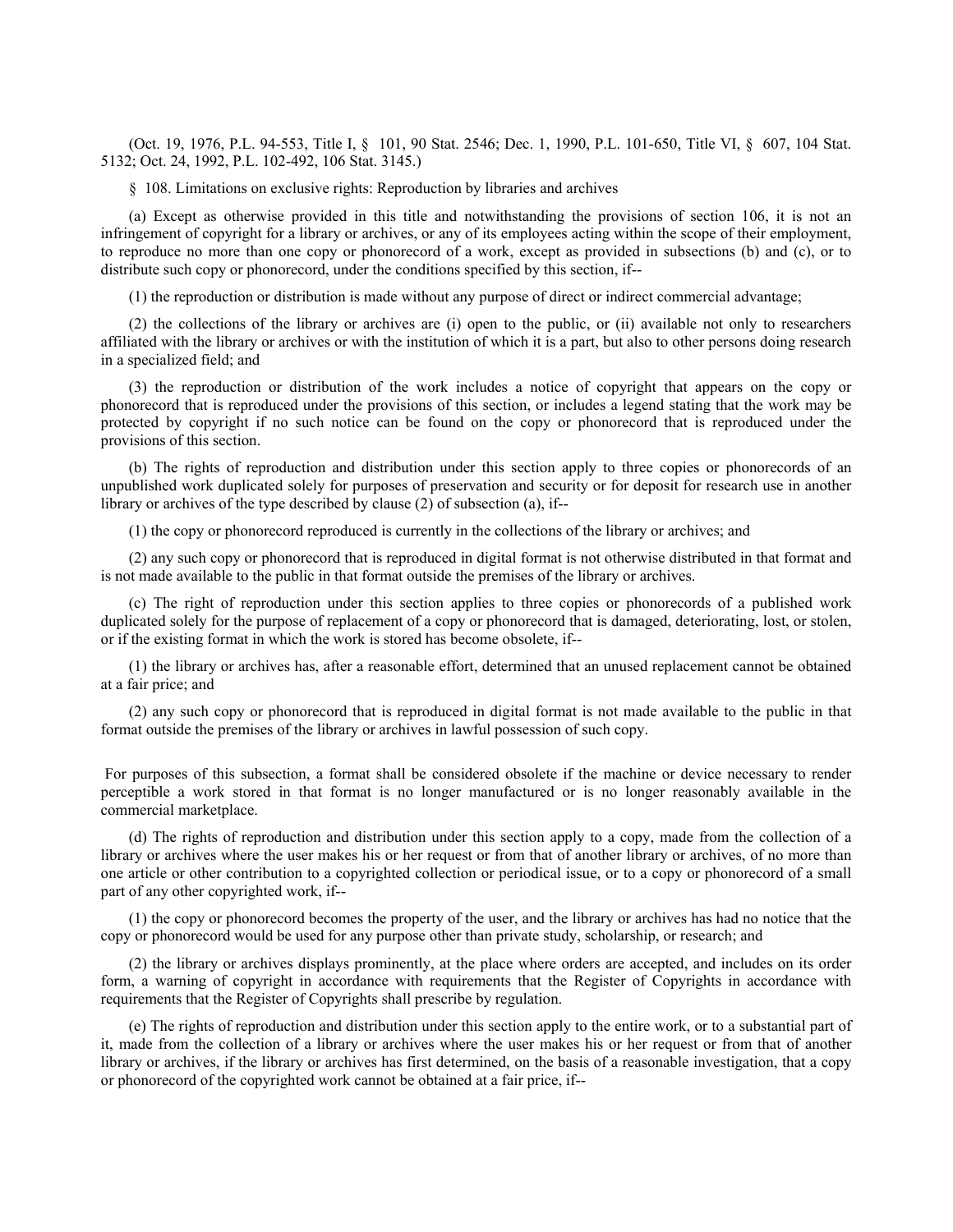(1) the copy or phonorecord becomes the property of the user, and the library or archives has had no notice that the copy or phonorecord would be used for any purpose other than private study, scholarship, or research; and

(2) the library or archives displays prominently, at the place where orders are accepted, and includes on its order form, a warning of copyright in accordance with requirements that the Register of Copyrights shall prescribe by regulation.

(f) Nothing in this section--

(1) shall be construed to impose liability for copyright infringement upon a library or archives or its employees for the unsupervised use of reproducing equipment located on its premises: *Provided*, That such equipment displays a notice that the making of a copy may be subject to the copyright law;

(2) excuses a person who uses such reproducing equipment or who requests a copy or phonorecord under subsection (d) from liability for copyright infringement for any such act, or for any later use of such copy or phonorecord, if it exceeds fair use as provided by section 107;

(3) shall be construed to limit the reproduction and distribution by lending of a limited number of copies and excerpts by a library or archives of an audiovisual news program, subject to clauses  $(1)$ ,  $(2)$ , and  $(3)$  of subsection (a); or

(4) in any way affects the right of fair use as provided by section 107, or any contractual obligations assumed at any time by the library or archives when it obtained a copy or phonorecord of a work in its collections.

(g) The rights of reproduction and distribution under this section extend to the isolated and unrelated reproduction or distribution of a single copy or phonorecord of the same material on separate occasions, but do not extend to cases where the library or archives, or its employee--

(1) is aware or has substantial reason to believe that it is engaging in the related or concerted reproduction or distribution of multiple copies or phonorecords of the same material, whether made on one occasion or over a period of time, and whether intended for aggregate use by one or more individuals or for separate use by the individual members of a group; or

(2) engages in the systematic reproduction or distribution of single or multiple copies or phonorecords of material described in subsection (d): *Provided,* That nothing in this clause prevents a library or archives from participating in interlibrary arrangements that do not have, as their purpose or effect, that the library or archives receiving such copies or phonorecords for distribution does so in such aggregate quantities as to substitute for a subscription to or purchase of such work.

(h)(1) For purposes of this section, during the last 20 years of any term of copyright of a published work, a library or archives, including a nonprofit educational institution that functions as such, may reproduce, distribute, display, or perform in facsimile or digital form a copy or phonorecord of such work, or portions thereof, for purposes of preservation, scholarship, or research, if such library or archives has first determined, on the basis of a reasonable investigation, that none of the conditions set forth in subparagraphs (A), (B), and (C) of paragraph (2) apply.

(2) No reproduction, distribution, display, or performance is authorized under this subsection if--

(A) the work is subject to normal commercial exploitation;

(B) a copy or phonorecord of the work can be obtained at a reasonable price; or

(C) the copyright owner or its agent provides notice pursuant to regulations promulgated by the Register of Copyrights that either of the conditions set forth in subparagraphs (A) and (B) applies.

(3) The exemption provided in this subsection does not apply to any subsequent uses by users other than such library or archives.

(i) The rights of reproduction and distribution under this section do not apply to a musical work, a pictorial, graphic or sculptural work, or a motion picture or other audiovisual work other than an audiovisual work dealing with news, except that no such limitation shall apply with respect to rights granted by subsections (b) and (c), or with respect to pictorial or graphic works published as illustrations, diagrams, or similar adjuncts to works of which copies are reproduced or distributed in accordance with subsections (d) and (e).

## **Legislative History**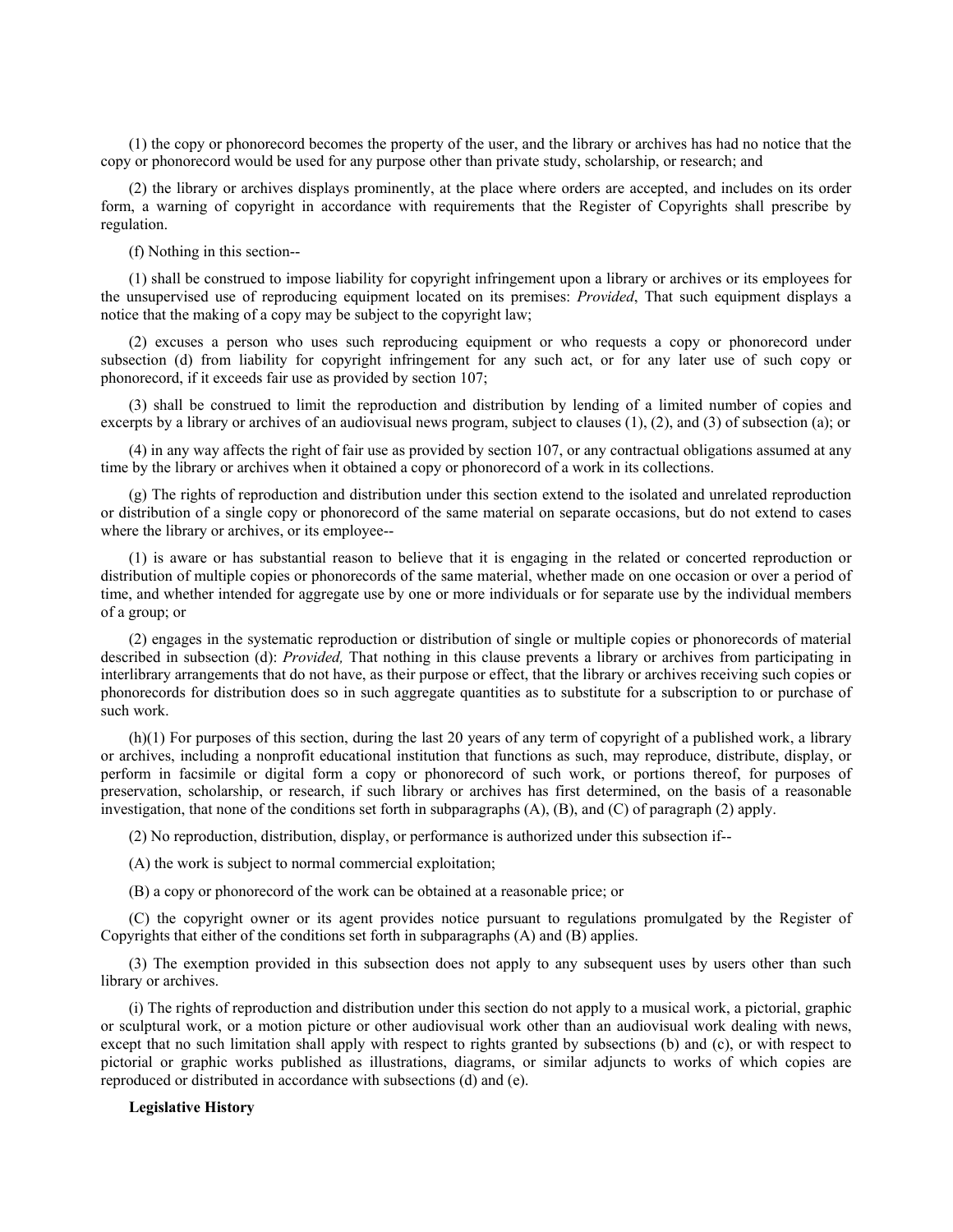(Oct. 19, 1976, P.L. 94-553, Title I, § 101, 90 Stat 2546; June 26, 1992, P.L. 102-307, Title III, § 301, 106 Stat. 272.) (As amended Nov. 13, 1997, P.L. 105-80, § 12(a)(4), 111 Stat. 1534; Oct. 27, 1998, P.L. 105-298, Title I, § 104, 112 Stat. 2829; Oct. 28, 1998, P.L. 105-304, Title IV, § 404, 112 Stat. 2889.)

§ 109. Limitations on exclusive rights: Effect of transfer of particular copy or phonorecord

(a) Notwithstanding the provisions of section 106(3), the owner of a particular copy or phonorecord lawfully made under this title, or any person authorized by such owner, is entitled, without the authority of the copyright owner, to sell or otherwise dispose of the possession of that copy or phonorecord. Notwithstanding the preceding sentence, copies or phonorecords of works subject to restored copyright under section 104A that are manufactured before the date of restoration of copyright or, with respect to reliance parties, before publication or service of notice under section 104A(e), may be sold or otherwise disposed of without the authorization of the owner of the restored copyright for purposes of direct or indirect commercial advantage only during the 12-month period beginning on--

(1) the date of the publication in the Federal Register of the notice of intent filed with the Copyright Office under section  $104A(d)(2)(A)$ , or

(2) the date of the receipt of actual notice served under section  $104A(d)(2)(B)$ ,

#### whichever occurs first.

(b)(1)(A) Notwithstanding the provisions of subsection (a), unless authorized by the owners of copyright in the sound recording or the owner of copyright in a computer program (including any tape, disk, or other medium embodying such program), and in the case of a sound recording in the musical works embodied therein, neither the owner of a particular phonorecord nor any person in possession of a particular copy of a computer program (including any tape, disk, or other medium embodying such program), may, for the purposes of direct or indirect commercial advantage, dispose of, or authorize the disposal of, the possession of that phonorecord or computer program (including any tape, disk, or other medium embodying such program) by rental, lease, or lending, or by any other act or practice in the nature of rental, lease, or lending. Nothing in the preceding sentence shall apply to the rental, lease, or lending of a phonorecord for nonprofit purposes by a nonprofit library or nonprofit educational institution. The transfer of possession of a lawfully made copy of a computer program by a nonprofit educational institution to another nonprofit educational institution or to faculty, staff, and students does not constitute rental, lease, or lending for direct or indirect commercial purposes under this subsection.

# (B) This subsection does not apply to--

(i) a computer program which is embodied in a machine or product and which cannot be copied during the ordinary operation or use of the machine or product; or

(ii) a computer program embodied in or used in conjunction with a limited purpose computer that is designed for playing video games and may be designed for other purposes.

(C) Nothing in this subsection affects any provision of *chapter 9* of this title [*17 USCS § § 901* et seq.].

(2)(A) Nothing in this subsection shall apply to the lending of a computer program for nonprofit purposes by a nonprofit library, if each copy of a computer program which is lent by such library has affixed to the packaging containing the program a warning of copyright in accordance with requirements that the Register of Copyrights shall prescribe by regulation.

(B) Not later than three years after the date of the enactment of the Computer Software Rental Amendments Act of 1990 [enacted Dec. 1, 1990], and at such times thereafter as the Register of Copyrights considers appropriate, the Register of Copyrights, after consultation with representatives of copyright owners and librarians, shall submit to the Congress a report stating whether this paragraph has achieved its intended purpose of maintaining the integrity of the copyright system while providing nonprofit libraries the capability to fulfill their function. Such report shall advise the Congress as to any information or recommendations that the Register of Copyrights considers necessary to carry out the purposes of this subsection.

(3) Nothing in this subsection shall affect any provision of the antitrust laws. For purposes of the preceding sentence, "antitrust laws" has the meaning given that term in the first section of the Clayton Act [15 USCS  $\bar{\xi}$  12] and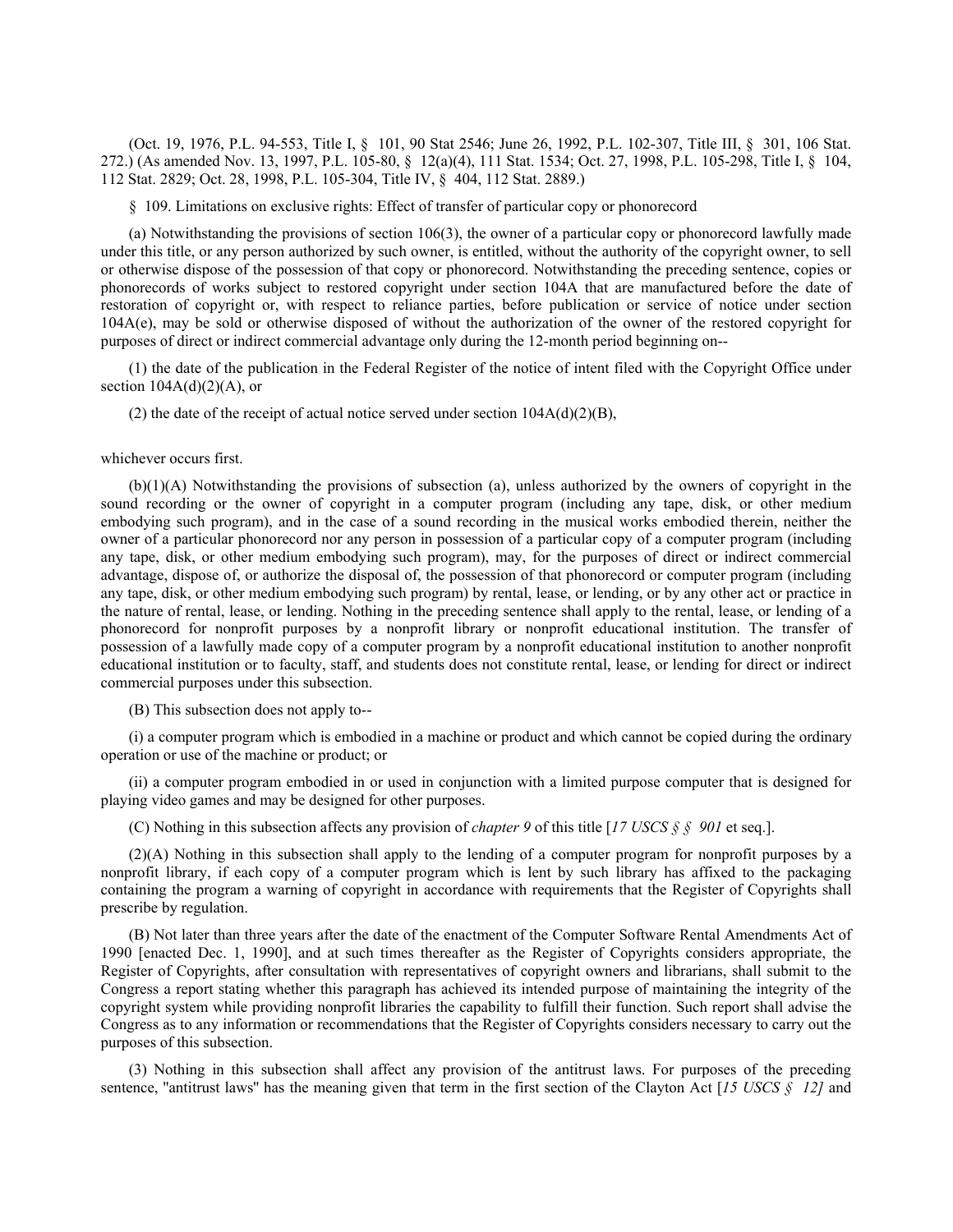includes section 5 of the Federal Trade Commission Act [*15 USCS § 45]* to the extent that section relates to unfair methods of competition.

(4) Any person who distributes a phonorecord or a copy of a computer program (including any tape, disk, or other medium embodying such program) in violation of paragraph (1) is an infringer of copyright under section 501 of this title and is subject to the remedies set forth in sections 502, 503, 504, 505, and 509. Such violation shall not be a criminal offense under section 506 or cause such person to be subject to the criminal penalties set forth in section 2319 of title 18.

(c) Notwithstanding the provisions of section 106(5), the owner of a particular copy lawfully made under this title, or any person authorized by such owner, is entitled, without the authority of the copyright owner, to display that copy publicly, either directly or by the projection of no more than one image at a time, to viewers present at the place where the copy is located.

(d) The privileges prescribed by subsections (a) and (c) do not, unless authorized by the copyright owner, extend to any person who has acquired possession of the copy or phonorecord from the copyright owner, by rental, lease, loan, or otherwise, without acquiring ownership of it.

(e) [Caution: For termination of application of this subsection, see § 804(c) of Act Dec. 1, 1990, P.L. 101-650.] Notwithstanding the provisions of sections 106(4) and 106(5), in the case of an electronic audiovisual game intended for use in coin-operated equipment, the owner of a particular copy of such a game lawfully made under this title, is entitled, without the authority of the copyright owner of the game, to publicly perform or display that game in coin-operated equipment, except that this subsection shall not apply to any work of authorship embodied in the audiovisual game if the copyright owner of the electronic audiovisual game is not also the copyright owner of the work of authorship.

# **Legislative History**

(Oct. 19, 1976, P.L. 94-553, Title I, § 101, 90 Stat 2548; Oct. 4, 1984, P.L. 98-450, § 2, 98 Stat. 1727; Nov. 5, 1988, P.L. 100-617, § 2, 102 Stat. 3194; Dec. 1, 1990, P.L. 101-650, Title VIII, § § 802, 803, 104 Stat. 5134, 5135.) (As amended Dec. 8, 1994, P.L. 103-465, Title V, Subtitle A, § 514(b), 108 Stat. 4981; Nov. 13, 1997, P.L. 105-80, § 12(a)(5), 111 Stat. 1534.)

§ 110. Limitations on exclusive rights: Exemption of certain performances and displays

Notwithstanding the provisions of section 106, the following are not infringements of copyright:

(1) performance or display of a work by instructors or pupils in the course of face-to-face teaching activities of a nonprofit educational institution, in a classroom or similar place devoted to instruction, unless, in the case of a motion picture or other audiovisual work, the performance, or the display of individual images, is given by means of a copy that was not lawfully made under this title, and that the person responsible for the performance knew or had reason to believe was not lawfully made;

(2) except with respect to a work produced or marketed primarily for performance or display as part of mediated instructional activities transmitted via digital networks, or a performance or display that is given by means of a copy or phonorecord that is not lawfully made and acquired under this title, and the transmitting government body or accredited nonprofit educational institution knew or had reason to believe was not lawfully made and acquired, the performance of a nondramatic literary or musical work or reasonable and limited portions of any other work, or display of a work in an amount comparable to that which is typically displayed in the course of a live classroom session, by or in the course of a transmission, if--

(A) the performance or display is made by, at the direction of, or under the actual supervision of an instructor as an integral part of a class session offered as a regular part of the systematic mediated instructional activities of a governmental body or an accredited nonprofit educational institution;

(B) the performance or display is directly related and of material assistance to the teaching content of the transmission;

(C) the transmission is made solely for, and, to the extent technologically feasible, the reception of such transmission is limited to--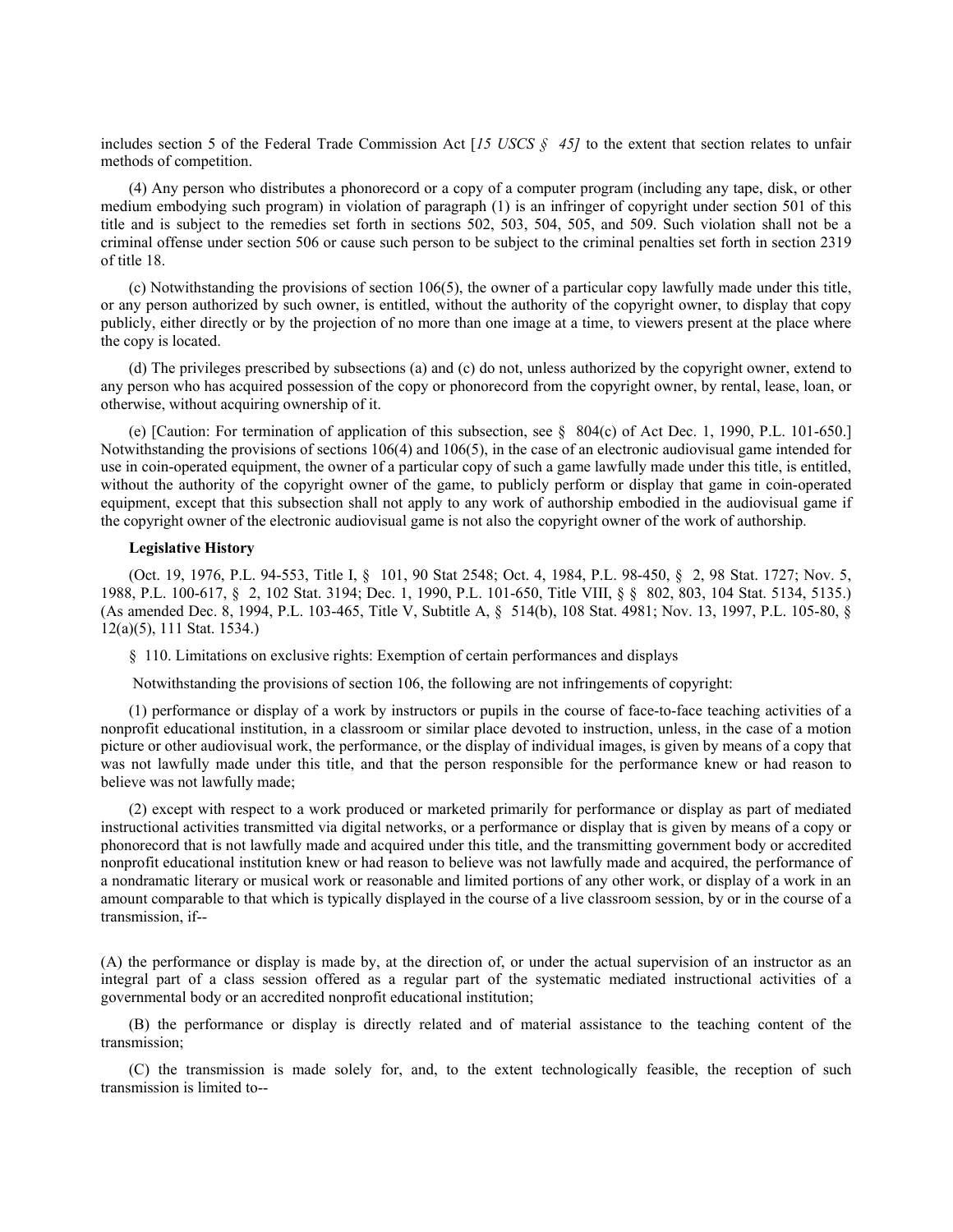(i) students officially enrolled in the course for which the transmission is made; or

(ii) officers or employees of governmental bodies as a part of their official duties or employment; and

(D) the transmitting body or institution--

(i) institutes policies regarding copyright, provides informational materials to faculty, students, and relevant staff members that accurately describe, and promote compliance with, the laws of the United States relating to copyright, and provides notice to students that materials used in connection with the course may be subject to copyright protection; and

(ii) in the case of digital transmissions--

(I) applies technological measures that reasonably prevent--

(aa) retention of the work in accessible form by recipients of the transmission from the transmitting body or institution for longer than the class session; and

(bb) unauthorized further dissemination of the work in accessible form by such recipients to others; and

(II) does not engage in conduct that could reasonably be expected to interfere with technological measures used by copyright owners to prevent such retention or unauthorized further dissemination;

(3) performance of a nondramatic literary or musical work or of a dramatico-musical work of a religious nature, or display of a work, in the course of services at a place of worship or other religious assembly;

(4) performance of a nondramatic literary or musical work otherwise than in a transmission to the public, without any purpose of direct or indirect commercial advantage and without payment of any fee or other compensation for the performance to any of its performers, promoters, or organizers, if--

(A) there is no direct or indirect admission charge; or

(B) the proceeds, after deducting the reasonable costs of producing the performance, are used exclusively for educational, religious, or charitable purposes and not for private financial gain, except where the copyright owner has served notice of objection to the performance under the following conditions:

(i) the notice shall be in writing and signed by the copyright owner or such owner's duly authorized agent; and

(ii) the notice shall be served on the person responsible for the performance at least seven days before the date of the performance, and shall state the reasons for the objection; and

(iii) the notice shall comply, in form, content, and manner of service, with requirements that the Register of Copyrights shall prescribe by regulation;

(5)(A) except as provided in subparagraph (B), communication of a transmission embodying a performance or display of a work by the public reception of the transmission on a single receiving apparatus of a kind commonly used in private homes, unless--

(i) a direct charge is made to see or hear the transmission; or

(ii) the transmission thus received is further transmitted to the public;

(B) communication by an establishment of a transmission or retransmission embodying a performance or display of a nondramatic musical work intended to be received by the general public, originated by a radio or television broadcast station licensed as such by the Federal Communications Commission, or, if an audiovisual transmission, by a cable system or satellite carrier, if--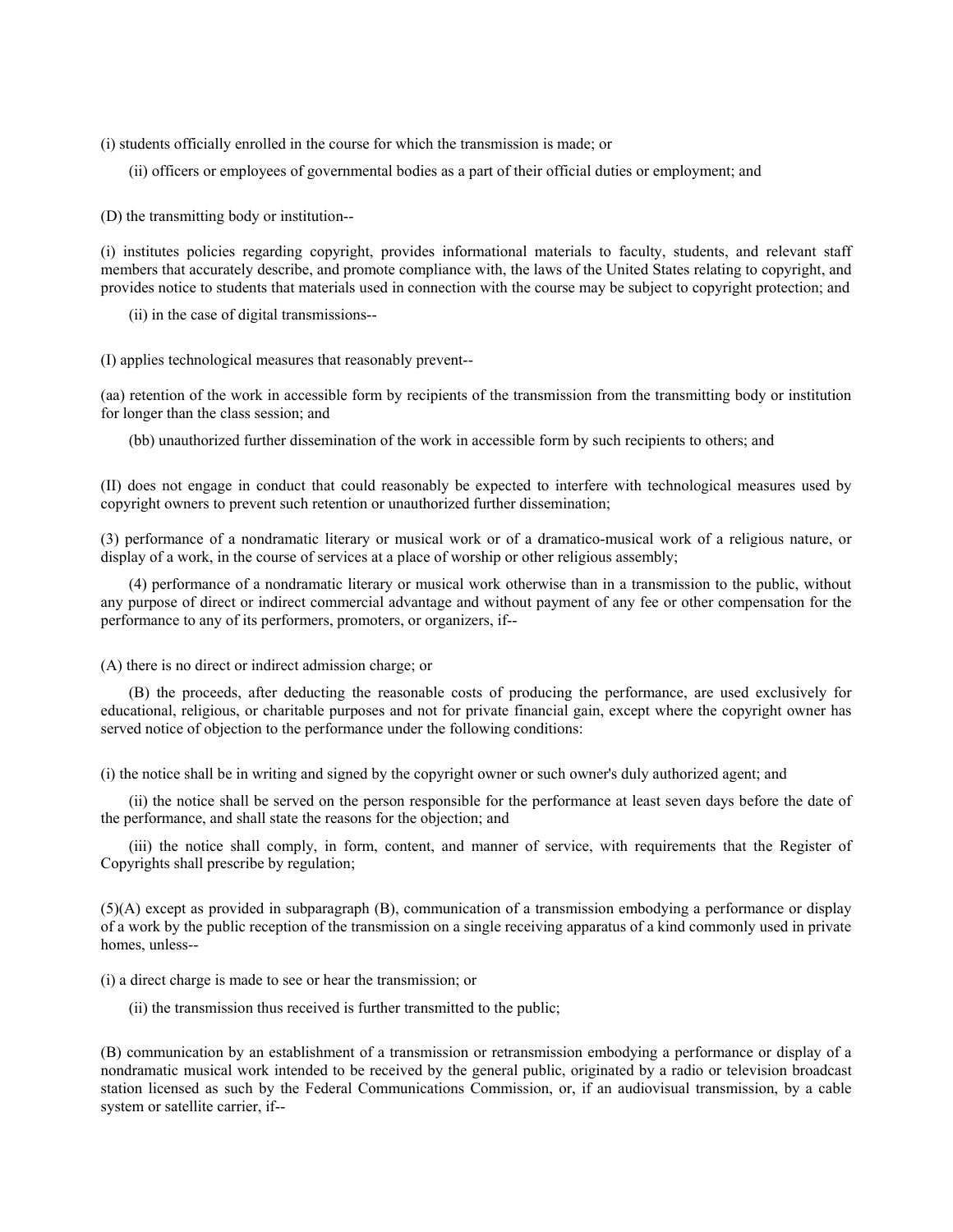(i) in the case of an establishment other than a food service or drinking establishment, either the establishment in which the communication occurs has less than 2,000 gross square feet of space (excluding space used for customer parking and for no other purpose), or the establishment in which the communication occurs has 2,000 or more gross square feet of space (excluding space used for customer parking and for no other purpose) and--

(I) if the performance is by audio means only, the performance is communicated by means of a total of not more than 6 loudspeakers, of which not more than 4 loudspeakers are located in any 1 room or adjoining outdoor space; or

(II) if the performance or display is by audiovisual means, any visual portion of the performance or display is communicated by means of a total of not more than 4 audiovisual devices, of which not more than 1 audiovisual device is located in any 1 room, and no such audiovisual device has a diagonal screen size greater than 55 inches, and any audio portion of the performance or display is communicated by means of a total of not more than 6 loudspeakers, of which not more than 4 loudspeakers are located in any 1 room or adjoining outdoor space;

(ii) in the case of a food service or drinking establishment, either the establishment in which the communication occurs has less than 3,750 gross square feet of space (excluding space used for customer parking and for no other purpose), or the establishment in which the communication occurs has 3,750 gross square feet of space or more (excluding space used for customer parking and for no other purpose) and--

(I) if the performance is by audio means only, the performance is communicated by means of a total of not more than 6 loudspeakers, of which not more than 4 loudspeakers are located in any 1 room or adjoining outdoor space; or

(II) if the performance or display is by audiovisual means, any visual portion of the performance or display is communicated by means of a total of not more than 4 audiovisual devices, of which not more than one audiovisual device is located in any 1 room, and no such audiovisual device has a diagonal screen size greater than 55 inches, and any audio portion of the performance or display is communicated by means of a total of not more than 6 loudspeakers, of which not more than 4 loudspeakers are located in any 1 room or adjoining outdoor space;

(iii) no direct charge is made to see or hear the transmission or retransmission;

(iv) the transmission or retransmission is not further transmitted beyond the establishment where it is received; and

(v) the transmission or retransmission is licensed by the copyright owner of the work so publicly performed or displayed;

(6) performance of a nondramatic musical work by a governmental body or a nonprofit agricultural or horticultural organization, in the course of an annual agricultural or horticultural fair or exhibition conducted by such body or organization; the exemption provided by this clause shall extend to any liability for copyright infringement that would otherwise be imposed on such body or organization, under doctrines of vicarious liability or related infringement, for a performance by a concessionnaire, business establishment, or other person at such fair or exhibition, but shall not excuse any such person from liability for the performance;

(7) performance of a nondramatic musical work by a vending establishment open to the public at large without any direct or indirect admission charge, where the sole purpose of the performance is to promote the retail sale of copies or phonorecords of the work, or of the audiovisual or other devices utilized in such performance, and the performance is not transmitted beyond the place where the establishment is located and is within the immediate area where the sale is occurring;

(8) performance of a nondramatic literary work, by or in the course of a transmission specifically designed for and primarily directed to blind or other handicapped persons who are unable to read normal printed material as a result of their handicap, or deaf or other handicapped persons who are unable to hear the aural signals accompanying a transmission of visual signals, if the performance is made without any purpose of direct or indirect commercial advantage and its transmission is made through the facilities of: (i) a governmental body; or (ii) a noncommercial educational broadcast station (as defined in section 397 of title 47); or (iii) a radio subcarrier authorization (as defined in *47 CFR 73.293-73*.295 and 73.593-73.595); or (iv) a cable system (as defined in section 111(f));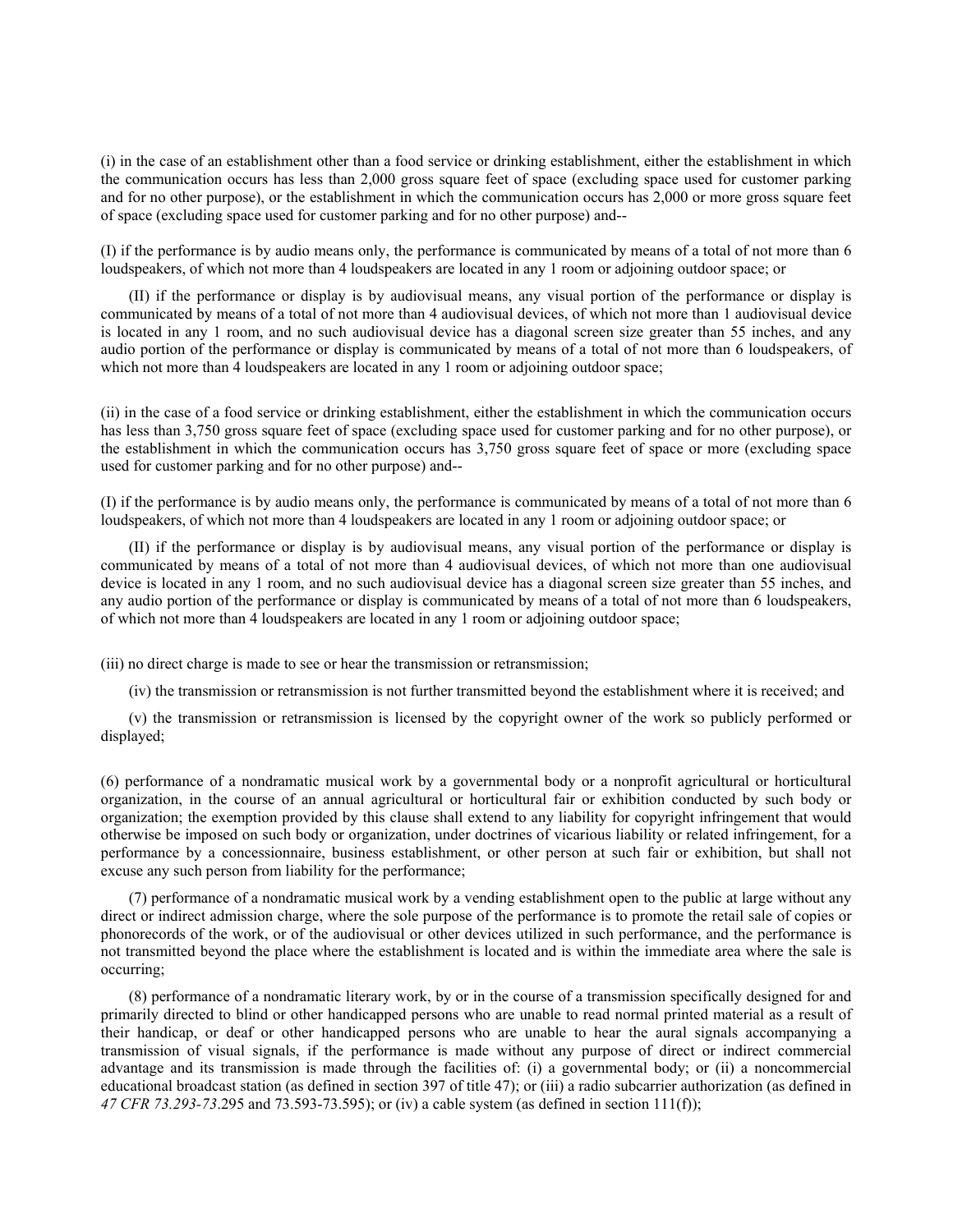(9) performance on a single occasion of a dramatic literary work published at least ten years before the date of the performance, by or in the course of a transmission specifically designed for and primarily directed to blind or other handicapped persons who are unable to read normal printed material as a result of their handicap, if the performance is made without any purpose of direct or indirect commercial advantage and its transmission is made through the facilities of a radio subcarrier authorization referred to in clause (8)(iii), *Provided*, That the provisions of this clause shall not be applicable to more than one performance of the same work by the same performers or under the auspices of the same organization; and

(10) notwithstanding paragraph (4), the following is not an infringement of copyright: performance of a nondramatic literary or musical work in the course of a social function which is organized and promoted by a nonprofit veterans' organization or a nonprofit fraternal organization to which the general public is not invited, but not including the invitees of the organizations, if the proceeds from the performance, after deducting the reasonable costs of producing the performance, are used exclusively for charitable purposes and not for financial gain. For purposes of this section the social functions of any college or university fraternity or sorority shall not be included unless the social function is held solely to raise funds for a specific charitable purpose.

 The exemptions provided under paragraph (5) shall not be taken into account in any administrative, judicial, or other governmental proceeding to set or adjust the royalties payable to copyright owners for the public performance or display of their works. Royalties payable to copyright owners for any public performance or display of their works other than such performances or displays as are exempted under paragraph (5) shall not be diminished in any respect as a result of such exemption.

 In paragraph (2), the term 'mediated instructional activities' with respect to the performance or display of a work by digital transmission under this section refers to activities that use such work as an integral part of the class experience, controlled by or under the actual supervision of the instructor and analogous to the type of performance or display that would take place in a live classroom setting. The term does not refer to activities that use, in 1 or more class sessions of a single course, such works as textbooks, course packs, or other material in any media, copies or phonorecords of which are typically purchased or acquired by the students in higher education for their independent use and retention or are typically purchased or acquired for elementary and secondary students for their possession and independent use.

For purposes of paragraph (2), accreditation--

(A) with respect to an institution providing post-secondary education, shall be as determined by a regional or national accrediting agency recognized by the Council on Higher Education Accreditation or the United States Department of Education; and

(B) with respect to an institution providing elementary or secondary education, shall be as recognized by the applicable state certification or licensing procedures.

For purposes of paragraph (2), no governmental body or accredited nonprofit educational institution shall be liable for infringement by reason of the transient or temporary storage of material carried out through the automatic technical process of a digital transmission of the performance or display of that material as authorized under paragraph (2). No such material stored on the system or network controlled or operated by the transmitting body or institution under this paragraph shall be maintained on such system or network in a manner ordinarily accessible to anyone other than anticipated recipients. No such copy shall be maintained on the system or network in a manner ordinarily accessible to such anticipated recipients for a longer period than is reasonably necessary to facilitate the transmissions for which it was made.

## **Legislative History**

(Oct. 19, 1976, P.L. 94-553, Title I, § 101, 90 Stat 2549; Oct. 15, 1982, P.L. 97-366, § 3, 96 Stat. 1759.) (As amended Nov. 13, 1997, P.L. 105-80, § 12(a)(6), 111 Stat. 1534; Oct. 27, 1998, P.L. 105-298, Title II, § 202, 112 Stat. 2830; Aug. 5, 1999, P.L. 106-44, § 1(a), 113 Stat. 221; Nov. 2, 2002, P.L. 107-273, Div C, Title III, Subtitle B, § 13210(6), Subtitle C, § 13301(b), 116 Stat. 1909, 1910.)

§ 111. Limitations on exclusive rights: Secondary transmissions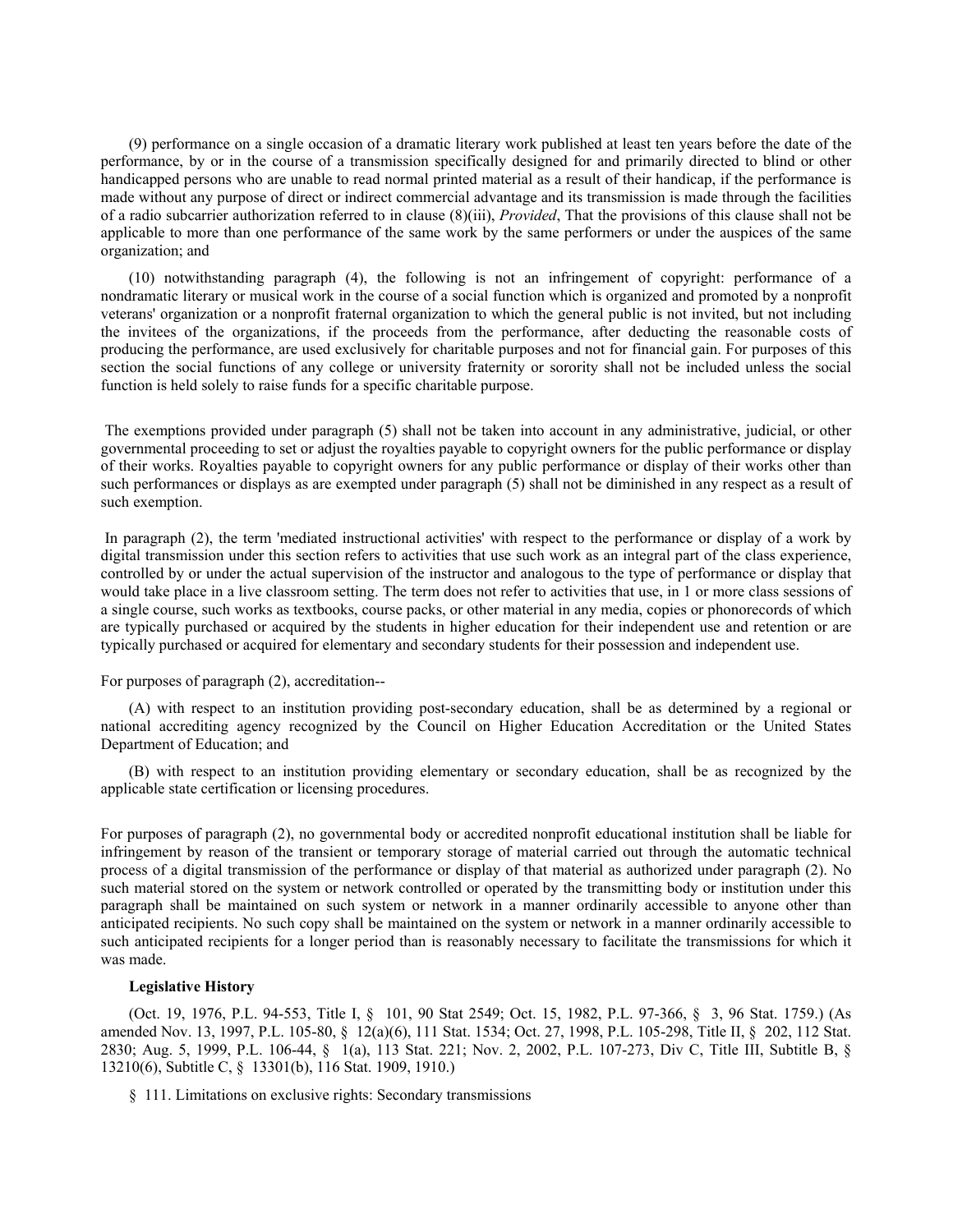(a) CERTAIN SECONDARY TRANSMISSIONS EXEMPTED.--The secondary transmission of a performance or display of a work embodied in a primary transmission is not an infringement of copyright if--

(1) the secondary transmission is not made by a cable system, and consists entirely of the relaying, by the management of a hotel, apartment house, or similar establishment, of signals transmitted by a broadcast station licensed by the Federal Communications Commission, within the local service area of such station, to the private lodgings of guests or residents of such establishment, and no direct charge is made to see or hear the secondary transmission; or

(2) the secondary transmission is made solely for the purpose and under the conditions specified by clause (2) of section 110; or

(3) the secondary transmission is made by any carrier who has no direct or indirect control over the content or selection of the primary transmission or over the particular recipients of the secondary transmission, and whose activities with respect to the secondary transmission consist solely of providing wires, cables, or other communications channels for the use of others: *Provided*, That the provisions of this clause extend only to the activities of said carrier with respect to secondary transmissions and do not exempt from liability the activities of others with respect to their own primary or secondary transmissions;

(4) the secondary transmission is made by a satellite carrier for private home viewing pursuant to a statutory license under section 119; or

(5) the secondary transmission is not made by a cable system but is made by a governmental body, or other nonprofit organization, without any purpose of direct or indirect commercial advantage, and without charge to the recipients of the secondary transmission other than assessments necessary to defray the actual and reasonable costs of maintaining and operating the secondary transmission service.

(b) SECONDARY TRANSMISSION OF PRIMARY TRANSMISSION TO CONTROLLED GROUP.-- Notwithstanding the provisions of subsections (a) and (c), the secondary transmission to the public of a performance or display of a work embodied in a primary transmission is actionable as an act of infringement under section 501, and is fully subject to the remedies provided by sections 502 through 506 and 509, if the primary transmission is not made for reception by the public at large but is controlled and limited to reception by particular members of the public: *Provided, however*, That such secondary transmission is not actionable as an act of infringement if--

(1) the primary transmission is made by a broadcast station licensed by the Federal Communications Commission; and

(2) the carriage of the signals comprising the secondary transmission is required under the rules, regulations, or authorizations of the Federal Communications Commission; and

(3) the signal of the primary transmitter is not altered or changed in any way by the secondary transmitter.

(c) SECONDARY TRANSMISSIONS BY CABLE SYSTEMS.--

(1) Subject to the provisions of clauses (2), (3), and (4) of this subsection and section 114(d), secondary transmissions to the public by a cable system of a performance or display of a work embodied in a primary transmission made by a broadcast station licensed by the Federal Communications Commission or by an appropriate governmental authority of Canada or Mexico shall be subject to statutory licensing upon compliance with the requirements of subsection (d) where the carriage of the signals comprising the secondary transmission is permissible under the rules, regulations, or authorizations of the Federal Communications Commission.

(2) Notwithstanding the provisions of clause (1) of this subsection, the willful or repeated secondary transmission to the public by a cable system of a primary transmission made by a broadcast station licensed by the Federal Communications Commission or by an appropriate governmental authority of Canada or Mexico and embodying a performance or display of a work is actionable as an act of infringement under section 501, and is fully subject to the remedies provided by sections 502 through 506 and 509, in the following cases:

(A) where the carriage of the signals comprising the secondary transmission is not permissible under the rules, regulations, or authorizations of the Federal Communications Commission; or

(B) where the cable system has not deposited the statement of account and royalty fee required by subsection (d).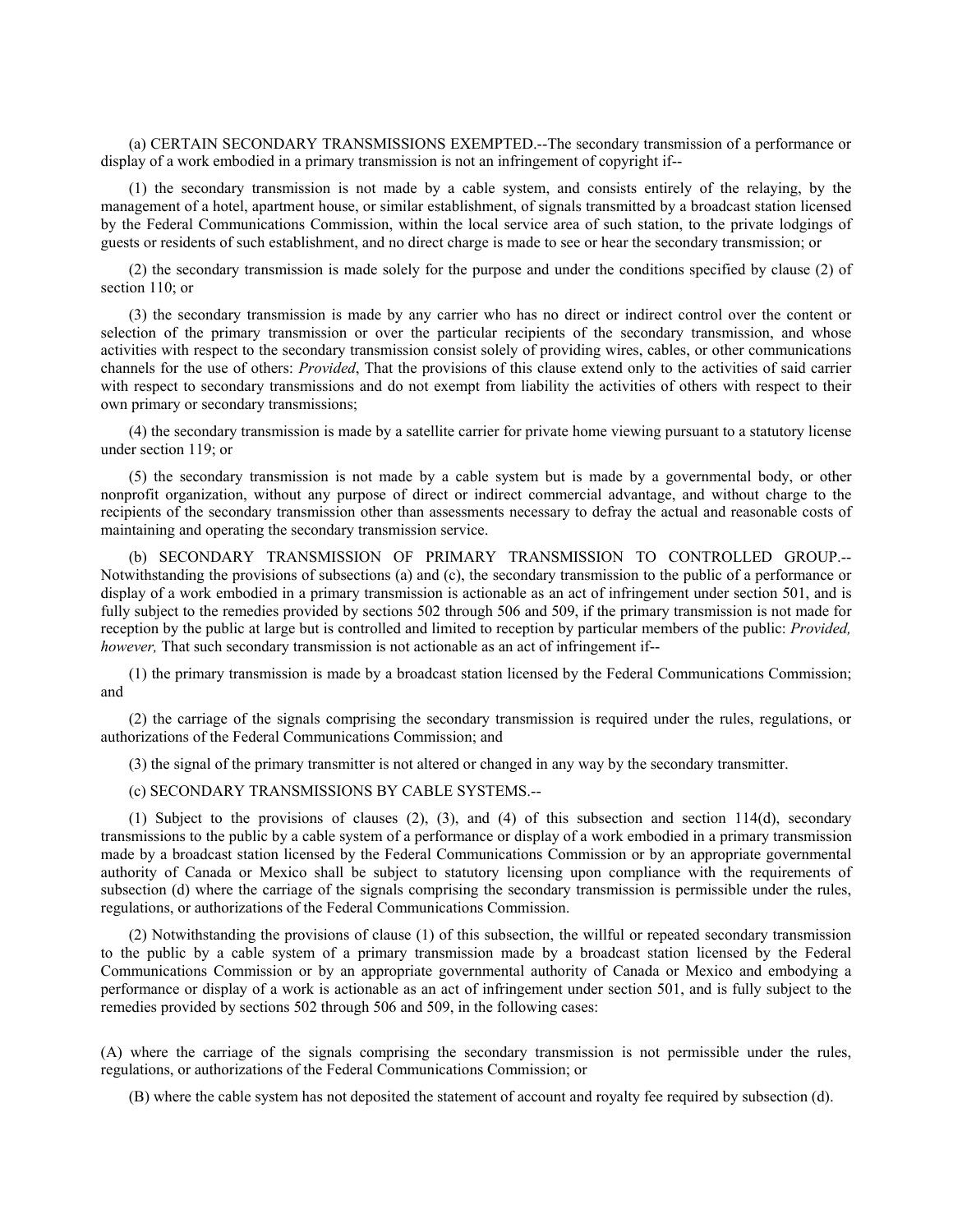(3) Notwithstanding the provisions of clause (1) of this subsection and subject to the provisions of subsection (e) of this section, the secondary transmission to the public by a cable system of a performance or display of a work embodied in a primary transmission made by a broadcast station licensed by the Federal Communications Commission or by an appropriate governmental authority of Canada or Mexico is actionable as an act of infringement under section 501, and is fully subject to the remedies provided by sections 502 through 506 and sections 509 and 510, if the content of the particular program in which the performance or display is embodied, or any commercial advertising or station announcements transmitted by the primary transmitter during, or immediately before or after, the transmission of such program, is in any way willfully altered by the cable system through changes, deletions, or additions, except for the alteration, deletion, or substitution of commercial advertisements performed by those engaged in television commercial advertising market research: *Provided,* That the research company has obtained the prior consent of the advertiser who has purchased the original commercial advertisement, the television station broadcasting that commercial advertisement, and the cable system performing the secondary transmission: *And provided further,* That such commercial alteration, deletion, or substitution is not performed for the purpose of deriving income from the sale of that commercial time.

(4) Notwithstanding the provisions of clause (1) of this subsection, the secondary transmission to the public by a cable system of a performance or display of a work embodied in a primary transmission made by a broadcast station licensed by an appropriate governmental authority of Canada or Mexico is actionable as an act of infringement under section 501, and is fully subject to the remedies provided by sections 502 through 506 and section 509, if (A) with respect to Canadian signals, the community of the cable system is located more than 150 miles from the United States-Canadian border and is also located south of the forty-second parallel of latitude, or (B) with respect to Mexican signals, the secondary transmission is made by a cable system which received the primary transmission by means other than direct interception of a free space radio wave emitted by such broadcast television station, unless prior to April 15, 1976, such cable system was actually carrying, or was specifically authorized to carry, the signal of such foreign station on the system pursuant to the rules, regulations, or authorizations of the Federal Communications Commission.

# (d) STATUTORY LICENSE FOR SECONDARY TRANSMISSIONS BY CABLE SYSTEMS.--

(1) A cable system whose secondary transmissions have been subject to statutory licensing under subsection (c) shall, on a semiannual basis, deposit with the Register of Copyrights, in accordance with requirements that the Register shall prescribe by regulation--

(A) a statement of account, covering the six months next preceding, specifying the number of channels on which the cable system made secondary transmissions to its subscribers, the names and locations of all primary transmitters whose transmissions were further transmitted by the cable system, the total number of subscribers, the gross amounts paid to the cable system for the basic service of providing secondary transmissions of primary broadcast transmitters, and such other data as the Register of Copyrights may from time to time prescribe by regulation. In determining the total number of subscribers and the gross amounts paid to the cable system for the basic service of providing secondary transmissions of primary broadcast transmitters, the system shall not include subscribers and amounts collected from subscribers receiving secondary transmissions for private home viewing pursuant to section 119. Such statement shall also include a special statement of account covering any nonnetwork television programming that was carried by the cable system in whole or in part beyond the local service area of the primary transmitter, under rules, regulations, or authorizations of the Federal Communications Commission permitting the substitution or addition of signals under certain circumstances, together with logs showing the times, dates, stations, and programs involved in such substituted or added carriage; and

(B) except in the case of a cable system whose royalty is specified in subclause (C) or (D), a total royalty fee for the period covered by the statement, computed on the basis of specified percentages of the gross receipts from subscribers to the cable service during said period for the basic service of providing secondary transmissions of primary broadcast transmitters, as follows:

(i) 0.675 of 1 per centum of such gross receipts for the privilege of further transmitting any nonnetwork programming of a primary transmitter in whole or in part beyond the local service area of such primary transmitter, such amount to be applied against the fee, if any, payable pursuant to paragraphs (ii) through (iv);

(ii) 0.675 of 1 per centum of such gross receipts for the first distant signal equivalent;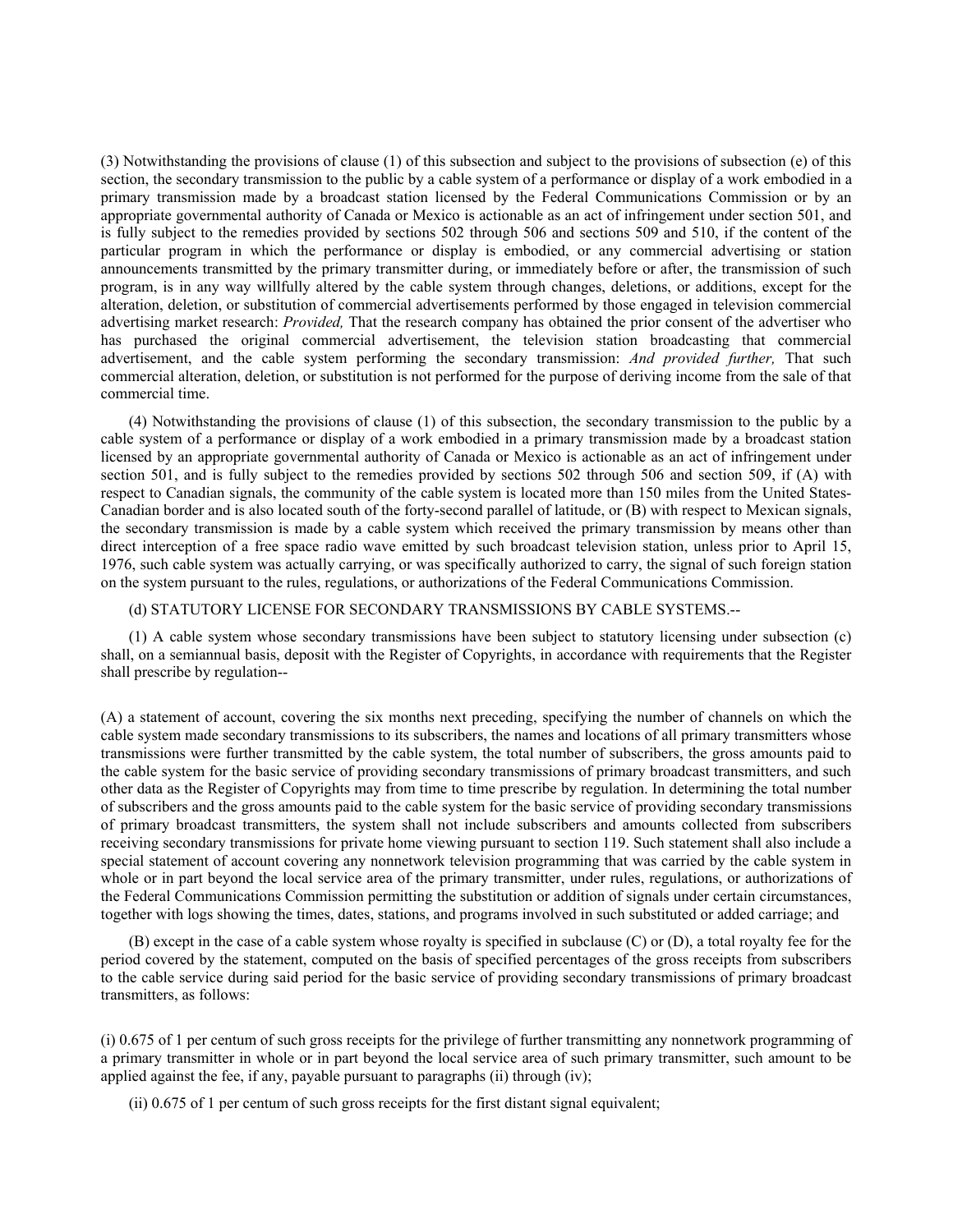(iii) 0.425 of 1 per centum of such gross receipts for each of the second, third, and fourth distant signal equivalents;

(iv) 0.2 of 1 per centum of such gross receipts for the fifth distant signal equivalent and each additional distant signal equivalent thereafter; and

in computing the amounts payable under paragraph (ii) through (iv), above, any fraction of a distant signal equivalent shall be computed at its fractional value and, in the case of any cable system located partly within and partly without the local service area of a primary transmitter, gross receipts shall be limited to those gross receipts derived from subscribers located without the local service area of such primary transmitter; and

(C) if the actual gross receipts paid by subscribers to a cable system for the period covered by the statement for the basic service of providing secondary transmissions of primary broadcast transmitters total \$ 80,000 or less, gross receipts of the cable system for the purpose of this subclause shall be computed by subtracting from such actual gross receipts the amount by which \$ 80,000 exceeds such actual gross receipts, except that in no case shall a cable system's gross receipts be reduced to less than \$ 3,000. The royalty fee payable under this subclause shall be 0.5 of 1 per centum, regardless of the number of distant signal equivalents, if any; and

(D) if the actual gross receipts paid by subscribers to a cable system for the period covered by the statement, for the basic service of providing secondary transmissions of primary broadcast transmitters, are more than \$ 80,000 but less than \$ 160,000, the royalty fee payable under this subclause shall be (i) 0.5 of 1 per centum of any gross receipts up to \$ 80,000; and (ii) 1 per centum of any gross receipts in excess of \$ 80,000 but less than \$ 160,000, regardless of the number of distant signal equivalents, if any.

(2) The Register of Copyrights shall receive all fees deposited under this section and, after deducting the reasonable costs incurred by the Copyright Office under this section, shall deposit the balance in the Treasury of the United States, in such manner as the Secretary of the Treasury directs. All funds held by the Secretary of the Treasury shall be invested in interest-bearing United States securities for later distribution with interest by the Librarian of Congress in the event no controversy over distribution exists, or by a copyright arbitration royalty panel in the event a controversy over such distribution exists.

(3) The royalty fees thus deposited shall, in accordance with the procedures provided by clause (4), be distributed to those among the following copyright owners who claim that their works were the subject of secondary transmissions by cable systems during the relevant semiannual period:

(A) any such owner whose work was included in a secondary transmission made by a cable system of a nonnetwork television program in whole or in part beyond the local service area of the primary transmitter; and

(B) any such owner whose work was included in a secondary transmission identified in a special statement of account deposited under clause  $(2)(A)$   $[(1)(A)]$ ; and

(C) any such owner whose work was included in nonnetwork programming consisting exclusively of aural signals carried by a cable system in whole or in part beyond the local service area of the primary transmitter of such programs.

(4) The royalty fees thus deposited shall be distributed in accordance with the following procedures:

(A) During the month of July in each year, every person claiming to be entitled to statutory license fees for secondary transmissions shall file a claim with the Librarian of Congress, in accordance with requirements that the Librarian of Congress shall prescribe by regulation. Notwithstanding any provisions of the antitrust laws, for purposes of this clause any claimants may agree among themselves as to the proportionate division of statutory licensing fees among them, may lump their claims together and file them jointly or as a single claim, or may designate a common agent to receive payment on their behalf.

(B) After the first day of August of each year, the Librarian of Congress shall, upon the recommendation of the Register of Copyrights, determine whether there exists a controversy concerning the distribution of royalty fees. If the Librarian determines that no such controversy exists, the Librarian shall, after deducting reasonable administrative costs under this section, distribute such fees to the copyright owners entitled to such fees, or to their designated agents. If the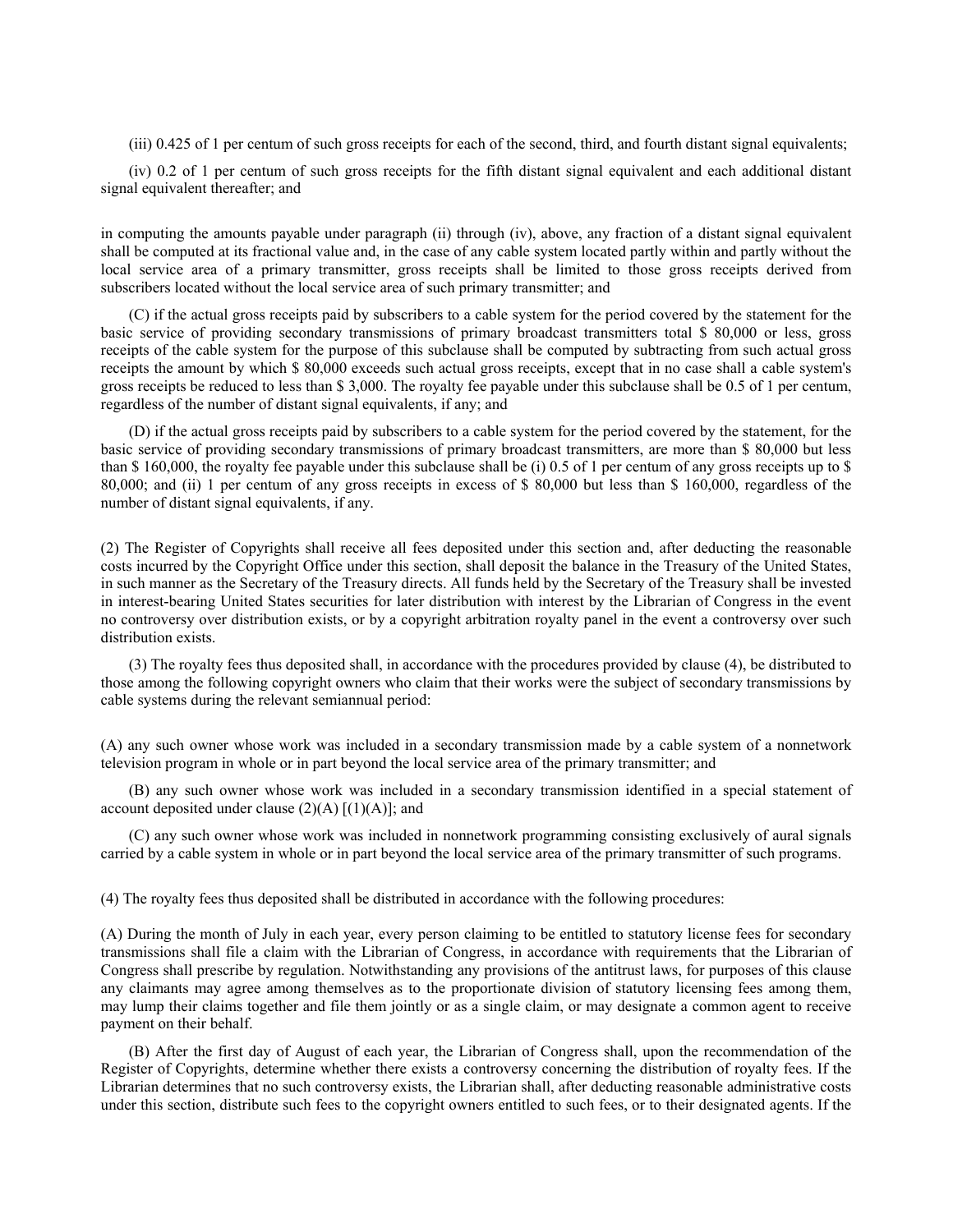Librarian finds the existence of a controversy, the Librarian shall, pursuant to *chapter 8* of this title [*17 USCS § § 801* et seq.], convene a copyright arbitration royalty panel to determine the distribution of royalty fees.

(C) During the pendency of any proceeding under this subsection, the Librarian of Congress shall withhold from distribution an amount sufficient to satisfy all claims with respect to which a controversy exists, but shall have discretion to proceed to distribute any amounts that are not in controversy.

#### (5) [Redesignated]

(e) NONSIMULTANEOUS SECONDARY TRANSMISSIONS BY CABLE SYSTEMS.--

(1) Notwithstanding those provisions of the second paragraph of subsection (f) relating to nonsimultaneous secondary transmissions by a cable system, any such transmissions are actionable as an act of infringement under section 501, and are fully subject to the remedies provided by sections 502 through 506 and sections 509 and 510, unless--

(A) the program on the videotape is transmitted no more than one time to the cable system's subscribers; and

(B) the copyrighted program, episode, or motion picture videotape, including the commercials contained within such program, episode, or picture, is transmitted without deletion or editing; and

(C) an owner or officer of the cable system (i) prevents the duplication of the videotape while in the possession of the system, (ii) prevents unauthorized duplication while in the possession of the facility making the videotape for the system if the system owns or controls the facility, or takes reasonable precautions to prevent such duplication if it does not own or control the facility, (iii) takes adequate precautions to prevent duplication while the tape is being transported, and (iv) subject to clause (2), erases or destroys, or causes the erasure or destruction of, the videotape; and

(D) within forty-five days after the end of each calendar quarter, an owner or officer of the cable system executes an affidavit attesting (i) to the steps and precautions taken to prevent duplication of the videotape, and (ii) subject to clause (2), to the erasure or destruction of all videotapes made or used during such quarter; and

(E) such owner or officer places or causes each such affidavit, and affidavits received pursuant to clause (2)(C), to be placed in a file, open to public inspection, at such system's main office in the community where the transmission is made or in the nearest community where such system maintains an office; and

(F) the nonsimultaneous transmission is one that the cable system would be authorized to transmit under the rules, regulations, and authorizations of the Federal Communications Commission in effect at the time of the nonsimultaneous transmission if the transmission had been made simultaneously, except that this subclause shall not apply to inadvertent or accidental transmissions.

(2) If a cable system transfers to any person a videotape of a program nonsimultaneously transmitted by it, such transfer is actionable as an act of infringement under section 501, and is fully subject to the remedies provided by sections 502 through 506 and 509, except that, pursuant to a written, nonprofit contract providing for the equitable sharing of the costs of such videotape and its transfer, a videotape nonsimultaneously transmitted by it, in accordance with clause (1), may be transferred by one cable system in Alaska to another system in Alaska, by one cable system in Hawaii permitted to make such nonsimultaneous transmissions to another such cable system in Hawaii, or by one cable system in Guam, the Northern Mariana Islands, or the Trust Territory of the Pacific Islands, to another cable system in any of those three territories, if--

(A) each such contract is available for public inspection in the offices of the cable systems involved, and a copy of such contract is filed, within thirty days after such contract is entered into, with the Copyright Office (which Office shall make each such contract available for public inspection); and

(B) the cable system to which the videotape is transferred complies with clause  $(1)(A)$ ,  $(B)$ ,  $(C)(i)$ ,  $(iii)$ , and  $(iv)$ , and (D) through (F); and

(C) such system provides a copy of the affidavit required to be made in accordance with clause (1)(D) to each cable system making a previous nonsimultaneous transmission of the same videotape.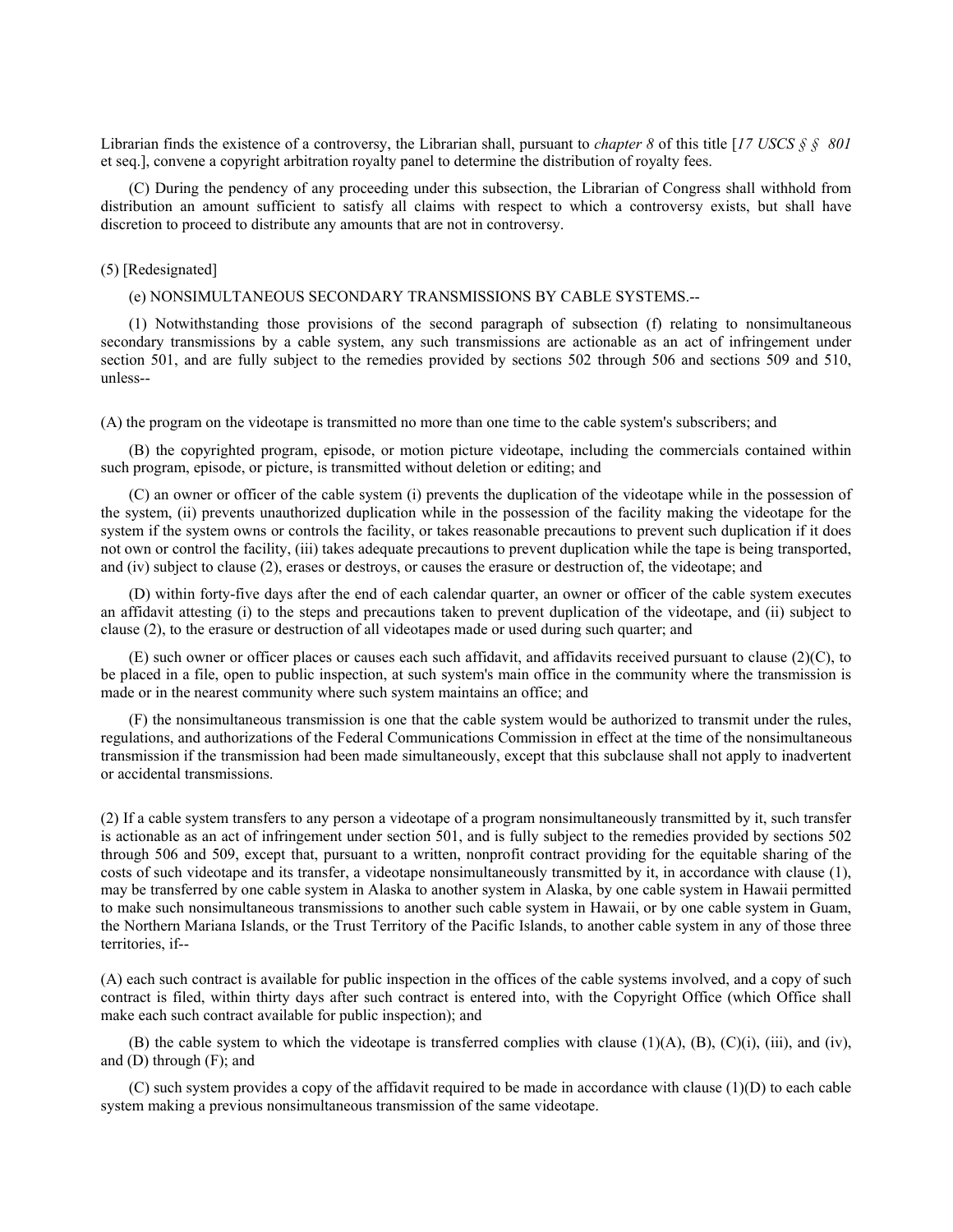(3) This subsection shall not be construed to supersede the exclusivity protection provisions of any existing agreement, or any such agreement hereafter entered into, between a cable system and a television broadcast station in the area in which the cable system is located, or a network with which such station is affiliated.

(4) As used in this subsection, the term ''videotape'', and each of its variant forms, means the reproduction of the images and sounds of a program or programs broadcast by a television broadcast station licensed by the Federal Communications Commission, regardless of the nature of the material objects, such as tapes or films, in which the reproduction is embodied.

(f) Definitions.--As used in this section, the following terms and their variant forms mean the following:

A ''primary transmission'' is a transmission made to the public by the transmitting facility whose signals are being received and further transmitted by the secondary transmission service, regardless of where or when the performance or display was first transmitted.

A ''secondary transmission'' is the further transmitting of a primary transmission simultaneously with the primary transmission, or nonsimultaneously with the primary transmission if by a ''cable system'' not located in whole or in part within the boundary of the forty-eight contiguous States, Hawaii, or Puerto Rico: *Provided, however*, That a nonsimultaneous further transmission by a cable system located in Hawaii of a primary transmission shall be deemed to be a secondary transmission if the carriage of the television broadcast signal comprising such further transmission is permissible under the rules, regulations, or authorizations of the Federal Communications Commission.

A ''cable system'' is a facility, located in any State, Territory, Trust Territory, or Possession, that in whole or in part receives signals transmitted or programs broadcast by one or more television broadcast stations licensed by the Federal Communications Commission, and makes secondary transmissions of such signals or programs by wires, cables, microwave, or other communications channels to subscribing members of the public who pay for such service. For purposes of determining the royalty fee under subsection  $(d)(1)$ , two or more cable systems in contiguous communities under common ownership or control or operating from one headend shall be considered as one system.

The ''local service area of a primary transmitter'', in the case of a television broadcast station, comprises the area in which such station is entitled to insist upon its signal being retransmitted by a cable system pursuant to the rules, regulations, and authorizations of the Federal Communications Commission in effect on April 15, 1976, or such station's television market as defined in section 76.55(e) of title 47, Code of Federal Regulations (as in effect on September 18, 1993), or any modifications to such television market made, on or after September 18, 1993, pursuant to section 76.55(e) or 76.59 of title 47 of the Code of Federal Regulations, or in the case of a television broadcast station licensed by an appropriate governmental authority of Canada or Mexico, the area in which it would be entitled to insist upon its signal being retransmitted if it were a television broadcast station subject to such rules, regulations, and authorizations. In the case of a low power television station, as defined by the rules and regulations of the Federal Communications Commission, the ''local service area of a primary transmitter'' comprises the area within 35 miles of the transmitter site, except that in the case of such a station located in a standard metropolitan statistical area which has one of the 50 largest populations of all standard metropolitan statistical areas (based on the 1980 decennial census of population taken by the Secretary of Commerce), the number of miles shall be 20 miles. The ''local service area of a primary transmitter'', in the case of a radio broadcast station, comprises the primary service area of such station, pursuant to the rules and regulations of the Federal Communications Commission.

A ''distant signal equivalent'' is the value assigned to the secondary transmission of any nonnetwork television programming carried by a cable system in whole or in part beyond the local service area of the primary transmitter of such programming. It is computed by assigning a value of one to each independent station and a value of one-quarter to each network station and noncommercial educational station for the nonnetwork programming so carried pursuant to the rules, regulations, and authorizations of the Federal Communications Commission. The foregoing values for independent, network, and noncommercial educational stations are subject, however, to the following exceptions and limitations. Where the rules and regulations of the Federal Communications Commission require a cable system to omit the further transmission of a particular program and such rules and regulations also permit the substitution of another program embodying a performance or display of a work in place of the omitted transmission, or where such rules and regulations in effect on the date of enactment of this Act [enacted Oct. 19, 1976) permit a cable system, at its election, to effect such deletion and substitution of a nonlive program or to carry additional programs not transmitted by primary transmitters within whose local service area the cable system is located, no value shall be assigned for the substituted or additional program; where the rules, regulations, or authorizations of the Federal Communications Commission in effect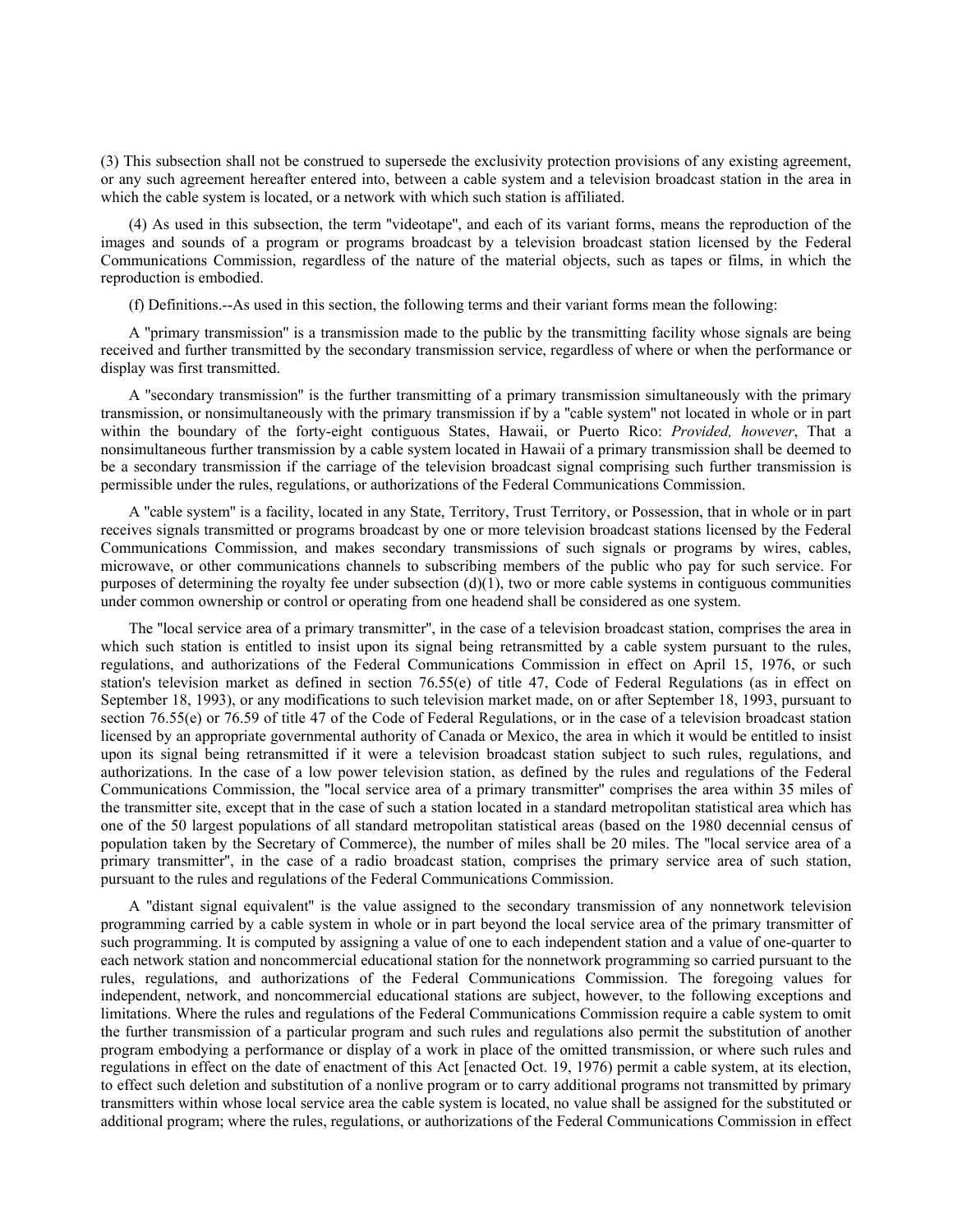on the date of enactment of this Act [enacted Oct. 19, 1976] permit a cable system, at its election, to omit the further transmission of a particular program and such rules, regulations, or authorizations also permit the substitution of another program embodying a performance or display of a work in place of the omitted transmission, the value assigned for the substituted or additional program shall be, in the case of a live program, the value of one full distant signal equivalent multiplied by a fraction that has as its numerator the number of days in the year in which such substitution occurs and as its denominator the number of days in the year. In the case of a station carried pursuant to the late-night or specialty programming rules of the Federal Communications Commission, or a station carried on a part-time basis where fulltime carriage is not possible because the cable system lacks the activated channel capacity to retransmit on a full-time basis all signals which it is authorized to carry, the values for independent, network, and noncommercial educational stations set forth above, as the case may be, shall be multiplied by a fraction which is equal to the ratio of the broadcast hours of such station carried by the cable system to the total broadcast hours of the station.

A ''network station'' is a television broadcast station that is owned or operated by, or affiliated with, one or more of the television networks in the United States providing nationwide transmissions, and that transmits a substantial part of the programming supplied by such networks for a substantial part of that station's typical broadcast day.

An ''independent station'' is a commercial television broadcast station other than a network station.

A ''noncommercial educational station'' is a television station that is a noncommercial educational broadcast station as defined in section 397 of title 47.

## **Legislative History**

(Oct. 19, 1976, P.L. 94-553, Title I, § 101, 90 Stat. 2550; Aug. 27, 1986, P.L. 99-397, § § 1, 2(a), (b), 100 Stat. 848; Nov. 16, 1988, P.L. 100-667, Title II, § 202(1), 102 Stat. 3949; July 3, 1990, P.L. 101-318, § 3(a), 104 Stat. 288; Dec. 17, 1993, P.L. 103-198, § 6(a), 107 Stat. 2311.) (Oct. 18, 1994, P.L. 103-369, § 3, 108 Stat. 3480; Nov. 1, 1995, P.L. 104-39, § 5(b), 109 Stat. 348; Nov. 29, 1999, P.L. 106-113, Div B, § 1000(a)(9), 113 Stat. 1536.)

§ 112. Limitations on exclusive rights: Ephemeral recordings

(a)(1) Notwithstanding the provisions of section 106, and except in the case of a motion picture or other audiovisual work, it is not an infringement of copyright for a transmitting organization entitled to transmit to the public a performance or display of a work, under a license, including a statutory license under section 114(f), or transfer of the copyright or under the limitations on exclusive rights in sound recordings specified by section 114(a), or for a transmitting organization that is a broadcast radio or television station licensed as such by the Federal Communications Commission and that makes a broadcast transmission of a performance of a sound recording in a digital format on a nonsubscription basis, to make no more than one copy or phonorecord of a particular transmission program embodying the performance or display, if--

(A) the copy or phonorecord is retained and used solely by the transmitting organization that made it, and no further copies or phonorecords are reproduced from it; and

(B) the copy or phonorecord is used solely for the transmitting organization's own transmissions within its local service area, or for purposes of archival preservation or security; and

(C) unless preserved exclusively for archival purposes, the copy or phonorecord is destroyed within six months from the date the transmission program was first transmitted to the public.

(2) In a case in which a transmitting organization entitled to make a copy or phonorecord under paragraph (1) in connection with the transmission to the public of a performance or display of a work is prevented from making such copy or phonorecord by reason of the application by the copyright owner of technical measures that prevent the reproduction of the work, the copyright owner shall make available to the transmitting organization the necessary means for permitting the making of such copy or phonorecord as permitted under that paragraph, if it is technologically feasible and economically reasonable for the copyright owner to do so. If the copyright owner fails to do so in a timely manner in light of the transmitting organization's reasonable business requirements, the transmitting organization shall not be liable for a violation of section  $1201(a)(1)$  of this title for engaging in such activities as are necessary to make such copies or phonorecords as permitted under paragraph (1) of this subsection.

(b) Notwithstanding the provisions of section 106, it is not an infringement of copyright for a governmental body or other nonprofit organization entitled to transmit a performance or display of a work, under section 110(2) or under the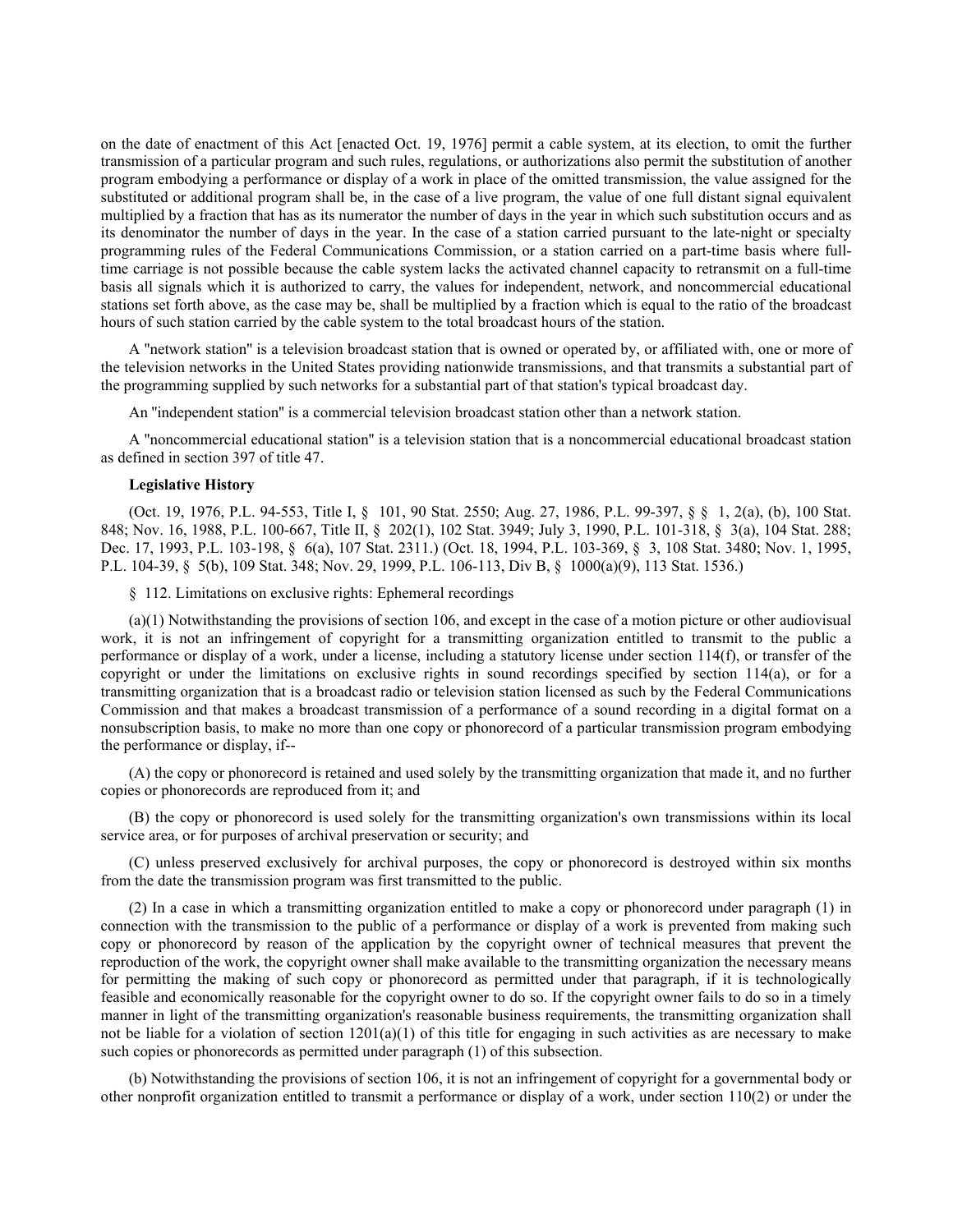limitations on exclusive rights in sound recordings specified by section 114(a), to make no more than thirty copies or phonorecords of a particular transmission program embodying the performance or display, if--

(1) no further copies or phonorecords are reproduced from the copies or phonorecords made under this clause; and

(2) except for one copy or phonorecord that may be preserved exclusively for archival purposes, the copies or phonorecords are destroyed within seven years from the date the transmission program was first transmitted to the public.

(c) Notwithstanding the provisions of section 106, it is not an infringement of copyright for a governmental body or other nonprofit organization to make for distribution no more than one copy or phonorecord, for each transmitting organization specified in clause (2) of this subsection, of a particular transmission program embodying a performance of a nondramatic musical work of a religious nature, or of a sound recording of such a musical work, if--

(1) there is no direct or indirect charge for making or distributing any such copies or phonorecords; and

(2) none of such copies or phonorecords is used for any performance other than a single transmission to the public by a transmitting organization entitled to transmit to the public a performance of the work under a license or transfer of the copyright; and

(3) except for one copy or phonorecord that may be preserved exclusively for archival purposes, the copies or phonorecords are all destroyed within one year from the date the transmission program was first transmitted to the public.

(d) Notwithstanding the provisions of section 106, it is not an infringement of copyright for a governmental body or other nonprofit organization entitled to transmit a performance of a work under section 110(8) to make no more than ten copies or phonorecords embodying the performance, or to permit the use of any such copy or phonorecord by any governmental body or nonprofit organization entitled to transmit a performance of a work under section 110(8), if--

(1) any such copy or phonorecord is retained and used solely by the organization that made it, or by a governmental body or nonprofit organization entitled to transmit a performance of a work under section 110(8), and no further copies or phonorecords are reproduced from it; and

(2) any such copy or phonorecord is used solely for transmissions authorized under section 110(8), or for purposes of archival preservation or security; and

(3) the governmental body or nonprofit organization permitting any use of any such copy or phonorecord by any governmental body or nonprofit organization under this subsection does not make any charge for such use.

(e) Statutory License.--(1) A transmitting organization entitled to transmit to the public a performance of a sound recording under the limitation on exclusive rights specified by section  $114(d)(1)(C)(iv)$  or under a statutory license in accordance with section 114(f) is entitled to a statutory license, under the conditions specified by this subsection, to make no more than 1 phonorecord of the sound recording (unless the terms and conditions of the statutory license allow for more), if the following conditions are satisfied:

(A) The phonorecord is retained and used solely by the transmitting organization that made it, and no further phonorecords are reproduced from it.

(B) The phonorecord is used solely for the transmitting organization's own transmissions originating in the United States under a statutory license in accordance with section 114(f) or the limitation on exclusive rights specified by section  $114(d)(1)(C)(iv)$ .

(C) Unless preserved exclusively for purposes of archival preservation, the phonorecord is destroyed within 6 months from the date the sound recording was first transmitted to the public using the phonorecord.

(D) Phonorecords of the sound recording have been distributed to the public under the authority of the copyright owner or the copyright owner authorizes the transmitting entity to transmit the sound recording, and the transmitting entity makes the phonorecord under this subsection from a phonorecord lawfully made and acquired under the authority of the copyright owner.

(2) Notwithstanding any provision of the antitrust laws, any copyright owners of sound recordings and any transmitting organizations entitled to a statutory license under this subsection may negotiate and agree upon royalty rates and license terms and conditions for making phonorecords of such sound recordings under this section and the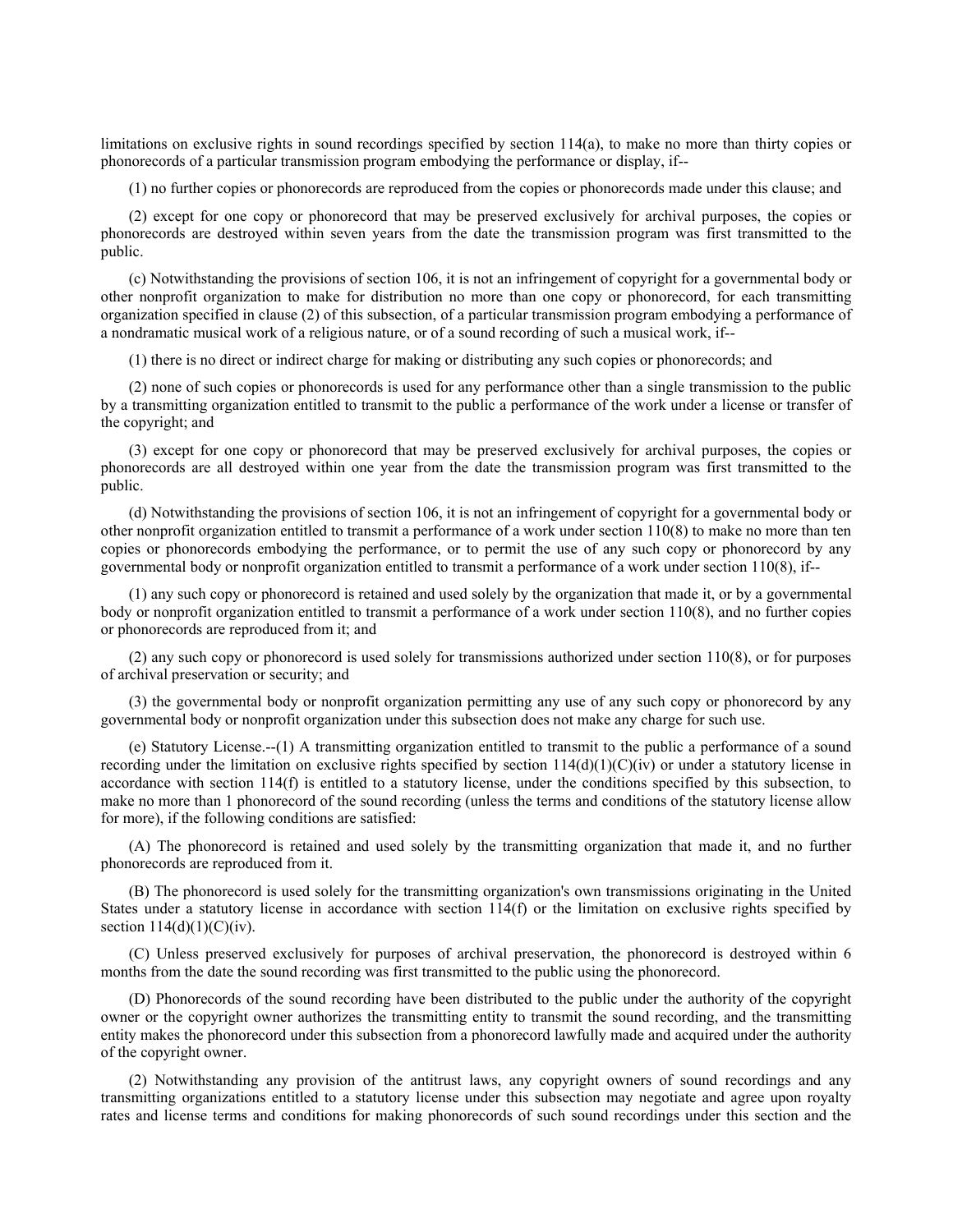proportionate division of fees paid among copyright owners, and may designate common agents to negotiate, agree to, pay, or receive such royalty payments.

(3) No later than 30 days after the date of the enactment of the Digital Millennium Copyright Act [enacted Oct. 28, 1998], the Librarian of Congress shall cause notice to be published in the Federal Register of the initiation of voluntary negotiation proceedings for the purpose of determining reasonable terms and rates of royalty payments for the activities specified by paragraph (1) of this subsection during the period beginning on the date of the enactment of such Act [enacted Oct. 28, 1998] and ending on December 31, 2000, or such other date as the parties may agree. Such rates shall include a minimum fee for each type of service offered by transmitting organizations. Any copyright owners of sound recordings or any transmitting organizations entitled to a statutory license under this subsection may submit to the Librarian of Congress licenses covering such activities with respect to such sound recordings. The parties to each negotiation proceeding shall bear their own costs.

(4) In the absence of license agreements negotiated under paragraph (2), during the 60-day period commencing 6 months after publication of the notice specified in paragraph (3), and upon the filing of a petition in accordance with section 803(a)(1), the Librarian of Congress shall, pursuant to *chapter 8* [*17 USCS § § 801* et seq.], convene a copyright arbitration royalty panel to determine and publish in the Federal Register a schedule of reasonable rates and terms which, subject to paragraph (5), shall be binding on all copyright owners of sound recordings and transmitting organizations entitled to a statutory license under this subsection during the period beginning on the date of the enactment of the Digital Millennium Copyright Act [enacted Oct. 28, 1998] and ending on December 31, 2000, or such other date as the parties may agree. Such rates shall include a minimum fee for each type of service offered by transmitting organizations. The copyright arbitration royalty panel shall establish rates that most clearly represent the fees that would have been negotiated in the marketplace between a willing buyer and a willing seller. In determining such rates and terms, the copyright arbitration royalty panel shall base its decision on economic, competitive, and programming information presented by the parties, including--

(A) whether use of the service may substitute for or may promote the sales of phonorecords or otherwise interferes with or enhances the copyright owner's traditional streams of revenue; and

(B) the relative roles of the copyright owner and the transmitting organization in the copyrighted work and the service made available to the public with respect to relative creative contribution, technological contribution, capital investment, cost, and risk.

In establishing such rates and terms, the copyright arbitration royalty panel may consider the rates and terms under voluntary license agreements negotiated as provided in paragraphs (2) and (3). The Librarian of Congress shall also establish requirements by which copyright owners may receive reasonable notice of the use of their sound recordings under this section, and under which records of such use shall be kept and made available by transmitting organizations entitled to obtain a statutory license under this subsection.

(5) License agreements voluntarily negotiated at any time between 1 or more copyright owners of sound recordings and 1 or more transmitting organizations entitled to obtain a statutory license under this subsection shall be given effect in lieu of any determination by a copyright arbitration royalty panel or decision by the Librarian of Congress.

(6) Publication of a notice of the initiation of voluntary negotiation proceedings as specified in paragraph (3) shall be repeated, in accordance with regulations that the Librarian of Congress shall prescribe, in the first week of January 2000, and at 2-year intervals thereafter, except to the extent that different years for the repeating of such proceedings may be determined in accordance with paragraph (3). The procedures specified in paragraph (4) shall be repeated, in accordance with regulations that the Librarian of Congress shall prescribe, upon filing of a petition in accordance with section 803(a)(1), during a 60-day period commencing on July 1, 2000, and at 2-year intervals thereafter, except to the extent that different years for the repeating of such proceedings may be determined in accordance with paragraph (3). The procedures specified in paragraph (4) shall be concluded in accordance with section 802.

(7)(A) Any person who wishes to make a phonorecord of a sound recording under a statutory license in accordance with this subsection may do so without infringing the exclusive right of the copyright owner of the sound recording under section 106(1)--

(i) by complying with such notice requirements as the Librarian of Congress shall prescribe by regulation and by paying royalty fees in accordance with this subsection; or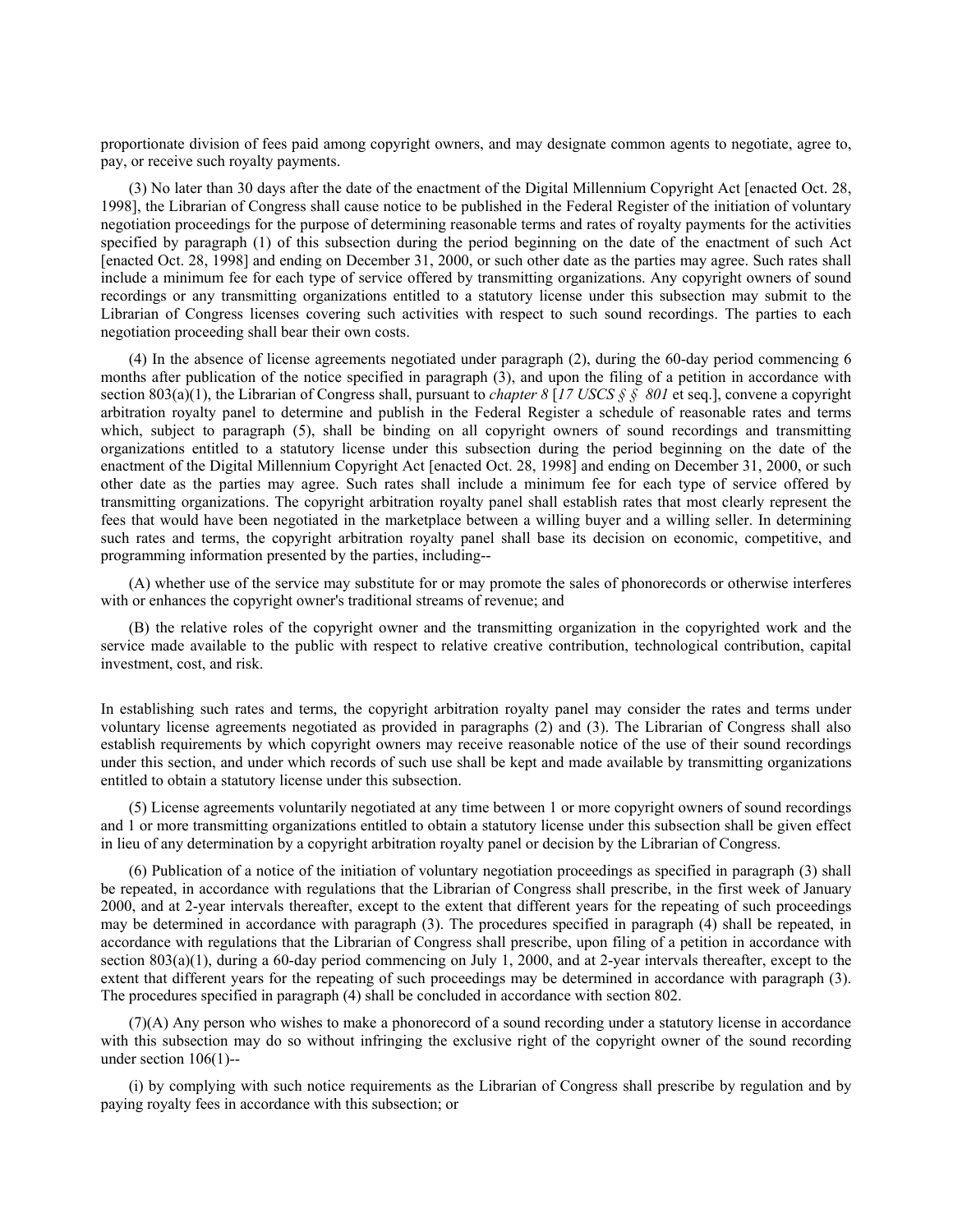(ii) if such royalty fees have not been set, by agreeing to pay such royalty fees as shall be determined in accordance with this subsection.

(B) Any royalty payments in arrears shall be made on or before the 20th day of the month next succeeding the month in which the royalty fees are set.

(8) If a transmitting organization entitled to make a phonorecord under this subsection is prevented from making such phonorecord by reason of the application by the copyright owner of technical measures that prevent the reproduction of the sound recording, the copyright owner shall make available to the transmitting organization the necessary means for permitting the making of such phonorecord as permitted under this subsection, if it is technologically feasible and economically reasonable for the copyright owner to do so. If the copyright owner fails to do so in a timely manner in light of the transmitting organization's reasonable business requirements, the transmitting organization shall not be liable for a violation of section  $1201(a)(1)$  of this title for engaging in such activities as are necessary to make such phonorecords as permitted under this subsection.

(9) Nothing in this subsection annuls, limits, impairs, or otherwise affects in any way the existence or value of any of the exclusive rights of the copyright owners in a sound recording, except as otherwise provided in this subsection, or in a musical work, including the exclusive rights to reproduce and distribute a sound recording or musical work, including by means of a digital phonorecord delivery, under sections 106(1), 106(3), and 115, and the right to perform publicly a sound recording or musical work, including by means of a digital audio transmission, under sections 106(4) and 106(6).

 $(f)(1)$  Notwithstanding the provisions of section 106, and without limiting the application of subsection (b), it is not an infringement of copyright for a governmental body or other nonprofit educational institution entitled under section 110(2) to transmit a performance or display to make copies or phonorecords of a work that is in digital form and, solely to the extent permitted in paragraph (2), of a work that is in analog form, embodying the performance or display to be used for making transmissions authorized under section 110(2), if--

(A) such copies or phonorecords are retained and used solely by the body or institution that made them, and no further copies or phonorecords are reproduced from them, except as authorized under section 110(2); and

(B) such copies or phonorecords are used solely for transmissions authorized under section 110(2).

(2) This subsection does not authorize the conversion of print or other analog versions of works into digital formats, except that such conversion is permitted hereunder, only with respect to the amount of such works authorized to be performed or displayed under section 110(2), if--

(A) no digital version of the work is available to the institution; or

(B) the digital version of the work that is available to the institution is subject to technological protection measures that prevent its use for section 110(2).

(g) The transmission program embodied in a copy or phonorecord made under this section is not subject to protection as a derivative work under this title except with the express consent of the owners of copyright in the preexisting works employed in the program.

# **Legislative History**

(Oct. 19, 1976, P.L. 94-553, Title I, § 101, 90 Stat. 2558.) (As amended Oct. 28, 1998, P.L. 105-304, Title IV, § § 402, 405(b), 112 Stat. 2888; Aug. 5 1999, P.L. 106-44, § 1(b), 113 Stat. 221; Nov. 2, 2002, P.L. 107-273, Div C, Title III, Subtitle C, § 13301(c)(1), 116 Stat. 1912.)

§ 113. Scope of exclusive rights in pictorial, graphic, and sculptural works

(a) Subject to the provisions of subsections (b) and (c) of this section, the exclusive right to reproduce a copyrighted pictorial, graphic, or sculptural work in copies under section 106 includes the right to reproduce the work in or on any kind of article, whether useful or otherwise.

(b) This title does not afford, to the owner of copyright in a work that portrays a useful article as such, any greater or lesser rights with respect to the making, distribution, or display of the useful article so portrayed than those afforded to such works under the law, whether title 17 or the common law or statutes of a State, in effect on December 31, 1977, as held applicable and construed by a court in an action brought under this title.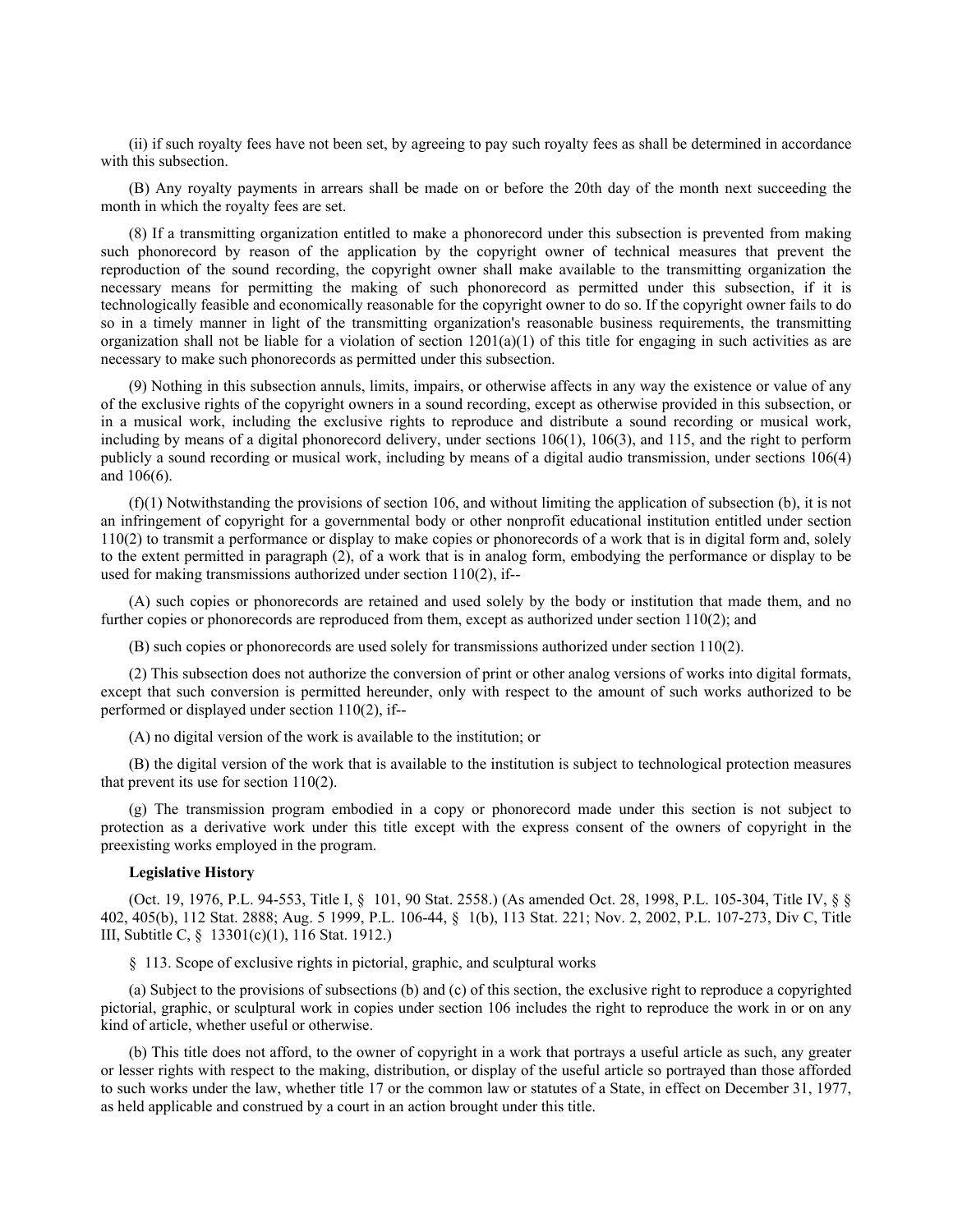(c) In the case of a work lawfully reproduced in useful articles that have been offered for sale or other distribution to the public, copyright does not include any right to prevent the making, distribution, or display of pictures or photographs of such articles in connection with advertisements or commentaries related to the distribution or display of such articles, or in connection with news reports.

 $(d)(1)$  In a case in which--

(A) a work of visual art has been incorporated in or made part of a building in such a way that removing the work from the building will cause the destruction, distortion, mutilation, or other modification of the work as described in section  $106A(a)(3)$ , and

(B) the author consented to the installation of the work in the building either before the effective date set forth in section 610(a) of the Visual Artists Rights Act of 1990 [*17 USCS § 106A* note], or in a written instrument executed on or after such effective date that is signed by the owner of the building and the author and that specifies that installation of the work may subject the work to destruction, distortion, mutilation, or other modification, by reason of its removal,

then the rights conferred by paragraphs  $(2)$  and  $(3)$  of section 106A $(a)$  shall not apply.

(2) If the owner of a building wishes to remove a work of visual art which is a part of such building and which can be removed from the building without the destruction, distortion, mutilation, or other modification of the work as described in section  $106A(a)(3)$ , the author's rights under paragraphs (2) and (3) of section  $106A(a)$  shall apply unless--

(A) the owner has made a diligent, good faith attempt without success to notify the author of the owner's intended action affecting the work of visual art, or

(B) the owner did provide such notice in writing and the person so notified failed, within 90 days after receiving such notice, either to remove the work or to pay for its removal.

For purposes of subparagraph (A), an owner shall be presumed to have made a diligent, good faith attempt to send notice if the owner sent such notice by registered mail to the author at the most recent address of the author that was recorded with the Register of Copyrights pursuant to paragraph (3). If the work is removed at the expense of the author, title to that copy of the work shall be deemed to be in the author.

(3) The Register of Copyrights shall establish a system of records whereby any author of a work of visual art that has been incorporated in or made part of a building, may record his or her identity and address with the Copyright Office. The Register shall also establish procedures under which any such author may update the information so recorded, and procedures under which owners of buildings may record with the Copyright Office evidence of their efforts to comply with this subsection.

#### **Legislative History**

(Oct. 19, 1976, P.L. 94-553, Title I, § 101, 90 Stat. 2560; Dec. 1, 1990, P.L. 101-650, Title VI, § 604, 104 Stat. 5130.)

§ 114. Scope of exclusive rights in sound recordings

(a) The exclusive rights of the owner of copyright in a sound recording are limited to the rights specified by clauses (1), (2), (3) and (6) of section 106, and do not include any right of performance under section 106(4).

(b) The exclusive right of the owner of copyright in a sound recording under clause (1) of section 106 is limited to the right to duplicate the sound recording in the form of phonorecords or copies that directly or indirectly recapture the actual sounds fixed in the recording. The exclusive right of the owner of copyright in a sound recording under clause (2) of section 106 is limited to the right to prepare a derivative work in which the actual sounds fixed in the sound recording are rearranged, remixed, or otherwise altered in sequence or quality. The exclusive rights of the owner of copyright in a sound recording under clauses (1) and (2) of section 106 do not extend to the making or duplication of another sound recording that consists entirely of an independent fixation of other sounds, even though such sounds imitate or simulate those in the copyrighted sound recording. The exclusive rights of the owner of copyright in a sound recording under clauses (1), (2), and (3) of section 106 do not apply to sound recordings included in educational television and radio programs (as defined in section 397 of title 47) distributed or transmitted by or through public broadcasting entities (as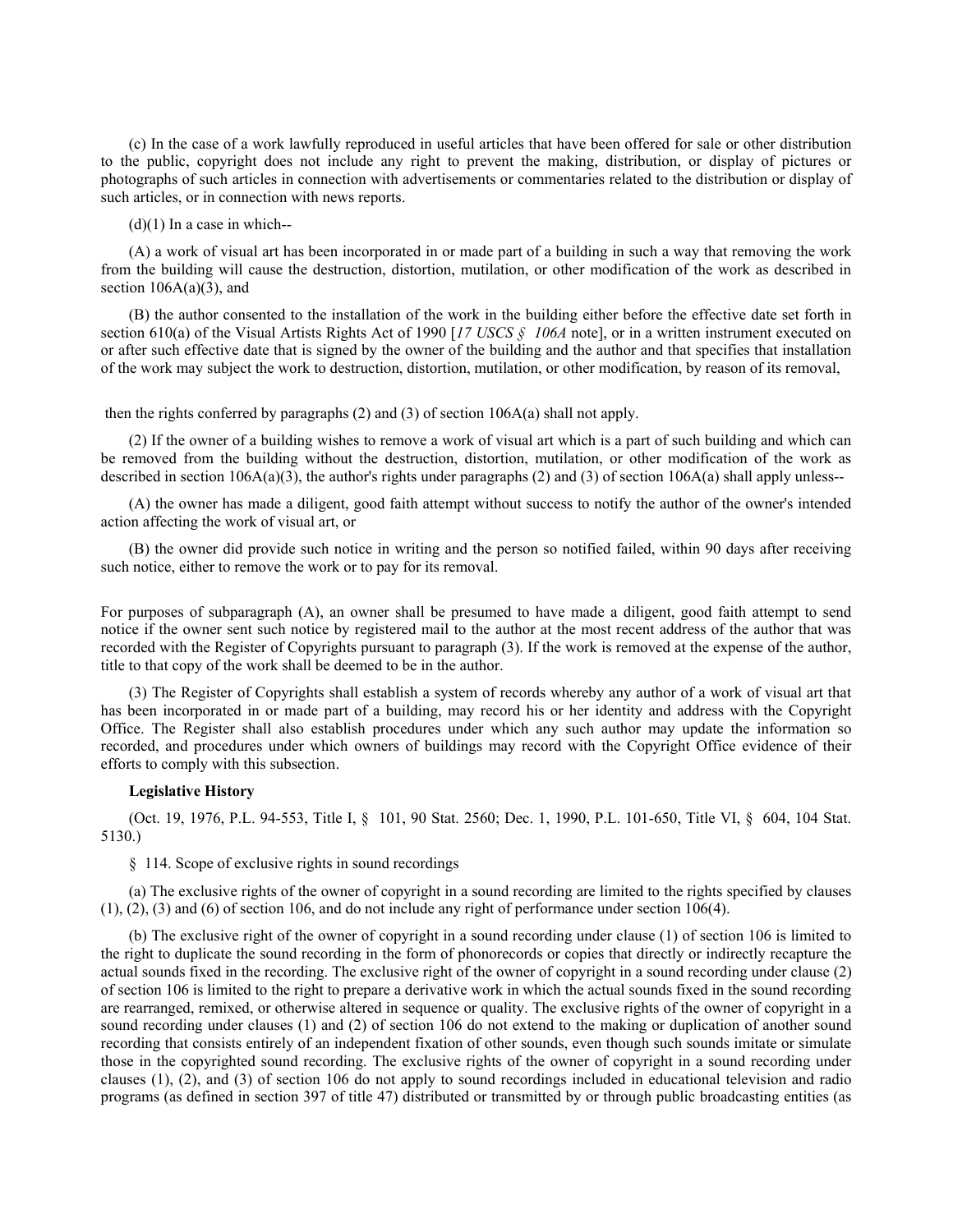defined by section 118(g): *Provided*, That copies or phonorecords of said programs are not commercially distributed by or through public broadcasting entities to the general public.

(c) This section does not limit or impair the exclusive right to perform publicly, by means of a phonorecord, any of the works specified by section 106(4).

(d) LIMITATIONS ON EXCLUSIVE RIGHT.--Notwithstanding the provisions of section 106(6)--

(1) EXEMPT TRANSMISSIONS AND RETRANSMISSIONS.--The performance of a sound recording publicly by means of a digital audio transmission, other than as a part of an interactive service, is not an infringement of section 106(6) if the performance is part of--

(A) a nonsubscription broadcast transmission;

(B) a retransmission of a nonsubscription broadcast transmission: *Provided*, That, in the case of a retransmission of a radio station's broadcast transmission--

(i) the radio station's broadcast transmission is not willfully or repeatedly retransmitted more than a radius of 150 miles from the site of the radio broadcast transmitter, however--

(I) the 150 mile limitation under this clause shall not apply when a nonsubscription broadcast transmission by a radio station licensed by the Federal Communications Commission is retrans mitted on a nonsubscription basis by a terrestrial broadcast station, terrestrial translator, or terrestrial repeater licensed by the Federal Communications Commission; and

(II) in the case of a subscription retransmission of a nonsubscription broadcast retrans mission covered by subclause (I), the 150 mile radius shall be measured from the transmitter site of such broadcast retransmitter;

(ii) the retransmission is of radio station broadcast transmissions that are--

(I) obtained by the retransmitter over the air;

(II) not electronically processed by the re transmitter to deliver separate and discrete signals; and

(III) retransmitted only within the local communities served by the retransmitter;

(iii) the radio station's broadcast transmission was being retransmitted to cable systems (as defined in section  $111(f)$ ) by a satellite carrier on January 1, 1995, and that retransmission was being retransmitted by cable systems as a separate and discrete signal, and the satellite carrier obtains the radio station's broadcast transmission in an analog format: *Provided*, That the broadcast transmission being retransmitted may embody the programming of no more than one radio station; or

(iv) the radio station's broadcast transmission is made by a noncommercial educational broadcast station funded on or after January 1, 1995, under section 396(k) of the Communications Act of 1934 *(47 U.S.C. 396*(k)), consists solely of noncommercial educational and cultural radio programs, and the retransmission, whether or not simultaneous, is a nonsubscription terrestrial broadcast retransmission; or

(C) a transmission that comes within any of the following categories--

(i) a prior or simultaneous transmission incidental to an exempt transmission, such as a feed received by and then retransmitted by an exempt transmitter: *Provided*, That such incidental transmissions do not include any subscription transmission directly for reception by members of the public;

(ii) a transmission within a business establishment, confined to its premises or the immediately surrounding vicinity;

(iii) a retransmission by any retransmitter, including a multichannel video programming distributor as defined in section 602(12) of the Communications Act of 1934 *(47 U.S.C. 522*(12)), of a transmission by a transmitter licensed to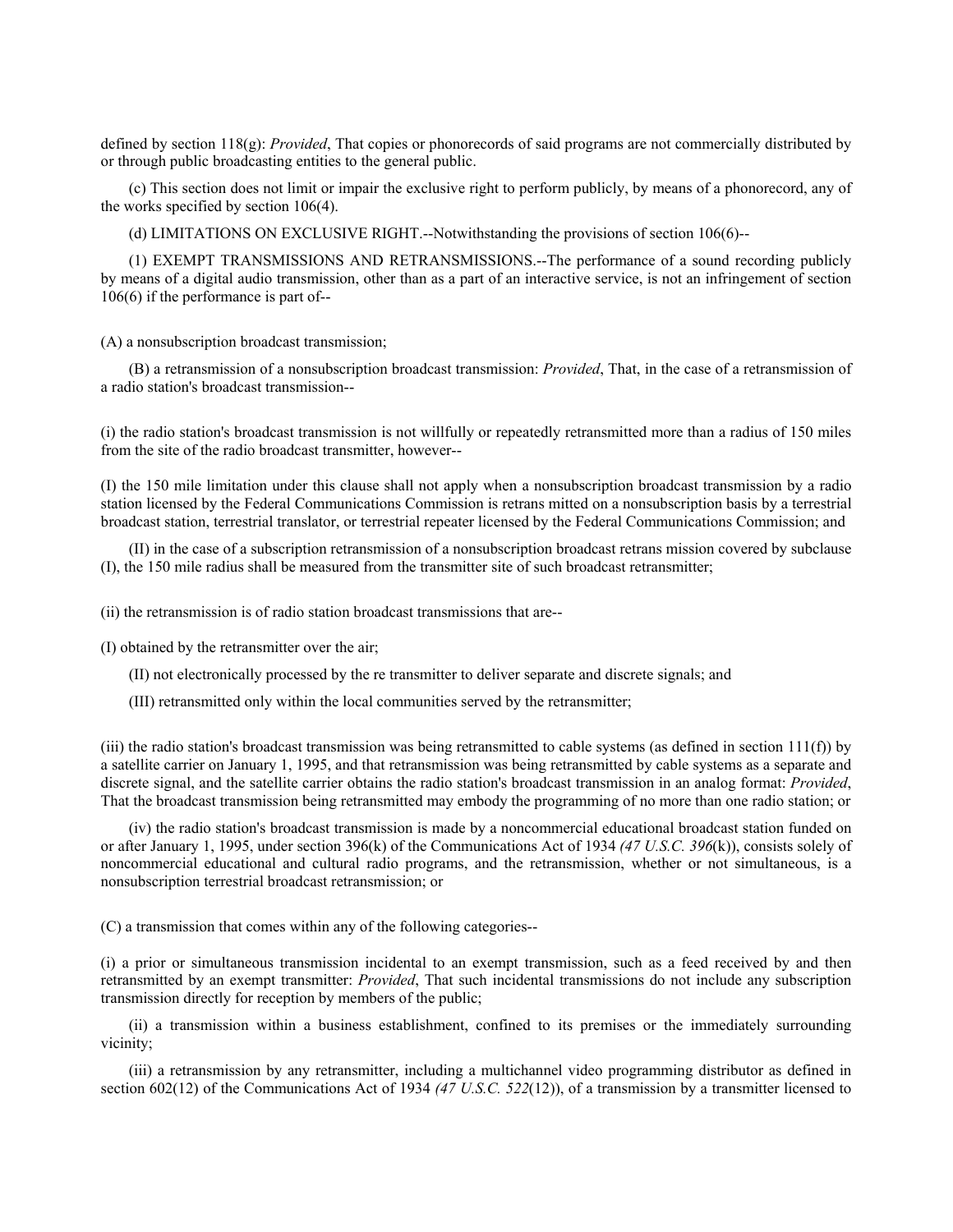publicly perform the sound recording as a part of that transmission, if the retransmission is simultaneous with the licensed transmission and authorized by the transmitter; or

(iv) a transmission to a business establishment for use in the ordinary course of its business: *Provided*, That the business recipient does not retransmit the transmission outside of its premises or the immediately surrounding vicinity, and that the transmission does not exceed the sound recording performance complement. Nothing in this clause shall limit the scope of the exemption in clause (ii).

(2) STATUTORY LICENSING OF CERTAIN TRANSMISSIONS.--The performance of a sound recording publicly by means of a subscription digital audio transmission not exempt under paragraph (1), an eligible nonsubscription transmission, or a transmission not exempt under paragraph (1) that is made by a preexisting satellite digital audio radio service shall be subject to statutory licensing, in accordance with subsection (f) if--

 $(A)(i)$  the transmission is not part of an interactive service;

(ii) except in the case of a transmission to a business establishment, the transmitting entity does not automatically and intentionally cause any device receiving the transmission to switch from one program channel to another; and

(iii) except as provided in section 1002(e), the transmission of the sound recording is accompanied, if technically feasible, by the information encoded in that sound recording, if any, by or under the authority of the copyright owner of that sound recording, that identifies the title of the sound recording, the featured recording artist who performs on the sound recording, and related information, including information concerning the underlying musical work and its writer;

(B) in the case of a subscription transmission not exempt under paragraph (1) that is made by a preexisting subscription service in the same transmission medium used by such service on July 31, 1998, or in the case of a transmission not exempt under paragraph (1) that is made by a preexisting satellite digital audio radio service--

(i) the transmission does not exceed the sound recording performance complement; and

(ii) the transmitting entity does not cause to be published by means of an advance program schedule or prior announcement the titles of the specific sound recordings or phonorecords embodying such sound recordings to be transmitted; and

(C) in the case of an eligible nonsubscription transmission or a subscription transmission not exempt under paragraph (1) that is made by a new subscription service or by a preexisting subscription service other than in the same transmission medium used by such service on July 31, 1998--

(i) the transmission does not exceed the sound recording performance complement, except that this requirement shall not apply in the case of a retransmission of a broadcast transmission if the retransmission is made by a transmitting entity that does not have the right or ability to control the programming of the broadcast station making the broadcast transmission, unless--

(I) the broadcast station makes broadcast transmissions--

(aa) in digital format that regularly exceed the sound recording performance complement; or

(bb) in analog format, a substantial portion of which, on a weekly basis, exceed the sound recording performance complement; and

(II) the sound recording copyright owner or its representative has notified the transmitting entity in writing that broadcast transmissions of the copyright owner's sound recordings exceed the sound recording performance complement as provided in this clause;

(ii) the transmitting entity does not cause to be published, or induce or facilitate the publication, by means of an advance program schedule or prior announcement, the titles of the specific sound recordings to be transmitted, the phonorecords embodying such sound recordings, or, other than for illustrative purposes, the names of the featured recording artists,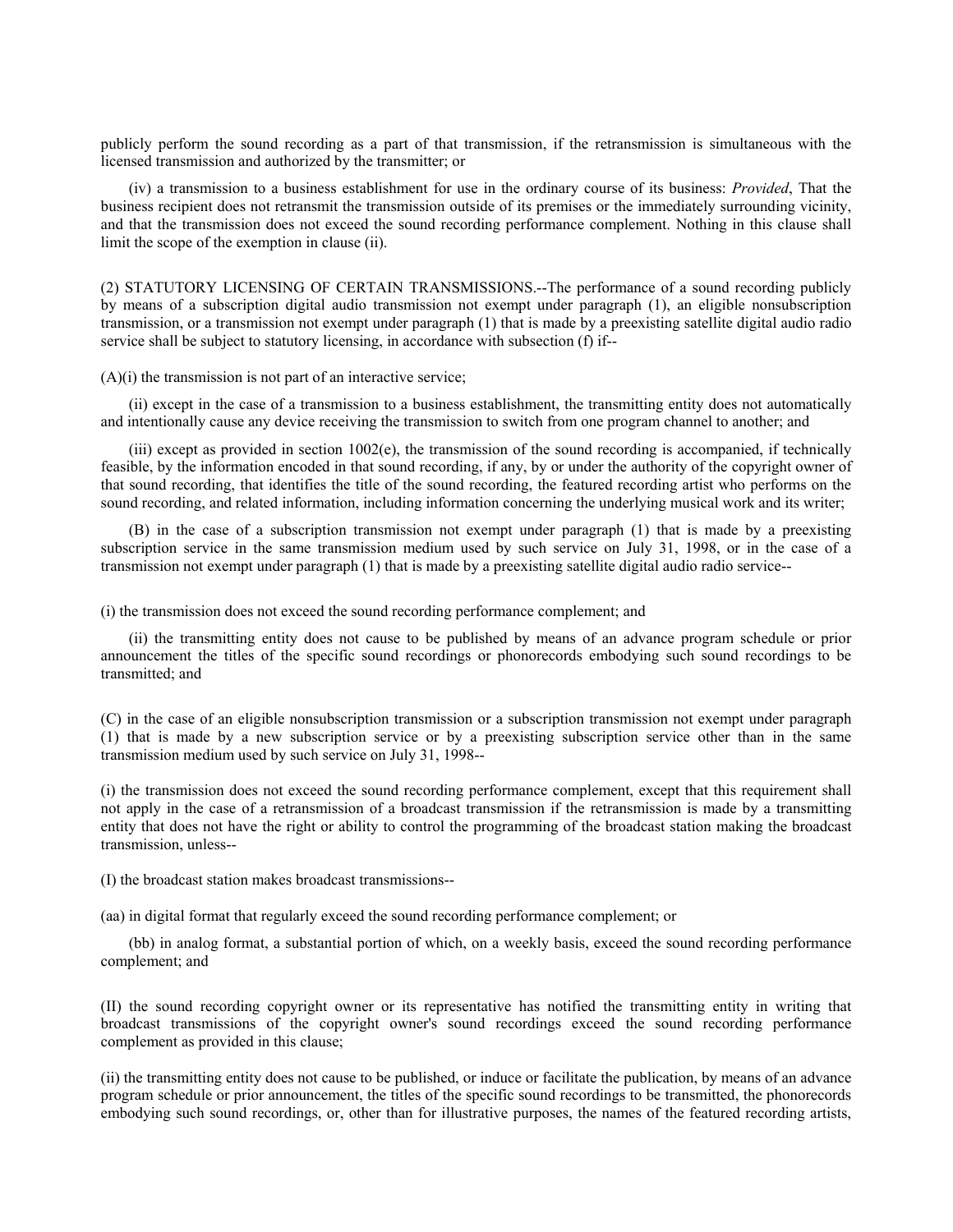except that this clause does not disqualify a transmitting entity that makes a prior announcement that a particular artist will be featured within an unspecified future time period, and in the case of a retransmission of a broadcast transmission by a transmitting entity that does not have the right or ability to control the programming of the broadcast transmission, the requirement of this clause shall not apply to a prior oral announcement by the broadcast station, or to an advance program schedule published, induced, or facilitated by the broadcast station, if the transmitting entity does not have actual knowledge and has not received written notice from the copyright owner or its representative that the broadcast station publishes or induces or facilitates the publication of such advance program schedule, or if such advance program schedule is a schedule of classical music programming published by the broadcast station in the same manner as published by that broadcast station on or before September 30, 1998;

(iii) the transmission--

(I) is not part of an archived program of less than 5 hours duration;

(II) is not part of an archived program of 5 hours or greater in duration that is made available for a period exceeding 2 weeks;

(III) is not part of a continuous program which is of less than 3 hours duration; or

(IV) is not part of an identifiable program in which performances of sound recordings are rendered in a predetermined order, other than an archived or continuous program, that is transmitted at--

(aa) more than 3 times in any 2-week period that have been publicly announced in advance, in the case of a program of less than 1 hour in duration, or

(bb) more than 4 times in any 2-week period that have been publicly announced in advance, in the case of a program of 1 hour or more in duration,

 except that the requirement of this subclause shall not apply in the case of a retransmission of a broadcast transmission by a transmitting entity that does not have the right or ability to control the programming of the broadcast transmission, unless the transmitting entity is given notice in writing by the copyright owner of the sound recording that the broadcast station makes broadcast transmissions that regularly violate such requirement;

(iv) the transmitting entity does not knowingly perform the sound recording, as part of a service that offers transmissions of visual images contemporaneously with transmissions of sound recordings, in a manner that is likely to cause confusion, to cause mistake, or to deceive, as to the affiliation, connection, or association of the copyright owner or featured recording artist with the transmitting entity or a particular product or service advertised by the transmitting entity, or as to the origin, sponsorship, or approval by the copyright owner or featured recording artist of the activities of the transmitting entity other than the performance of the sound recording itself;

(v) the transmitting entity cooperates to prevent, to the extent feasible without imposing substantial costs or burdens, a transmission recipient or any other person or entity from automatically scanning the transmitting entity's transmissions alone or together with transmissions by other transmitting entities in order to select a particular sound recording to be transmitted to the transmission recipient, except that the requirement of this clause shall not apply to a satellite digital audio service that is in operation, or that is licensed by the Federal Communications Commission, on or before July 31, 1998;

(vi) the transmitting entity takes no affirmative steps to cause or induce the making of a phonorecord by the transmission recipient, and if the technology used by the transmitting entity enables the transmitting entity to limit the making by the transmission recipient of phonorecords of the transmission directly in a digital format, the transmitting entity sets such technology to limit such making of phonorecords to the extent permitted by such technology;

(vii) phonorecords of the sound recording have been distributed to the public under the authority of the copyright owner or the copyright owner authorizes the transmitting entity to transmit the sound recording, and the transmitting entity makes the transmission from a phonorecord lawfully made under the authority of the copyright owner, except that the requirement of this clause shall not apply to a retransmission of a broadcast transmission by a transmitting entity that does not have the right or ability to control the programming of the broadcast transmission, unless the transmitting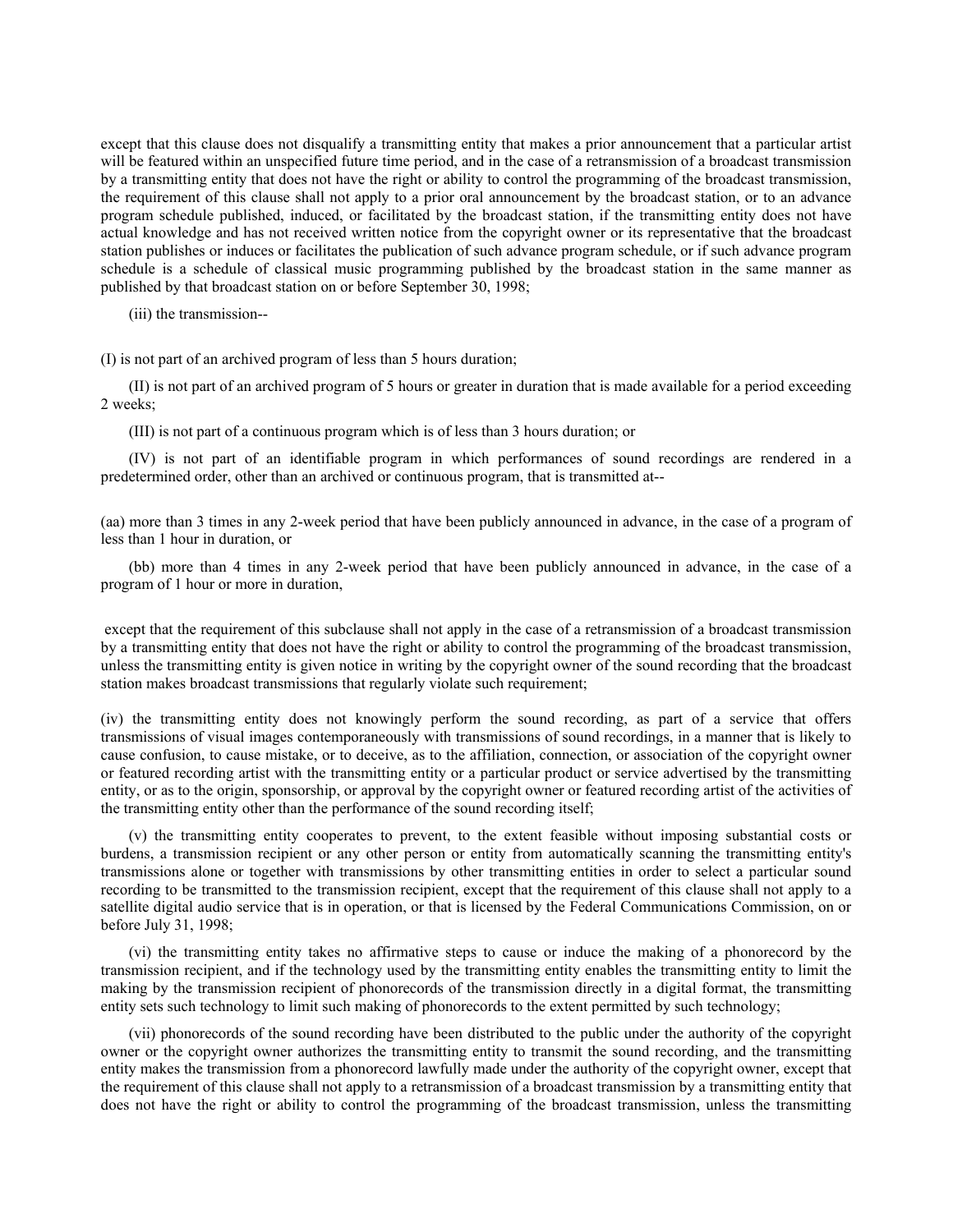entity is given notice in writing by the copyright owner of the sound recording that the broadcast station makes broadcast transmissions that regularly violate such requirement;

(viii) the transmitting entity accommodates and does not interfere with the transmission of technical measures that are widely used by sound recording copyright owners to identify or protect copyrighted works, and that are technically feasible of being transmitted by the transmitting entity without imposing substantial costs on the transmitting entity or resulting in perceptible aural or visual degradation of the digital signal, except that the requirement of this clause shall not apply to a satellite digital audio service that is in operation, or that is licensed under the authority of the Federal Communications Commission, on or before July 31, 1998, to the extent that such service has designed, developed, or made commitments to procure equipment or technology that is not compatible with such technical measures before such technical measures are widely adopted by sound recording copyright owners; and

(ix) the transmitting entity identifies in textual data the sound recording during, but not before, the time it is performed, including the title of the sound recording, the title of the phonorecord embodying such sound recording, if any, and the featured recording artist, in a manner to permit it to be displayed to the transmission recipient by the device or technology intended for receiving the service provided by the transmitting entity, except that the obligation in this clause shall not take effect until 1 year after the date of the enactment of the Digital Millennium Copyright Act [enacted Oct. 28, 1998] and shall not apply in the case of a retransmission of a broadcast transmission by a transmitting entity that does not have the right or ability to control the programming of the broadcast transmission, or in the case in which devices or technology intended for receiving the service provided by the transmitting entity that have the capability to display such textual data are not common in the marketplace.

(3) Licenses for transmissions by interactive services.--

(A) No interactive service shall be granted an exclusive license under section 106(6) for the performance of a sound recording publicly by means of digital audio transmission for a period in excess of 12 months, except that with respect to an exclusive license granted to an interactive service by a licensor that holds the copyright to 1,000 or fewer sound recordings, the period of such license shall not exceed 24 months: *Provided, however*, That the grantee of such exclusive license shall be ineligible to receive another exclusive license for the performance of that sound recording for a period of 13 months from the expiration of the prior exclusive license.

(B) The limitation set forth in subparagraph (A) of this paragraph shall not apply if--

(i) the licensor has granted and there remain in effect licenses under section 106(6) for the public performance of sound recordings by means of digital audio transmission by at least 5 different interactive services: *Provided, however*, That each such license must be for a minimum of 10 percent of the copyrighted sound recordings owned by the licensor that have been licensed to interactive services, but in no event less than 50 sound recordings; or

(ii) the exclusive license is granted to perform publicly up to 45 seconds of a sound recording and the sole purpose of the performance is to promote the distribution or performance of that sound recording.

(C) Notwithstanding the grant of an exclusive or nonexclusive license of the right of public performance under section 106(6), an interactive service may not publicly perform a sound recording unless a license has been granted for the public performance of any copyrighted musical work contained in the sound recording: *Provided*, That such license to publicly perform the copyrighted musical work may be granted either by a performing rights society representing the copyright owner or by the copyright owner.

(D) The performance of a sound recording by means of a retransmission of a digital audio transmission is not an infringement of section 106(6) if--

(i) the retransmission is of a transmission by an interactive service licensed to publicly perform the sound recording to a particular member of the public as part of that transmission; and

(ii) the retransmission is simultaneous with the licensed transmission, authorized by the transmitter, and limited to that particular member of the public intended by the interactive service to be the recipient of the transmission.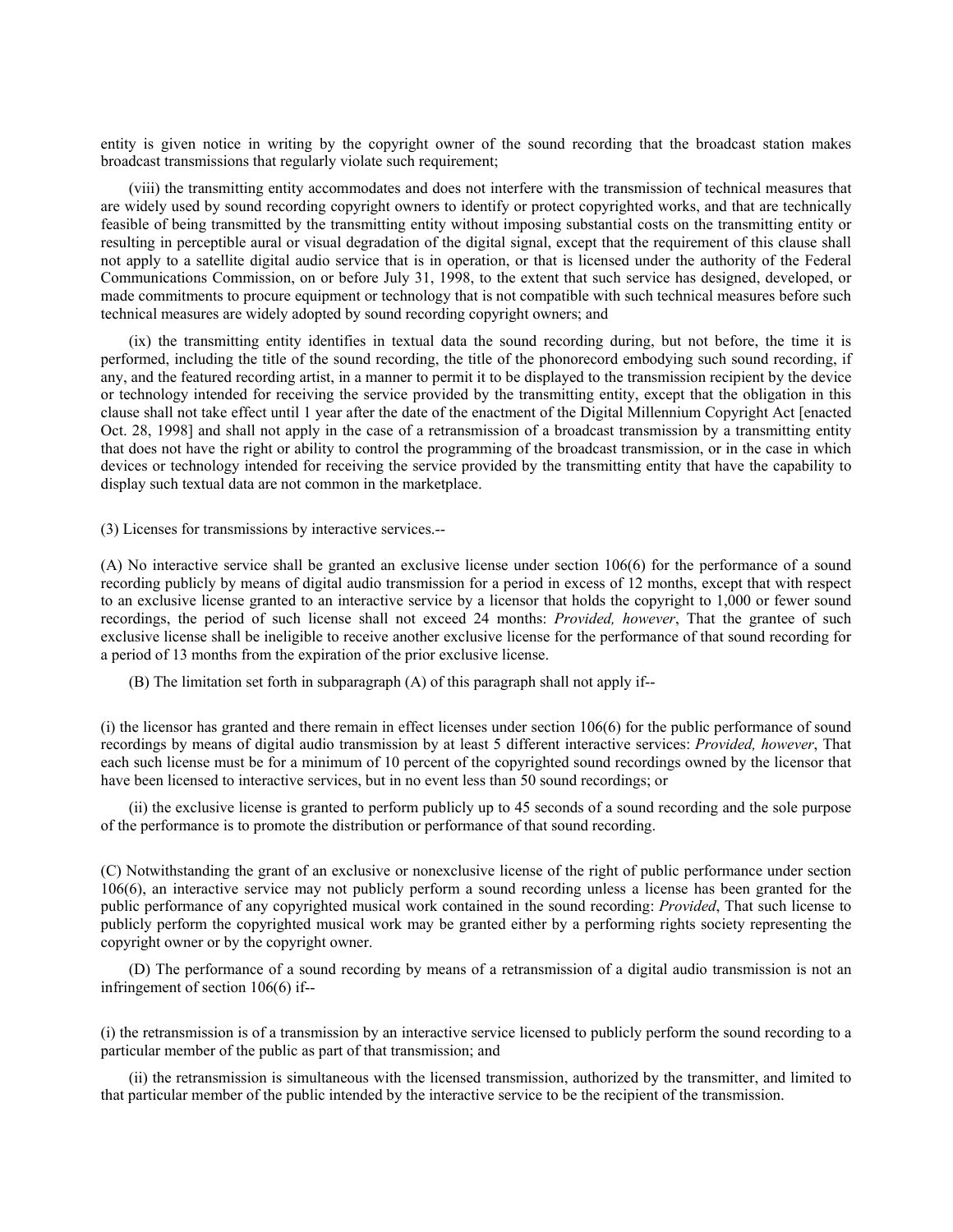(E) For the purposes of this paragraph--

(i) a ''licensor'' shall include the licensing entity and any other entity under any material degree of common ownership, management, or control that owns copyrights in sound recordings; and

(ii) a ''performing rights society'' is an association or corporation that licenses the public performance of nondramatic musical works on behalf of the copyright owner, such as the American Society of Composers, Authors and Publishers, Broadcast Music, Inc., and SESAC, Inc.

(4) Rights not otherwise limited.--

(A) Except as expressly provided in this section, this section does not limit or impair the exclusive right to perform a sound recording publicly by means of a digital audio transmission under section 106(6).

(B) Nothing in this section annuls or limits in any way--

(i) the exclusive right to publicly perform a musical work, including by means of a digital audio transmission, under section  $106(4)$ ;

(ii) the exclusive rights in a sound recording or the musical work embodied therein under sections 106(1), 106(2) and 106(3); or

(iii) any other rights under any other clause of section 106, or remedies available under this title, as such rights or remedies exist either before or after the date of enactment of the Digital Performance Right in Sound Recordings Act of 1995 [enacted Nov. 1, 1995].

(C) Any limitations in this section on the exclusive right under section 106(6) apply only to the exclusive right under section 106(6) and not to any other exclusive rights under section 106. Nothing in this section shall be construed to annul, limit, impair or otherwise affect in any way the ability of the owner of a copyright in a sound recording to exercise the rights under sections  $106(1)$ ,  $106(2)$  and  $106(3)$ , or to obtain the remedies available under this title pursuant to such rights, as such rights and remedies exist either before or after the date of enactment of the Digital Performance Right in Sound Recordings Act of 1995 [enacted Nov. 1, 1995].

(e) Authority for Negotiations.--

(1) Notwithstanding any provision of the antitrust laws, in negotiating statutory licenses in accordance with subsection (f), any copyright owners of sound recordings and any entities performing sound recordings affected by this section may negotiate and agree upon the royalty rates and license terms and conditions for the performance of such sound recordings and the proportionate division of fees paid among copyright owners, and may designate common agents on a nonexclusive basis to negotiate, agree to, pay, or receive payments.

(2) For licenses granted under section 106(6), other than statutory licenses, such as for performances by interactive services or performances that exceed the sound recording performance complement--

(A) copyright owners of sound recordings affected by this section may designate common agents to act on their behalf to grant licenses and receive and remit royalty payments: *Provided*, That each copyright owner shall establish the royalty rates and material license terms and conditions unilaterally, that is, not in agreement, combination, or concert with other copyright owners of sound recordings; and

(B) entities performing sound recordings affected by this section may designate common agents to act on their behalf to obtain licenses and collect and pay royalty fees: *Provided*, That each entity performing sound recordings shall determine the royalty rates and material license terms and conditions unilaterally, that is, not in agreement, combination, or concert with other entities performing sound recordings.

(f) LICENSES FOR CERTAIN NONEXEMPT TRANSMISSIONS.--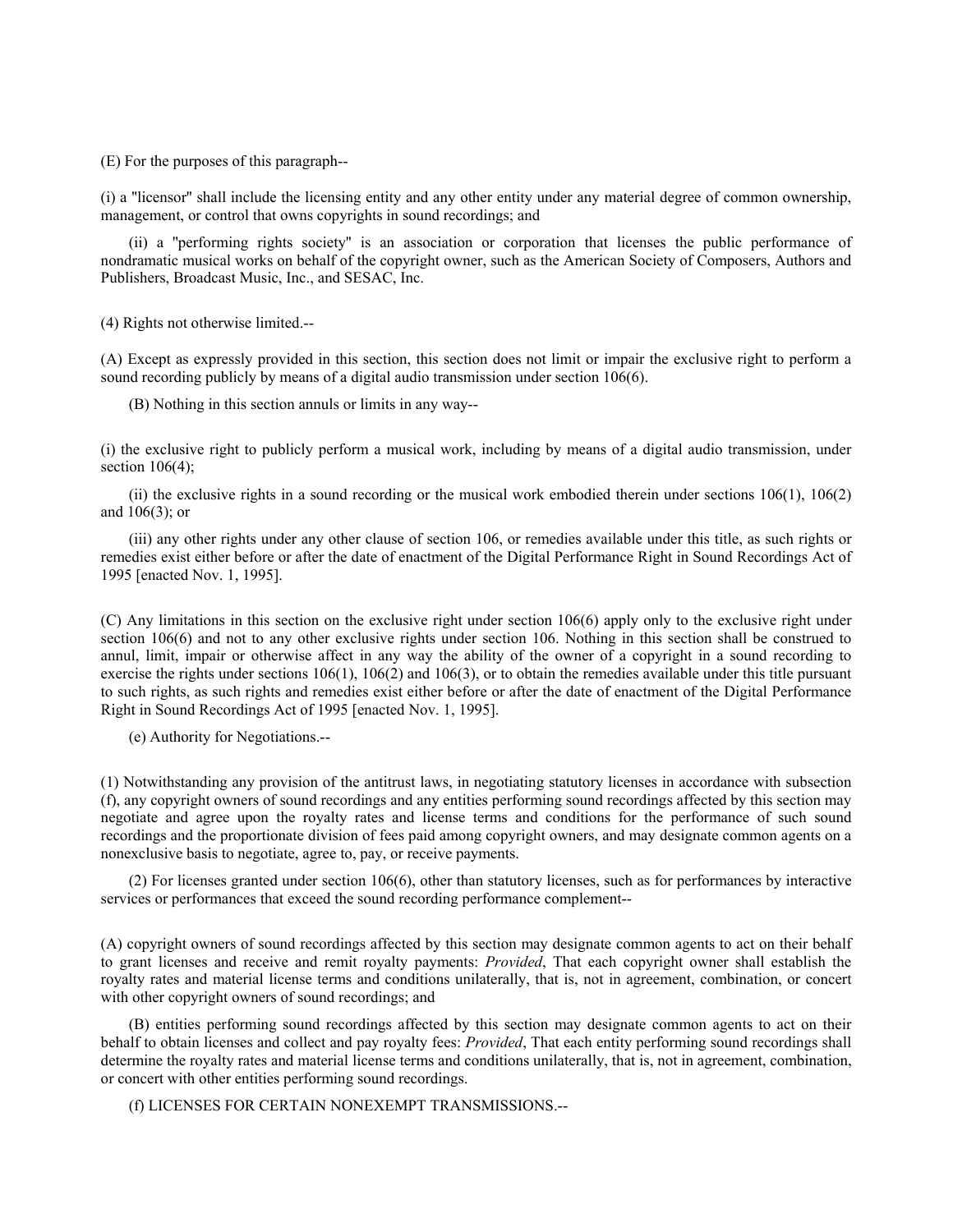(1)(A) No later than 30 days after the enactment of the Digital Performance Right in Sound Recordings Act of 1995 [enacted Nov. 1, 1995], the Librarian of Congress shall cause notice to be published in the Federal Register of the initiation of voluntary negotiation proceedings for the purpose of determining reasonable terms and rates of royalty payments for subscription transmissions by preexisting subscription services and transmissions by preexisting satellite digital audio radio services specified by subsection  $(d)(2)$  of this section during the period beginning on the effective date of such Act and ending on December 31, 2001, or, if a copyright arbitration royalty panel is convened, ending 30 days after the Librarian issues and publishes in the Federal Register an order adopting the determination of the copyright arbitration royalty panel or an order setting the terms and rates (if the Librarian rejects the panel's determination). Such terms and rates shall distinguish among the different types of digital audio transmission services then in operation. Any copyright owners of sound recordings, preexisting subscription services, or preexisting satellite digital audio radio services may submit to the Librarian of Congress licenses covering such subscription transmissions with respect to such sound recordings. The parties to each negotiation proceeding shall bear their own costs.

(B) In the absence of license agreements negotiated under subparagraph (A), during the 60-day period commencing 6 months after publication of the notice specified in subparagraph (A), and upon the filing of a petition in accordance with section 803(a)(1), the Librarian of Congress shall, pursuant to *chapter 8* [*17 USCS § 801* et seq.], convene a copyright arbitration royalty panel to determine and publish in the Federal Register a schedule of rates and terms which, subject to paragraph (3), shall be binding on all copyright owners of sound recordings and entities performing sound recordings affected by this paragraph. In establishing rates and terms for preexisting subscription services and preexisting satellite digital audio radio services, in addition to the objectives set forth in section  $801(b)(1)$ , the copyright arbitration royalty panel may consider the rates and terms for comparable types of subscription digital audio transmission services and comparable circumstances under voluntary license agreements negotiated as provided in subparagraph (A).

(C)(i) Publication of a notice of the initiation of voluntary negotiation proceedings as specified in subparagraph (A) shall be repeated, in accordance with regulations that the Librarian of Congress shall prescribe--

(I) no later than 30 days after a petition is filed by any copyright owners of sound recordings, any preexisting subscription services, or any preexisting satellite digital audio radio services indicating that a new type of subscription digital audio transmission service on which sound recordings are performed is or is about to become operational; and

(II) in the first week of January 2001, and at 5-year intervals thereafter.

(ii) The procedures specified in subparagraph (B) shall be repeated, in accordance with regulations that the Librarian of Congress shall prescribe, upon filing of a petition in accordance with section  $803(a)(1)$  during a 60-day period commencing--

(I) 6 months after publication of a notice of the initiation of voluntary negotiation proceedings under subparagraph (A) pursuant to a petition under clause (i)(I) of this subparagraph; or

(II) on July 1, 2001, and at 5-year intervals thereafter.

(iii) The procedures specified in subparagraph (B) shall be concluded in accordance with section 802.

(2)(A) No later than 30 days after the date of the enactment of the Digital Millennium Copyright Act [enacted Oct. 28, 1998], the Librarian of Congress shall cause notice to be published in the Federal Register of the initiation of voluntary negotiation proceedings for the purpose of determining reasonable terms and rates of royalty payments for public performances of sound recordings by means of eligible nonsubscription transmissions and transmissions by new subscription services specified by subsection  $(d)(2)$  during the period beginning on the date of the enactment of such Act and ending on December 31, 2000, or such other date as the parties may agree. Such rates and terms shall distinguish among the different types of eligible nonsubscription transmission services and new subscription services then in operation and shall include a minimum fee for each such type of service. Any copyright owners of sound recordings or any entities performing sound recordings affected by this paragraph may submit to the Librarian of Congress licenses covering such eligible nonsubscription transmissions and new subscription services with respect to such sound recordings. The parties to each negotiation proceeding shall bear their own costs.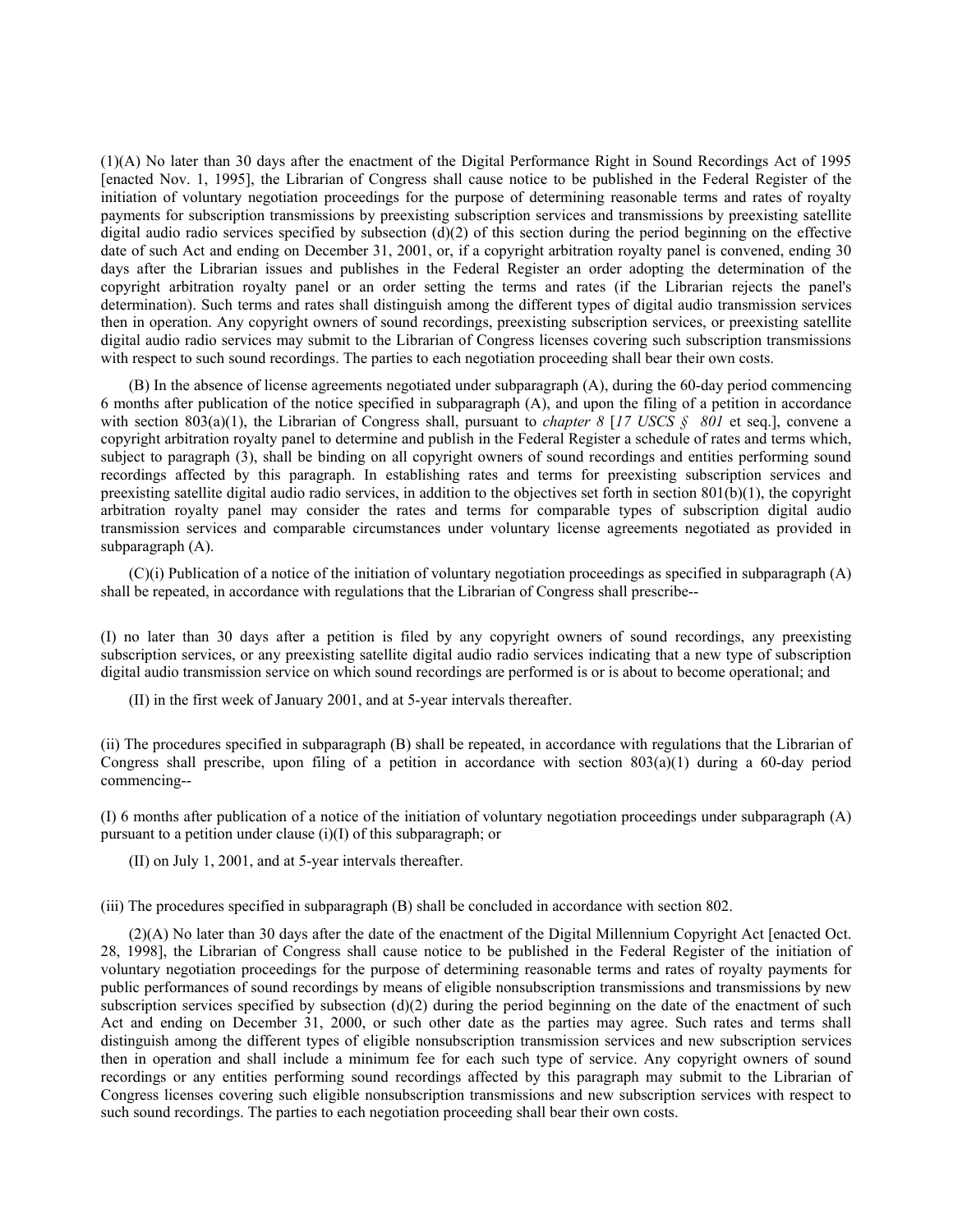(B) In the absence of license agreements negotiated under subparagraph (A), during the 60-day period commencing 6 months after publication of the notice specified in subparagraph (A), and upon the filing of a petition in accordance with section 803(a)(1), the Librarian of Congress shall, pursuant to *chapter 8* [17 USCS § § 801 et seq.], convene a copyright arbitration royalty panel to determine and publish in the Federal Register a schedule of rates and terms which, subject to paragraph (3), shall be binding on all copyright owners of sound recordings and entities performing sound recordings affected by this paragraph during the period beginning on the date of the enactment of the Digital Millennium Copyright Act [enacted Oct. 28, 1998] and ending on December 31, 2000, or such other date as the parties may agree. Such rates and terms shall distinguish among the different types of eligible nonsubscription transmission services then in operation and shall include a minimum fee for each such type of service, such differences to be based on criteria including, but not limited to, the quantity and nature of the use of sound recordings and the degree to which use of the service may substitute for or may promote the purchase of phonorecords by consumers. In establishing rates and terms for transmissions by eligible nonsubscription services and new subscription services, the copyright arbitration royalty panel shall establish rates and terms that most clearly represent the rates and terms that would have been negotiated in the marketplace between a willing buyer and a willing seller. In determining such rates and terms, the copyright arbitration royalty panel shall base its decision on economic, competitive and programming information presented by the parties, including--

(i) whether use of the service may substitute for or may promote the sales of phonorecords or otherwise may interfere with or may enhance the sound recording copyright owner's other streams of revenue from its sound recordings; and

(ii) the relative roles of the copyright owner and the transmitting entity in the copyrighted work and the service made available to the public with respect to relative creative contribution, technological contribution, capital investment, cost, and risk.

In establishing such rates and terms, the copyright arbitration royalty panel may consider the rates and terms for comparable types of digital audio transmission services and comparable circumstances under voluntary license agreements negotiated under subparagraph (A).

(C)(i) Publication of a notice of the initiation of voluntary negotiation proceedings as specified in subparagraph (A) shall be repeated in accordance with regulations that the Librarian of Congress shall prescribe--

(I) no later than 30 days after a petition is filed by any copyright owners of sound recordings or any eligible nonsubscription service or new subscription service indicating that a new type of eligible nonsubscription service or new subscription service on which sound recordings are performed is or is about to become operational; and

(II) in the first week of January 2000, and at 2-year intervals thereafter, except to the extent that different years for the repeating of such proceedings may be determined in accordance with subparagraph (A).

(ii) The procedures specified in subparagraph (B) shall be repeated, in accordance with regulations that the Librarian of Congress shall prescribe, upon filing of a petition in accordance with section  $803(a)(1)$  during a 60-day period commencing--

(I) 6 months after publication of a notice of the initiation of voluntary negotiation proceedings under subparagraph (A) pursuant to a petition under clause (i)(I); or

(II) on July 1, 2000, and at 2-year intervals thereafter, except to the extent that different years for the repeating of such proceedings may be determined in accordance with subparagraph (A).

(iii) The procedures specified in subparagraph (B) shall be concluded in accordance with section 802.

(3) License agreements voluntarily negotiated at any time between 1 or more copyright owners of sound recordings and 1 or more entities performing sound recordings shall be given effect in lieu of any determination by a copyright arbitration royalty panel or decision by the Librarian of Congress.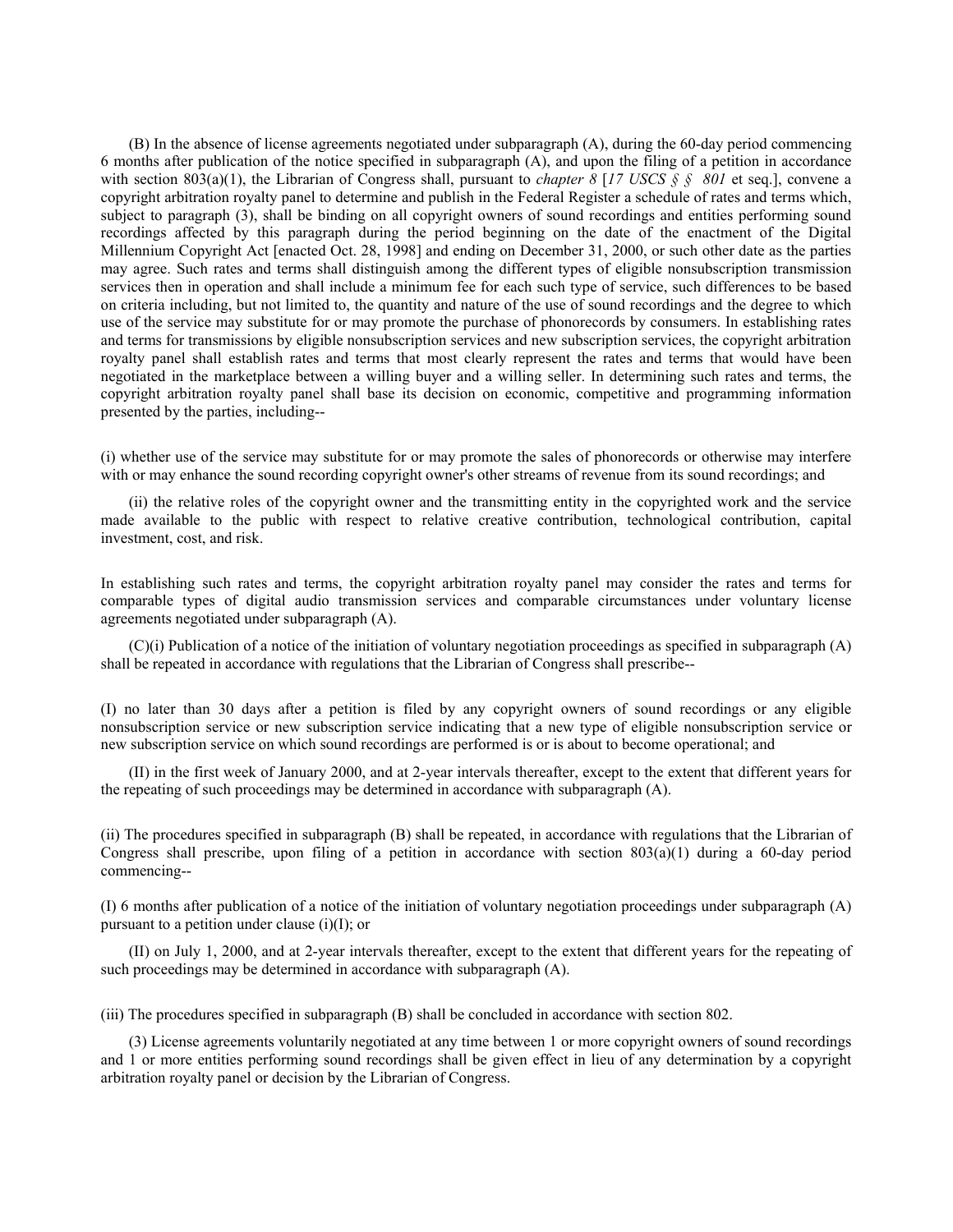(4)(A) The Librarian of Congress shall also establish requirements by which copyright owners may receive reasonable notice of the use of their sound recordings under this section, and under which records of such use shall be kept and made available by entities performing sound recordings.

(B) Any person who wishes to perform a sound recording publicly by means of a transmission eligible for statutory licensing under this subsection may do so without infringing the exclusive right of the copyright owner of the sound recording--

(i) by complying with such notice requirements as the Librarian of Congress shall prescribe by regulation and by paying royalty fees in accordance with this subsection; or

(ii) if such royalty fees have not been set, by agreeing to pay such royalty fees as shall be determined in accordance with this subsection.

(C) Any royalty payments in arrears shall be made on or before the twentieth day of the month next succeeding the month in which the royalty fees are set.

 $(5)(A)$  Notwithstanding section 112(e) and the other provisions of this subsection, the receiving agent may enter into agreements for the reproduction and performance of sound recordings under section 112(e) and this section by any 1 or more small commercial webcasters or noncommercial webcasters during the period beginning on October 28, 1998, and ending on December 31, 2004, that, once published in the Federal Register pursuant to subparagraph (B), shall be binding on all copyright owners of sound recordings and other persons entitled to payment under this section, in lieu of any determination by a copyright arbitration royalty panel or decision by the Librarian of Congress. Any such agreement for small commercial webcasters shall include provisions for payment of royalties on the basis of a percentage of revenue or expenses, or both, and include a minimum fee. Any such agreement may include other terms and conditions, including requirements by which copyright owners may receive notice of the use of their sound recordings and under which records of such use shall be kept and made available by small commercial webcasters or noncommercial webcasters. The receiving agent shall be under no obligation to negotiate any such agreement. The receiving agent shall have no obligation to any copyright owner of sound recordings or any other person entitled to payment under this section in negotiating any such agreement, and no liability to any copyright owner of sound recordings or any other person entitled to payment under this section for having entered into such agreement.

(B) The Copyright Office shall cause to be published in the Federal Register any agreement entered into pursuant to subparagraph (A). Such publication shall include a statement containing the substance of subparagraph (C). Such agreements shall not be included in the Code of Federal Regulations. Thereafter, the terms of such agreement shall be available, as an option, to any small commercial webcaster or noncommercial webcaster meeting the eligibility conditions of such agreement.

(C) Neither subparagraph (A) nor any provisions of any agreement entered into pursuant to subparagraph (A), including any rate structure, fees, terms, conditions, or notice and recordkeeping requirements set forth therein, shall be admissible as evidence or otherwise taken into account in any administrative, judicial, or other government proceeding involving the setting or adjustment of the royalties payable for the public performance or reproduction in ephemeral phonorecords or copies of sound recordings, the determination of terms or conditions related thereto, or the establishment of notice or recordkeeping requirements by the Librarian of Congress under paragraph (4) or section 112(e)(4). It is the intent of Congress that any royalty rates, rate structure, definitions, terms, conditions, or notice and recordkeeping requirements, included in such agreements shall be considered as a compromise motivated by the unique business, economic and political circumstances of small webcasters, copyright owners, and performers rather than as matters that would have been negotiated in the marketplace between a willing buyer and a willing seller, or otherwise meet the objectives set forth in section 801(b).

(D) Nothing in the Small Webcaster Settlement Act of 2002 or any agreement entered into pursuant to subparagraph (A) shall be taken into account by the United States Court of Appeals for the District of Columbia Circuit in its review of the determination by the Librarian of Congress of July 8, 2002, of rates and terms for the digital performance of sound recordings and ephemeral recordings, pursuant to sections 112 and 114.

(E) As used in this paragraph--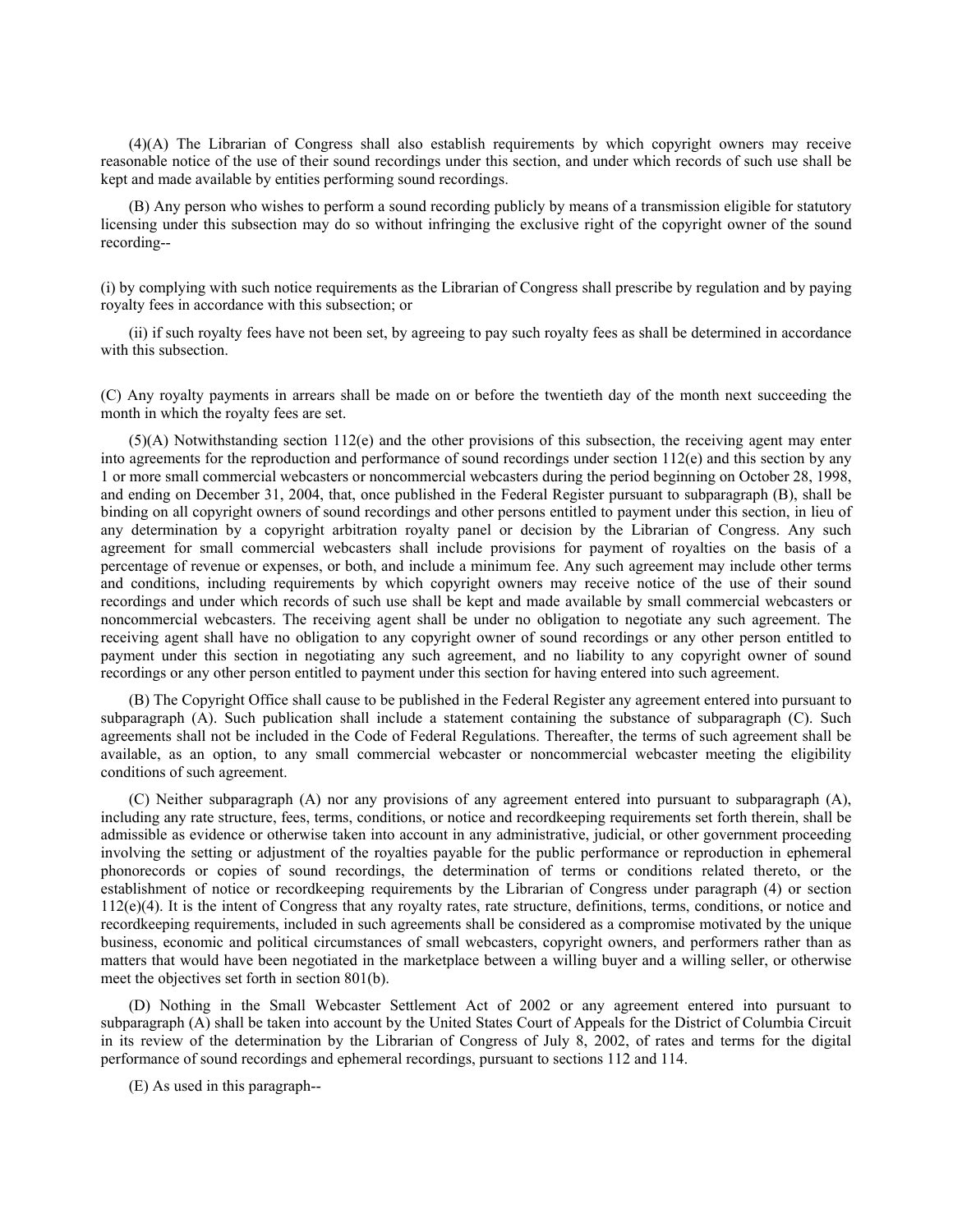(i) the term ''noncommercial webcaster'' means a webcaster that--

(I) is exempt from taxation under *section 501 of the Internal Revenue Code* of 1986 *(26 U.S.C. 501);*

(II) has applied in good faith to the Internal Revenue Service for exemption from taxation under *section 501 of the Internal Revenue Code* and has a commercially reasonable expectation that such exemption shall be granted; or

(III) is operated by a State or possession or any governmental entity or subordinate thereof, or by the United States or District of Columbia, for exclusively public purposes;

(ii) the term ''receiving agent'' shall have the meaning given that term in section 261.2 of title 37, Code of Federal Regulations, as published in the Federal Register on July 8, 2002; and

(iii) the term ''webcaster'' means a person or entity that has obtained a compulsory license under section 112 or 114 and the implementing regulations therefor to make eligible nonsubscription transmissions and ephemeral recordings.

(F) The authority to make settlements pursuant to subparagraph (A) shall expire December 15, 2002, except with respect to noncommercial webcasters for whom the authority shall expire May 31, 2003.

(g) PROCEEDS FROM LICENSING OF TRANSMISSIONS.--

(1) Except in the case of a transmission licensed under a statutory license in accordance with subsection (f) of this section--

(A) a featured recording artist who performs on a sound recording that has been licensed for a transmission shall be entitled to receive payments from the copyright owner of the sound recording in accordance with the terms of the artist's contract; and

(B) a nonfeatured recording artist who performs on a sound recording that has been licensed for a transmission shall be entitled to receive payments from the copyright owner of the sound recording in accordance with the terms of the nonfeatured recording artist's applicable contract or other applicable agreement.

 (2) An agent designated to distribute receipts from the licensing of transmissions in accordance with subsection (f) shall distribute such receipts as follows:

(A) 50 percent of the receipts shall be paid to the copyright owner of the exclusive right under section 106(6) of this title to publicly perform a sound recording by means of a digital audio transmission.

(B) 2 1/2 percent of the receipts shall be deposited in an escrow account managed by an independent administrator jointly appointed by copyright owners of sound recordings and the American Federation of Musicians (or any successor entity) to be distributed to nonfeatured musicians (whether or not members of the American Federation of Musicians) who have performed on sound recordings.

(C) 2 1/2 percent of the receipts shall be deposited in an escrow account managed by an independent administrator jointly appointed by copyright owners of sound recordings and the American Federation of Television and Radio Artists (or any successor entity) to be distributed to nonfeatured vocalists (whether or not members of the American Federation of Television and Radio Artists) who have performed on sound recordings.

(D) 45 percent of the receipts shall be paid, on a per sound recording basis, to the recording artist or artists featured on such sound recording (or the persons conveying rights in the artists' performance in the sound recordings).

(3) A nonprofit agent designated to distribute receipts from the licensing of transmissions in accordance with subsection (f) may deduct from any of its receipts, prior to the distribution of such receipts to any person or entity entitled thereto other than copyright owners and performers who have elected to receive royalties from another designated agent and have notified such nonprofit agent in writing of such election, the reasonable costs of such agent incurred after November 1, 1995, in--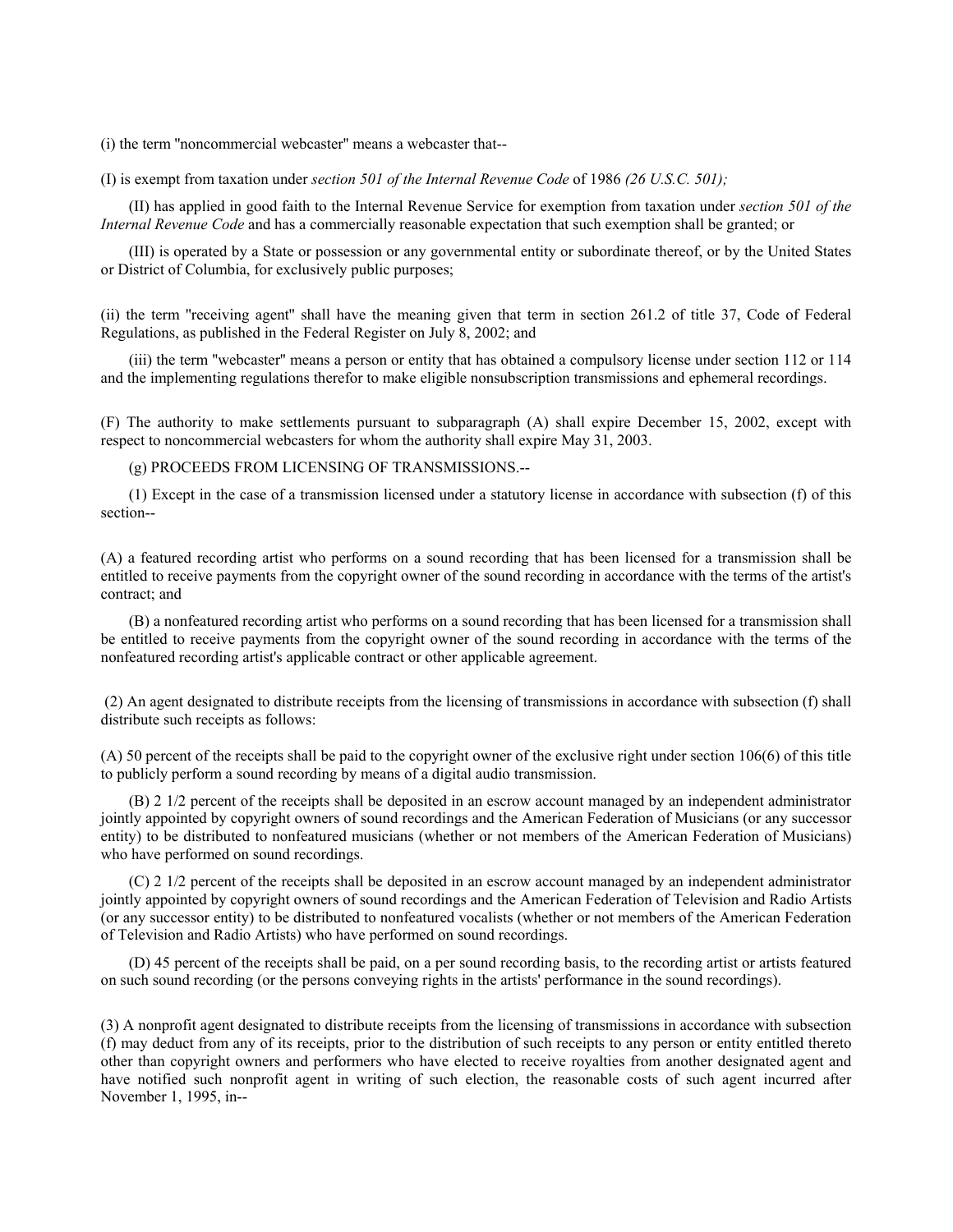(A) the administration of the collection, distribution, and calculation of the royalties;

(B) the settlement of disputes relating to the collection and calculation of the royalties; and

(C) the licensing and enforcement of rights with respect to the making of ephemeral recordings and performances subject to licensing under section 112 and this section, including those incurred in participating in negotiations or arbitration proceedings under section 112 and this section, except that all costs incurred relating to the section 112 ephemeral recordings right may only be deducted from the royalties received pursuant to section 112.

(4) Notwithstanding paragraph (3), any designated agent designated to distribute receipts from the licensing of transmissions in accordance with subsection (f) may deduct from any of its receipts, prior to the distribution of such receipts, the reasonable costs identified in paragraph (3) of such agent incurred after November 1, 1995, with respect to such copyright owners and performers who have entered with such agent a contractual relationship that specifies that such costs may be deducted from such royalty receipts.

(h) Licensing to Affiliates.--

(1) If the copyright owner of a sound recording licenses an affiliated entity the right to publicly perform a sound recording by means of a digital audio transmission under section 106(6), the copyright owner shall make the licensed sound recording available under section 106(6) on no less favorable terms and conditions to all bona fide entities that offer similar services, except that, if there are material differences in the scope of the requested license with respect to the type of service, the particular sound recordings licensed, the frequency of use, the number of subscribers served, or the duration, then the copyright owner may establish different terms and conditions for such other services.

(2) The limitation set forth in paragraph (1) of this subsection shall not apply in the case where the copyright owner of a sound recording licenses--

### (A) an interactive service; or

(B) an entity to perform publicly up to 45 seconds of the sound recording and the sole purpose of the performance is to promote the distribution or performance of that sound recording.

(i) NO EFFECT ON ROYALTIES FOR UNDERLYING WORKS.--License fees payable for the public performance of sound recordings under section 106(6) shall not be taken into account in any administrative, judicial, or other governmental proceeding to set or adjust the royalties payable to copyright owners of musical works for the public performance of their works. It is the intent of Congress that royalties payable to copyright owners of musical works for the public performance of their works shall not be diminished in any respect as a result of the rights granted by section 106(6).

(j) Definitions.--As used in this section, the following terms have the following meanings:

(1) An ''affiliated entity'' is an entity engaging in digital audio transmissions covered by section 106(6), other than an interactive service, in which the licensor has any direct or indirect partnership or any ownership interest amounting to 5 percent or more of the outstanding voting or non-voting stock.

(2) An ''archived program'' is a predetermined program that is available repeatedly on the demand of the transmission recipient and that is performed in the same order from the beginning, except that an archived program shall not include a recorded event or broadcast transmission that makes no more than an incidental use of sound recordings, as long as such recorded event or broadcast transmission does not contain an entire sound recording or feature a particular sound recording.

(3) A ''broadcast'' transmission is a transmission made by a terrestrial broadcast station licensed as such by the Federal Communications Commission.

(4) A ''continuous program'' is a predetermined program that is continuously performed in the same order and that is accessed at a point in the program that is beyond the control of the transmission recipient.

(5) A ''digital audio transmission'' is a digital transmission as defined in section 101, that embodies the transmission of a sound recording. This term does not include the transmission of any audiovisual work.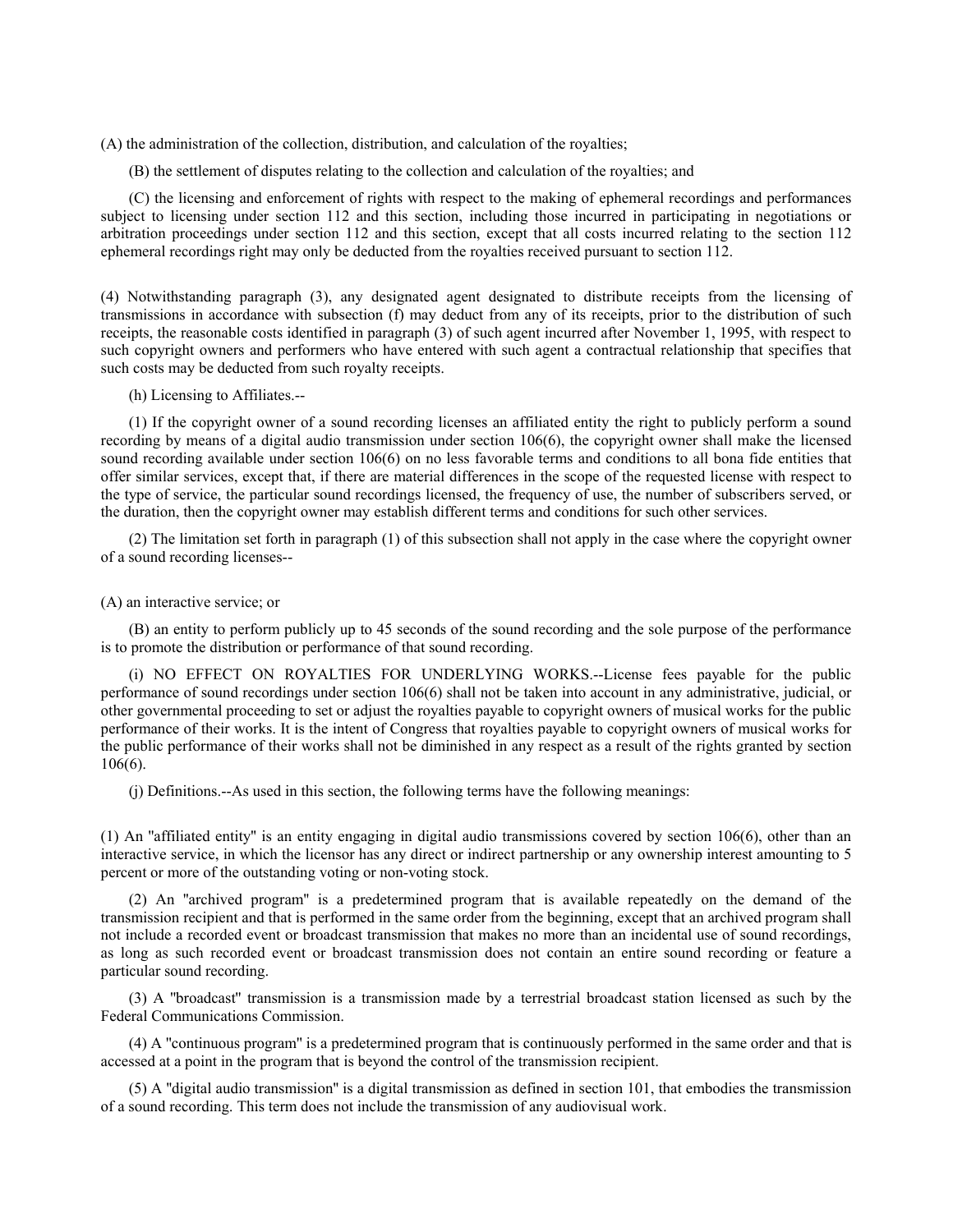(6) An ''eligible nonsubscription transmission'' is a noninteractive nonsubscription digital audio transmission not exempt under subsection  $(d)(1)$  that is made as part of a service that provides audio programming consisting, in whole or in part, of performances of sound recordings, including retransmissions of broadcast transmissions, if the primary purpose of the service is to provide to the public such audio or other entertainment programming, and the primary purpose of the service is not to sell, advertise, or promote particular products or services other than sound recordings, live concerts, or other music-related events.

(7) An ''interactive service'' is one that enables a member of the public to receive a transmission of a program specially created for the recipient, or on request, a transmission of a particular sound recording, whether or not as part of a program, which is selected by or on behalf of the recipient. The ability of individuals to request that particular sound recordings be performed for reception by the public at large, or in the case of a subscription service, by all subscribers of the service, does not make a service interactive, if the programming on each channel of the service does not substantially consist of sound recordings that are performed within 1 hour of the request or at a time designated by either the transmitting entity or the individual making such request. If an entity offers both interactive and noninteractive services (either concurrently or at different times), the noninteractive component shall not be treated as part of an interactive service.

(8) A ''new subscription service'' is a service that performs sound recordings by means of noninteractive subscription digital audio transmissions and that is not a preexisting subscription service or a preexisting satellite digital audio radio service.

(9) A ''nonsubscription'' transmission is any transmission that is not a subscription transmission.

(10) A ''preexisting satellite digital audio radio service'' is a subscription satellite digital audio radio service provided pursuant to a satellite digital audio radio service license issued by the Federal Communications Commission on or before July 31, 1998, and any renewal of such license to the extent of the scope of the original license, and may include a limited number of sample channels representative of the subscription service that are made available on a nonsubscription basis in order to promote the subscription service.

(11) A ''preexisting subscription service'' is a service that performs sound recordings by means of noninteractive audio-only subscription digital audio transmissions, which was in existence and was making such transmissions to the public for a fee on or before July 31, 1998, and may include a limited number of sample channels representative of the subscription service that are made available on a nonsubscription basis in order to promote the subscription service.

(12) A ''retransmission'' is a further transmission of an initial transmission, and includes any further retransmission of the same transmission. Except as provided in this section, a transmission qualifies as a ''retransmission'' only if it is simultaneous with the initial transmission. Nothing in this definition shall be construed to exempt a transmission that fails to satisfy a separate element required to qualify for an exemption under section  $114(d)(1)$ .

(13) The ''sound recording performance complement'' is the transmission during any 3-hour period, on a particular channel used by a transmitting entity, of no more than--

(A) 3 different selections of sound recordings from any one phonorecord lawfully distributed for public performance or sale in the United States, if no more than 2 such selections are transmitted consecutively; or

(B) 4 different selections of sound recordings--

(i) by the same featured recording artist; or

(ii) from any set or compilation of phonorecords lawfully distributed together as a unit for public performance or sale in the United States,

if no more than three such selections are transmitted consecutively:

*Provided*, That the transmission of selections in excess of the numerical limits provided for in clauses (A) and (B) from multiple phonorecords shall nonetheless qualify as a sound recording performance complement if the programming of the multiple phonorecords was not willfully intended to avoid the numerical limitations prescribed in such clauses.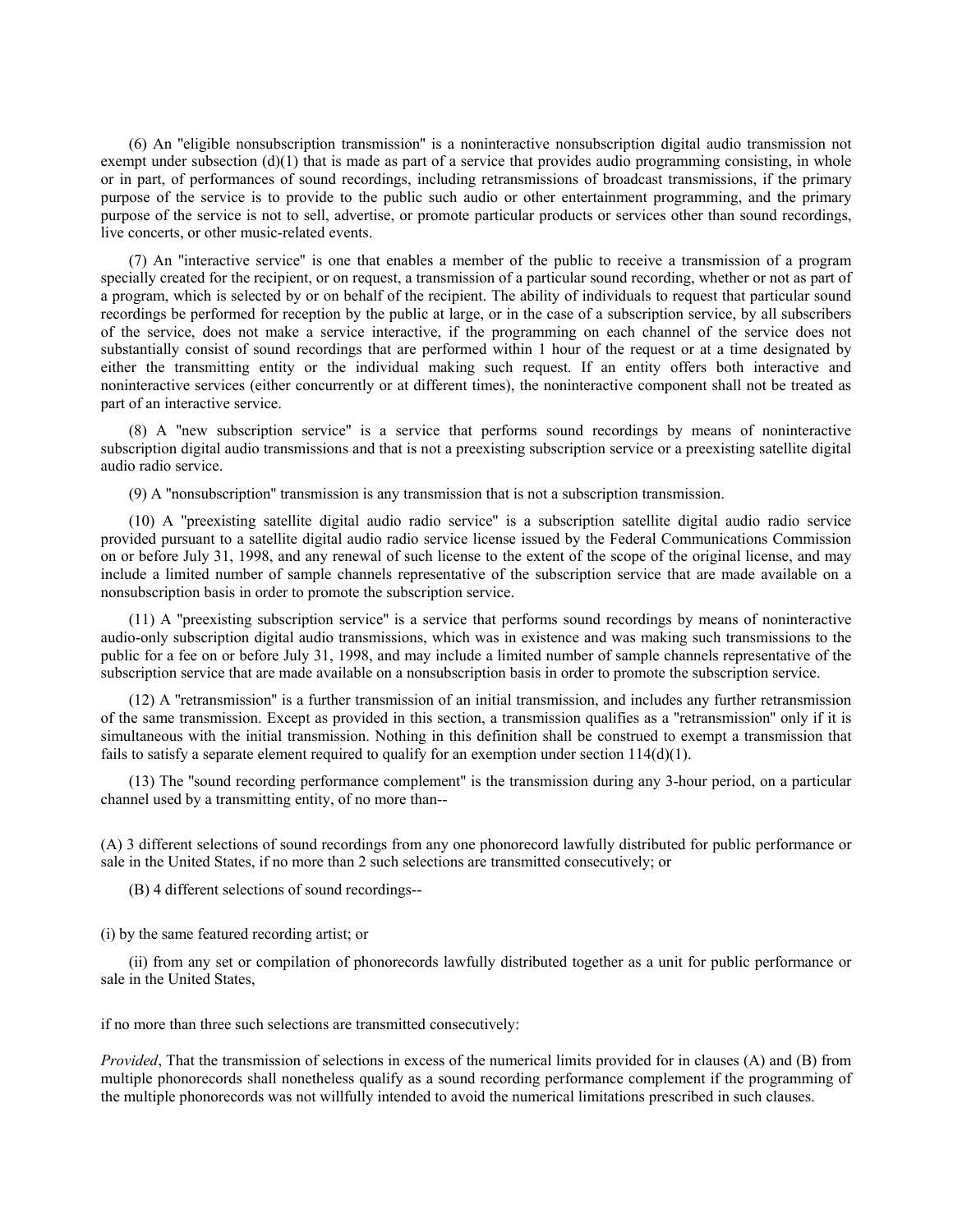(14) A ''subscription'' transmission is a transmission that is controlled and limited to particular recipients, and for which consideration is required to be paid or otherwise given by or on behalf of the recipient to receive the transmission or a package of transmissions including the transmission.

(15) A ''transmission'' is either an initial transmission or a retransmission.

### **Legislative History**

(Oct. 19, 1976, P.L. 94-553, Title I, § 101, 90 Stat. 2560.) (As amended Nov. 1, 1995, P.L. 104-39, § 3, 109 Stat. 336; Nov. 13, 1997, P.L. 105-80, § 3, 111 Stat. 1531; Oct. 28, 1998, P.L. 105-304, Title IV, § 405(a)(1)-(4), 112 Stat. 2890; Dec. 4, 2002, P.L. 107-321, § § 4, 5(b), (c), 116 Stat. 2781, 2784.)

§ 115. Scope of exclusive rights in nondramatic musical works: Compulsory license for making and distributing phonorecords

 In the case of nondramatic musical works, the exclusive rights provided by clauses (1) and (3) of section 106, to make and to distribute phonorecords of such works, are subject to compulsory licensing under the conditions specified by this section.

# (a) AVAILABILITY AND SCOPE OF COMPULSORY LICENSE.--

(1) When phonorecords of a nondramatic musical work have been distributed to the public in the United States under the authority of the copyright owner, any other person, including those who make phonorecords or digital phonorecord deliveries, may, by complying with the provisions of this section, obtain a compulsory license to make and distribute phonorecords of the work. A person may obtain a compulsory license only if his or her primary purpose in making phonorecords is to distribute them to the public for private use, including by means of a digital phonorecord delivery. A person may not obtain a compulsory license for use of the work in the making of phonorecords duplicating a sound recording fixed by another, unless: (i) such sound recording was fixed lawfully; and (ii) the making of the phonorecords was authorized by the owner of copyright in the sound recording or, if the sound recording was fixed before February 15, 1972, by any person who fixed the sound recording pursuant to an express license from the owner of the copyright in the musical work or pursuant to a valid compulsory license for use of such work in a sound recording.

(2) A compulsory license includes the privilege of making a musical arrangement of the work to the extent necessary to conform it to the style or manner of interpretation of the performance involved, but the arrangement shall not change the basic melody or fundamental character of the work, and shall not be subject to protection as a derivative work under this title, except with the express consent of the copyright owner.

# (b) NOTICE OF INTENTION TO OBTAIN COMPULSORY LICENSE.--

(1) Any person who wishes to obtain a compulsory license under this section shall, before or within thirty days after making, and before distributing any phonorecords of the work, serve notice of intention to do so on the copyright owner. If the registration or other public records of the Copyright Office do not identify the copyright owner and include an address at which notice can be served, it shall be sufficient to file the notice of intention in the Copyright Office. The notice shall comply, in form, content, and manner of service, with requirements that the Register of Copyrights shall prescribe by regulation.

(2) Failure to serve or file the notice required by clause (1) forecloses the possibility of a compulsory license and, in the absence of a negotiated license, renders the making and distribution of phonorecords actionable as acts of infringement under section 501 and fully subject to the remedies provided by sections 502 through 506 and 509.

### (c) ROYALTY PAYABLE UNDER COMPULSORY LICENSE.--

(1) To be entitled to receive royalties under a compulsory license, the copyright owner must be identified in the registration or other public records of the Copyright Office. The owner is entitled to royalties for phonorecords made and distributed after being so identified, but is not entitled to recover for any phonorecords previously made and distributed.

(2) Except as provided by clause (1), the royalty under a compulsory license shall be payable for every phonorecord made and distributed in accordance with the license. For this purpose, and other than as provided in paragraph (3), a phonorecord is considered ''distributed'' if the person exercising the compulsory license has voluntarily and permanently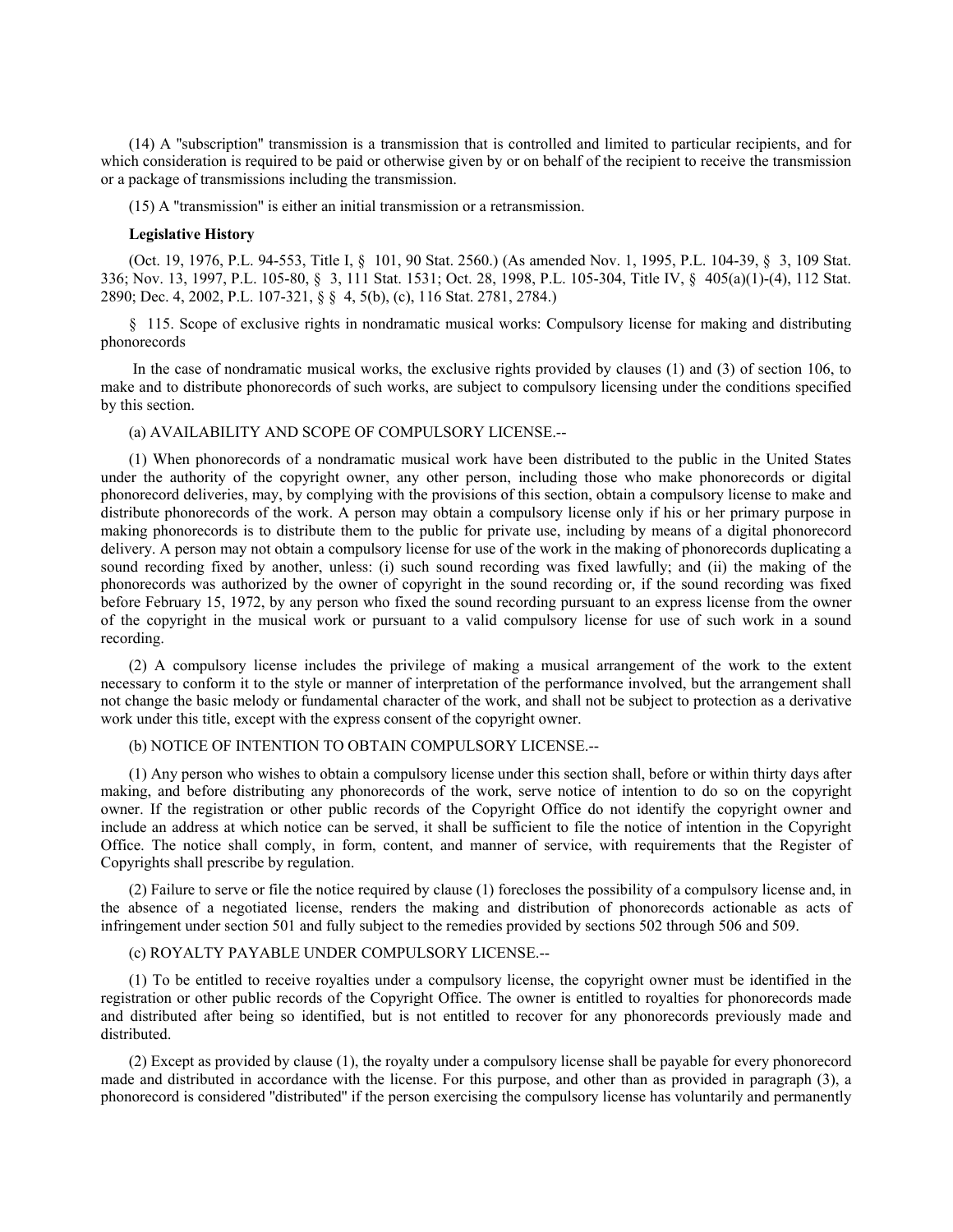parted with its possession. With respect to each work embodied in the phonorecord, the royalty shall be either two and three-fourths cents, or one-half of one cent per minute of playing time or fraction thereof, whichever amount is larger.

(3)(A) A compulsory license under this section includes the right of the compulsory licensee to distribute or authorize the distribution of a phonorecord of a nondramatic musical work by means of a digital transmission which constitutes a digital phonorecord delivery, regardless of whether the digital transmission is also a public performance of the sound recording under section 106(6) of this title or of any nondramatic musical work embodied therein under section 106(4) of this title. For every digital phonorecord delivery by or under the authority of the compulsory licensee--

(i) on or before December 31, 1997, the royalty payable by the compulsory licensee shall be the royalty prescribed under paragraph (2) and *chapter 8* of this title [*17 USCS § § 801* et seq.]; and

(ii) on or after January 1, 1998, the royalty payable by the compulsory licensee shall be the royalty prescribed under subparagraphs (B) through (F) and *chapter 8* of this title [*17 USCS § § 801* et seq.].

(B) Notwithstanding any provision of the antitrust laws, any copyright owners of nondramatic musical works and any persons entitled to obtain a compulsory license under subsection (a)(1) may negotiate and agree upon the terms and rates of royalty payments under this paragraph and the proportionate division of fees paid among copyright owners, and may designate common agents to negotiate, agree to, pay or receive such royalty payments. Such authority to negotiate the terms and rates of royalty payments includes, but is not limited to, the authority to negotiate the year during which the royalty rates prescribed under subparagraphs (B) through (F) and *chapter 8* of this title [17 USCS  $\frac{5}{5}$   $\frac{801}{3}$  et seq.] shall next be determined.

(C) During the period of June 30, 1996, through December 31, 1996, the Librarian of Congress shall cause notice to be published in the Federal Register of the initiation of voluntary negotiation proceedings for the purpose of determining reasonable terms and rates of royalty payments for the activities specified by subparagraph (A) during the period beginning January 1, 1998, and ending on the effective date of any new terms and rates established pursuant to subparagraph (C), (D) or (F), or such other date (regarding digital phonorecord deliveries) as the parties may agree. Such terms and rates shall distinguish between (i) digital phonorecord deliveries where the reproduction or distribution of a phonorecord is incidental to the transmission which constitutes the digital phonorecord delivery, and (ii) digital phonorecord deliveries in general. Any copyright owners of nondramatic musical works and any persons entitled to obtain a compulsory license under subsection  $(a)(1)$  may submit to the Librarian of Congress licenses covering such activities. The parties to each negotiation proceeding shall bear their own costs.

(D) In the absence of license agreements negotiated under subparagraphs (B) and (C), upon the filing of a petition in accordance with section  $803(a)(1)$ , the Librarian of Congress shall, pursuant to *chapter 8*, convene a copyright arbitration royalty panel to determine a schedule of rates and terms which, subject to subparagraph (E), shall be binding on all copyright owners of nondramatic musical works and persons entitled to obtain a compulsory license under subsection (a)(1) during the period beginning January 1, 1998, and ending on the effective date of any new terms and rates established pursuant to subparagraph (C), (D) or (F), or such other date (regarding digital phonorecord deliveries) as may be determined pursuant to subparagraphs (B) and (C). Such terms and rates shall distinguish between (i) digital phonorecord deliveries where the reproduction or distribution of a phonorecord is incidental to the transmission which constitutes the digital phonorecord delivery, and (ii) digital phonorecord deliveries in general. In addition to the objectives set forth in section  $801(b)(1)$ , in establishing such rates and terms, the copyright arbitration royalty panel may consider rates and terms under voluntary license agreements negotiated as provided in subparagraphs (B) and (C). The royalty rates payable for a compulsory license for a digital phonorecord delivery under this section shall be established de novo and no precedential effect shall be given to the amount of the royalty payable by a compulsory licensee for digital phonorecord deliveries on or before December 31, 1997. The Librarian of Congress shall also establish requirements by which copyright owners may receive reasonable notice of the use of their works under this section, and under which records of such use shall be kept and made available by persons making digital phonorecord deliveries.

(E)(i) License agreements voluntarily negotiated at any time between one or more copyright owners of nondramatic musical works and one or more persons entitled to obtain a compulsory license under subsection (a)(1) shall be given effect in lieu of any determination by the Librarian of Congress. Subject to clause (ii), the royalty rates determined pursuant to subparagraph (C), (D) or (F) shall be given effect in lieu of any contrary royalty rates specified in a contract pursuant to which a recording artist who is the author of a nondramatic musical work grants a license under that person's exclusive rights in the musical work under paragraphs (1) and (3) of section 106 or commits another person to grant a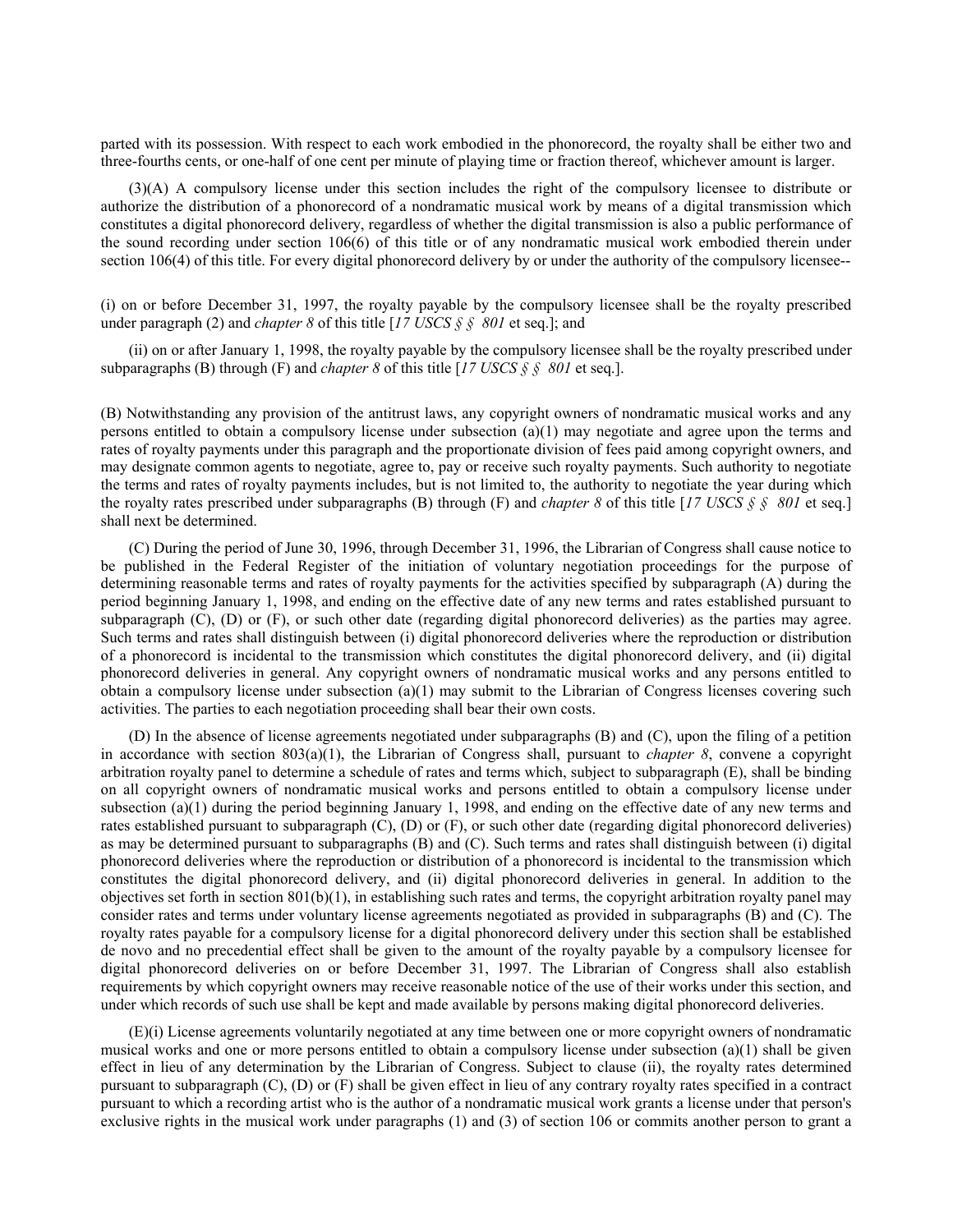license in that musical work under paragraphs (1) and (3) of section 106, to a person desiring to fix in a tangible medium of expression a sound recording embodying the musical work.

(ii) The second sentence of clause (i) shall not apply to--

(I) a contract entered into on or before June 22, 1995, and not modified thereafter for the purpose of reducing the royalty rates determined pursuant to subparagraph (C), (D) or (F) or of increasing the number of musical works within the scope of the contract covered by the reduced rates, except if a contract entered into on or before June 22, 1995, is modified thereafter for the purpose of increasing the number of musical works within the scope of the contract, any contrary royalty rates specified in the contract shall be given effect in lieu of royalty rates determined pursuant to subparagraph  $(C)$ ,  $(D)$  or  $(F)$  for the number of musical works within the scope of the contract as of June 22, 1995; and

(II) a contract entered into after the date that the sound recording is fixed in a tangible medium of expression substantially in a form intended for commercial release, if at the time the contract is entered into, the recording artist retains the right to grant licenses as to the musical work under paragraphs (1) and (3) of section 106.

(F) The procedures specified in subparagraphs (C) and (D) shall be repeated and concluded, in accordance with regulations that the Librarian of Congress shall prescribe, in each fifth calendar year after 1997, except to the extent that different years for the repeating and concluding of such proceedings may be determined in accordance with subparagraphs (B) and (C).

(G) Except as provided in section 1002(e) of this title, a digital phonorecord delivery licensed under this paragraph shall be accompanied by the information encoded in the sound recording, if any, by or under the authority of the copyright owner of that sound recording, that identifies the title of the sound recording, the featured recording artist who performs on the sound recording, and related information, including information concerning the underlying musical work and its writer.

(H)(i) A digital phonorecord delivery of a sound recording is actionable as an act of infringement under section 501, and is fully subject to the remedies provided by sections 502 through 506 and section 509, unless--

(I) the digital phonorecord delivery has been authorized by the copyright owner of the sound recording; and

(II) the owner of the copyright in the sound recording or the entity making the digital phonorecord delivery has obtained a compulsory license under this section or has otherwise been authorized by the copyright owner of the musical work to distribute or authorize the distribution, by means of a digital phonorecord delivery, of each musical work embodied in the sound recording.

(ii) Any cause of action under this subparagraph shall be in addition to those available to the owner of the copyright in the nondramatic musical work under subsection  $(c)(6)$  and section 106(4) and the owner of the copyright in the sound recording under section 106(6).

(I) The liability of the copyright owner of a sound recording for infringement of the copyright in a nondramatic musical work embodied in the sound recording shall be determined in accordance with applicable law, except that the owner of a copyright in a sound recording shall not be liable for a digital phonorecord delivery by a third party if the owner of the copyright in the sound recording does not license the distribution of a phonorecord of the nondramatic musical work.

(J) Nothing in section 1008 shall be construed to prevent the exercise of the rights and remedies allowed by this paragraph, paragraph (6), and chapter 5 [*17 USCS § § 501* et seq.] in the event of a digital phonorecord delivery, except that no action alleging infringement of copyright may be brought under this title against a manufacturer, importer or distributor of a digital audio recording device, a digital audio recording medium, an analog recording device, or an analog recording medium, or against a consumer, based on the actions described in such section.

(K) Nothing in this section annuls or limits (i) the exclusive right to publicly perform a sound recording or the musical work embodied therein, including by means of a digital transmission, under sections 106(4) and 106(6), (ii) except for compulsory licensing under the conditions specified by this section, the exclusive rights to reproduce and distribute the sound recording and the musical work embodied therein under sections 106(1) and 106(3), including by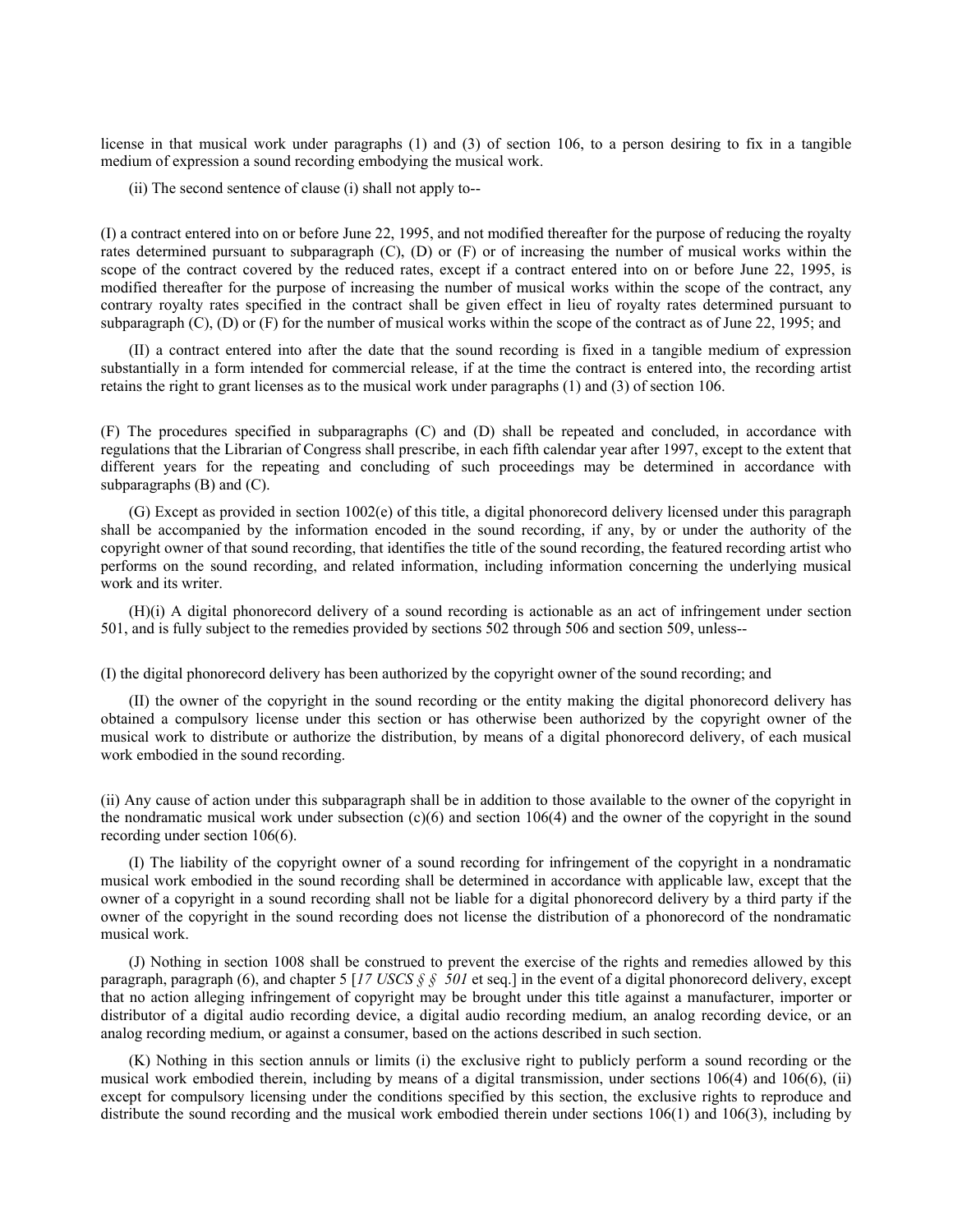means of a digital phonorecord delivery, or (iii) any other rights under any other provision of section 106, or remedies available under this title, as such rights or remedies exist either before or after the date of enactment of the Digital Performance Right in Sound Recordings Act of 1995 [enacted Nov. 1, 1995].

(L) The provisions of this section concerning digital phonorecord deliveries shall not apply to any exempt transmissions or retransmissions under section  $114(d)(1)$ . The exemptions created in section  $114(d)(1)$  do not expand or reduce the rights of copyright owners under section 106 (1) through (5) with respect to such transmissions and retransmissions.

(4) A compulsory license under this section includes the right of the maker of a phonorecord of a nondramatic musical work under subsection (a)(1) to distribute or authorize distribution of such phonorecord by rental, lease, or lending (or by acts or practices in the nature of rental, lease, or lending). In addition to any royalty payable under clause (2) and *chapter 8* of this title [*17 USCS § § 801* et seq.], a royalty shall be payable by the compulsory licensee for every act of distribution of a phonorecord by or in the nature of rental, lease, or lending, by or under the authority of the compulsory licensee. With respect to each nondramatic musical work embodied in the phonorecord, the royalty shall be a proportion of the revenue received by the compulsory licensee from every such act of distribution of the phonorecord under this clause equal to the proportion of the revenue received by the compulsory licensee from distribution of the phonorecord under clause (2) that is payable by a compulsory licensee under that clause and under chapter 8 [*17 USCS § § 801* et seq.]. The Register of Copyrights shall issue regulations to carry out the purpose of this clause.

(5) Royalty payments shall be made on or before the twentieth day of each month and shall include all royalties for the month next preceding. Each monthly payment shall be made under oath and shall comply with requirements that the Register of Copyrights shall prescribe by regulation. The Register shall also prescribe regulations under which detailed cumulative annual statements of account, certified by a certified public accountant, shall be filed for every compulsory license under this section. The regulations covering both the monthly and the annual statements of account shall prescribe the form, content, and manner of certification with respect to the number of records made and the number of records distributed.

(6) If the copyright owner does not receive the monthly payment and the monthly and annual statements of account when due, the owner may give written notice to the licensee that, unless the default is remedied within thirty days from the date of the notice, the compulsory license will be automatically terminated. Such termination renders either the making or the distribution, or both, of all phonorecords for which the royalty has not been paid, actionable as acts of infringement under section 501 and fully subject to the remedies provided by sections 502 through 506 and 509.

(d) DEFINITION.--As used in this section, the following term has the following meaning: A ''digital phonorecord delivery'' is each individual delivery of a phonorecord by digital transmission of a sound recording which results in a specifically identifiable reproduction by or for any transmission recipient of a phonorecord of that sound recording, regardless of whether the digital transmission is also a public performance of the sound recording or any nondramatic musical work embodied therein. A digital phonorecord delivery does not result from a real-time, non-interactive subscription transmission of a sound recording where no reproduction of the sound recording or the musical work embodied therein is made from the inception of the transmission through to its receipt by the transmission recipient in order to make the sound recording audible.

# **Legislative History**

(Oct. 19, 1976, P.L. 94-553, Title I, § 101, 90 Stat. 2561; Oct. 4, 1984, P.L. 98-450, § 3, 98 Stat. 1727.) (As amended Nov. 1, 1995, P.L. 104-39, § 4, 109 Stat. 344; Nov. 13, 1997, P.L. 105-80, § § 4, 10, 12(a)(7), 111 Stat. 1531, 1534.)

§ 116. Negotiated licenses for public performances by means of coin-operated phonorecord players

(a) Applicability of Section.--This section applies to any nondramatic musical work embodied in a phonorecord.

(b) Negotiated Licenses.--

(1) Authority for negotiations.--Any owners of copyright in works to which this section applies and any operators of coin-operated phonorecord players may negotiate and agree upon the terms and rates of royalty payments for the performance of such works and the proportionate division of fees paid among copyright owners, and may designate common agents to negotiate, agree to, pay, or receive such royalty payments.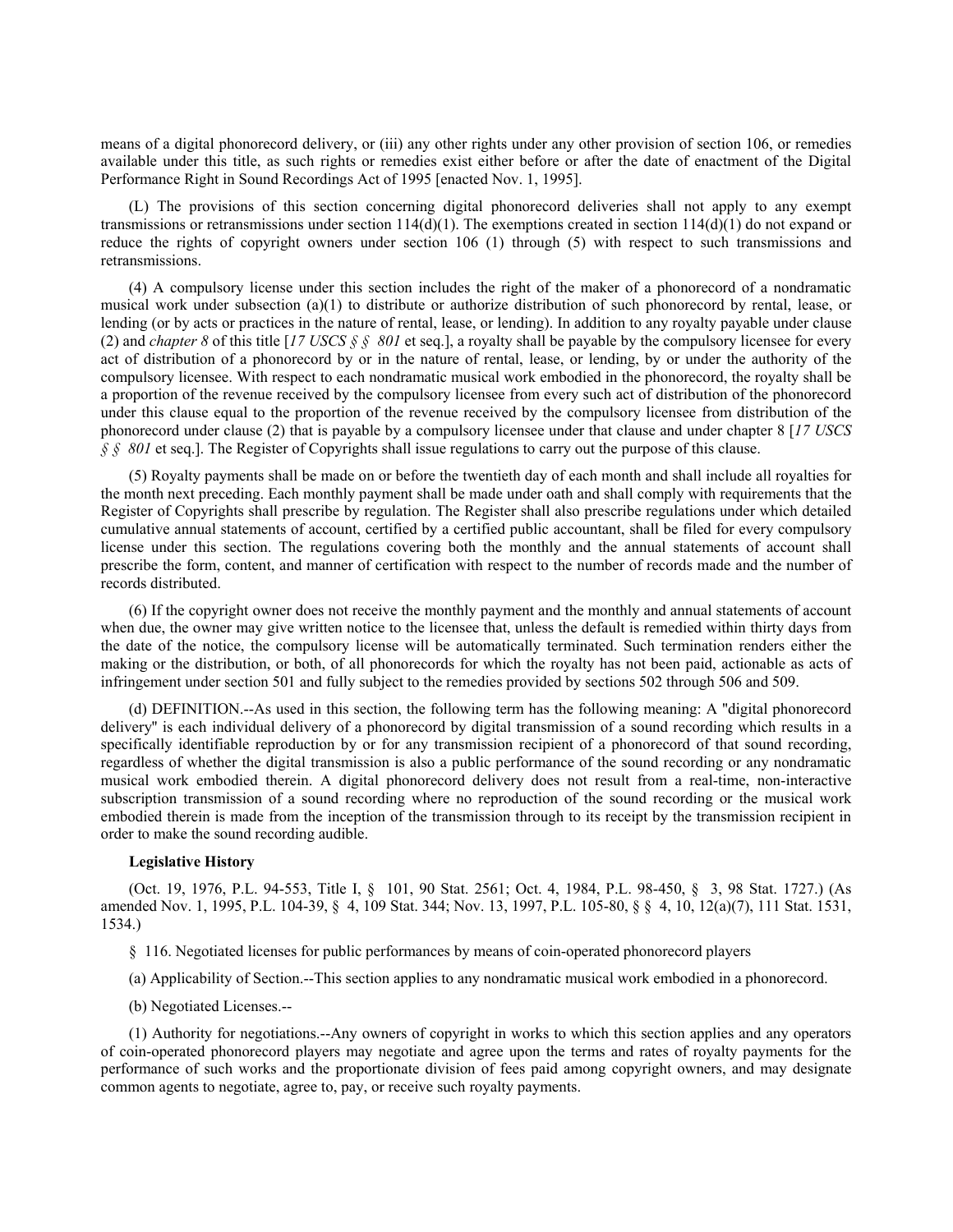(2) Arbitration.--Parties not subject to such a negotiation may determine, by arbitration in accordance with the provisions of *chapter 8* [*17 USCS § 801* et seq.], the terms and rates and the division of fees described in paragraph (1).

(c) LICENSE AGREEMENTS SUPERIOR TO COPYRIGHT ARBITRATION ROYALTY PANEL DETERMINATIONS.--License agreements between one or more copyright owners and one or more operators of coinoperated phonorecord players, which are negotiated in accordance with subsection (b), shall be given effect in lieu of any otherwise applicable determination by a copyright arbitration royalty panel.

(d) Definitions.--As used in this section, the following terms mean the following:

(1) A ''coin-operated phonorecord player'' is a machine or device that--

(A) is employed solely for the performance of nondramatic musical works by means of phonorecords upon being activated by the insertion of coins, currency, tokens, or other monetary units or their equivalent;

(B) is located in an establishment making no direct or indirect charge for admission;

(C) is accompanied by a list which is comprised of the titles of all the musical works available for performance on it, and is affixed to the phonorecord player or posted in the establishment in a prominent position where it can be readily examined by the public; and

(D) affords a choice of works available for performance and permits the choice to be made by the patrons of the establishment in which it is located.

(2) An ''operator'' is any person who, alone or jointly with others--

(A) owns a coin-operated phonorecord player;

(B) has the power to make a coin-operated phonorecord player available for placement in an establishment for purposes of public performance; or

(C) has the power to exercise primary control over the selection of the musical works made available for public performance on a coin-operated phonorecord player.

### (e)--(g) [Repealed]

### **Legislative History**

(Added Oct. 31, 1988, P.L. 100-568, § 4(a)(4), 102 Stat. 2855; Dec. 17, 1993, P.L. 103-198, § 3(b)(1), 107 Stat. 2309.) (As amended Nov. 13, 1997, P.L. 105-80, § 5, 111 Stat. 1531.)

§ 116A. [Renumbered]

[Editor's Note: This section was renumbered as *17 U.S.C. § 116* by Act Dec. 17, 1993, P.L. 103-198, § 3(b)(A), 107 Stat. 2309 (effective on enactment and applicable as provided by § 7 of such Act).]

§ 117. Limitation on exclusive rights: computer programs

(a) MAKING OF ADDITIONAL COPY OR ADAPTATION BY OWNER OF COPY.--Notwithstanding the provisions of section 106, it is not an infringement for the owner of a copy of a computer program to make or authorize the making of another copy or adaptation of that computer program provided:

(1) that such a new copy or adaptation is created as an essential step in the utilization of the computer program in conjunction with a machine and that it is used in no other manner, or

(2) that such new copy or adaptation is for archival purposes only and that all archival copies are destroyed in the event that continued possession of the computer program should cease to be rightful.

(b) LEASE, SALE, OR OTHER TRANSFER OF ADDITIONAL COPY OR ADAPTATION.-- Any exact copies prepared in accordance with the provisions of this section may be leased, sold, or otherwise transferred, along with the copy from which such copies were prepared, only as part of the lease, sale, or other transfer of all rights in the program. Adaptations so prepared may be transferred only with the authorization of the copyright owner.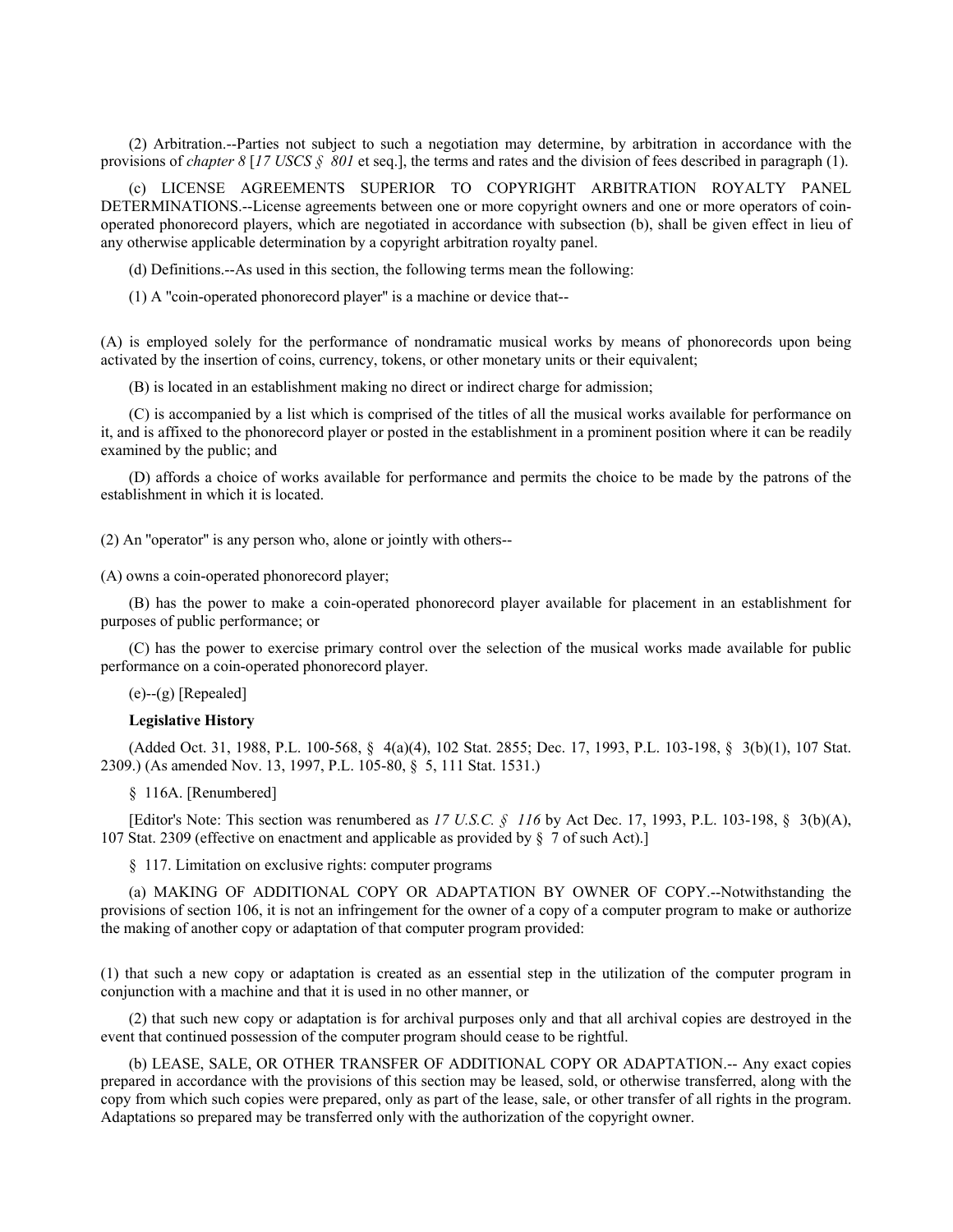(c) MACHINE MAINTENANCE OR REPAIR.--Notwithstanding the provisions of section 106, it is not an infringement for the owner or lessee of a machine to make or authorize the making of a copy of a computer program if such copy is made solely by virtue of the activation of a machine that lawfully contains an authorized copy of the computer program, for purposes only of maintenance or repair of that machine, if--

(1) such new copy is used in no other manner and is destroyed immediately after the maintenance or repair is completed; and

(2) with respect to any computer program or part thereof that is not necessary for that machine to be activated, such program or part thereof is not accessed or used other than to make such new copy by virtue of the activation of the machine.

(d) Definitions.--For purposes of this section--

(1) the ''maintenance'' of a machine is the servicing of the machine in order to make it work in accordance with its original specifications and any changes to those specifications authorized for that machine; and

(2) the ''repair'' of a machine is the restoring of the machine to the state of working in accordance with its original specifications and any changes to those specifications authorized for that machine.

#### **Legislative History**

(Oct. 19, 1976, P.L. 94-553, Title I, § 101, 90 Stat. 2565; Dec. 12, 1980, P.L. 96-517, § 10(b), 94 Stat. 3028.) (As amended Oct. 28, 1998, P.L. 105-304, Title III, § 302, 112 Stat. 2887.)

§ 118. Scope of exclusive rights: Use of certain works in connection with noncommercial broadcasting

(a) The exclusive rights provided by section 106 shall, with respect to the works specified by subsection (b) and the activities specified by subsection (d), be subject to the conditions and limitations prescribed by this section.

(b) Notwithstanding any provision of the antitrust laws, any owners of copyright in published nondramatic musical works and published pictorial, graphic, and sculptural works and any public broadcasting entities, respectively, may negotiate and agree upon the terms and rates of royalty payments and the proportionate division of fees paid among various copyright owners, and may designate common agents to negotiate, agree to, pay, or receive payments.

(1) Any owner of copyright in a work specified in this subsection or any public broadcasting entity may submit to the Librarian of Congress proposed licenses covering such activities with respect to such works. The Librarian of Congress shall proceed on the basis of the proposals submitted as well as any other relevant information. The Librarian of Congress shall permit any interested party to submit information relevant to such proceedings.

(2) License agreements voluntarily negotiated at any time between one or more copyright owners and one or more public broadcasting entities shall be given effect in lieu of any determination by the Librarian of Congress: *Provided,* That copies of such agreements are filed in the Copyright Office within thirty days of execution in accordance with regulations that the Register of Copyrights shall prescribe.

(3) In the absence of license agreements negotiated under paragraph (2), the Librarian of Congress shall, pursuant to *chapter 8* [*17 USCS § § 801* et seq.], convene a copyright arbitration royalty panel to determine and publish in the Federal Register a schedule of rates and terms which, subject to paragraph (2), shall be binding on all owners of copyright in works specified by this subsection and public broadcasting entities, regardless of whether such copyright owners have submitted proposals to the Librarian of Congress. In establishing such rates and terms the copyright arbitration royalty panel may consider the rates for comparable circumstances under voluntary license agreements negotiated as provided in paragraph (2). The Librarian of Congress shall also establish requirements by which copyright owners may receive reasonable notice of the use of their works under this section, and under which records of such use shall be kept by public broadcasting entities.

### (4) [Deleted]

(c) The initial procedure specified in subsection (b) shall be repeated and concluded between June 30 and December 31, 1997, and at five-year intervals thereafter, in accordance with regulations that the Librarian of Congress shall prescribe.

(d) Subject to the terms of any voluntary license agreements that have been negotiated as provided by subsection (b)(2), a public broadcasting entity may, upon compliance with the provisions of this section, including the rates and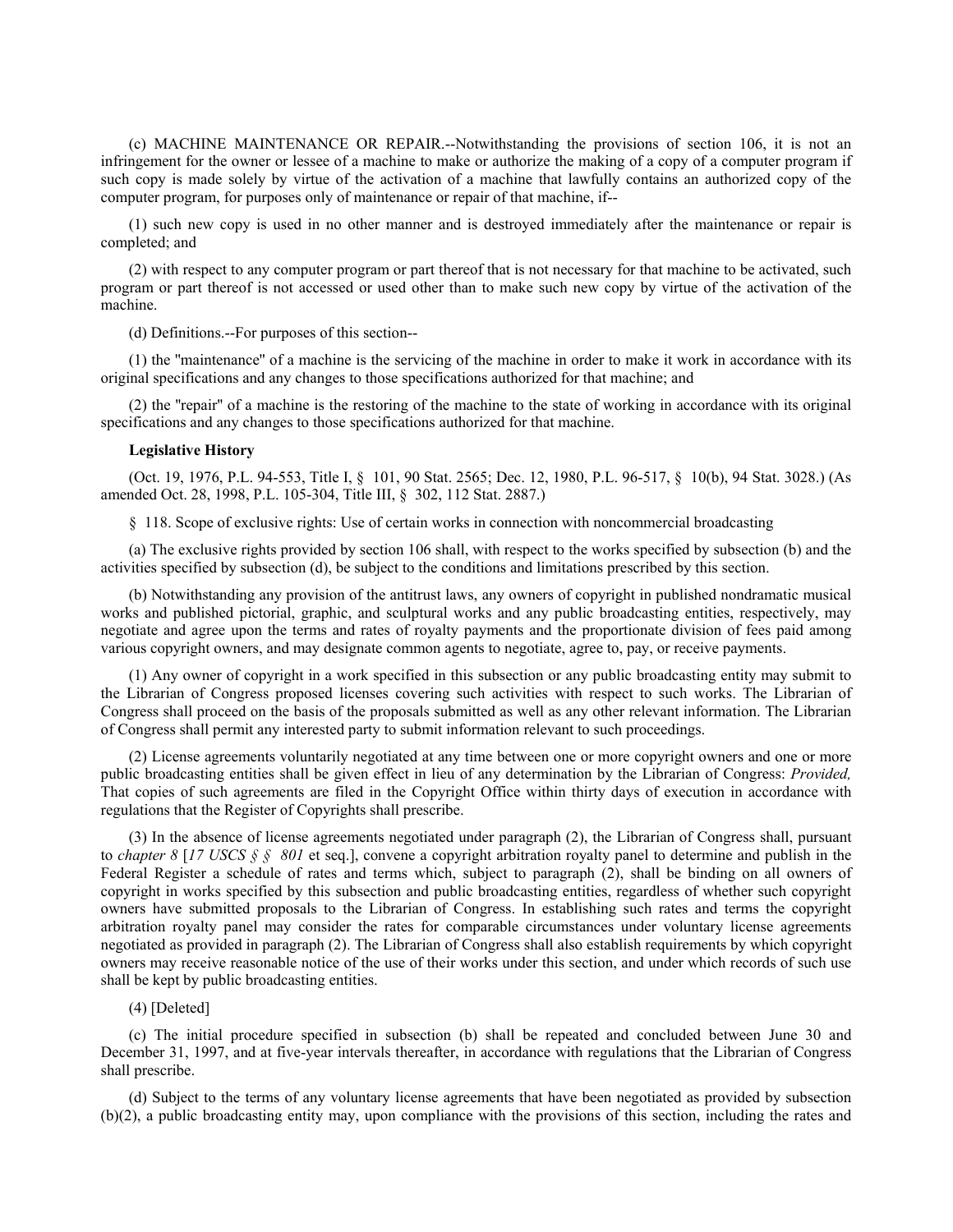terms established by a copyright arbitration royalty panel under subsection (b)(3), engage in the following activities with respect to published nondramatic musical works and published pictorial, graphic, and sculptural works:

(1) performance or display of work by or in the course of a transmission made by a noncommercial educational broadcast station referred to in subsection (g); and

(2) production of a transmission program, reproduction of copies or phonorecords of such a transmission program, and distribution of such copies or phonorecords, where such production, reproduction, or distribution is made by a nonprofit institution or organization solely for the purpose of transmissions specified in paragraph (1); and

(3) the making of reproductions by a governmental body or a nonprofit institution of a transmission program simultaneously with its transmission as specified in paragraph (1), and the performance or display of the contents of such program under the conditions specified by paragraph (1) of section 110, but only if the reproductions are used for performances or displays for a period of no more than seven days from the date of the transmission specified in paragraph (1), and are destroyed before or at the end of such period. No person supplying, in accordance with paragraph (2), a reproduction of a transmission program to governmental bodies or nonprofit institutions under this paragraph shall have any liability as a result of failure of such body or institution to destroy such reproduction: *Provided,* That it shall have notified such body or institution of the requirement for such destruction pursuant to this paragraph: *And provided further*, That if such body or institution itself fails to destroy such reproduction it shall be deemed to have infringed.

(e) Except as expressly provided in this subsection, this section shall have no applicability to works other than those specified in subsection (b). Owners of copyright in nondramatic literary works and public broadcasting entities may, during the course of voluntary negotiations, agree among themselves, respectively, as to the terms and rates of royalty payments without liability under the antitrust laws. Any such terms and rates of royalty payments shall be effective upon filing in the Copyright Office, in accordance with regulations that the Register of Copyrights shall prescribe.

(f) Nothing in this section shall be construed to permit, beyond the limits of fair use as provided by section 107, the unauthorized dramatization of a nondramatic musical work, the production of a transmission program drawn to any substantial extent from a published compilation of pictorial, graphic, or sculptural works, or the unauthorized use of any portion of an audiovisual work.

(g) As used in this section, the term ''public broadcasting entity'' means a noncommercial educational broadcast station as defined in section 397 of title 47 and any nonprofit institution or organization engaged in the activities described in paragraph (2) of subsection (d).

### **Legislative History**

(Oct. 19, 1976, P.L. 94-553, Title I, § 101, 90 Stat. 2565; Dec. 17, 1993, P.L. 103-198, § 4, 107 Stat. 2309.) (As amended Aug. 5, 1999, P.L. 106-44, § 1(g)(3), 113 Stat. 222; Nov. 2, 2002, P.L. 107-273, Div C, Title III, Subtitle B, § 13210(7), 116 Stat. 1909.)

§ 119. Limitations on exclusive rights: Secondary transmissions of superstations and network stations for private home viewing

# (a) SECONDARY TRANSMISSIONS BY SATELLITE CARRIERS.--

(1) Superstations and PBS satellite feed.--Subject to the provisions of paragraphs (3), (4), and (6) of this subsection and section 114(d), secondary transmissions of a performance or display of a work embodied in a primary transmission made by a superstation or by the Public Broadcasting Service satellite feed shall be subject to statutory licensing under this section if the secondary transmission is made by a satellite carrier to the public for private home viewing, with regard to secondary transmissions the satellite carrier is in compliance with the rules, regulations, or authorizations of the Federal Communications Commission governing the carriage of television broadcast station signals, and the carrier makes a direct or indirect charge for each retransmission service to each household receiving the secondary transmission or to a distributor that has contracted with the carrier for direct or indirect delivery of the secondary transmission to the public for private home viewing. In the case of the Public Broadcasting Service satellite feed, the statutory license shall be effective until January 1, 2002.

(2) Network stations.--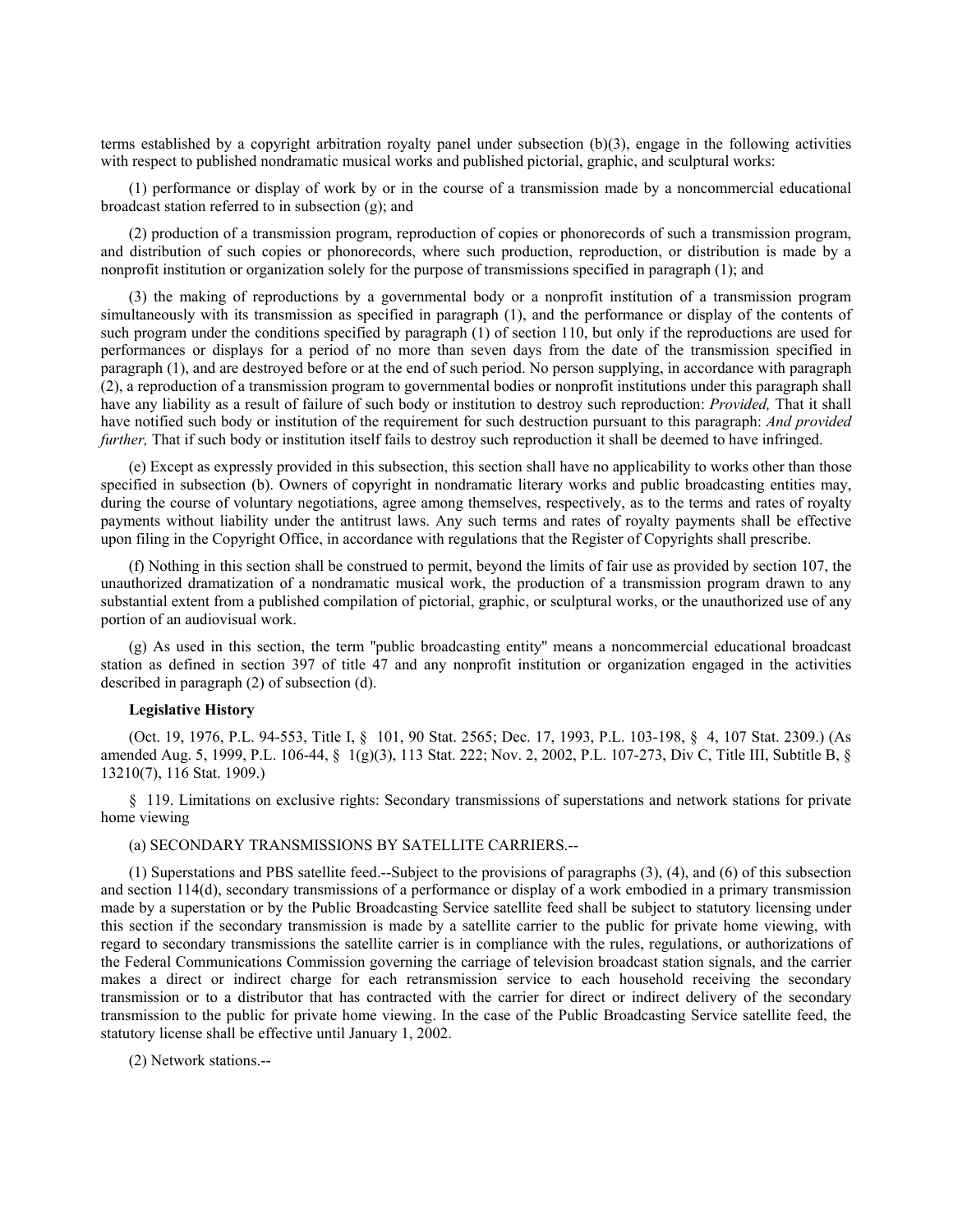(A) In general.--Subject to the provisions of subparagraphs (B) and (C) of this paragraph and paragraphs (3), (4), (5), and (6) of this subsection and section 114(d), secondary transmissions of a performance or display of a work embodied in a primary transmission made by a network station shall be subject to statutory licensing under this section if the secondary transmission is made by a satellite carrier to the public for private home viewing, with regard to secondary transmissions the satellite carrier is in compliance with the rules, regulations, or authorizations of the Federal Communications Commission governing the carriage of television broadcast station signals, and the carrier makes a direct or indirect charge for such retransmission service to each subscriber receiving the secondary transmission.

(B) Secondary transmissions to unserved households.--

(i) In general.--The statutory license provided for in subparagraph (A) shall be limited to secondary transmissions of the signals of no more than two network stations in a single day for each television network to persons who reside in unserved households.

(ii) Accurate determinations of eligibility.--

(I) Accurate predictive model.--In determining presumptively whether a person resides in an unserved household under subsection (d)(10)(A), a court shall rely on the Individual Location Longley-Rice model set forth by the Federal Communications Commission in Docket No. 98-201, as that model may be amended by the Commission over time under section 339(c)(3) of the Communications Act of 1934 [47 USCS § 339(c)(3)] to increase the accuracy of that model.

(II) Accurate measurements.--For purposes of site measurements to determine whether a person resides in an unserved household under subsection (d)(10)(A), a court shall rely on section  $339(c)(4)$  of the Communications Act of 1934 [*47 USCS § 339*(c)(4)].

(iii) C-band exemption to unserved households.--

(I) In general.--The limitations of clause (i) shall not apply to any secondary transmissions by C-band services of network stations that a subscriber to C-band service received before any termination of such secondary transmissions before October 31, 1999.

(II) Definition.--In this clause the term ''C-band service'' means a service that is licensed by the Federal Communications Commission and operates in the Fixed Satellite Service under part 25 of title 47 of the Code of Federal Regulations.

(C) Submission of subscriber lists to networks.--A satellite carrier that makes secondary transmissions of a primary transmission made by a network station pursuant to subparagraph (A) shall, 90 days after commencing such secondary transmissions, submit to the network that owns or is affiliated with the network station a list identifying (by name and street address, including county and zip code) all subscribers to which the satellite carrier makes secondary transmissions of that primary transmission. Thereafter, on the 15th of each month, the satellite carrier shall submit to the network a list identifying (by name and street address, including county and zip code) any persons who have been added or dropped as such subscribers since the last submission under this subparagraph. Such subscriber information submitted by a satellite carrier may be used only for purposes of monitoring compliance by the satellite carrier with this subsection. The submission requirements of this subparagraph shall apply to a satellite carrier only if the network to whom the submissions are to be made places on file with the Register of Copyrights a document identifying the name and address of the person to whom such submissions are to be made. The Register shall maintain for public inspection a file of all such documents.

(3) Noncompliance with reporting and payment requirements.--Notwithstanding the provisions of paragraphs (1) and (2), the willful or repeated secondary transmission to the public by a satellite carrier of a primary transmission made by a superstation or a network station and embodying a performance or display of a work is actionable as an act of infringement under section 501, and is fully subject to the remedies provided by sections 502 through 506 and 509, where the satellite carrier has not deposited the statement of account and royalty fee required by subsection (b), or has failed to make the submissions to networks required by paragraph  $(2)(C)$ .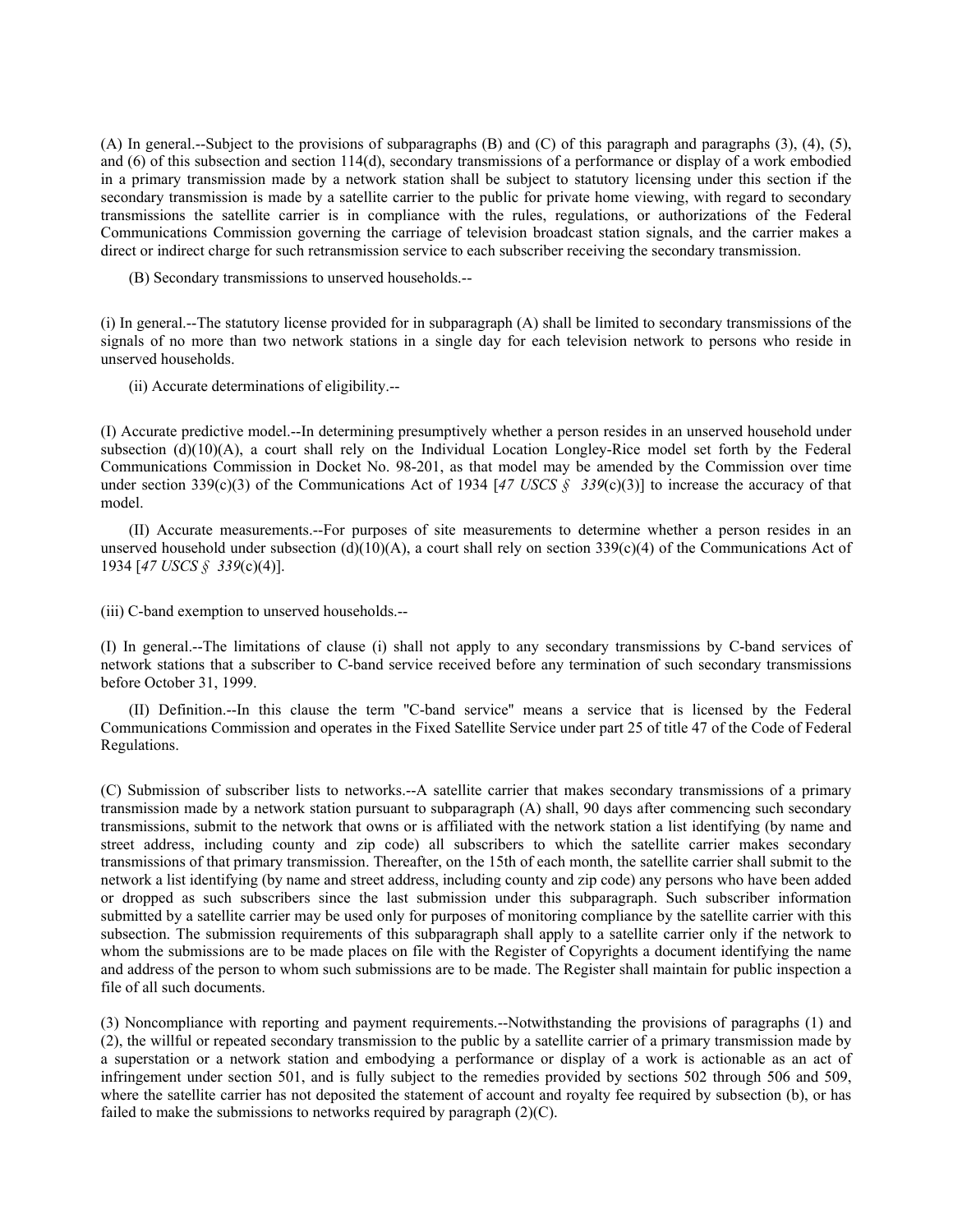(4) Willful alterations.--Notwithstanding the provisions of paragraphs (1) and (2), the secondary transmission to the public by a satellite carrier of a performance or display of a work embodied in a primary transmission made by a superstation or a network station is actionable as an act of infringement under section 501, and is fully subject to the remedies provided by sections 502 through 506 and sections 509 and 510, if the content of the particular program in which the performance or display is embodied, or any commercial advertising or station announcement transmitted by the primary transmitter during, or immediately before or after, the transmission of such program, is in any way willfully altered by the satellite carrier through changes, deletions, or additions, or is combined with programming from any other broadcast signal.

(5) Violation of territorial restrictions on statutory license for network stations.--

(A) Individual violations.--The willful or repeated secondary transmission by a satellite carrier of a primary transmission made by a network station and embodying a performance or display of a work to a subscriber who does not reside in an unserved household is actionable as an act of infringement under section 501 and is fully subject to the remedies provided by sections 502 through 506 and 509, except that--

(i) no damages shall be awarded for such act of infringement if the satellite carrier took corrective action by promptly withdrawing service from the ineligible subscriber, and

(ii) any statutory damages shall not exceed \$ 5 for such subscriber for each month during which the violation occurred.

(B) Pattern of violations.--If a satellite carrier engages in a willful or repeated pattern or practice of delivering a primary transmission made by a network station and embodying a performance or display of a work to subscribers who do not reside in unserved households, then in addition to the remedies set forth in subparagraph (A)--

(i) if the pattern or practice has been carried out on a substantially nationwide basis, the court shall order a permanent injunction barring the secondary transmission by the satellite carrier, for private home viewing, of the primary transmissions of any primary network station affiliated with the same network, and the court may order statutory damages of not to exceed \$ 250,000 for each 6-month period during which the pattern or practice was carried out; and

(ii) if the pattern or practice has been carried out on a local or regional basis, the court shall order a permanent injunction barring the secondary transmission, for private home viewing in that locality or region, by the satellite carrier of the primary transmissions of any primary network station affiliated with the same network, and the court may order statutory damages of not to exceed \$ 250,000 for each 6-month period during which the pattern or practice was carried out.

(C) Previous subscribers excluded.--Subparagraphs (A) and (B) do not apply to secondary transmissions by a satellite carrier to persons who subscribed to receive such secondary transmissions from the satellite carrier or a distributor before November 16, 1988.

(D) Burden of proof.--In any action brought under this paragraph, the satellite carrier shall have the burden of proving that its secondary transmission of a primary transmission by a network station is for private home viewing to an unserved household.

(E) Exception.--The secondary transmission by a satellite carrier of a performance or display of a work embodied in a primary transmission made by a network station to subscribers who do not reside in unserved households shall not be an act of infringement if--

(i) the station on May 1, 1991, was retransmitted by a satellite carrier and was not on that date owned or operated by or affiliated with a television network that offered interconnected program service on a regular basis for 15 or more hours per week to at least 25 affiliated television licensees in 10 or more States;

(ii) as of July 1, 1998, such station was retransmitted by a satellite carrier under the statutory license of this section; and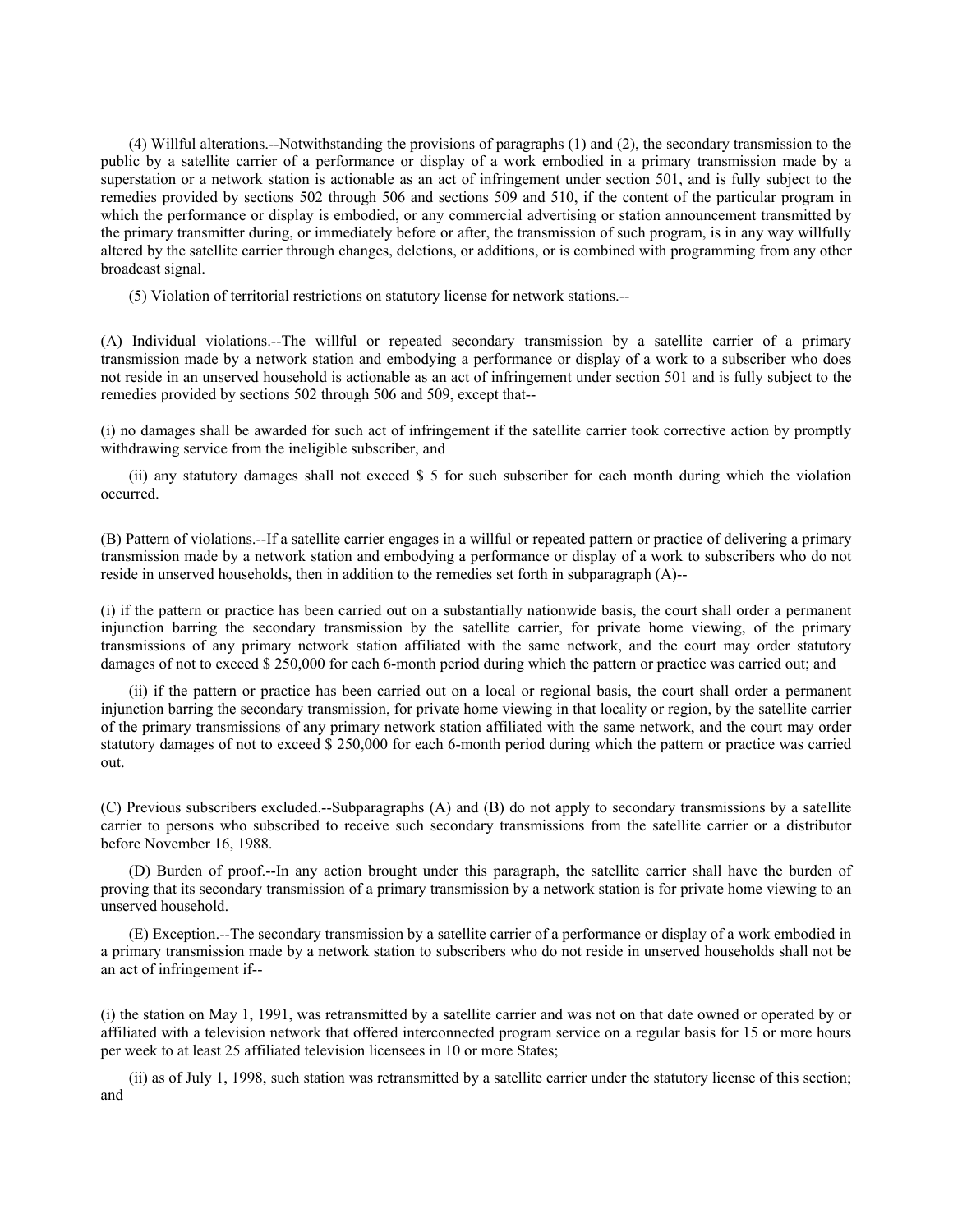(iii) the station is not owned or operated by or affiliated with a television network that, as of January 1, 1995, offered interconnected program service on a regular basis for 15 or more hours per week to at least 25 affiliated television licensees in 10 or more States.

(6) Discrimination by a satellite carrier.--Notwithstanding the provisions of paragraph (1), the willful or repeated secondary transmission to the public by a satellite carrier of a performance or display of a work embodied in a primary transmission made by a superstation or a network station is actionable as an act of infringement under section 501, and is fully subject to the remedies provided by sections 502 through 506 and 509, if the satellite carrier unlawfully discriminates against a distributor.

(7) Geographic limitation on secondary transmissions.--The statutory license created by this section shall apply only to secondary transmissions to households located in the United States.

(8) Transitional signal intensity measurement procedures [Caution: See § 6(c) of Act Oct. 18, 1994, P.L. 103-369 (note to this section), for provision that this paragraph shall cease to be effective on December 31, 1996.].--

(A) In general.--Subject to subparagraph (C), upon a challenge by a network station regarding whether a subscriber is an unserved household within the predicted Grade B Contour of the station, the satellite carrier shall, within 60 days after the receipt of the challenge--

(i) terminate service to that household of the signal that is the subject of the challenge, and within 30 days thereafter notify the network station that made the challenge that service to that household has been terminated; or

(ii) conduct a measurement of the signal intensity of the subscriber's household to determine whether the household is an unserved household after giving reasonable notice to the network station of the satellite carrier's intent to conduct the measurement.

(B) Effect of measurement.--If the satellite carrier conducts a signal intensity measurement under subparagraph (A) and the measurement indicates that--

(i) the household is not an unserved household, the satellite carrier shall, within 60 days after the measurement is conducted, terminate the service to that household of the signal that is the subject of the challenge, and within 30 days thereafter notify the network station that made the challenge that service to that household has been terminated; or

(ii) the household is an unserved household, the station challenging the service shall reimburse the satellite carrier for the costs of the signal measurement within 60 days after receipt of the measurement results and a statement of the costs of the measurement.

(C) Limitation on measurements.--(i) Notwithstanding subparagraph (A), a satellite carrier may not be required to conduct signal intensity measurements during any calendar year in excess of 5 percent of the number of subscribers within the network station's local market that have subscribed to the service as of the effective date of the Satellite Home Viewer Act of 1994.

(ii) If a network station challenges whether a subscriber is an unserved household in excess of 5 percent of the subscribers within the network station's local market within a calendar year, subparagraph (A) shall not apply to challenges in excess of such 5 percent, but the station may conduct its own signal intensity measurement of the subscriber's household after giving reasonable notice to the satellite carrier of the network station's intent to conduct the measurement. If such measurement indicates that the household is not an unserved household, the carrier shall, within 60 days after receipt of the measurement, terminate service to the household of the signal that is the subject of the challenge and within 30 days thereafter notify the network station that made the challenge that service has been terminated. The carrier shall also, within 60 days after receipt of the measurement and a statement of the costs of the measurement, reimburse the network station for the cost it incurred in conducting the measurement.

(D) Outside the predicted Grade B contour.--(i) If a network station challenges whether a subscriber is an unserved household outside the predicted Grade B Contour of the station, the station may conduct a measurement of the signal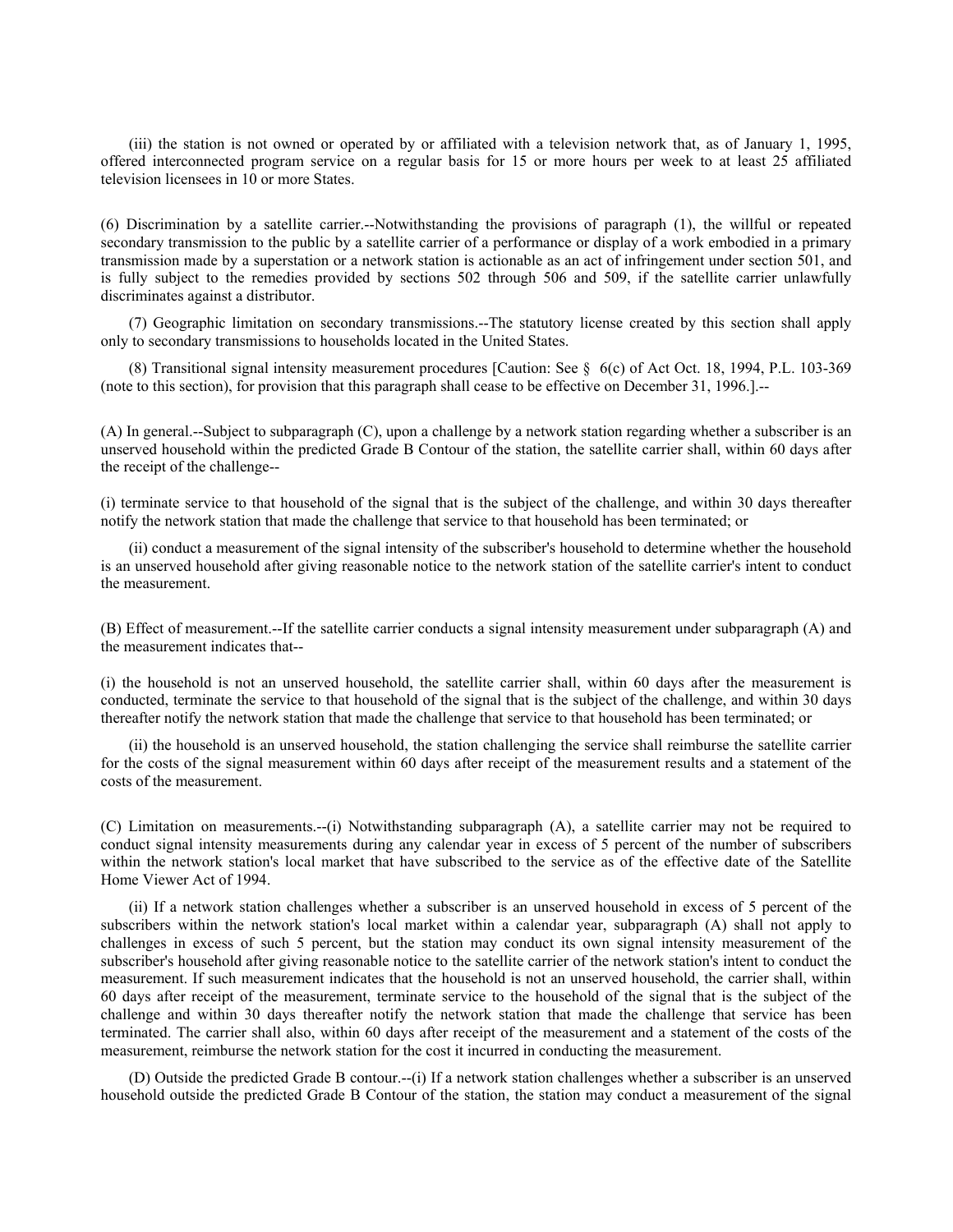intensity of the subscriber's household to determine whether the household is an unserved household after giving reasonable notice to the satellite carrier of the network station's intent to conduct the measurement.

(ii) If the network station conducts a signal intensity measurement under clause (i) and the measurement indicates that--

(I) the household is not an unserved household, the station shall forward the results to the satellite carrier who shall, within 60 days after receipt of the measurement, terminate the service to the household of the signal that is the subject of the challenge, and shall reimburse the station for the costs of the measurement within 60 days after receipt of the measurement results and a statement of such costs; or

(II) the household is an unserved household, the station shall pay the costs of the measurement.

(9) Loser pays for signal intensity measurement; recovery of measurement costs in a civil action.--In any civil action filed relating to the eligibility of subscribing households as unserved households--

(A) a network station challenging such eligibility shall, within 60 days after receipt of the measurement results and a statement of such costs, reimburse the satellite carrier for any signal intensity measurement that is conducted by that carrier in response to a challenge by the network station and that establishes the household is an unserved household; and

(B) a satellite carrier shall, within 60 days after receipt of the measurement results and a statement of such costs, reimburse the network station challenging such eligibility for any signal intensity measurement that is conducted by that station and that establishes the household is not an unserved household.

(10) Inability to conduct measurement.--If a network station makes a reasonable attempt to conduct a site measurement of its signal at a subscriber's household and is denied access for the purpose of conducting the measurement, and is otherwise unable to conduct a measurement, the satellite carrier shall within 60 days notice thereof, terminate service of the station's network to that household.

(11) Service to recreational vehicles and commercial trucks.--

(A) Exemption.--

(i) In general.--For purposes of this subsection, and subject to clauses (ii) and (iii), the term ''unserved household'' shall include--

(I) recreational vehicles as defined in regulations of the Secretary of Housing and Urban Development under section 3282.8 of title 24 of the Code of Federal Regulations; and

(II) commercial trucks that qualify as commercial motor vehicles under regulations of the Secretary of Transportation under section 383.5 of title 49 of the Code of Federal Regulations.

(ii) Limitation.--Clause (i) shall apply only to a recreational vehicle or commercial truck if any satellite carrier that proposes to make a secondary transmission of a network station to the operator of such a recreational vehicle or commercial truck complies with the documentation requirements under subparagraphs (B) and (C).

(iii) Exclusion.--For purposes of this subparagraph, the terms ''recreational vehicle'' and ''commercial truck'' shall not include any fixed dwelling, whether a mobile home or otherwise.

(B) Documentation requirements.--A recreational vehicle or commercial truck shall be deemed to be an unserved household beginning 10 days after the relevant satellite carrier provides to the network that owns or is affiliated with the network station that will be secondarily transmitted to the recreational vehicle or commercial truck the following documents: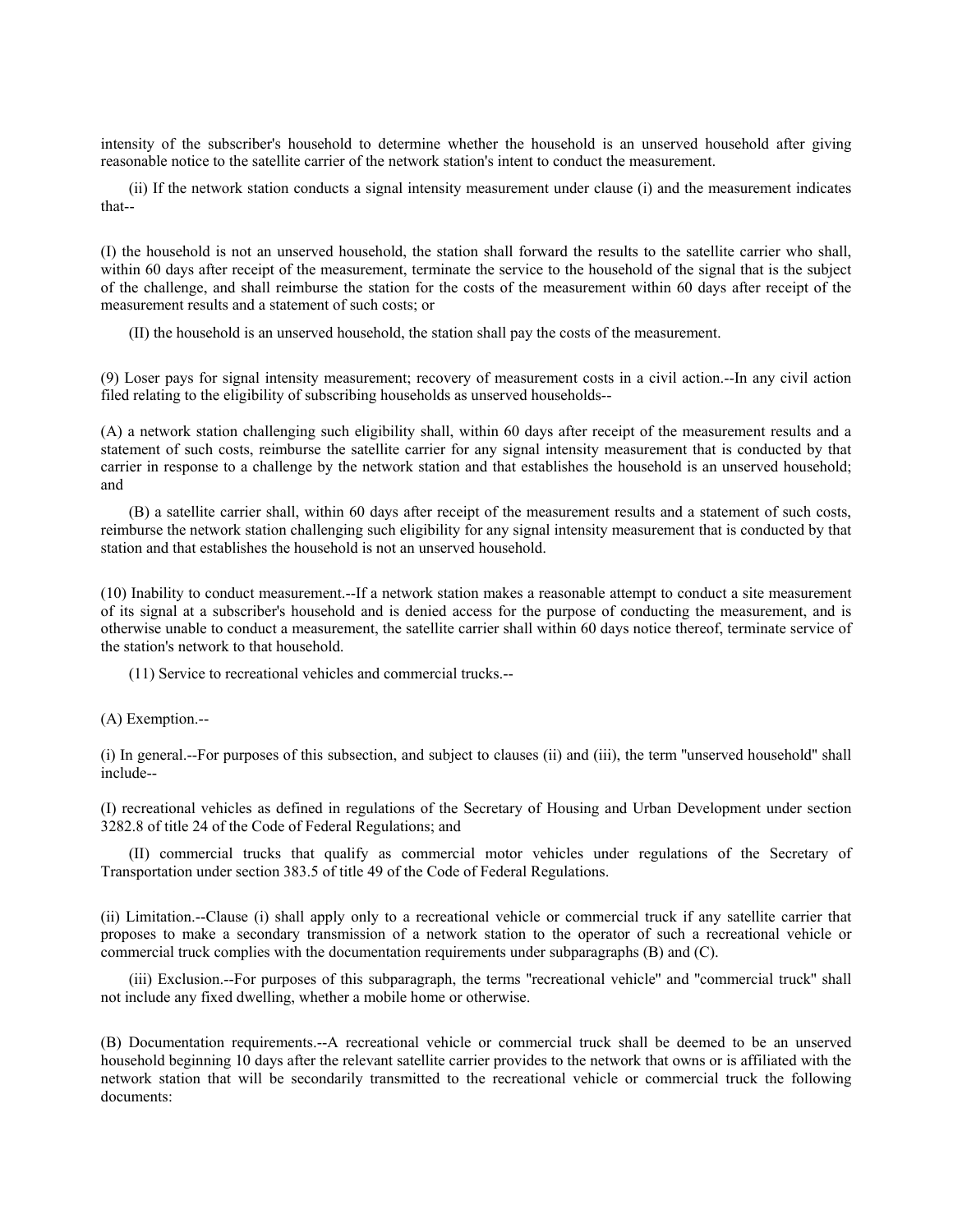(i) Declaration.--A signed declaration by the operator of the recreational vehicle or commercial truck that the satellite dish is permanently attached to the recreational vehicle or commercial truck, and will not be used to receive satellite programming at any fixed dwelling.

(ii) Registration.--In the case of a recreational vehicle, a copy of the current State vehicle registration for the recreational vehicle.

(iii) Registration and license.--In the case of a commercial truck, a copy of--

(I) the current State vehicle registration for the truck; and

(II) a copy of a valid, current commercial driver's license, as defined in regulations of the Secretary of Transportation under section 383 of title 49 of the Code of Federal Regulations, issued to the operator.

(C) Updated documentation requirements.--If a satellite carrier wishes to continue to make secondary transmissions to a recreational vehicle or commercial truck for more than a 2-year period, that carrier shall provide each network, upon request, with updated documentation in the form described under subparagraph (B) during the 90 days before expiration of that 2-year period.

(12) Statutory license contingent on compliance with FCC rules and remedial steps.--Notwithstanding any other provision of this section, the willful or repeated secondary transmission to the public by a satellite carrier of a primary transmission embodying a performance or display of a work made by a broadcast station licensed by the Federal Communications Commission is actionable as an act of infringement under section 501, and is fully subject to the remedies provided by sections 502 through 506 and 509, if, at the time of such transmission, the satellite carrier is not in compliance with the rules, regulations, and authorizations of the Federal Communications Commission concerning the carriage of television broadcast station signals.

(b) STATUTORY LICENSE FOR SECONDARY TRANSMISSIONS FOR PRIVATE HOME VIEWING.--

(1) Deposits with the Register of Copyrights.--A satellite carrier whose secondary transmissions are subject to statutory licensing under subsection (a) shall, on a semiannual basis, deposit with the Register of Copyrights, in accordance with requirements that the Register shall prescribe by regulation--

(A) a statement of account, covering the preceding 6-month period, specifying the names and locations of all superstations and network stations whose signals were retransmitted, at any time during that period, to subscribers for private home viewing as described in subsections (a)(1) and (a)(2), the total number of subscribers that received such retransmissions, and such other data as the Register of Copyrights may from time to time prescribe by regulation; and

(B) a royalty fee for that 6-month period, computed by--

(i) multiplying the total number of subscribers receiving each secondary transmission of a superstation during each calendar month by 17.5 cents per subscriber in the case of superstations that as retransmitted by the satellite carrier include any program which, if delivered by any cable system in the United States, would be subject to the syndicated exclusivity rules of the Federal Communications Commission, and 14 cents per subscriber in the case of superstations that are syndex-proof as defined in section 258.2 of title 37, Code of Federal Regulations;

(ii) multiplying the number of subscribers receiving each secondary transmission of a network station or the Public Broadcasting Service satellite feed during each calendar month by 6 cents; and

(iii) adding together the totals computed under clauses (i) and (ii).

(2) Investment of fees.--The Register of Copyrights shall receive all fees deposited under this section and, after deducting the reasonable costs incurred by the Copyright Office under this section (other than the costs deducted under paragraph (4)), shall deposit the balance in the Treasury of the United States, in such manner as the Secretary of the Treasury directs. All funds held by the Secretary of the Treasury shall be invested in interest-bearing securities of the United States for later distribution with interest by the Librarian of Congress as provided by this title.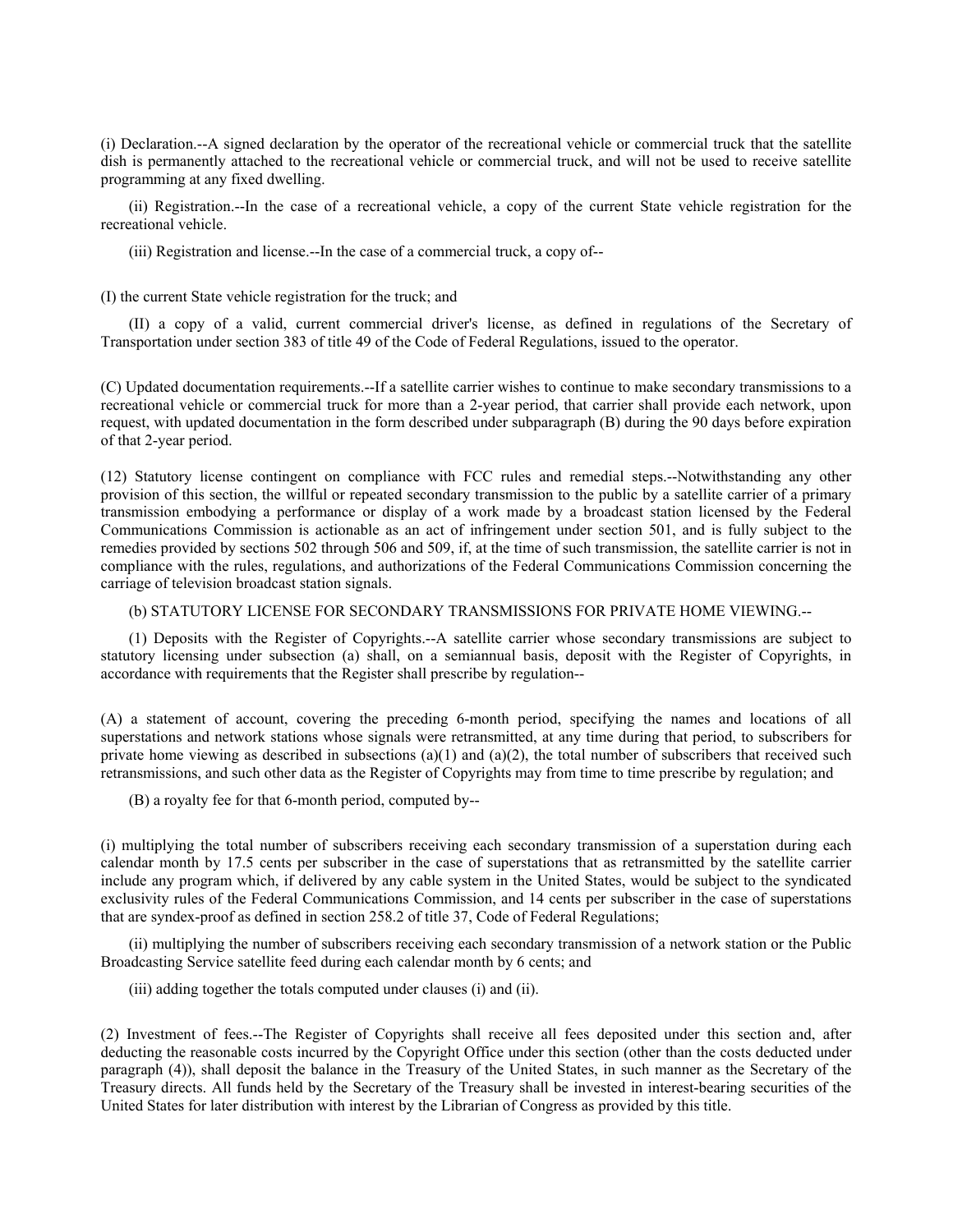(3) Persons to whom fees are distributed.--The royalty fees deposited under paragraph (2) shall, in accordance with the procedures provided by paragraph (4), be distributed to those copyright owners whose works were included in a secondary transmission for private home viewing made by a satellite carrier during the applicable 6-month accounting period and who file a claim with the Librarian of Congress under paragraph (4).

(4) Procedures for distribution.--The royalty fees deposited under paragraph (2) shall be distributed in accordance with the following procedures:

(A) Filing of claims for fees.--During the month of July in each year, each person claiming to be entitled to statutory license fees for secondary transmissions for private home viewing shall file a claim with the Librarian of Congress, in accordance with requirements that the Librarian of Congress shall prescribe by regulation. For purposes of this paragraph, any claimants may agree among themselves as to the proportionate division of statutory license fees among them, may lump their claims together and file them jointly or as a single claim, or may designate a common agent to receive payment on their behalf.

(B) Determination of controversy; distributions.--After the first day of August of each year, the Librarian of Congress shall determine whether there exists a controversy concerning the distribution of royalty fees. If the Librarian of Congress determines that no such controversy exists, the Librarian of Congress shall, after deducting reasonable administrative costs under this paragraph, distribute such fees to the copyright owners entitled to receive them, or to their designated agents. If the Librarian of Congress finds the existence of a controversy, the Librarian of Congress shall, pursuant to *chapter 8* of this title [17 USCS  $\frac{6}{5}$   $\frac{8}{5}$  801 et seq.], convene a copyright arbitration royalty panel to determine the distribution of royalty fees.

(C) Withholding of fees during controversy.--During the pendency of any proceeding under this subsection, the Librarian of Congress shall withhold from distribution an amount sufficient to satisfy all claims with respect to which a controversy exists, but shall have discretion to proceed to distribute any amounts that are not in controversy.

(c) Adjustment of Royalty Fees.--

(1) Applicability and determination of royalty fees.--The rate of the royalty fee payable under subsection (b)(1)(B) shall be effective unless a royalty fee is established under paragraph (2) or (3) of this subsection.

(2) Fee set by voluntary negotiation.--

(A) Notice of initiation of proceedings.--On or before July 1, 1996, the Librarian of Congress shall cause notice to be published in the Federal Register of the initiation of voluntary negotiation proceedings for the purpose of determining the royalty fee to be paid by satellite carriers under subsection  $(b)(1)(B)$ .

(B) Negotiations.--Satellite carriers, distributors, and copyright owners entitled to royalty fees under this section shall negotiate in good faith in an effort to reach a voluntary agreement or voluntary agreements for the payment of royalty fees. Any such satellite carriers, distributors, and copyright owners may at any time negotiate and agree to the royalty fee, and may designate common agents to negotiate, agree to, or pay such fees. If the parties fail to identify common agents, the Librarian of Congress shall do so, after requesting recommendations from the parties to the negotiation proceeding. The parties to each negotiation proceeding shall bear the entire cost thereof.

(C) Agreements binding on parties; filing of agreements.--Voluntary agreements negotiated at any time in accordance with this paragraph shall be binding upon all satellite carriers, distributors, and copyright owners that are parties thereto. Copies of such agreements shall be filed with the Copyright Office within 30 days after execution in accordance with regulations that the Register of Copyrights shall prescribe.

(D) Period agreement is in effect.--The obligation to pay the royalty fees established under a voluntary agreement which has been filed with the Copyright Office in accordance with this paragraph shall become effective on the date specified in the agreement, and shall remain in effect until December 31, 1999, or in accordance with the terms of the agreement, whichever is later.

(3) Fee set by compulsory arbitration.--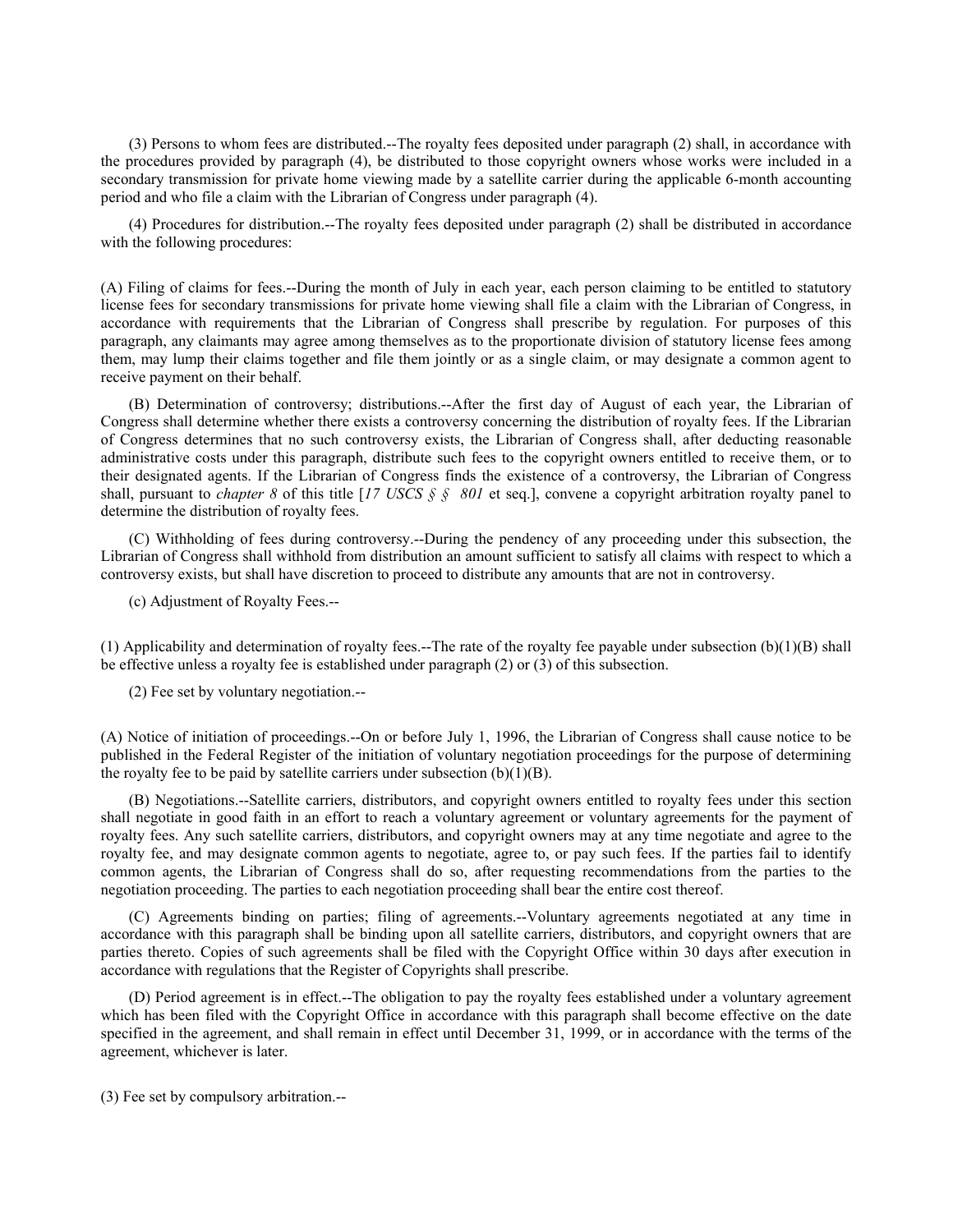(A) Notice of initiation of proceedings.--On or before January 1, 1997, the Librarian of Congress shall cause notice to be published in the Federal Register of the initiation of arbitration proceedings for the purpose of determining a reasonable royalty fee to be paid under subsection  $(b)(1)(B)$  by satellite carriers who are not parties to a voluntary agreement filed with the Copyright Office in accordance with paragraph (2). Such arbitration proceeding shall be conducted under chapter 8 [*17 USCS § § 801* et seq.].

(B) Establishment of royalty fees.--In determining royalty fees under this paragraph, the copyright arbitration royalty panel appointed under chapter 8 [*17 USCS § 801* et seq.] shall establish fees for the retransmission of network stations and superstations that most clearly represent the fair market value of secondary transmissions. In determining the fair market value, the panel shall base its decision on economic, competitive, and programming information presented by the parties, including--

(i) the competitive environment in which such programming is distributed, the cost of similar signals in similar private and compulsory license marketplaces, and any special features and conditions of the retransmission marketplace;

- (ii) the economic impact of such fees on copyright owners and satellite carriers; and
- (iii) the impact on the continued availability of secondary transmissions to the public.

(C) Period during which decision of arbitration panel or order of Librarian effective.--The obligation to pay the royalty fee established under a determination which--

(i) is made by a copyright arbitration royalty panel in an arbitration proceeding under this paragraph and is adopted by the Librarian of Congress under section 802(f), or

(ii) is established by the Librarian of Congress under section 802(f),

shall become effective as provided in section  $802(g)$  or July 1, 1997, whichever is later.

(D) Persons subject to royalty fee.--The royalty fee referred to in subparagraph (C) shall be binding on all satellite carriers, distributors, and copyright owners, who are not party to a voluntary agreement filed with the Copyright Office under paragraph (2).

- (E), (F) [Repealed]
- (G), (H) [Redesignated]

(4) Reduction.--

(A) Superstation.--The rate of the royalty fee in effect on January 1, 1998, payable in each case under subsection  $(b)(1)(B)(i)$  shall be reduced by 30 percent.

(B) Network and public broadcasting satellite feed.--The rate of the royalty fee in effect on January 1, 1998, payable under subsection  $(b)(1)(B)(ii)$  shall be reduced by 45 percent.

(5) Public Broadcasting Service as agent.--For purposes of section 802, with respect to royalty fees paid by satellite carriers for retransmitting the Public Broadcasting Service satellite feed, the Public Broadcasting Service shall be the agent for all public television copyright claimants and all Public Broadcasting Service member stations.

(d) Definitions.--As used in this section--

(1) Distributor.--The term ''distributor'' means an entity which contracts to distribute secondary transmissions from a satellite carrier and, either as a single channel or in a package with other programming, provides the secondary transmission either directly to individual subscribers for private home viewing or indirectly through other program distribution entities.

(2) Network station.--The term ''network station'' means--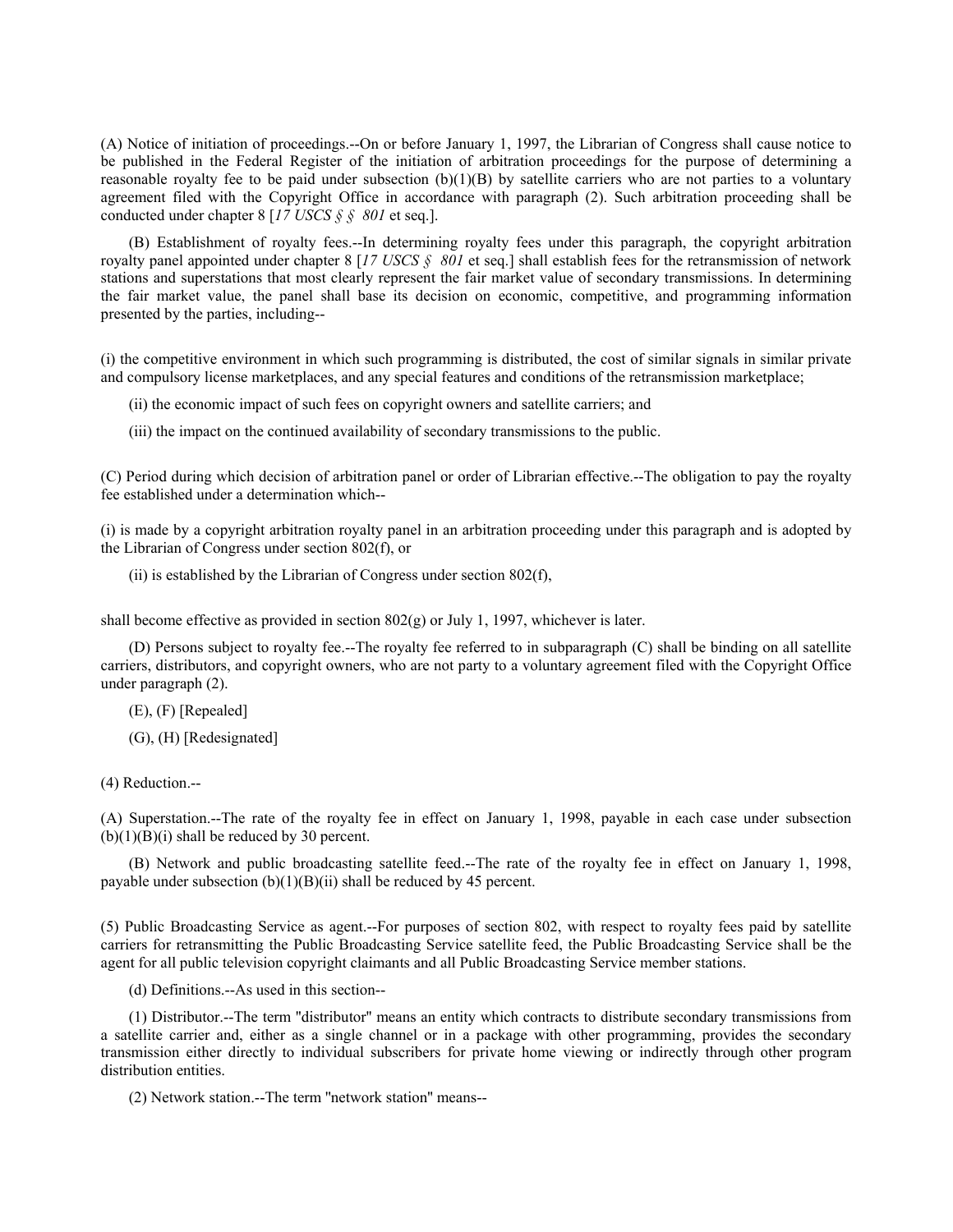(A) a television broadcast station, including any translator station or terrestrial satellite station that rebroadcasts all or substantially all of the programming broadcast by a network station, that is owned or operated by, or affiliated with, one or more of the television networks in the United States which offer an interconnected program service on a regular basis for 15 or more hours per week to at least 25 of its affiliated television licensees in 10 or more States; or

(B) a noncommercial educational broadcast station (as defined in section 397 of the Communications Act of 1934 [*47 USCS § 397]);*

except that the term does not include the signal of the Alaska Rural Communications Service, or any successor entity to that service.

(3) Primary network station.--The term ''primary network station'' means a network station that broadcasts or rebroadcasts the basic programming service of a particular national network.

(4) Primary transmission.--The term ''primary transmission'' has the meaning given that term in section 111(f) of this title.

(5) Private home viewing.--The term ''private home viewing'' means the viewing, for private use in a household by means of satellite reception equipment which is operated by an individual in that household and which serves only such household, of a secondary transmission delivered by a satellite carrier of a primary transmission of a television station licensed by the Federal Communications Commission.

(6) Satellite carrier.--The term ''satellite carrier'' means an entity that uses the facilities of a satellite or satellite service licensed by the Federal Communications Commission and operates in the Fixed-Satellite Service under part 25 of title 47 of the Code of Federal Regulations or the Direct Broadcast Satellite Service under part 100 of title 47 of the Code of Federal Regulations, to establish and operate a channel of communications for point-to-multipoint distribution of television station signals, and that owns or leases a capacity or service on a satellite in order to provide such point-tomultipoint distribution, except to the extent that such entity provides such distribution pursuant to tariff under the Communications Act of 1934, other than for private home viewing.

(7) Secondary transmission.--The term ''secondary transmission'' has the meaning given that term in section 111(f) of this title.

(8) Subscriber.--The term ''subscriber'' means an individual who receives a secondary transmission service for private home viewing by means of a secondary transmission from a satellite carrier and pays a fee for the service, directly or indirectly, to the satellite carrier or to a distributor.

(9) Superstation.--The term ''superstation''--

(A) means a television broadcast station, other than a network station, licensed by the Federal Communications Commission that is secondarily transmitted by a satellite carrier; and

(B) except for purposes of computing the royalty fee, includes the Public Broadcasting Service satellite feed.

(10) Unserved household.--The term ''unserved household'', with respect to a particular television network, means a household that--

(A) cannot receive, through the use of a conventional, stationary, outdoor rooftop receiving antenna, an over-the-air signal of a primary network station affiliated with that network of Grade B intensity as defined by the Federal Communications Commission under section 73.683(a) of title 47 of the Code of Federal Regulations, as in effect on January 1, 1999;

(B) is subject to a waiver granted under regulations established under section  $339(c)(2)$  of the Communications Act of 1934 [*47 USCS § 339*(c)(2)];

(C) is a subscriber to whom subsection (e) applies;

(D) is a subscriber to whom subsection (a)(11) applies; or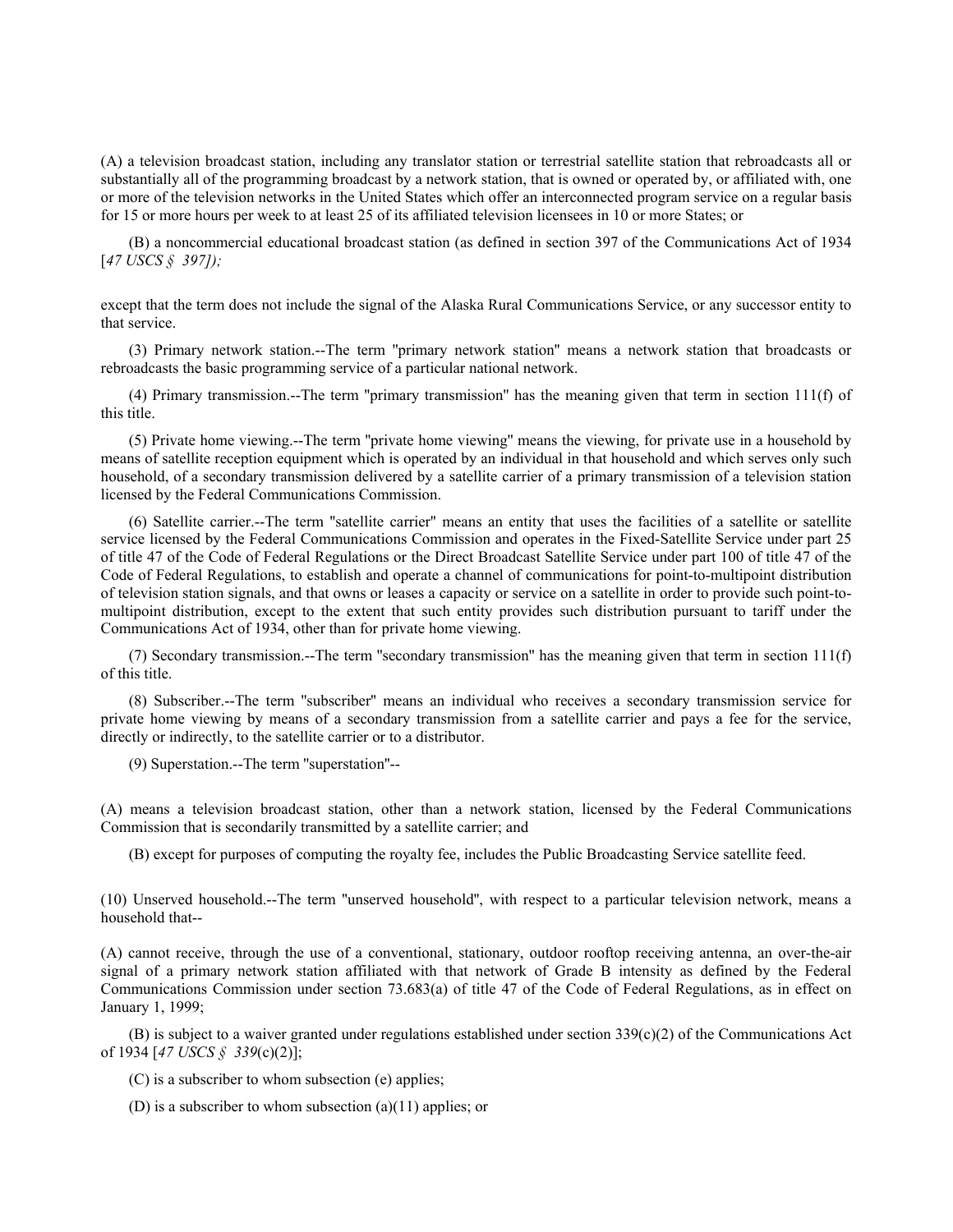(E) is a subscriber to whom the exemption under subsection  $(a)(2)(B)(iii)$  applies.

(11) Local market.--The term ''local market'' has the meaning given such term under section 122(j).

(12) Public Broadcasting Service satellite feed.--The term ''Public Broadcasting Service satellite feed'' means the national satellite feed distributed and designated for purposes of this section by the Public Broadcasting Service consisting of educational and informational programming intended for private home viewing, to which the Public Broadcasting Service holds national terrestrial broadcast rights.

(e) MORATORIUM ON COPYRIGHT LIABILITY.--Until December 31, 2004, a subscriber who does not receive a signal of Grade A intensity (as defined in the regulations of the Federal Communications Commission under section 73.683(a) of title 47 of the Code of Federal Regulations, as in effect on January 1, 1999, or predicted by the Federal Communications Commission using the Individual Location Longley-Rice methodology described by the Federal Communications Commission in Docket No. 98-201) of a local network television broadcast station shall remain eligible to receive signals of network stations affiliated with the same network, if that subscriber had satellite service of such network signal terminated after July 11, 1998, and before October 31, 1999, as required by this section, or received such service on October 31, 1999.

### **Legislative History**

(Added Nov. 16, 1988, P.L. 100-667, Title II, § 202(2), 102 Stat. 3949; Dec. 17, 1993, P.L. 103-198, § 5, 107 Stat. 2310.) (As amended Oct. 18, 1994, P.L. 103-369, § 2, 108 Stat. 3477; Nov. 1, 1995, P.L. 104-39, § 5(c), 109 Stat. 348; Nov. 13, 1997, P.L. 105-80, § § 1, 12(a)(8), 111 Stat. 1529, 1535; Aug. 5, 1999, P.L. 106-44, § 1(g)(4), 113 Stat. 222; Nov. 29, 1999, P.L. 106-113, Div B, § 1000(a)(9), 113 Stat. 1536; Nov. 2, 2002, P.L. 107-273, Div C, Title III, Subtitle B, § § 13209, 13210(1), (8), 116 Stat. 1908, 1909.)

§ 120. Scope of exclusive rights in architectural works

(a) Pictorial Representations Permitted.--The copyright in an architectural work that has been constructed does not include the right to prevent the making, distributing, or public display of pictures, paintings, photographs, or other pictorial representations of the work, if the building in which the work is embodied is located in or ordinarily visible from a public place.

(b) ALTERATIONS TO AND DESTRUCTION OF BUILDINGS.--Notwithstanding the provisions of section 106(2), the owners of a building embodying an architectural work may, without the consent of the author or copyright owner of the architectural work, make or authorize the making of alterations to such building, and destroy or authorize the destruction of such building.

# **Legislative History**

(Added Dec. 1, 1990, P.L. 101-650, Title VII, § 704(a), 104 Stat. 5133.)

§ 121. Limitations on exclusive rights: Reproduction for blind or other people with disabilities

(a) Notwithstanding the provisions of section 106, it is not an infringement of copyright for an authorized entity to reproduce or to distribute copies or phonorecords of a previously published, nondramatic literary work if such copies or phonorecords are reproduced or distributed in specialized formats exclusively for use by blind or other persons with disabilities.

(b)(1) Copies or phonorecords to which this section applies shall--

(A) not be reproduced or distributed in a format other than a specialized format exclusively for use by blind or other persons with disabilities;

(B) bear a notice that any further reproduction or distribution in a format other than a specialized format is an infringement; and

(C) include a copyright notice identifying the copyright owner and the date of the original publication.

(2) The provisions of this subsection shall not apply to standardized, secure, or norm-referenced tests and related testing material, or to computer programs, except the portions thereof that are in conventional human language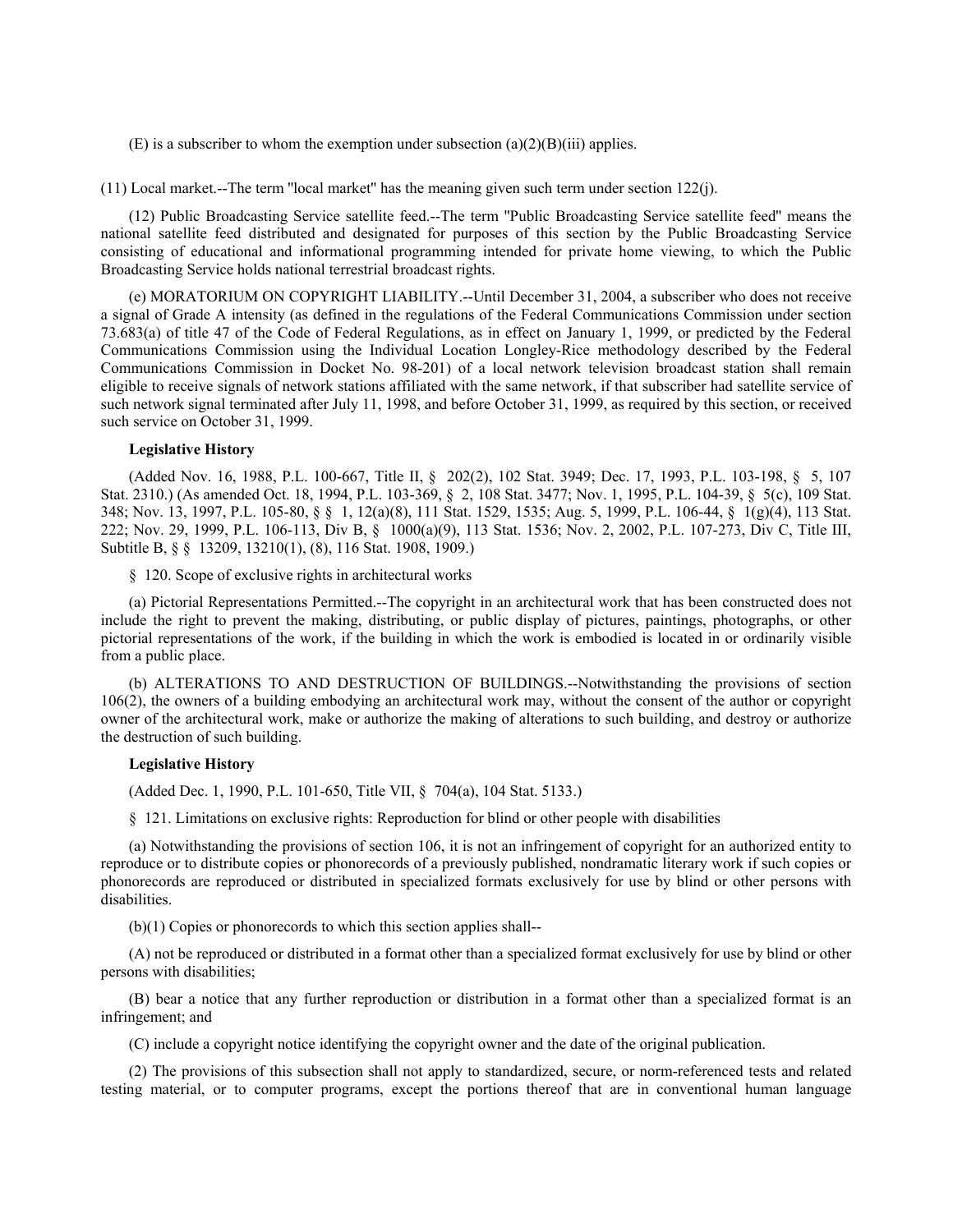(including descriptions of pictorial works) and displayed to users in the ordinary course of using the computer programs.

(c) For purposes of this section, the term--

(1) ''authorized entity'' means a nonprofit organization or a governmental agency that has a primary mission to provide specialized services relating to training, education, or adaptive reading or information access needs of blind or other persons with disabilities;

(2) ''blind or other persons with disabilities'' means individuals who are eligible or who may qualify in accordance with the Act entitled ''An Act to provide books for the adult blind'', approved March 3, 1931 *(2 U.S.C. 135a;* 46 Stat. 1487) to receive books and other publications produced in specialized formats; and

(3) ''specialized formats'' means braille, audio, or digital text which is exclusively for use by blind or other persons with disabilities.

### **Legislative History**

(Added Sept. 16, 1996, P.L. 104-197, Title III, § 316(a), 110 Stat. 2416; Oct. 27, 2000, P.L. 106-379, § 3(b), 114 Stat. 1445; Nov. 2, 2002, P.L. 107-273, Div C, Title III, Subtitle B, § 13210(3)(A), 116 Stat. 1909.)

§ 122. Limitations on exclusive rights: Secondary transmissions by satellite carriers within local markets

(a) SECONDARY TRANSMISSIONS OF TELEVISION BROADCAST STATIONS BY SATELLITE CARRIERS.--A secondary transmission of a performance or display of a work embodied in a primary transmission of a television broadcast station into the station's local market shall be subject to statutory licensing under this section if--

(1) the secondary transmission is made by a satellite carrier to the public;

(2) with regard to secondary transmissions, the satellite carrier is in compliance with the rules, regulations, or authorizations of the Federal Communications Commission governing the carriage of television broadcast station signals; and

(3) the satellite carrier makes a direct or indirect charge for the secondary transmission to--

(A) each subscriber receiving the secondary transmission; or

(B) a distributor that has contracted with the satellite carrier for direct or indirect delivery of the secondary transmission to the public.

(b) Reporting Requirements.--

(1) Initial lists.--A satellite carrier that makes secondary transmissions of a primary transmission made by a network station under subsection (a) shall, within 90 days after commencing such secondary transmissions, submit to the network that owns or is affiliated with the network station a list identifying (by name in alphabetical order and street address, including county and zip code) all subscribers to which the satellite carrier makes secondary transmissions of that primary transmission under subsection (a).

(2) Subsequent lists.--After the list is submitted under paragraph (1), the satellite carrier shall, on the 15th of each month, submit to the network a list identifying (by name in alphabetical order and street address, including county and zip code) any subscribers who have been added or dropped as subscribers since the last submission under this subsection.

(3) Use of subscriber information.--Subscriber information submitted by a satellite carrier under this subsection may be used only for the purposes of monitoring compliance by the satellite carrier with this section.

(4) Requirements of networks.--The submission requirements of this subsection shall apply to a satellite carrier only if the network to which the submissions are to be made places on file with the Register of Copyrights a document identifying the name and address of the person to whom such submissions are to be made. The Register of Copyrights shall maintain for public inspection a file of all such documents.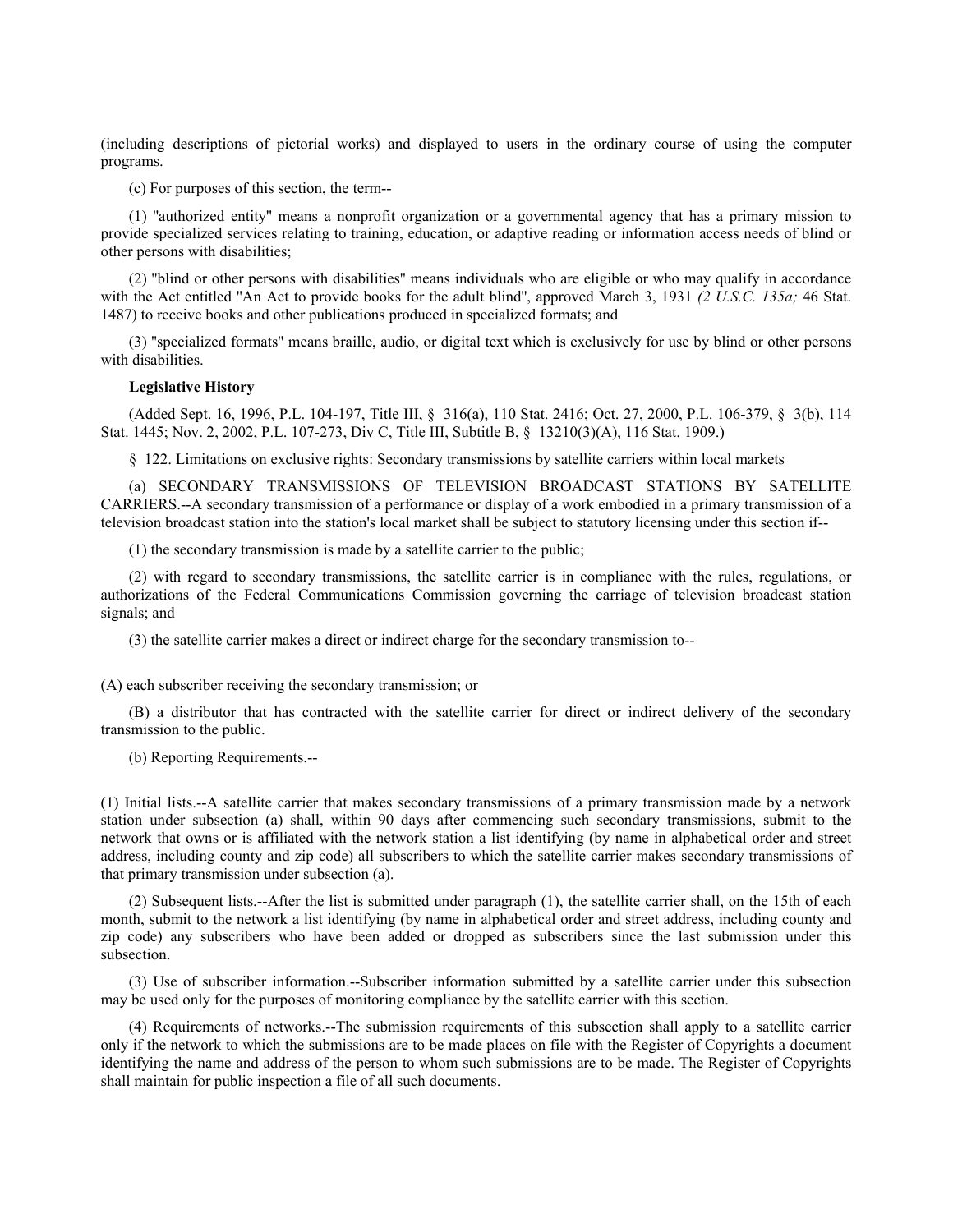(c) No Royalty Fee Required.--A satellite carrier whose secondary transmissions are subject to statutory licensing under subsection (a) shall have no royalty obligation for such secondary transmissions.

(d) NONCOMPLIANCE WITH REPORTING AND REGULATORY REQUIREMENTS.--Notwithstanding subsection (a), the willful or repeated secondary transmission to the public by a satellite carrier into the local market of a television broadcast station of a primary transmission embodying a performance or display of a work made by that television broadcast station is actionable as an act of infringement under section 501, and is fully subject to the remedies provided under sections 502 through 506 and 509, if the satellite carrier has not complied with the reporting requirements of subsection (b) or with the rules, regulations, and authorizations of the Federal Communications Commission concerning the carriage of television broadcast signals.

(e) Willful Alterations.--Notwithstanding subsection (a), the secondary transmission to the public by a satellite carrier into the local market of a television broadcast station of a performance or display of a work embodied in a primary transmission made by that television broadcast station is actionable as an act of infringement under section 501, and is fully subject to the remedies provided by sections 502 through 506 and sections 509 and 510, if the content of the particular program in which the performance or display is embodied, or any commercial advertising or station announcement transmitted by the primary transmitter during, or immediately before or after, the transmission of such program, is in any way willfully altered by the satellite carrier through changes, deletions, or additions, or is combined with programming from any other broadcast signal.

(f) VIOLATION OF TERRITORIAL RESTRICTIONS ON STATUTORY LICENSE FOR TELEVISION BROADCAST STATIONS.--

(1) Individual violations.--The willful or repeated secondary transmission to the public by a satellite carrier of a primary transmission embodying a performance or display of a work made by a television broadcast station to a subscriber who does not reside in that station's local market, and is not subject to statutory licensing under section 119 or a private licensing agreement, is actionable as an act of infringement under section 501 and is fully subject to the remedies provided by sections 502 through 506 and 509, except that--

(A) no damages shall be awarded for such act of infringement if the satellite carrier took corrective action by promptly withdrawing service from the ineligible subscriber; and

(B) any statutory damages shall not exceed \$ 5 for such subscriber for each month during which the violation occurred.

(2) Pattern of violations.--If a satellite carrier engages in a willful or repeated pattern or practice of secondarily transmitting to the public a primary transmission embodying a performance or display of a work made by a television broadcast station to subscribers who do not reside in that station's local market, and are not subject to statutory licensing under section 119 or a private licensing agreement, then in addition to the remedies under paragraph (1)--

(A) if the pattern or practice has been carried out on a substantially nationwide basis, the court--

(i) shall order a permanent injunction barring the secondary transmission by the satellite carrier of the primary transmissions of that television broadcast station (and if such television broadcast station is a network station, all other television broadcast stations affiliated with such network); and

(ii) may order statutory damages not exceeding \$ 250,000 for each 6-month period during which the pattern or practice was carried out; and

(B) if the pattern or practice has been carried out on a local or regional basis with respect to more than one television broadcast station, the court--

(i) shall order a permanent injunction barring the secondary transmission in that locality or region by the satellite carrier of the primary transmissions of any television broadcast station; and

(ii) may order statutory damages not exceeding \$ 250,000 for each 6-month period during which the pattern or practice was carried out.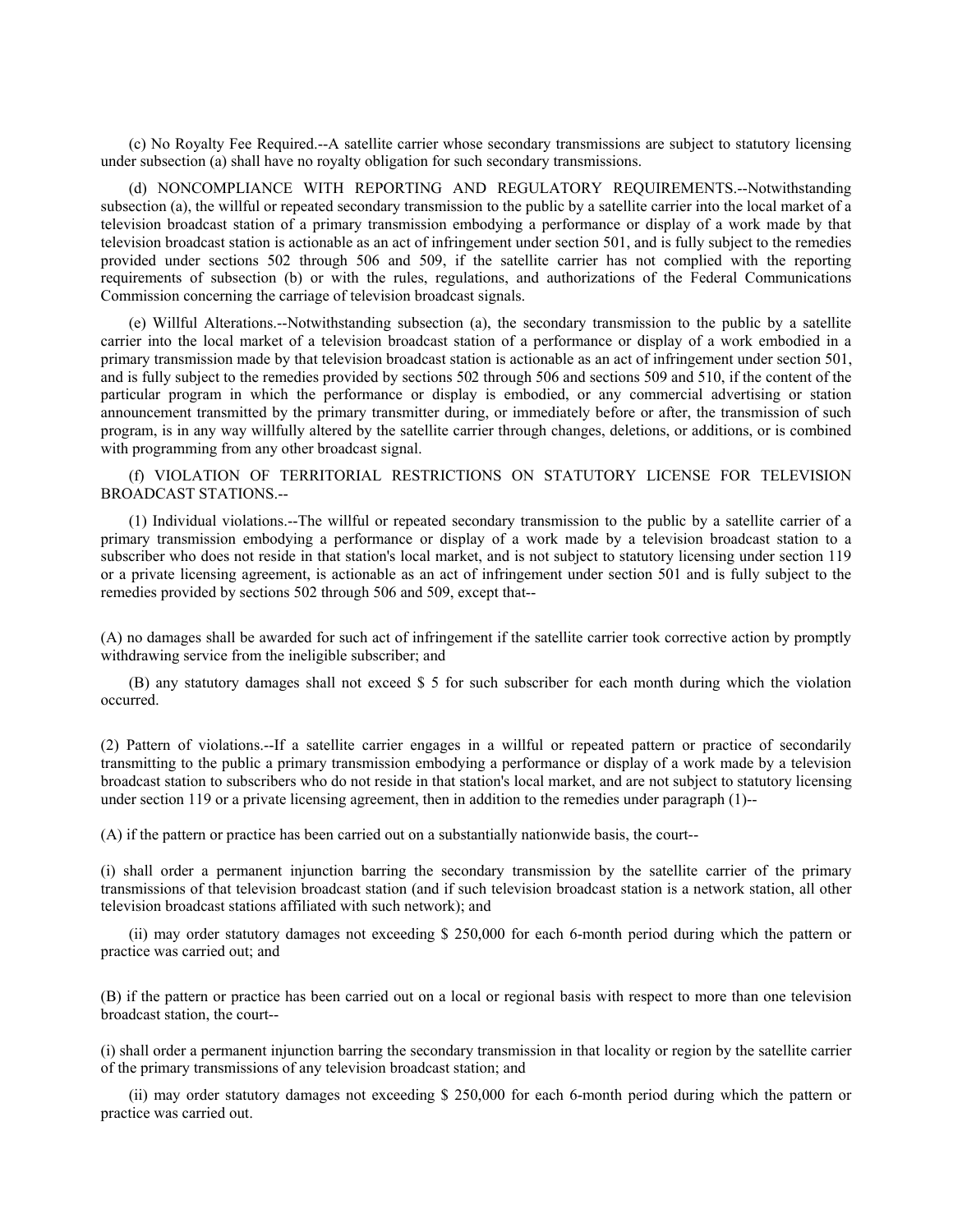(g) BURDEN OF PROOF.--In any action brought under subsection (f), the satellite carrier shall have the burden of proving that its secondary transmission of a primary transmission by a television broadcast station is made only to subscribers located within that station's local market or subscribers being served in compliance with section 119 or a private licensing agreement.

(h) GEOGRAPHIC LIMITATIONS ON SECONDARY TRANSMISSIONS.--The statutory license created by this section shall apply to secondary transmissions to locations in the United States.

(i) EXCLUSIVITY WITH RESPECT TO SECONDARY TRANSMISSIONS OF BROADCAST STATIONS BY SATELLITE TO MEMBERS OF THE PUBLIC.--No provision of section 111 or any other law (other than this section and section 119) shall be construed to contain any authorization, exemption, or license through which secondary transmissions by satellite carriers of programming contained in a primary transmission made by a television broadcast station may be made without obtaining the consent of the copyright owner.

(j) Definitions.--In this section--

(1) Distributor.--The term ''distributor'' means an entity which contracts to distribute secondary transmissions from a satellite carrier and, either as a single channel or in a package with other programming, provides the secondary transmission either directly to individual subscribers or indirectly through other program distribution entities.

(2) Local market.--

(A) In general.--The term ''local market'', in the case of both commercial and noncommercial television broadcast stations, means the designated market area in which a station is located, and--

(i) in the case of a commercial television broadcast station, all commercial television broadcast stations licensed to a community within the same designated market area are within the same local market; and

(ii) in the case of a noncommercial educational television broadcast station, the market includes any station that is licensed to a community within the same designated market area as the noncommercial educational television broadcast station.

(B) County of license.--In addition to the area described in subparagraph (A), a station's local market includes the county in which the station's community of license is located.

(C) Designated market area.--For purposes of subparagraph (A), the term ''designated market area'' means a designated market area, as determined by Nielsen Media Research and published in the 1999-2000 Nielsen Station Index Directory and Nielsen Station Index United States Television Household Estimates or any successor publication.

(3) Network station; satellite carrier; secondary transmission.--The terms ''network station'', ''satellite carrier'', and ''secondary transmission'' have the meanings given such terms under section 119(d).

(4) Subscriber.--The term ''subscriber'' means a person who receives a secondary transmission service from a satellite carrier and pays a fee for the service, directly or indirectly, to the satellite carrier or to a distributor.

(5) Television broadcast station.--The term ''television broadcast station''--

(A) means an over-the-air, commercial or noncommercial television broadcast station licensed by the Federal Communications Commission under subpart E of part 73 of title 47, Code of Federal Regulations, except that such term does not include a low-power or translator television station; and

(B) includes a television broadcast station licensed by an appropriate governmental authority of Canada or Mexico if the station broadcasts primarily in the English language and is a network station as defined in section  $119(d)(2)(A)$ .

# **Legislative History**

(Added Nov. 29, 1999, P.L. 106-113, Div B, § 1000(a)(9), 113 Stat. 1536; Nov. 2, 2002, P.L. 107-273, Div C, Title III, Subtitle B, § 13210(2)(A), 116 Stat. 1909.)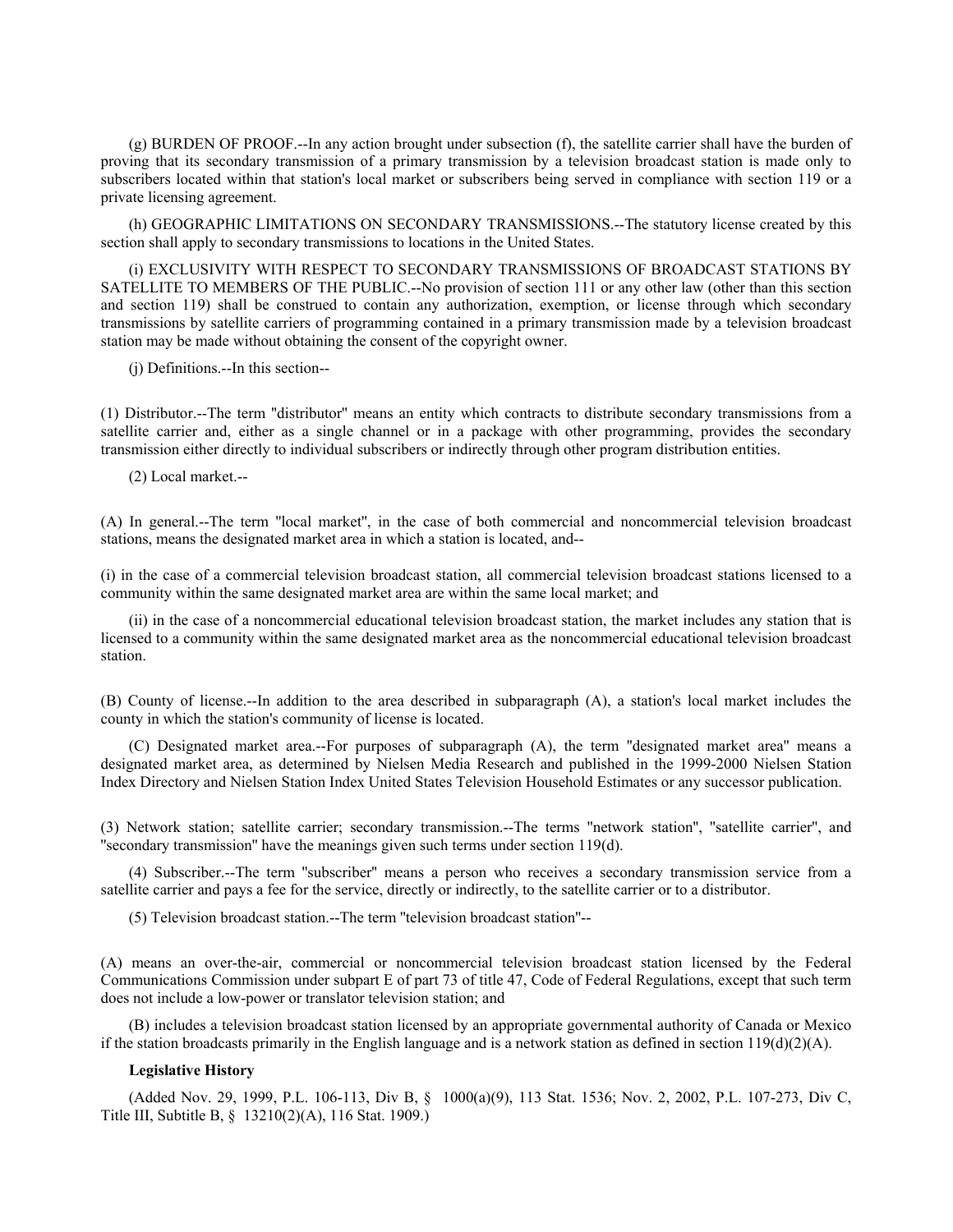### CHAPTER 2 --COPYRIGHT OWNERSHIP AND TRANSFER

### § 201. Ownership of copyright

(a) Initial Ownership.--Copyright in a work protected under this title vests initially in the author or authors of the work. The authors of a joint work are co-owners of copyright in the work.

(b) WORKS MADE FOR HIRE.--In the case of a work made for hire, the employer or other person for whom the work was prepared is considered the author for purposes of this title, and, unless the parties have expressly agreed otherwise in a written instrument signed by them, owns all of the rights comprised in the copyright.

(c) Contributions to Collective Works.--Copyright in each separate contribution to a collective work is distinct from copyright in the collective work as a whole, and vests initially in the author of the contribution. In the absence of an express transfer of the copyright or of any rights under it, the owner of copyright in the collective work is presumed to have acquired only the privilege of reproducing and distributing the contribution as part of that particular collective work, any revision of that collective work, and any later collective work in the same series.

(d) Transfer of Ownership.--

(1) The ownership of a copyright may be transferred in whole or in part by any means of conveyance or by operation of law, and may be bequeathed by will or pass as personal property by the applicable laws of intestate succession.

(2) Any of the exclusive rights comprised in a copyright, including any subdivision of any of the rights specified by section 106, may be transferred as provided by clause (1) and owned separately. The owner of any particular exclusive right is entitled, to the extent of that right, to all of the protection and remedies accorded to the copyright owner by this title.

(e) Involuntary Transfer.--When an individual author's ownership of a copyright, or of any of the exclusive rights under a copyright, has not previously been transferred voluntarily by that individual author, no action by any governmental body or other official or organization purporting to seize, expropriate, transfer, or exercise rights of ownership with respect to the copyright, or any of the exclusive rights under a copyright, shall be given effect under this title, except as provided under title 11.

# **Legislative History**

(Oct. 19, 1976, P.L. 94-553, Title I, § 101, 90 Stat. 2568; Nov. 6, 1978, P.L. 95-598, Title III, § 313, 92 Stat. 2676.)

§ 202. Ownership of copyright as distinct from ownership of material object

 Ownership of a copyright, or of any of the exclusive rights under a copyright, is distinct from ownership of any material object in which the work is embodied. Transfer of ownership of any material object, including the copy or phonorecord in which the work is first fixed, does not of itself convey any rights in the copyrighted work embodied in the object; nor, in the absence of an agreement, does transfer of ownership of a copyright or of any exclusive rights under a copyright convey property rights in any material object.

# **Legislative History**

(Oct. 19, 1976, P.L. 94-553, Title I, § 101, 90 Stat. 2568.)

§ 203. Termination of transfers and licenses granted by the author

(a) Conditions for Termination.--In the case of any work other than a work made for hire, the exclusive or nonexclusive grant of a transfer or license of copyright or of any right under a copyright, executed by the author on or after January 1, 1978, otherwise than by will, is subject to termination under the following conditions:

(1) In the case of a grant executed by one author, termination of the grant may be effected by that author or, if the author is dead, by the person or persons who, under clause (2) of this subsection, own and are entitled to exercise a total of more than one-half of that author's termination interest. In the case of a grant executed by two or more authors of a joint work, termination of the grant may be effected by a majority of the authors who executed it; if any of such authors is dead, the termination interest of any such author may be exercised as a unit by the person or persons who, under clause (2) of this subsection, own and are entitled to exercise a total of more than one-half of that author's interest.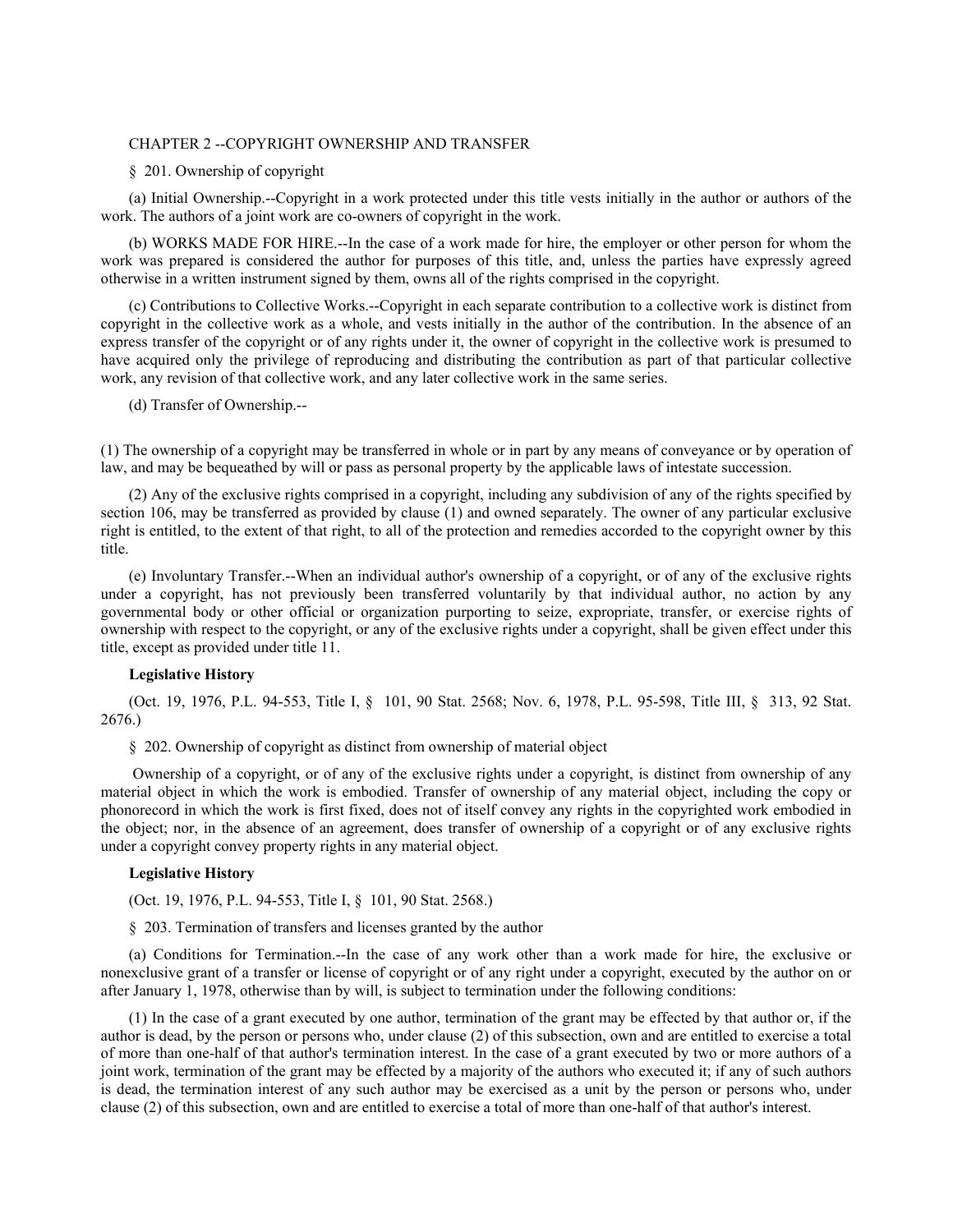(2) Where an author is dead, his or her termination interest is owned, and may be exercised, as follows:

(A) The widow or widower owns the author's entire termination interest unless there are any surviving children or grandchildren of the author, in which case the widow or widower owns one-half of the author's interest.

(B) The author's surviving children, and the surviving children of any dead child of the author, own the author's entire termination interest unless there is a widow or widower, in which case the ownership of one-half of the author's interest is divided among them.

(C) The rights of the author's children and grandchildren are in all cases divided among them and exercised on a per stirpes basis according to the number of such author's children represented; the share of the children of a dead child in a termination interest can be exercised only by the action of a majority of them.

(D) Inn2 the event that the author's widow or widower, children, and grandchildren are not living, the author's executor, administrator, personal representative, or trustee shall own the author's entire termination interest.

(3) Termination of the grant may be effected at any time during a period of five years beginning at the end of thirty-five years from the date of execution of the grant; or, if the grant covers the right of publication of the work, the period begins at the end of thirty-five years from the date of publication of the work under the grant or at the end of forty years from the date of execution of the grant, whichever term ends earlier.

(4) The termination shall be effected by serving an advance notice in writing, signed by the number and proportion of owners of termination interests required under clauses (1) and (2) of this subsection, or by their duly authorized agents, upon the grantee or the grantee's successor in title.

(A) The notice shall state the effective date of the termination, which shall fall within the five-year period specified by clause (3) of this subsection, and the notice shall be served not less than two or more than ten years before that date. A copy of the notice shall be recorded in the Copyright Office before the effective date of termination, as a condition to its taking effect.

(B) The notice shall comply, in form, content, and manner of service, with requirements that the Register of Copyrights shall prescribe by regulation.

(5) Termination of the grant may be effected notwithstanding any agreement to the contrary, including an agreement to make a will or to make any future grant.

(b) Effect of Termination.--Upon the effective date of termination, all rights under this title that were covered by the terminated grants revert to the author, authors, and other persons owning termination interests under clauses (1) and (2) of subsection (a), including those owners who did not join in signing the notice of termination under clause (4) of subsection (a), but with the following limitations:

(1) A derivative work prepared under authority of the grant before its termination may continue to be utilized under the terms of the grant after its termination, but this privilege does not extend to the preparation after the termination of other derivative works based upon the copyrighted work covered by the terminated grant.

(2) The future rights that will revert upon termination of the grant become vested on the date the notice of termination has been served as provided by clause (4) of subsection (a). The rights vest in the author, authors, and other persons named in, and in the proportionate shares provided by, clauses (1) and (2) of subsection (a).

(3) Subject to the provisions of clause (4) of this subsection, a further grant, or agreement to make a further grant, of any right covered by a terminated grant is valid only if it is signed by the same number and proportion of the owners, in whom the right has vested under clause (2) of this subsection, as are required to terminate the grant under clauses (1) and (2) of subsection (a). Such further grant or agreement is effective with respect to all of the persons in whom the right it covers has vested under clause (2) of this subsection, including those who did not join in signing it. If any person dies after rights under a terminated grant have vested in him or her, that person's legal representatives, legatees, or heirs at law represent him or her for purposes of this clause.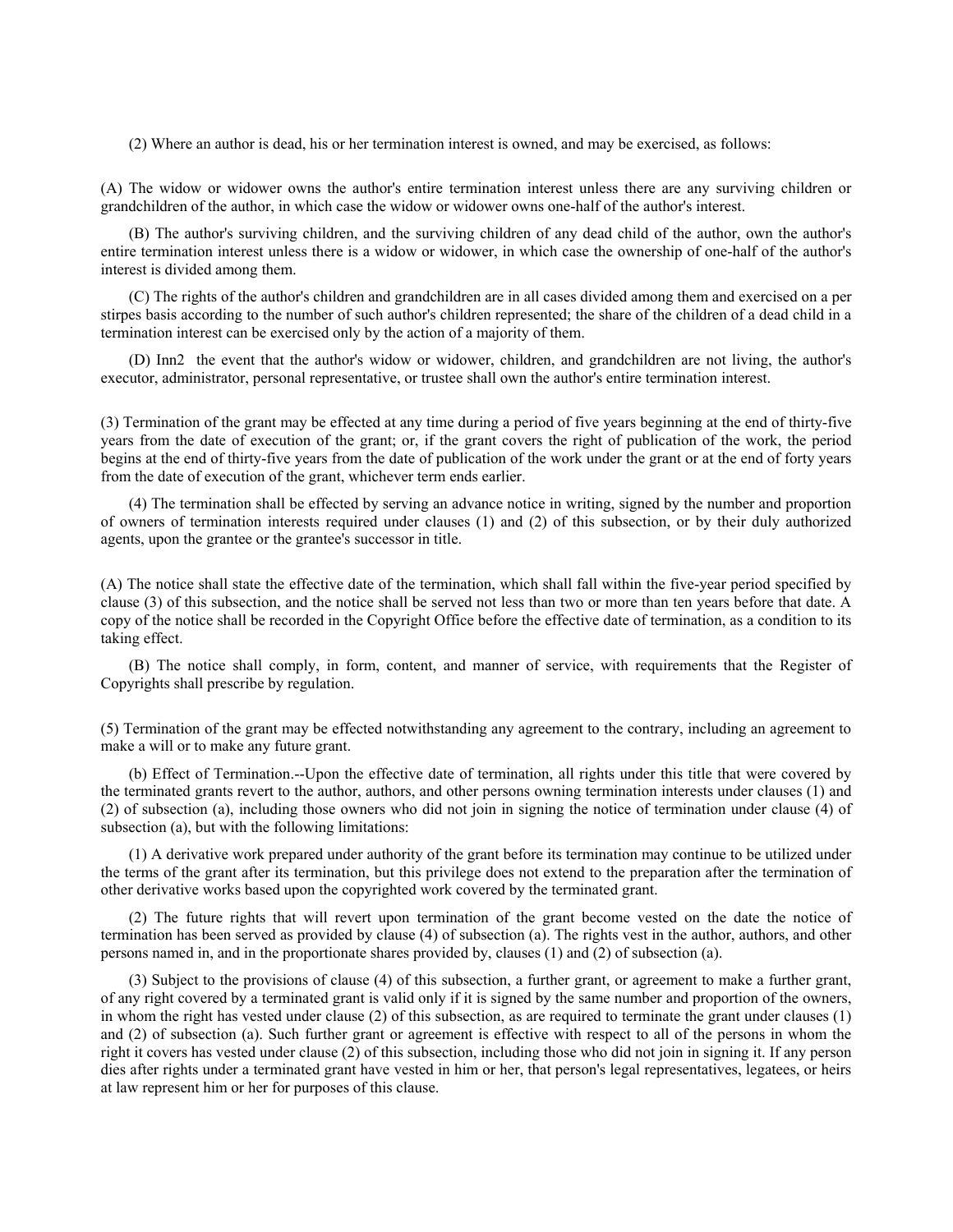(4) A further grant, or agreement to make a further grant, of any right covered by a terminated grant is valid only if it is made after the effective date of the termination. As an exception, however, an agreement for such a further grant may be made between the persons provided by clause (3) of this subsection and the original grantee or such grantee's successor in title, after the notice of termination has been served as provided by clause (4) of subsection (a).

(5) Termination of a grant under this section affects only those rights covered by the grants that arise under this title, and in no way affects rights arising under any other Federal, State, or foreign laws.

(6) Unless and until termination is effected under this section, the grant, if it does not provide otherwise, continues in effect for the term of copyright provided by this title.

### **Legislative History**

(Oct. 19, 1976, P.L. 94-553, Title I, § 101, 90 Stat. 2569.) (As amended Oct. 27, 1998, P.L. 105-298, Title I, § 103, 112 Stat. 2829; Nov. 2, 2002, P.L. 107-273, Div C, Title III, Subtitle B, § 13210(9), 116 Stat. 1909.)

§ 204. Execution of transfers of copyright ownership

(a) A transfer of copyright ownership, other than by operation of law, is not valid unless an instrument of conveyance, or a note or memorandum of the transfer, is in writing and signed by the owner of the rights conveyed or such owner's duly authorized agent.

(b) A certificate of acknowledgement is not required for the validity of a transfer, but is prima facie evidence of the execution of the transfer if--

(1) in the case of a transfer executed in the United States, the certificate is issued by a person authorized to administer oaths within the United States; or

(2) in the case of a transfer executed in a foreign country, the certificate is issued by a diplomatic or consular officer of the United States, or by a person authorized to administer oaths whose authority is proved by a certificate of such an officer.

### **Legislative History**

(Oct. 19, 1976, P.L. 94-553, Title I, § 101, 90 Stat. 2570.)

§ 205. Recordation of transfers and other documents

(a) Conditions for Recordation.--Any transfer of copyright ownership or other document pertaining to a copyright may be recorded in the Copyright Office if the document filed for recordation bears the actual signature of the person who executed it, or if it is accompanied by a sworn or official certification that it is a true copy of the original, signed document.

(b) Certificate of Recordation.--The Register of Copyrights shall, upon receipt of a document as provided by subsection (a) and of the fee provided by section 708, record the document and return it with a certificate of recordation.

(c) Recordation as Constructive Notice.--Recordation of a document in the Copyright Office gives all persons constructive notice of the facts stated in the recorded document, but only if--

(1) the document, or material attached to it, specifically identifies the work to which it pertains so that, after the document is indexed by the Register of Copyrights, it would be revealed by a reasonable search under the title or registration number of the work; and

(2) registration has been made for the work.

(d) PRIORITY BETWEEN CONFLICTING TRANSFERS.--As between two conflicting transfers, the one executed first prevails if it is recorded, in the manner required to give constructive notice under subsection (c), within one month after its execution in the United States or within two months after its execution outside the United States, or at any time before recordation in such manner of the later transfer. Otherwise the later transfer prevails if recorded first in such manner, and if taken in good faith, for valuable consideration or on the basis of a binding promise to pay royalties, and without notice of the earlier transfer.

(e) PRIORITY BETWEEN CONFLICTING TRANSFER OF OWNERSHIP AND NONEXCLUSIVE LICENSE.- - A nonexclusive license, whether recorded or not, prevails over a conflicting transfer of copyright ownership if the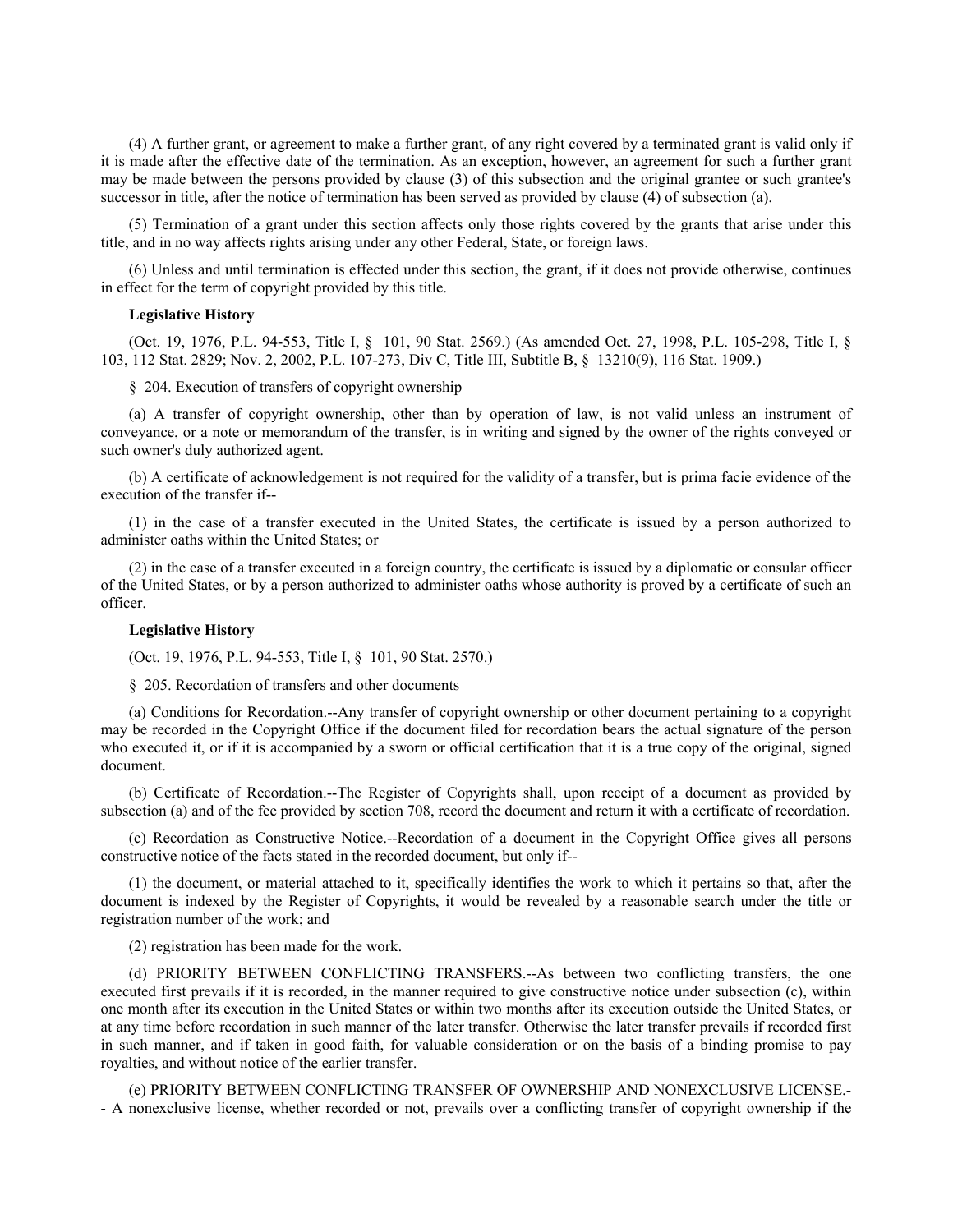license is evidenced by a written instrument signed by the owner of the rights licensed or such owner's duly authorized agent, and if--

(1) the license was taken before execution of the transfer; or

(2) the license was taken in good faith before recordation of the transfer and without notice of it.

### (f) [Redesignated]

#### **Legislative History**

(Oct. 19, 1976, P.L. 94-553, Title I, § 101, 90 Stat. 2571; Oct. 31, 1988, P.L. 100-568, § 5, 102 Stat. 2857.)

# CHAPTER 3 --DURATION OF COPYRIGHT

§ 301. Preemption with respect to other laws

(a) On and after January 1, 1978, all legal or equitable rights that are equivalent to any of the exclusive rights within the general scope of copyright as specified by section 106 in works of authorship that are fixed in a tangible medium of expression and come within the subject matter of copyright as specified by sections 102 and 103, whether created before or after that date and whether published or unpublished, are governed exclusively by this title. Thereafter, no person is entitled to any such right or equivalent right in any such work under the common law or statutes of any State.

(b) Nothing in this title annuls or limits any rights or remedies under the common law or statutes of any State with respect to--

(1) subject matter that does not come within the subject matter of copyright as specified by sections 102 and 103, including works of authorship not fixed in any tangible medium of expression; or

(2) any cause of action arising from undertakings commenced before January 1, 1978;

(3) activities violating legal or equitable rights that are not equivalent to any of the exclusive rights within the general scope of copyright as specified by section 106; or

(4) State and local landmarks, historic preservation, zoning, or building codes, relating to architectural works protected under section 102(a)(8).

(c) With respect to sound recordings fixed before February 15, 1972, any rights or remedies under the common law or statutes of any State shall not be annulled or limited by this title until February 15, 2067. The preemptive provisions of subsection (a) shall apply to any such rights and remedies pertaining to any cause of action arising from undertakings commenced on and after February 15, 2067. Notwithstanding the provisions of section 303, no sound recording fixed before February 15, 1972, shall be subject to copyright under this title before, on, or after February 15, 2067.

(d) Nothing in this title annuls or limits any rights or remedies under any other Federal statute.

(e) The scope of Federal preemption under this section is not affected by the adherence of the United States to the Berne Convention or the satisfaction of obligations of the United States thereunder.

(f)(1) On or after the effective date set forth in section 610(a) of the Visual Artists Rights Act of 1990 [*17 USCS § 106A* note], all legal or equitable rights that are equivalent to any of the rights conferred by section 106A with respect to works of visual art to which the rights conferred by section 106A apply are governed exclusively by section 106A and section 113(d) and the provisions of this title relating to such sections. Thereafter, no person is entitled to any such right or equivalent right in any work of visual art under the common law or statutes of any State.

(2) Nothing in paragraph (1) annuls or limits any rights or remedies under the common law or statutes of any State with respect to--

(A) any cause of action from undertakings commenced before the effective date set forth in section 610(a) of the Visual Artists Rights Act of 1990 [*17 USCS § 106A* note];

(B) activities violating legal or equitable rights that are not equivalent to any of the rights conferred by section 106A with respect to works of visual art; or

(C) activities violating legal or equitable rights which extend beyond the life of the author.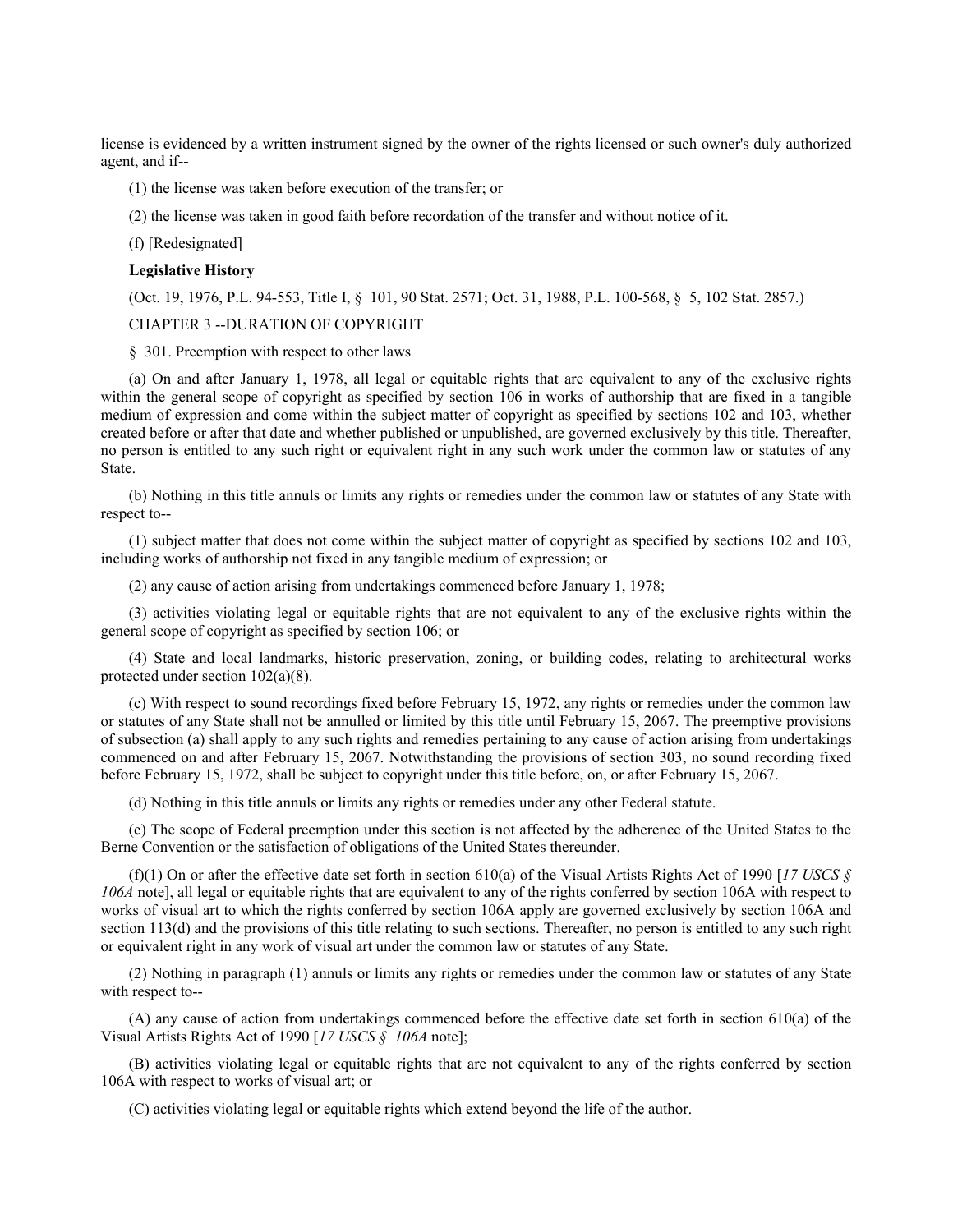# **Legislative History**

(Oct. 19, 1976, P.L. 94-553, Title I, § 101, 90 Stat. 2572; Oct. 31, 1988, P.L. 100-568, § 6, 102 Stat. 2857; Dec. 1, 1990, P.L. 101-650, Title VI, § 605, Title VII, § 705, 104 Stat. 5131, 5134.) (As amended Oct. 27, 1998, P.L. 105-298, Title I, § 102(a), 112 Stat. 2827.)

§ 302. Duration of copyright: Works created on or after January 1, 1978

(a) In General.--Copyright in a work created on or after January 1, 1978, subsists from its creation and, except as provided by the following subsections, endures for a term consisting of the life of the author and 70 years after the author's death.

(b) Joint Works.--In the case of a joint work prepared by two or more authors who did not work for hire, the copyright endures for a term consisting of the life of the last surviving author and 70 years after such last surviving author's death.

(c) ANONYMOUS WORKS, PSEUDONYMOUS WORKS, AND WORKS MADE FOR HIRE.--In the case of an anonymous work, a pseudonymous work, or a work made for hire, the copyright endures for a term of 95 years from the year of its first publication, or a term of 120 years from the year of its creation, whichever expires first. If, before the end of such term, the identity of one or more of the authors of an anonymous or pseudonymous work is revealed in the records of a registration made for that work under subsections (a) or (d) of section 408, or in the records provided by this subsection, the copyright in the work endures for the term specified by subsection (a) or (b), based on the life of the author or authors whose identity has been revealed. Any person having an interest in the copyright in an anonymous or pseudonymous work may at any time record, in records to be maintained by the Copyright Office for that purpose, a statement identifying one or more authors of the work; the statement shall also identify the person filing it, the nature of that person's interest, the source of the information recorded, and the particular work affected, and shall comply in form and content with requirements that the Register of Copyrights shall prescribe by regulation.

(d) RECORDS RELATING TO DEATH OF AUTHORS.--Any person having an interest in a copyright may at any time record in the Copyright Office a statement of the date of death of the author of the copyrighted work, or a statement that the author is still living on a particular date. The statement shall identify the person filing it, the nature of that person's interest, and the source of the information recorded, and shall comply in form and content with requirements that the Register of Copyrights shall prescribe by regulation. The Register shall maintain current records of information relating to the death of authors of copyrighted works, based on such recorded statements and, to the extent the Register considers practicable, on data contained in any of the records of the Copyright Office or in other reference sources.

(e) PRESUMPTION AS TO AUTHOR'S DEATH.--After a period of 95 years from the year of first publication of a work, or a period of 120 years from the year of its creation, whichever expires first, any person who obtains from the Copyright Office a certified report that the records provided by subsection (d) disclose nothing to indicate that the author of the work is living, or died less than 70 years before, is entitled to the benefit of a presumption that the author has been dead for at least 70 years. Reliance in good faith upon this presumption shall be a complete defense to any action for infringement under this title.

### **Legislative History**

(Oct. 19, 1976, P.L. 94-553, Title I, § 101, 90 Stat. 2572.) (As amended Oct. 27, 1998, P.L. 105-298, Title I, § 102(b), 112 Stat. 2827.)

§ 303. Duration of copyright: Works created but not published or copyrighted before January 1, 1978

(a) Copyright in a work created before January 1, 1978, but not theretofore in the public domain or copyrighted, subsists from January 1, 1978, and endures for the term provided by section 302. In no case, however, shall the term of copyright in such a work expire before December 31, 2002; and, if the work is published on or before December 31, 2002, the term of copyright shall not expire before December 31, 2047.

(b) The distribution before January 1, 1978, of a phonorecord shall not for any purpose constitute a publication of the musical work embodied therein.

# **Legislative History**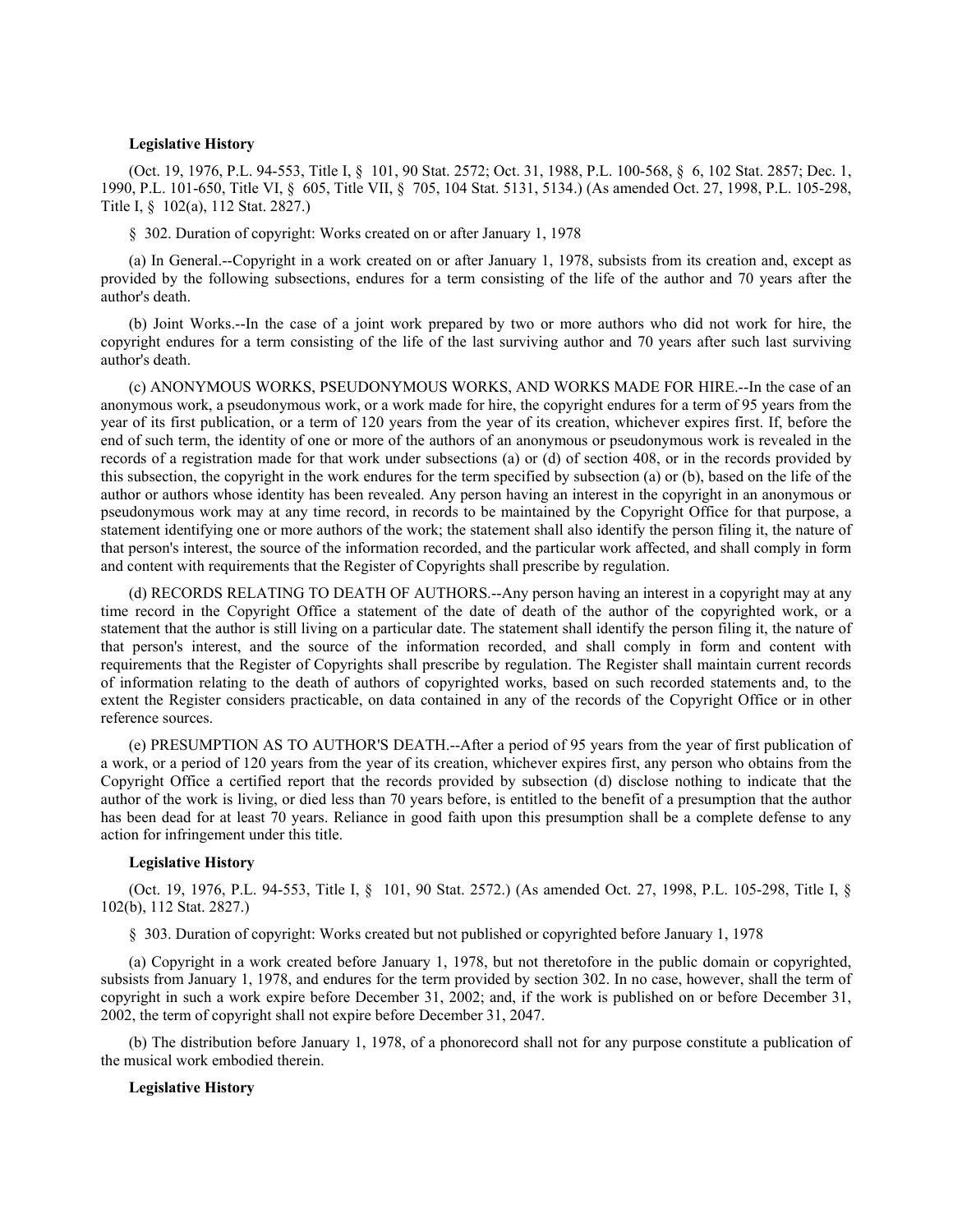(Oct. 19, 1976, P.L. 94-553, Title I, § 101, 90 Stat. 2573.) (As amended Nov. 13, 1997, P.L. 105-80, § 11, 111 Stat. 1534; Oct. 27, 1998, P.L. 105-298, Title I, § 102(c), 112 Stat. 2827.)

§ 304. Duration of copyright: Subsisting copyrights

(a) COPYRIGHTS IN THEIR FIRST TERM ON JANUARY 1, 1978.--(1)(A) Any copyright, the first term of which is subsisting on January 1, 1978, shall endure for 28 years from the date it was originally secured.

(B) In the case of--

(i) any posthumous work or of any periodical, cyclopedic, or other composite work upon which the copyright was originally secured by the proprietor thereof, or

(ii) any work copyrighted by a corporate body (otherwise than as assignee or licensee of the individual author) or by an employer for whom such work is made for hire,

 the proprietor of such copyright shall be entitled to a renewal and extension of the copyright in such work for the further term of 67 years.

(C) In the case of any other copyrighted work, including a contribution by an individual author to a periodical or to a cyclopedic or other composite work--

(i) the author of such work, if the author is still living,

(ii) the widow, widower, or children of the author, if the author is not living,

(iii) the author's executors, if such author, widow, widower, or children are not living, or

(iv) the author's next of kin, in the absence of a will of the author,

shall be entitled to a renewal and extension of the copyright in such work for a further term of 67 years.

 $(2)$ (A) At the expiration of the original term of copyright in a work specified in paragraph (1)(B) of this subsection, the copyright shall endure for a renewed and extended further term of 67 years, which--

(i) if an application to register a claim to such further term has been made to the Copyright Office within 1 year before the expiration of the original term of copyright, and the claim is registered, shall vest, upon the beginning of such further term, in the proprietor of the copyright who is entitled to claim the renewal of copyright at the time the application is made; or

(ii) if no such application is made or the claim pursuant to such application is not registered, shall vest, upon the beginning of such further term, in the person or entity that was the proprietor of the copyright as of the last day of the original term of copyright.

(B) At the expiration of the original term of copyright in a work specified in paragraph  $(1)(C)$  of this subsection, the copyright shall endure for a renewed and extended further term of 67 years, which--

(i) if an application to register a claim to such further term has been made to the Copyright Office within 1 year before the expiration of the original term of copyright, and the claim is registered, shall vest, upon the beginning of such further term, in any person who is entitled under paragraph  $(1)(C)$  to the renewal and extension of the copyright at the time the application is made; or

(ii) if no such application is made or the claim pursuant to such application is not registered, shall vest, upon the beginning of such further term, in any person entitled under paragraph  $(1)(C)$ , as of the last day of the original term of copyright, to the renewal and extension of the copyright.

(3)(A) An application to register a claim to the renewed and extended term of copyright in a work may be made to the Copyright Office--

(i) within 1 year before the expiration of the original term of copyright by any person entitled under paragraph  $(1)(B)$  or  $(C)$  to such further term of 67 years; and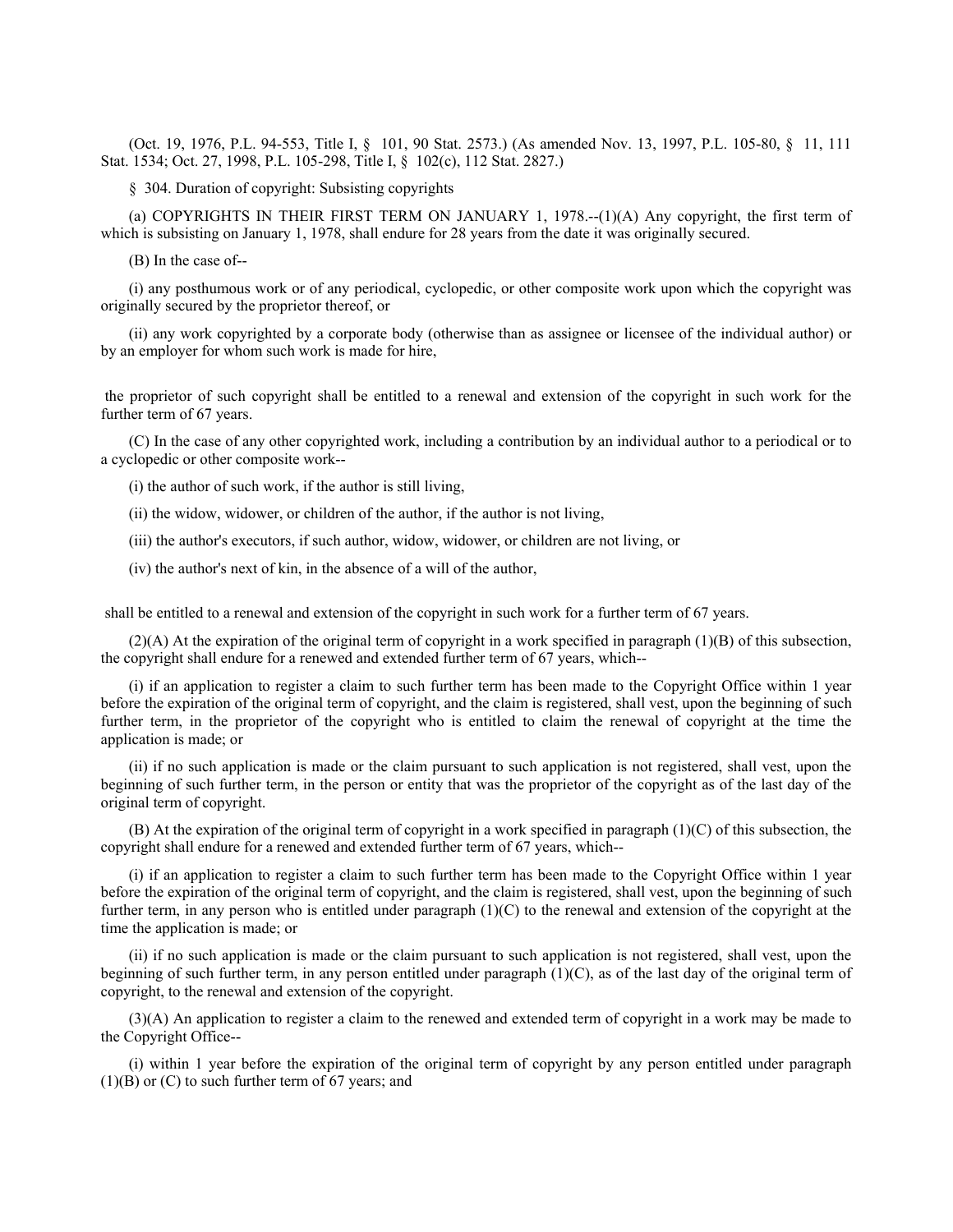(ii) at any time during the renewed and extended term by any person in whom such further term vested, under paragraph (2)(A) or (B), or by any successor or assign of such person, if the application is made in the name of such person.

(B) Such an application is not a condition of the renewal and extension of the copyright in a work for a further term of 67 years.

 $(4)(A)$  If an application to register a claim to the renewed and extended term of copyright in a work is not made within 1 year before the expiration of the original term of copyright in a work, or if the claim pursuant to such application is not registered, then a derivative work prepared under authority of a grant of a transfer or license of the copyright that is made before the expiration of the original term of copyright may continue to be used under the terms of the grant during the renewed and extended term of copyright without infringing the copyright, except that such use does not extend to the preparation during such renewed and extended term of other derivative works based upon the copyrighted work covered by such grant.

(B) If an application to register a claim to the renewed and extended term of copyright in a work is made within 1 year before its expiration, and the claim is registered, the certificate of such registration shall constitute prima facie evidence as to the validity of the copyright during its renewed and extended term and of the facts stated in the certificate. The evidentiary weight to be accorded the certificates of a registration of a renewed and extended term of copyright made after the end of that 1-year period shall be within the discretion of the court.

(b) COPYRIGHTS IN THEIR RENEWAL TERM AT THE TIME OF THE EFFECTIVE DATE OF THE Sonny Bono Copyright Term Extension Act.--Any copyright still in its renewal term at the time that the Sonny Bono Copyright Term Extension Act becomes effective [effective Oct. 27, 1998] shall have a copyright term of 95 years from the date copyright was originally secured.

(c) TERMINATION OF TRANSFERS AND LICENSES COVERING EXTENDED RENEWAL TERM.--In the case of any copyright subsisting in either its first or renewal term on January 1, 1978, other than a copyright in a work made for hire, the exclusive or nonexclusive grant of a transfer or license of the renewal copyright or any right under it, executed before January 1, 1978, by any of the persons designated by subsection (a)(1)(C) of this section, otherwise than by will, is subject to termination under the following conditions:

(1) In the case of a grant executed by a person or persons other than the author, termination of the grant may be effected by the surviving person or persons who executed it. In the case of a grant executed by one or more of the authors of the work, termination of the grant may be effected, to the extent of a particular author's share in the ownership of the renewal copyright, by the author who executed it or, if such author is dead, by the person or persons who, under clause (2) of this subsection, own and are entitled to exercise a total of more than one-half of that author's termination interest.

(2) Where an author is dead, his or her termination interest is owned, and may be exercised, as follows:

(A) The widow or widower owns the author's entire termination interest unless there are any surviving children or grandchildren of the author, in which case the widow or widower owns one-half of the author's interest.

(B) The author's surviving children, and the surviving children of any dead child of the author, own the author's entire termination interest unless there is a widow or widower, in which case the ownership of one-half of the author's interest is divided among them.

(C) The rights of the author's children and grandchildren are in all cases divided among them and exercised on a per stirpes basis according to the number of such author's children represented; the share of the children of a dead child in a termination interest can be exercised only by the action of a majority of them.

(D) Inn2 the event that the author's widow or widower, children, and grandchildren are not living, the author's executor, administrator, personal representative, or trustee shall own the author's entire termination interest.

(3) Termination of the grant may be effected at any time during a period of five years beginning at the end of fifty-six years from the date copyright was originally secured, or beginning on January 1, 1978, whichever is later.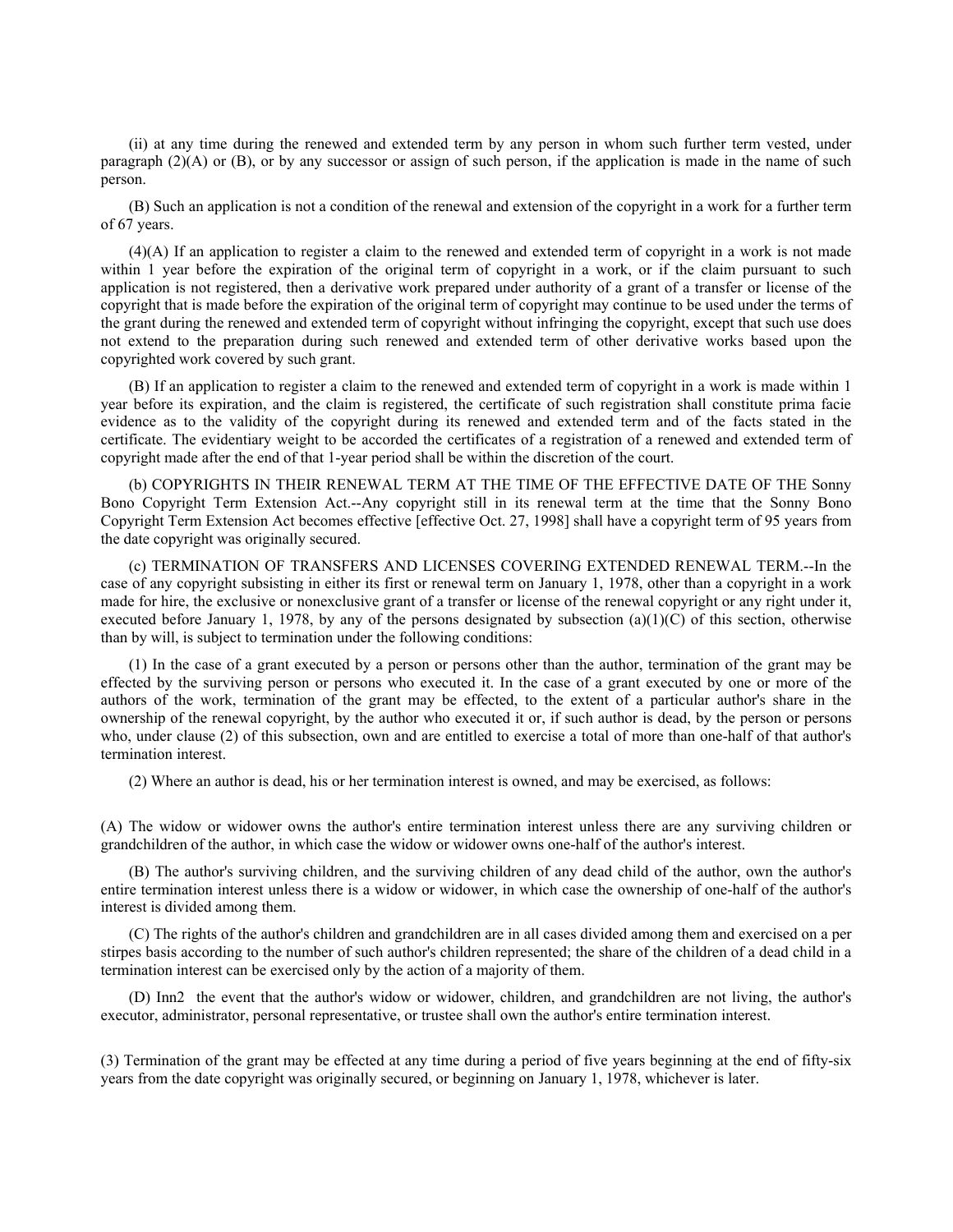(4) The termination shall be effected by serving an advance notice in writing upon the grantee or the grantee's successor in title. In the case of a grant executed by a person or persons other than the author, the notice shall be signed by all of those entitled to terminate the grant under clause (1) of this subsection, or by their duly authorized agents. In the case of a grant executed by one or more of the authors of the work, the notice as to any one author's share shall be signed by that author or his or her duly authorized agent or, if that author is dead, by the number and proportion of the owners of his or her termination interest required under clauses (1) and (2) of this subsection, or by their duly authorized agents.

(A) The notice shall state the effective date of the termination, which shall fall within the five-year period specified by clause (3) of this subsection, or, in the case of a termination under subsection (d), within the five-year period specified by subsection (d)(2), and the notice shall be served not less than two or more than ten years before that date. A copy of the notice shall be recorded in the Copyright Office before the effective date of termination, as a condition to its taking effect.

(B) The notice shall comply, in form, content, and manner of service, with requirements that the Register of Copyrights shall prescribe by regulation.

(5) Termination of the grant may be effected notwithstanding any agreement to the contrary, including an agreement to make a will or to make any future grant.

(6) In the case of a grant executed by a person or persons other than the author, all rights under this title that were covered by the terminated grant revert, upon the effective date of termination, to all of those entitled to terminate the grant under clause (1) of this subsection. In the case of a grant executed by one or more of the authors of the work, all of a particular author's rights under this title that were covered by the terminated grant revert, upon the effective date of termination, to that author or, if that author is dead, to the persons owning his or her termination interest under clause (2) of this subsection, including those owners who did not join in signing the notice of termination under clause (4) of this subsection. In all cases the reversion of rights is subject to the following limitations:

(A) A derivative work prepared under authority of the grant before its termination may continue to be utilized under the terms of the grant after its termination, but this privilege does not extend to the preparation after the termination of other derivative works based upon the copyrighted work covered by the terminated grant.

(B) The future rights that will revert upon termination of the grant become vested on the date the notice of termination has been served as provided by clause (4) of this subsection.

(C) Where the author's rights revert to two or more persons under clause (2) of this subsection, they shall vest in those persons in the proportionate shares provided by that clause. In such a case, and subject to the provisions of subclause (D) of this clause, a further grant, or agreement to make a further grant, of a particular author's share with respect to any right covered by a terminated grant is valid only if it is signed by the same number and proportion of the owners, in whom the right has vested under this clause, as are required to terminate the grant under clause (2) of this subsection. Such further grant or agreement is effective with respect to all of the persons in whom the right it covers has vested under this subclause, including those who did not join in signing it. If any person dies after rights under a terminated grant have vested in him or her, that person's legal representatives, legatees, or heirs at law represent him or her for purposes of this subclause.

(D) A further grant, or agreement to make a further grant, of any right covered by a terminated grant is valid only if it is made after the effective date of the termination. As an exception, however, an agreement for such a further grant may be made between the author or any of the persons provided by the first sentence of clause (6) of this subsection, or between the persons provided by subclause (C) of this clause, and the original grantee or such grantee's successor in title, after the notice of termination has been served as provided by clause (4) of this subsection.

(E) Termination of a grant under this subsection affects only those rights covered by the grant that arise under this title, and in no way affects rights arising under any other Federal, State, or foreign laws.

(F) Unless and until termination is effected under this subsection, the grant, if it does not provide otherwise, continues in effect for the remainder of the extended renewal term.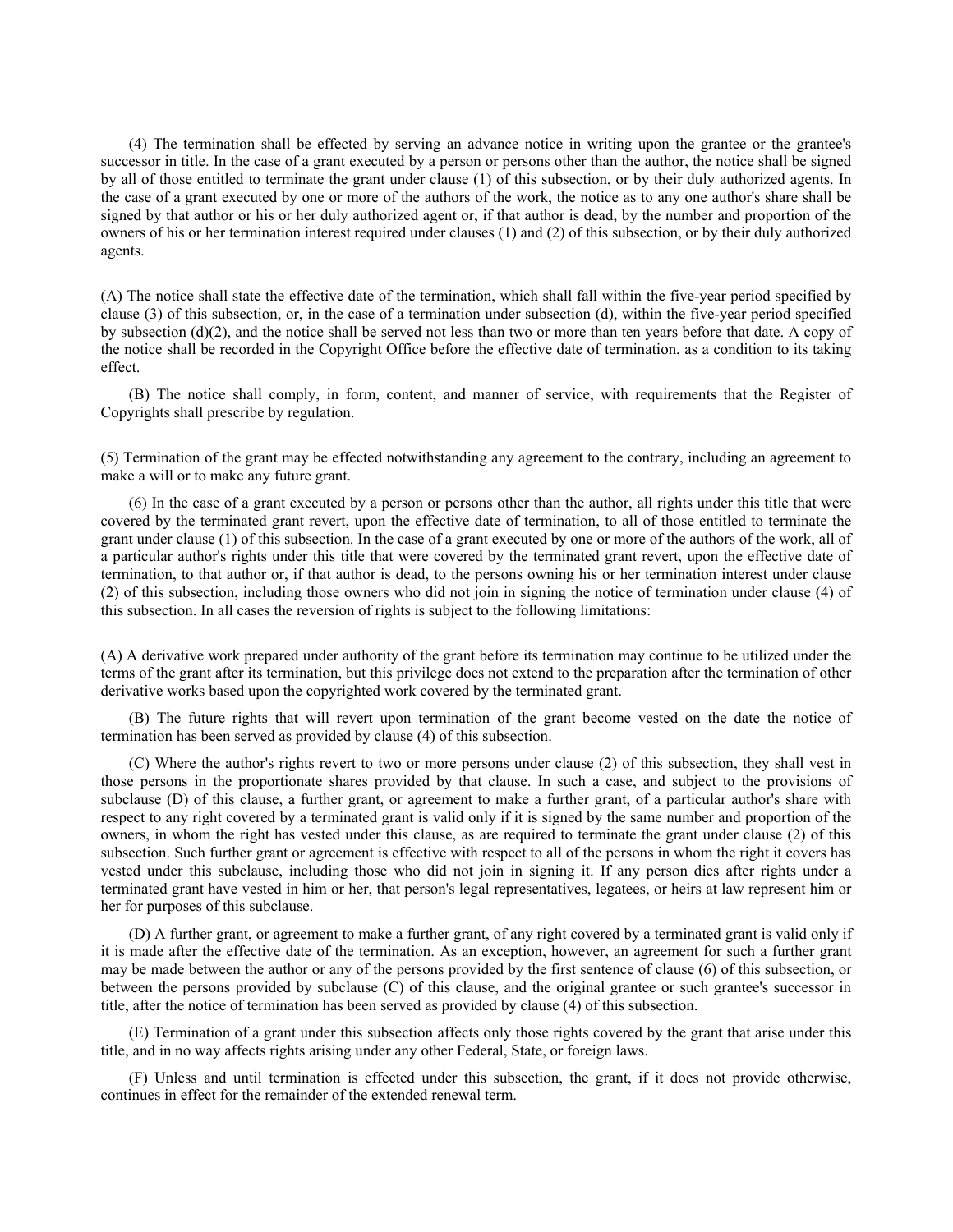(d) TERMINATION RIGHTS PROVIDED IN SUBSECTION (c) WHICH HAVE EXPIRED ON OR BEFORE THE EFFECTIVE DATE OF THE SONNY BONO COPYRIGHT TERM EXTENSION ACT.--In the case of any copyright other than a work made for hire, subsisting in its renewal term on the effective date of the Sonny Bono Copyright Term Extension Act [effective October 27, 1998] for which the termination right provided in subsection (c) has expired by such date, where the author or owner of the termination right has not previously exercised such termination right, the exclusive or nonexclusive grant of a transfer or license of the renewal copyright or any right under it, executed before January 1, 1978, by any of the persons designated in subsection (a)(1)(C) of this section, other than by will, is subject to termination under the following conditions:

(1) The conditions specified in subsections  $(c)(1)$ ,  $(2)$ ,  $(4)$ ,  $(5)$ , and  $(6)$  of this section apply to terminations of the last 20 years of copyright term as provided by the amendments made by the Sonny Bono Copyright Term Extension Act.

(2) Termination of the grant may be effected at any time during a period of 5 years beginning at the end of 75 years from the date copyright was originally secured.

# **Legislative History**

(Oct. 19, 1976, P.L. 94-553, Title I, § 101, 90 Stat. 2573; June 26, 1992, P.L. 102-307, Title I, § 102(a), (d), 106 Stat. 264, 266.) (As amended Nov. 13, 1997, P.L. 105-80, § 12(a)(9), 111 Stat. 1535; Oct. 27, 1998, P.L. 105-298, Title I, § § 102(d)(1), 103, 112 Stat. 2827, 2829; Nov. 2, 2002, P.L. 107-273, Div C, Title III, Subtitle B, § 13210(10), 116 Stat. 1910.)

§ 305. Duration of copyright: Terminal date

All terms of copyright provided by sections 302 through 304 run to the end of the calendar year in which they would otherwise expire.

#### **Legislative History**

(Oct. 19, 1976, P.L. 94-553, Title I, § 101, 90 Stat. 2576.)

# Vol 7: CHAPTER 4 --COPYRIGHT NOTICE, DEPOSIT, AND REGISTRATION

§ 401. Notice of copyright: Visually perceptible copies

(a) General Provisions.--Whenever a work protected under this title is published in the United States or elsewhere by authority of the copyright owner, a notice of copyright as provided by this section may be placed on publicly distributed copies from which the work can be visually perceived, either directly or with the aid of a machine or device.

(b) Form of Notice.--If a notice appears on the copies, it shall consist of the following three elements:

(1) the symbol (c) (the letter C in a circle), or the word ''Copyright'', or the abbreviation ''Copr.''; and

(2) the year of first publication of the work; in the case of compilations or derivative works incorporating previously published material, the year date of first publication of the compilation or derivative work is sufficient. The year date may be omitted where a pictorial, graphic, or sculptural work, with accompanying text matter, if any, is reproduced in or on greeting cards, postcards, stationery, jewelry, dolls, toys, or any useful articles; and

(3) the name of the owner of copyright in the work, or an abbreviation by which the name can be recognized, or a generally known alternative designation of the owner.

(c) Position of Notice.--The notice shall be affixed to the copies in such manner and location as to give reasonable notice of the claim of copyright. The Register of Copyrights shall prescribe by regulation, as examples, specific methods of affixation and positions of the notice on various types of works that will satisfy this requirement, but these specifications shall not be considered exhaustive.

(d) Evidentiary Weight of Notice.--If a notice of copyright in the form and position specified by this section appears on the published copy or copies to which a defendant in a copyright infringement suit had access, then no weight shall be given to such a defendant's interposition of a defense based on innocent infringement in mitigation of actual or statutory damages, except as provided in the last sentence of section  $504(c)(2)$ .

#### **Legislative History**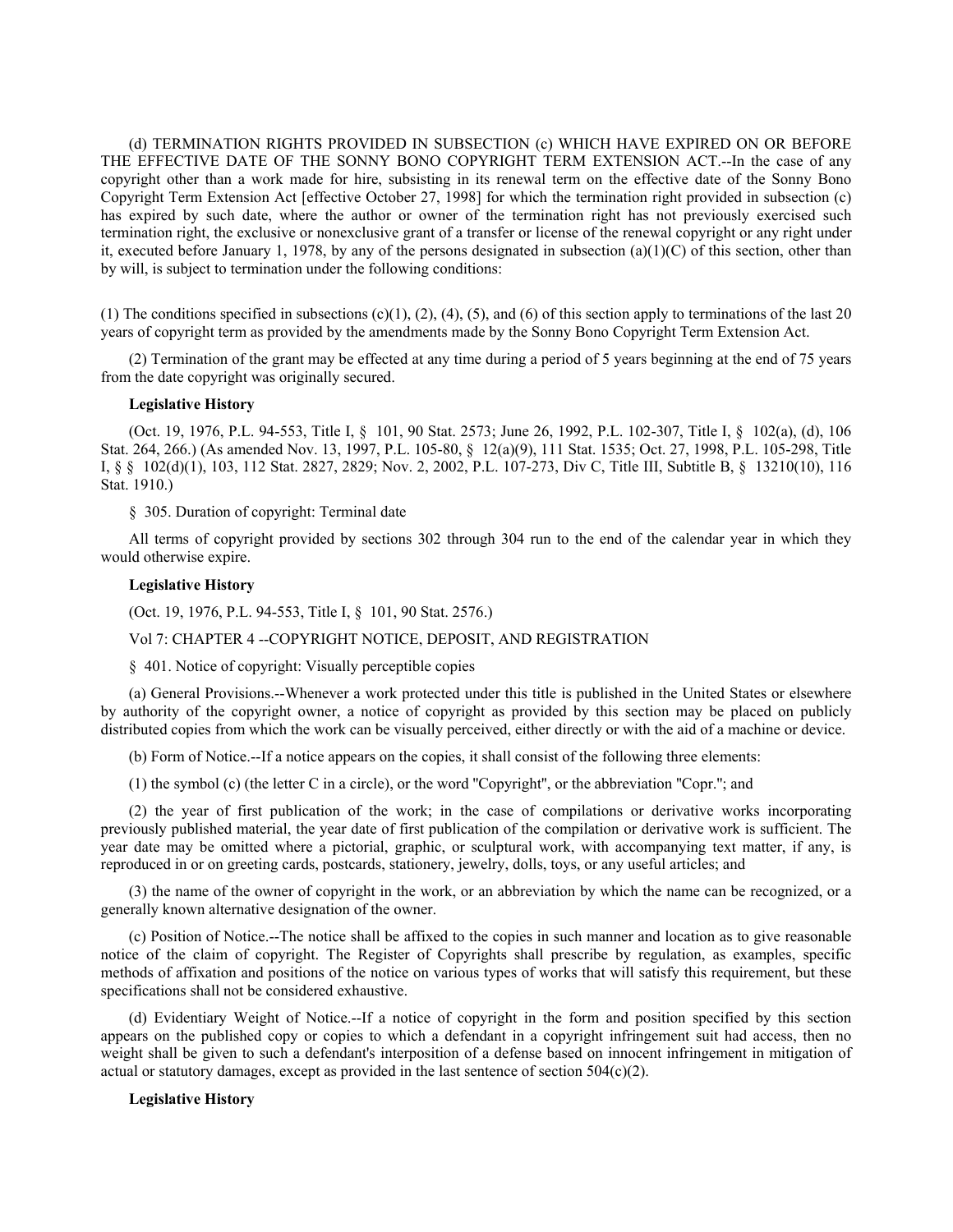(Oct. 19, 1976, P.L. 94-553, Title I, § 101, 90 Stat. 2576; Oct. 31, 1988, P.L. 100-568, § 7(a), 102 Stat. 2857.)

§ 402. Notice of copyright: Phonorecords of sound recordings

(a) General Provisions.--Whenever a sound recording protected under this title is published in the United States or elsewhere by authority of the copyright owner, a notice of copyright as provided by this section may be placed on publicly distributed phonorecords of the sound recording.

(b) Form of Notice.--If a notice appears on the phonorecords, it shall consist of the following three elements:

(1) the symbol e (the letter P in a circle); and

(2) the year of first publication of the sound recording; and

(3) the name of the owner of copyright in the sound recording, or an abbreviation by which the name can be recognized, or a generally known alternative designation of the owner; if the producer of the sound recording is named on the phonorecord labels or containers, and if no other name appears in conjunction with the notice, the producer's name shall be considered a part of the notice.

(c) Position of Notice.--The notice shall be placed on the surface of the phonorecord, or on the phonorecord label or container, in such manner and location as to give reasonable notice of the claim of copyright.

(d) Evidentiary Weight of Notice.--If a notice of copyright in the form and position specified by this section appears on the published phonorecord or phonorecords to which a defendant in a copyright infringement suit had access, then no weight shall be given to such a defendant's interposition of a defense based on innocent infringement in mitigation of actual or statutory damages, except as provided in the last sentence of section 504(c)(2).

### **Legislative History**

(Oct. 19, 1976, P.L. 94-553, Title I, § 101, 90 Stat. 2577; Oct. 31, 1988, P.L. 100-568, § 7(b), 102 Stat. 2857.)

§ 403. Notice of copyright: Publications incorporating United States Government works

Sections 401(d) and 402(d) shall not apply to a work published in copies or phonorecords consisting predominantly of one or more works of the United States Government unless the notice of copyright appearing on the published copies or phonorecords to which a defendant in the copyright infringement suit had access includes a statement identifying, either affirmatively or negatively, those portions of the copies or phonorecords embodying any work or works protected under this title.

### **Legislative History**

(Oct. 19, 1976, P.L. 94-553, Title I, § 101, 90 Stat. 2577; Oct. 31, 1988, P.L. 100-568, § 7(c), 102 Stat. 2858.)

§ 404. Notice of copyright: Contributions to collective works

(a) A separate contribution to a collective work may bear its own notice of copyright, as provided by sections 401 through 403. However, a single notice applicable to the collective work as a whole is sufficient to invoke the provisions of section 401(d) or 402(d), as applicable with respect to the separate contributions it contains (not including advertisements inserted on behalf of persons other than the owner of copyright in the collective work), regardless of the ownership of copyright in the contributions and whether or not they have been previously published.

(b) With respect to copies and phonorecords publicly distributed by authority of the copyright owner before the effective date of the Berne Convention Implementation Act of 1988, where the person named in a single notice applicable to a collective work as a whole is not the owner of copyright in a separate contribution that does not bear its own notice, the case is governed by the provisions of section 406(a).

# **Legislative History**

(Oct. 19, 1976, P.L. 94-553, Title I, § 101, 90 Stat. 2577; Oct. 31, 1988, P.L. 100-568, § 7(d), 102 Stat. 2858.)

§ 405. Notice of copyright: Omission of notice on certain copies and phonorecords

(a) Effect of Omission on Copyright.--With respect to copies and phonorecords publicly distributed by authority of the copyright owner before the effective date of the Berne Convention Implementation Act of 1988, the omission of the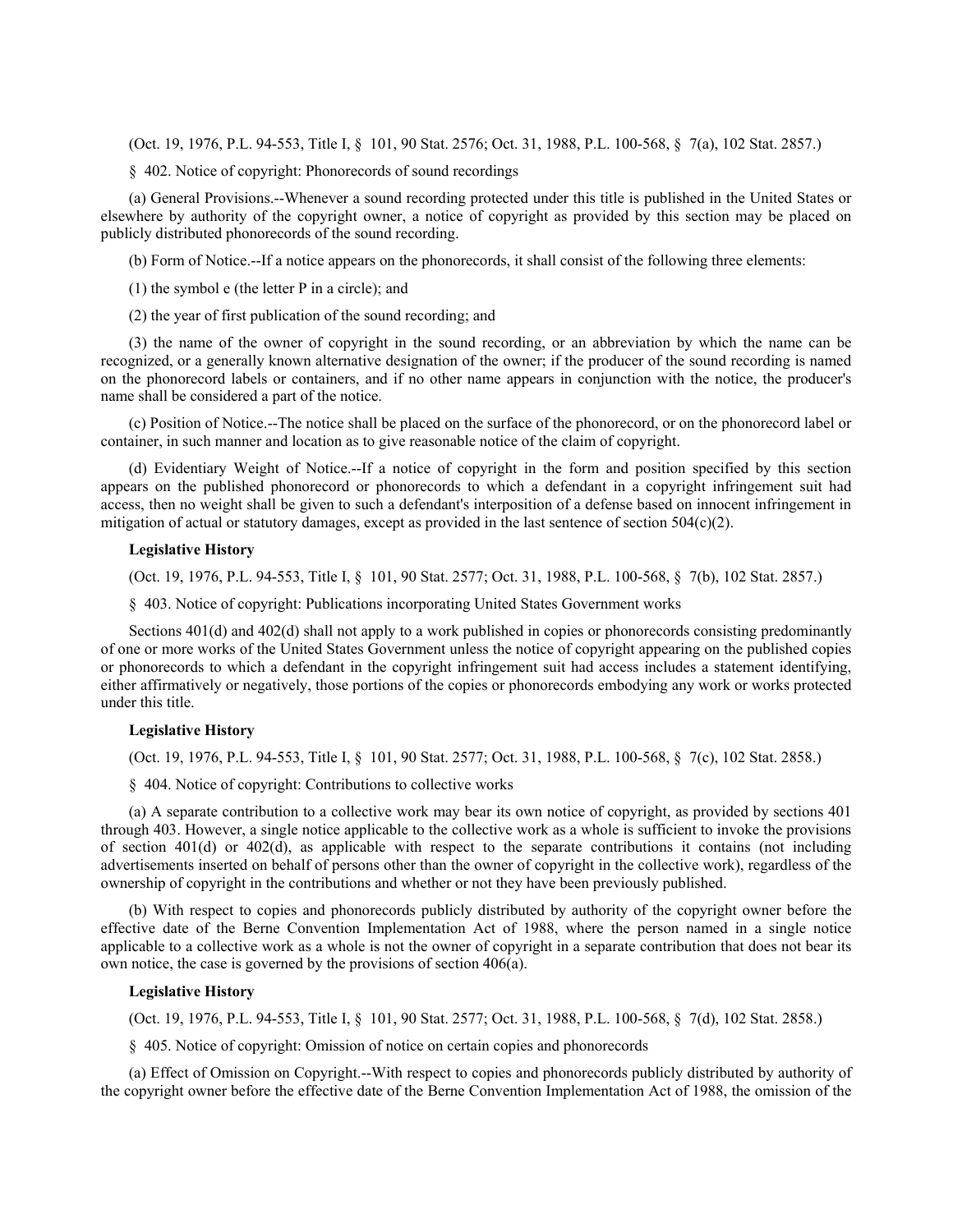copyright notice described in sections 401 through 403 from copies or phonorecords publicly distributed by authority of the copyright owner does not invalidate the copyright in a work if--

(1) the notice has been omitted from no more than a relatively small number of copies or phonorecords distributed to the public; or

(2) registration for the work has been made before or is made within five years after the publication without notice, and a reasonable effort is made to add notice to all copies or phonorecords that are distributed to the public in the United States after the omission has been discovered; or

(3) the notice has been omitted in violation of an express requirement in writing that, as a condition of the copyright owner's authorization of the public distribution of copies or phonorecords, they bear the prescribed notice.

(b) EFFECT OF OMISSION ON INNOCENT INFRINGERS.--Any person who innocently infringes a copyright, in reliance upon an authorized copy or phonorecord from which the copyright notice has been omitted and which was publicly distributed by authority of the copyright owner before the effective date of the Berne Convention Implementation Act of 1988, incurs no liability for actual or statutory damages under section 504 for any infringing acts committed before receiving actual notice that registration for the work has been made under section 408, if such person proves that he or she was misled by the omission of notice. In a suit for infringement in such a case the court may allow or disallow recovery of any of the infringer's profits attributable to the infringement, and may enjoin the continuation of the infringing undertaking or may require, as a condition for permitting the continuation of the infringing undertaking, that the infringer pay the copyright owner a reasonable license fee in an amount and on terms fixed by the court.

(c) Removal of Notice.--Protection under this title is not affected by the removal, destruction, or obliteration of the notice, without the authorization of the copyright owner, from any publicly distributed copies or phonorecords.

### **Legislative History**

(Oct. 19, 1976, P.L. 94-553, Title I, § 101, 90 Stat. 2578; Oct. 31, 1988, P.L. 100-568, § 7(e), 102 Stat. 2858.) (As amended Nov. 13, 1997, P.L. 105-80, § 12(a)(10), 111 Stat. 1535.)

§ 406. Notice of copyright: Error in name or date on certain copies and phonorecords

(a) Error in Name.--With respect to copies and phonorecords publicly distributed by authority of the copyright owner before the effective date of the Berne Convention Implementation Act of 1988, where the person named in the copyright notice on copies or phonorecords publicly distributed by authority of the copyright owner is not the owner of copyright, the validity and ownership of the copyright are not affected. In such a case, however, any person who innocently begins an undertaking that infringes the copyright has a complete defense to any action for such infringement if such person proves that he or she was misled by the notice and began the undertaking in good faith under a purported transfer or license from the person named therein, unless before the undertaking was begun--

(1) registration for the work had been made in the name of the owner of copyright; or

(2) a document executed by the person named in the notice and showing the ownership of the copyright had been recorded.

The person named in the notice is liable to account to the copyright owner for all receipts from transfers or licenses purportedly made under the copyright by the person named in the notice.

(b) Error in Date.--When the year date in the notice on copies or phonorecords distributed before the effective date of the Berne Convention Implementation Act of 1988 by authority of the copyright owner is earlier than the year in which publication first occurred, any period computed from the year of first publication under section 302 is to be computed from the year in the notice. Where the year date is more than one year later than the year in which publication first occurred, the work is considered to have been published without any notice and is governed by the provisions of section 405.

(c) Omission of Name or Date.--Where copies or phonorecords publicly distributed before the effective date of the Berne Convention Implementation Act of 1988 by authority of the copyright owner contain no name or no date that could reasonably be considered a part of the notice, the work is considered to have been published without any notice and is governed by the provisions of section 405 as in effect on the day before the effective date of the Berne Convention Implementation Act of 1988.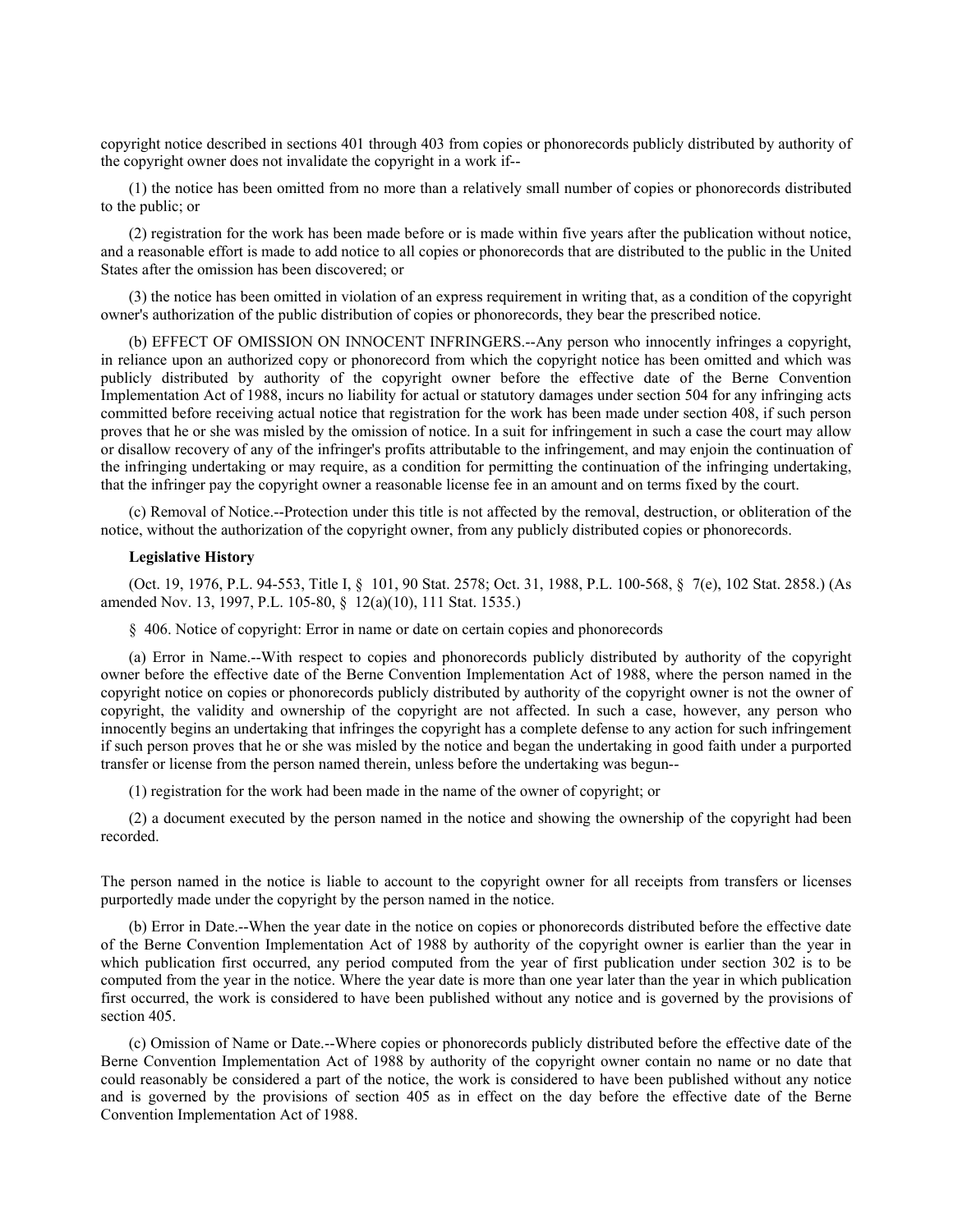# **Legislative History**

(Oct. 19, 1976, P.L. 94-553, Title I, § 101, 90 Stat. 2578; Oct. 31, 1988, P.L. 100-568, § 7(f), 102 Stat. 2858.)

§ 407. Deposit of copies or phonorecords for Library of Congress

(a) Except as provided by subsection (c), and subject to the provisions of subsection (e), the owner of copyright or of the exclusive right of publication in a work published in the United States shall deposit, within three months after the date of such publication--

(1) two complete copies of the best edition; or

(2) if the work is a sound recording, two complete phonorecords of the best edition, together with any printed or other visually perceptible material published with such phonorecords.

Neither the deposit requirements of this subsection nor the acquisition provisions of subsection (e) are conditions of copyright protection.

(b) The required copies or phonorecords shall be deposited in the Copyright Office for the use or disposition of the Library of Congress. The Register of Copyrights shall, when requested by the depositor and upon payment of the fee prescribed by section 708, issue a receipt for the deposit.

(c) The Register of Copyrights may be regulation exempt any categories of material from the deposit requirements of this section, or require deposit of only one copy or phonorecord with respect to any categories. Such regulations shall provide either for complete exemption from the deposit requirements of this section, or for alternative forms of deposit aimed at providing a satisfactory archival record of a work without imposing practical or financial hardships on the depositor, where the individual author is the owner of copyright in a pictorial, graphic, or sculptural work and (i) less than five copies of the work have been published, or (ii) the work has been published in a limited edition consisting of numbered copies, the monetary value of which would make the mandatory deposit of two copies of the best edition of the work burdensome, unfair, or unreasonable.

(d) At any time after publication of a work as provided by subsection (a), the Register of Copyrights may make written demand for the required deposit on any of the persons obligated to make the deposit under subsection (a). Unless deposit is made within three months after the demand is received, the person or persons on whom the demand was made are liable--

(1) to a fine of not more than \$ 250 for each work; and

(2) to pay into a specially designated fund in the Library of Congress the total retail price of the copies or phonorecords demanded, or, if no retail price has been fixed, the reasonable cost to the Library of Congress of acquiring them; and

(3) to pay a fine of \$ 2,500, in addition to any fine or liability imposed under clauses (1) and (2), if such person willfully or repeatedly fails or refuses to comply with such a demand.

(e) With respect to transmission programs that have been fixed and transmitted to the public in the United States but have not been published, the Register of Copyrights shall, after consulting with the Librarian of Congress and other interested organizations and officials, establish regulations governing the acquisition, through deposit or otherwise, of copies or phonorecords of such programs for the collections of the Library of Congress.

(1) The Librarian of Congress shall be permitted, under the standards and conditions set forth in such regulations, to make a fixation of a transmission program directly from a transmission to the public, and to reproduce one copy or phonorecord from such fixation for archival purposes.

(2) Such regulations shall also provide standards and procedures by which the Register of Copyrights may make written demand, upon the owner of the right of transmission in the United States, for the deposit of a copy or phonorecord of a specific transmission program. Such deposit may, at the option of the owner of the right of transmission in the United States, be accomplished by gift, by loan for purposes of reproduction, or by sale at a price not to exceed the cost of reproducing and supplying the copy or phonorecord. The regulations established under this clause shall provide reasonable periods of not less than three months for compliance with a demand, and shall allow for extensions of such periods and adjustments in the scope of the demand or the methods for fulfilling it, as reasonably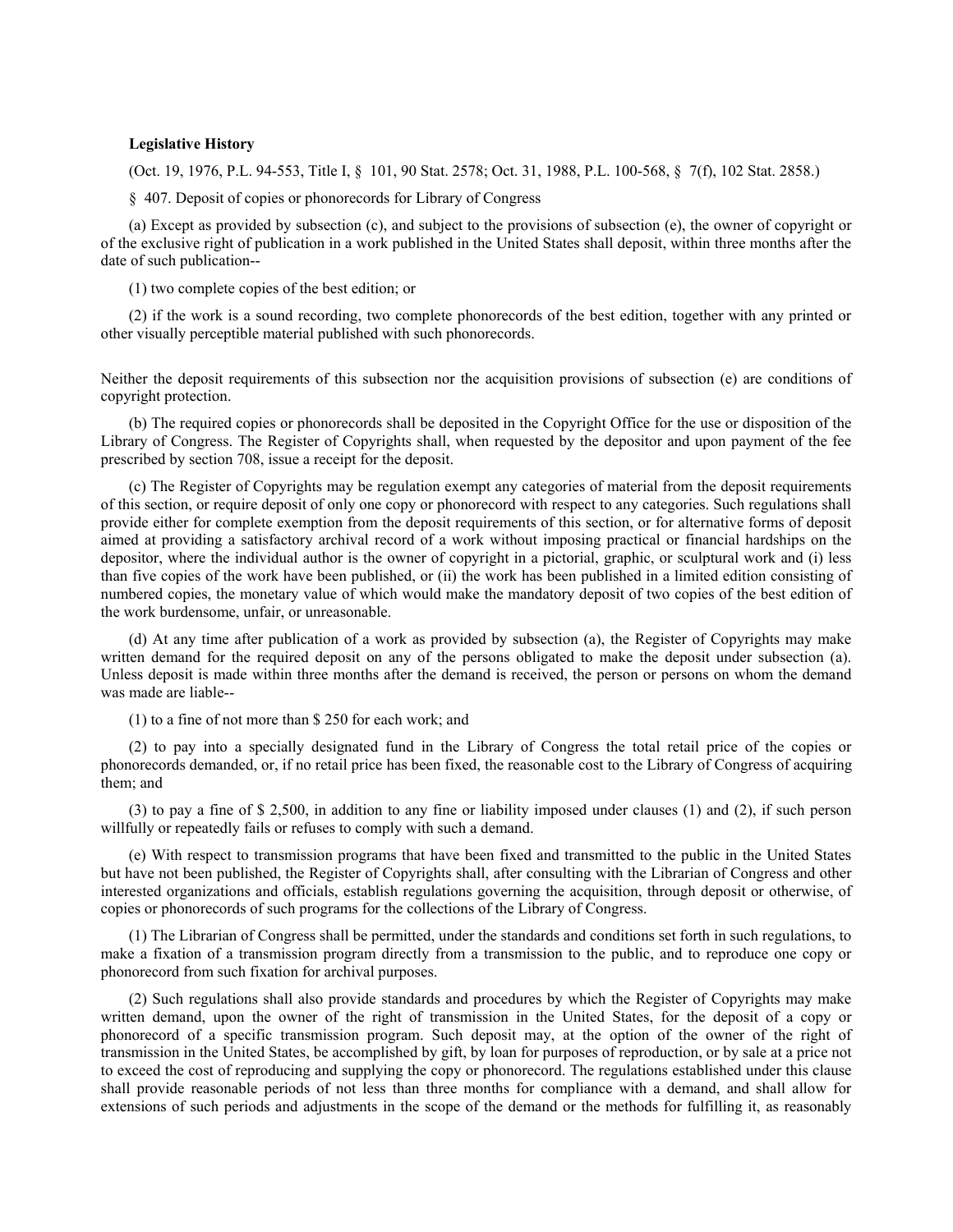warranted by the circumstances. Willful failure or refusal to comply with the conditions prescribed by such regulations shall subject the owner of the right of transmission in the United States to liability for an amount, not to exceed the cost of reproducing and supplying the copy or phonorecord in question, to be paid into a specially designated fund in the Library of Congress.

(3) Nothing in this subsection shall be construed to require the making or retention, for purposes of deposit, of any copy or phonorecord of an unpublished transmission program, the transmission of which occurs before the receipt of a specific written demand as provided by clause (2).

(4) No activity undertaken in compliance with regulations prescribed under clauses (1) or (2) of this subsection shall result in liability if intended solely to assist in the acquisition of copies or phonorecords under this subsection.

### **Legislative History**

(Oct. 19, 1976, P.L. 94-553, Title I, § 101, 90 Stat. 2579; Oct. 31, 1988, P.L. 100-568, § 8, 102 Stat. 2859.) (As amended Nov. 13, 1997, P.L. 105-80, § 12(a)(11), 111 Stat. 1535.)

§ 408. Copyright registration in general

(a) Registration Permissive.--At any time during the subsistence of the first term of copyright in any published or unpublished work in which the copyright was secured before January 1, 1978, and during the subsistence of any copyright secured on or after that date, the owner of copyright or of any exclusive right in the work may obtain registration of the copyright claim by delivering to the Copyright Office the deposit specified by this section, together with the application and fee specified by sections 409 and 708. Such registration is not a condition of copyright protection.

(b) Deposit for Copyright Registration.--Except as provided by subsection (c), the material deposited for registration shall include--

(1) in the case of an unpublished work, one complete copy or phonorecord;

(2) in the case of a published work, two complete copies or phonorecords of the best edition;

(3) in the case of a work first published outside the United States, one complete copy or phonorecord as so published;

(4) in the case of a contribution to a collective work, one complete copy or phonorecord of the best edition of the collective work.

Copies or phonorecords deposited for the Library of Congress under section 407 may be used to satisfy the deposit provisions of this section, if they are accompanied by the prescribed application and fee, and by any additional identifying material that the Register may, by regulation, require. The Register shall also prescribe regulations establishing requirements under which copies or phonorecords acquired for the Library of Congress under subsection (e) of section 407, otherwise than by deposit, may be used to satisfy the deposit provisions of this section.

# (c) ADMINISTRATIVE CLASSIFICATION AND OPTIONAL DEPOSIT.--

(1) The Register of Copyrights is authorized to specify by regulation the administrative classes into which works are to be placed for purposes of deposit and registration, and the nature of the copies or phonorecords to be deposited in the various classes specified. The regulations may require or permit, for particular classes, the deposit of identifying material instead of copies or phonorecords, the deposit of only one copy or phonorecord where two would normally be required, or a single registration for a group of related works. This administrative classification of works has no significance with respect to the subject matter of copyright or the exclusive rights provided by this title.

(2) Without prejudice to the general authority provided under clause (1), the Register of Copyrights shall establish regulations specifically permitting a single registration for a group of works by the same individual author, all first published as contributions to periodicals, including newspapers, within a twelve-month period, on the basis of a single deposit, application, and registration fee, under the following conditions:

(A) if the deposit consists of one copy of the entire issue of the periodical, or of the entire section in the case of a newspaper, in which each contribution was first published; and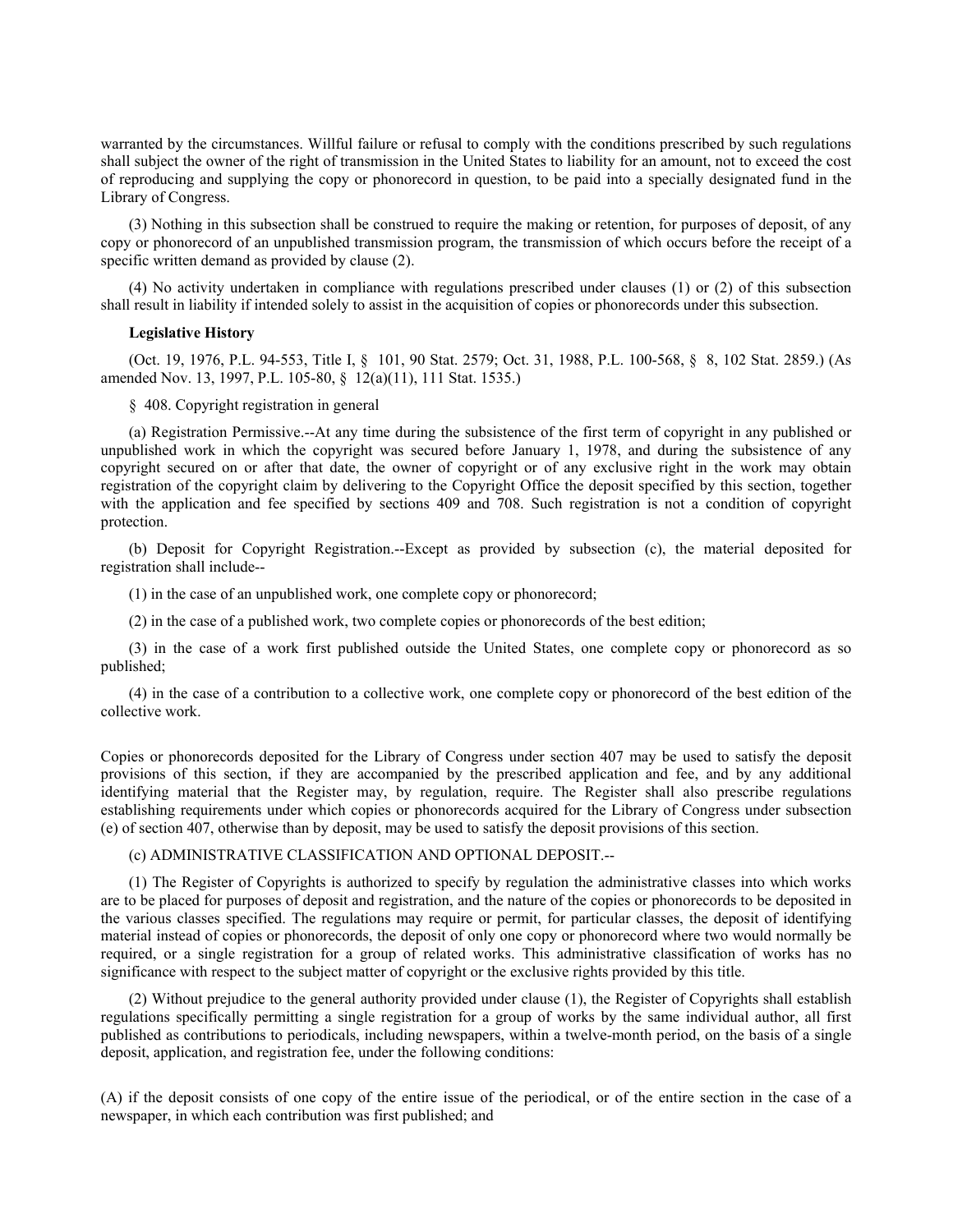(B) if the application identifies each work separately, including the periodical containing it and its date of first publication.

## (C) [Redesignated]

(3) As an alternative to separate renewal registrations under subsection (a) of section 304, a single renewal registration may be made for a group of works by the same individual author, all first published as contributions to periodicals, including newspapers, upon the filing of a single application and fee, under all of the following conditions:

(A) the renewal claimant or claimants, and the basis of claim or claims under section 304(a), is the same for each of the works; and

(B) the works were all copyrighted upon their first publication, either through separate copyright notice and registration or by virtue of a general copyright notice in the periodical issue as a whole; and

(C) the renewal application and fee are received not more than twenty-eight or less than twenty-seven years after the thirty-first day of December of the calendar year in which all of the works were first published; and

(D) the renewal application identifies each work separately, including the periodical containing it and its date of first publication.

(d) Corrections and Amplifications.--The Register may also establish, by regulation, formal procedures for the filing of an application for supplementary registration, to correct an error in a copyright registration or to amplify the information given in a registration. Such application shall be accompanied by the fee provided by section 708, and shall clearly identify the registration to be corrected or amplified. The information contained in a supplementary registration augments but does not supersede that contained in the earlier registration.

(e) PUBLISHED EDITION OF PREVIOUSLY REGISTERED WORK.--Registration for the first published edition of a work previously registered in unpublished form may be made even though the work as published is substantially the same as the unpublished version.

## **Legislative History**

(Oct. 19, 1976, P.L. 94-553, Title I, § 101, 90 Stat. 2580; Oct. 31, 1988, P.L. 100-568, § 9(a), 102 Stat. 2859; June 26, 1992, P.L. 102-307, Title I, § 102(e), 106 Stat. 266.)

§ 409. Application for copyright registration

 The application for copyright registration shall be made on a form prescribed by the Register of Copyrights and shall include--

(1) the name and address of the copyright claimant;

(2) in the case of a work other than an anonymous or pseudonymous work, the name and nationality or domicile of the author or authors, and, if one or more of the authors is dead, the dates of their deaths;

(3) if the work is anonymous or pseudonymous, the nationality or domicile of the author or authors;

(4) in the case of a work made for hire, a statement to this effect;

(5) if the copyright claimant is not the author, a brief statement of how the claimant obtained ownership of the copyright;

(6) the title of the work, together with any previous or alternative titles under which the work can be identified;

(7) the year in which creation of the work was completed;

(8) if the work has been published, the date and nation of its first publication;

(9) in the case of a compilation or derivative work, an identification of any preexisting work or works that it is based on or incorporates, and a brief, general statement of the additional material covered by the copyright claim being registered;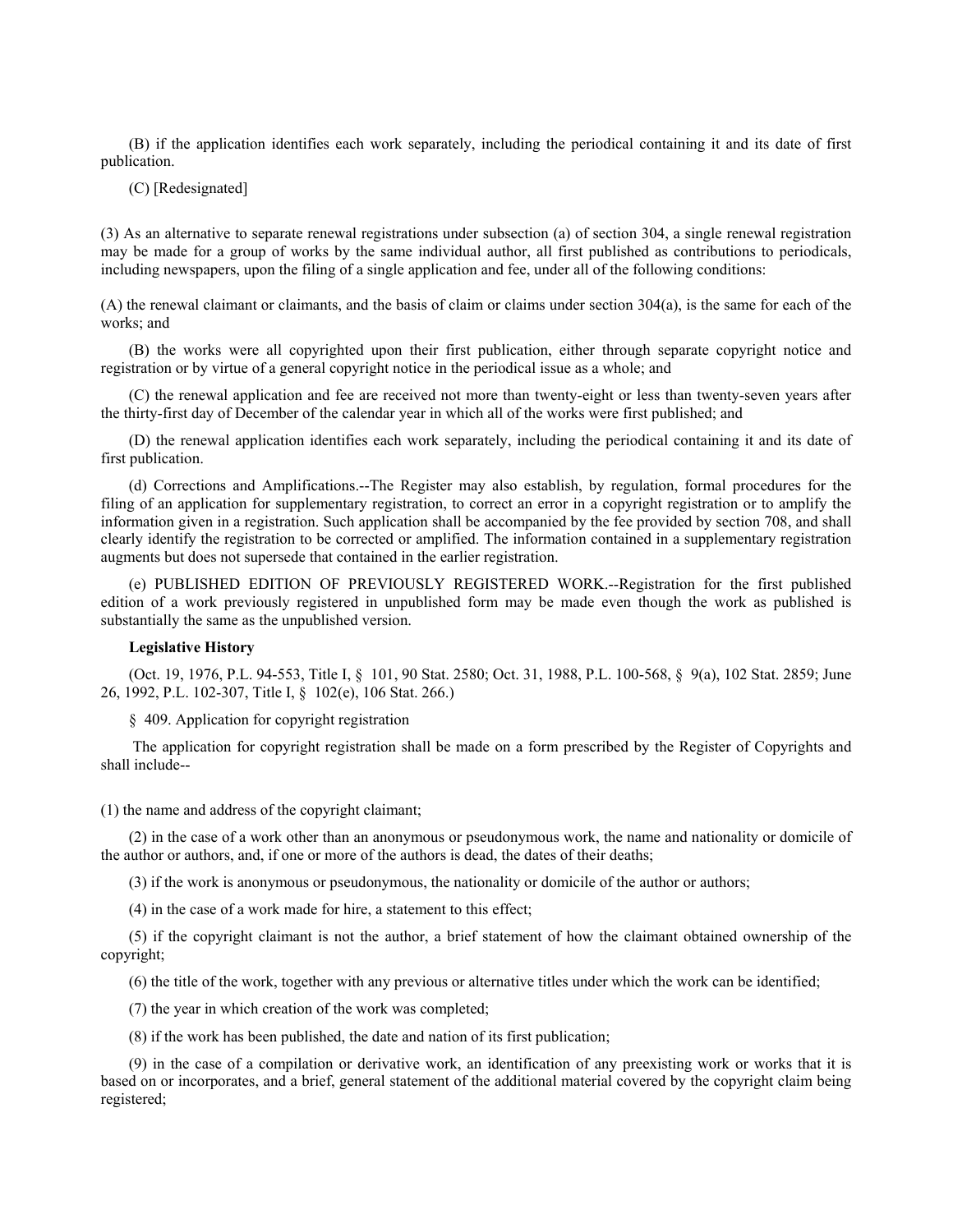(10) in the case of a published work containing material of which copies are required by section 601 to be manufactured in the United States, the names of the persons or organizations who performed the processes specified by subsection (c) of section 601 with respect to that material, and the places where those processes were performed; and

(11) any other information regarded by the Register of Copyrights as bearing upon the preparation or identification of the work or the existence, ownership, or duration of the copyright.

If an application is submitted for the renewed and extended term provided for in section  $304(a)(3)(A)$  and an original term registration has not been made, the Register may request information with respect to the existence, ownership, or duration of the copyright for the original term.

# **Legislative History**

(Oct. 19, 1976, P.L. 94-553, Title I, § 101, 90 Stat. 2582; June 26, 1992, P.L. 102-307, Title I, § 102(b)(1), 106 Stat. 266.)

§ 410. Registration of claim and issuance of certificate

(a) When, after examination, the Register of Copyrights determines that, in accordance with the provisions of this title, the material deposited constitutes copyrightable subject matter and that the other legal and formal requirements of this title have been met, the Register shall register the claim and issue to the applicant a certificate of registration under the seal of the Copyright Office. The certificate shall contain the information given in the application, together with the number and effective date of the registration.

(b) In any case in which the Register of Copyrights determines that, in accordance with the provisions of this title, the material deposited does not constitute copyrightable subject matter or that the claim is invalid for any other reason, the Register shall refuse registration and shall notify the applicant in writing of the reasons for such refusal.

(c) In any judicial proceedings the certificate of a registration made before or within five years after first publication of the work shall constitute prima facie evidence of the validity of the copyright and of the facts stated in the certificate. The evidentiary weight to be accorded the certificate of a registration made thereafter shall be within the discretion of the court.

(d) The effective date of a copyright registration is the day on which an application, deposit, and fee, which are later determined by the Register of Copyrights or by a court of competent jurisdiction to be acceptable for registration, have all been received in the Copyright Office.

## **Legislative History**

(Oct. 19, 1976, P.L. 94-553, Title I, § 101, 90 Stat. 2582.)

§ 411. Registration and infringement actions

(a) Except for an action brought for a violation of the rights of the author under section  $106A(a)$ , and subject to the provisions of subsection (b), no action for infringement of the copyright in any United States work shall be instituted until registration of the copyright claim has been made in accordance with this title. In any case, however, where the deposit, application, and fee required for registration have been delivered to the Copyright Office in proper form and registration has been refused, the applicant is entitled to institute an action for infringement if notice thereof, with a copy of the complaint, is served on the Register of Copyrights. The Register may, at his or her option, become a party to the action with respect to the issue of registrability of the copyright claim by entering an appearance within sixty days after such service, but the Register's failure to become a party shall not deprive the court of jurisdiction to determine that issue.

(b) In the case of a work consisting of sounds, images, or both, the first fixation of which is made simultaneously with its transmission, the copyright owner may, either before or after such fixation takes place, institute an action for infringement under section 501, fully subject to the remedies provided by sections 502 through 506 and sections 509 and 510, if, in accordance with requirements that the Register of Copyrights shall prescribe by regulation, the copyright owner--

(1) serves notice upon the infringer, not less than 48 hours before such fixation, identifying the work and the specific time and source of its first transmission, and declaring an intention to secure copyright in the work; and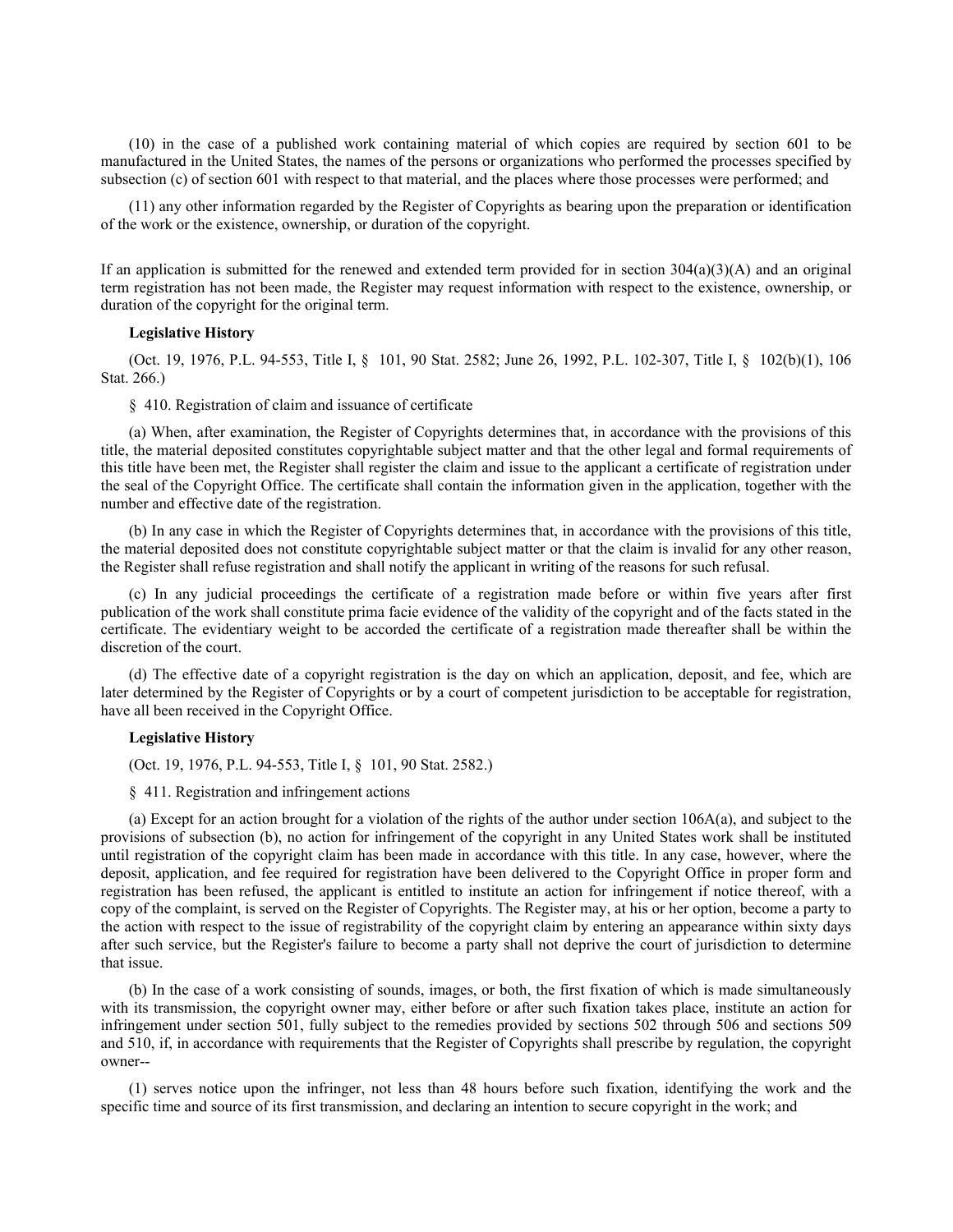(2) makes registration for the work, if required by subsection (a), within three months after its first transmission.

#### **Legislative History**

(Oct. 19, 1976, P.L. 94-553, Title I, § 101, 90 Stat. 2583; Oct. 31, 1988, P.L. 100-568, § 9(b)(1), 102 Stat. 2859; Dec. 1, 1990, P.L. 101-650, Title VI, § 606(c)(1), 104 Stat. 5131.) (As amended Nov. 13, 1997, P.L. 105-80, § 6, 111 Stat. 1532; Oct. 28, 1998, P.L. 105-304, Title I, § 102(d), 112 Stat. 2863.)

§ 412. Registration as prerequisite to certain remedies for infringement

In any action under this title, other than an action brought for a violation of the rights of the author under section 106A(a) or an action instituted under section 411(b), no award of statutory damages or of attorney's fees, as provided by sections 504 and 505, shall be made for--

(1) any infringement of copyright in an unpublished work commenced before the effective date of its registration; or

(2) any infringement of copyright commenced after first publication of the work and before the effective date of its registration, unless such registration is made within three months after the first publication of the work.

### **Legislative History**

(Oct. 19, 1976, P.L. 94-553, Title I, § 101, 90 Stat. 2583; Dec. 1, 1990, P.L. 101-650, Title VI, § 606(c)(2), 104 Stat. 5131.)

# Vol 7: CHAPTER 5 --COPYRIGHT INFRINGEMENT AND REMEDIES

§ 501. Infringement of copyright

(a) Anyone who violates any of the exclusive rights of the copyright owner as provided by sections 106 through 122, or of the author as provided in section 106A(a), or who imports copies or phonorecords into the United States in violation of section 602, is an infringer of the copyright or right of the author, as the case may be. For purposes of this chapter  $[17 \text{ USCS } \xi \xi 501]$  et seq.] (other than section 506), any reference to copyright shall be deemed to include the rights conferred by section  $106A(a)$ . As used in this subsection, the term "anyone" includes any State, any instrumentality of a State, and any officer or employee of a State or instrumentality of a State acting in his or her official capacity. Any State, and any such instrumentality, officer, or employee, shall be subject to the provisions of this title in the same manner and to the same extent as any nongovernmental entity.

(b) The legal or beneficial owner of an exclusive right under a copyright is entitled, subject to the requirements of section 411, to institute an action for any infringement of that particular right committed while he or she is the owner of it. The court may require such owner to serve written notice of the action with a copy of the complaint upon any person shown, by the records of the Copyright Office or otherwise, to have or claim an interest in the copyright, and shall require that such notice be served upon any person whose interest is likely to be affected by a decision in the case. The court may require the joinder, and shall permit the intervention, of any person having or claiming an interest in the copyright.

(c) For any secondary transmission by a cable system that embodies a performance or a display of a work which is actionable as an act of infringement under subsection (c) of section 111, a television broadcast station holding a copyright or other license to transmit or perform the same version of that work shall, for purposes of subsection (b) of this section, be treated as a legal or beneficial owner if such secondary transmission occurs within the local service area of that television station.

(d) For any secondary transmission by a cable system that is actionable as an act of infringement pursuant to section  $111(c)(3)$ , the following shall also have standing to sue: (i) the primary transmitter whose transmission has been altered by the cable system; and (ii) any broadcast station within whose local service area the secondary transmission occurs.

(e) With respect to any secondary transmission that is made by a satellite carrier of a performance or display of a work embodied in a primary transmission and is actionable as an act of infringement under section 119(a)(5), a network station holding a copyright or other license to transmit or perform the same version of that work shall, for purposes of subsection (b) of this section, be treated as a legal or beneficial owner if such secondary transmission occurs within the local service area of that station.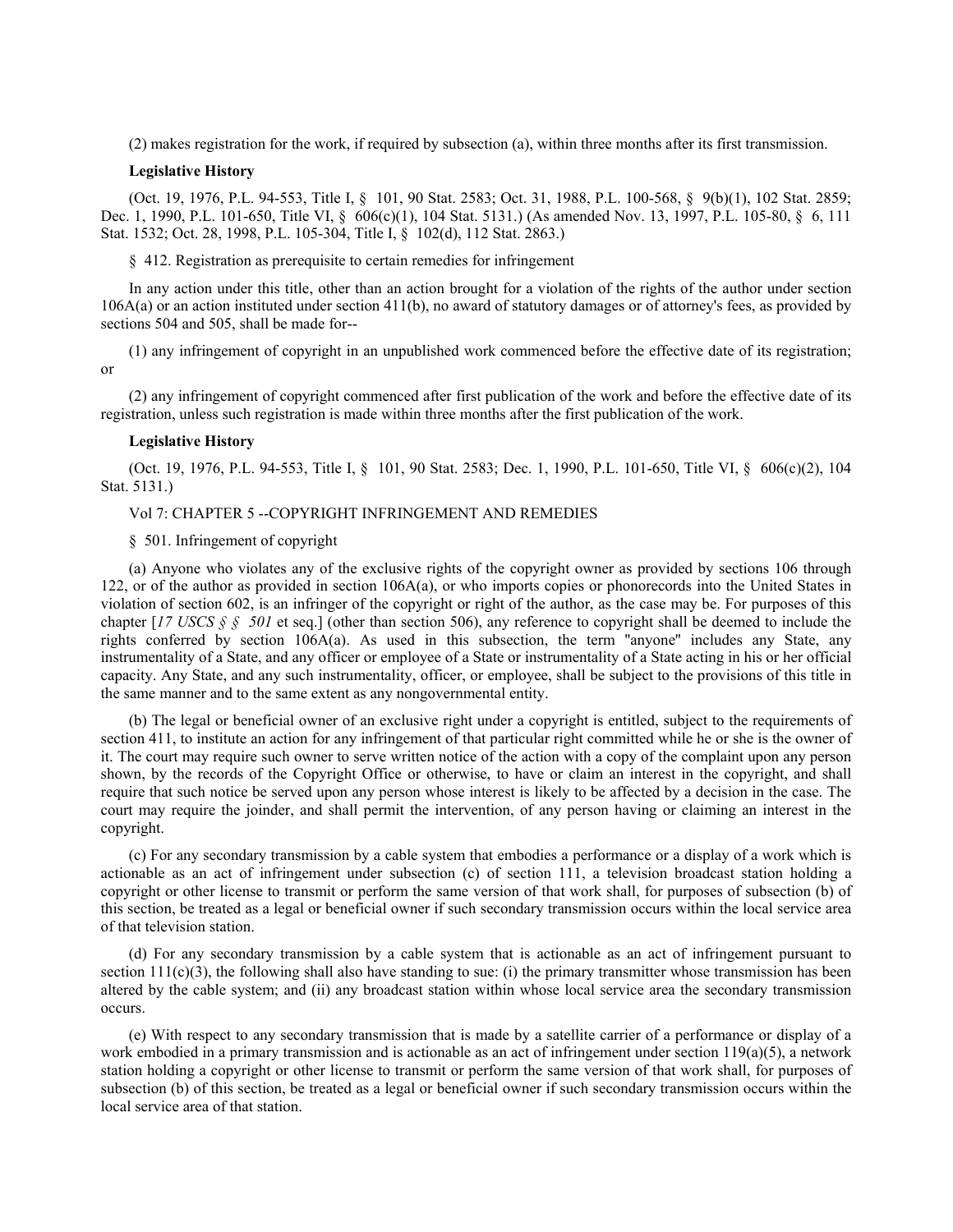$(f)(1)$  With respect to any secondary transmission that is made by a satellite carrier of a performance or display of a work embodied in a primary transmission and is actionable as an act of infringement under section 122, a television broadcast station holding a copyright or other license to transmit or perform the same version of that work shall, for purposes of subsection (b) of this section, be treated as a legal or beneficial owner if such secondary transmission occurs within the local market of that station.

(2) A television broadcast station may file a civil action against any satellite carrier that has refused to carry television broadcast signals, as required under section  $122(a)(2)$ , to enforce that television broadcast station's rights under section 338(a) of the Communications Act of 1934 [*47 USCS § 338* (a)].

#### **Legislative History**

(Oct. 19, 1976, P.L. 94-553, Title I, § 101, 90 Stat. 2584; Oct. 31, 1988, P.L. 100-568, § 10(a), 102 Stat. 2860; Nov. 16, 1988, P.L. 100-667, Title II, § 202(3), 102 Stat. 3957; Nov. 15, 1990, P.L. 101-553, § 2(a)(1), 104 Stat. 2749; Dec. 1, 1990, P.L. 101-650, Title VI, § 606(a), 104 Stat. 5131.) (As amended Aug. 5, 1999, P.L. 106-44, § 1(g)(5), 113 Stat. 222; Nov. 29, 1999, P.L. 106-113, Div B, § 1000(a)(9), 113 Stat. 1536; Nov. 2, 2002, P.L. 107-273, Div C, Title III, Subtitle B, § 13210(4)(B), 116 Stat. 1909.)

§ 502. Remedies for infringement: Injunctions

(a) Any court having jurisdiction of a civil action arising under this title may, subject to the provisions of section 1498 of title 28, grant temporary and final injunctions on such terms as it may deem reasonable to prevent or restrain infringement of a copyright.

(b) Any such injunction may be served anywhere in the United States on the person enjoined; it shall be operative throughout the United States and shall be enforceable, by proceedings in contempt or otherwise, by any United States court having jurisdiction of that person. The clerk of the court granting the injunction shall, when requested by any other court in which enforcement of the injunction is sought, transmit promptly to the other court a certified copy of all the papers in the case on file in such clerk's office.

#### **Legislative History**

(Oct. 19, 1976, P.L. 94-553, Title I, § 101, 90 Stat. 2584.)

§ 503. Remedies for infringement: Impounding and disposition of infringing articles

(a) At any time while an action under this title is pending, the court may order the impounding, on such terms as it may deem reasonable, of all copies or phonorecords claimed to have been made or used in violation of the copyright owner's exclusive rights, and of all plates, molds, matrices, masters, tapes, film negatives, or other articles by means of which such copies or phonorecords may be reproduced.

(b) As part of a final judgment or decree, the court may order the destruction or other reasonable disposition of all copies or phonorecords found to have been made or used in violation of the copyright owner's exclusive rights, and of all plates, molds, matrices, masters, tapes, film negatives, or other articles by means of which such copies or phonorecords may be reproduced.

## **Legislative History**

(Oct. 19, 1976, P.L. 94-553, Title I, § 101, 90 Stat. 2585.)

§ 504. Remedies for infringement: Damages and profits

(a) In General.--Except as otherwise provided by this title, an infringer of copyright is liable for either--

(1) the copyright owner's actual damages and any additional profits of the infringer, as provided by subsection (b);

or

(2) statutory damages, as provided by subsection (c).

(b) ACTUAL DAMAGES AND PROFITS.--The copyright owner is entitled to recover the actual damages suffered by him or her as a result of the infringement, and any profits of the infringer that are attributable to the infringement and are not taken into account in computing the actual damages. In establishing the infringer's profits, the copyright owner is required to present proof only of the infringer's gross revenue, and the infringer is required to prove his or her deductible expenses and the elements of profit attributable to factors other than the copyrighted work.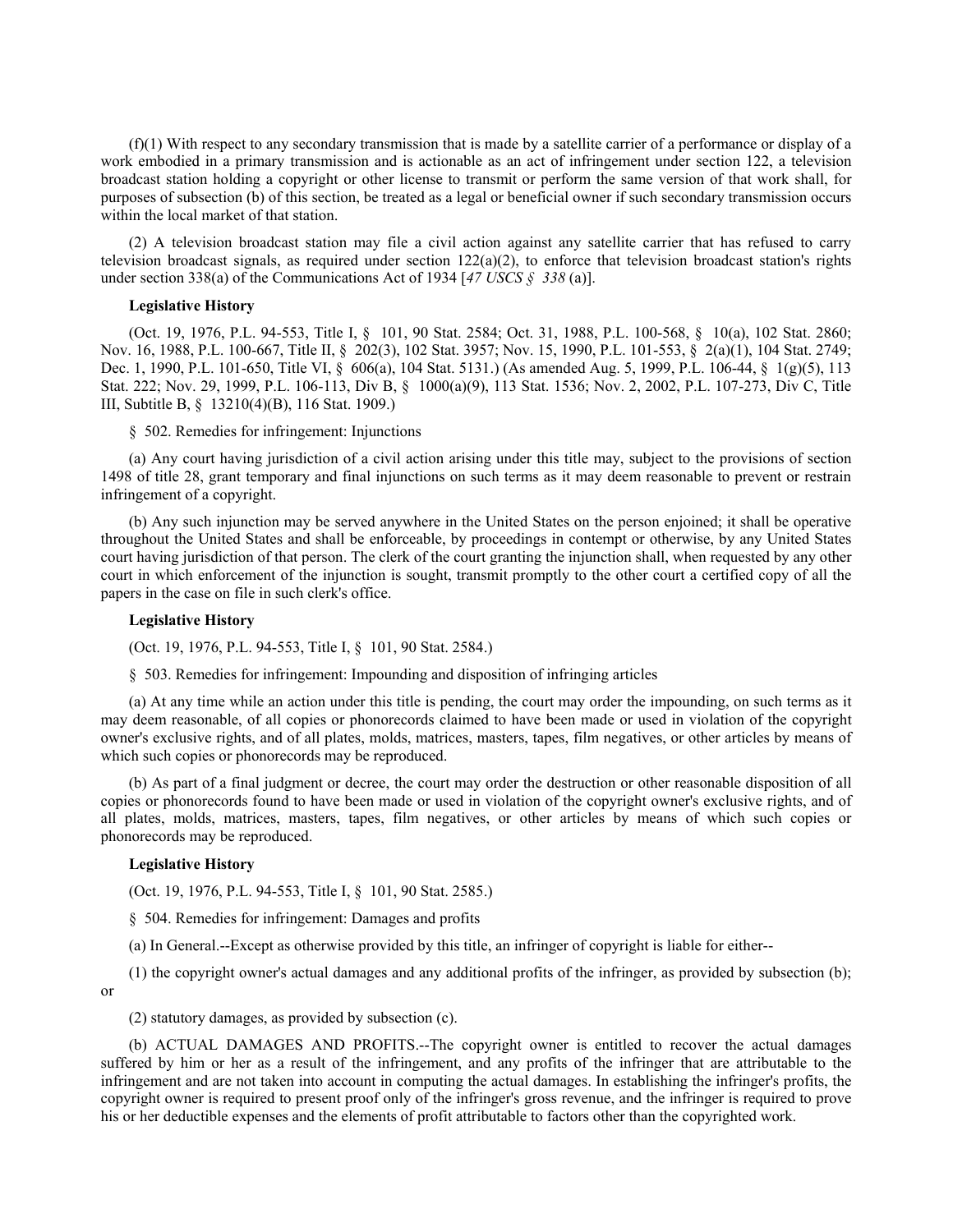### (c) Statutory Damages.--

(1) Except as provided by clause (2) of this subsection, the copyright owner may elect, at any time before final judgment is rendered, to recover, instead of actual damages and profits, an award of statutory damages for all infringements involved in the action, with respect to any one work, for which any one infringer is liable individually, or for which any two or more infringers are liable jointly and severally, in a sum of not less than \$ 750 or more than \$ 30,000 as the court considers just. For the purposes of this subsection, all the parts of a compilation or derivative work constitute one work.

(2) In a case where the copyright owner sustains the burden of proving, and the court finds, that infringement was committed willfully, the court in its discretion may increase the award of statutory damages to a sum of not more than \$ 150,000. In a case where the infringer sustains the burden of proving, and the court finds, that such infringer was not aware and had no reason to believe that his or her acts constituted an infringement of copyright, the court in its discretion may reduce the award of statutory damages to a sum of not less than \$ 200. The court shall remit statutory damages in any case where an infringer believed and had reasonable grounds for believing that his or her use of the copyrighted work was a fair use under section 107, if the infringer was: (i) an employee or agent of a nonprofit educational institution, library, or archives acting within the scope of his or her employment who, or such institution, library, or archives itself, which infringed by reproducing the work in copies or phonorecords; or (ii) a public broadcasting entity which or a person who, as a regular part of the nonprofit activities of a public broadcasting entity (as defined in subsection (g) of section 118) infringed by performing a published nondramatic literary work or by reproducing a transmission program embodying a performance of such a work.

(d) ADDITIONAL DAMAGES IN CERTAIN CASES.--In any case in which the court finds that a defendant proprietor of an establishment who claims as a defense that its activities were exempt under section 110(5) did not have reasonable grounds to believe that its use of a copyrighted work was exempt under such section, the plaintiff shall be entitled to, in addition to any award of damages under this section, an additional award of two times the amount of the license fee that the proprietor of the establishment concerned should have paid the plaintiff for such use during the preceding period of up to 3 years.

### **Legislative History**

(Oct. 19, 1976, P.L. 94-553, Title I, § 101, 90 Stat. 2585; Oct. 31, 1988, P.L. 100-568, § 10(b), 102 Stat. 2860.) (As amended Nov. 13, 1997, P.L. 105-80, § 12(a)(13), 111 Stat. 1535; Oct. 27, 1998, P.L. 105-298, Title II, § 204, 112 Stat. 2833; Dec. 9, 1999, P.L. 106-160, § 2, 113 Stat. 1774.)

§ 505. Remedies for infringement: Costs and attorney's fees

In any civil action under this title, the court in its discretion may allow the recovery of full costs by or against any party other than the United States or an officer thereof. Except as otherwise provided by this title, the court may also award a reasonable attorney's fee to the prevailing party as part of the costs.

#### **Legislative History**

(Oct. 19, 1976, P.L. 94-553, Title I, § 101, 90 Stat. 2586.)

- § 506. Criminal offenses
- (a) Criminal Infringement.--Any person who infringes a copyright willfully either--
- (1) for purposes of commercial advantage or private financial gain, or

(2) by the reproduction or distribution, including by electronic means, during any 180-day period, of 1 or more copies or phonorecords of 1 or more copyrighted works, which have a total retail value of more than \$ 1,000,

shall be punished as provided under section 2319 of title 18, United States Code. For purposes of this subsection, evidence of reproduction or distribution of a copyrighted work, by itself, shall not be sufficient to establish willful infringement.

(b) Forfeiture and Destruction.--When any person is convicted of any violation of subsection (a), the court in its judgment of conviction shall, in addition to the penalty therein prescribed, order the forfeiture and destruction or other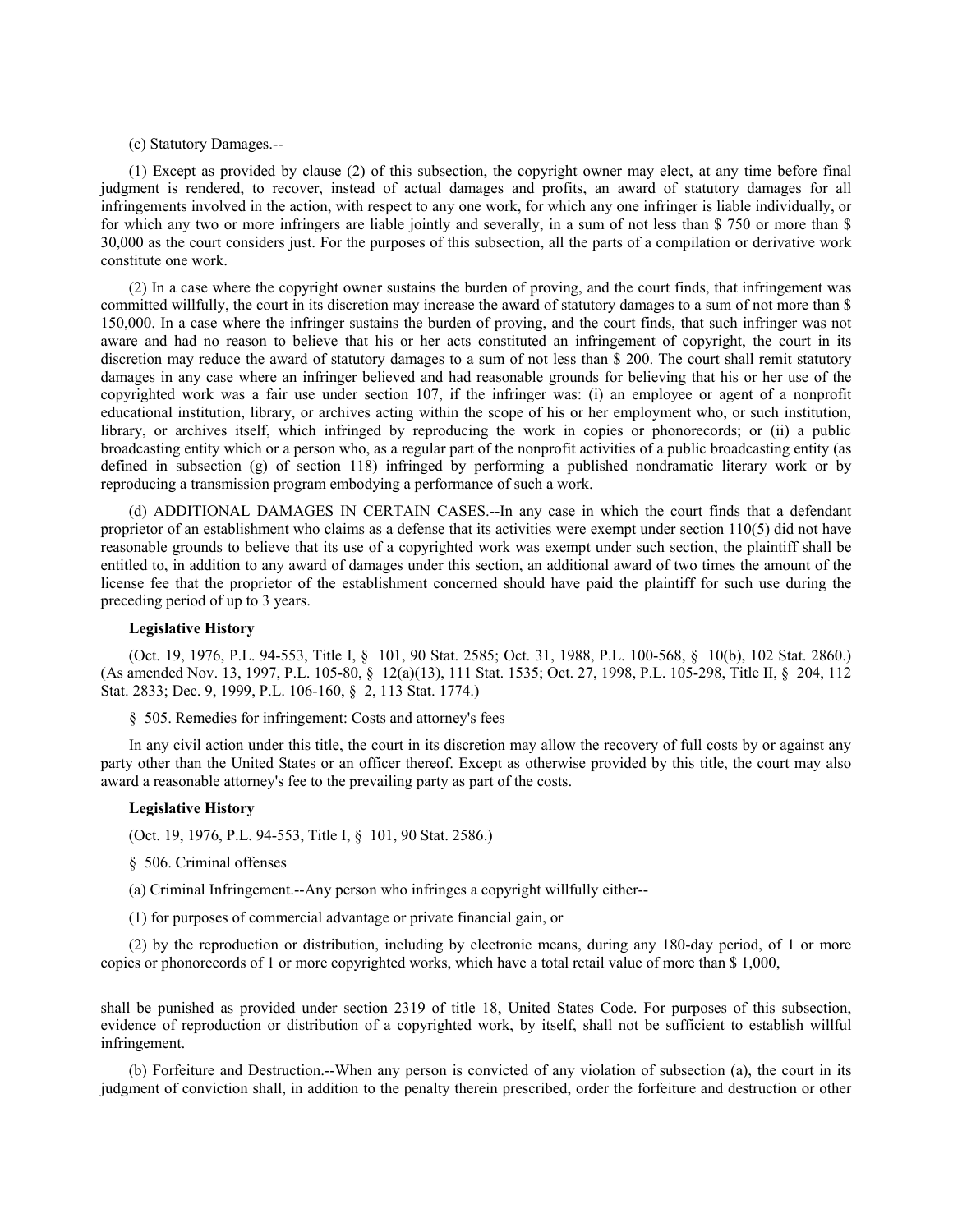disposition of all infringing copies or phonorecords and all implements, devices, or equipment used in the manufacture of such infringing copies or phonorecords.

(c) Fraudulent Copyright Notice.--Any person who, with fraudulent intent, places on any article a notice of copyright or words of the same purport that such person knows to be false, or who, with fraudulent intent, publicly distributes or imports for public distribution any article bearing such notice or words that such person knows to be false, shall be fined not more than \$ 2,500.

(d) Fraudulent Removal of Copyright Notice.--Any person who, with fraudulent intent, removes or alters any notice of copyright appearing on a copy of a copyrighted work shall be fined not more than \$ 2,500.

(e) False Representation.--Any person who knowingly makes a false representation of a material fact in the application for copyright registration provided for by section 409, or in any written statement filed in connection with the application, shall be fined not more than \$ 2,500.

(f) Rights of Attribution and Integrity.--Nothing in this section applies to infringement of the rights conferred by section  $106A(a)$ .

#### **Legislative History**

(Oct. 19, 1976, P.L. 94-553, Title I, § 101, 90 Stat. 2586; May 24, 1982, P.L. 97-180, § 5, 96 Stat. 93; Dec. 1, 1990, P.L. 101-650, Title VI, § 606(b), 104 Stat. 5131) (As amended Dec. 16, 1997, P.L. 105-147, § 2(b), 111 Stat. 2678.)

#### § 507. Limitations on actions

(a) Criminal Proceedings.--Except as expressly provided otherwise in this title, no criminal proceeding shall be maintained under the provisions of this title unless it is commenced within 5 years after the cause of action arose.

(b) Civil Actions.--No civil action shall be maintained under the provisions of this title unless it is commenced within three years after the claim accrued.

### **Legislative History**

(Oct. 19, 1976, P.L. 94-553, Title I, § 101, 90 Stat. 2586.) (As amended Dec. 16, 1997, P.L. 105-147, § 2(c), 111 Stat. 2678; Oct. 28, 1998, P.L. 105-304, Title I, § 102(e), 112 Stat. 2863.)

§ 508. Notification of filing and determination of actions

(a) Within one month after the filing of any action under this title, the clerks of the courts of the United States shall send written notification to the Register of Copyrights setting forth, as far as is shown by the papers filed in the court, the names and addresses of the parties and the title, author, and registration number of each work involved in the action. If any other copyrighted work is later included in the action by amendment, answer, or other pleading, the clerk shall also send a notification concerning it to the Register within one month after the pleading is filed.

(b) Within one month after any final order or judgment is issued in the case, the clerk of the court shall notify the Register of it, sending with the notification a copy of the order or judgment together with the written opinion, if any, of the court.

(c) Upon receiving the notifications specified in this section, the Register shall make them a part of the public records of the Copyright Office.

#### **Legislative History**

(Oct. 19, 1976, P.L. 94-553, Title I, § 101, 90 Stat. 2586.)

§ 509. Seizure and forfeiture

(a) All copies or phonorecords manufactured, reproduced, distributed, sold, or otherwise used, intended for use, or possessed with intent to use in violation of section 506(a), and all plates, molds, matrices, masters, tapes, film negatives, or other articles by means of which such copies or phonorecords may be reproduced, and all electronic, mechanical, or other devices for manufacturing, reproducing, or assembling such copies or phonorecords may be seized and forfeited to the United States.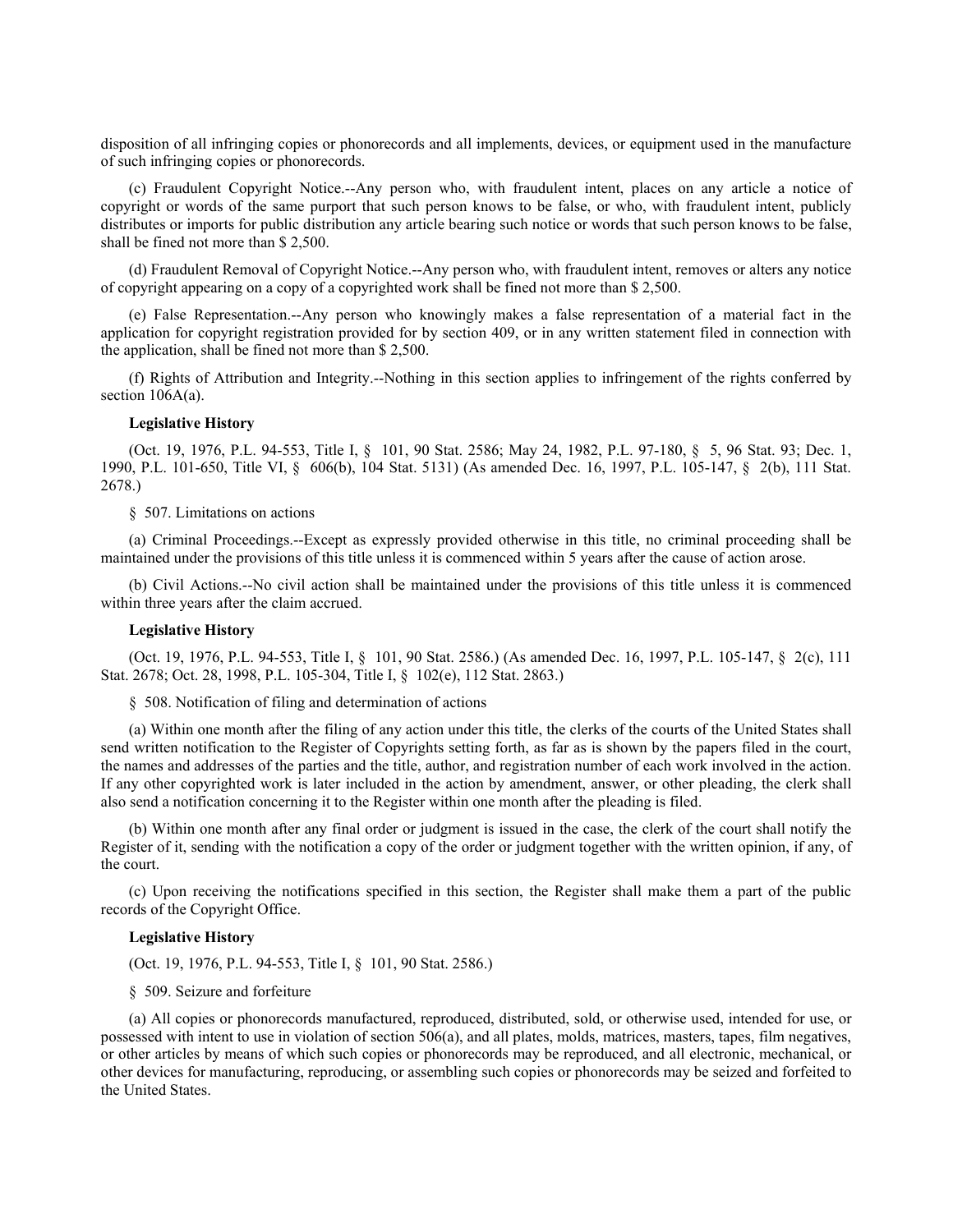(b) The applicable procedures relating to (i) the seizure, summary and judicial forfeiture, and condemnation of vessels, vehicles, merchandise, and baggage for violations of the customs laws contained in title 19, (ii) the disposition of such vessels, vehicles, merchandise, and baggage or the proceeds from the sale thereof, (iii) the remission or mitigation of such forfeiture, (iv) the compromise of claims, and (v) the award of compensation to informers in respect of such forfeitures, shall apply to seizures and forfeitures incurred, or alleged to have been incurred, under the provisions of this section, insofar as applicable and not inconsistent with the provisions of this section; except that such duties as are imposed upon any officer or employee of the Treasury Department or any other person with respect to the seizure and forfeiture of vessels, vehicles, merchandise, and baggage under the provisions of the customs laws contained in title 19 shall be performed with respect to seizure and forfeiture of all articles described in subsection (a) by such officers, agents, or other persons as may be authorized or designated for that purpose by the Attorney General.

#### **Legislative History**

(Oct. 19, 1976, P.L. 94-553, Title I, § 101, 90 Stat. 2587.) (As amended Nov. 13, 1997, P.L. 105-80, § 12(a)(14), 111 Stat. 1535.)

§ 510. Remedies for alteration of programming by cable systems

(a) In any action filed pursuant to section  $111(c)(3)$ , the following remedies shall be available:

(1) Where an action is brought by a party identified in subsections (b) or (c) of section 501, the remedies provided by sections 502 through 505, and the remedy provided by subsection (b) of this section; and

(2) When an action is brought by a party identified in subsection (d) of section 501, the remedies provided by sections 502 and 505, together with any actual damages suffered by such party as a result of the infringement, and the remedy provided by subsection (b) of this section.

(b) In any action filed pursuant to section  $111(c)(3)$ , the court may decree that, for a period not to exceed thirty days, the cable system shall be deprived of the benefit of a statutory license for one or more distant signals carried by such cable system.

#### **Legislative History**

(Oct. 19, 1976, P.L. 94-553, Title I, § 101, 90 Stat. 2587.) (As amended Nov. 29, 1999, P.L. 106-113, Div B, § 1000(a)(9), 113 Stat. 1536.)

§ 511. Liability of States, instrumentalities of States, and State officials for infringement of copyright

(a) In General.--Any State, any instrumentality of a State, and any officer or employee of a State or instrumentality of a State acting in his or her official capacity, shall not be immune, under the Eleventh Amendment of the Constitution of the United States or under any other doctrine of sovereign immunity, from suit in Federal Court by any person, including any governmental or nongovernmental entity, for a violation of any of the exclusive rights of a copyright owner provided by sections 106 through 122, for importing copies of phonorecords in violation of section 602, or for any other violation under this title.

(b) Remedies.--In a suit described in subsection (a) for a violation described in that subsection, remedies (including remedies both at law and in equity) are available for the violation to the same extent as such remedies are available for such a violation in a suit against any public or private entity other than a State, instrumentality of a State, or officer or employee of a State acting in his or her official capacity. Such remedies include impounding and disposition of infringing articles under section 503, actual damages and profits and statutory damages under section 504, costs and attorney's fees under section 505, and the remedies provided in section 510.

## **Legislative History**

(Added Nov. 15, 1990, P.L. 101-553, § 2(a)(2), 104 Stat. 2749.) (As amended Aug. 5, 1999, P.L. 106-44, § 1(g)(6), 113 Stat. 222; Nov. 2, 2002, P.L. 107-273, Div C, Title III, Subtitle B, § 13210(4)(C), 116 Stat. 1909.)

§ 512. Limitations on liability relating to material online

(a) TRANSITORY DIGITAL NETWORK COMMUNICATIONS.--A service provider shall not be liable for monetary relief, or, except as provided in subsection (j), for injunctive or other equitable relief, for infringement of copyright by reason of the provider's transmitting, routing, or providing connections for, material through a system or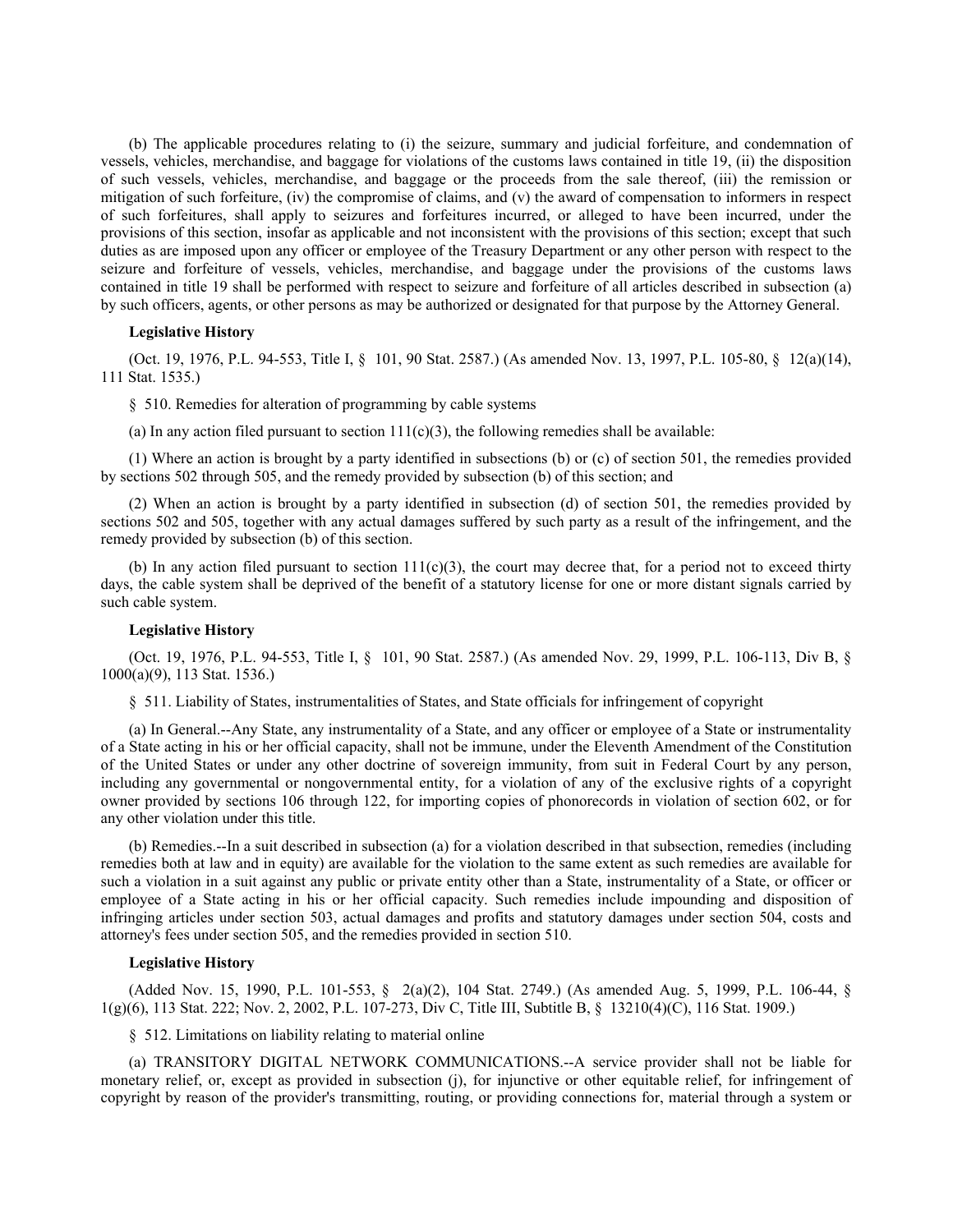network controlled or operated by or for the service provider, or by reason of the intermediate and transient storage of that material in the course of such transmitting, routing, or providing connections, if--

(1) the transmission of the material was initiated by or at the direction of a person other than the service provider;

(2) the transmission, routing, provision of connections, or storage is carried out through an automatic technical process without selection of the material by the service provider;

(3) the service provider does not select the recipients of the material except as an automatic response to the request of another person;

(4) no copy of the material made by the service provider in the course of such intermediate or transient storage is maintained on the system or network in a manner ordinarily accessible to anyone other than anticipated recipients, and no such copy is maintained on the system or network in a manner ordinarily accessible to such anticipated recipients for a longer period than is reasonably necessary for the transmission, routing, or provision of connections; and

(5) the material is transmitted through the system or network without modification of its content.

(b) SYSTEM CACHING.--

(1) Limitation on liability.--A service provider shall not be liable for monetary relief, or, except as provided in subsection (j), for injunctive or other equitable relief, for infringement of copyright by reason of the intermediate and temporary storage of material on a system or network controlled or operated by or for the service provider in a case in which--

(A) the material is made available online by a person other than the service provider;

(B) the material is transmitted from the person described in subparagraph (A) through the system or network to a person other than the person described in subparagraph (A) at the direction of that other person; and

(C) the storage is carried out through an automatic technical process for the purpose of making the material available to users of the system or network who, after the material is transmitted as described in subparagraph (B), request access to the material from the person described in subparagraph (A),

if the conditions set forth in paragraph (2) are met.

(2) CONDITIONS.--The conditions referred to in paragraph (1) are that--

(A) the material described in paragraph  $(1)$  is transmitted to the subsequent users described in paragraph  $(1)(C)$  without modification to its content from the manner in which the material was transmitted from the person described in paragraph  $(1)(A)$ ;

(B) the service provider described in paragraph (1) complies with rules concerning the refreshing, reloading, or other updating of the material when specified by the person making the material available online in accordance with a generally accepted industry standard data communications protocol for the system or network through which that person makes the material available, except that this subparagraph applies only if those rules are not used by the person described in paragraph (1)(A) to prevent or unreasonably impair the intermediate storage to which this subsection applies;

(C) the service provider does not interfere with the ability of technology associated with the material to return to the person described in paragraph (1)(A) the information that would have been available to that person if the material had been obtained by the subsequent users described in paragraph (1)(C) directly from that person, except that this subparagraph applies only if that technology--

(i) does not significantly interfere with the performance of the provider's system or network or with the intermediate storage of the material;

(ii) is consistent with generally accepted industry standard communications protocols; and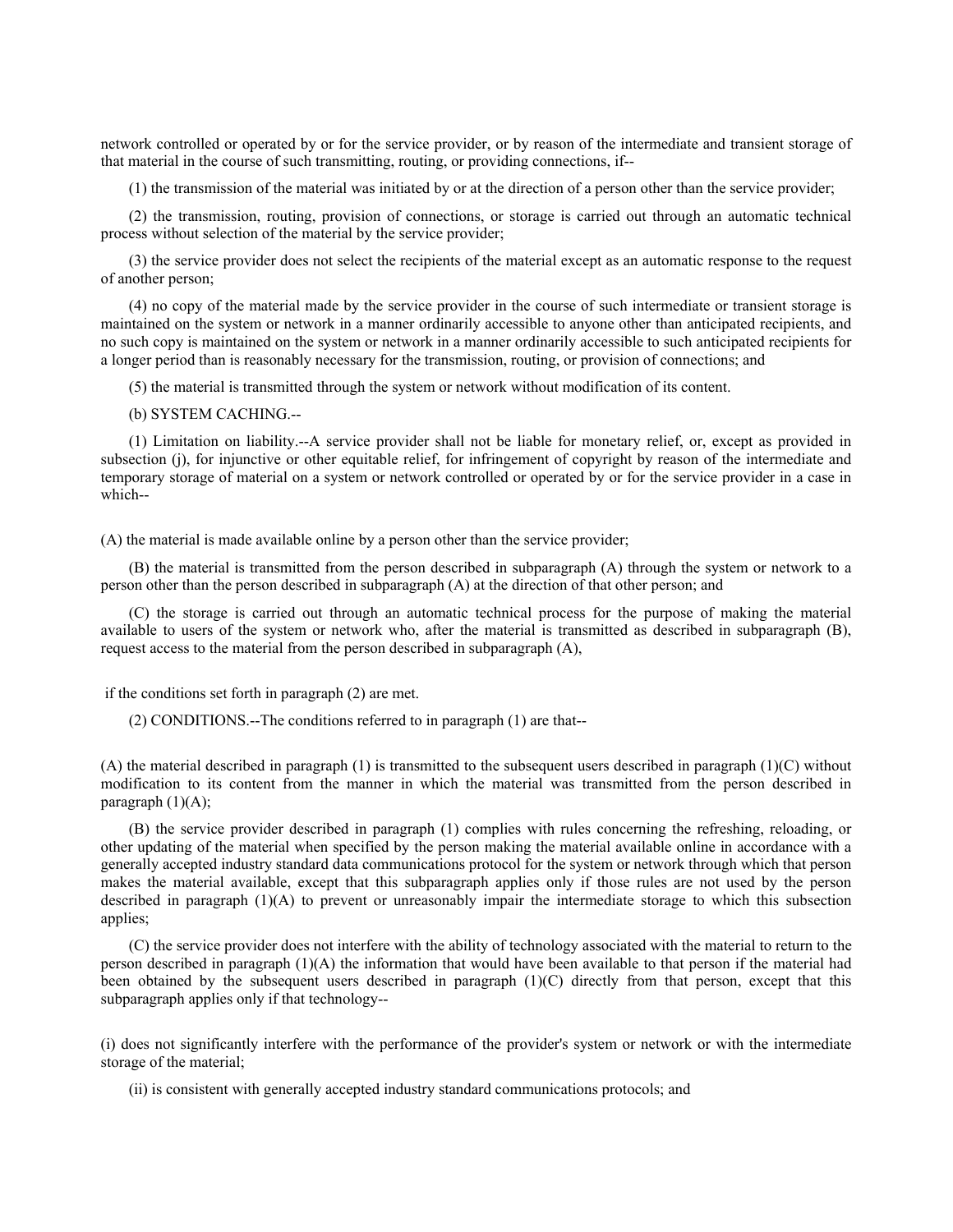(iii) does not extract information from the provider's system or network other than the information that would have been available to the person described in paragraph (1)(A) if the subsequent users had gained access to the material directly from that person;

(D) if the person described in paragraph  $(1)(A)$  has in effect a condition that a person must meet prior to having access to the material, such as a condition based on payment of a fee or provision of a password or other information, the service provider permits access to the stored material in significant part only to users of its system or network that have met those conditions and only in accordance with those conditions; and

(E) if the person described in paragraph (1)(A) makes that material available online without the authorization of the copyright owner of the material, the service provider responds expeditiously to remove, or disable access to, the material that is claimed to be infringing upon notification of claimed infringement as described in subsection (c)(3), except that this subparagraph applies only if--

(i) the material has previously been removed from the originating site or access to it has been disabled, or a court has ordered that the material be removed from the originating site or that access to the material on the originating site be disabled; and

(ii) the party giving the notification includes in the notification a statement confirming that the material has been removed from the originating site or access to it has been disabled or that a court has ordered that the material be removed from the originating site or that access to the material on the originating site be disabled.

(c) INFORMATION RESIDING ON SYSTEMS OR NETWORKS AT DIRECTION OF USERS.--

(1) In general.--A service provider shall not be liable for monetary relief, or, except as provided in subsection (j), for injunctive or other equitable relief, for infringement of copyright by reason of the storage at the direction of a user of material that resides on a system or network controlled or operated by or for the service provider, if the service provider--

(A)(i) does not have actual knowledge that the material or an activity using the material on the system or network is infringing;

(ii) in the absence of such actual knowledge, is not aware of facts or circumstances from which infringing activity is apparent; or

(iii) upon obtaining such knowledge or awareness, acts expeditiously to remove, or disable access to, the material;

(B) does not receive a financial benefit directly attributable to the infringing activity, in a case in which the service provider has the right and ability to control such activity; and

(C) upon notification of claimed infringement as described in paragraph (3), responds expeditiously to remove, or disable access to, the material that is claimed to be infringing or to be the subject of infringing activity.

(2) Designated agent.--The limitations on liability established in this subsection apply to a service provider only if the service provider has designated an agent to receive notifications of claimed infringement described in paragraph (3), by making available through its service, including on its website in a location accessible to the public, and by providing to the Copyright Office, substantially the following information:

(A) the name, address, phone number, and electronic mail address of the agent.

(B) other contact information which the Register of Copyrights may deem appropriate.

The Register of Copyrights shall maintain a current directory of agents available to the public for inspection, including through the Internet, in both electronic and hard copy formats, and may require payment of a fee by service providers to cover the costs of maintaining the directory.

(3) Elements of notification.--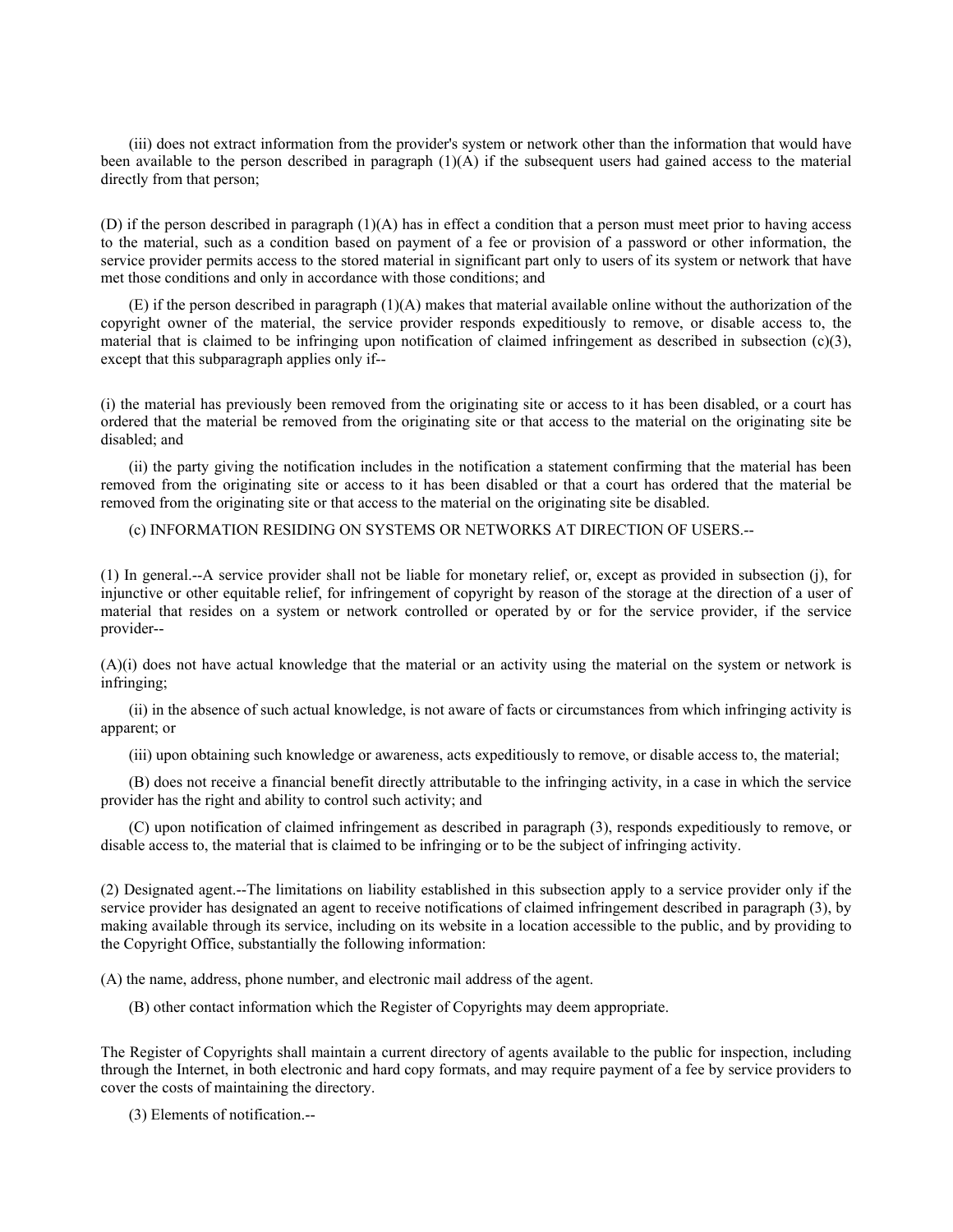(A) To be effective under this subsection, a notification of claimed infringement must be a written communication provided to the designated agent of a service provider that includes substantially the following:

(i) A physical or electronic signature of a person authorized to act on behalf of the owner of an exclusive right that is allegedly infringed.

(ii) Identification of the copyrighted work claimed to have been infringed, or, if multiple copyrighted works at a single online site are covered by a single notification, a representative list of such works at that site.

(iii) Identification of the material that is claimed to be infringing or to be the subject of infringing activity and that is to be removed or access to which is to be disabled, and information reasonably sufficient to permit the service provider to locate the material.

(iv) Information reasonably sufficient to permit the service provider to contact the complaining party, such as an address, telephone number, and, if available, an electronic mail address at which the complaining party may be contacted.

(v) A statement that the complaining party has a good faith belief that use of the material in the manner complained of is not authorized by the copyright owner, its agent, or the law.

(vi) A statement that the information in the notification is accurate, and under penalty of perjury, that the complaining party is authorized to act on behalf of the owner of an exclusive right that is allegedly infringed.

(B)(i) Subject to clause (ii), a notification from a copyright owner or from a person authorized to act on behalf of the copyright owner that fails to comply substantially with the provisions of subparagraph (A) shall not be considered under paragraph (1)(A) in determining whether a service provider has actual knowledge or is aware of facts or circumstances from which infringing activity is apparent.

(ii) In a case in which the notification that is provided to the service provider's designated agent fails to comply substantially with all the provisions of subparagraph (A) but substantially complies with clauses (ii), (iii), and (iv) of subparagraph (A), clause (i) of this subparagraph applies only if the service provider promptly attempts to contact the person making the notification or takes other reasonable steps to assist in the receipt of notification that substantially complies with all the provisions of subparagraph (A).

(d) INFORMATION LOCATION TOOLS.--A service provider shall not be liable for monetary relief, or, except as provided in subsection (j), for injunctive or other equitable relief, for infringement of copyright by reason of the provider referring or linking users to an online location containing infringing material or infringing activity, by using information location tools, including a directory, index, reference, pointer, or hypertext link, if the service provider--

(1)(A) does not have actual knowledge that the material or activity is infringing;

(B) in the absence of such actual knowledge, is not aware of facts or circumstances from which infringing activity is apparent; or

(C) upon obtaining such knowledge or awareness, acts expeditiously to remove, or disable access to, the material;

(2) does not receive a financial benefit directly attributable to the infringing activity, in a case in which the service provider has the right and ability to control such activity; and

(3) upon notification of claimed infringement as described in subsection (c)(3), responds expeditiously to remove, or disable access to, the material that is claimed to be infringing or to be the subject of infringing activity, except that, for purposes of this paragraph, the information described in subsection  $(c)(3)(A)(iii)$  shall be identification of the reference or link, to material or activity claimed to be infringing, that is to be removed or access to which is to be disabled, and information reasonably sufficient to permit the service provider to locate that reference or link.

(e) LIMITATION ON LIABILITY OF NONPROFIT EDUCATIONAL INSTITUTIONS.--(1) When a public or other nonprofit institution of higher education is a service provider, and when a faculty member or graduate student who is an employee of such institution is performing a teaching or research function, for the purposes of subsections (a) and (b) such faculty member or graduate student shall be considered to be a person other than the institution, and for the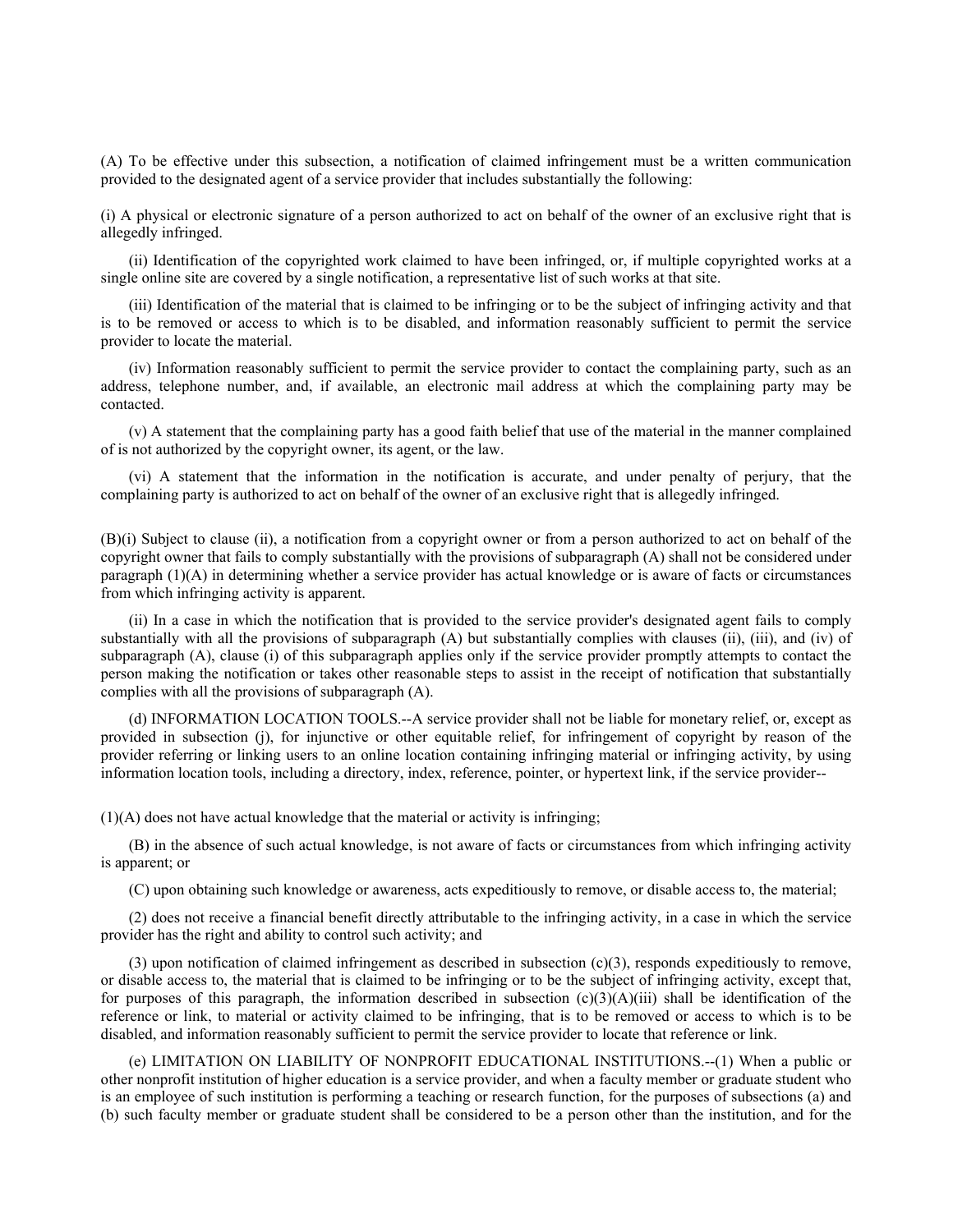purposes of subsections (c) and (d) such faculty member's or graduate student's knowledge or awareness of his or her infringing activities shall not be attributed to the institution, if--

(A) such faculty member's or graduate student's infringing activities do not involve the provision of online access to instructional materials that are or were required or recommended, within the preceding 3-year period, for a course taught at the institution by such faculty member or graduate student;

(B) the institution has not, within the preceding 3-year period, received more than two notifications described in subsection (c)(3) of claimed infringement by such faculty member or graduate student, and such notifications of claimed infringement were not actionable under subsection (f); and

(C) the institution provides to all users of its system or network informational materials that accurately describe, and promote compliance with, the laws of the United States relating to copyright.

(2) For the purposes of this subsection, the limitations on injunctive relief contained in subsections (j)(2) and (j)(3), but not those in  $(i)(1)$ , shall apply.

(f) Misrepresentations.--Any person who knowingly materially misrepresents under this section--

(1) that material or activity is infringing, or

(2) that material or activity was removed or disabled by mistake or misidentification,

shall be liable for any damages, including costs and attorneys' fees, incurred by the alleged infringer, by any copyright owner or copyright owner's authorized licensee, or by a service provider, who is injured by such misrepresentation, as the result of the service provider relying upon such misrepresentation in removing or disabling access to the material or activity claimed to be infringing, or in replacing the removed material or ceasing to disable access to it.

(g) REPLACEMENT OF REMOVED OR DISABLED MATERIAL AND LIMITATION ON OTHER LIABILITY.--

(1) No liability for taking down generally.--Subject to paragraph (2), a service provider shall not be liable to any person for any claim based on the service provider's good faith disabling of access to, or removal of, material or activity claimed to be infringing or based on facts or circumstances from which infringing activity is apparent, regardless of whether the material or activity is ultimately determined to be infringing.

(2) Exception.--Paragraph (1) shall not apply with respect to material residing at the direction of a subscriber of the service provider on a system or network controlled or operated by or for the service provider that is removed, or to which access is disabled by the service provider, pursuant to a notice provided under subsection  $(c)(1)(C)$ , unless the service provider--

(A) takes reasonable steps promptly to notify the subscriber that it has removed or disabled access to the material;

(B) upon receipt of a counter notification described in paragraph (3), promptly provides the person who provided the notification under subsection  $(c)(1)(C)$  with a copy of the counter notification, and informs that person that it will replace the removed material or cease disabling access to it in 10 business days; and

(C) replaces the removed material and ceases disabling access to it not less than 10, nor more than 14, business days following receipt of the counter notice, unless its designated agent first receives notice from the person who submitted the notification under subsection  $(c)(1)(C)$  that such person has filed an action seeking a court order to restrain the subscriber from engaging in infringing activity relating to the material on the service provider's system or network.

(3) CONTENTS OF COUNTER NOTIFICATION.--To be effective under this subsection, a counter notification must be a written communication provided to the service provider's designated agent that includes substantially the following:

(A) A physical or electronic signature of the subscriber.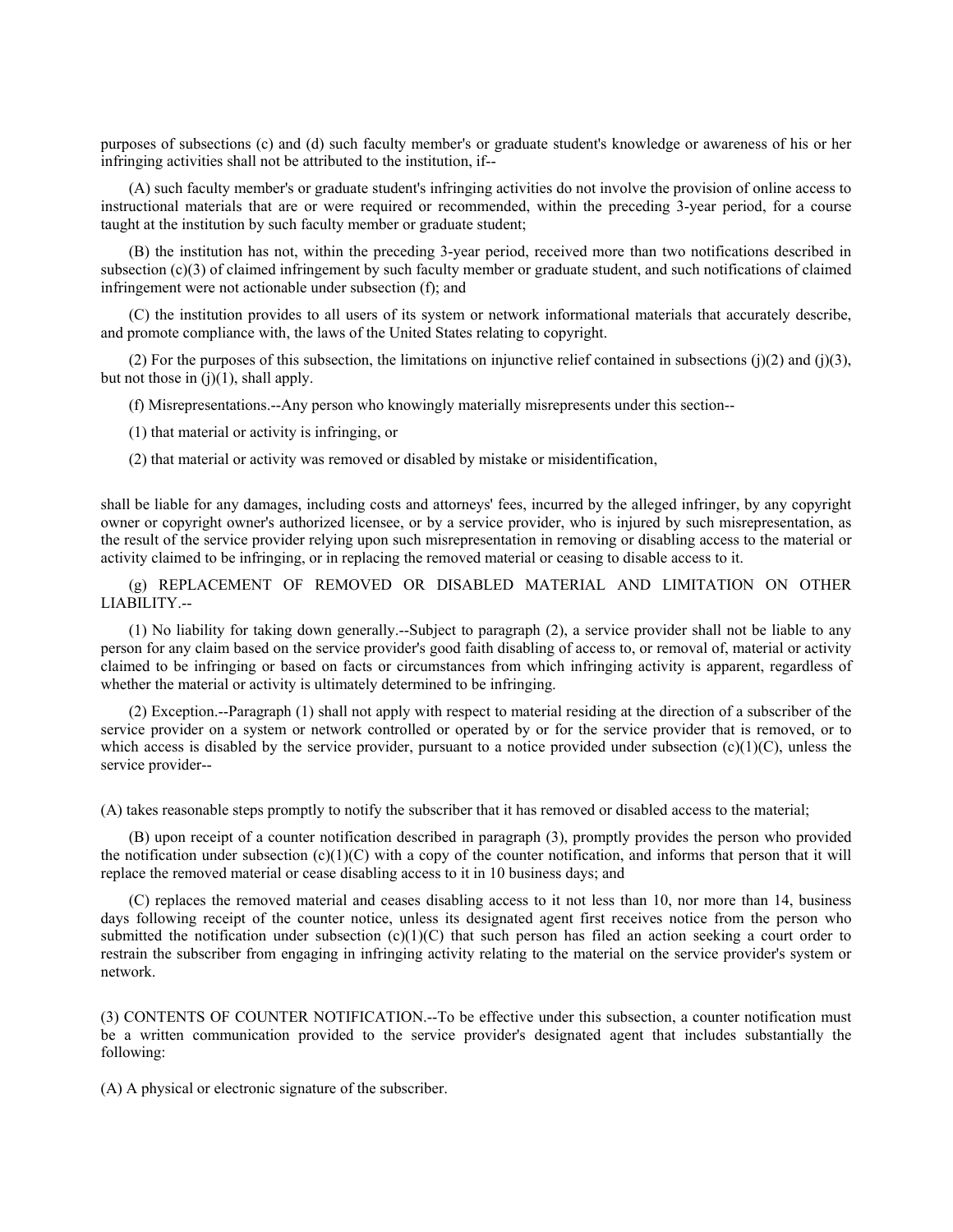(B) Identification of the material that has been removed or to which access has been disabled and the location at which the material appeared before it was removed or access to it was disabled.

(C) A statement under penalty of perjury that the subscriber has a good faith belief that the material was removed or disabled as a result of mistake or misidentification of the material to be removed or disabled.

(D) The subscriber's name, address, and telephone number, and a statement that the subscriber consents to the jurisdiction of Federal District Court for the judicial district in which the address is located, or if the subscriber's address is outside of the United States, for any judicial district in which the service provider may be found, and that the subscriber will accept service of process from the person who provided notification under subsection  $(c)(1)(C)$  or an agent of such person.

(4) Limitation on other liability.--A service provider's compliance with paragraph (2) shall not subject the service provider to liability for copyright infringement with respect to the material identified in the notice provided under subsection  $(c)(1)(C)$ .

(h) SUBPOENA TO IDENTIFY INFRINGER.--

(1) Request.--A copyright owner or a person authorized to act on the owner's behalf may request the clerk of any United States district court to issue a subpoena to a service provider for identification of an alleged infringer in accordance with this subsection.

(2) Contents of request.--The request may be made by filing with the clerk--

(A) a copy of a notification described in subsection  $(c)(3)(A)$ ;

(B) a proposed subpoena; and

(C) a sworn declaration to the effect that the purpose for which the subpoena is sought is to obtain the identity of an alleged infringer and that such information will only be used for the purpose of protecting rights under this title.

(3) Contents of subpoena.--The subpoena shall authorize and order the service provider receiving the notification and the subpoena to expeditiously disclose to the copyright owner or person authorized by the copyright owner information sufficient to identify the alleged infringer of the material described in the notification to the extent such information is available to the service provider.

(4) Basis for granting subpoena.--If the notification filed satisfies the provisions of subsection  $(c)(3)(A)$ , the proposed subpoena is in proper form, and the accompanying declaration is properly executed, the clerk shall expeditiously issue and sign the proposed subpoena and return it to the requester for delivery to the service provider.

(5) Actions of service provider receiving subpoena.--Upon receipt of the issued subpoena, either accompanying or subsequent to the receipt of a notification described in subsection  $(c)(3)(A)$ , the service provider shall expeditiously disclose to the copyright owner or person authorized by the copyright owner the information required by the subpoena, notwithstanding any other provision of law and regardless of whether the service provider responds to the notification.

(6) Rules applicable to subpoena.--Unless otherwise provided by this section or by applicable rules of the court, the procedure for issuance and delivery of the subpoena, and the remedies for noncompliance with the subpoena, shall be governed to the greatest extent practicable by those provisions of the Federal Rules of Civil Procedure governing the issuance, service, and enforcement of a subpoena duces tecum.

# (i) CONDITIONS FOR ELIGIBILITY.--

(1) Accommodation of technology.--The limitations on liability established by this section shall apply to a service provider only if the service provider--

(A) has adopted and reasonably implemented, and informs subscribers and account holders of the service provider's system or network of, a policy that provides for the termination in appropriate circumstances of subscribers and account holders of the service provider's system or network who are repeat infringers; and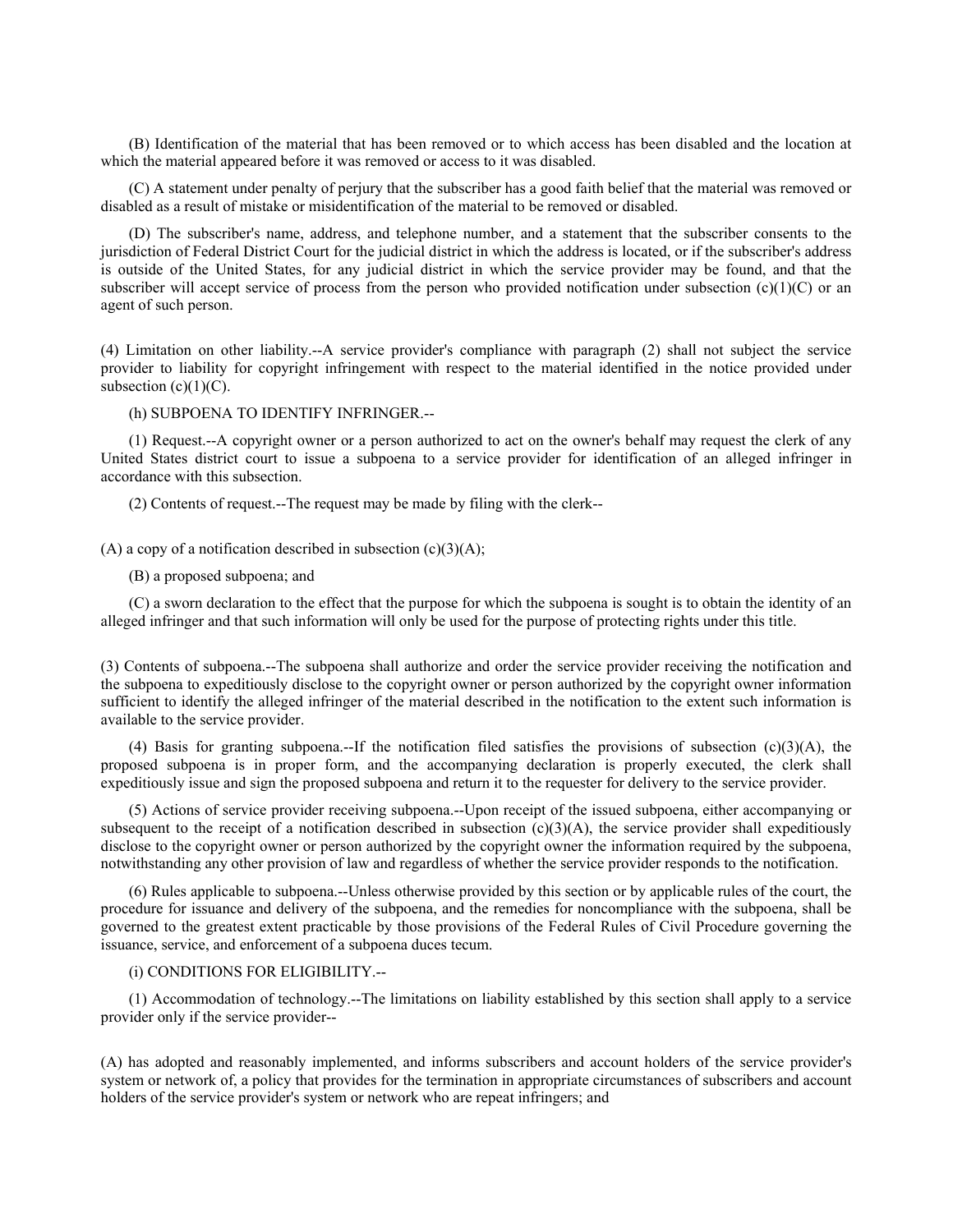(B) accommodates and does not interfere with standard technical measures.

(2) Definition.--As used in this subsection, the term ''standard technical measures'' means technical measures that are used by copyright owners to identify or protect copyrighted works and--

(A) have been developed pursuant to a broad consensus of copyright owners and service providers in an open, fair, voluntary, multi-industry standards process;

(B) are available to any person on reasonable and nondiscriminatory terms; and

(C) do not impose substantial costs on service providers or substantial burdens on their systems or networks.

(j) Injunctions.--The following rules shall apply in the case of any application for an injunction under section 502 against a service provider that is not subject to monetary remedies under this section:

(1) Scope of relief.--(A) With respect to conduct other than that which qualifies for the limitation on remedies set forth in subsection (a), the court may grant injunctive relief with respect to a service provider only in one or more of the following forms:

(i) An order restraining the service provider from providing access to infringing material or activity residing at a particular online site on the provider's system or network.

(ii) An order restraining the service provider from providing access to a subscriber or account holder of the service provider's system or network who is engaging in infringing activity and is identified in the order, by terminating the accounts of the subscriber or account holder that are specified in the order.

(iii) Such other injunctive relief as the court may consider necessary to prevent or restrain infringement of copyrighted material specified in the order of the court at a particular online location, if such relief is the least burdensome to the service provider among the forms of relief comparably effective for that purpose.

(B) If the service provider qualifies for the limitation on remedies described in subsection (a), the court may only grant injunctive relief in one or both of the following forms:

(i) An order restraining the service provider from providing access to a subscriber or account holder of the service provider's system or network who is using the provider's service to engage in infringing activity and is identified in the order, by terminating the accounts of the subscriber or account holder that are specified in the order.

(ii) An order restraining the service provider from providing access, by taking reasonable steps specified in the order to block access, to a specific, identified, online location outside the United States.

(2) Considerations.--The court, in considering the relevant criteria for injunctive relief under applicable law, shall consider--

(A) whether such an injunction, either alone or in combination with other such injunctions issued against the same service provider under this subsection, would significantly burden either the provider or the operation of the provider's system or network;

(B) the magnitude of the harm likely to be suffered by the copyright owner in the digital network environment if steps are not taken to prevent or restrain the infringement;

(C) whether implementation of such an injunction would be technically feasible and effective, and would not interfere with access to noninfringing material at other online locations; and

(D) whether other less burdensome and comparably effective means of preventing or restraining access to the infringing material are available.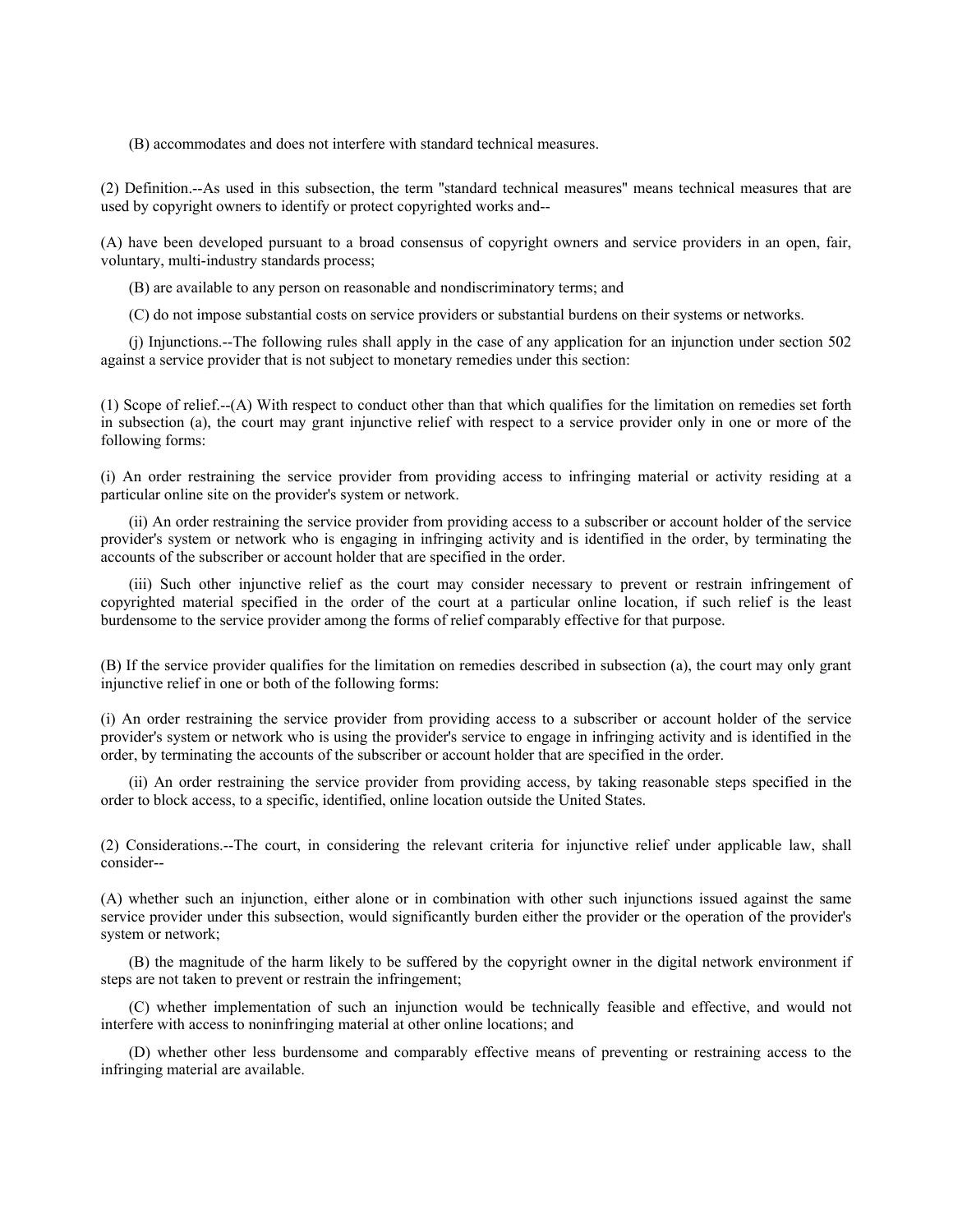(3) Notice and ex parte orders.--Injunctive relief under this subsection shall be available only after notice to the service provider and an opportunity for the service provider to appear are provided, except for orders ensuring the preservation of evidence or other orders having no material adverse effect on the operation of the service provider's communications network.

(k) Definitions.--

(1) Service provider.--(A) As used in subsection (a), the term ''service provider'' means an entity offering the transmission, routing, or providing of connections for digital online communications, between or among points specified by a user, of material of the user's choosing, without modification to the content of the material as sent or received.

(B) As used in this section, other than subsection (a), the term ''service provider'' means a provider of online services or network access, or the operator of facilities therefor, and includes an entity described in subparagraph (A).

(2) Monetary relief.--As used in this section, the term ''monetary relief'' means damages, costs, attorneys' fees, and any other form of monetary payment.

(l) OTHER DEFENSES NOT AFFECTED.--The failure of a service provider's conduct to qualify for limitation of liability under this section shall not bear adversely upon the consideration of a defense by the service provider that the service provider's conduct is not infringing under this title or any other defense.

(m) PROTECTION OF PRIVACY.--Nothing in this section shall be construed to condition the applicability of subsections (a) through (d) on--

(1) a service provider monitoring its service or affirmatively seeking facts indicating infringing activity, except to the extent consistent with a standard technical measure complying with the provisions of subsection (i); or

(2) a service provider gaining access to, removing, or disabling access to material in cases in which such conduct is prohibited by law.

(n) Construction.--Subsections (a), (b), (c), and (d) describe separate and distinct functions for purposes of applying this section. Whether a service provider qualifies for the limitation on liability in any one of those subsections shall be based solely on the criteria in that subsection, and shall not affect a determination of whether that service provider qualifies for the limitations on liability under any other such subsection.

### **Legislative History**

(Added Oct. 28, 1998, P.L. 105-304, Title II, § 202(a), 112 Stat. 2877; Aug. 5, 1999, P.L. 106-44, § 1(d), 113 Stat. 222.)

§ 513. Determination of reasonable license fees for individual proprietors

In the case of any performing rights society subject to a consent decree which provides for the determination of reasonable license rates or fees to be charged by the performing rights society, notwithstanding the provisions of that consent decree, an individual proprietor who owns or operates fewer than 7 non-publicly traded establishments in which nondramatic musical works are performed publicly and who claims that any license agreement offered by that performing rights society is unreasonable in its license rate or fee as to that individual proprietor, shall be entitled to determination of a reasonable license rate or fee as follows:

(1) The individual proprietor may commence such proceeding for determination of a reasonable license rate or fee by filing an application in the applicable district court under paragraph (2) that a rate disagreement exists and by serving a copy of the application on the performing rights society. Such proceeding shall commence in the applicable district court within 90 days after the service of such copy, except that such 90-day requirement shall be subject to the administrative requirements of the court.

(2) The proceeding under paragraph (1) shall be held, at the individual proprietor's election, in the judicial district of the district court with jurisdiction over the applicable consent decree or in that place of holding court of a district court that is the seat of the Federal circuit (other than the Court of Appeals for the Federal Circuit) in which the proprietor's establishment is located.

(3) Such proceeding shall be held before the judge of the court with jurisdiction over the consent decree governing the performing rights society. At the discretion of the court, the proceeding shall be held before a special master or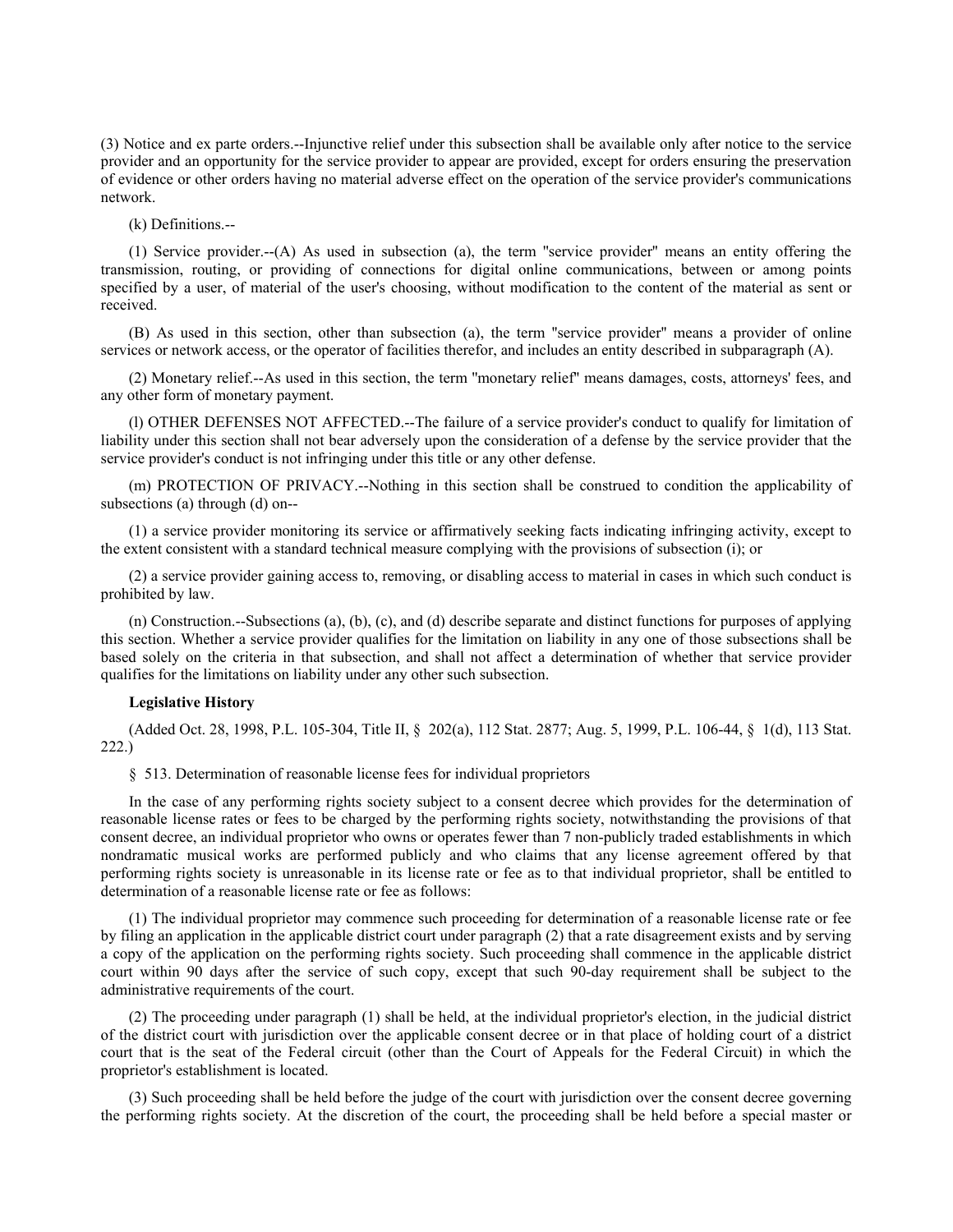magistrate judge appointed by such judge. Should that consent decree provide for the appointment of an advisor or advisors to the court for any purpose, any such advisor shall be the special master so named by the court.

(4) In any such proceeding, the industry rate shall be presumed to have been reasonable at the time it was agreed to or determined by the court. Such presumption shall in no way affect a determination of whether the rate is being correctly applied to the individual proprietor.

(5) Pending the completion of such proceeding, the individual proprietor shall have the right to perform publicly the copyrighted musical compositions in the repertoire of the performing rights society by paying an interim license rate or fee into an interest bearing escrow account with the clerk of the court, subject to retroactive adjustment when a final rate or fee has been determined, in an amount equal to the industry rate, or, in the absence of an industry rate, the amount of the most recent license rate or fee agreed to by the parties.

(6) Any decision rendered in such proceeding by a special master or magistrate judge named under paragraph (3) shall be reviewed by the judge of the court with jurisdiction over the consent decree governing the performing rights society. Such proceeding, including such review, shall be concluded within 6 months after its commencement.

(7) Any such final determination shall be binding only as to the individual proprietor commencing the proceeding, and shall not be applicable to any other proprietor or any other performing rights society, and the performing rights society shall be relieved of any obligation of nondiscrimination among similarly situated music users that may be imposed by the consent decree governing its operations.

(8) An individual proprietor may not bring more than one proceeding provided for in this section for the determination of a reasonable license rate or fee under any license agreement with respect to any one performing rights society.

(9) For purposes of this section, the term ''industry rate'' means the license fee a performing rights society has agreed to with, or which has been determined by the court for, a significant segment of the music user industry to which the individual proprietor belongs.

## **Legislative History**

(Added Oct. 27, 1998, P.L. 105-298, Title II, § 203(a), 112 Stat. 2831; Aug. 5, 1999, P.L. 106-44, § 1(c)(1), 113 Stat. 221.)

### Vol 7: CHAPTER 6 --MANUFACTURING REQUIREMENTS AND IMPORTATION

§ 601. Manufacture, importation and public distribution of certain copies

(a) Prior to July 1, 1986, and except as provided by subsection (b), the importation into or public distribution in the United States of copies of a work consisting preponderantly of nondramatic literary material that is in the English language and is protected under this title is prohibited unless the portions consisting of such material have been manufactured in the United States or Canada.

(b) The provisions of subsection (a) do not apply--

(1) where, on the date when importation is sought or public distribution in the United States is made, the author of any substantial part of such material is neither a national nor a domiciliary of the United States or, if such author is a national of the United States, he or she has been domiciled outside the United States for a continuous period of at least one year immediately preceding that date; in the case of a work made for hire, the exemption provided by this clause does not apply unless a substantial part of the work was prepared for an employer or other person who is not a national or domiciliary of the United States or a domestic corporation or enterprise;

(2) where the United States Customs Service is presented with an import statement issued under the seal of the Copyright Office, in which case a total of no more than two thousand copies of any one such work shall be allowed entry; the import statement shall be issued upon request to the copyright owner or to a person designated by such owner at the time of registration for the work under section 408 or at any time thereafter;

(3) where importation is sought under the authority or for the use, other than in schools, of the Government of the United States or of any State or political subdivision of a State;

(4) where importation, for use and not for sale, is sought--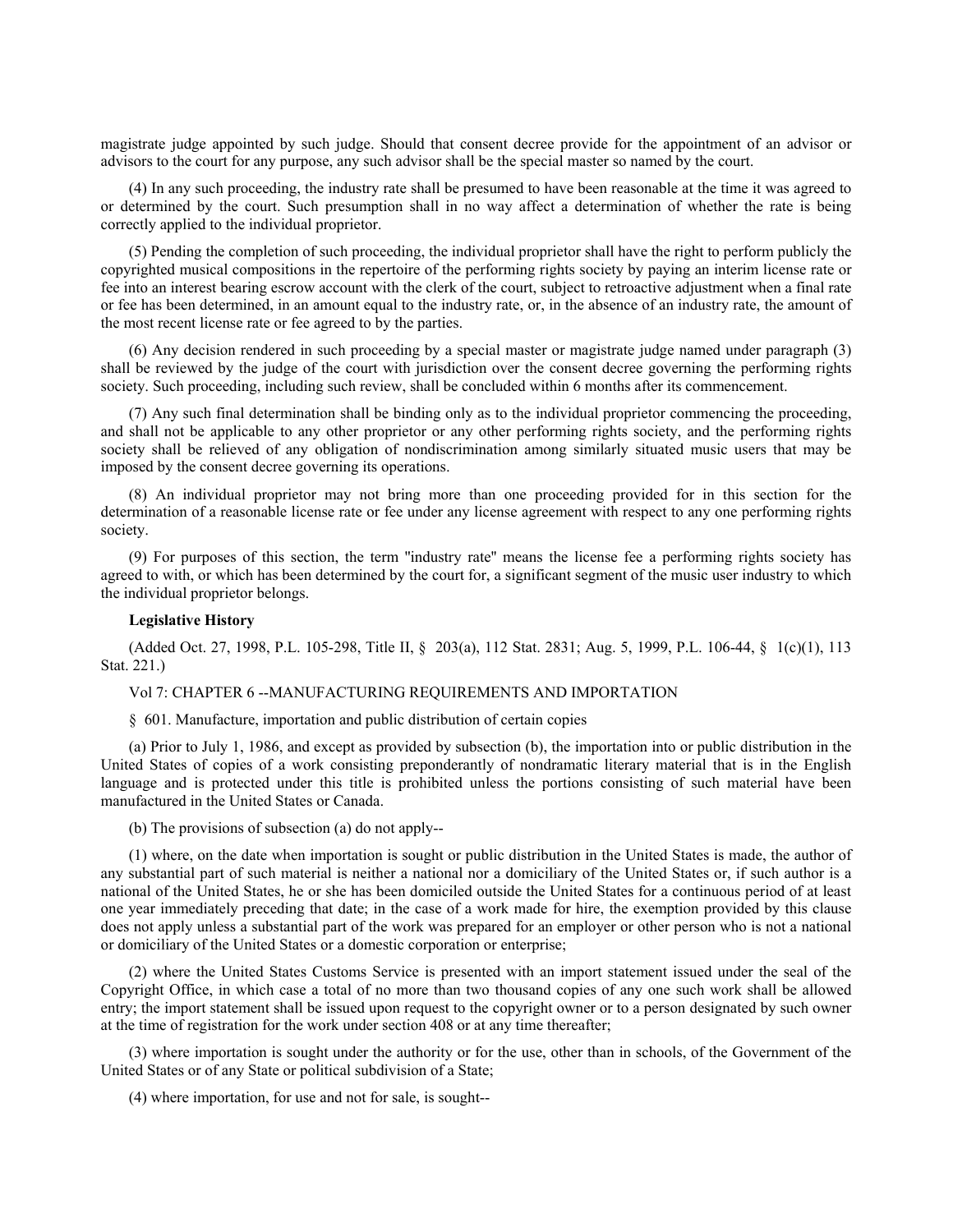(A) by any person with respect to no more than one copy of any work at any one time;

(B) by any person arriving from outside the United States, with respect to copies forming part of such person's personal baggage; or

(C) by an organization operated for scholarly, educational, or religious purposes and not for private gain, with respect to copies intended to form a part of its library;

(5) where the copies are reproduced in raised characters for the use of the blind; or

(6) where, in addition to copies imported under clauses (3) and (4) of this subsection, no more than two thousand copies of any one such work, which have not been manufactured in the United States or Canada, are publicly distributed in the United States; or

(7) where, on the date when importation is sought or public distribution in the United States is made--

(A) the author of any substantial part of such material is an individual and receives compensation for the transfer or license of the right to distribute the work in the United States; and

(B) the first publication of the work has previously taken place outside the United States under a transfer or license granted by such author to a transferee or licensee who was not a national or domiciliary of the United States or a domestic corporation or enterprise; and

(C) there has been no publication of an authorized edition of the work of which the copies were manufactured in the United States; and

(D) the copies were reproduced under a transfer or license granted by such author or by the transferee or licensee of the right of first publication as mentioned in subclause (B), and the transferee or the licensee of the right of reproduction was not a national or domiciliary of the United States or a domestic corporation or enterprise.

(c) The requirement of this section that copies be manufactured in the United States or Canada is satisfied if--

(1) in the case where the copies are printed directly from type that has been set, or directly from plates made from such type, the setting of the type and the making of the plates have been performed in the United States or Canada; or

(2) in the case where the making of plates by a lithographic or photoengraving process is a final or intermediate step preceding the printing of the copies, the making of the plates has been performed in the United States or Canada; and

(3) in any case, the printing or other final process of producing multiple copies and any binding of the copies have been performed in the United States or Canada.

(d) Importation or public distribution of copies in violation of this section does not invalidate protection for a work under this title. However, in any civil action or criminal proceeding for infringement of the exclusive rights to reproduce and distribute copies of the work, the infringer has a complete defense with respect to all of the nondramatic literary material comprised in the work and any other parts of the work in which the exclusive rights to reproduce and distribute copies are owned by the same person who owns such exclusive rights in the nondramatic literary material, if the infringer proves--

(1) that copies of the work have been imported into or publicly distributed in the United States in violation of this section by or with the authority of the owner of such exclusive rights; and

(2) that the infringing copies were manufactured in the United States or Canada in accordance with the provisions of subsection (c); and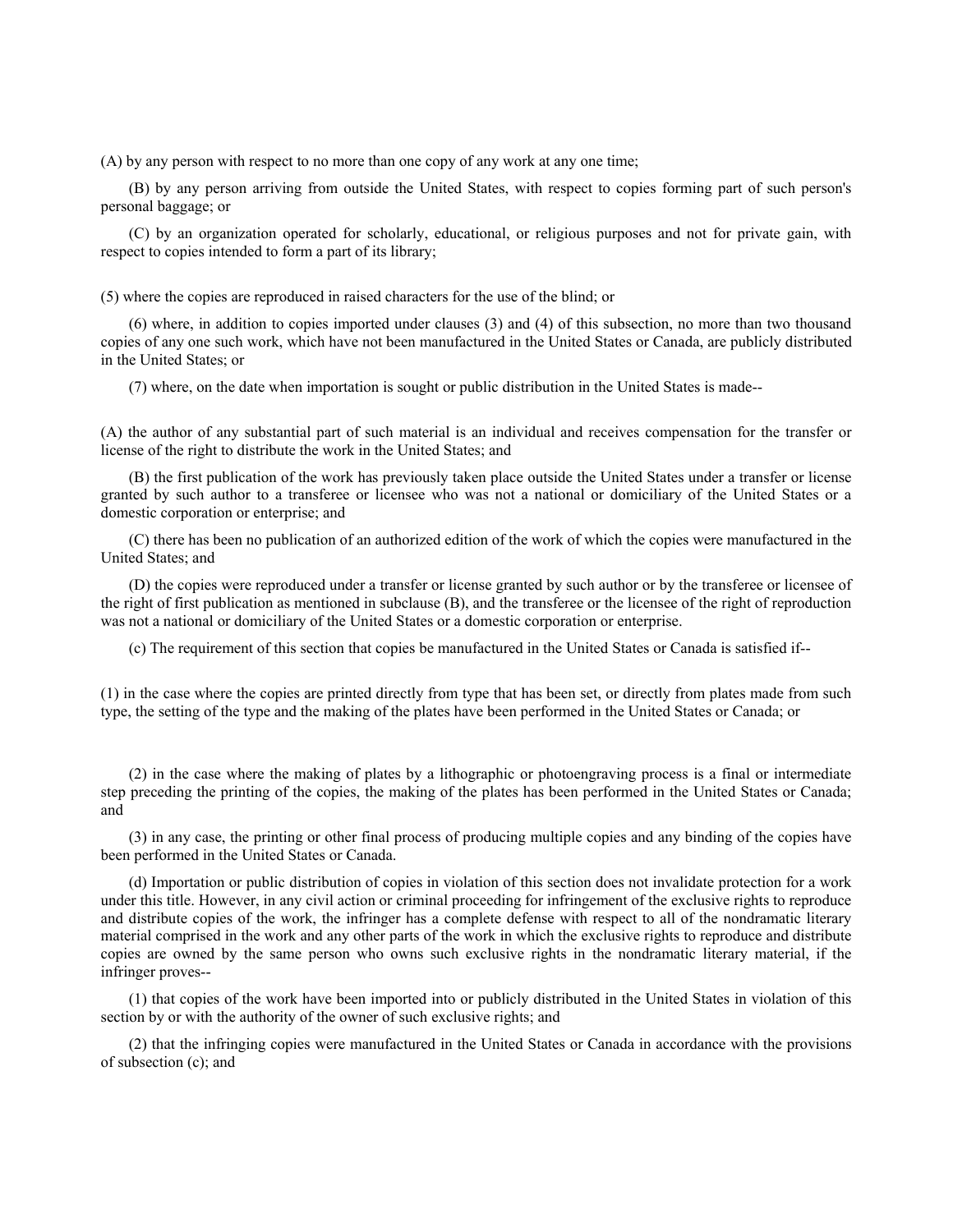(3) that the infringement was commenced before the effective date of registration for an authorized edition of the work, the copies of which have been manufactured in the United States or Canada in accordance with the provisions of subsection (c).

(e) In any action for infringement of the exclusive rights to reproduce and distribute copies of a work containing material required by this section to be manufactured in the United States or Canada, the copyright owner shall set forth in the complaint the names of the persons or organizations who performed the processes specified by subsection (c) with respect to that material, and the places where those processes were performed.

## **Legislative History**

(Oct. 19, 1976, P.L. 94-553, Title I, § 101, 90 Stat. 2588; July 13, 1982, P.L. 97-215, 96 Stat. 178.) (As amended Nov. 13, 1997, P.L. 105-80, § 12(a)(15), (16), 111 Stat. 1535.)

§ 602. Infringing importation of copies or phonorecords

(a) Importation into the United States, without the authority of the owner of copyright under this title, of copies or phonorecords of a work that have been acquired outside the United States is an infringement of the exclusive right to distribute copies or phonorecords under section 106, actionable under section 501. This subsection does not apply to--

(1) importation of copies or phonorecords under the authority or for the use of the Government of the United States or of any State or political subdivision of a State, but not including copies or phonorecords for use in schools, or copies of any audiovisual work imported for purposes other than archival use;

(2) importation, for the private use of the importer and not for distribution, by any person with respect to no more than one copy or phonorecord of any one work at any one time, or by any person arriving from outside the United States with respect to copies or phonorecords forming part of such person's personal baggage; or

(3) importation by or for an organization operated for scholarly, educational, or religious purposes and not for private gain, with respect to no more than one copy of an audiovisual work solely for its archival purposes, and no more than five copies or phonorecords of any other work for its library lending or archival purposes, unless the importation of such copies or phonorecords is part of an activity consisting of systematic reproduction or distribution, engaged in by such organization in violation of the provisions of section  $108(g)(2)$ .

(b) In a case where the making of the copies or phonorecords would have constituted an infringement of copyright if this title had been applicable, their importation is prohibited. In a case where the copies or phonorecords were lawfully made, the United States Customs Service has no authority to prevent their importation unless the provisions of section 601 are applicable. In either case, the Secretary of the Treasury is authorized to prescribe, by regulation, a procedure under which any person claiming an interest in the copyright in a particular work may, upon payment of a specified fee, be entitled to notification by the Customs Service of the importation of articles that appear to be copies or phonorecords of the work.

#### **Legislative History**

(Oct. 19, 1976, P.L. 94-553, Title I, § 101, 90 Stat. 2589.)

§ 603. Importation prohibitions: Enforcement and disposition of excluded articles

(a) The Secretary of the Treasury and the United States Postal Service shall separately or jointly make regulations for the enforcement of the provisions of this title prohibiting importation.

(b) These regulations may require, as a condition for the exclusion of articles under section 602--

(1) that the person seeking exclusion obtain a court order enjoining importation of the articles; or

(2) that the person seeking exclusion furnish proof, of a specified nature and in accordance with prescribed procedures, that the copyright in which such person claims an interest is valid and that the importation would violate the prohibition in section 602; the person seeking exclusion may also be required to post a surety bond for any injury that may result if the detention or exclusion of the articles proves to be unjustified.

(c) Articles imported in violation of the importation prohibitions of this title are subject to seizure and forfeiture in the same manner as property imported in violation of the customs revenue laws. Forfeited articles shall be destroyed as directed by the Secretary of the Treasury or the court, as the case may be.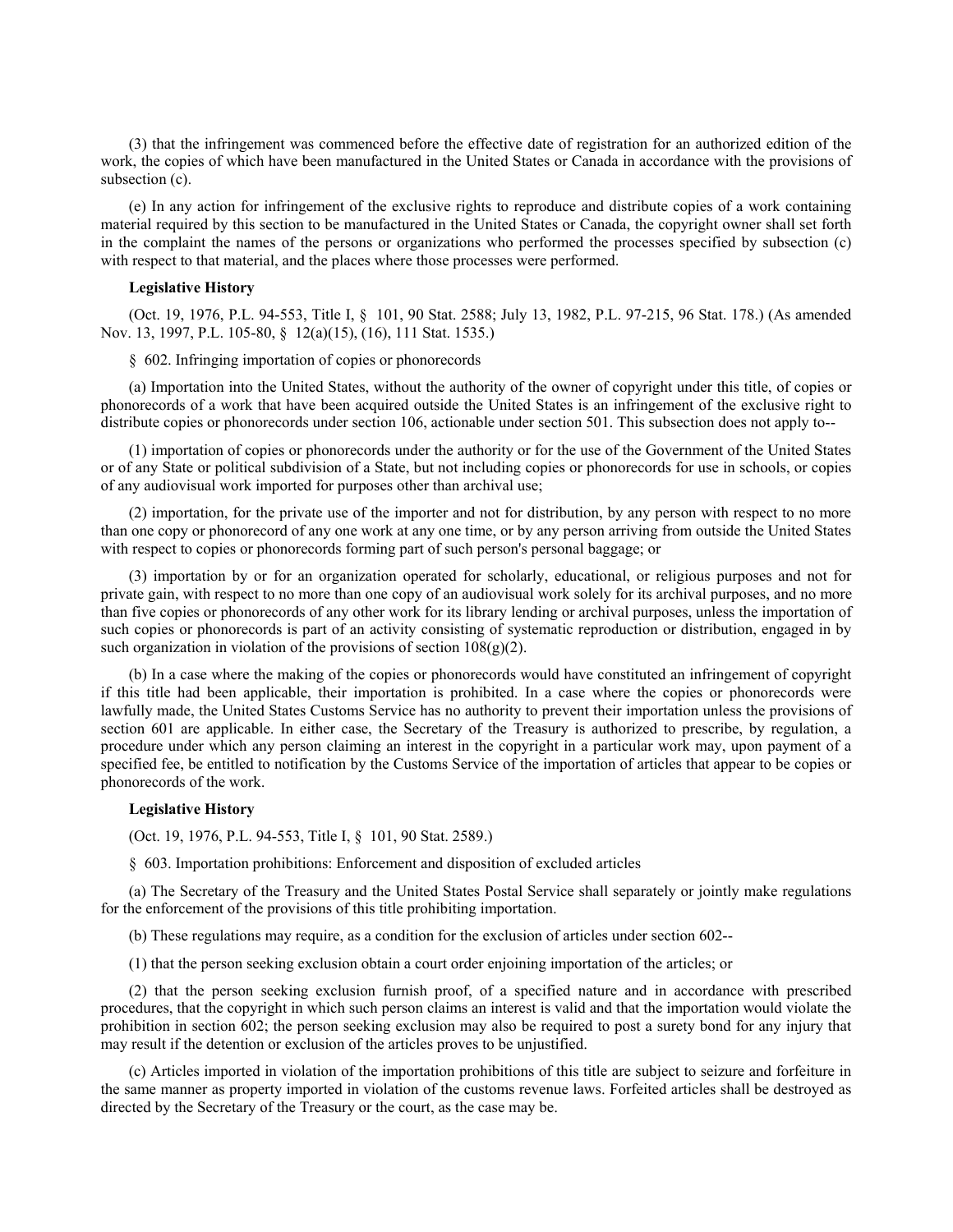# **Legislative History**

(Oct. 19, 1976, P.L. 94-553, Title I, § 101, 90 Stat. 2590.)

# Vol 7: CHAPTER 7 --COPYRIGHT OFFICE

§ 701. The Copyright Office: General responsibilities and organization

(a) All administrative functions and duties under this title, except as otherwise specified, are the responsibility of the Register of Copyrights as director of the Copyright Office of the Library of Congress. The Register of Copyrights, together with the subordinate officers and employees of the Copyright Office, shall be appointed by the Librarian of Congress, and shall act under the Librarian's general direction and supervision.

(b) In addition to the functions and duties set out elsewhere in this chapter [*17 USCS § § 701* et seq.], the Register of Copyrights shall perform the following functions:

(1) Advise Congress on national and international issues relating to copyright, other matters arising under this title, and related matters.

(2) Provide information and assistance to Federal departments and agencies and the Judiciary on national and international issues relating to copyright, other matters arising under this title, and related matters.

(3) Participate in meetings of international intergovernmental organizations and meetings with foreign government officials relating to copyright, other matters arising under this title, and related matters, including as a member of United States delegations as authorized by the appropriate Executive branch authority.

(4) Conduct studies and programs regarding copyright, other matters arising under this title, and related matters, the administration of the Copyright Office, or any function vested in the Copyright Office by law, including educational programs conducted cooperatively with foreign intellectual property offices and international intergovernmental organizations.

(5) Perform such other functions as Congress may direct, or as may be appropriate in furtherance of the functions and duties specifically set forth in this title.

(c) The Register of Copyrights shall adopt a seal to be used on and after January 1, 1978, to authenticate all certified documents issued by the Copyright Office.

(d) The Register of Copyrights shall make an annual report to the Librarian of Congress of the work and accomplishments of the Copyright Office during the previous fiscal year. The annual report of the Register of Copyrights shall be published separately and as a part of the annual report of the Librarian of Congress.

(e) Except as provided by section 706(b) and the regulations issued thereunder, all actions taken by the Register of Copyrights under this title are subject to the provisions of the Administrative Procedure Act of June 11, 1946, as amended (c. 324, 60 Stat. 237, Title 5, United States Code, Chapter 5, Subchapter II and Chapter 7).

(f) The Register of Copyrights shall be compensated at the rate of pay in effect for level III of the Executive Schedule under section 5314 of title 5. The Librarian of Congress shall establish not more than four positions for Associate Registers of Copyrights, in accordance with the recommendations of the Register of Copyrights. The Librarian shall make appointments to such positions after consultation with the Register of Copyrights. Each Associate Register of Copyrights shall be paid at a rate not to exceed the maximum annual rate of basic pay payable for GS-18 of the General Schedule under section 5332 of title 5.

## **Legislative History**

(Oct. 19, 1976, P.L. 94-553, Title I, § 101, 90 Stat. 2591; July 3, 1990, P.L. 101-319, § 2(b), 104 Stat. 290.) (As amended Oct. 28, 1998, P.L. 105-304, Title IV, § 401(a)(2), (b), 112 Stat. 2887.)

## § 702. Copyright Office regulations

The Register of Copyrights is authorized to establish regulations not inconsistent with law for the administration of the functions and duties made the responsibility of the Register under this title. All regulations established by the Register under this title are subject to the approval of the Librarian of Congress.

### **Legislative History**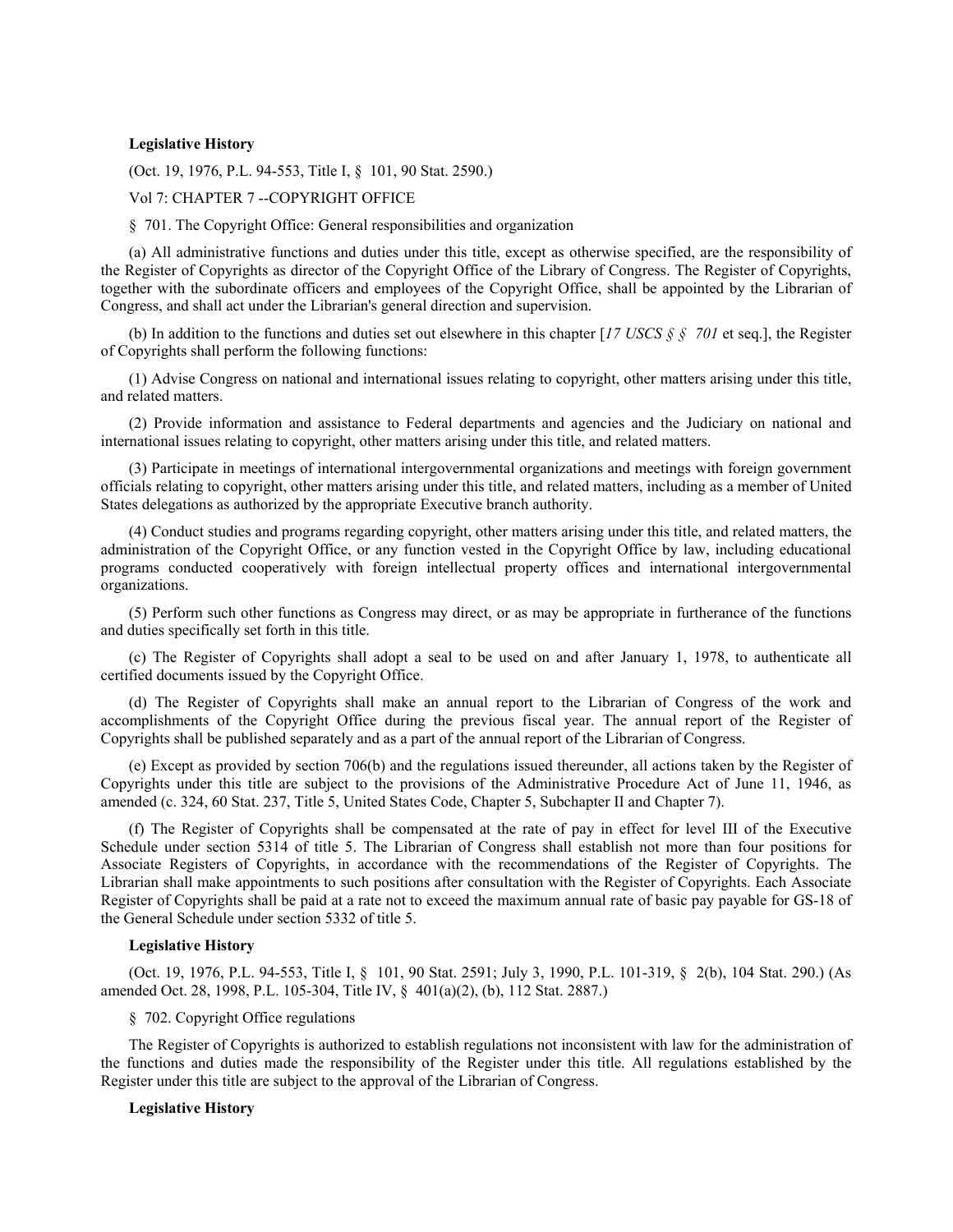(Oct. 19, 1976, P.L. 94-553, Title I, § 101, 90 Stat. 2591.)

### § 703. Effective date of actions in Copyright Office

In any case in which time limits are prescribed under this title for the performance of an action in the Copyright Office, and in which the last day of the prescribed period falls on a Saturday, Sunday, holiday, or other nonbusiness day within the District of Columbia or the Federal Government, the action may be taken on the next succeeding business day, and is effective as of the date when the period expired.

### **Legislative History**

(Oct. 19, 1976, P.L. 94-553, Title I, § 101, 90 Stat. 2591.)

§ 704. Retention and disposition of articles deposited in Copyright Office

(a) Upon their deposit in the Copyright Office under sections 407 and 408, all copies, phonorecords, and identifying material, including those deposited in connection with claims that have been refused registration, are the property of the United States Government.

(b) In the case of published works, all copies, phonorecords, and identifying material deposited are available to the Library of Congress for its collections, or for exchange or transfer to any other library. In the case of unpublished works, the Library is entitled, under regulations that the Register of Copyrights shall prescribe, to select any deposits for its collections or for transfer to the National Archives of the United States or to a Federal records center, as defined in section 2901 of title 44.

(c) The Register of Copyrights is authorized, for specific or general categories of works, to make a facsimile reproduction of all or any part of the material deposited under section 408, and to make such reproduction a part of the Copyright Office records of the registration, before transferring such material to the Library of Congress as provided by subsection (b), or before destroying or otherwise disposing of such material as provided by subsection (d).

(d) Deposits not selected by the Library under subsection (b), or identifying portions or reproductions of them, shall be retained under the control of the Copyright Office, including retention in Government storage facilities, for the longest period considered practicable and desirable by the Register of Copyrights and the Librarian of Congress. After that period it is within the joint discretion of the Register and the Librarian to order their destruction or other disposition; but, in the case of unpublished works, no deposit shall be knowingly or intentionally destroyed or otherwise disposed of during its term of copyright unless a facsimile reproduction of the entire deposit has been made a part of the Copyright Office records as provided by subsection (c).

(e) The depositor of copies, phonorecords, or identifying material under section 408, or the copyright owner of record, may request retention, under the control of the Copyright Office, of one or more of such articles for the full term of copyright in the work. The Register of Copyrights shall prescribe, by regulation, the conditions under which such requests are to be made and granted, and shall fix the fee to be charged under section  $708(a)(10)$  if the request is granted.

#### **Legislative History**

(Oct. 19, 1976, P.L. 94-553, Title I, § 101, 90 Stat. 2591; July 3, 1990, P.L. 101-318, § 2(c), 104 Stat. 288.)

§ 705. Copyright Office records: Preparation, maintenance, public inspection, and searching

(a) The Register of Copyrights shall ensure that records of deposits, registrations, recordations, and other actions taken under this title are maintained, and that indexes of such records are prepared.

(b) Such records and indexes, as well as the articles deposited in connection with completed copyright registrations and retained under the control of the Copyright Office, shall be open to public inspection.

(c) Upon request and payment of the fee specified by section 708, the Copyright Office shall make a search of its public records, indexes, and deposits, and shall furnish a report of the information they disclose with respect to any particular deposits, registrations, or recorded documents.

#### **Legislative History**

(Oct. 19, 1976, P.L. 94-553, Title I, § 101, 90 Stat. 2592.) (As amended Oct. 27, 2000, P.L. 106-379, § 3(a)(2), 114 Stat. 1445.)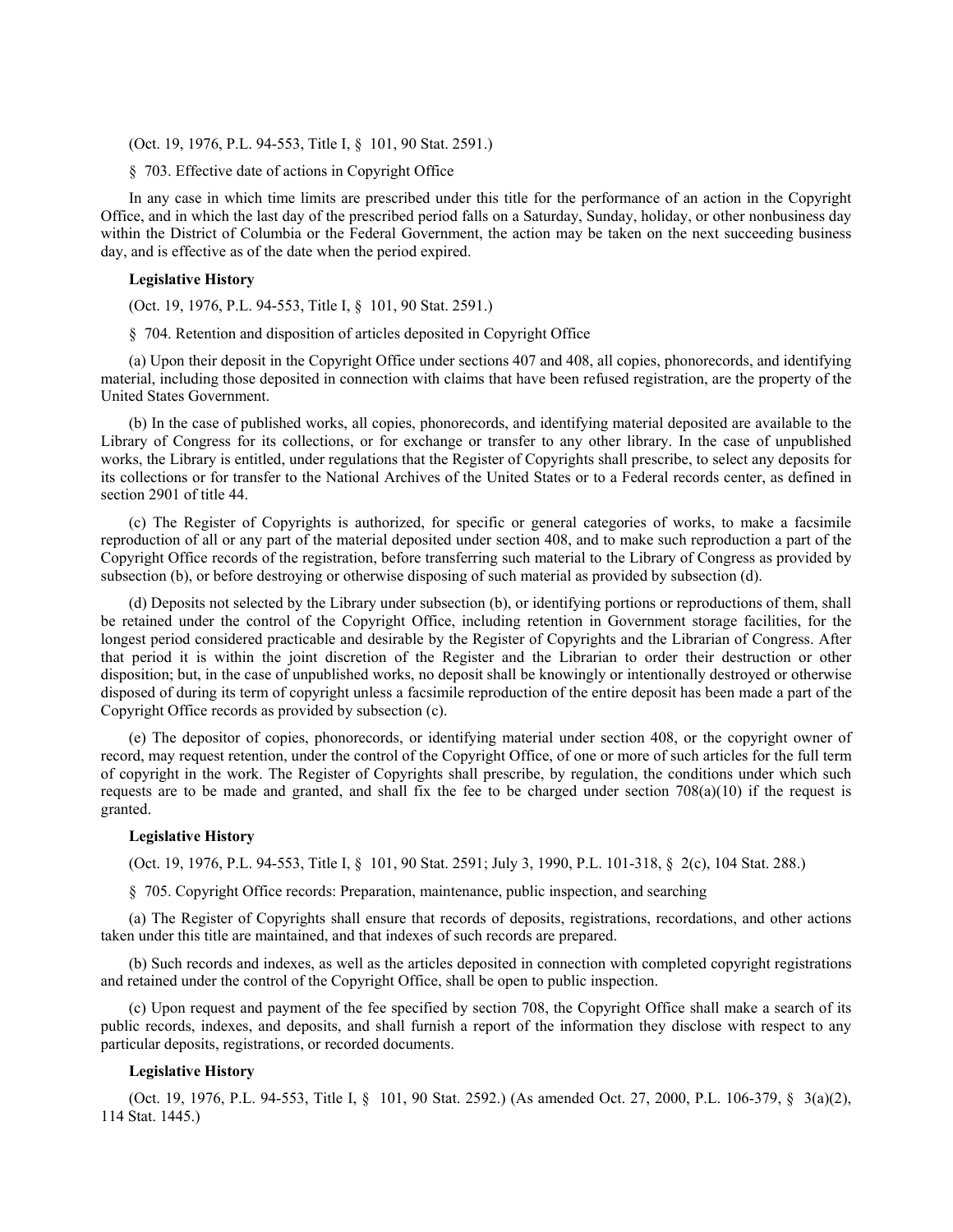#### § 706. Copies of Copyright Office records

(a) Copies may be made of any public records or indexes of the Copyright Office; additional certificates of copyright registration and copies of any public records or indexes may be furnished upon request and payment of the fees specified by section 708.

(b) Copies or reproductions of deposited articles retained under the control of the Copyright Office shall be authorized or furnished only under the conditions specified by the Copyright Office regulations.

#### **Legislative History**

(Oct. 19, 1976, P.L. 94-553, Title I, § 101, 90 Stat. 2592.)

§ 707. Copyright Office forms and publications

(a) Catalog of Copyright Entries.--The Register of Copyrights shall compile and publish at periodic intervals catalogs of all copyright registrations. These catalogs shall be divided into parts in accordance with the various classes of works, and the Register has discretion to determine, on the basis of practicability and usefulness, the form and frequency of publication of each particular part.

(b) Other Publications.--The Register shall furnish, free of charge upon request, application forms for copyright registration and general informational material in connection with the functions of the Copyright Office. The Register also has the authority to publish compilations of information, bibliographies, and other material he or she considers to be of value to the public.

(c) Distribution of Publications.--All publications of the Copyright Office shall be furnished to depository libraries as specified under section 1905 of title 44, and, aside from those furnished free of charge, shall be offered for sale to the public at prices based on the cost of reproduction and distribution.

#### **Legislative History**

(Oct. 19, 1976, P.L. 94-553, Title I, § 101, 90 Stat. 2592.)

§ 708. Copyright Office fees

(a) Fees.--Fees shall be paid to the Register of Copyrights--

(1) on filing each application under section 408 for registration of a copyright claim or for a supplementary registration, including the issuance of a certificate of registration if registration is made;

(2) on filing each application for registration of a claim for renewal of a subsisting copyright under section 304(a), including the issuance of a certificate of registration if registration is made;

(3) for the issuance of a receipt for a deposit under section 407;

(4) for the recordation, as provided by section 205, of a transfer of copyright ownership or other document;

(5) for the filing, under section 115(b), of a notice of intention to obtain a compulsory license;

(6) for the recordation, under section 302(c), of a statement revealing the identity of an author of an anonymous or pseudonymous work, or for the recordation, under section 302(d), of a statement relating to the death of an author;

(7) for the issuance, under section 706, of an additional certificate of registration;

(8) for the issuance of any other certification; and

(9) for the making and reporting of a search as provided by section 705, and for any related services.

The Register is authorized to fix fees for other services, including the cost of preparing copies of Copyright Office records, whether or not such copies are certified, based on the cost of providing the service.

(b) Adjustment of Fees.--The Register of Copyrights may, by regulation, adjust the fees for the services specified in paragraphs (1) through (9) of subsection (a) in the following manner: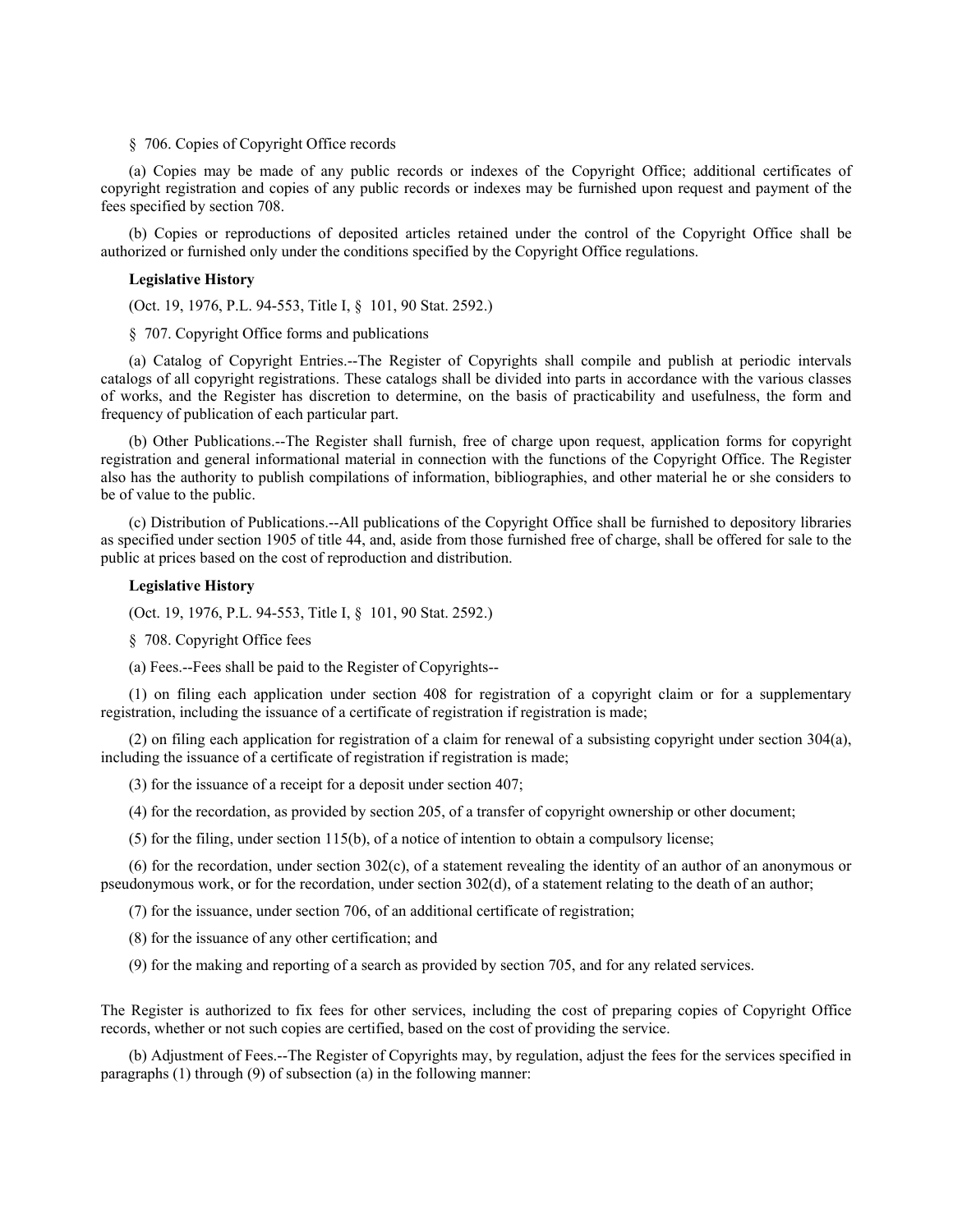(1) The Register shall conduct a study of the costs incurred by the Copyright Office for the registration of claims, the recordation of documents, and the provision of services. The study shall also consider the timing of any adjustment in fees and the authority to use such fees consistent with the budget.

(2) The Register may, on the basis of the study under paragraph (1), and subject to paragraph (5), adjust fees to not more than that necessary to cover the reasonable costs incurred by the Copyright Office for the services described in paragraph (1), plus a reasonable inflation adjustment to account for any estimated increase in costs.

(3) Any fee established under paragraph (2) shall be rounded off to the nearest dollar, or for a fee less than \$ 12, rounded off to the nearest 50 cents.

(4) Fees established under this subsection shall be fair and equitable and give due consideration to the objectives of the copyright system.

(5) If the Register determines under paragraph (2) that fees should be adjusted, the Register shall prepare a proposed fee schedule and submit the schedule with the accompanying economic analysis to the Congress. The fees proposed by the Register may be instituted after the end of 120 days after the schedule is submitted to the Congress unless, within that 120-day period, a law is enacted stating in substance that the Congress does not approve the schedule.

(c) The fees prescribed by or under this section are applicable to the United States Government and any of its agencies, employees, or officers, but the Register of Copyrights has discretion to waive the requirement of this subsection in occasional or isolated cases involving relatively small amounts.

(d)(1) Except as provided in paragraph (2), all fees received under this section shall be deposited by the Register of Copyrights in the Treasury of the United States and shall be credited to the appropriations for necessary expenses of the Copyright Office. Such fees that are collected shall remain available until expended. The Register may, in accordance with regulations that he or she shall prescribe, refund any sum paid by mistake or in excess of the fee required by this section.

(2) In the case of fees deposited against future services, the Register of Copyrights shall request the Secretary of the Treasury to invest in interest-bearing securities in the United States Treasury any portion of the fees that, as determined by the Register, is not required to meet current deposit account demands. Funds from such portion of fees shall be invested in securities that permit funds to be available to the Copyright Office at all times if they are determined to be necessary to meet current deposit account demands. Such investments shall be in public debt securities with maturities suitable to the needs of the Copyright Office, as determined by the Register of Copyrights, and bearing interest at rates determined by the Secretary of the Treasury, taking into consideration current market yields on outstanding marketable obligations of the United States of comparable maturities.

(3) The income on such investments shall be deposited in the Treasury of the United States and shall be credited to the appropriations for necessary expenses of the Copyright Office.

### **Legislative History**

(Oct. 19, 1976, P.L. 94-553, Title I, § 101, 90 Stat. 2593; Aug. 5, 1977, P.L. 95-94, § 406(b), 91 Stat. 682; Oct. 15, 1982, P.L. 97-366, § 1, 96 Stat. 1759; July 3, 1990, P.L. 101-318, § 2, 104 Stat. 287; June 26, 1992, P.L. 102-307, Title I, § 102(f), 106 Stat. 266.) (As amended Nov. 13, 1997, P.L. 105-80, § 7, 111 Stat. 1532; Oct. 27, 2000, P.L. 106- 379, § 3(a)(3), 114 Stat. 1445.)

§ 709. Delay in delivery caused by disruption of postal or other services

In any case in which the Register of Copyrights determines, on the basis of such evidence as the Register may by regulation require, that a deposit, application, fee, or any other material to be delivered to the Copyright Office by a particular date, would have been received in the Copyright Office in due time except for a general disruption or suspension of postal or other transportation or communications services, the actual receipt of such material in the Copyright Office within one month after the date on which the Register determines that the disruption or suspension of such services has terminated, shall be considered timely.

### **Legislative History**

(Oct. 19, 1976, P.L. 94-553, Title I, § 101, 90 Stat. 2594.)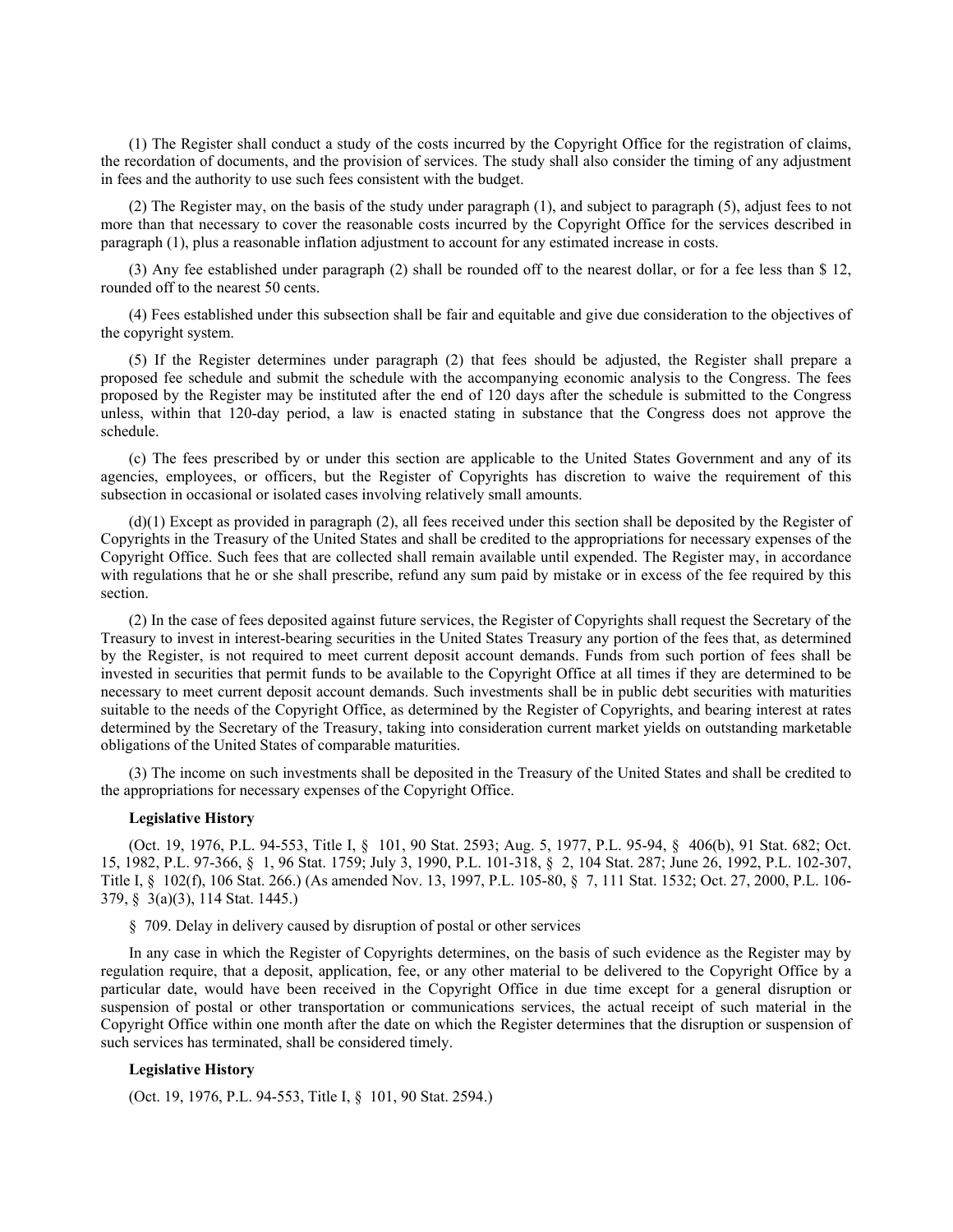§ 710. [Repealed]

[Repealed]

[Editor's Note: This section (Act Oct. 19, 1976, P.L. 94-553, Title I, § 101, 90 Stat. 2594) was repealed by Act Oct. 27. 2000, P.L. 106-379, § 3(a)(1), 114 Stat. 1445 (effective on enactment, as provided by § 3(c)(1) of such Act).

Prior to being repealed this section read as follows:

*§ 710. Reproduction for use of the blind and physically handicapped: Voluntary licensing forms and procedures*

*The Register of Copyrights shall, after consultation with the Chief of the Division for the Blind and Physically Handicapped and other appropriate officials of the Library of Congress, established by regulation standardized forms and procedures by which, at the time applications covering certain specified categories of nondramatic literary works are submitted for registration under section 408 of this title, the copyright owner may voluntarily grant to the Library of Congress a license to reproduce the copyrighted work by means of Braille or similar tactile symbols, or by fixation of a reading of the work in a phonorecord, or both, and to distribute the resulting copies or phonorecords solely for the use of the blind and physically handicapped and under limited conditions to be specified in the standardized forms.*]

Vol 7: CHAPTER 8 --COPYRIGHT ARBITRATION ROYALTY PANELS

§ 801. Copyright arbitration royalty panels: Establishment and purpose

(a) Establishment.--The Librarian of Congress, upon the recommendation of the Register of Copyrights, is authorized to appoint and convene copyright arbitration royalty panels.

(b) Purposes.--Subject to the provisions of this chapter  $[17 \text{ USCS } \xi \xi \delta 0]$  et seq.], the purposes of the copyright arbitration royalty panels shall be as follows:

(1) To make determinations concerning the adjustment of reasonable copyright royalty rates as provided in sections 114, 115, 116, and 119, and to make determinations as to reasonable terms and rates of royalty payments as provided in section 118. The rates applicable under sections  $114(f)(1)(B)$ , 115, and 116 shall be calculated to achieve the following objectives:

(A) To maximize the availability of creative works to the public;

(B) To afford the copyright owner a fair return for his creative work and the copyright user a fair income under existing economic conditions;

(C) To reflect the relative roles of the copyright owner and the copyright user in the product made available to the public with respect to relative creative contribution, technological contribution, capital investment, cost, risk, and contribution to the opening of new markets for creative expression and media for their communication;

(D) To minimize any disruptive impact on the structure of the industries involved and on generally prevailing industry practices.

(2) To make determinations concerning the adjustment of the copyright royalty rates in section 111 solely in accordance with the following provisions:

(A) The rates established by section  $111(d)(1)(B)$  may be adjusted to reflect (i) national monetary inflation or deflation or (ii) changes in the average rates charged cable subscribers for the basic service of providing secondary transmissions to maintain the real constant dollar level of the royalty fee per subscriber which existed as of the date of enactment of this Act [enacted Oct. 19, 1976]: *Provided*, That if the average rates charged cable system subscribers for the basic service of providing secondary transmissions are changed so that the average rates exceed national monetary inflation, no change in the rates established by section 111(d)(1)(B) shall be permitted: *And provided further*, That no increase in the royalty fee shall be permitted based on any reduction in the average number of distant signal equivalents per subscriber. The copyright arbitration royalty panels may consider all factors relating to the maintenance of such level of payments including, as an extenuating factor, whether the cable industry has been restrained by subscriber rate regulating authorities from increasing the rates for the basic service of providing secondary transmissions.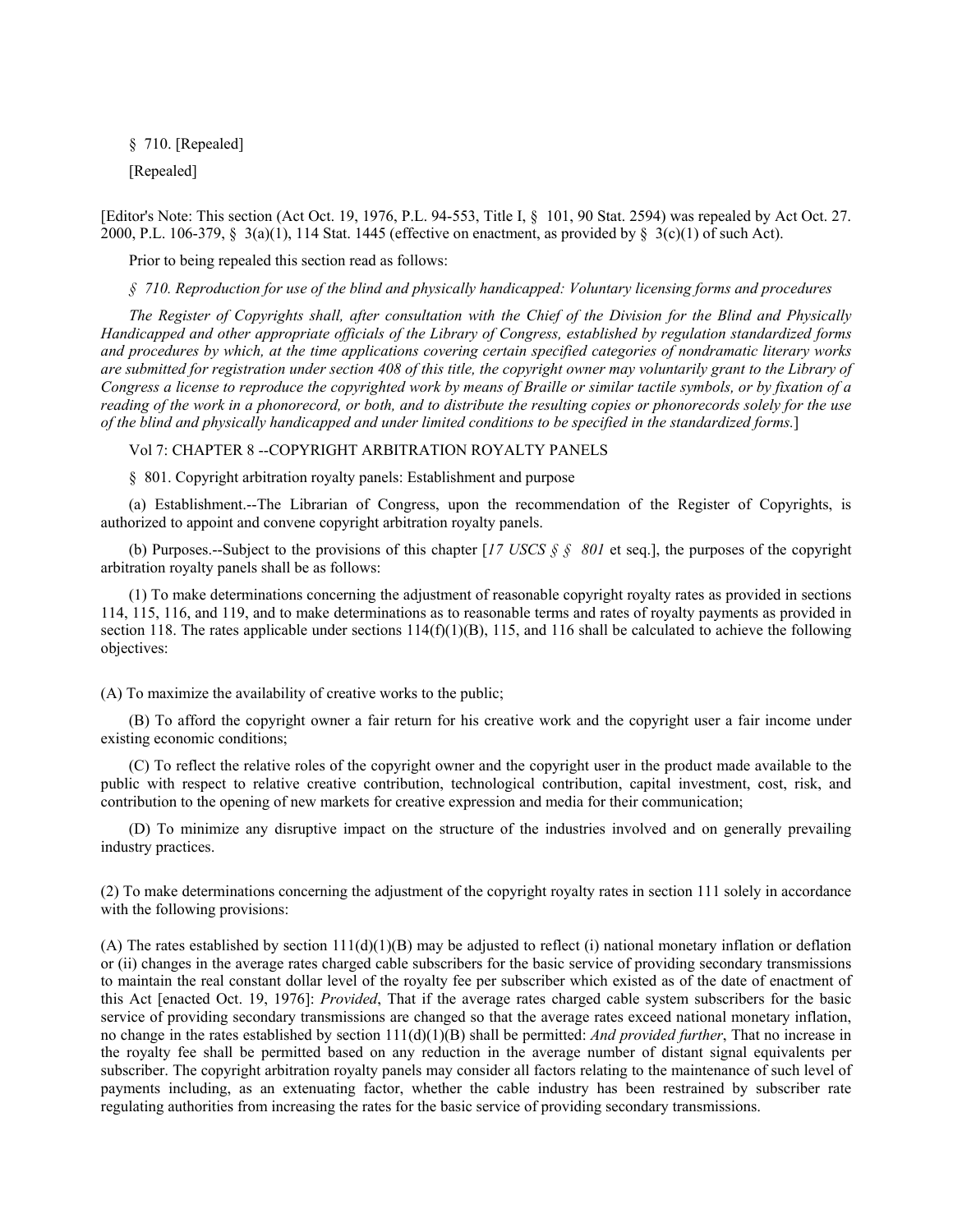(B) In the event that the rules and regulations of the Federal Communications Commission are amended at any time after April 15, 1976, to permit the carriage by cable systems of additional television broadcast signals beyond the local service area of the primary transmitters of such signals, the royalty rates established by section  $111(d)(1)(B)$  may be adjusted to insure that the rates for the additional distant signal equivalents resulting from such carriage are reasonable in the light of the changes effected by the amendment to such rules and regulations. In determining the reasonableness of rates proposed following an amendment of Federal Communications Commission rules and regulations, the copyright arbitration royalty panels shall consider, among other factors, the economic impact on copyright owners and users: *Provided*, That no adjustment in royalty rates shall be made under this subclause with respect to any distant signal equivalent or fraction thereof represented by (i) carriage of any signal permitted under the rules and regulations of the Federal Communications Commission in effect on April 15, 1976, or the carriage of a signal of the same type (that is, independent, network, or noncommercial educational) substituted for such permitted signal, or (ii) a television broadcast signal first carried after April 15, 1976, pursuant to an individual waiver of the rules and regulations of the Federal Communications Commission, as such rules and regulations were in effect on April 15, 1976.

(C) In the event of any change in the rules and regulations of the Federal Communications Commission with respect to syndicated and sports program exclusivity after April 15, 1976, the rates established by section  $111(d)(1)(B)$ may be adjusted to assure that such rates are reasonable in light of the changes to such rules and regulations, but any such adjustment shall apply only to the affected television broadcast signals carried on those systems affected by the change.

(D) The gross receipts limitations established by section  $111(d)(1)(C)$  and (D) shall be adjusted to reflect national monetary inflation or deflation or changes in the average rates charged cable system subscribers for the basic service of providing secondary transmissions to maintain the real constant dollar value of the exemption provided by such section; and the royalty rate specified therein shall not be subject to adjustment.

(3) To distribute royalty fees deposited with the Register of Copyrights under sections 111 116, 119(b), and 1003, and to determine, in cases where controversy exists, the distribution of such fees.

(4) [Repealed]

(c) Rulings.--The Librarian of Congress, upon the recommendation of the Register of Copyrights, may, before a copyright arbitration royalty panel is convened, make any necessary procedural or evidentiary rulings that would apply to the proceedings conducted by such panel, including--

(1) authorizing the distribution of those royalty fees collected under sections 111, 119, and 1005 that the Librarian has found are not subject to controversy; and

(2) accepting or rejecting royalty claims filed under sections 111, 119, and 1007 on the basis of timeliness or the failure to establish the basis for a claim.

(d) SUPPORT AND REIMBURSEMENT OF ARBITRATION PANELS.--The Librarian of Congress, upon the recommendation of the Register of Copyrights, shall provide the copyright arbitration royalty panels with the necessary administrative services related to proceedings under this chapter, and shall reimburse the arbitrators presiding in distribution proceedings at such intervals and in such manner as the Librarian shall provide by regulation. Each such arbitrator is an independent contractor acting on behalf of the United States, and shall be hired pursuant to a signed agreement between the Library of Congress and the arbitrator. Payments to the arbitrators shall be considered reasonable costs incurred by the Library of Congress and the Copyright Office for purposes of section 802(h)(1).

#### **Legislative History**

(Oct. 19, 1976, P.L. 94-553, Title I, § 101, 90 Stat. 2594; 27, 1986, P.L. 99-397, § 2(c), (d), 100 Stat. 848; Oct. 31, 1988, P.L. 100-568, § 11(1), 102 Stat. 2860; Nov. 16, 1988, P.L. 100-667, Title II, § 202(4), 102 Stat. 3958; July 3, 1990, P.L. 101-318, § 3(b), 104 Stat. 288; Oct. 28, 1992, P.L. 102-563, § 3(a)(1), 106 Stat. 4247; Dec. 17, 1993, P.L. 103-198, § 2(a), 107 Stat. 2304.) (As amended Nov. 1, 1995, P.L. 104-39, § 5(d)(1), 109 Stat. 348; Nov. 13, 1997, P.L. 105-80, § § 8(a), 12(a)(19), 111 Stat. 1533, 1535; Oct. 28, 1998, P.L. 105-304, Title IV, § 405(e)(1), 112 Stat. 2902.)

§ 802. Membership and proceedings of copyright arbitration royalty panels

(a) COMPOSITION OF COPYRIGHT ARBITRATION ROYALTY PANELS.--A copyright arbitration royalty panel shall consist of 3 arbitrators selected by the Librarian of Congress pursuant to subsection (b).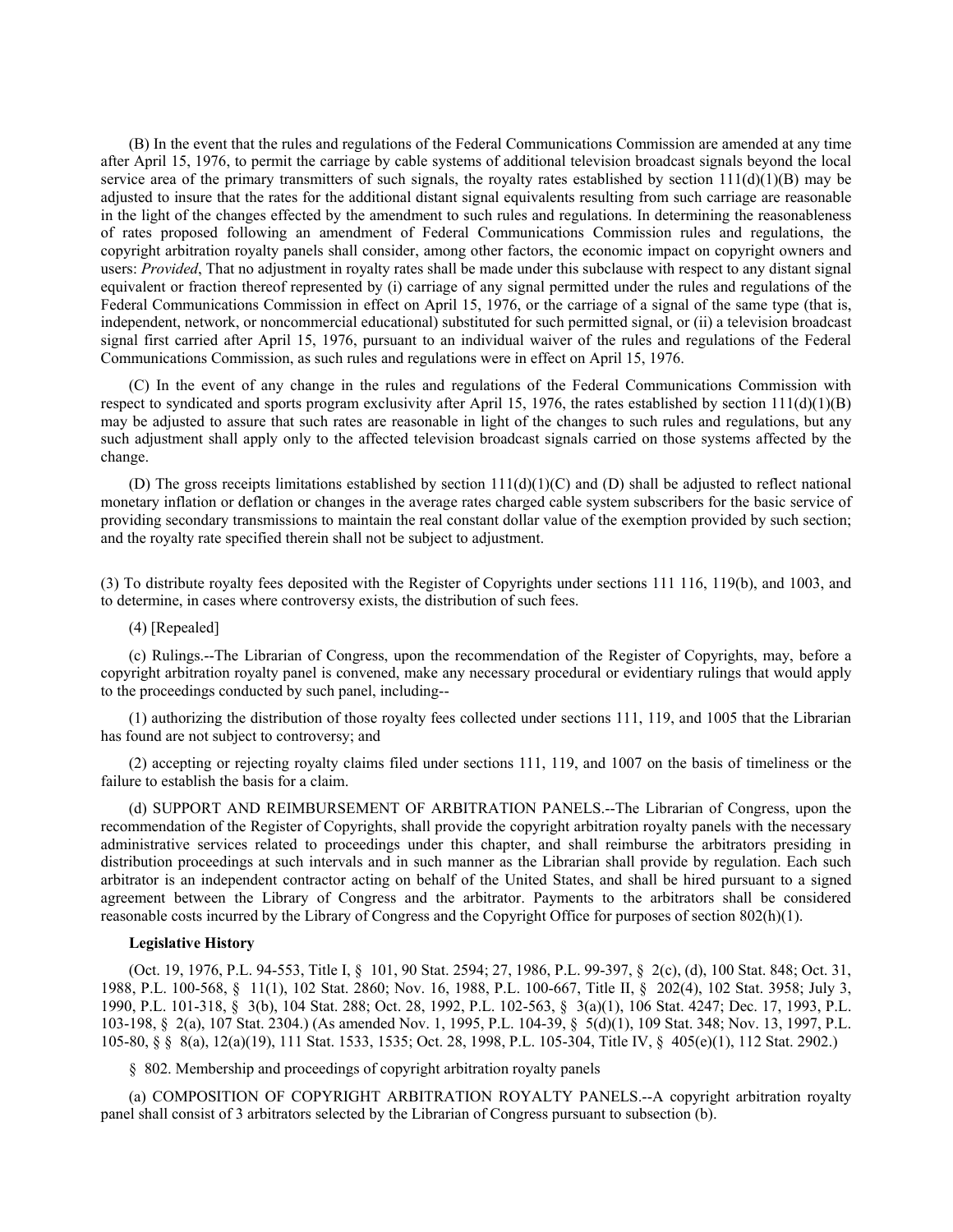(b) SELECTION OF ARBITRATION PANEL.--Not later than 10 days after publication of a notice in the Federal Register initiating an arbitration proceeding under section 803, and in accordance with procedures specified by the Register of Copyrights, the Librarian of Congress shall, upon the recommendation of the Register of Copyrights, select 2 arbitrators from lists provided by professional arbitration associations. Qualifications of the arbitrators shall include experience in conducting arbitration proceedings and facilitating the resolution and settlement of disputes, and any qualifications which the Librarian of Congress, upon the recommendation of the Register of Copyrights, shall adopt by regulation. The 2 arbitrators so selected shall, within 10 days after their selection, choose a third arbitrator from the same lists, who shall serve as the chairperson of the arbitrators. If such 2 arbitrators fail to agree upon the selection of a third arbitrator, the Librarian of Congress shall promptly select the third arbitrator. The Librarian of Congress, upon the recommendation of the Register of Copyrights, shall adopt regulations regarding standards of conduct which shall govern arbitrators and the proceedings under this chapter [*17 USCS § § 801* et seq.].

(c) Arbitration Proceedings.--Copyright arbitration royalty panels shall conduct arbitration proceedings, subject to subchapter II of chapter 5 of title 5 [*5 USCS § § 551* et seq.], for the purpose of making their determinations in carrying out the purposes set forth in section 801. The arbitration panels shall act on the basis of a fully documented written record, prior decisions of the Copyright Royalty Tribunal, prior copyright arbitration panel determinations, and rulings by the Librarian of Congress under section 801(c). Any copyright owner who claims to be entitled to royalties under section 111, 112, 114, 116, or 119, any transmitting organization entitled to a statutory license under section  $112(g)$ , any person entitled to a statutory license under section 114(d), any person entitled to a compulsory license under section 115, or any interested copyright party who claims to be entitled to royalties under section 1006, may submit relevant information and proposals to the arbitration panels in proceedings applicable to such copyright owner or interested copyright party, and any other person participating in arbitration proceedings may submit such relevant information and proposals to the arbitration panel conducting the proceedings. In ratemaking proceedings, the parties to the proceedings shall bear the entire cost thereof in such manner and proportion as the arbitration panels shall direct. In distribution proceedings, the parties shall bear the cost in direct proportion to their share of the distribution.

(d) Procedures.--Effective on the date of the enactment of the Copyright Royalty Tribunal Reform Act of 1993 [enacted Dec. 17, 1993], the Librarian of Congress shall adopt the rules and regulations set forth in chapter 3 of title 37 of the Code of Federal Regulations to govern proceedings under this chapter [*17 USCS § § 801* et seq.]. Such rules and regulations shall remain in effect unless and until the Librarian, upon the recommendation of the Register of Copyrights, adopts supplemental or superseding regulations under subchapter II of chapter 5 of title 5 [*5 USCS § § 551* et seq.].

(e) REPORT TO THE LIBRARIAN OF CONGRESS.--Not later than 180 days after publication of the notice in the Federal Register initiating an arbitration proceeding, the copyright arbitration royalty panel conducting the proceeding shall report to the Librarian of Congress its determination concerning the royalty fee or distribution of royalty fees, as the case may be. Such report shall be accompanied by the written record, and shall set forth the facts that the arbitration panel found relevant to its determination.

(f) ACTION BY LIBRARIAN OF CONGRESS.--Within 90 days after receiving the report of a copyright arbitration royalty panel under subsection (e), the Librarian of Congress, upon the recommendation of the Register of Copyrights, shall adopt or reject the determination of the arbitration panel. The Librarian shall adopt the determination of the arbitration panel unless the Librarian finds that the determination is arbitrary or contrary to the applicable provisions of this title. If the Librarian rejects the determination of the arbitration panel, the Librarian shall, before the end of an additional 30-day period, and after full examination of the record created in the arbitration proceeding, issue an order setting the royalty fee or distribution of fees, as the case may be. The Librarian shall cause to be published in the Federal Register the determination of the arbitration panel, and the decision of the Librarian (including an order issued under the preceding sentence). The Librarian shall also publicize such determination and decision in such other manner as the Librarian considers appropriate. The Librarian shall also make the report of the arbitration panel and the accompanying record available for public inspection and copying.

(g) Judicial Review.--Any decision of the Librarian of Congress under subsection (f) with respect to a determination of an arbitration panel may be appealed, by any aggrieved party who would be bound by the determination, to the United States Court of Appeals for the District of Columbia Circuit, within 30 days after the publication of the decision in the Federal Register. If no appeal is brought within such 30-day period, the decision of the Librarian is final, and the royalty fee or determination with respect to the distribution of fees, as the case may be, shall take effect as set forth in the decision. When this title provides that the royalty rates or terms that were previously in effect are to expire on a specified date, any adjustment by the Librarian of those rates or terms shall be effective as of the day following the date of expiration of the rates or terms that were previously in effect, even if the Librarian's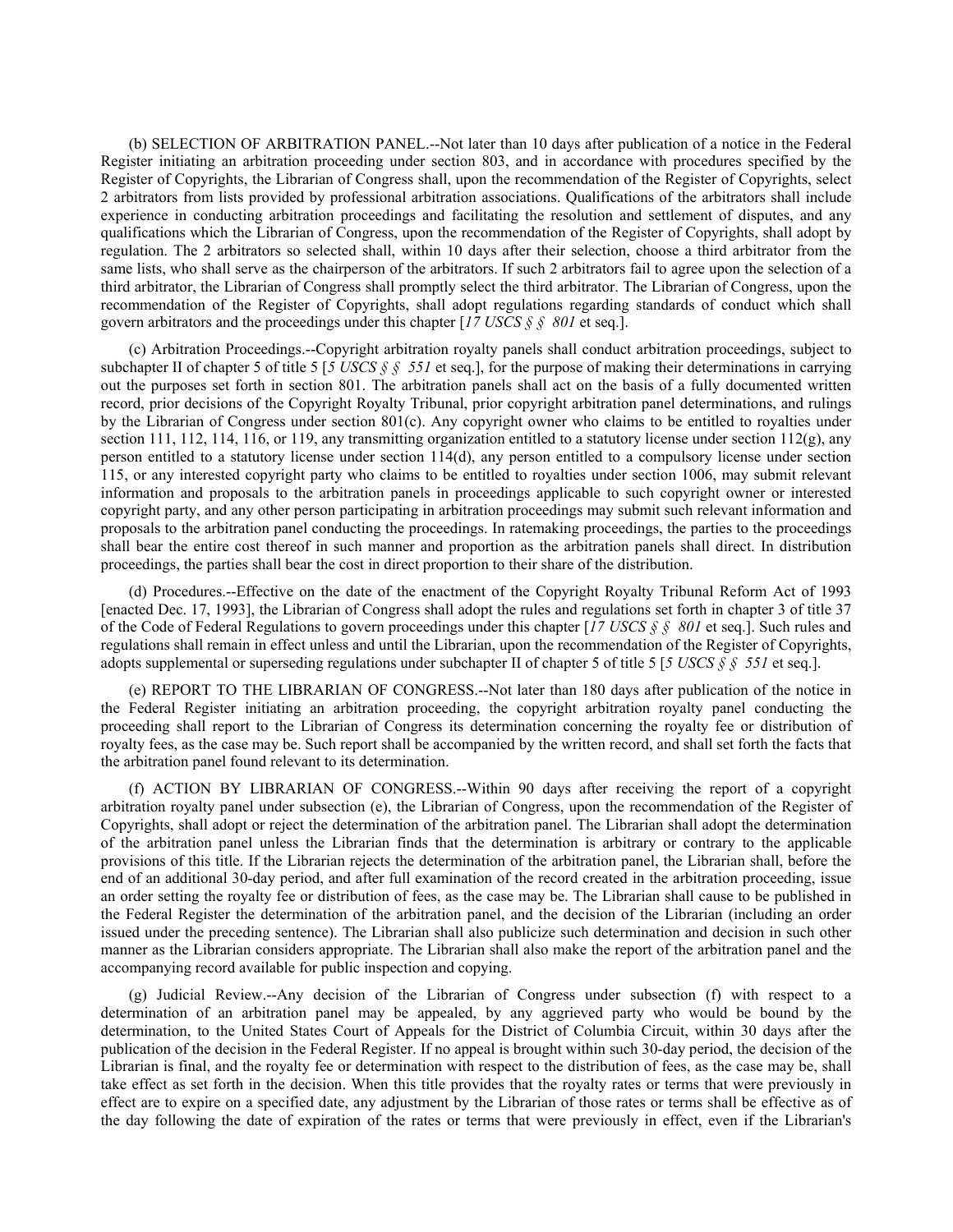decision is rendered on a later date. The pendency of an appeal under this paragraph shall not relieve persons obligated to make royalty payments under sections 111, 112, 114, 115, 116, 118, 119, or 1003 who would be affected by the determination on appeal to deposit the statement of account and royalty fees specified in those sections. The court shall have jurisdiction to modify or vacate a decision of the Librarian only if it finds, on the basis of the record before the Librarian, that the Librarian acted in an arbitrary manner. If the court modifies the decision of the Librarian, the court shall have jurisdiction to enter its own determination with respect to the amount or distribution of royalty fees and costs, to order the repayment of any excess fees, and to order the payment of any underpaid fees, and the interest pertaining respectively thereto, in accordance with its final judgment. The court may further vacate the decision of the arbitration panel and remand the case to the Librarian for arbitration proceedings in accordance with subsection (c).

(h) Administrative Matters.--

(1) Deduction of costs of Library of Congress and Copyright Office from royalty fees.--The Librarian of Congress and the Register of Copyrights may, to the extent not otherwise provided under this title, deduct from royalty fees deposited or collected under this title the reasonable costs incurred by the Library of Congress and the Copyright Office under this chapter  $[17 \text{ USCS } \xi \xi \delta 801]$  et seq.]. Such deduction may be made before the fees are distributed to any copyright claimants. In addition, all funds made available by an appropriations Act as offsetting collections and available for deductions under this subsection shall remain available until expended. In ratemaking proceedings, the reasonable costs of the Librarian of Congress and the Copyright Office shall be borne by the parties to the proceedings as directed by the arbitration panels under subsection (c).

(2) Positions required for administration of compulsory licensing.--Section 307 of the Legislative Branch Appropriations Act, 1994 [*2 USCS § 60-1* note], shall not apply to employee positions in the Library of Congress that are required to be filled in order to carry out section 111, 112, 114, 115, 116, 118, or 119 or chapter 10 [*17 USCS § § 1001* et seq.].

#### **Legislative History**

(Oct. 19, 1976, P.L. 94-553, Title I, § 101, 90 Stat. 2596; July 3, 1990, P.L. 101-319, § 2(a), 104 Stat. 290; Dec. 17, 1993, P.L. 103-198, § 2(b), 107 Stat. 2305.) (As amended Nov. 1, 1995, P.L. 104-39, § 5(d)(2)-(4), 109 Stat. 349; Nov. 13, 1997, P.L. 105-80, § 8(b), 111 Stat. 1533; Oct. 28, 1998, P.L. 105-304, Title IV, § 405(d), (e)(2)-(4), 112 Stat. 2902; Nov. 2, 2002, P.L. 107-273, Div C, Title III, Subtitle C, § 13301(c)(2), 116 Stat. 1912.)

§ 803. Institution and conclusion of proceedings

 $(a)(1)$  With respect to proceedings under section  $801(b)(1)$  concerning the adjustment of royalty rates as provided in sections 112, 114, 115 and 116, and with respect to proceedings under subparagraphs (A) and (D) of section 801(b)(2), during the calendar years specified in the schedule set forth in paragraphs (2), (3), (4) and (5) any owner or user of a copyrighted work whose royalty rates are specified by this title, established by the Copyright Royalty Tribunal before the date of the enactment of the Copyright Royalty Tribunal Reform Act of 1993 [enacted Dec. 17, 1993], or established by a copyright arbitration royalty panel after such date of enactment, may file a petition with the Librarian of Congress declaring that the petitioner requests an adjustment of the rate. The Librarian of Congress shall, upon the recommendation of the Register of Copyrights, make a determination as to whether the petitioner has such a significant interest in the royalty rate in which an adjustment is requested. If the Librarian determines that the petitioner has such a significant interest, the Librarian shall cause notice of this determination, with the reasons therefor, to be published in the Federal Register, together with the notice of commencement of proceedings under this chapter [*17 USCS § § 801* et seq.].

(2) In proceedings under section  $801(b)(2)(A)$  and (D), a petition described in paragraph (1) may be filed during 1995 and in each subsequent fifth calendar year.

(3) In proceedings under section 801(b)(1) concerning the adjustment of royalty rates as provided in section 115, a petition described in paragraph (1) may be filed in 1997 and in each subsequent tenth calendar year or as prescribed in section  $115(c)(3)(D)$ .

 $(4)(A)$  In proceedings under section  $801(b)(1)$  concerning the adjustment of royalty rates as provided in section 116, a petition described in paragraph (1) may be filed at any time within 1 year after negotiated licenses authorized by section 116 are terminated or expire and are not replaced by subsequent agreements.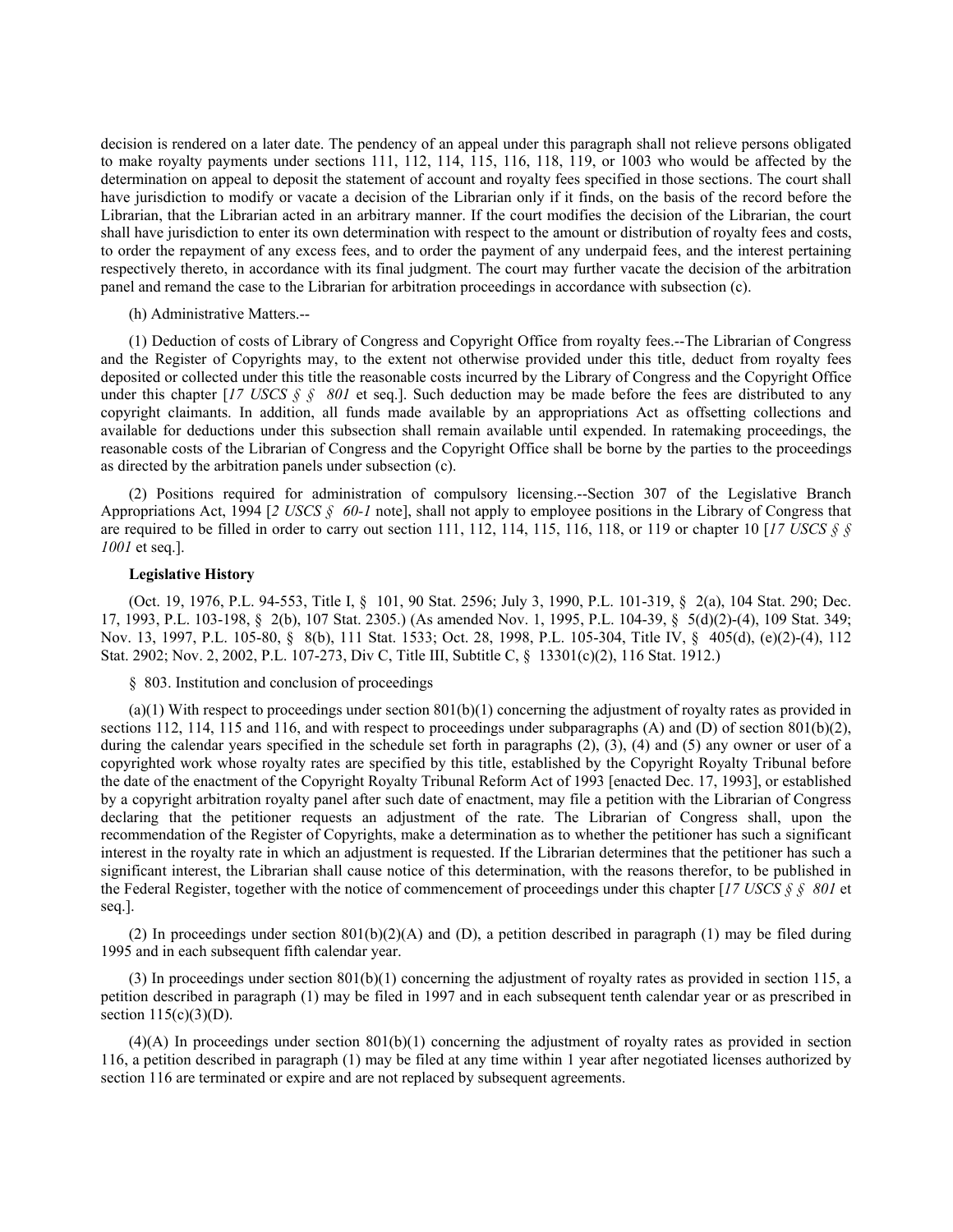(B) If a negotiated license authorized by section 116 is terminated or expires and is not replaced by another such license agreement which provides permission to use a quantity of musical works not substantially smaller than the quantity of such works performed on coin-operated phonorecord players during the 1-year period ending March 1, 1989, the Librarian of Congress shall, upon petition filed under paragraph (1) within 1 year after such termination or expiration, convene a copyright arbitration royalty panel. The arbitration panel shall promptly establish an interim royalty rate or rates for the public performance by means of a coin-operated phonorecord player of non-dramatic musical works embodied in phonorecords which had been subject to the terminated or expired negotiated license agreement. Such rate or rates shall be the same as the last such rate or rates and shall remain in force until the conclusion of proceedings by the arbitration panel, in accordance with section 802, to adjust the royalty rates applicable to such works, or until superseded by a new negotiated license agreement, as provided in section 116(b).

(5) With respect to proceedings under section 801(b)(1) concerning the determination of reasonable terms and rates of royalty payments as provided in section 112 or 114, the Librarian of Congress shall proceed when and as provided by those sections.

(b) With respect to proceedings under subparagraph (B) or (C) of section 801(b)(2), following an event described in either of those subsections, any owner or user of a copyrighted work whose royalty rates are specified by section 111, or by a rate established by the Copyright Royalty Tribunal or the Librarian of Congress, may, within twelve months, file a petition with the Librarian declaring that the petitioner requests an adjustment of the rate. In this event the Librarian shall proceed as in subsection (a) of this section. Any change in royalty rates made by the Copyright Royalty Tribunal or the Librarian of Congress pursuant to this subsection may be reconsidered in 1980, 1985, and each fifth calendar year thereafter, in accordance with the provisions in section  $801(b)(2)(B)$  or (C), as the case may be.

(c) With respect to proceedings under section 801(b)(1), concerning the determination of reasonable terms and rates of royalty payments as provided in section 118, the Librarian of Congress shall proceed when and as provided by that section.

(d) With respect to proceedings under section  $801(b)(3)$  or (4), concerning the distribution of royalty fees in certain circumstances under section 111, 116, 119, or 1007, the Librarian of Congress shall, upon a determination that a controversy exists concerning such distribution, cause to be published in the Federal Register notice of commencement of proceedings under this chapter [*17 USCS § § 801* et seq.].

(e) [Repealed]

## **Legislative History**

(Oct. 19, 1976, P.L. 94-553, Title I, § 101, 90 Stat. 2597; Oct. 31, 1988, P.L. 100-568, § 11(2), 102 Stat. 2860; Nov. 16, 1988, P.L. 100-667, Title II, § 202(5), 102 Stat. 3958; July 3, 1990, P.L. 101-318, § 3(c), 104 Stat. 288; Oct. 28, 1992, P.L. 102-563, § 3(a)(2), 106 Stat. 4248; Dec. 17, 1993, P.L. 103-198, § 2(d), 107 Stat. 2307.) (As amended Nov. 1, 1995, P.L. 104-39, § 5(d)(5)-(7), 109 Stat. 349; Nov. 13, 1997, P.L. 105-80, § 12(a)(20), 111 Stat. 1535; Oct. 28, 1998, P.L. 105-304, Title IV, § 405(e)(5), (6), 112 Stat. 2902.)

§ 804. [Transferred]

[Editor's Note: This section was transferred to *17 U.S.C. § 803* by Act Dec. 17, 1993, P.L. 103-198, § 2(d)(1), 107 Stat. 2307 (effective on enactment and applicable as provided by § 7 of such Act).]

### § 805-810. [Repealed]

[Repealed]

[Editor's Note: These sections were repealed by Act Dec. 17, 1993, P.L. 103-198, § 2(e), 107 Stat. 2308.]

## Vol 7: CHAPTER 9 --PROTECTION OF SEMICONDUCTOR CHIP PRODUCTSn\*

§ 901. Definitions

(a) As used in this chapter  $[17 \text{ USCS }$  § § 901 et seq.]--

(1) a ''semiconductor chip product'' is the final or intermediate form of any product--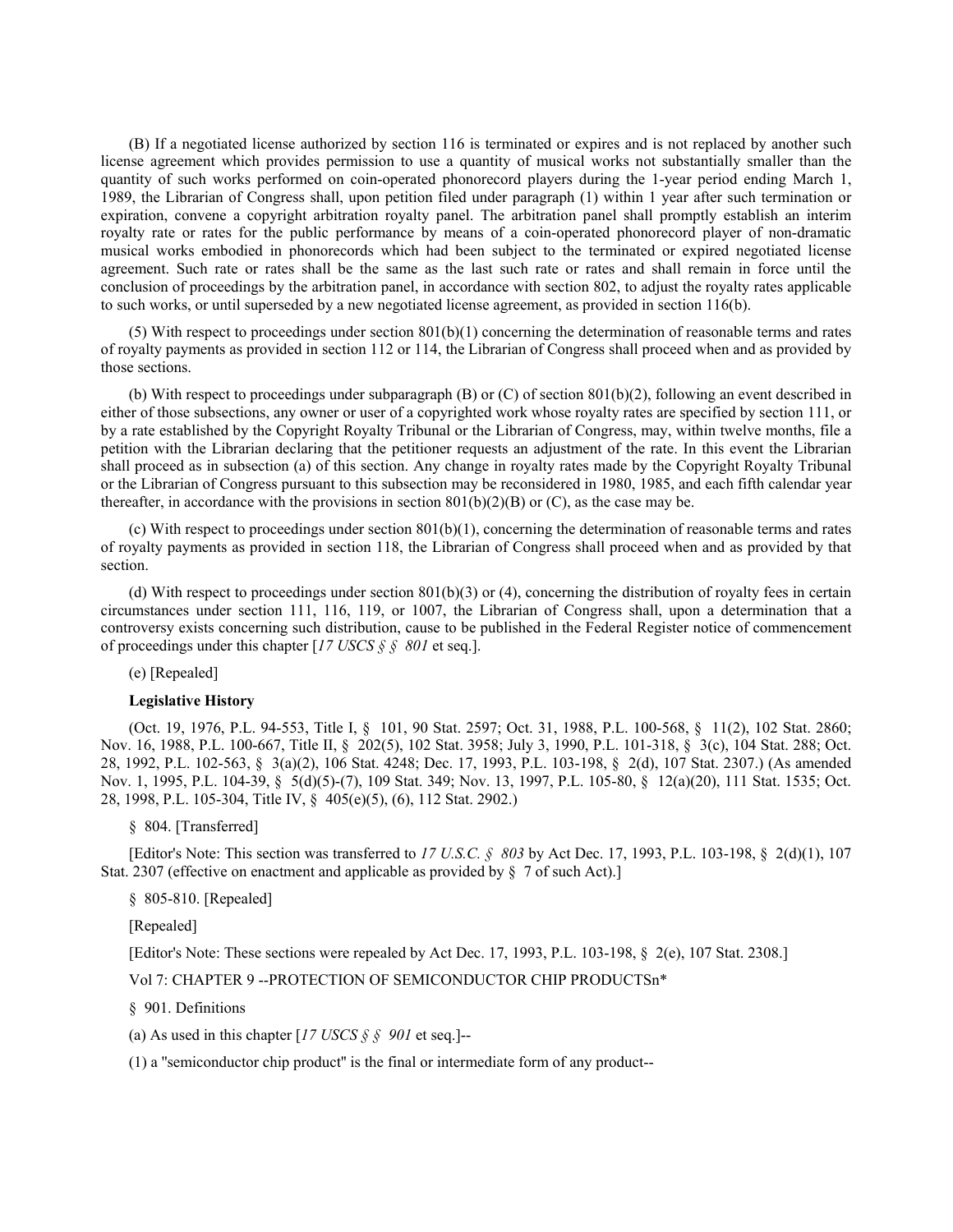(A) having two or more layers of metallic, insulating, or semiconductor material, deposited or otherwise placed on, or etched away or otherwise removed from, a piece of semiconductor material in accordance with a predetermined pattern; and

(B) intended to perform electronic circuitry functions;

(2) a ''mask work'' is a series of related images, however fixed or encoded--

(A) having or representing the predetermined, three-dimensional pattern of metallic, insulating, or semiconductor material present or removed from the layers of a semiconductor chip product; and

(B) in which series the relation of the images to one another is that each image has the pattern of the surface of one form of the semiconductor chip product;

(3) a mask work is ''fixed'' in a semiconductor chip product when its embodiment in the product is sufficiently permanent or stable to permit the mask work to be perceived or reproduced from the product for a period of more than transitory duration;

(4) to ''distribute'' means to sell, or to lease, bail, or otherwise transfer, or to offer to sell, lease, bail, or otherwise transfer;

(5) to ''commercially exploit'' a mask work is to distribute to the public for commercial purposes a semiconductor chip product embodying the mask work; except that such term includes an offer to sell or transfer a semiconductor chip product only when the offer is in writing and occurs after the mask work is fixed in the semiconductor chip product;

(6) the ''owner'' of a mask work is the person who created the mask work, the legal representative of that person if that person is deceased or under a legal incapacity, or a party to whom all the rights under this chapter [*17 USCS § § 901* et seq.] of such person or representative are transferred in accordance with section 903(b); except that, in the case of a work made within the scope of a person's employment, the owner is the employer for whom the person created the mask work or a party to whom all the rights under this chapter  $[17 \text{ USCS } \text{S} \text{ S} \text{ 901} ]$  et seq.] of the employer are transferred in accordance with section 903(b).

(7) an ''innocent purchaser'' is a person who purchases a semiconductor chip product in good faith and without having notice of protection with respect to the semiconductor chip product;

(8) having ''notice of protection'' means having actual knowledge that, or reasonable grounds to believe that, a mask work is protected under this chapter [*17 USCS § § 901* et seq.]; and

(9) an ''infringing semiconductor chip product'' is a semiconductor chip product which is made, imported, or distributed in violation of the exclusive rights of the owner of a mask work under this chapter [*17 USCS § § 901* et seq.].

(b) For purposes of this chapter [*17 USCS § § 901* et seq.], the distribution or importation of a product incorporating a semiconductor chip product as a part thereof is a distribution or importation of that semiconductor chip product.

#### **Legislative History**

(Added Nov. 8, 1984, P.L. 98-620, Title III, § 302, 98 Stat. 3347.)

§ 902. Subject matter of protection

(a)(1) Subject to the provisions of subsection (b), a mask work fixed in a semiconductor chip product, by or under the authority of the owner of the mask work, is eligible for protection under this chapter  $[17 \text{ USCS} \text{ } \text{S} \text{ } 901]$  et seq.] if--

(A) on the date on which the mask work is registered under section 908, or is first commercially exploited anywhere in the world, whichever occurs first, the owner of the mask work is (i) a national or domiciliary of the United States, (ii) a national, domiciliary, or sovereign authority of a foreign nation that is a party to a treaty affording protection to mask works to which the United States is also a party, or (iii) a stateless person, wherever that person may be domiciled;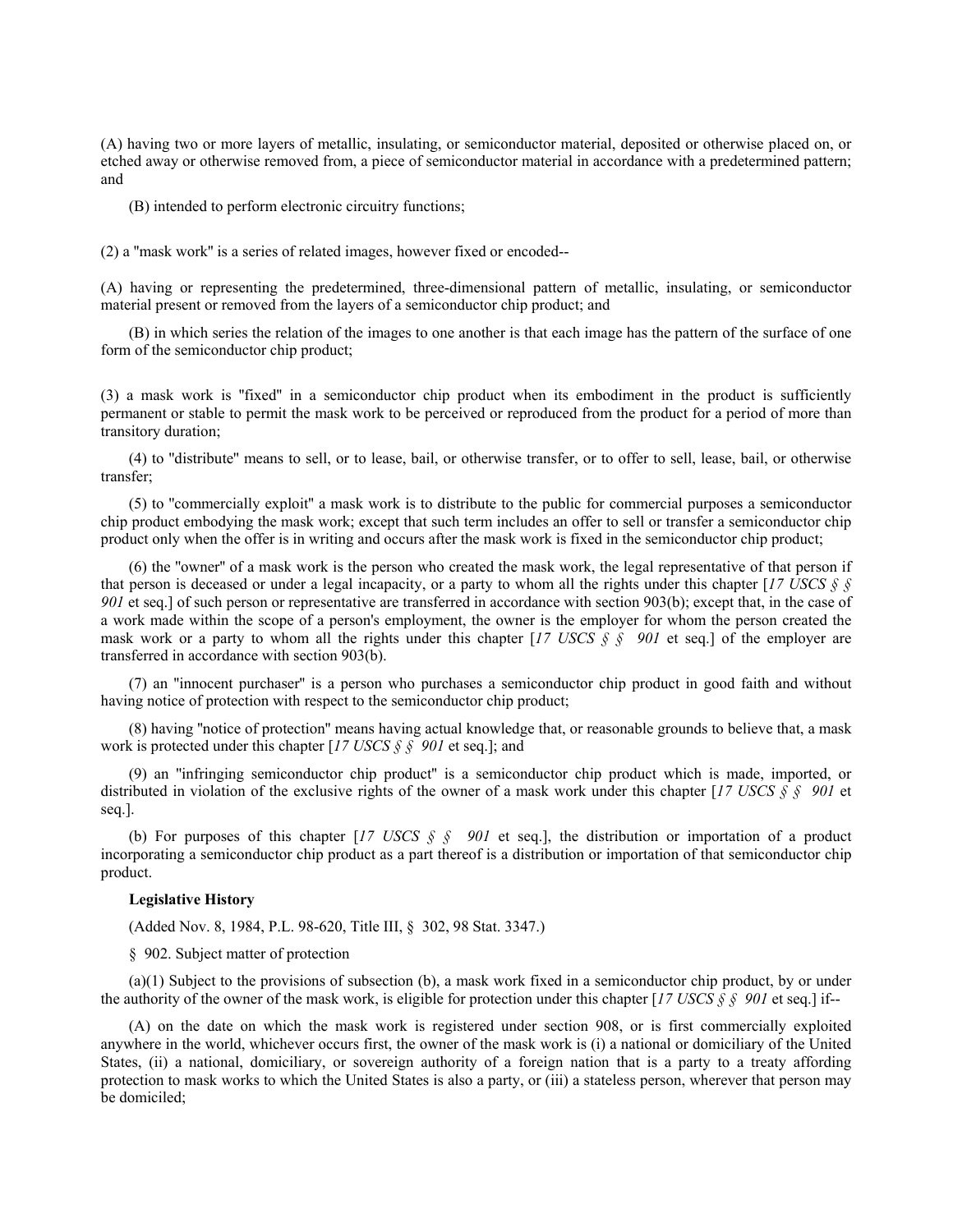- (B) the mask work is first commercially exploited in the United States; or
- (C) the mask work comes within the scope of a Presidential proclamation issued under paragraph (2).

(2) Whenever the President finds that a foreign nation extends, to mask works of owners who are nationals or domiciliaries of the United States protection (A) on substantially the same basis as that on which the foreign nation extends protection to mask works of its own nationals and domiciliaries and mask works first commercially exploited in that nation, or (B) on substantially the same basis as provided in this chapter [17 USCS  $\S$   $\S$   $\S$   $\Theta$ *01* et seq.], the President may by proclamation extend protection under this chapter  $[17 \text{ USCS}$  §  $\%$  901 et seq.] to mask works (i) of owners who are, on the date on which the mask works are registered under section 908, or the date on which the mask works are first commercially exploited anywhere in the world, whichever occurs first, nationals, domiciliaries, or sovereign authorities of that nation, or (ii) which are first commercially exploited in that nation. The President may revise, suspend, or revoke any such proclamation or impose any conditions or limitations on protection extended under any such proclamation.

- (b) Protection under this chapter  $[17 \text{ USCS} \text{ }\text{\textless}\text{ }\text{]}$  of et seq.] shall not be available for a mask work that--
- (1) is not original; or

(2) consists of designs that are staple, commonplace, or familiar in the semiconductor industry, or variations of such designs, combined in a way that, considered as a whole, is not original.

(c) In no case does protection under this chapter  $[17 \text{ USCS} \text{ }\text{S} \text{ } \text{S} \text{ } 901$  et seq.] for a mask work extend to any idea, procedure, process, system, method of operation, concept, principle, or discovery, regardless of the form in which it is described, explained, illustrated, or embodied in such work.

## **Legislative History**

(Added Nov. 8, 1984, P.L. 98-620, Title III, § 302, 98 Stat. 3348; Nov. 9, 1987, P.L. 100-159, § 3, 101 Stat. 900.)

§ 903. Ownership, transfer, licensing, and recordation

(a) The exclusive rights in a mask work subject to protection under this chapter [*17 USCS § § 901* et seq.] belong to the owner of the mask work.

(b) The owner of the exclusive rights in a mask work may transfer all of those rights, or license all or less than all of those rights, by any written instrument signed by such owner or a duly authorized agent of the owner. Such rights may be transferred or licensed by operation of law, may be bequeathed by will, and may pass as personal property by the applicable laws of intestate succession.

(c)(1) Any document pertaining to a mask work may be recorded in the Copyright Office if the document filed for recordation bears the actual signature of the person who executed it, or if it is accompanied by a sworn or official certification that it is a true copy of the original, signed document. The Register of Copyrights shall, upon receipt of the document and the fee specified pursuant to section 908(d), record the document and return it with a certificate of recordation. The recordation of any transfer or license under this paragraph gives all persons constructive notice of the facts stated in the recorded document concerning the transfer or license.

(2) In any case in which conflicting transfers of the exclusive rights in a mask work are made, the transfer first executed shall be void as against a subsequent transfer which is made for a valuable consideration and without notice of the first transfer, unless the first transfer is recorded in accordance with paragraph (1) within three months after the date on which it is executed, but in no case later than the day before the date of such subsequent transfer.

(d) Mask works prepared by an officer or employee of the United States Government as part of that person's official duties are not protected under this chapter [*17 USCS § § 901* et seq.], but the United States Government is not precluded from receiving and holding exclusive rights in mask works transferred to the Government under subsection (b).

### **Legislative History**

(Added Nov. 8, 1984, P.L. 98-620, Title III, § 302, 98 Stat. 3349.)

§ 904. Duration of protection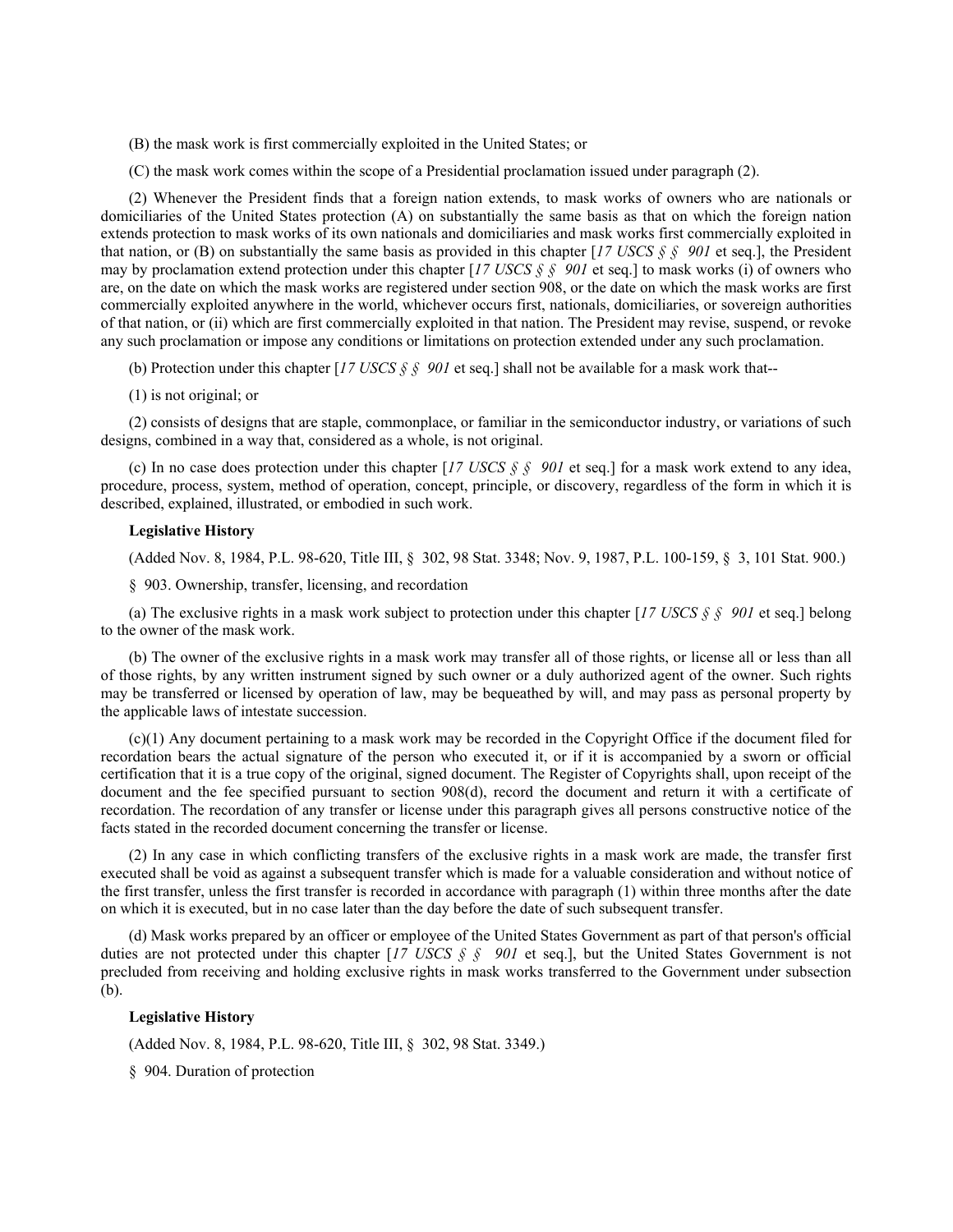(a) The protection provided for a mask work under this chapter  $[17 \text{ USCS} \text{ } \text{\textless} \text{ } \text{\textless} 901]$  et seq.] shall commence on the date on which the mask work is registered under section 908, or the date on which the mask work is first commercially exploited anywhere in the world, whichever occurs first.

(b) Subject to subsection (c) and the provisions of this chapter [*17 USCS § § 901* et seq.], the protection provided under this chapter  $[17 \text{ USCS } \xi \xi \vartheta 901]$  et seq.] to a mask work shall end ten years after the date on which such protection commences under subsection (a).

(c) All terms of protection provided in this section shall run to the end of the calendar year in which they would otherwise expire.

### **Legislative History**

(Added Nov. 8, 1984, P.L. 98-620, Title III § 302, 98 Stat. 3349.)

§ 905. Exclusive rights in mask works

The owner of a mask work provided protection under this chapter  $[17 \text{ USCS } \xi \xi \theta 901]$  et seq.] has the exclusive rights to do and to authorize any of the following:

(1) to reproduce the mask work by optical, electronic, or any other means;

(2) to import or distribute a semiconductor chip product in which the mask work is embodied; and

(3) to induce or knowingly to cause another person to do any of the acts described in paragraphs (1) and (2).

#### **Legislative History**

(Added Nov. 8, 1984, P.L. 98-620, Title III, § 302, 98 Stat. 3350.)

§ 906. Limitation on exclusive rights: reverse engineering; first sale

(a) Notwithstanding the provisions of section 905, it is not an infringement of the exclusive rights of the owner of a mask work for--

(1) a person to reproduce the mask work solely for the purpose of teaching, analyzing, or evaluating the concepts or techniques embodied in the mask work or the circuitry, logic flow, or organization of components used in the mask work; or

(2) a person who performs the analysis or evaluation described in paragraph (1) to incorporate the results of such conduct in an original mask work which is made to be distributed.

(b) Notwithstanding the provisions of section 905(2), the owner of a particular semiconductor chip product made by the owner of the mask work, or by any person authorized by the owner of the mask work, may import, distribute, or otherwise dispose of or use, but not reproduce, that particular semiconductor chip product without the authority of the owner of the mask work.

### **Legislative History**

(Added Nov. 8, 1984, P.L. 98-620, Title III, § 302, 98 Stat. 3350.)

§ 907. Limitation on exclusive rights: innocent infringement

(a) Notwithstanding any other provision of this chapter [*17 USCS § § 901* et seq.], an innocent purchaser of an infringing semiconductor chip product--

(1) shall incur no liability under this chapter  $[17 \text{ USCS} \text{ } \text{S} \text{ } \text{S} \text{ } 901 \text{ }$  et seq.] with respect to the importation or distribution of units of the infringing semiconductor chip product that occurs before the innocent purchaser has notice of protection with respect to the mask work embodied in the semiconductor chip product; and

(2) shall be liable only for a reasonable royalty on each unit of the infringing semiconductor chip product that the innocent purchaser imports or distributes after having notice of protection with respect to the mask work embodied in the semiconductor chip product.

(b) The amount of the royalty referred to in subsection (a)(2) shall be determined by the court in a civil action for infringement unless the parties resolve the issue by voluntary negotiation, mediation, or binding arbitration.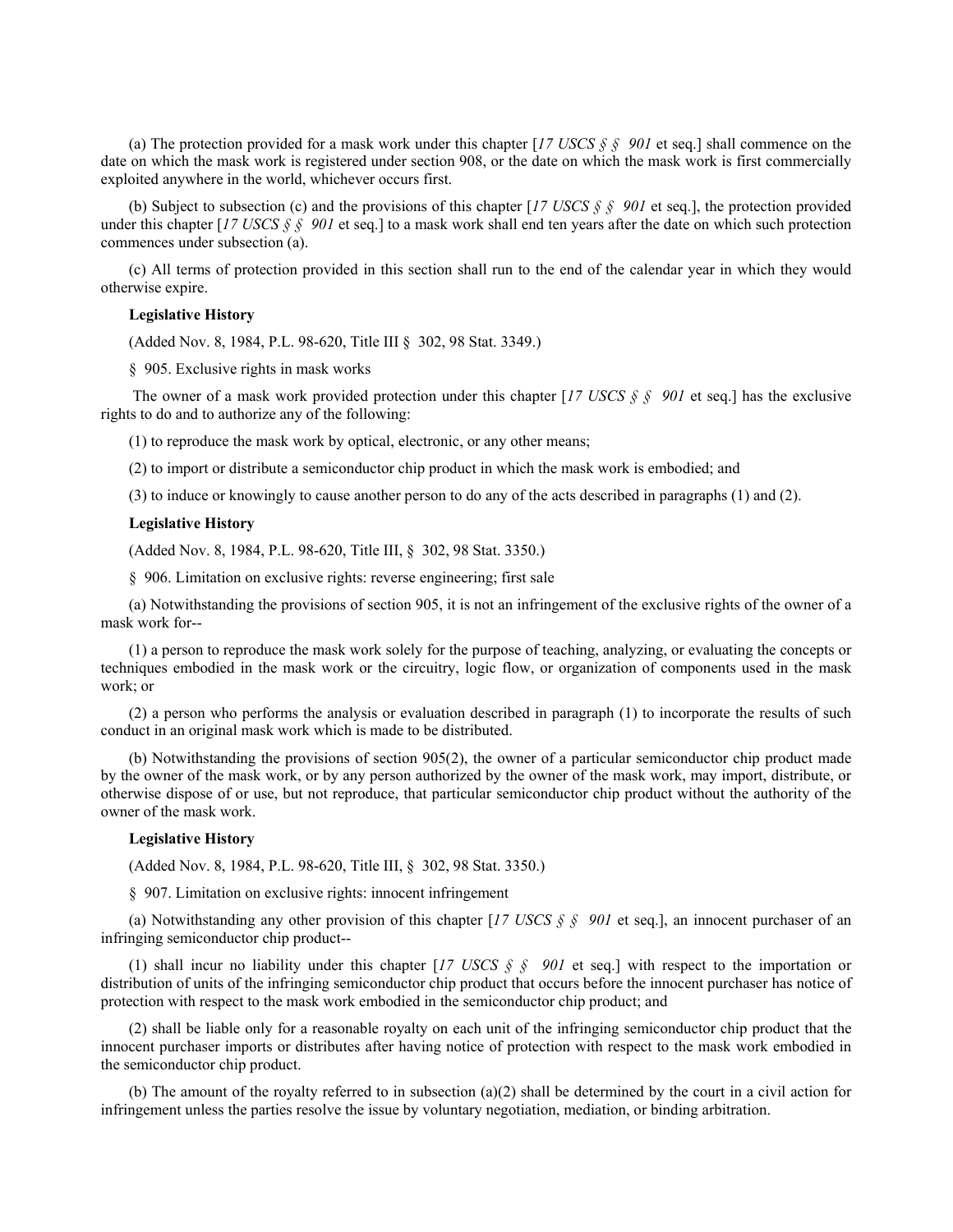(c) The immunity of an innocent purchaser from liability referred to in subsection (a)(1) and the limitation of remedies with respect to an innocent purchaser referred to in subsection (a)(2) shall extend to any person who directly or indirectly purchases an infringing semiconductor chip product from an innocent purchaser.

(d) The provisions of subsections (a), (b), and (c) apply only with respect to those units of an infringing semiconductor chip product that an innocent purchaser purchased before having notice of protection with respect to the mask work embodied in the semiconductor chip product.

#### **Legislative History**

(Added Nov. 8, 1984, P.L. 98-620, Title III, § 302, 98 Stat. 3350.)

§ 908. Registration of claims of protection

(a) The owner of a mask work may apply to the Register of Copyrights for registration of a claim of protection in a mask work. Protection of a mask work under this chapter  $[17 \text{ USCS } \xi \xi \theta 901]$  et seq.] shall terminate if application for registration of a claim of protection in the mask work is not made as provided in this chapter [*17 USCS § § 901* et seq.] within two years after the date on which the mask work is first commercially exploited anywhere in the world.

(b) The Register of Copyrights shall be responsible for all administrative functions and duties under this chapter [*17 USCS § § 901* et seq.]. Except for section 708, the provisions of *chapter 7* of this title [*17 USCS § § 701* et seq.] relating to the general responsibilities, organization, regulatory authority, actions, records, and publications of the Copyright Office shall apply to this chapter [*17 USCS § § 901* et seq.], except that the Register of Copyrights may make such changes as may be necessary in applying those provisions to this chapter [*17 USCS § § 901* et seq.].

(c) The application for registration of a mask work shall be made on a form prescribed by the Register of Copyrights. Such form may require any information regarded by the Register as bearing upon the preparation or identification of the mask work, the existence or duration of protection of the mask work under this chapter [*17 USCS § § 901* et seq.], or ownership of the mask work. The application shall be accompanied by the fee set pursuant to subsection (d) and the identifying material specified pursuant to such subsection.

(d) The Register of Copyrights shall by regulation set reasonable fees for the filing of applications to register claims of protection in mask works under this chapter, and for other services relating to the administration of this chapter [*17 USCS*  $\S$   $\S$   $\S$  901 et seq.] or the rights under this chapter [17 USCS  $\S$   $\S$   $\S$  901 et seq.], taking into consideration the cost of providing those services, the benefits of a public record, and statutory fee schedules under this title. The Register shall also specify the identifying material to be deposited in connection with the claim for registration.

(e) If the Register of Copyrights, after examining an application for registration, determines, in accordance with the provisions of this chapter  $[17 \text{ USCS} \text{ } \text{\ensuremath{\$}} \text{ } 901$  et seq.], that the application relates to a mask work which is entitled to protection under this chapter [*17 USCS § § 901* et seq.], then the Register shall register the claim of protection and issue to the applicant a certificate of registration of the claim of protection under the seal of the Copyright Office. The effective date of registration of a claim of protection shall be the date on which an application, deposit of identifying material, and fee, which are determined by the Register of Copyrights or by a court of competent jurisdiction to be acceptable for registration of the claim, have all been received in the Copyright Office.

(f) In any action for infringement under this chapter [*17 USCS § § 901* et seq.], the certificate of registration of a mask work shall constitute prima facie evidence (1) of the facts stated in the certificate, and (2) that the applicant issued the certificate has met the requirements of this chapter  $[17 \text{ USCS} \text{ }\text{S} \text{ } 901]$  et seq.], and the regulations issued under this chapter [*17 USCS § § 901* et seq.], with respect to the registration of claims.

(g) Any applicant for registration under this section who is dissatisfied with the refusal of the Register of Copyrights to issue a certificate of registration under this section may seek judicial review of that refusal by bringing an action for such review in an appropriate United States district court not later than sixty days after the refusal. The provisions of *chapter* 7 of title 5 [5 USCS  $\delta$   $\delta$  701 et seq.] shall apply to such judicial review. The failure of the Register of Copyrights to issue a certificate of registration within four months after an application for registration is filed shall be deemed to be a refusal to issue a certificate of registration for purposes of this subsection and section 910(b)(2), except that, upon a showing of good cause, the district court may shorten such four-month period.

#### **Legislative History**

(Added Nov. 8, 1984, P.L. 98-620, Title III, § 302, 98 Stat. 3351.)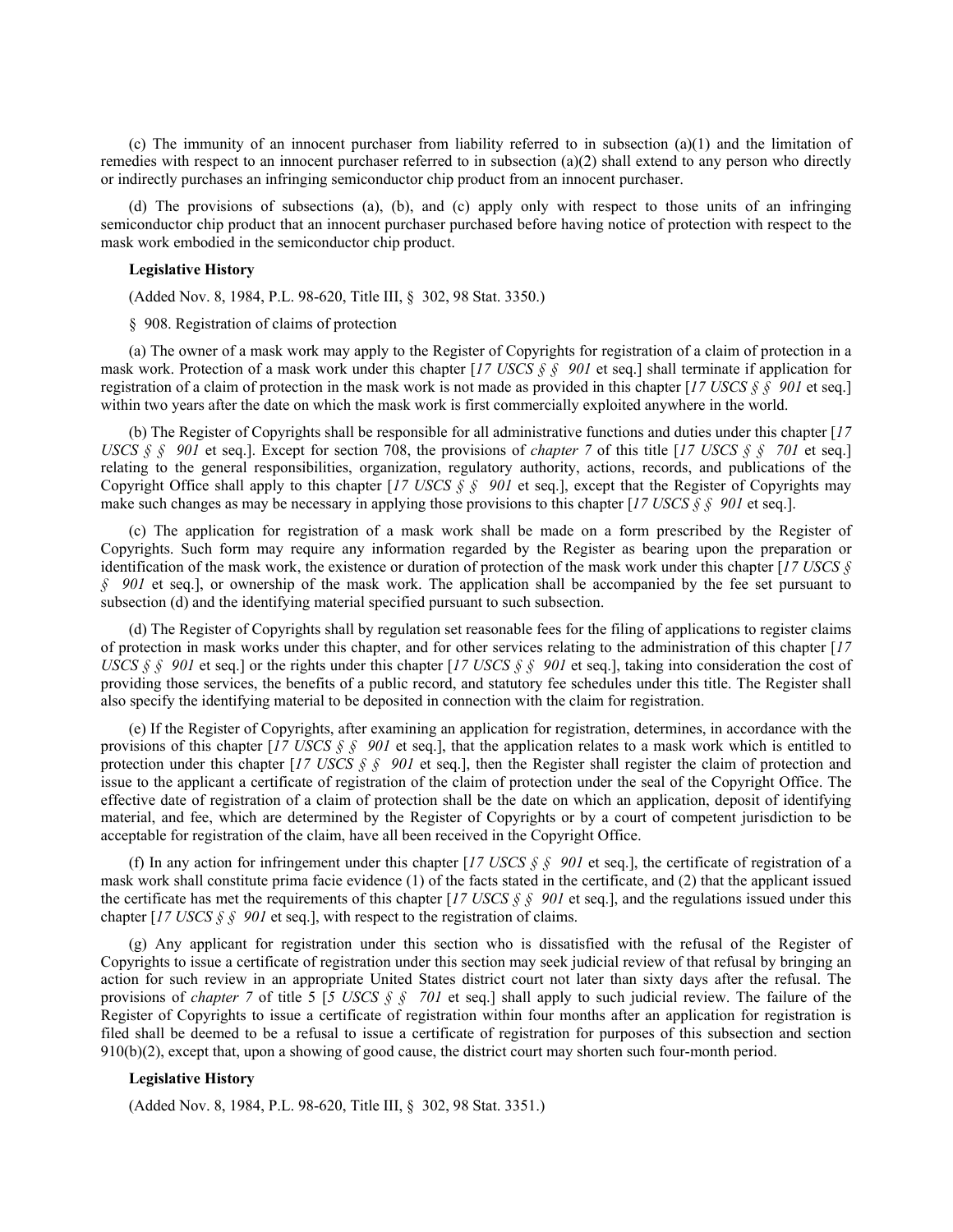#### § 909. Mask work notice

(a) The owner of a mask work provided protection under this chapter [*17 USCS § § 901* et seq.] may affix notice to the mask work, and to masks and semiconductor chip products embodying the mask work, in such manner and location as to give reasonable notice of such protection. The Register of Copyrights shall prescribe by regulation, as examples, specific methods of affixation and positions of notice for purposes of this section, but these specifications shall not be considered exhaustive. The affixation of such notice is not a condition of protection under this chapter [*17 USCS § § 901* et seq.], but shall constitute prima facie evidence of notice of protection.

(b) The notice referred to in subsection (a) shall consist of--

 $(1)$  the words "mask work", the symbol  $*M*$ , or the symbol (the letter M in a circle); and

(2) the name of the owner or owners of the mask work or an abbreviation by which the name is recognized or is generally known.

#### **Legislative History**

(Added Nov. 8, 1984, P.L. 98-620, Title III, § 302, 98 Stat. 3352.) (As amended Nov. 13, 1997, P.L. 105-80, § 12(a)(22), 111 Stat. 1535.)

§ 910. Enforcement of exclusive rights

(a) Except as otherwise provided in this chapter [*17 USCS § § 901* et seq.], any person who violates any of the exclusive rights of the owner of a mask work under this chapter  $[17 \text{ USCS} \text{ }\text{S} \text{ } \text{]}$   $\theta$  et seq.], by conduct in or affecting commerce, shall be liable as an infringer of such rights. As used in this subsection, the term ''any person'' includes any State, any instrumentality of a State, and any officer or employee of a State or instrumentality of a State acting in his or her official capacity. Any State, and any such instrumentality, officer, or employee, shall be subject to the provisions of this chapter in the same manner and to the same extent as any nongovernmental entity.

(b)(1) The owner of a mask work protected under this chapter  $[17 \text{ USCS } \xi \xi \text{ 901}$  et seq.], or the exclusive licensee of all rights under this chapter  $[17 \text{ USCS } \xi \xi \text{ 901}$  et seq.], with respect to the mask work, shall, after a certificate of registration of a claim of protection in that mask work has been issued under section 908, be entitled to institute a civil action for any infringement with respect to the mask work which is committed after the commencement of protection of the mask work under section 904(a).

(2) In any case in which an application for registration of a claim of protection in a mask work and the required deposit of identifying material and fee have been received in the Copyright Office in proper form and registration of the mask work has been refused, the applicant is entitled to institute a civil action for infringement under this chapter [*17 USCS § § 901* et seq.] with respect to the mask work if notice of the action, together with a copy of the complaint, is served on the Register of Copyrights, in accordance with the Federal Rules of Civil Procedure. The Register may, at his or her option, become a party to the action with respect to the issue of whether the claim of protection is eligible for registration by entering an appearance within sixty days after such service, but the failure of the Register to become a party to the action shall not deprive the court of jurisdiction to determine that issue.

(c)(1) The Secretary of the Treasury and the United States Postal Service shall separately or jointly issue regulations for the enforcement of the rights set forth in section 905 with respect to importation. These regulations may require, as a condition for the exclusion of articles from the United States, that the person seeking exclusion take any one or more of the following actions:

(A) Obtain a court order enjoining, or an order of the International Trade Commission under section 337 of the Tariff Act of 1930 [*19 USCS § 1337]* excluding, importation of the articles.

(B) Furnish proof that the mask work involved is protected under this chapter [*17 USCS § § 901* et seq.] and that the importation of the articles would infringe the rights in the mask work under this chapter  $[17 \text{ USCS} \text{ } \text{S} \text{ } \text{S} \text{ } 901]$  et seq.].

(C) Post a surety bond for any injury that may result if the detention or exclusion of the articles proves to be unjustified.

(2) Articles imported in violation of the rights set forth in section 905 are subject to seizure and forfeiture in the same manner as property imported in violation of the customs laws. Any such forfeited articles shall be destroyed as directed by the Secretary of the Treasury or the court, as the case may be, except that the articles may be returned to the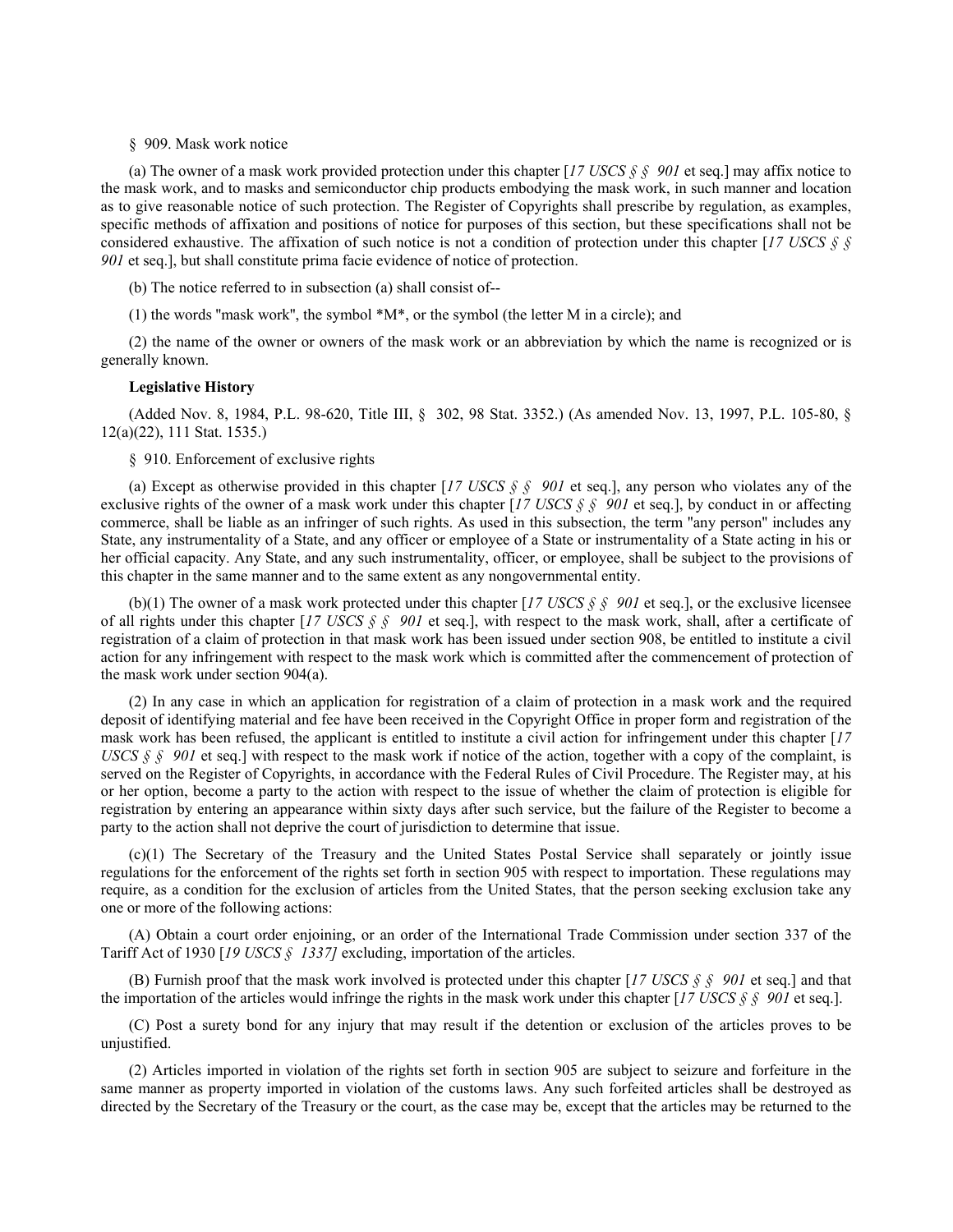country of export whenever it is shown to the satisfaction of the Secretary of the Treasury that the importer had no reasonable grounds for believing that his or her acts constituted a violation of the law.

### **Legislative History**

(Added Nov. 8, 1984, P.L. 98-620, Title III, § 302, 98 Stat. 3352; Nov. 15, 1990, P.L. 101-553, § 2(b)(1), 104 Stat. 2750.) (As amended Nov. 13, 1997, P.L. 105-80, § 12(a)(23), 111 Stat. 1535.)

#### § 911. Civil actions

(a) Any court having jurisdiction of a civil action arising under this chapter  $[17 \text{ USCS} \text{ } \text{S} \text{ } \text{S} \text{ } 901]$  et seq.] may grant temporary restraining orders, preliminary injunctions, and permanent injunctions on such terms as the court may deem reasonable to prevent or restrain infringement of the exclusive rights in a mask work under this chapter [*17 USCS § § 901* et seq.].

(b) Upon finding an infringer liable, to a person entitled under section 910(b)(1) to institute a civil action, for an infringement of any exclusive right under this chapter  $[17 \text{ USCS} \text{ } \text{S} \text{ } \text{ } 901]$  et seq.], the court shall award such person actual damages suffered by the person as a result of the infringement. The court shall also award such person the infringer's profits that are attributable to the infringement and are not taken into account in computing the award of actual damages. In establishing the infringer's profits, such person is required to present proof only of the infringer's gross revenue, and the infringer is required to prove his or her deductible expenses and the elements of profit attributable to factors other than the mask work.

(c) At any time before final judgment is rendered, a person entitled to institute a civil action for infringement may elect, instead of actual damages and profits as provided by subsection (b), an award of statutory damages for all infringements involved in the action, with respect to any one mask work for which any one infringer is liable individually, or for which any two or more infringers are liable jointly and severally, in an amount not more than \$ 250,000 as the court considers just.

(d) An action for infringement under this chapter  $[17 \text{ USCS} \text{ } \text{S} \text{ } \text{ } 901 \text{ }$  et seq.] shall be barred unless the action is commenced within three years after the claim accrues.

(e)(1) At any time while an action for infringement of the exclusive rights in a mask work under this chapter [*17 USCS § § 901* et seq.] is pending, the court may order the impounding, on such terms as it may deem reasonable, of all semiconductor chip products, and any drawings, tapes, masks, or other products by means of which such products may be reproduced, that are claimed to have been made, imported, or used in violation of those exclusive rights. Insofar as practicable, applications for orders under this paragraph shall be heard and determined in the same manner as an application for a temporary restraining order or preliminary injunction.

(2) As part of a final judgment or decree, the court may order the destruction or other disposition of any infringing semiconductor chip products, and any masks, tapes, or other articles by means of which such products may be reproduced.

(f) In any civil action arising under this chapter  $[17 \text{ USCS} \text{ } \text{S} \text{ } \text{S} \text{ } 901]$  et seq.], the court in its discretion may allow the recovery of full costs, including reasonable attorneys' fees, to the prevailing party.

(g)(1) Any State, any instrumentality of a State, and any officer or employee of a State or instrumentality of a State acting in his or her official capacity, shall not be immune, under the Eleventh Amendment of the Constitution of the United States or under any other doctrine of sovereign immunity, from suit in Federal court by any person, including any governmental or nongovernmental entity, for a violation of any of the exclusive rights of the owner of a mask work under this chapter [*17 USCS § § 901* et seq.], or for any other violation under this chapter [*17 USCS § § 901* et seq.].

(2) In a suit described in paragraph (1) for a violation described in that paragraph, remedies (including remedies both at law and in equity) are available for the violation to the same extent as such remedies are available for such a violation in a suit against any public or private entity other than a State, instrumentality of a State, or officer or employee of a State acting in his or her official capacity. Such remedies include actual damages and profits under subsection (b), statutory damages under subsection (c), impounding and disposition of infringing articles under subsection (e), and costs and attorney's fees under subsection (f).

## **Legislative History**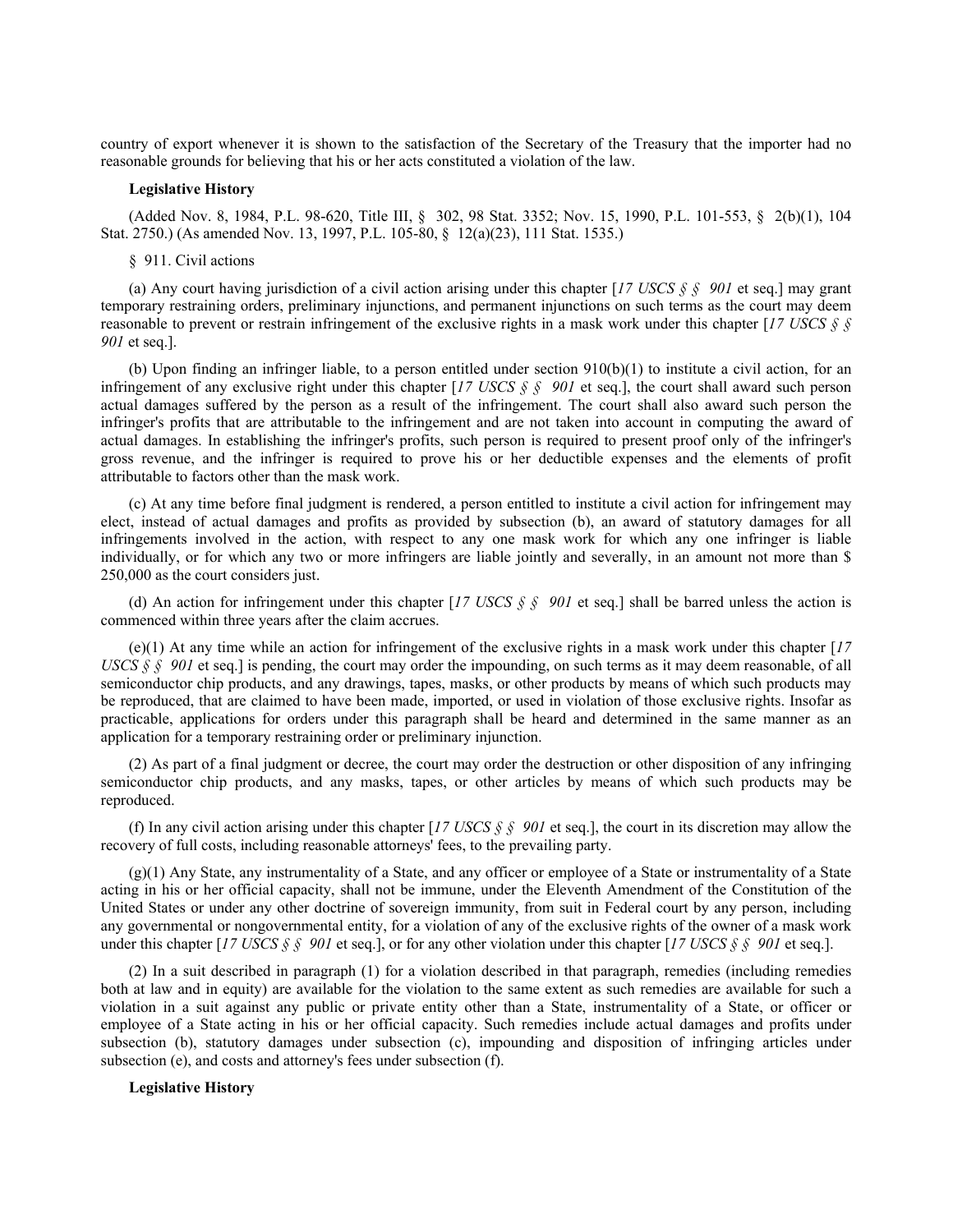(Added Nov. 8, 1984, P.L. 98-620, Title III, § 302, 98 Stat. 3353; Nov. 15, 1990, P.L. 101-553, § 2(b)(2), 104 Stat. 2750.)

#### § 912. Relation to other laws

(a) Nothing in this chapter [*17 USCS § § 901* et seq.] shall affect any right or remedy held by any person under *chapters 1* through *8* or *10* of this title [*17 USCS § § 101* et seq. through 801 et seq. or 1001 et seq.], or under title 35.

(b) Except as provided in section 908(b) of this title, references to ''this title'' or ''title 17'' in *chapters 1* through *8* or *10* of this title [*17 USCS*  $\frac{5}{5}$   $\frac{5}{101}$  et seq. through 801 et seq. or 1001 et seq.] shall be deemed not to apply to this chapter [*17 USCS § § 901* et seq.].

(c) The provisions of this chapter [*17 USCS § § 901* et seq.] shall preempt the laws of any State to the extent those laws provide any rights or remedies with respect to a mask work which are equivalent to those rights or remedies provided by this chapter  $[17 \text{ USCS }$   $\S$   $\S$   $901$  et seq.], except that such preemption shall be effective only with respect to actions filed on or after January 1, 1986.

(d) Notwithstanding subsection (c), nothing in this chapter  $[17 \text{ USCS} \text{ } \text{\textless} \textless 901]$  et seq.] shall detract from any rights of a mask work owner, whether under Federal law (exclusive of this chapter [*17 USCS § § 901* et seq.]) or under the common law or the statutes of a State, heretofore or hereafter declared or enacted, with respect to any mask work first commercially exploited before July 1, 1983.

### **Legislative History**

(Added Nov. 8, 1984, P.L. 98-620, Title III, § 302, 98 Stat. 3354; Nov. 19, 1988, P.L. 100-702, Title X, § 1020(b), 102 Stat. 4672; Oct. 28, 1992, P.L. 102-563, § 3(c), 106 Stat. 4248.)

§ 913. Transitional provisions

(a) No application for registration under section 908 may be filed, and no civil action under section 910 or other enforcement proceeding under this chapter [*17 USCS § § 901* et seq.] may be instituted, until sixty days after the date of the enactment of this chapter [Nov. 8, 1984].

(b) No monetary relief under section 911 may be granted with respect to any conduct that occurred before the date of the enactment of this chapter [Nov. 8, 1984], except as provided in subsection (d).

(c) Subject to subsection (a), the provisions of this chapter  $[17 \text{ USCS }\xi \xi \text{ } 901]$  et seq.] apply to all mask works that are first commercially exploited or are registered under this chapter  $[17 \text{ USCS } \xi \xi \text{ 901}$  et seq.], or both, on or after the date of the enactment of this chapter [Nov. 8, 1984].

(d)(1) Subject to subsection (a), protection is available under this chapter  $[17 \text{ USCS } \xi \xi \text{ } 901]$  et seq.] to any mask work that was first commercially exploited on or after July 1, 1983, and before the date of the enactment of this chapter [Nov. 8, 1984], if a claim of protection in the mask work is registered in the Copyright Office before July 1, 1985, under section 908.

(2) In the case of any mask work described in paragraph (1) that is provided protection under this chapter [*17 USCS § § 901* et seq.], infringing semiconductor chip product units manufactured before the date of the enactment of this chapter [Nov. 8, 1984] may, without liability under sections 910 and 911, be imported into or distributed in the United States, or both, until two years after the date of registration of the mask work under section 908, but only if the importer or distributor, as the case may be, first pays or offers to pay the reasonable royalty referred to in section  $907(a)(2)$  to the mask work owner, on all such units imported or distributed, or both, after the date of the enactment of this chapter [Nov. 8, 1984].

(3) In the event that a person imports or distributes infringing semiconductor chip product units described in paragraph (2) of this subsection without first paying or offering to pay the reasonable royalty specified in such paragraph, or if the person refuses or fails to make such payment, the mask work owner shall be entitled to the relief provided in sections 910 and 911.

### **Legislative History**

(Added Nov. 8, 1984, P.L. 98-620, Title III, § 302, 98 Stat. 3354)

§ 914. International transitional provisions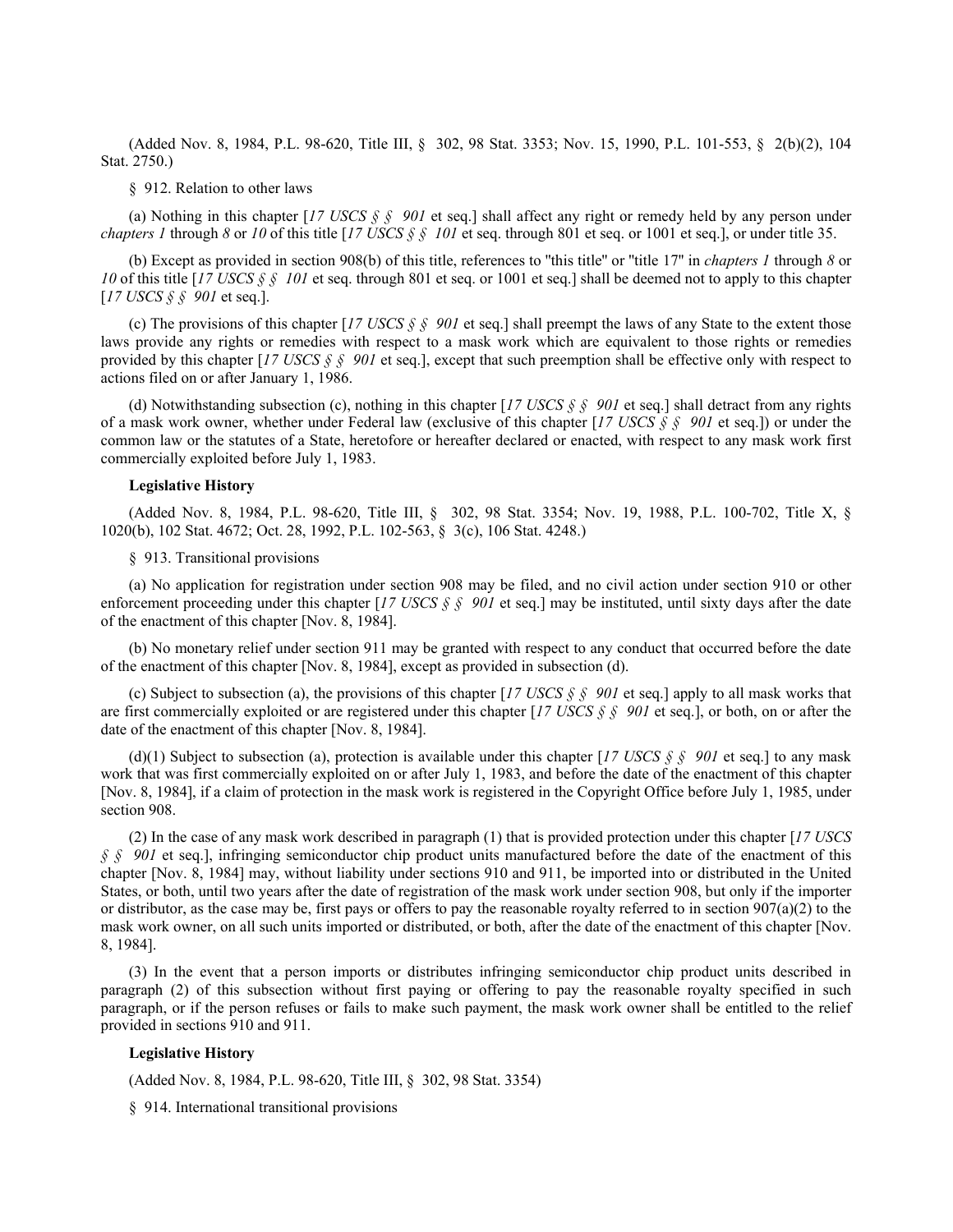(a) Notwithstanding the conditions set forth in subparagraphs (A) and (C) of section  $902(a)(1)$  with respect to the availability of protection under this chapter  $\begin{bmatrix} 17 & \text{USCS} & \text{S} & 901 \text{ et seq.} \end{bmatrix}$  to nationals, domiciliaries, and sovereign authorities of a foreign nation, the Secretary of Commerce may, upon the petition of any person, or upon the Secretary's own motion, issue an order extending protection under this chapter [*17 USCS § § 901* et seq.] to such foreign nationals, domiciliaries, and sovereign authorities if the Secretary finds--

(1) that the foreign nation is making good faith efforts and reasonable progress toward--

(A) entering into a treaty described in section  $902(a)(1)(A)$ ; or

(B) enacting or implementing legislation that would be in compliance with subparagraph (A) or (B) or section 902(a)(2) and

(2) that the nationals, domiciliaries, and sovereign authorities of the foreign nation, and persons controlled by them, are not engaged in the misappropriation, or unauthorized distribution or commercial exploitation, of mask works; and

(3) that issuing the order would promote the purposes of this chapter [*17 USCS § § 901* et seq.] and international comity with respect to the protection of mask works.

(b) While an order under subsection (a) is in effect with respect to a foreign nation, no application for registration of a claim for protection in a mask work under this chapter  $[17 \text{ USCS }\S \ \S \ 901]$  et seq.] may be denied solely because the owner of the mask work is a national, domiciliary, or sovereign authority of that foreign nation, or solely because the mask work was first commercially exploited in that foreign nation.

(c) Any order issued by the Secretary of Commerce under subsection (a) shall be effective for such period as the Secretary designates in the order, except that no such order may be effective after the date on which the authority of the Secretary of Commerce terminates under subsection (e). The effective date of any such order shall also be designated in the order. In the case of an order issued upon the petition of a person, such effective date may be no earlier than the date on which the Secretary receives such petition.

 $(d)(1)$  Any order issued under this section shall terminate if--

(A) the Secretary of Commerce finds that any of the conditions set forth in paragraphs (1), (2), and (3) of subsection (a) no longer exist; or

(B) mask works of nationals, domiciliaries and sovereign authorities of that foreign nation or mask works first commercially exploited in that foreign nation become eligible for protection under subparagraphs (A) or (C) of section  $902(a)(1)$ .

(2) Upon the termination or expiration of an order issued under this section, registrations of claims of protection in mask works made pursuant to that order shall remain valid for the period specified in section 904.

(e) The authority of the Secretary of Commerce under this section shall commence on the date of the enactment of this chapter [enacted Nov. 8, 1984], and shall terminate on July 1, 1995.

(f)(1) The Secretary of Commerce shall promptly notify the Register of Copyrights and the Committees on the Judiciary of the Senate and the House of Representatives of the issuance or termination of any order under this section, together with a statement of the reasons for such action. The Secretary shall also publish such notification and statement of reasons in the Federal Register.

(2) Two years after the date of the enactment of this chapter [enacted Nov. 8, 1984], the Secretary of Commerce, in consultation with the Register of Copyrights, shall transmit to the Committees on the Judiciary of the Senate and the House of Representatives a report on the actions taken under this section and on the current status of international recognition of mask work protection. The report shall include such recommendations for modifications of the protection accorded under this chapter to mask works owned by nationals, domiciliaries, or sovereign authorities of foreign nations as the Secretary, in consultation with the Register of Copyrights, considers would promote the purposes of this chapter [*17 USCS § § 901* et seq.] and international comity with respect to mask work protection. Not later than July 1, 1994, the Secretary of Commerce, in consultation with the Register of Copyrights, shall transmit to the Committees on the Judiciary of the Senate and the House of Representatives a report updating the matters contained in the report transmitted under the preceding sentence.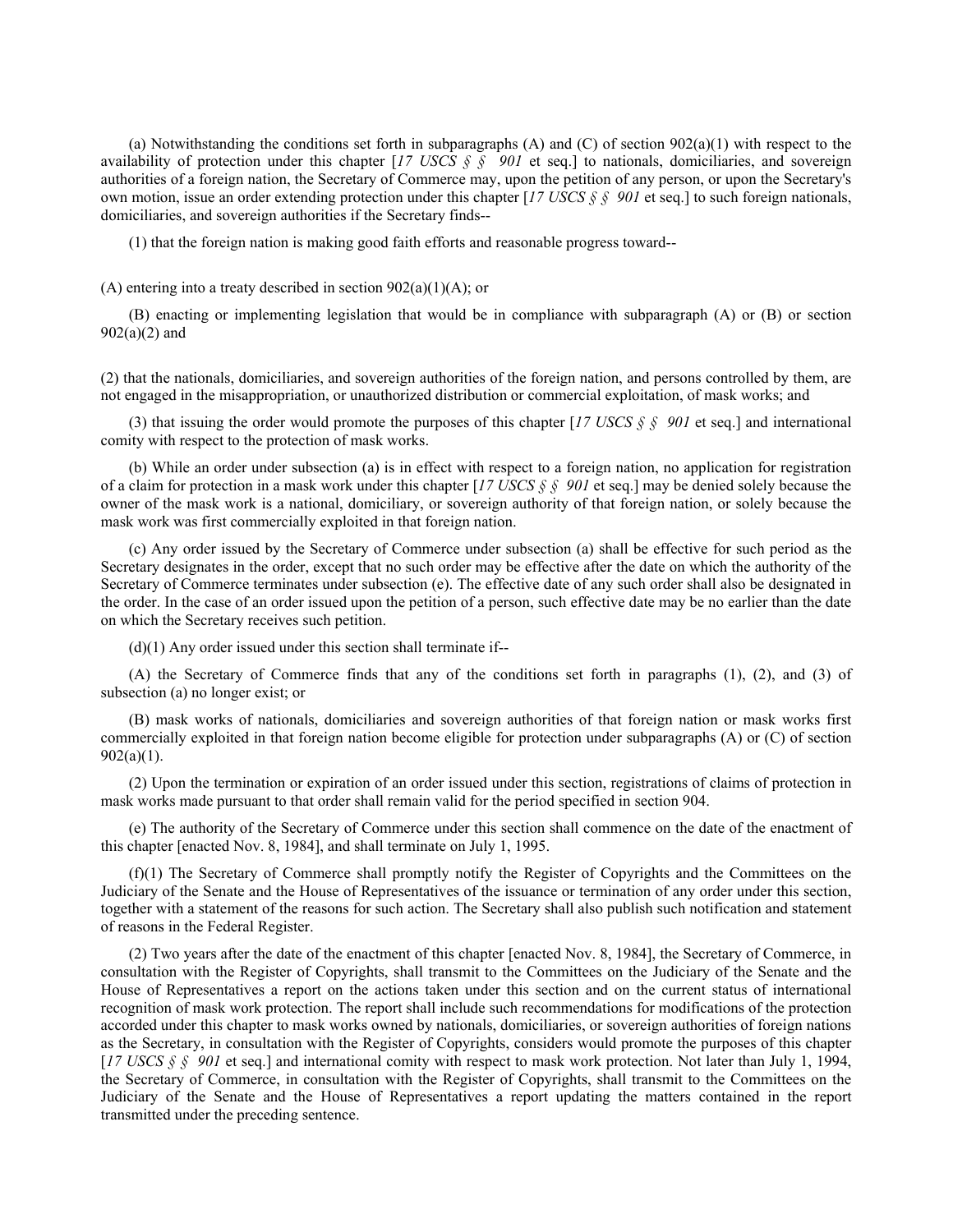## **Legislative History**

(Added Nov. 8, 1984, P.L. 98-620, Title III, § 302, 98 Stat. 3355; Nov. 9, 1987, P.L. 100-159, § § 2, 4, 101 Stat. 899, 900; June 28, 1991, P.L. 102-64, § § 3, 4, 105 Stat. 520, 521.)

Vol 7: CHAPTER 10 --DIGITAL AUDIO RECORDING DEVICES AND MEDIAn\*

#### SUBCHAPTER A --DEFINITIONS

#### § 1001. Definitions

As used in this chapter  $[17 \text{ USCS } \xi \xi 1001]$  et seq.], the following terms have the following meanings:

(1) A ''digital audio copied recording'' is a reproduction in a digital recording format of a digital musical recording, whether that reproduction is made directly from another digital musical recording or indirectly from a transmission.

(2) A ''digital audio interface device'' is any machine or device that is designed specifically to communicate digital audio information and related interface data to a digital audio recording device through a nonprofessional interface.

(3) A ''digital audio recording device'' is any machine or device of a type commonly distributed to individuals for use by individuals, whether or not included with or as part of some other machine or device, the digital recording function of which is designed or marketed for the primary purpose of, and that is capable of, making a digital audio copied recording for private use, except for--

# (A) professional model products, and

(B) dictation machines, answering machines, and other audio recording equipment that is designed and marketed primarily for the creation of sound recordings resulting from the fixation of nonmusical sounds.

(4)(A) A ''digital audio recording medium'' is any material object in a form commonly distributed for use by individuals, that is primarily marketed or most commonly used by consumers for the purpose of making digital audio copied recordings by use of a digital audio recording device.

(B) Such term does not include any material object--

(i) that embodies a sound recording at the time it is first distributed by the importer or manufacturer; or

(ii) that is primarily marketed and most commonly used by consumers either for the purpose of making copies of motion pictures or other audiovisual works or for the purpose of making copies of nonmusical literary works, including computer programs or data bases.

(5)(A) A ''digital musical recording'' is a material object--

(i) in which are fixed, in a digital recording format, only sounds, and material, statements, or instructions incidental to those fixed sounds, if any, and

(ii) from which the sounds and material can be perceived, reproduced, or otherwise communicated, either directly or with the aid of a machine or device.

#### (B) A ''digital musical recording'' does not include a material object--

(i) in which the fixed sounds consist entirely of spoken word recordings, or

(ii) in which one or more computer programs are fixed, except that a digital musical recording may contain statements or instructions constituting the fixed sounds and incidental material, and statements or instructions to be used directly or indirectly in order to bring about the perception, reproduction, or communication of the fixed sounds and incidental material.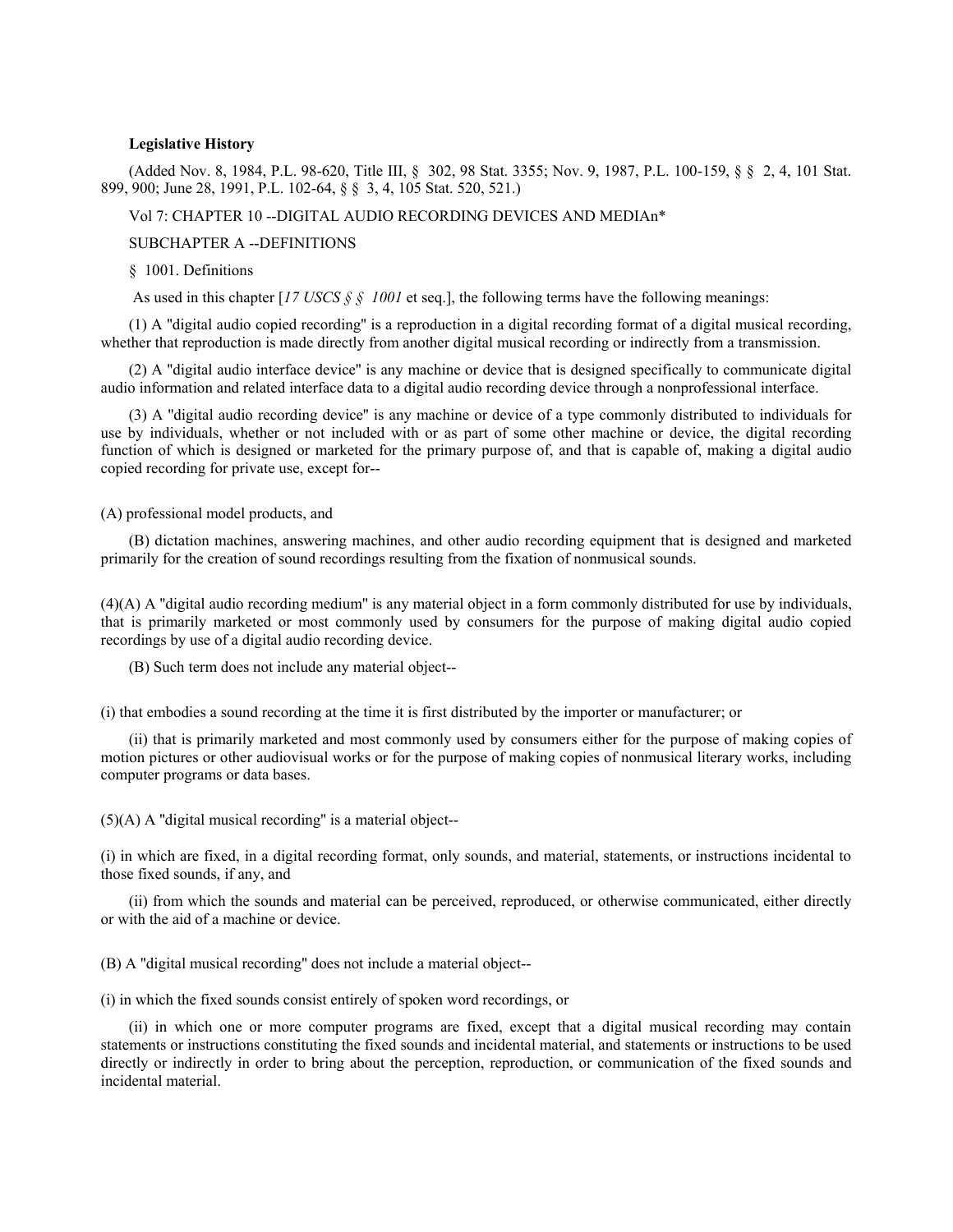(C) For purposes of this paragraph--

(i) a ''spoken word recording'' is a sound recording in which are fixed only a series of spoken words, except that the spoken words may be accompanied by incidental musical or other sounds, and

(ii) the term ''incidental'' means related to and relatively minor by comparison.

(6) ''Distribute'' means to sell, lease, or assign a product to consumers in the United States, or to sell, lease, or assign a product in the United States for ultimate transfer to consumers in the United States.

(7) An ''interested copyright party'' is--

(A) the owner of the exclusive right under section 106(1) of this title to reproduce a sound recording of a musical work that has been embodied in a digital musical recording or analog musical recording lawfully made under this title that has been distributed;

(B) the legal or beneficial owner of, or the person that controls, the right to reproduce in a digital musical recording or analog musical recording a musical work that has been embodied in a digital musical recording or analog musical recording lawfully made under this title that has been distributed;

(C) a featured recording artist who performs on a sound recording that has been distributed; or

(D) any association or other organization--

(i) representing persons specified in subparagraph  $(A)$ ,  $(B)$ , or  $(C)$ , or

(ii) engaged in licensing rights in musical works to music users on behalf of writers and publishers.

(8) To ''manufacture'' means to produce or assemble a product in the United States. A ''manufacturer'' is a person who manufactures.

(9) A ''music publisher'' is a person that is authorized to license the reproduction of a particular musical work in a sound recording.

(10) A ''professional model product'' is an audio recording device that is designed, manufactured, marketed, and intended for use by recording professionals in the ordinary course of a lawful business, in accordance with such requirements as the Secretary of Commerce shall establish by regulation.

(11) The term ''serial copying'' means the duplication in a digital format of a copyrighted musical work or sound recording from a digital reproduction of a digital musical recording. The term ''digital reproduction of a digital musical recording'' does not include a digital musical recording as distributed, by authority of the copyright owner, for ultimate sale to consumers.

(12) The ''transfer price'' of a digital audio recording device or a digital audio recording medium--

(A) is, subject to subparagraph (B)--

(i) in the case of an imported product, the actual entered value at United States Customs (exclusive of any freight, insurance, and applicable duty), and

(ii) in the case of a domestic product, the manufacturer's transfer price (FOB the manufacturer, and exclusive of any direct sales taxes or excise taxes incurred in connection with the sale); and

(B) shall, in a case in which the transferor and transferee are related entities or within a single entity, not be less than a reasonable arms-length price under the principles of the regulations adopted pursuant to *section 482 of the Internal Revenue Code* of 1986 [*26 USCS § 482],* or any successor provision to such section.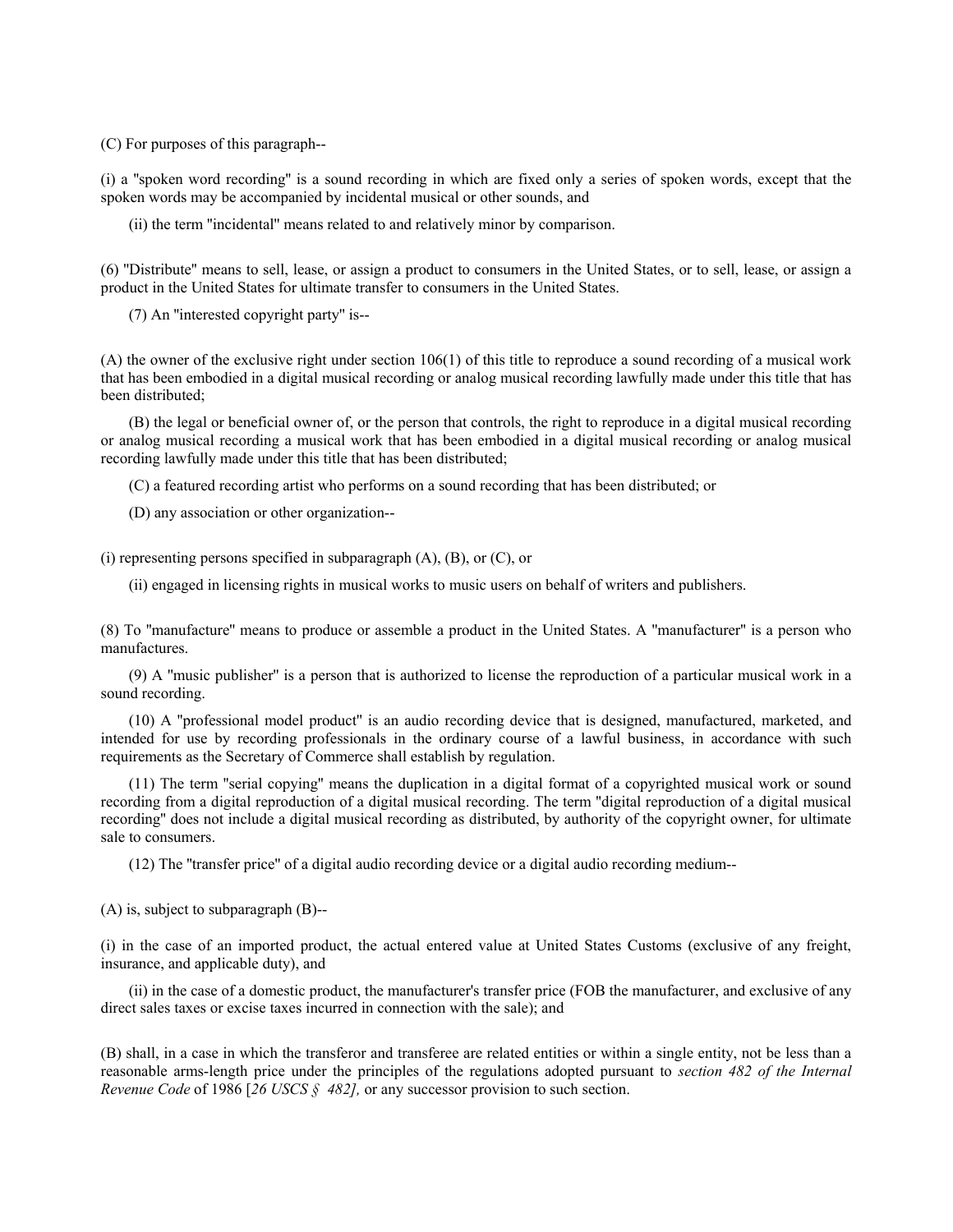(13) A ''writer'' is the composer or lyricist of a particular musical work.

## **Legislative History**

(Added Oct. 28, 1992, P.L. 102-563, § 2, 106 Stat. 4237.)

# SUBCHAPTER B --COPYING CONTROLS

§ 1002. Incorporation of copying controls

(a) PROHIBITION ON IMPORTATION, MANUFACTURE, AND DISTRIBUTION.--No person shall import, manufacture, or distribute any digital audio recording device or digital audio interface device that does not conform to--

(1) the Serial Copy Management System;

(2) a system that has the same functional characteristics as the Serial Copy Management System and requires that copyright and generation status information be accurately sent, received, and acted upon between devices using the system's method of serial copying regulation and devices using the Serial Copy Management System; or

(3) any other system certified by the Secretary of Commerce as prohibiting unauthorized serial copying.

(b) DEVELOPMENT OF VERIFICATION PROCEDURE.--The Secretary of Commerce shall establish a procedure to verify, upon the petition of an interested party, that a system meets the standards set forth in subsection  $(a)(2)$ .

(c) PROHIBITION ON CIRCUMVENTION OF THE SYSTEM.--No person shall import, manufacture, or distribute any device, or offer or perform any service, the primary purpose or effect of which is to avoid, bypass, remove, deactivate, or otherwise circumvent any program or circuit which implements, in whole or in part, a system described in subsection (a).

(d) ENCODING OF INFORMATION ON DIGITAL MUSICAL RECORDINGS.--

(1) Prohibition on encoding inaccurate information.--No person shall encode a digital musical recording of a sound recording with inaccurate information relating to the category code, copyright status, or generation status of the source material for the recording.

(2) Encoding of copyright status not required.--Nothing in this chapter [*17 USCS § § 1001* et seq.] requires any person engaged in the importation or manufacture of digital musical recordings to encode any such digital musical recording with respect to its copyright status.

(e) INFORMATION ACCOMPANYING TRANSMISSIONS IN DIGITAL FORMAT.--Any person who transmits or otherwise communicates to the public any sound recording in digital format is not required under this chapter [*17 USCS § § 1001* et seq.] to transmit or otherwise communicate the information relating to the copyright status of the sound recording. Any such person who does transmit or otherwise communicate such copyright status information shall transmit or communicate such information accurately.

### **Legislative History**

(Added Oct. 28, 1992, P.L. 102-563, § 2, 106 Stat. 4240.)

SUBCHAPTER C --ROYALTY PAYMENTS

§ 1003. Obligation to make royalty payments

(a) PROHIBITION ON IMPORTATION AND MANUFACTURE.--No person shall import into and distribute, or manufacture and distribute, any digital audio recording device or digital audio recording medium unless such person records the notice specified by this section and subsequently deposits the statements of account and applicable royalty payments for such device or medium specified in section 1004.

(b) FILING OF NOTICE.--The importer or manufacturer of any digital audio recording device or digital audio recording medium, within a product category or utilizing a technology with respect to which such manufacturer or importer has not previously filed a notice under this subsection, shall file with the Register of Copyrights a notice with respect to such device or medium, in such form and content as the Register shall prescribe by regulation.

(c) FILING OF QUARTERLY AND ANNUAL STATEMENTS OF ACCOUNT.--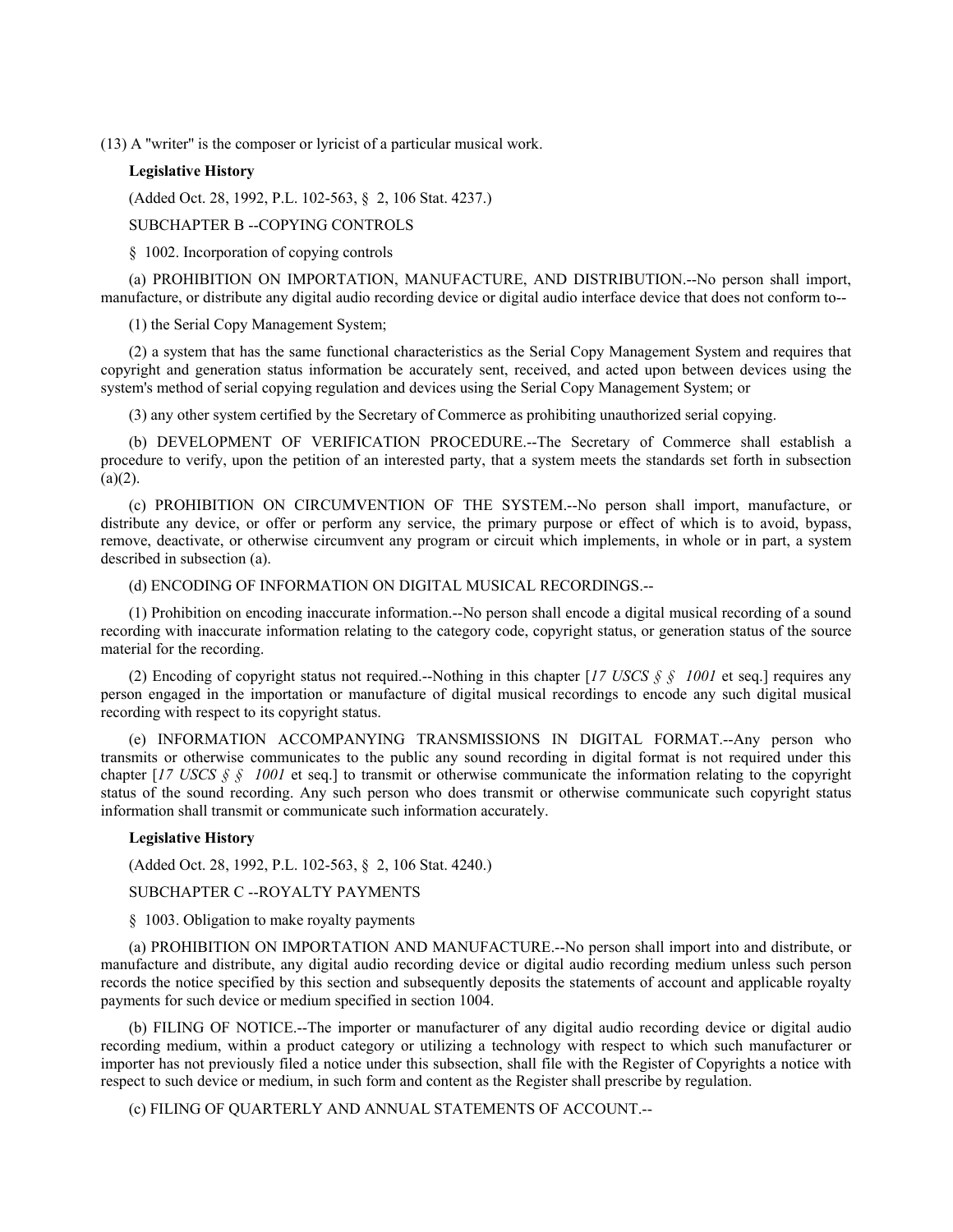(1) Generally.--Any importer or manufacturer that distributes any digital audio recording device or digital audio recording medium that it manufactured or imported shall file with the Register of Copyrights, in such form and content as the Register shall prescribe by regulation, such quarterly and annual statements of account with respect to such distribution as the Register shall prescribe by regulation.

(2) Certification, verification, and confidentiality.--Each such statement shall be certified as accurate by an authorized officer or principal of the importer or manufacturer. The Register shall issue regulations to provide for the verification and audit of such statements and to protect the confidentiality of the information contained in such statements. Such regulations shall provide for the disclosure, in confidence, of such statements to interested copyright parties.

(3) Royalty payments.--Each such statement shall be accompanied by the royalty payments specified in section 1004.

### **Legislative History**

(Added Oct. 28, 1992, P.L. 102-563, § 2, 106 Stat. 4240.)

§ 1004. Royalty payments

(a) DIGITAL AUDIO RECORDING DEVICES.--

(1) Amount of payment.--The royalty payment due under section 1003 for each digital audio recording device imported into and distributed in the United States, or manufactured and distributed in the United States, shall be 2 percent of the transfer price. Only the first person to manufacture and distribute or import and distribute such device shall be required to pay the royalty with respect to such device.

(2) Calculation for devices distributed with other devices.--With respect to a digital audio recording device first distributed in combination with one or more devices, either as a physically integrated unit or as separate components, the royalty payment shall be calculated as follows:

(A) If the digital audio recording device and such other devices are part of a physically integrated unit, the royalty payment shall be based on the transfer price of the unit, but shall be reduced by any royalty payment made on any digital audio recording device included within the unit that was not first distributed in combination with the unit.

(B) If the digital audio recording device is not part of a physically integrated unit and substantially similar devices have been distributed separately at any time during the preceding 4 calendar quarters, the royalty payment shall be based on the average transfer price of such devices during those 4 quarters.

(C) If the digital audio recording device is not part of a physically integrated unit and substantially similar devices have not been distributed separately at any time during the preceding 4 calendar quarters, the royalty payment shall be based on a constructed price reflecting the proportional value of such device to the combination as a whole.

(3) Limits on royalties.--Notwithstanding paragraph (1) or (2), the amount of the royalty payment for each digital audio recording device shall not be less than \$ 1 nor more than the royalty maximum. The royalty maximum shall be \$ 8 per device, except that in the case of a physically integrated unit containing more than 1 digital audio recording device, the royalty maximum for such unit shall be \$ 12. During the 6th year after the effective date of this chapter [Oct. 28, 1992], and not more than once each year thereafter, any interested copyright party may petition the Librarian of Congress to increase the royalty maximum and, if more than 20 percent of the royalty payments are at the relevant royalty maximum, the Librarian of Congress shall prospectively increase such royalty maximum with the goal of having no more than 10 percent of such payments at the new royalty maximum; however the amount of any such increase as a percentage of the royalty maximum shall in no event exceed the percentage increase in the Consumer Price Index during the period under review.

(b) DIGITAL AUDIO RECORDING MEDIA.--The royalty payment due under section 1003 for each digital audio recording medium imported into and distributed in the United States, or manufactured and distributed in the United States, shall be 3 percent of the transfer price. Only the first person to manufacture and distribute or import and distribute such medium shall be required to pay the royalty with respect to such medium.

#### **Legislative History**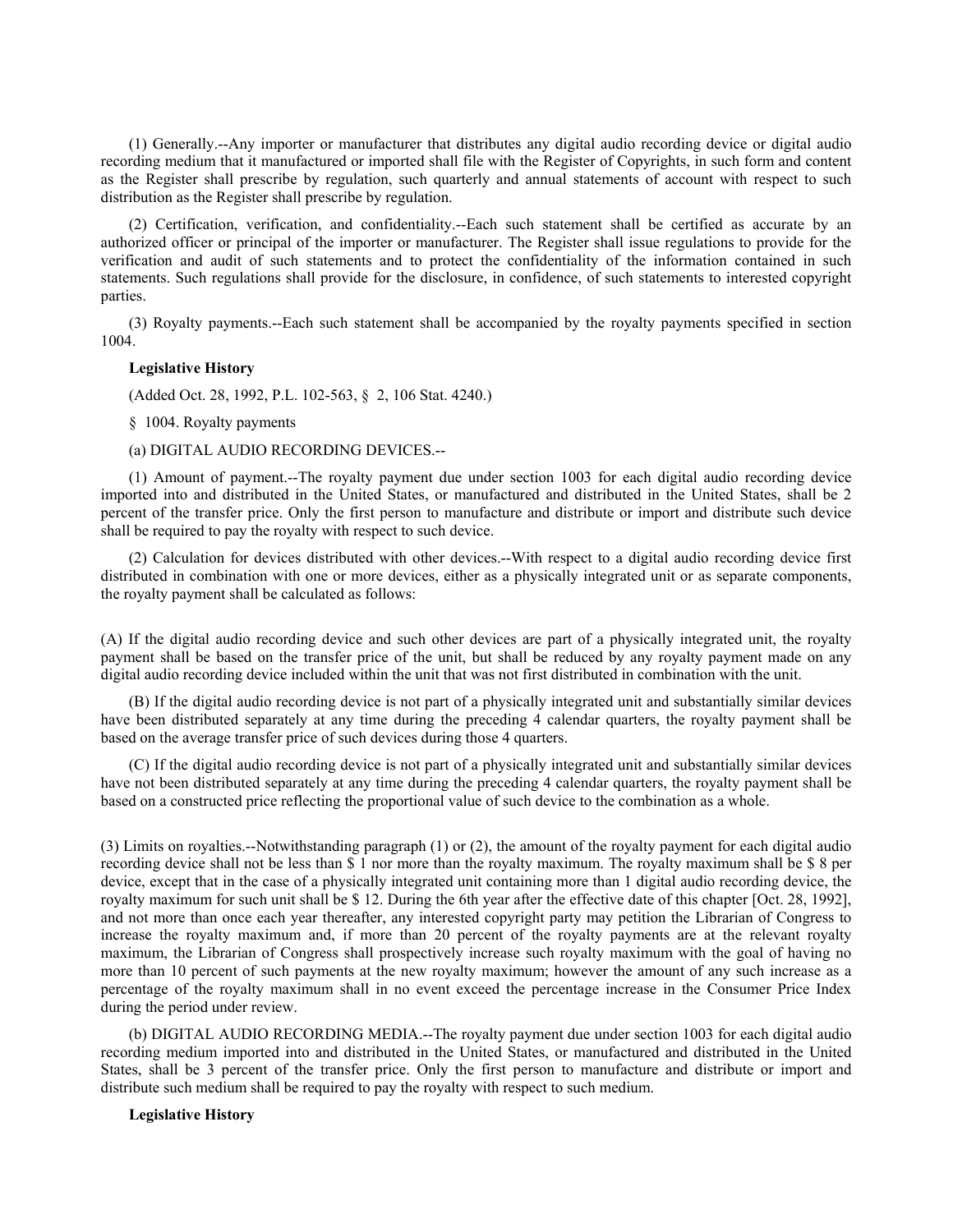(Added Oct. 28, 1992, P.L. 102-563, § 2, 106 Stat. 4241; Dec. 17, 1993, P.L. 103-198, § 6(b)(1), 107 Stat. 2312.)

§ 1005. Deposit of royalty payments and deduction of expenses

 The Register of Copyrights shall receive all royalty payments deposited under this chapter [*17 USCS § § 1001* et seq.] and, after deducting the reasonable costs incurred by the Copyright Office under this chapter [*17 USCS § § 1001* et seq.], shall deposit the balance in the Treasury of the United States as offsetting receipts, in such manner as the Secretary of the Treasury directs. All funds held by the Secretary of the Treasury shall be invested in interest-bearing United States securities for later distribution with interest under section 1007. The Register may, in the Register's discretion, 4 years after the close of any calendar year, close out the royalty payments account for that calendar year, and may treat any funds remaining in such account and any subsequent deposits that would otherwise be attributable to that calendar year as attributable to the succeeding calendar year.

#### **Legislative History**

(Added Oct. 28, 1992, P.L. 102-563, § 2, 106 Stat. 4242; Dec. 17, 1993, P.L. 103-198, § 6(b)(2), 107 Stat. 2312.)

§ 1006. Entitlement to royalty payments

(a) INTERESTED COPYRIGHT PARTIES.--The royalty payments deposited pursuant to section 1005 shall, in accordance with the procedures specified in section 1007, be distributed to any interested copyright party--

(1) whose musical work or sound recording has been--

(A) embodied in a digital musical recording or an analog musical recording lawfully made under this title that has been distributed, and

(B) distributed in the form of digital musical recordings or analog musical recordings or disseminated to the public in transmissions, during the period to which such payments pertain; and

(2) who has filed a claim under section 1007.

(b) ALLOCATION OF ROYALTY PAYMENTS TO GROUPS.--The royalty payments shall be divided into 2 funds as follows:

(1) The sound recordings fund.--66 2/3 percent of the royalty payments shall be allocated to the Sound Recordings Fund. 2 5/8 percent of the royalty payments allocated to the Sound Recordings Fund shall be placed in an escrow account managed by an independent administrator jointly appointed by the interested copyright parties described in section 1001(7)(A) and the American Federation of Musicians (or any successor entity) to be distributed to nonfeatured musicians (whether or not members of the American Federation of Musicians or any successor entity) who have performed on sound recordings distributed in the United States. 1 3/8 percent of the royalty payments allocated to the Sound Recordings Fund shall be placed in an escrow account managed by an independent administrator jointly appointed by the interested copyright parties described in section 1001(7)(A) and the American Federation of Television and Radio Artists (or any successor entity) to be distributed to nonfeatured vocalists (whether or not members of the American Federation of Television and Radio Artists or any successor entity) who have performed on sound recordings distributed in the United States. 40 percent of the remaining royalty payments in the Sound Recordings Fund shall be distributed to the interested copyright parties described in section  $1001(7)(C)$ , and 60 percent of such remaining royalty payments shall be distributed to the interested copyright parties described in section  $1001(7)(A)$ .

(2) The musical works fund.--

(A) 33 1/3 percent of the royalty payments shall be allocated to the Musical Works Fund for distribution to interested copyright parties described in section 1001(7)(B).

(B)(i) Music publishers shall be entitled to 50 percent of the royalty payments allocated to the Musical Works Fund.

(ii) Writers shall be entitled to the other 50 percent of the royalty payments allocated to the Musical Works Fund.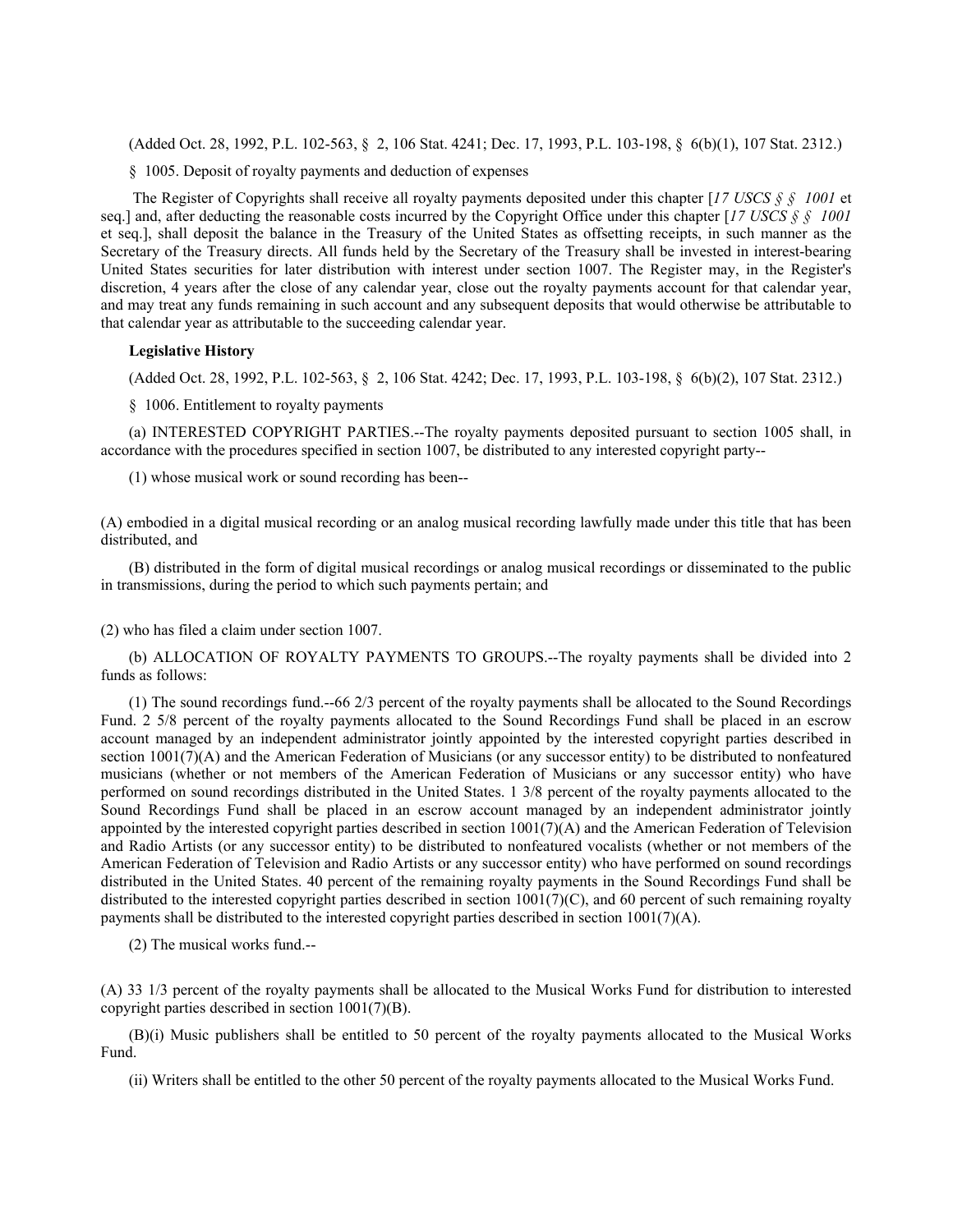(c) ALLOCATION OF ROYALTY PAYMENTS WITHIN GROUPS.--If all interested copyright parties within a group specified in subsection (b) do not agree on a voluntary proposal for the distribution of the royalty payments within each group, the Librarian of Congress shall convene a copyright arbitration royalty panel which shall, pursuant to the procedures specified under section 1007(c), allocate royalty payments under this section based on the extent to which, during the relevant period--

(1) for the Sound Recordings Fund, each sound recording was distributed in the form of digital musical recordings or analog musical recordings; and

(2) for the Musical Works Fund, each musical work was distributed in the form of digital musical recordings or analog musical recordings or disseminated to the public in transmissions.

# **Legislative History**

(Added Oct. 28, 1992, P.L. 102-563, § 2, 106 Stat. 4242; Dec. 17, 1993, P.L. 103-198, § 6(b)(3), 107 Stat. 2312.) (As amended Nov. 13, 1997, P.L. 105-80, § 12(a)(24), 111 Stat. 1535.)

§ 1007. Procedures for distributing royalty payments

(a) FILING OF CLAIMS AND NEGOTIATIONS.--

(1) Filing of claims.--During the first 2 months of each calendar year after calendar year 1992, every interested copyright party seeking to receive royalty payments to which such party is entitled under section 1006 shall file with the Librarian of Congress a claim for payments collected during the preceding year in such form and manner as the Librarian of Congress shall prescribe by regulation.

(2) Negotiations.--Notwithstanding any provision of the antitrust laws, for purposes of this section interested copyright parties within each group specified in section 1006(b) may agree among themselves to the proportionate division of royalty payments, may lump their claims together and file them jointly or as a single claim, or may designate a common agent, including any organization described in section  $1001(7)(D)$ , to negotiate or receive payment on their behalf; except that no agreement under this subsection may modify the allocation of royalties specified in section 1006(b).

(b) DISTRIBUTION OF PAYMENTS IN THE ABSENCE OF A DISPUTE.--After the period established for the filing of claims under subsection (a), in each year after 1992, the Librarian of Congress shall determine whether there exists a controversy concerning the distribution of royalty payments under section 1006(c). If the Librarian of Congress determines that no such controversy exists, the Librarian of Congress shall, within 30 days after such determination, authorize the distribution of the royalty payments as set forth in the agreements regarding the distribution of royalty payments entered into pursuant to subsection (a), after deducting its reasonable administrative costs under this section.

(c) RESOLUTION OF DISPUTES.--If the Librarian of Congress finds the existence of a controversy, the Librarian shall, pursuant to *chapter 8* of this title [17 USCS  $\S$   $\S$  801 et seq.], convene a copyright arbitration royalty panel to determine the distribution of royalty payments. During the pendency of such a proceeding, the Librarian of Congress shall withhold from distribution an amount sufficient to satisfy all claims with respect to which a controversy exists, but shall, to the extent feasible, authorize the distribution of any amounts that are not in controversy. The Librarian of Congress shall, before authorizing the distribution of such royalty payments, deduct the reasonable administrative costs incurred by the Librarian under this section.

## **Legislative History**

(Added Oct. 28, 1992, P.L. 102-563, § 2, 106 Stat. 4244; Dec. 17, 1993, P.L. 103-198, § 6(b)(4), 107 Stat. 2312.) (As amended Nov. 13, 1997, P.L. 105-80, § § 9, 12(25), 111 Stat. 1534, 1535.)

# SUBCHAPTER D --PROHIBITON ON CERTAIN INFRINGEMENT ACTIONS, REMEDIES, AND ARBITRATION

# § 1008. Prohibition on certain infringement actions

No action may be brought under this title alleging infringement of copyright based on the manufacture, importation, or distribution of a digital audio recording device, a digital audio recording medium, an analog recording device, or an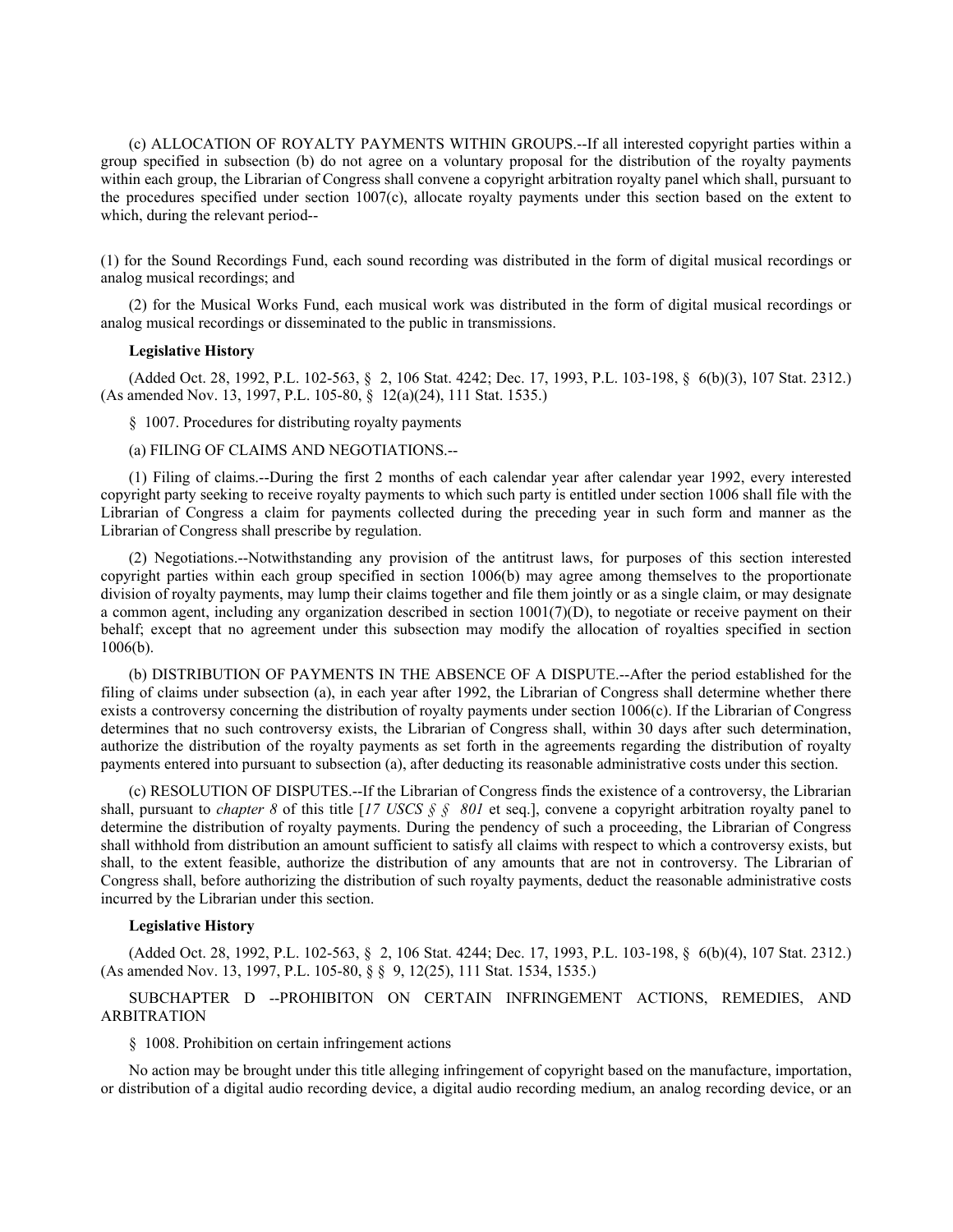analog recording medium, or based on the noncommercial use by a consumer of such a device or medium for making digital musical recordings or analog musical recordings.

## **Legislative History**

(Added Oct. 28, 1992, P.L. 102-563, § 2, 106 Stat. 4244.)

§ 1009. Civil remedies

(a) Civil Actions.--Any interested copyright party injured by a violation of section 1002 or 1003 may bring a civil action in an appropriate United States district court against any person for such violation.

(b) Other Civil Actions.--Any person injured by a violation of this chapter [*17 USCS § § 1001* et seq.] may bring a civil action in an appropriate United States district court for actual damages incurred as a result of such violation.

(c) Powers of the Court.--In an action brought under subsection (a), the court--

(1) may grant temporary and permanent injunctions on such terms as it deems reasonable to prevent or restrain such violation;

(2) in the case of a violation of section 1002, or in the case of an injury resulting from a failure to make royalty payments required by section 1003, shall award damages under subsection (d);

(3) in its discretion may allow the recovery of costs by or against any party other than the United States or an officer thereof; and

(4) in its discretion may award a reasonable attorney's fee to the prevailing party.

(d) Award of Damages.--

(1) Damages for section 1002 or 1003 violations.--

(A) Actual damages.--(i) In an action brought under subsection (a), if the court finds that a violation of section 1002 or 1003 has occurred, the court shall award to the complaining party its actual damages if the complaining party elects such damages at any time before final judgment is entered.

(ii) In the case of section 1003, actual damages shall constitute the royalty payments that should have been paid under section 1004 and deposited under section 1005. In such a case, the court, in its discretion, may award an additional amount of not to exceed 50 percent of the actual damages.

(B) Statutory damages for section 1002 violations.--

(i) Device.--A complaining party may recover an award of statutory damages for each violation of section 1002 (a) or (c) in the sum of not more than \$ 2,500 per device involved in such violation or per device on which a service prohibited by section 1002(c) has been performed, as the court considers just.

(ii) Digital musical recording.--A complaining party may recover an award of statutory damages for each violation of section 1002(d) in the sum of not more than \$ 25 per digital musical recording involved in such violation, as the court considers just.

(iii) Transmission.--A complaining party may recover an award of damages for each transmission or communication that violates section 1002(e) in the sum of not more than \$ 10,000, as the court considers just.

(2) Repeated violations.--In any case in which the court finds that a person has violated section 1002 or 1003 within 3 years after a final judgment against that person for another such violation was entered, the court may increase the award of damages to not more than double the amounts that would otherwise be awarded under paragraph (1), as the court considers just.

(3) Innocent violations of section 1002.--The court in its discretion may reduce the total award of damages against a person violating section 1002 to a sum of not less than \$ 250 in any case in which the court finds that the violator was not aware and had no reason to believe that its acts constituted a violation of section 1002.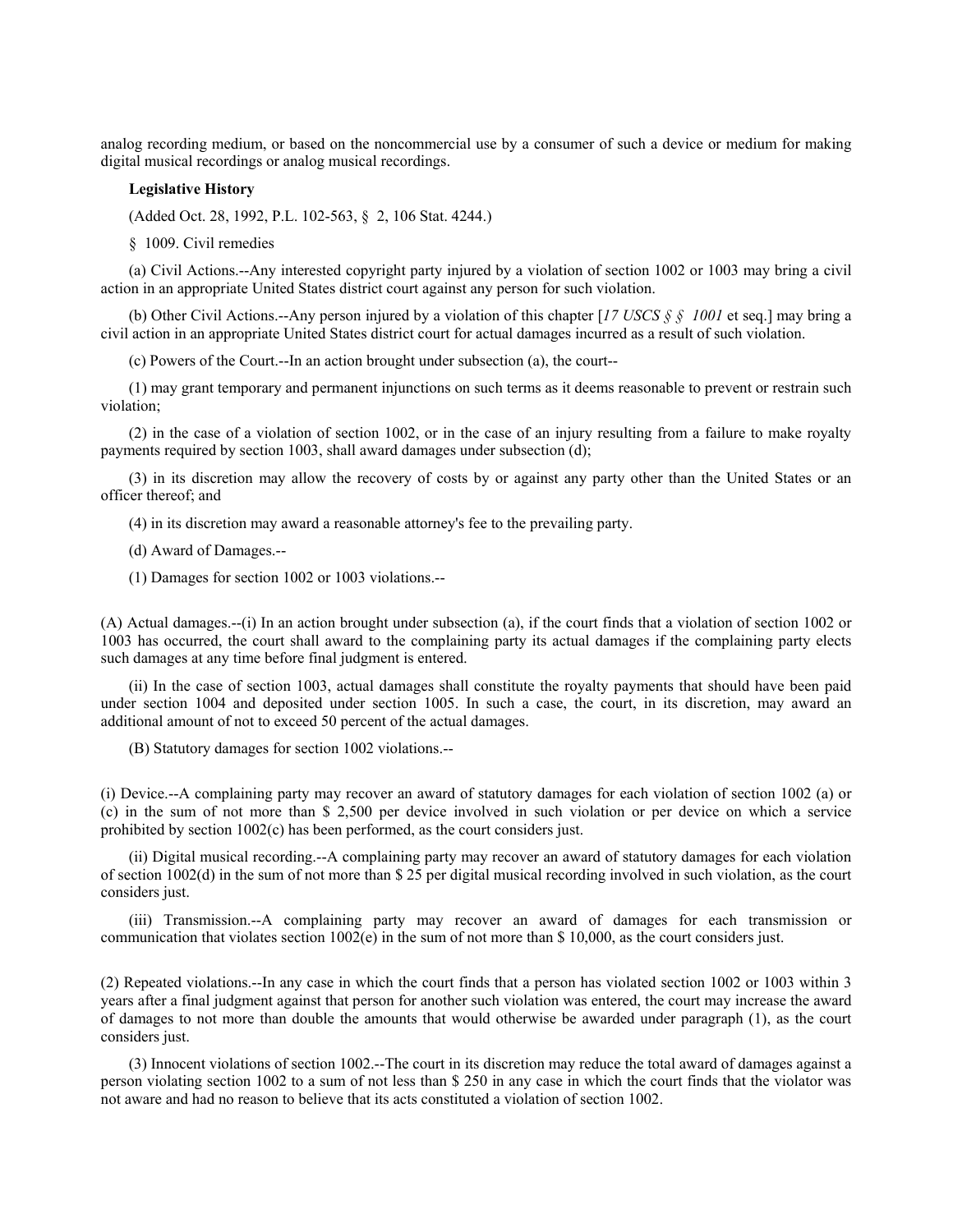(e) Payment of Damages.--Any award of damages under subsection (d) shall be deposited with the Register pursuant to section 1005 for distribution to interested copyright parties as though such funds were royalty payments made pursuant to section 1003.

(f) Impounding of Articles.--At any time while an action under subsection (a) is pending, the court may order the impounding, on such terms as it deems reasonable, of any digital audio recording device, digital musical recording, or device specified in section 1002(c) that is in the custody or control of the alleged violator and that the court has reasonable cause to believe does not comply with, or was involved in a violation of, section 1002.

(g) REMEDIAL MODIFICATION AND DESTRUCTION OF ARTICLES.--In an action brought under subsection (a), the court may, as part of a final judgment or decree finding a violation of section 1002, order the remedial modification or the destruction of any digital audio recording device, digital musical recording, or device specified in section 1002(c) that--

(1) does not comply with, or was involved in a violation of, section 1002, and

(2) is in the custody or control of the violator or has been impounded under subsection (f).

#### **Legislative History**

(Added Oct. 28, 1992, P.L. 102-563, § 2, 106 Stat. 4245.)

§ 1010. Arbitration of certain disputes

(a) SCOPE OF ARBITRATION.--Before the date of first distribution in the United States of a digital audio recording device or a digital audio interface device, any party manufacturing, importing, or distributing such device, and any interested copyright party may mutually agree to binding arbitration for the purpose of determining whether such device is subject to section 1002, or the basis on which royalty payments for such device are to be made under section 1003.

(b) INITIATION OF ARBITRATION PROCEEDINGS.--Parties agreeing to such arbitration shall file a petition with the Librarian of Congress requesting the commencement of an arbitration proceeding. The petition may include the names and qualifications of potential arbitrators. Within 2 weeks after receiving such a petition, the Librarian of Congress shall cause notice to be published in the Federal Register of the initiation of an arbitration proceeding. Such notice shall include the names and qualifications of 3 arbitrators chosen by the Librarian of Congress from a list of available arbitrators obtained from the American Arbitration Association or such similar organization as the Librarian of Congress shall select, and from potential arbitrators listed in the parties' petition. The arbitrators selected under this subsection shall constitute an Arbitration Panel.

(c) STAY OF JUDICIAL PROCEEDINGS.--Any civil action brought under section 1009 against a party to arbitration under this section shall, on application of one of the parties to the arbitration, be stayed until completion of the arbitration proceeding.

(d) ARBITRATION PROCEEDING.--The Arbitration Panel shall conduct an arbitration proceeding with respect to the matter concerned, in accordance with such procedures as it may adopt. The Panel shall act on the basis of a fully documented written record. Any party to the arbitration may submit relevant information and proposals to the Panel. The parties to the proceeding shall bear the entire cost thereof in such manner and proportion as the Panel shall direct.

(e) REPORT TO LIBRARIAN OF CONGRESS.--Not later than 60 days after publication of the notice under subsection (b) of the initiation of an arbitration proceeding, the Arbitration Panel shall report to the Librarian of Congress its determination concerning whether the device concerned is subject to section 1002, or the basis on which royalty payments for the device are to be made under section 1003. Such report shall be accompanied by the written record, and shall set forth the facts that the Panel found relevant to its determination.

(f) ACTION BY THE LIBRARIAN OF CONGRESS.--Within 60 days after receiving the report of the Arbitration Panel under subsection (e), the Librarian of Congress shall adopt or reject the determination of the Panel. The Librarian of Congress shall adopt the determination of the Panel unless the Librarian of Congress finds that the determination is clearly erroneous. If the Librarian of Congress rejects the determination of the Panel, the Librarian of Congress shall, before the end of that 60-day period, and after full examination of the record created in the arbitration proceeding, issue an order setting forth the Librarian's decision and the reasons therefor. The Librarian of Congress shall cause to be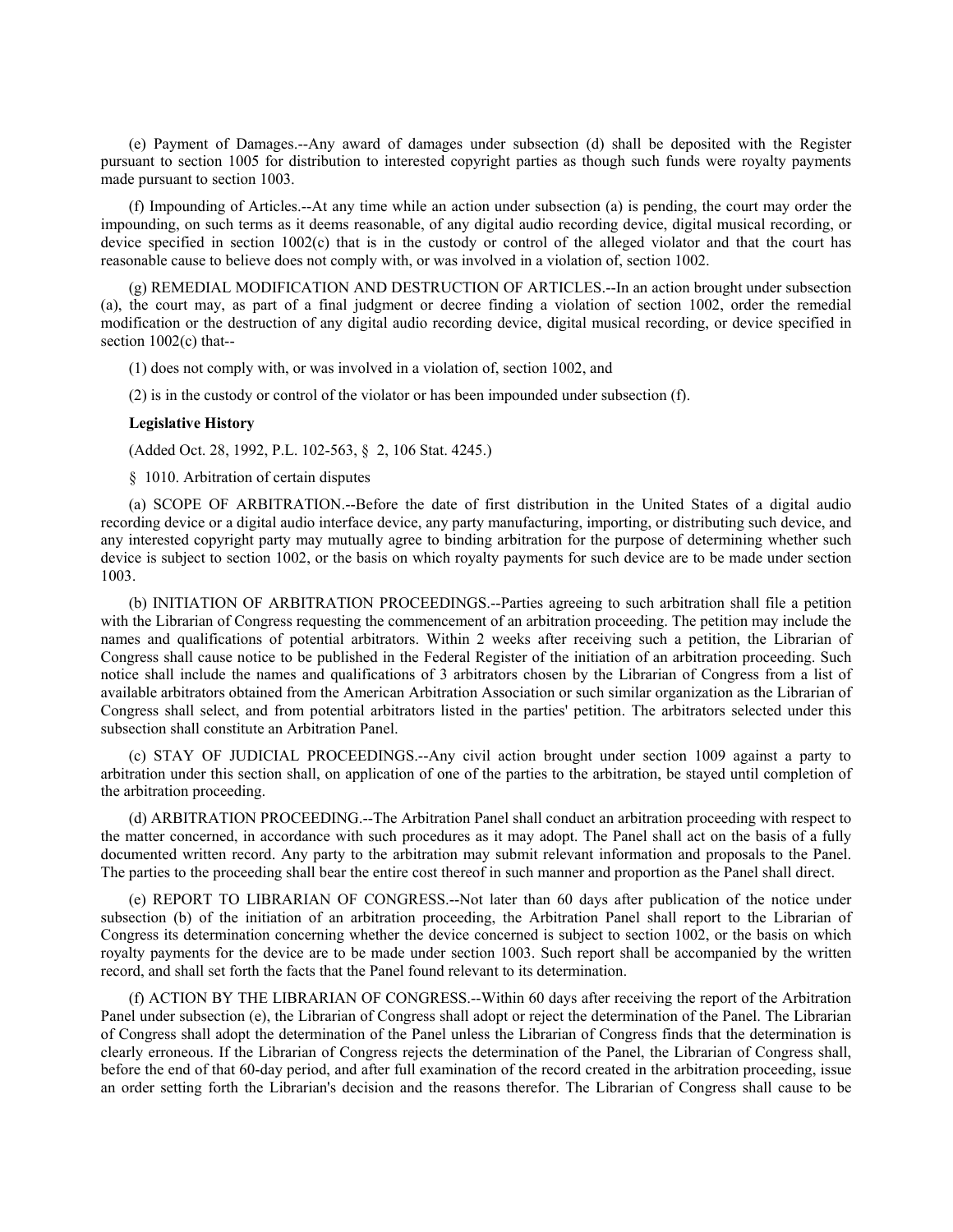published in the Federal Register the determination of the Panel and the decision of the Librarian of Congress under this subsection with respect to the determination (including any order issued under the preceding sentence).

(g) JUDICIAL REVIEW.--Any decision of the Librarian of Congress under subsection (f) with respect to a determination of the Arbitration Panel may be appealed, by a party to the arbitration, to the United States Court of Appeals for the District of Columbia Circuit, within 30 days after the publication of the decision in the Federal Register. The pendency of an appeal under this subsection shall not stay the decision of the Librarian of Congress. The court shall have jurisdiction to modify or vacate a decision of the Librarian of Congress only if it finds, on the basis of the record before the Librarian of Congress, that the Arbitration Panel or the Librarian of Congress acted in an arbitrary manner. If the court modifies the decision of the Librarian of Congress, the court shall have jurisdiction to enter its own decision in accordance with its final judgment. The court may further vacate the decision of the Librarian of Congress and remand the case for arbitration proceedings as provided in this section.

## **Legislative History**

(Added Oct. 28, 1992, P.L. 102-563, § 2, 106 Stat. 4246; Dec. 17, 1993, P.L. 103-198, § 6(b)(5), 107 Stat. 2312.)

Vol 7: CHAPTER 11 --SOUND RECORDINGS AND MUSIC VIDEOS

§ 1101. Unauthorized fixation and trafficking in sound recordings and music videos

(a) Unauthorized Acts.--Anyone who, without the consent of the performer or performers involved--

(1) fixes the sounds or sounds and images of a live musical performance in a copy or phonorecord, or reproduces copies or phonorecords of such a performance from an unauthorized fixation,

(2) transmits or otherwise communicates to the public the sounds or sounds and images of a live musical performance, or

(3) distributes or offers to distribute, sells or offers to sell, rents or offers to rent, or traffics in any copy or phonorecord fixed as described in paragraph (1), regardless of whether the fixations occurred in the United States,

shall be subject to the remedies provided in sections 502 through 505, to the same extent as an infringer of copyright.

(b) Definition.--As used in this section, the term ''traffic in'' means transport, transfer, or otherwise dispose of, to another, as consideration for anything of value, or make or obtain control of with intent to transport, transfer, or dispose of.

(c) Applicability.--This section shall apply to any act or acts that occur on or after the date of the enactment of the Uruguay Round Agreements Act [enacted Dec. 8, 1994].

(d) STATE LAW NOT PREEMPTED.--Nothing in this section may be construed to annul or limit any rights or remedies under the common law or statutes of any State.

#### **Legislative History**

(Added Dec. 8, 1994, P.L. 103-465, Title V, Subtitle A, § 512(a), 108 Stat. 4974.)

Vol 7: Chapter 12 --COPYRIGHT PROTECTION AND MANAGEMENT SYSTEMS

§ 1201. Circumvention of copyright protection systems

(a) VIOLATIONS REGARDING CIRCUMVENTION OF TECHNOLOGICAL MEASURES.--(1)(A) No person shall circumvent a technological measure that effectively controls access to a work protected under this title. The prohibition contained in the preceding sentence shall take effect at the end of the 2-year period beginning on the date of the enactment of this chapter [enacted Oct. 28, 1998].

(B) The prohibition contained in subparagraph (A) shall not apply to persons who are users of a copyrighted work which is in a particular class of works, if such persons are, or are likely to be in the succeeding 3-year period, adversely affected by virtue of such prohibition in their ability to make noninfringing uses of that particular class of works under this title, as determined under subparagraph (C).

(C) During the 2-year period described in subparagraph (A), and during each succeeding 3-year period, the Librarian of Congress, upon the recommendation of the Register of Copyrights, who shall consult with the Assistant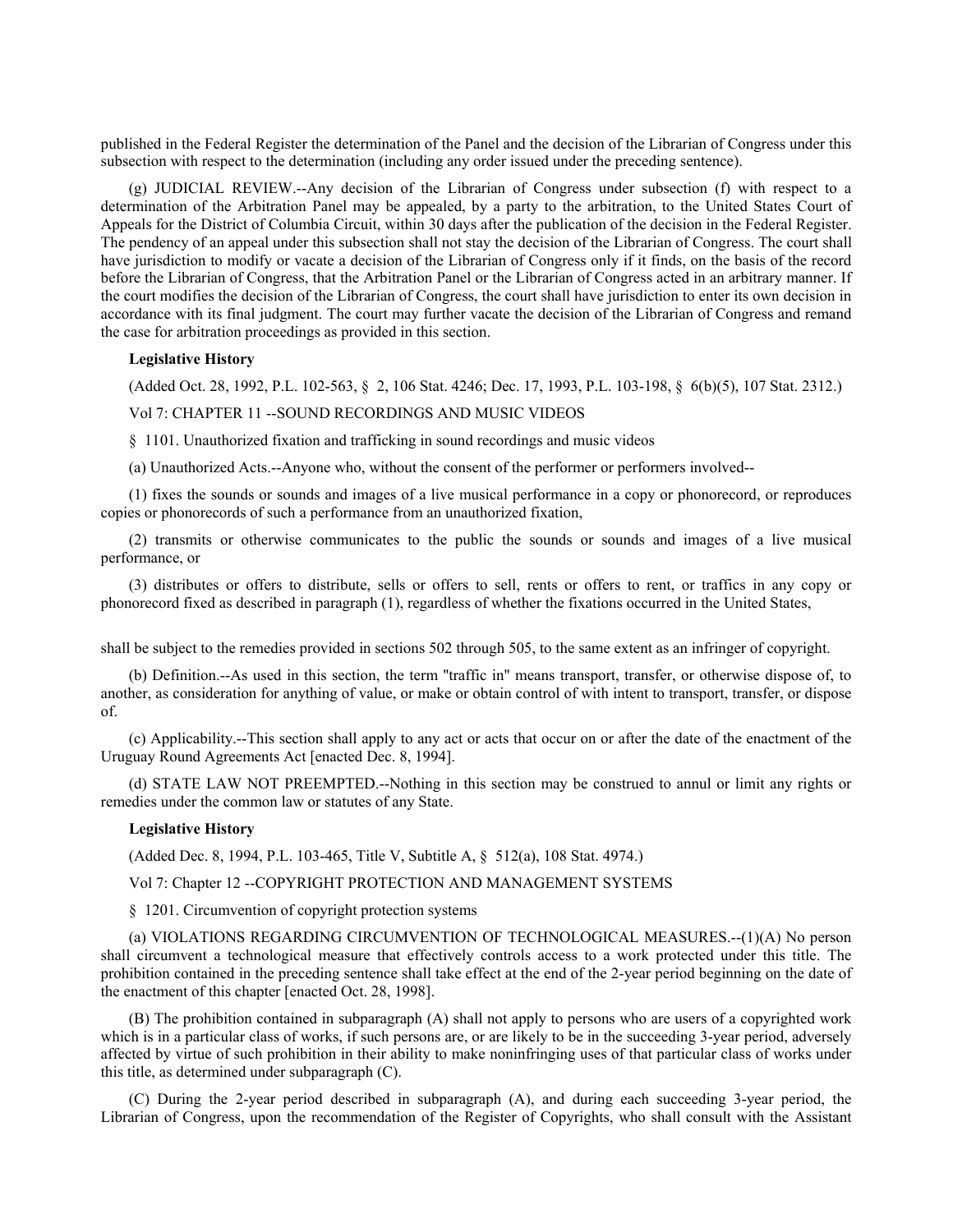Secretary for Communications and Information of the Department of Commerce and report and comment on his or her views in making such recommendation, shall make the determination in a rulemaking proceeding for purposes of subparagraph (B) of whether persons who are users of a copyrighted work are, or are likely to be in the succeeding 3year period, adversely affected by the prohibition under subparagraph (A) in their ability to make noninfringing uses under this title of a particular class of copyrighted works. In conducting such rulemaking, the Librarian shall examine--

(i) the availability for use of copyrighted works;

(ii) the availability for use of works for nonprofit archival, preservation, and educational purposes;

(iii) the impact that the prohibition on the circumvention of technological measures applied to copyrighted works has on criticism, comment, news reporting, teaching, scholarship, or research;

(iv) the effect of circumvention of technological measures on the market for or value of copyrighted works; and

(v) such other factors as the Librarian considers appropriate.

(D) The Librarian shall publish any class of copyrighted works for which the Librarian has determined, pursuant to the rulemaking conducted under subparagraph (C), that noninfringing uses by persons who are users of a copyrighted work are, or are likely to be, adversely affected, and the prohibition contained in subparagraph (A) shall not apply to such users with respect to such class of works for the ensuing 3-year period.

(E) Neither the exception under subparagraph (B) from the applicability of the prohibition contained in subparagraph (A), nor any determination made in a rulemaking conducted under subparagraph (C), may be used as a defense in any action to enforce any provision of this title other than this paragraph.

(2) No person shall manufacture, import, offer to the public, provide, or otherwise traffic in any technology, product, service, device, component, or part thereof, that--

(A) is primarily designed or produced for the purpose of circumventing a technological measure that effectively controls access to a work protected under this title;

(B) has only limited commercially significant purpose or use other than to circumvent a technological measure that effectively controls access to a work protected under this title; or

(C) is marketed by that person or another acting in concert with that person with that person's knowledge for use in circumventing a technological measure that effectively controls access to a work protected under this title.

(3) As used in this subsection--

(A) to ''circumvent a technological measure'' means to descramble a scrambled work, to decrypt an encrypted work, or otherwise to avoid, bypass, remove, deactivate, or impair a technological measure, without the authority of the copyright owner; and

(B) a technological measure ''effectively controls access to a work'' if the measure, in the ordinary course of its operation, requires the application of information, or a process or a treatment, with the authority of the copyright owner, to gain access to the work.

(b) Additional Violations.--(1) No person shall manufacture, import, offer to the public, provide, or otherwise traffic in any technology, product, service, device, component, or part thereof, that--

(A) is primarily designed or produced for the purpose of circumventing protection afforded by a technological measure that effectively protects a right of a copyright owner under this title in a work or a portion thereof;

(B) has only limited commercially significant purpose or use other than to circumvent protection afforded by a technological measure that effectively protects a right of a copyright owner under this title in a work or a portion thereof; or

(C) is marketed by that person or another acting in concert with that person with that person's knowledge for use in circumventing protection afforded by a technological measure that effectively protects a right of a copyright owner under this title in a work or a portion thereof.

(2) As used in this subsection--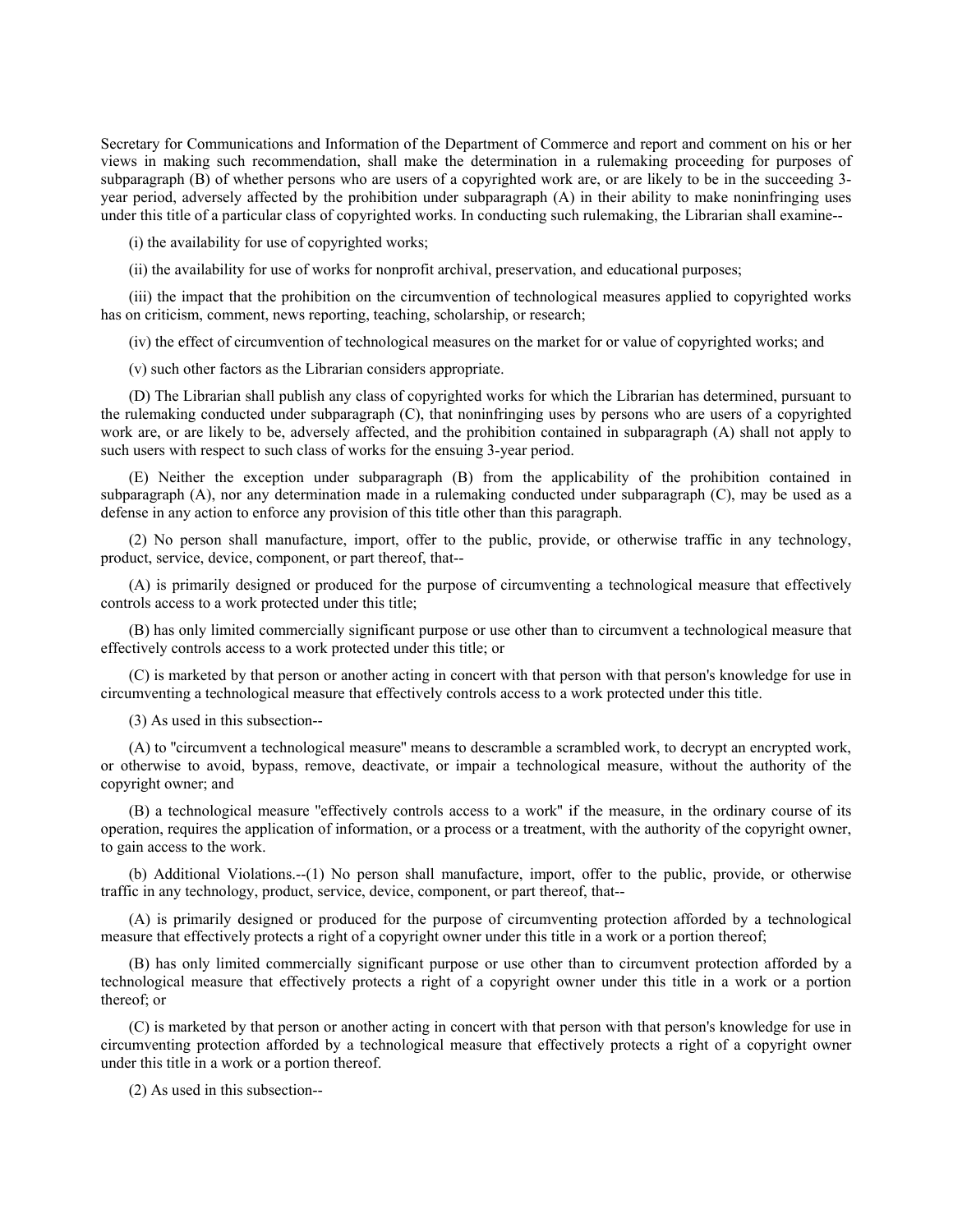(A) to ''circumvent protection afforded by a technological measure'' means avoiding, bypassing, removing, deactivating, or otherwise impairing a technological measure; and

(B) a technological measure ''effectively protects a right of a copyright owner under this title'' if the measure, in the ordinary course of its operation, prevents, restricts, or otherwise limits the exercise of a right of a copyright owner under this title.

(c) OTHER RIGHTS, ETC., NOT AFFECTED.--(1) Nothing in this section shall affect rights, remedies, limitations, or defenses to copyright infringement, including fair use, under this title.

(2) Nothing in this section shall enlarge or diminish vicarious or contributory liability for copyright infringement in connection with any technology, product, service, device, component, or part thereof.

(3) Nothing in this section shall require that the design of, or design and selection of parts and components for, a consumer electronics, telecommunications, or computing product provide for a response to any particular technological measure, so long as such part or component, or the product in which such part or component is integrated, does not otherwise fall within the prohibitions of subsection (a)(2) or (b)(1).

(4) Nothing in this section shall enlarge or diminish any rights of free speech or the press for activities using consumer electronics, telecommunications, or computing products.

(d) EXEMPTION FOR NONPROFIT LIBRARIES, ARCHIVES, AND EDUCATIONAL INSTITUTIONS.--(1) A nonprofit library, archives, or educational institution which gains access to a commercially exploited copyrighted work solely in order to make a good faith determination of whether to acquire a copy of that work for the sole purpose of engaging in conduct permitted under this title shall not be in violation of subsection (a)(1)(A). A copy of a work to which access has been gained under this paragraph--

(A) may not be retained longer than necessary to make such good faith determination; and

(B) may not be used for any other purpose.

(2) The exemption made available under paragraph (1) shall only apply with respect to a work when an identical copy of that work is not reasonably available in another form.

(3) A nonprofit library, archives, or educational institution that willfully for the purpose of commercial advantage or financial gain violates paragraph (1)--

(A) shall, for the first offense, be subject to the civil remedies under section 1203; and

(B) shall, for repeated or subsequent offenses, in addition to the civil remedies under section 1203, forfeit the exemption provided under paragraph (1).

(4) This subsection may not be used as a defense to a claim under subsection (a)(2) or (b), nor may this subsection permit a nonprofit library, archives, or educational institution to manufacture, import, offer to the public, provide, or otherwise traffic in any technology, product, service, component, or part thereof, which circumvents a technological measure.

(5) In order for a library or archives to qualify for the exemption under this subsection, the collections of that library or archives shall be--

(A) open to the public; or

(B) available not only to researchers affiliated with the library or archives or with the institution of which it is a part, but also to other persons doing research in a specialized field.

(e) LAW ENFORCEMENT, INTELLIGENCE, AND OTHER GOVERNMENT ACTIVITIES.--This section does not prohibit any lawfully authorized investigative, protective, information security, or intelligence activity of an officer, agent, or employee of the United States, a State, or a political subdivision of a State, or a person acting pursuant to a contract with the United States, a State, or a political subdivision of a State. For purposes of this subsection, the term ''information security'' means activities carried out in order to identify and address the vulnerabilities of a government computer, computer system, or computer network.

(f) Reverse Engineering.-- (1) Notwithstanding the provisions of subsection (a)(1)(A), a person who has lawfully obtained the right to use a copy of a computer program may circumvent a technological measure that effectively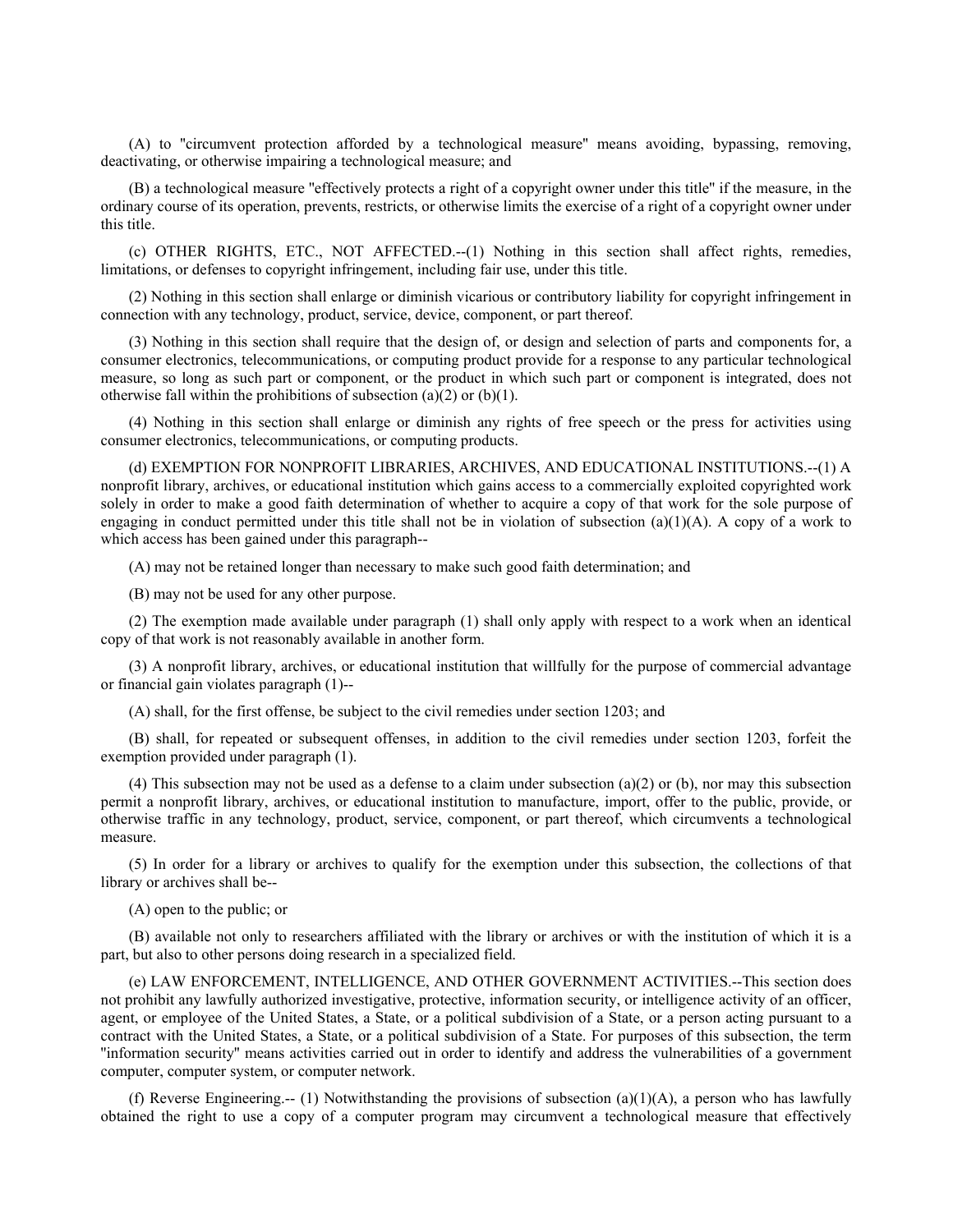controls access to a particular portion of that program for the sole purpose of identifying and analyzing those elements of the program that are necessary to achieve interoperability of an independently created computer program with other programs, and that have not previously been readily available to the person engaging in the circumvention, to the extent any such acts of identification and analysis do not constitute infringement under this title.

(2) Notwithstanding the provisions of subsections (a)(2) and (b), a person may develop and employ technological means to circumvent a technological measure, or to circumvent protection afforded by a technological measure, in order to enable the identification and analysis under paragraph (1), or for the purpose of enabling interoperability of an independently created computer program with other programs, if such means are necessary to achieve such interoperability, to the extent that doing so does not constitute infringement under this title.

(3) The information acquired through the acts permitted under paragraph (1), and the means permitted under paragraph (2), may be made available to others if the person referred to in paragraph (1) or (2), as the case may be, provides such information or means solely for the purpose of enabling interoperability of an independently created computer program with other programs, and to the extent that doing so does not constitute infringement under this title or violate applicable law other than this section.

(4) For purposes of this subsection, the term ''interoperability'' means the ability of computer programs to exchange information, and of such programs mutually to use the information which has been exchanged.

(g) Encryption Research.--

(1) Definitions.--For purposes of this subsection--

(A) the term ''encryption research'' means activities necessary to identify and analyze flaws and vulnerabilities of encryption technologies applied to copyrighted works, if these activities are conducted to advance the state of knowledge in the field of encryption technology or to assist in the development of encryption products; and

 (B) the term ''encryption technology'' means the scrambling and descrambling of information using mathematical formulas or algorithms.

(2) Permissible acts of encryption research.--Notwithstanding the provisions of subsection  $(a)(1)(A)$ , it is not a violation of that subsection for a person to circumvent a technological measure as applied to a copy, phonorecord, performance, or display of a published work in the course of an act of good faith encryption research if--

(A) the person lawfully obtained the encrypted copy, phonorecord, performance, or display of the published work;

(B) such act is necessary to conduct such encryption research;

(C) the person made a good faith effort to obtain authorization before the circumvention; and

(D) such act does not constitute infringement under this title or a violation of applicable law other than this section, including section 1030 of title 18 and those provisions of title 18 amended by the Computer Fraud and Abuse Act of 1986 [*18 USCS § 1030*(a)-(c), (e), (f)].

(3) Factors in determining exemption.--In determining whether a person qualifies for the exemption under paragraph (2), the factors to be considered shall include--

(A) whether the information derived from the encryption research was disseminated, and if so, whether it was disseminated in a manner reasonably calculated to advance the state of knowledge or development of encryption technology, versus whether it was disseminated in a manner that facilitates infringement under this title or a violation of applicable law other than this section, including a violation of privacy or breach of security;

(B) whether the person is engaged in a legitimate course of study, is employed, or is appropriately trained or experienced, in the field of encryption technology; and

(C) whether the person provides the copyright owner of the work to which the technological measure is applied with notice of the findings and documentation of the research, and the time when such notice is provided.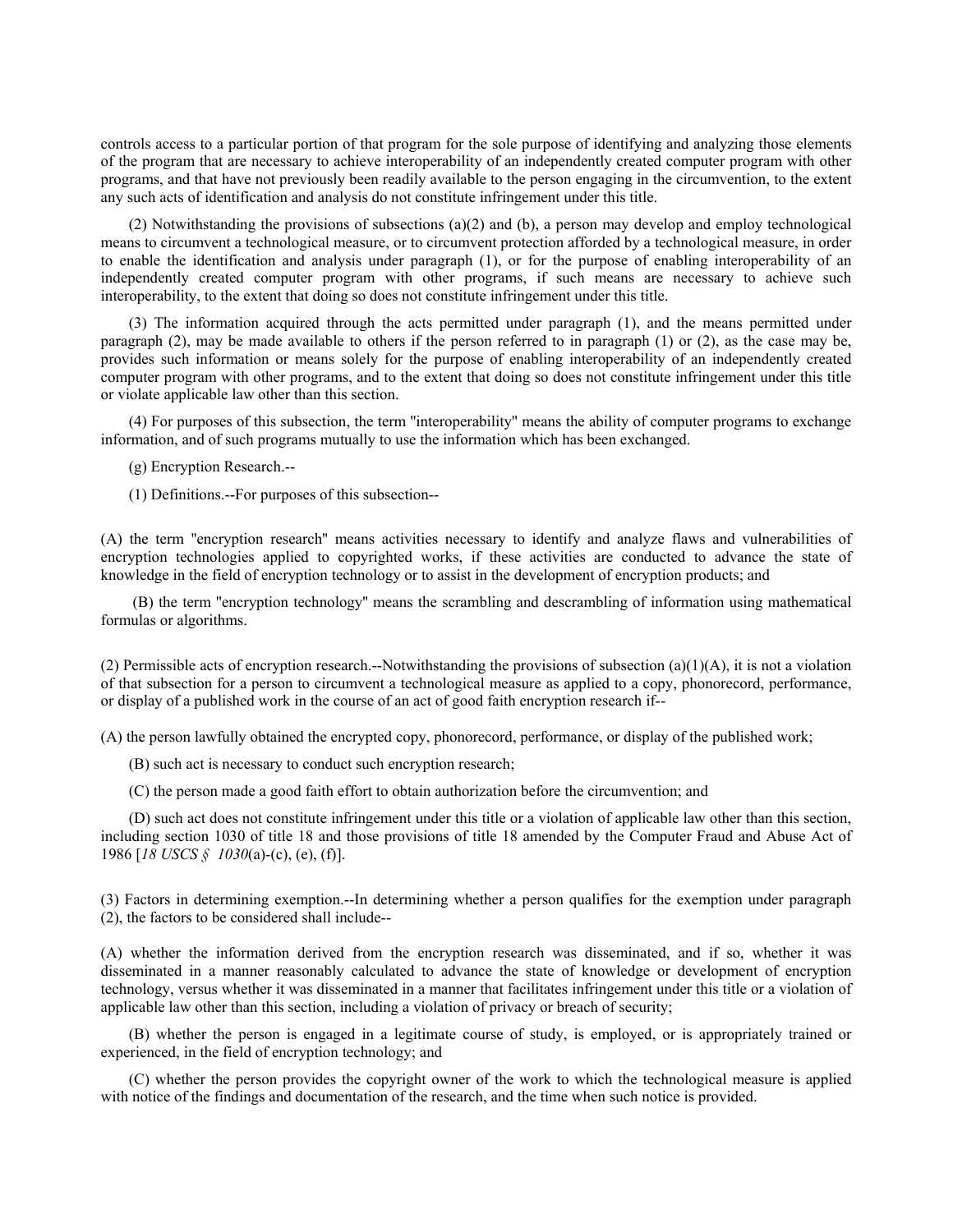(4) Use of technological means for research activities.--Notwithstanding the provisions of subsection (a)(2), it is not a violation of that subsection for a person to--

(A) develop and employ technological means to circumvent a technological measure for the sole purpose of that person performing the acts of good faith encryption research described in paragraph (2); and

(B) provide the technological means to another person with whom he or she is working collaboratively for the purpose of conducting the acts of good faith encryption research described in paragraph (2) or for the purpose of having that other person verify his or her acts of good faith encryption research described in paragraph (2).

(5) Report to Congress.--Not later than 1 year after the date of the enactment of this chapter [enacted Oct. 28, 1998], the Register of Copyrights and the Assistant Secretary for Communications and Information of the Department of Commerce shall jointly report to the Congress on the effect this subsection has had on--

(A) encryption research and the development of encryption technology;

(B) the adequacy and effectiveness of technological measures designed to protect copyrighted works; and

(C) protection of copyright owners against the unauthorized access to their encrypted copyrighted works.

The report shall include legislative recommendations, if any.

(h) EXCEPTIONS REGARDING MINORS.--In applying subsection (a) to a component or part, the court may consider the necessity for its intended and actual incorporation in a technology, product, service, or device, which--

(1) does not itself violate the provisions of this title; and

(2) has the sole purpose to prevent the access of minors to material on the Internet.

(i) PROTECTION OF PERSONALLY IDENTIFYING INFORMATION.--

(1) Circumvention permitted.--Notwithstanding the provisions of subsection (a)(1)(A), it is not a violation of that subsection for a person to circumvent a technological measure that effectively controls access to a work protected under this title, if--

(A) the technological measure, or the work it protects, contains the capability of collecting or disseminating personally identifying information reflecting the online activities of a natural person who seeks to gain access to the work protected;

(B) in the normal course of its operation, the technological measure, or the work it protects, collects or disseminates personally identifying information about the person who seeks to gain access to the work protected, without providing conspicuous notice of such collection or dissemination to such person, and without providing such person with the capability to prevent or restrict such collection or dissemination;

(C) the act of circumvention has the sole effect of identifying and disabling the capability described in subparagraph (A), and has no other effect on the ability of any person to gain access to any work; and

(D) the act of circumvention is carried out solely for the purpose of preventing the collection or dissemination of personally identifying information about a natural person who seeks to gain access to the work protected, and is not in violation of any other law.

(2) Inapplicability to certain technological measures.--This subsection does not apply to a technological measure, or a work it protects, that does not collect or disseminate personally identifying information and that is disclosed to a user as not having or using such capability.

(j) Security Testing.--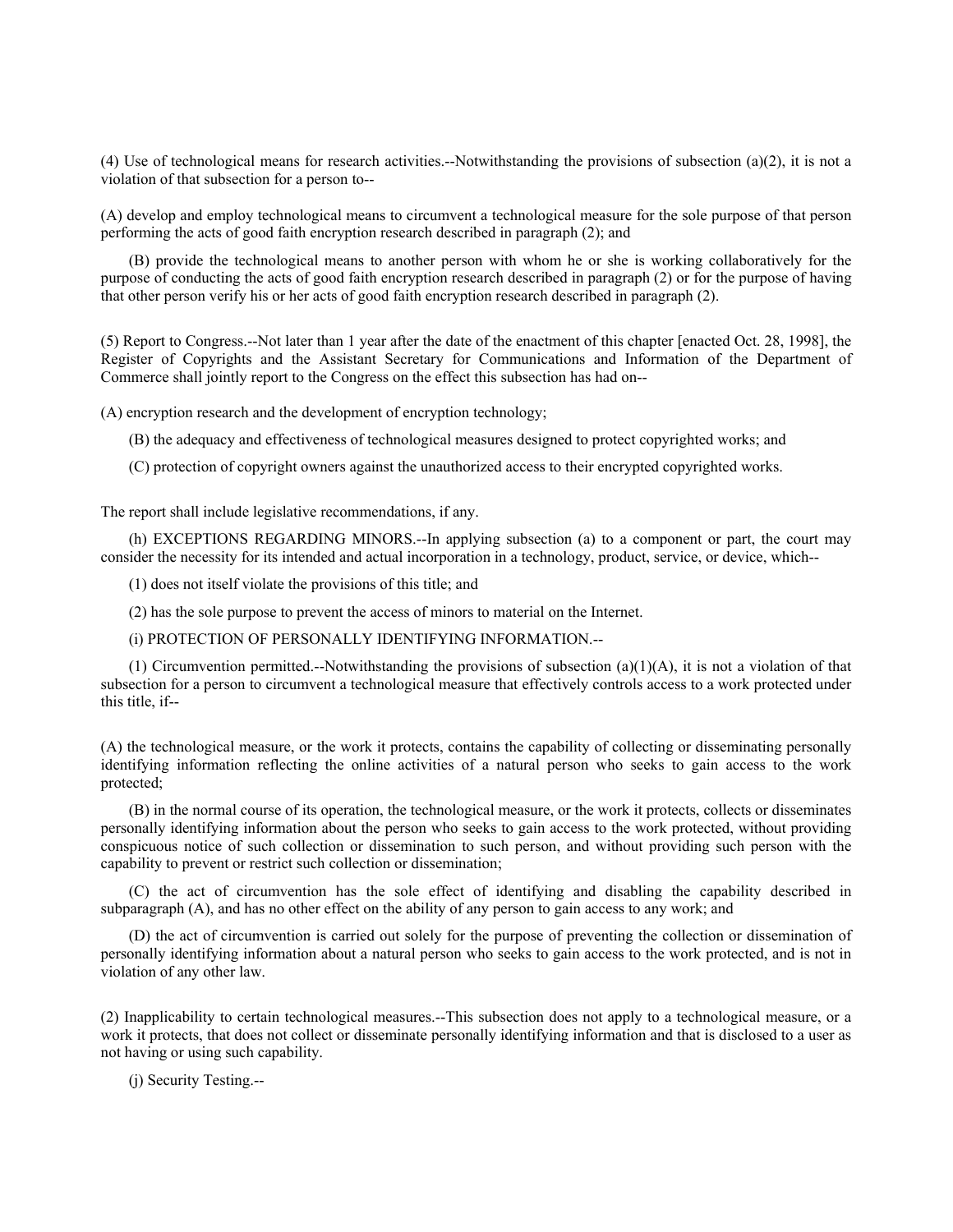(1) Definition.--For purposes of this subsection, the term ''security testing'' means accessing a computer, computer system, or computer network, solely for the purpose of good faith testing, investigating, or correcting, a security flaw or vulnerability, with the authorization of the owner or operator of such computer, computer system, or computer network.

(2) Permissible acts of security testing.--Notwithstanding the provisions of subsection  $(a)(1)(A)$ , it is not a violation of that subsection for a person to engage in an act of security testing, if such act does not constitute infringement under this title or a violation of applicable law other than this section, including section 1030 of title 18 and those provisions of title 18 amended by the Computer Fraud and Abuse Act of 1986.

(3) Factors in determining exemption.--In determining whether a person qualifies for the exemption under paragraph (2), the factors to be considered shall include--

(A) whether the information derived from the security testing was used solely to promote the security of the owner or operator of such computer, computer system or computer network, or shared directly with the developer of such computer, computer system, or computer network; and

(B) whether the information derived from the security testing was used or maintained in a manner that does not facilitate infringement under this title or a violation of applicable law other than this section, including a violation of privacy or breach of security.

(4) Use of technological means for security testing.--Notwithstanding the provisions of subsection (a)(2), it is not a violation of that subsection for a person to develop, produce, distribute or employ technological means for the sole purpose of performing the acts of security testing described in subsection (2), provided such technological means does not otherwise violate section (a)(2).

#### (k) CERTAIN ANALOG DEVICES AND CERTAIN TECHNOLOGICAL MEASURES.--

(1) Certain analog devices.--

(A) Effective 18 months after the date of the enactment of this chapter [enacted Oct. 28, 1998], no person shall manufacture, import, offer to the public, provide or otherwise traffic in any--

(i) VHS format analog video cassette recorder unless such recorder conforms to the automatic gain control copy control technology;

(ii) 8mm format analog video cassette camcorder unless such camcorder conforms to the automatic gain control technology;

(iii) Beta format analog video cassette recorder, unless such recorder conforms to the automatic gain control copy control technology, except that this requirement shall not apply until there are 1,000 Beta format analog video cassette recorders sold in the United States in any one calendar year after the date of the enactment of this chapter [enacted Oct. 28, 1998];

(iv) 8mm format analog video cassette recorder that is not an analog video cassette camcorder, unless such recorder conforms to the automatic gain control copy control technology, except that this requirement shall not apply until there are 20,000 such recorders sold in the United States in any one calendar year after the date of the enactment of this chapter [enacted Oct. 28, 1998]; or

(v) analog video cassette recorder that records using an NTSC format video input and that is not otherwise covered under clauses (i) through (iv), unless such device conforms to the automatic gain control copy control technology.

(B) Effective on the date of the enactment of this chapter [enacted Oct. 28, 1998], no person shall manufacture, import, offer to the public, provide or otherwise traffic in--

(i) any VHS format analog video cassette recorder or any 8mm format analog video cassette recorder if the design of the model of such recorder has been modified after such date of enactment so that a model of recorder that previously conformed to the automatic gain control copy control technology no longer conforms to such technology; or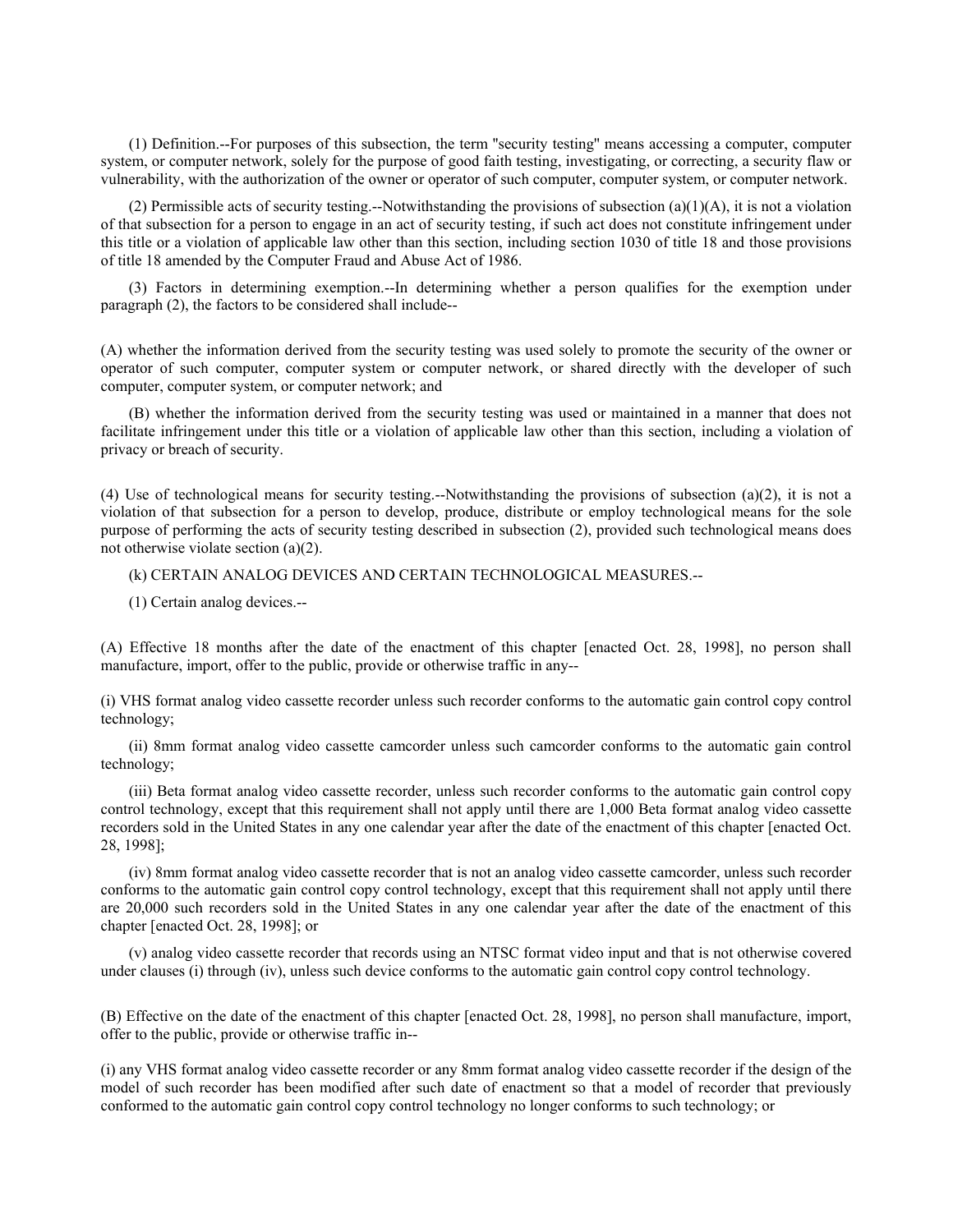(ii) any VHS format analog video cassette recorder, or any 8mm format analog video cassette recorder that is not an 8mm analog video cassette camcorder, if the design of the model of such recorder has been modified after such date of enactment so that a model of recorder that previously conformed to the four-line colorstripe copy control technology no longer conforms to such technology.

Manufacturers that have not previously manufactured or sold a VHS format analog video cassette recorder, or an 8mm format analog cassette recorder, shall be required to conform to the four-line colorstripe copy control technology in the initial model of any such recorder manufactured after the date of the enactment of this chapter [enacted Oct. 28, 1998], and thereafter to continue conforming to the four-line colorstripe copy control technology. For purposes of this subparagraph, an analog video cassette recorder "conforms to" the four-line colorstripe copy control technology if it records a signal that, when played back by the playback function of that recorder in the normal viewing mode, exhibits, on a reference display device, a display containing distracting visible lines through portions of the viewable picture.

(2) Certain encoding restrictions.--No person shall apply the automatic gain control copy control technology or colorstripe copy control technology to prevent or limit consumer copying except such copying--

(A) of a single transmission, or specified group of transmissions, of live events or of audiovisual works for which a member of the public has exercised choice in selecting the transmissions, including the content of the transmissions or the time of receipt of such transmissions, or both, and as to which such member is charged a separate fee for each such transmission or specified group of transmissions;

(B) from a copy of a transmission of a live event or an audiovisual work if such transmission is provided by a channel or service where payment is made by a member of the public for such channel or service in the form of a subscription fee that entitles the member of the public to receive all of the programming contained in such channel or service;

(C) from a physical medium containing one or more prerecorded audiovisual works; or

(D) from a copy of a transmission described in subparagraph (A) or from a copy made from a physical medium described in subparagraph (C).

In the event that a transmission meets both the conditions set forth in subparagraph (A) and those set forth in subparagraph (B), the transmission shall be treated as a transmission described in subparagraph (A).

(3) Inapplicability.--This subsection shall not--

(A) require any analog video cassette camcorder to conform to the automatic gain control copy control technology with respect to any video signal received through a camera lens;

(B) apply to the manufacture, importation, offer for sale, provision of, or other trafficking in, any professional analog video cassette recorder; or

(C) apply to the offer for sale or provision of, or other trafficking in, any previously owned analog video cassette recorder, if such recorder was legally manufactured and sold when new and not subsequently modified in violation of paragraph  $(1)(B)$ .

(4) Definitions.--For purposes of this subsection:

(A) An ''analog video cassette recorder'' means a device that records, or a device that includes a function that records, on electromagnetic tape in an analog format the electronic impulses produced by the video and audio portions of a television program, motion picture, or other form of audiovisual work.

(B) An ''analog video cassette camcorder'' means an analog video cassette recorder that contains a recording function that operates through a camera lens and through a video input that may be connected with a television or other video playback device.

(C) An analog video cassette recorder ''conforms'' to the automatic gain control copy control technology if it--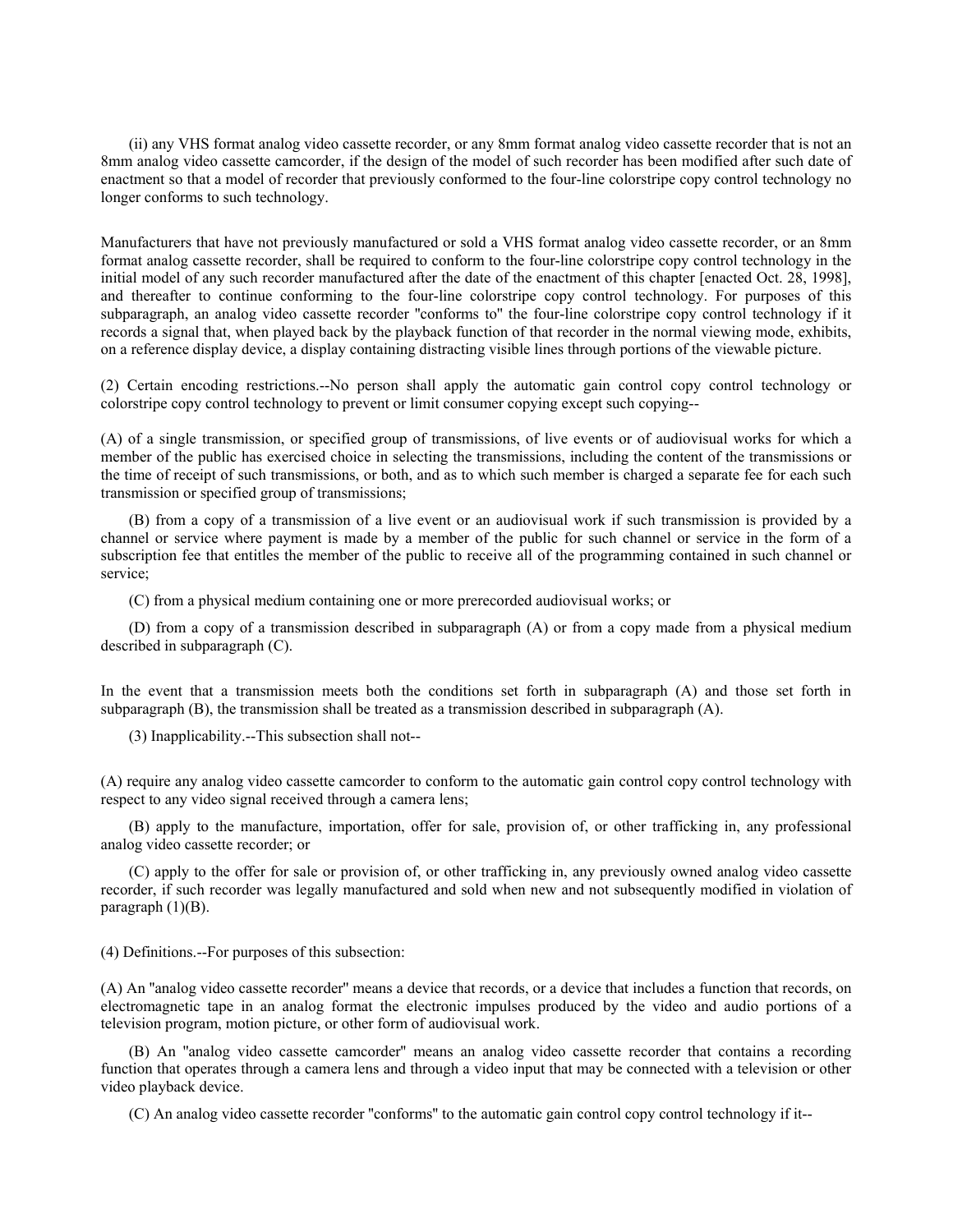(i) detects one or more of the elements of such technology and does not record the motion picture or transmission protected by such technology; or

(ii) records a signal that, when played back, exhibits a meaningfully distorted or degraded display.

(D) The term ''professional analog video cassette recorder'' means an analog video cassette recorder that is designed, manufactured, marketed, and intended for use by a person who regularly employs such a device for a lawful business or industrial use, including making, performing, displaying, distributing, or transmitting copies of motion pictures on a commercial scale.

(E) The terms ''VHS format'', ''8mm format'', ''Beta format'', ''automatic gain control copy control technology'', ''colorstripe copy control technology'', ''four-line version of the colorstripe copy control technology'', and ''NTSC'' have the meanings that are commonly understood in the consumer electronics and motion picture industries as of the date of the enactment of this chapter [enacted Oct. 28, 1998].

(5) VIOLATIONS.--Any violation of paragraph (1) of this subsection shall be treated as a violation of subsection  $(b)(1)$ of this section. Any violation of paragraph (2) of this subsection shall be deemed an ''act of circumvention'' for the purposes of section  $1203(c)(3)(A)$  of this chapter.

## **Legislative History**

(Added Oct. 28, 1998, P.L. 105-304, Title I, § 103(a), 112 Stat. 2863; Nov. 29, 1999, P.L. 106-113, Div B, § 1000(a)(9), 113 Stat. 1536.)

§ 1202. Integrity of copyright management information

(a) FALSE COPYRIGHT MANAGEMENT INFORMATION.--No person shall knowingly and with the intent to induce, enable, facilitate, or conceal infringement--

(1) provide copyright management information that is false, or

(2) distribute or import for distribution copyright management information that is false.

(b) REMOVAL OR ALTERATION OF COPYRIGHT MANAGEMENT INFORMATION.--No person shall, without the authority of the copyright owner or the law--

(1) intentionally remove or alter any copyright management information,

(2) distribute or import for distribution copyright management information knowing that the copyright management information has been removed or altered without authority of the copyright owner or the law, or

(3) distribute, import for distribution, or publicly perform works, copies of works, or phonorecords, knowing that copyright management information has been removed or altered without authority of the copyright owner or the law,

knowing, or, with respect to civil remedies under section 1203, having reasonable grounds to know, that it will induce, enable, facilitate, or conceal an infringement of any right under this title.

(c) Definition.--As used in this section, the term ''copyright management information'' means any of the following information conveyed in connection with copies or phonorecords of a work or performances or displays of a work, including in digital form, except that such term does not include any personally identifying information about a user of a work or of a copy, phonorecord, performance, or display of a work:

(1) The title and other information identifying the work, including the information set forth on a notice of copyright.

(2) The name of, and other identifying information about, the author of a work.

(3) The name of, and other identifying information about, the copyright owner of the work, including the information set forth in a notice of copyright.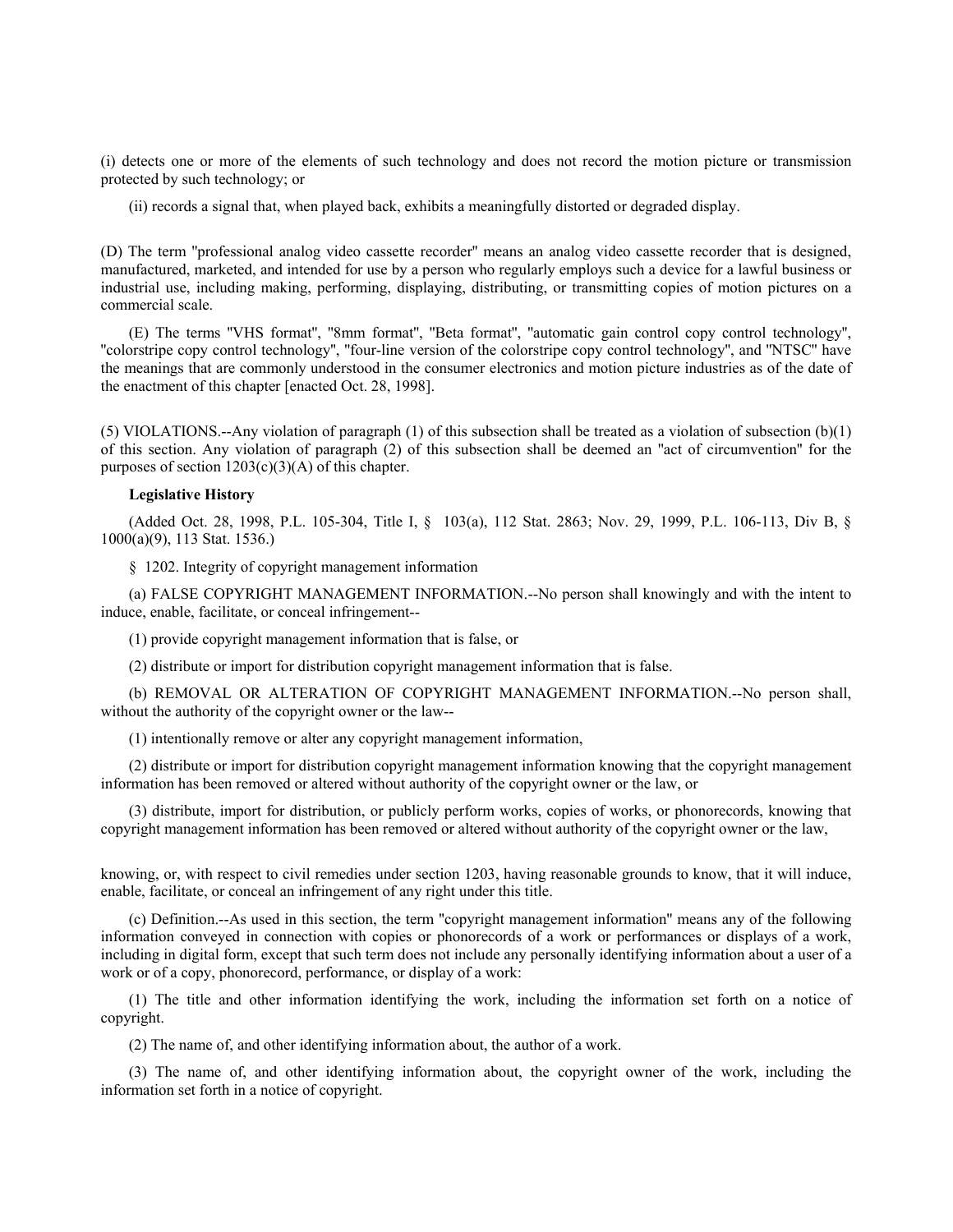(4) With the exception of public performances of works by radio and television broadcast stations, the name of, and other identifying information about, a performer whose performance is fixed in a work other than an audiovisual work.

(5) With the exception of public performances of works by radio and television broadcast stations, in the case of an audiovisual work, the name of, and other identifying information about, a writer, performer, or director who is credited in the audiovisual work.

(6) Terms and conditions for use of the work.

(7) Identifying numbers or symbols referring to such information or links to such information.

(8) Such other information as the Register of Copyrights may prescribe by regulation, except that the Register of Copyrights may not require the provision of any information concerning the user of a copyrighted work.

(d) LAW ENFORCEMENT, INTELLIGENCE, AND OTHER GOVERNMENT ACTIVITIES.--This section does not prohibit any lawfully authorized investigative, protective, information security, or intelligence activity of an officer, agent, or employee of the United States, a State, or a political subdivision of a State, or a person acting pursuant to a contract with the United States, a State, or a political subdivision of a State. For purposes of this subsection, the term ''information security'' means activities carried out in order to identify and address the vulnerabilities of a government computer, computer system, or computer network.

# (e) LIMITATIONS ON LIABILITY.--

(1) Analog transmissions.--In the case of an analog transmission, a person who is making transmissions in its capacity as a broadcast station, or as a cable system, or someone who provides programming to such station or system, shall not be liable for a violation of subsection (b) if--

(A) avoiding the activity that constitutes such violation is not technically feasible or would create an undue financial hardship on such person; and

(B) such person did not intend, by engaging in such activity, to induce, enable, facilitate, or conceal infringement of a right under this title.

#### (2) Digital transmissions.--

(A) If a digital transmission standard for the placement of copyright management information for a category of works is set in a voluntary, consensus standard-setting process involving a representative cross-section of broadcast stations or cable systems and copyright owners of a category of works that are intended for public performance by such stations or systems, a person identified in paragraph (1) shall not be liable for a violation of subsection (b) with respect to the particular copyright management information addressed by such standard if--

(i) the placement of such information by someone other than such person is not in accordance with such standard; and

(ii) the activity that constitutes such violation is not intended to induce, enable, facilitate, or conceal infringement of a right under this title.

(B) Until a digital transmission standard has been set pursuant to subparagraph (A) with respect to the placement of copyright management information for a category of works, a person identified in paragraph (1) shall not be liable for a violation of subsection (b) with respect to such copyright management information, if the activity that constitutes such violation is not intended to induce, enable, facilitate, or conceal infringement of a right under this title, and if--

(i) the transmission of such information by such person would result in a perceptible visual or aural degradation of the digital signal; or

(ii) the transmission of such information by such person would conflict with--

(I) an applicable government regulation relating to transmission of information in a digital signal;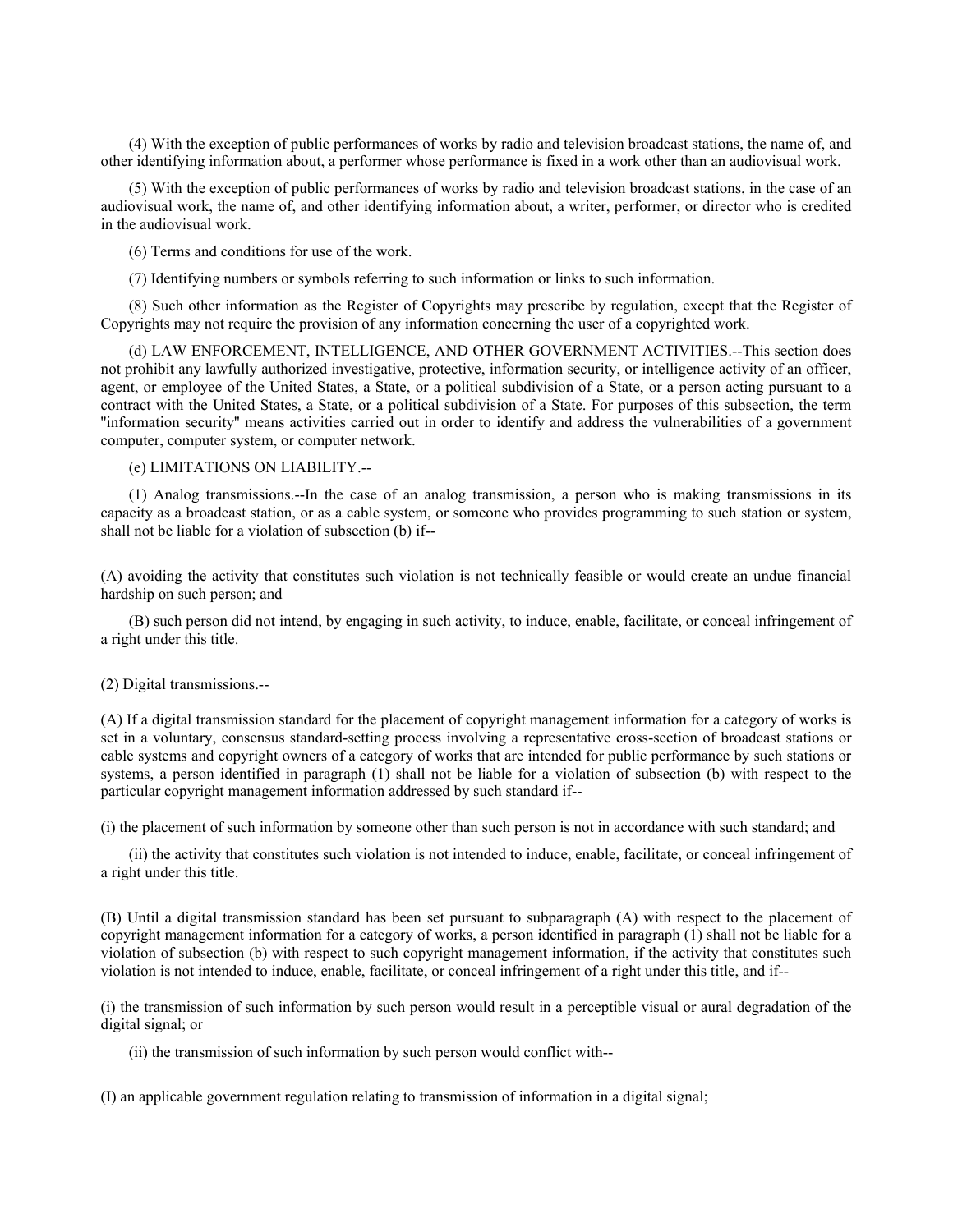(II) an applicable industry-wide standard relating to the transmission of information in a digital signal that was adopted by a voluntary consensus standards body prior to the effective date of this chapter; or

(III) an applicable industry-wide standard relating to the transmission of information in a digital signal that was adopted in a voluntary, consensus standards-setting process open to participation by a representative cross-section of broadcast stations or cable systems and copyright owners of a category of works that are intended for public performance by such stations or systems.

(3) Definitions.--As used in this subsection--

(A) the term ''broadcast station'' has the meaning given that term in section 3 of the Communications Act of 1934 *(47 U.S.C. 153);* and

(B) the term ''cable system'' has the meaning given that term in section 602 of the Communications Act of 1934 *(47 U.S.C. 522).*

#### **Legislative History**

(Added Oct. 28, 1998, P.L. 105-304, Title I, § 103(a), 112 Stat. 2872; Aug. 5, 1999, P.L. 106-44, § 1(e), 113 Stat. 222.)

§ 1203. Civil remedies

(a) CIVIL ACTIONS.--Any person injured by a violation of section 1201 or 1202 may bring a civil action in an appropriate United States district court for such violation.

(b) POWERS OF THE COURT.--In an action brought under subsection (a), the court--

(1) may grant temporary and permanent injunctions on such terms as it deems reasonable to prevent or restrain a violation, but in no event shall impose a prior restraint on free speech or the press protected under the 1st amendment to the Constitution;

(2) at any time while an action is pending, may order the impounding, on such terms as it deems reasonable, of any device or product that is in the custody or control of the alleged violator and that the court has reasonable cause to believe was involved in a violation;

(3) may award damages under subsection (c);

(4) in its discretion may allow the recovery of costs by or against any party other than the United States or an officer thereof;

(5) in its discretion may award reasonable attorney's fees to the prevailing party; and

(6) may, as part of a final judgment or decree finding a violation, order the remedial modification or the destruction of any device or product involved in the violation that is in the custody or control of the violator or has been impounded under paragraph (2).

## (c) AWARD OF DAMAGES.--

(1) In general.--Except as otherwise provided in this title, a person committing a violation of section 1201 or 1202 is liable for either--

(A) the actual damages and any additional profits of the violator, as provided in paragraph (2), or

(B) statutory damages, as provided in paragraph (3).

(2) Actual Damages.--The court shall award to the complaining party the actual damages suffered by the party as a result of the violation, and any profits of the violator that are attributable to the violation and are not taken into account in computing the actual damages, if the complaining party elects such damages at any time before final judgment is entered.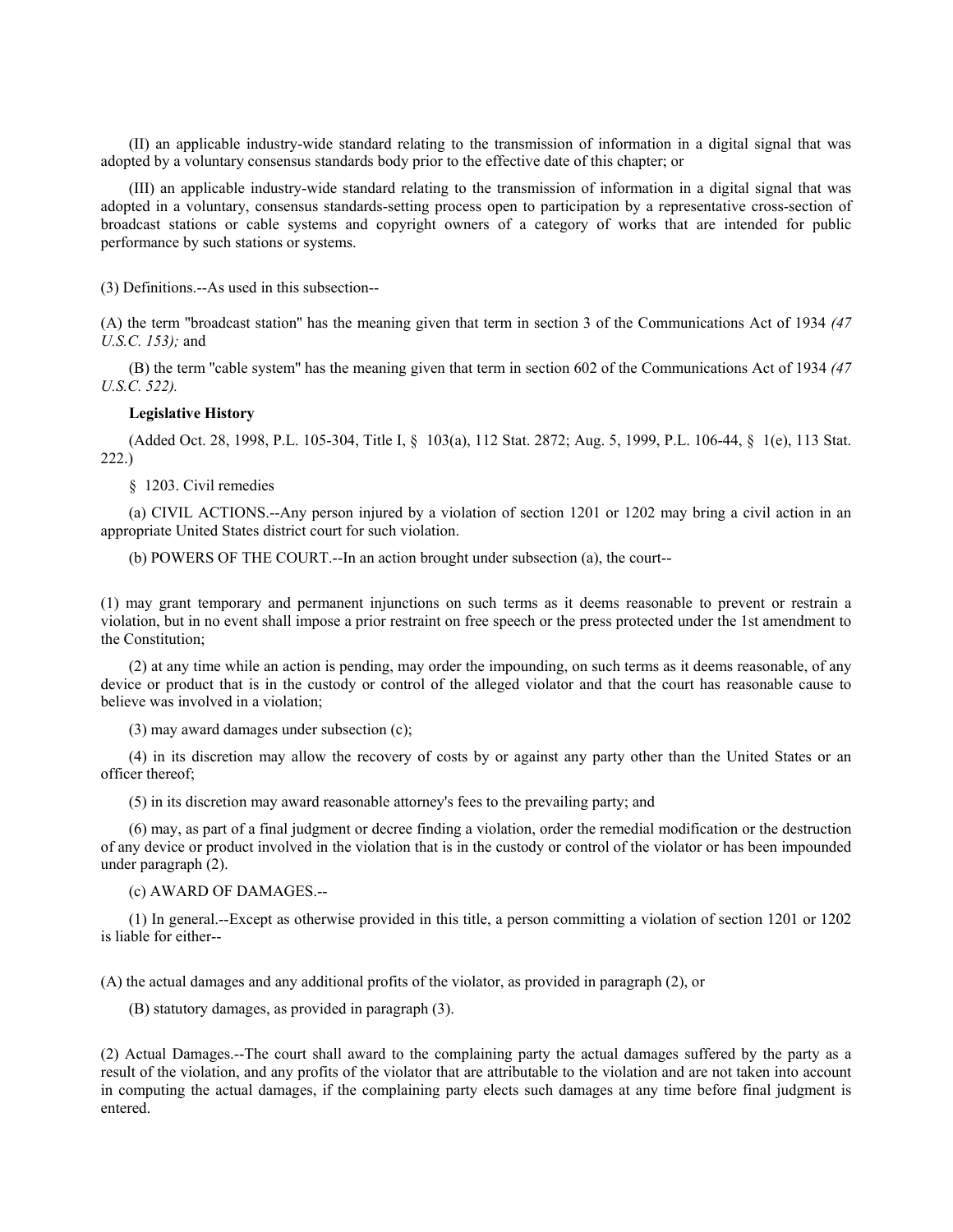(3) Statutory Damages.--(A) At any time before final judgment is entered, a complaining party may elect to recover an award of statutory damages for each violation of section 1201 in the sum of not less than \$ 200 or more than \$ 2,500 per act of circumvention, device, product, component, offer, or performance of service, as the court considers just.

(B) At any time before final judgment is entered, a complaining party may elect to recover an award of statutory damages for each violation of section 1202 in the sum of not less than \$ 2,500 or more than \$ 25,000.

(4) Repeated violations.--In any case in which the injured party sustains the burden of proving, and the court finds, that a person has violated section 1201 or 1202 within 3 years after a final judgment was entered against the person for another such violation, the court may increase the award of damages up to triple the amount that would otherwise be awarded, as the court considers just.

(5) Innocent violations.--

(A) In general.--The court in its discretion may reduce or remit the total award of damages in any case in which the violator sustains the burden of proving, and the court finds, that the violator was not aware and had no reason to believe that its acts constituted a violation.

(B) Nonprofit library, archives, educational institutions, or public broadcasting entities.--

(i) Definition.--In this subparagraph, the term ''public broadcasting entity'' has the meaning given such term under section  $118(g)$ .

(ii) In general.--In the case of a nonprofit library, archives, educational institution, or public broadcasting entity, the court shall remit damages in any case in which the library, archives, educational institution, or public broadcasting entity sustains the burden of proving, and the court finds, that the library, archives, educational institution, or public broadcasting entity was not aware and had no reason to believe that its acts constituted a violation.

## **Legislative History**

(Added Oct. 28, 1998, P.L. 105-304, Title I, § 103(a), 112 Stat. 2874; Nov. 29, 1999, P.L. 106-113, Div B, § 1000(a)(9), 113 Stat. 1536.)

#### § 1204. Criminal offenses and penalties

(a) IN GENERAL.--Any person who violates section 1201 or 1202 willfully and for purposes of commercial advantage or private financial gain--

(1) shall be fined not more than \$ 500,000 or imprisoned for not more than 5 years, or both, for the first offense; and

(2) shall be fined not more than \$ 1,000,000 or imprisoned for not more than 10 years, or both, for any subsequent offense.

(b) LIMITATION FOR NONPROFIT LIBRARY, ARCHIVES, EDUCATIONAL INSTITUTION, OR PUBLIC BROADCASTING ENTITY.--Subsection (a) shall not apply to a nonprofit library, archives, educational institution, or public broadcasting entity (as defined under section 118(g).

(c) STATUTE OF LIMITATIONS.--No criminal proceeding shall be brought under this section unless such proceeding is commenced within 5 years after the cause of action arose.

#### **Legislative History**

(Added Oct. 28, 1998, P.L. 105-304, Title I, § 103(a), 112 Stat. 2876; Nov. 29, 1999, P.L. 106-113, Div B, § 1000(a)(9), 113 Stat. 1536.)

# § 1205. Savings clause

Nothing in this chapter [*17 USCS § § 1201* et seq.] abrogates, diminishes, or weakens the provisions of, nor provides any defense or element of mitigation in a criminal prosecution or civil action under, any Federal or State law that prevents the violation of the privacy of an individual in connection with the individual's use of the Internet.

## **Legislative History**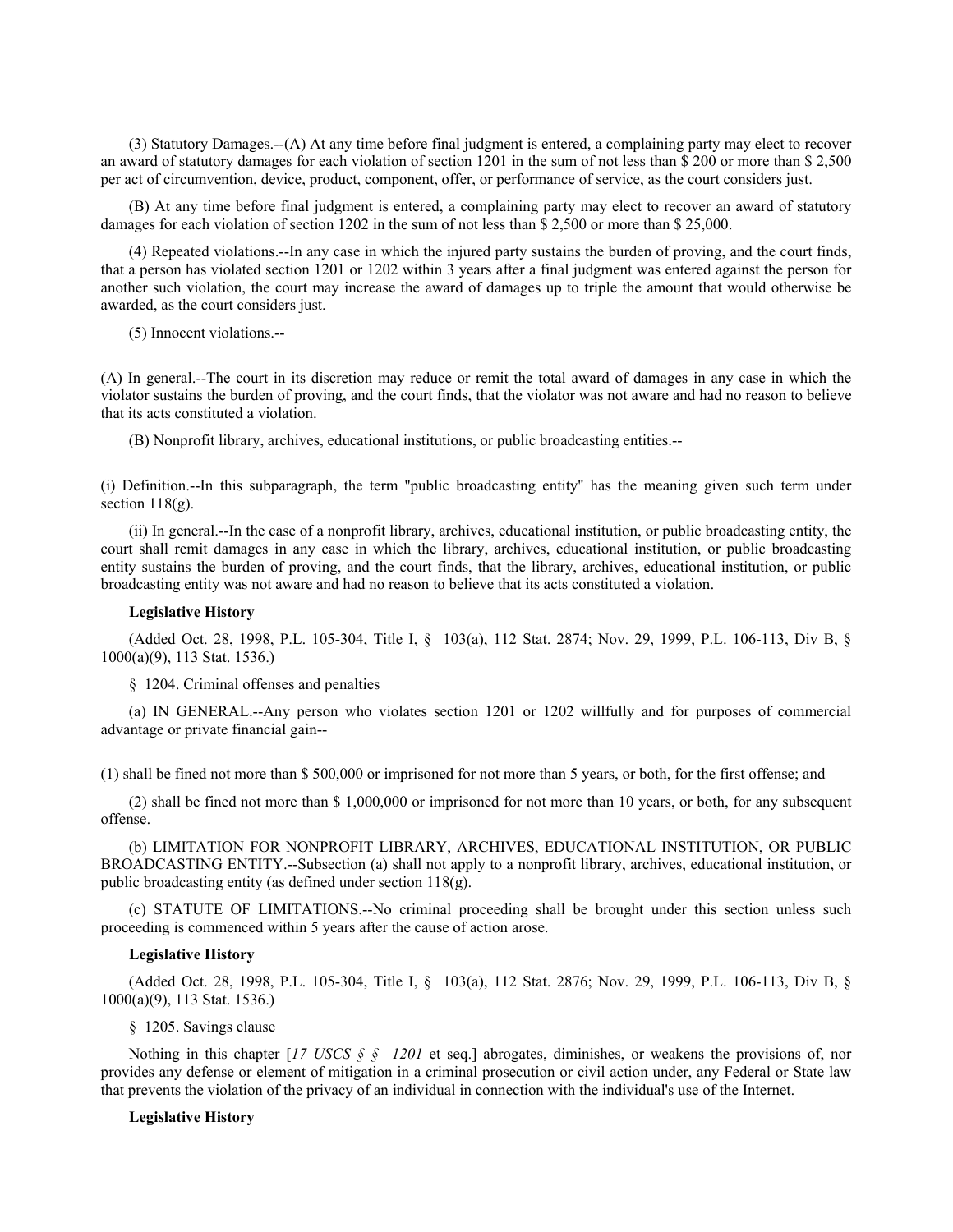(Added Oct. 28, 1998, P.L. 105-304, Title I, § 103(a), 112 Stat. 2876.)

### Vol 7: Chapter 13 --PROTECTION OF ORIGINAL DESIGNS

§ 1301. Designs protected

(a) DESIGNS PROTECTED.--

(1) In general.--The designer or other owner of an original design of a useful article which makes the article attractive or distinctive in appearance to the purchasing or using public may secure the protection provided by this chapter [*17 USCS § § 1301* et seq.] upon complying with and subject to this chapter [*17 USCS § § 1301* et seq.].

(2) VESSEL HULLS.--The design of a vessel hull, including a plug or mold, is subject to protection under this chapter [*17 USCS § § 1301* et seq.], notwithstanding section 1302(4).

(b) Definitions.--For the purpose of this chapter [*17 USCS § § 1301* et seq.], the following terms have the following meanings:

(1) A design is ''original'' if it is the result of the designer's creative endeavor that provides a distinguishable variation over prior work pertaining to similar articles which is more than merely trivial and has not been copied from another source.

(2) A ''useful article'' is a vessel hull, including a plug or mold, which in normal use has an intrinsic utilitarian function that is not merely to portray the appearance of the article or to convey information. An article which normally is part of a useful article shall be deemed to be a useful article.

(3) A ''vessel'' is a craft--

(A) that is designed and capable of independently steering a course on or through water through its own means of propulsion; and

(B) that is designed and capable of carrying and transporting one or more passengers.

(4) A ''hull'' is the frame or body of a vessel, including the deck of a vessel, exclusive of masts, sails, yards, and rigging.

(5) A ''plug'' means a device or model used to make a mold for the purpose of exact duplication, regardless of whether the device or model has an intrinsic utilitarian function that is not only to portray the appearance of the product or to convey information.

(6) A ''mold'' means a matrix or form in which a substance for material is used, regardless of whether the matrix or form has an intrinsic utilitarian function that is not only to portray the appearance of the product or to convey information.

### **Legislative History**

(Added Oct. 28, 1998, P.L. 105-304, Title V, § 502, 112 Stat. 2905; Nov. 29, 1999, P.L. 106-113, Div B, § 1000(a)(9), 113 Stat. 1536.)

§ 1302. Designs not subject to protection

Protection under this chapter [*17 USCS § § 1301* et seq.] shall not be available for a design that is--

(1) not original;

(2) staple or commonplace, such as a standard geometric figure, a familiar symbol, an emblem, or a motif, or another shape, pattern, or configuration which has become standard, common, prevalent, or ordinary;

(3) different from a design excluded by paragraph (2) only in insignificant details or in elements which are variants commonly used in the relevant trades;

(4) dictated solely by a utilitarian function of the article that embodies it; or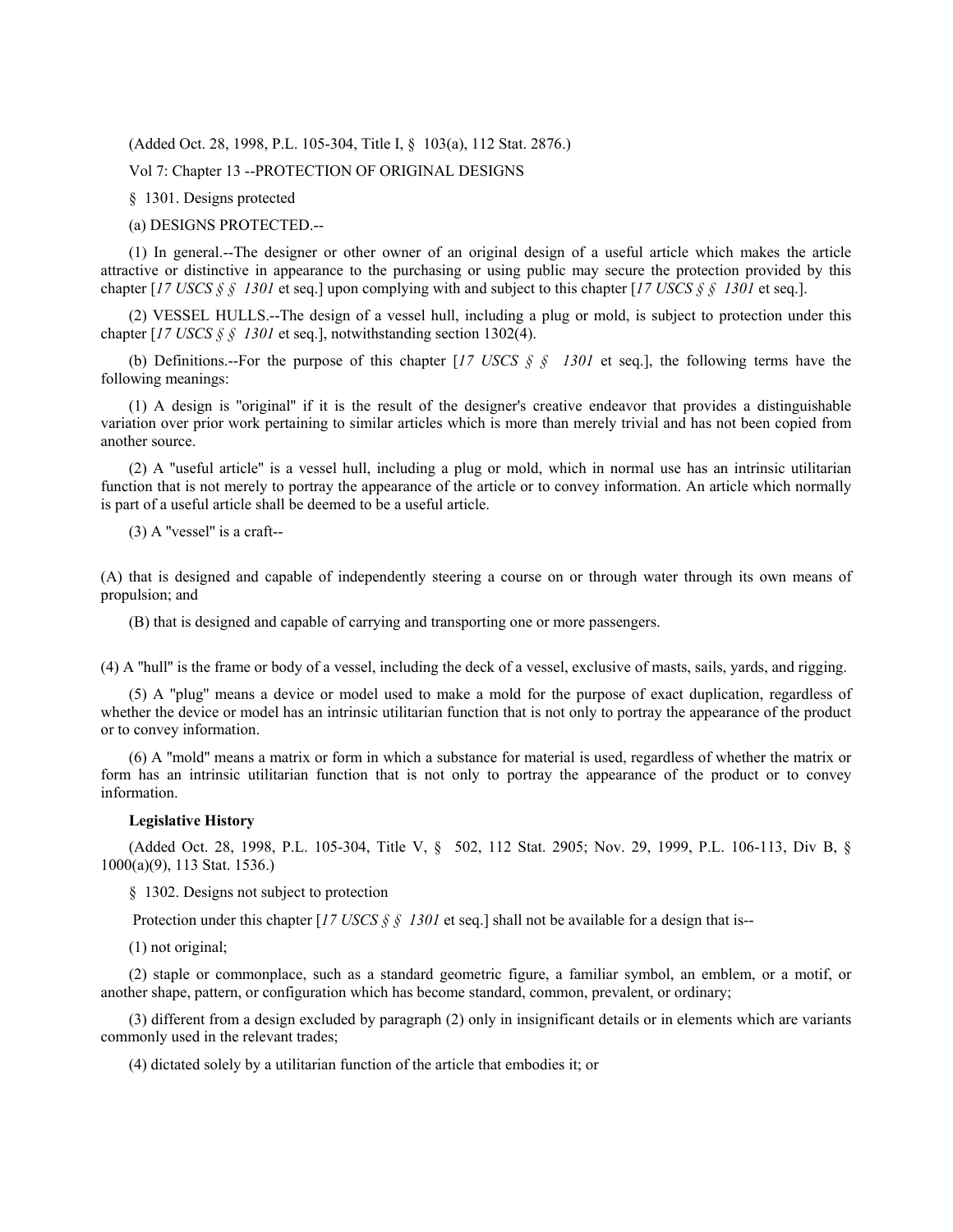(5) embodied in a useful article that was made public by the designer or owner in the United States or a foreign country more than 2 years before the date of the application for registration under this chapter  $[17 \text{ USCS} \text{ } \text{S} \text{ } \text{ } 8 \text{ } 1301]$  et seq.].

#### **Legislative History**

(Added Oct. 28, 1998, P.L. 105-304, Title V, § 502, 112 Stat. 2906; Aug. 5, 1999, P.L. 106-44, § 1(f)(1), 113 Stat. 222.)

§ 1303. Revisions, adaptations, and rearrangements

Protection for a design under this chapter  $[17 \text{ USCS } \text{S} \text{ S} \text{ 1301}$  et seq.] shall be available notwithstanding the employment in the design of subject matter excluded from protection under section 1302 if the design is a substantial revision, adaptation, or rearrangement of such subject matter. Such protection shall be independent of any subsisting protection in subject matter employed in the design, and shall not be construed as securing any right to subject matter excluded from protection under this chapter [*17 USCS § § 1301* et seq.] or as extending any subsisting protection under this chapter  $[17 \text{ USCS }$  § § 1301 et seq.].

#### **Legislative History**

(Added Oct. 28, 1998, P.L. 105-304, Title V, § 502, 112 Stat. 2906.)

§ 1304. Commencement of protection

The protection provided for a design under this chapter  $[17 \text{ USCS }\xi \xi 1301]$  et seq.] shall commence upon the earlier of the date of publication of the registration under section 1313(a) or the date the design is first made public as defined by section 1310(b).

#### **Legislative History**

(Added Oct. 28, 1998, P.L. 105-304, Title V, § 502, 112 Stat. 2907.)

§ 1305. Term of protection

(a) IN GENERAL.--Subject to subsection (b), the protection provided under this chapter [17 USCS  $\S$   $\S$  1301 et seq.] for a design shall continue for a term of 10 years beginning on the date of the commencement of protection under section 1304.

(b) Expiration.--All terms of protection provided in this section shall run to the end of the calendar year in which they would otherwise expire.

(c) TERMINATION OF RIGHTS.--Upon expiration or termination of protection in a particular design under this chapter [17 USCS § § 1301 et seq.], all rights under this chapter [17 USCS § § 1301 et seq.] in the design shall terminate, regardless of the number of different articles in which the design may have been used during the term of its protection.

### **Legislative History**

(Added Oct. 28, 1998, P.L. 105-304, Title V, § 502, 112 Stat. 2907.)

§ 1306. Design notice

(a) CONTENTS OF DESIGN NOTICE.--(1) Whenever any design for which protection is sought under this chapter  $[17 \text{ USCS } \xi \xi 1301]$  et seq.] is made public under section 1310(b), the owner of the design shall, subject to the provisions of section 1307, mark it or have it marked legibly with a design notice consisting of--

(A) the words ''Protected Design'', the abbreviation ''Prot'd Des.'', or the letter ''D'' with a circle, or the symbol ''\*D\*'';

(B) the year of the date on which protection for the design commenced; and

(C) the name of the owner, an abbreviation by which the name can be recognized, or a generally accepted alternative designation of the owner.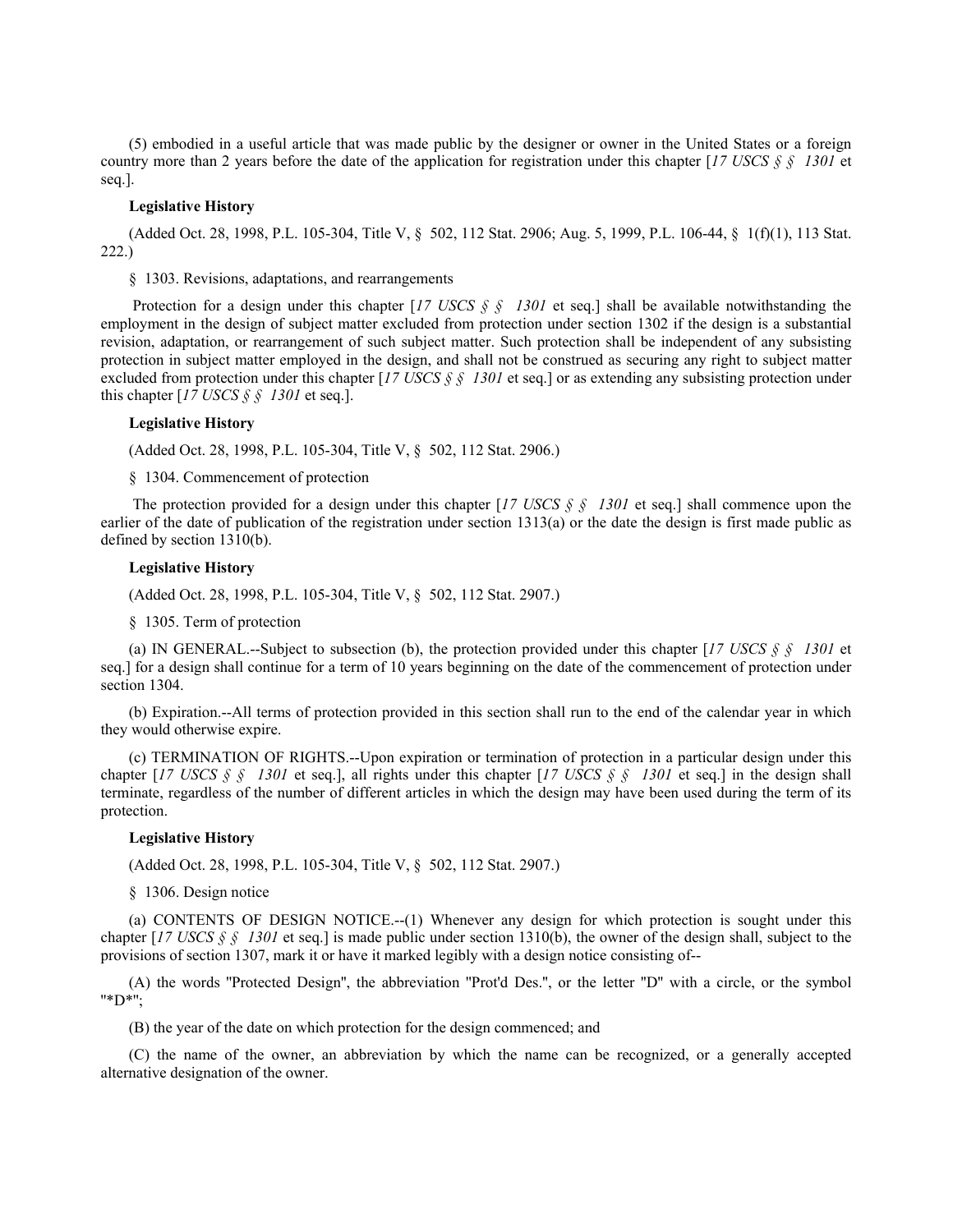Any distinctive identification of the owner may be used for purposes of subparagraph (C) if it has been recorded by the Administrator before the design marked with such identification is registered.

(2) After registration, the registration number may be used instead of the elements specified in subparagraphs (B) and (C) of paragraph (1).

(b) LOCATION OF NOTICE.--The design notice shall be so located and applied as to give reasonable notice of design protection while the useful article embodying the design is passing through its normal channels of commerce.

(c) SUBSEQUENT REMOVAL OF NOTICE.--When the owner of a design has complied with the provisions of this section, protection under this chapter [*17 USCS § § 1301* et seq.] shall not be affected by the removal, destruction, or obliteration by others of the design notice on an article.

## **Legislative History**

(Added Oct. 28, 1998, P.L. 105-304, Title V, § 502, 112 Stat. 2907.)

§ 1307. Effect of omission of notice

(a) ACTIONS WITH NOTICE.--Except as provided in subsection (b), the omission of the notice prescribed in section 1306 shall not cause loss of the protection under this chapter  $[17 \text{ USCS} \text{ s} \text{ s} 1301]$  et seq.] or prevent recovery for infringement under this chapter [*17 USCS § § 1301* et seq.] against any person who, after receiving written notice of the design protection, begins an undertaking leading to infringement under this chapter [*17 USCS § § 1301* et seq.].

(b) ACTIONS WITHOUT NOTICE.--The omission of the notice prescribed in section 1306 shall prevent any recovery under section 1323 against a person who began an undertaking leading to infringement under this chapter [*17 USCS § § 1301* et seq.] before receiving written notice of the design protection. No injunction shall be issued under this chapter  $[17 \text{ USCS } \xi \xi \ 1301]$  et seq.] with respect to such undertaking unless the owner of the design reimburses that person for any reasonable expenditure or contractual obligation in connection with such undertaking that was incurred before receiving written notice of the design protection, as the court in its discretion directs. The burden of providing written notice of design protection shall be on the owner of the design.

## **Legislative History**

(Added Oct. 28, 1998, P.L. 105-304, Title V, § 502, 112 Stat. 2907.)

§ 1308. Exclusive rights

The owner of a design protected under this chapter  $[17 \text{ USCS} \text{ } \text{\&} 5 \text{ } 1301]$  et seq.] has the exclusive right to--

(1) make, have made, or import, for sale or for use in trade, any useful article embodying that design; and

(2) sell or distribute for sale or for use in trade any useful article embodying that design.

### **Legislative History**

(Added Oct. 28, 1998, P.L. 105-304, Title V, § 502, 112 Stat. 2908.)

§ 1309. Infringement

(a) ACTS OF INFRINGEMENT.--Except as provided in subsection (b), it shall be infringement of the exclusive rights in a design protected under this chapter [*17 USCS § § 1301* et seq.] for any person, without the consent of the owner of the design, within the United States and during the term of such protection, to--

(1) make, have made, or import, for sale or for use in trade, any infringing article as defined in subsection (e); or

(2) sell or distribute for sale or for use in trade any such infringing article.

(b) ACTS OF SELLERS AND DISTRIBUTORS.--A seller or distributor of an infringing article who did not make or import the article shall be deemed to have infringed on a design protected under this chapter  $[17 \text{ USCS} \text{ } \text{S} \text{ } \text{ } 1301]$  et seq.] only if that person--

(1) induced or acted in collusion with a manufacturer to make, or an importer to import such article, except that merely purchasing or giving an order to purchase such article in the ordinary course of business shall not of itself constitute such inducement or collusion; or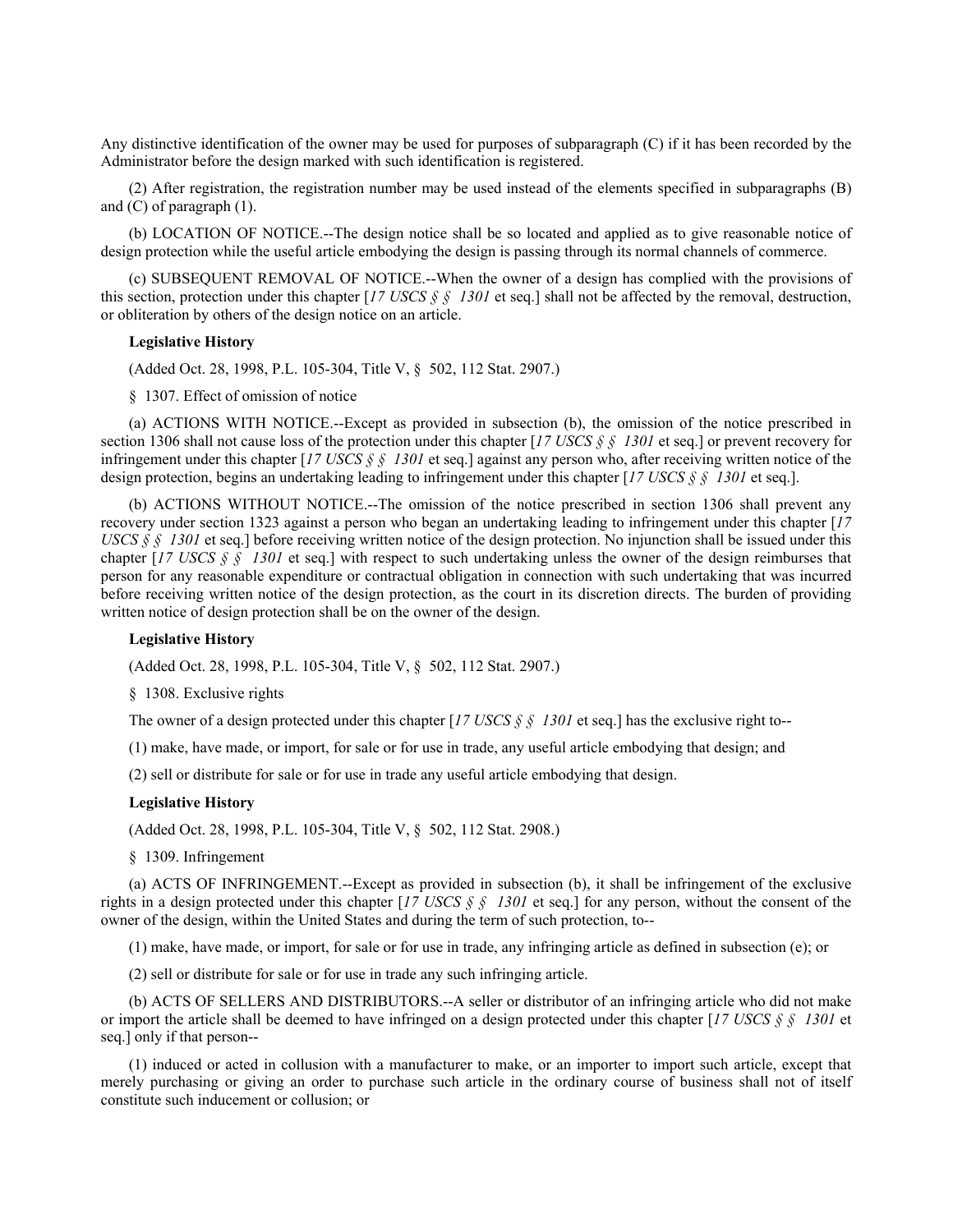(2) refused or failed, upon the request of the owner of the design, to make a prompt and full disclosure of that person's source of such article, and that person orders or reorders such article after receiving notice by registered or certified mail of the protection subsisting in the design.

(c) ACTS WITHOUT KNOWLEDGE.--It shall not be infringement under this section to make, have made, import, sell, or distribute, any article embodying a design which was created without knowledge that a design was protected under this chapter  $[17 \text{ USCS } \xi \xi 1301]$  et seq.] and was copied from such protected design.

(d) ACTS IN ORDINARY COURSE OF BUSINESS.--A person who incorporates into that person's product of manufacture an infringing article acquired from others in the ordinary course of business, or who, without knowledge of the protected design embodied in an infringing article, makes or processes the infringing article for the account of another person in the ordinary course of business, shall not be deemed to have infringed the rights in that design under this chapter  $[17 \text{ USCS } \xi \xi 1301]$  et seq.] except under a condition contained in paragraph (1) or (2) of subsection (b). Accepting an order or reorder from the source of the infringing article shall be deemed ordering or reordering within the meaning of subsection (b)(2).

(e) INFRINGING ARTICLE DEFINED.--As used in this section, an ''infringing article'' is any article the design of which has been copied from a design protected under this chapter  $[17 \text{ USCS } \xi \xi 1301]$  et seq.], without the consent of the owner of the protected design. An infringing article is not an illustration or picture of a protected design in an advertisement, book, periodical, newspaper, photograph, broadcast, motion picture, or similar medium. A design shall not be deemed to have been copied from a protected design if it is original and not substantially similar in appearance to a protected design.

(f) ESTABLISHING ORIGINALITY.--The party to any action or proceeding under this chapter [*17 USCS § § 1301* et seq.] who alleges rights under this chapter [*17 USCS § § 1301* et seq.] in a design shall have the burden of establishing the design's originality whenever the opposing party introduces an earlier work which is identical to such design, or so similar as to make prima facie showing that such design was copied from such work.

(g) REPRODUCTION FOR TEACHING OR ANALYSIS.--It is not an infringement of the exclusive rights of a design owner for a person to reproduce the design in a useful article or in any other form solely for the purpose of teaching, analyzing, or evaluating the appearance, concepts, or techniques embodied in the design, or the function of the useful article embodying the design.

## **Legislative History**

(Added Oct. 28, 1998, P.L. 105-304, Title V, § 502, 112 Stat. 2908.)

§ 1310. Application for registration

(a) TIME LIMIT FOR APPLICATION FOR REGISTRATION.--Protection under this chapter [*17 USCS § § 1301* et seq.] shall be lost if application for registration of the design is not made within 2 years after the date on which the design is first made public.

(b) WHEN DESIGN IS MADE PUBLIC.--A design is made public when an existing useful article embodying the design is anywhere publicly exhibited, publicly distributed, or offered for sale or sold to the public by the owner of the design or with the owner's consent.

(c) APPLICATION BY OWNER OF DESIGN.--Application for registration may be made by the owner of the design.

(d) CONTENTS OF APPLICATION.--The application for registration shall be made to the Administrator and shall state--

(1) the name and address of the designer or designers of the design;

(2) the name and address of the owner if different from the designer;

(3) the specific name of the useful article embodying the design;

(4) the date, if any, that the design was first made public, if such date was earlier than the date of the application;

(5) affirmation that the design has been fixed in a useful article; and

(6) such other information as may be required by the Administrator.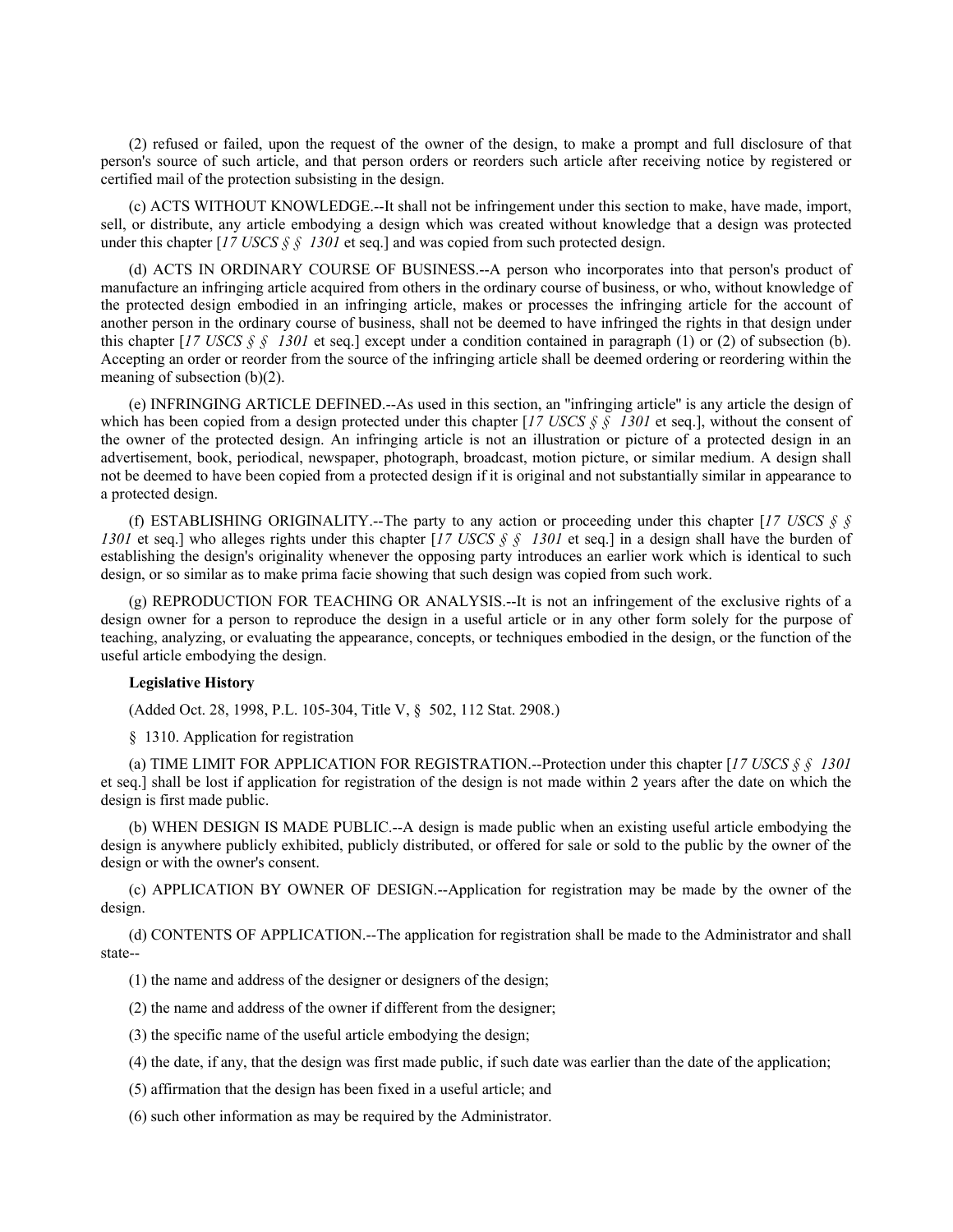The application for registration may include a description setting forth the salient features of the design, but the absence of such a description shall not prevent registration under this chapter [*17 USCS § § 1301* et seq.].

(e) SWORN STATEMENT.--The application for registration shall be accompanied by a statement under oath by the applicant or the applicant's duly authorized agent or representative, setting forth, to the best of the applicant's knowledge and belief--

(1) that the design is original and was created by the designer or designers named in the application;

(2) that the design has not previously been registered on behalf of the applicant or the applicant's predecessor in title; and

(3) that the applicant is the person entitled to protection and to registration under this chapter [*17 USCS § § 1301* et seq.].

If the design has been made public with the design notice prescribed in section 1306, the statement shall also describe the exact form and position of the design notice.

(f) EFFECT OF ERRORS.--(1) Error in any statement or assertion as to the utility of the useful article named in the application under this section, the design of which is sought to be registered, shall not affect the protection secured under this chapter [*17 USCS § § 1301* et seq.].

(2) Errors in omitting a joint designer or in naming an alleged joint designer shall not affect the validity of the registration, or the actual ownership or the protection of the design, unless it is shown that the error occurred with deceptive intent.

(g) DESIGN MADE IN SCOPE OF EMPLOYMENT.--In a case in which the design was made within the regular scope of the designer's employment and individual authorship of the design is difficult or impossible to ascribe and the application so states, the name and address of the employer for whom the design was made may be stated instead of that of the individual designer.

(h) PICTORIAL REPRESENTATION OF DESIGN.--The application for registration shall be accompanied by two copies of a drawing or other pictorial representation of the useful article embodying the design, having one or more views, adequate to show the design, in a form and style suitable for reproduction, which shall be deemed a part of the application.

(i) DESIGN IN MORE THAN ONE USEFUL ARTICLE.--If the distinguishing elements of a design are in substantially the same form in different useful articles, the design shall be protected as to all such useful articles when protected as to one of them, but not more than one registration shall be required for the design.

(j) APPLICATION FOR MORE THAN ONE DESIGN.--More than one design may be included in the same application under such conditions as may be prescribed by the Administrator. For each design included in an application the fee prescribed for a single design shall be paid.

#### **Legislative History**

(Added Oct. 28, 1998, P.L. 105-304, Title V, § 502, 112 Stat. 2909.)

§ 1311. Benefit of earlier filing date in foreign country

An application for registration of a design filed in the United States by any person who has, or whose legal representative or predecessor or successor in title has, previously filed an application for registration of the same design in a foreign country which extends to designs of owners who are citizens of the United States, or to applications filed under this chapter [*17 USCS § § 1301* et seq.], similar protection to that provided under this chapter [*17 USCS § § 1301* et seq.] shall have that same effect as if filed in the United States on the date on which the application was first filed in such foreign country, if the application in the United States is filed within 6 months after the earliest date on which any such foreign application was filed.

#### **Legislative History**

(Added Oct. 28, 1998, P.L. 105-304, Title V, § 502, 112 Stat. 2910.)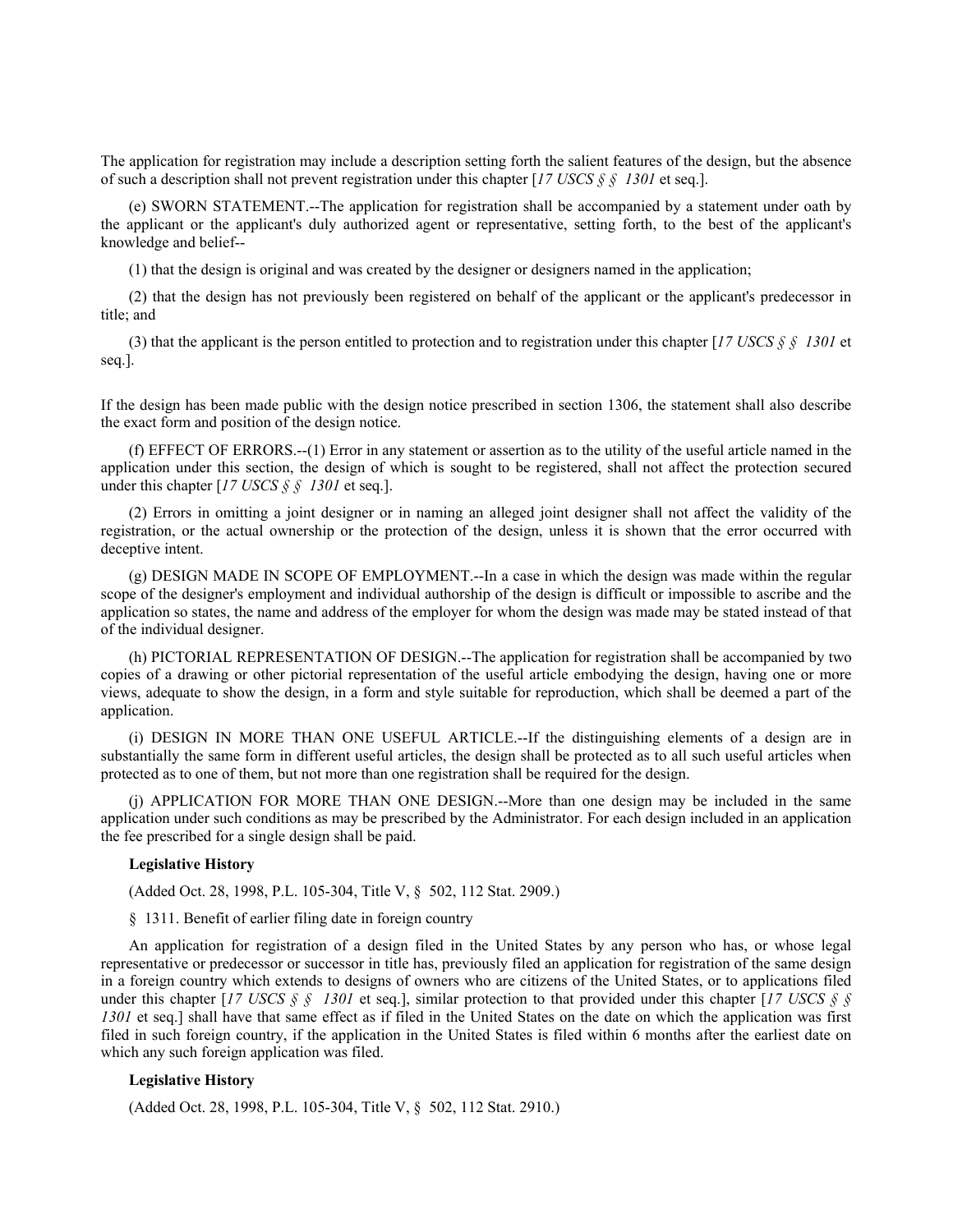§ 1312. Oaths and acknowledgments

(a) IN GENERAL.--Oaths and acknowledgments required by this chapter [*17 USCS § § 1301* et seq.]--

(1) may be made--

(A) before any person in the United States authorized by law to administer oaths; or

(B) when made in a foreign country, before any diplomatic or consular officer of the United States authorized to administer oaths, or before any official authorized to administer oaths in the foreign country concerned, whose authority shall be proved by a certificate of a diplomatic or consular officer of the United States; and

(2) shall be valid if they comply with the laws of the State or country where made.

(b) WRITTEN DECLARATION IN LIEU OF OATH.--(1) The Administrator may by rule prescribe that any document which is to be filed under this chapter [*17 USCS § § 1301* et seq.] in the Office of the Administrator and which is required by any law, rule, or other regulation to be under oath, may be subscribed to by a written declaration in such form as the Administrator may prescribe, and such declaration shall be in lieu of the oath otherwise required.

(2) Whenever a written declaration under paragraph (1) is used, the document containing the declaration shall state that willful false statements are punishable by fine or imprisonment, or both, pursuant to section 1001 of title 18, and may jeopardize the validity of the application or document or a registration resulting therefrom.

# **Legislative History**

(Added Oct. 28, 1998, P.L. 105-304, Title V, § 502, 112 Stat. 2911.)

§ 1313. Examination of application and issue or refusal of registration

(a) DETERMINATION OF REGISTRABILITY OF DESIGN; REGISTRATION.--Upon the filing of an application for registration in proper form under section 1310, and upon payment of the fee prescribed under section 1316, the Administrator shall determine whether or not the application relates to a design which on its face appears to be subject to protection under this chapter  $[17 \text{ USCS } \xi \xi \cdot 1301]$  et seq.], and, if so, the Register shall register the design. Registration under this subsection shall be announced by publication. The date of registration shall be the date of publication.

(b) REFUSAL TO REGISTER; RECONSIDERATION.--If, in the judgment of the Administrator, the application for registration relates to a design which on its face is not subject to protection under this chapter [*17 USCS § § 1301* et seq.], the Administrator shall send to the applicant a notice of refusal to register and the grounds for the refusal. Within 3 months after the date on which the notice of refusal is sent, the applicant may, by written request, seek reconsideration of the application. After consideration of such a request, the Administrator shall either register the design or send to the applicant a notice of final refusal to register.

(c) APPLICATION TO CANCEL REGISTRATION.--Any person who believes he or she is or will be damaged by a registration under this chapter [*17 USCS § § 1301* et seq.] may, upon payment of the prescribed fee, apply to the Administrator at any time to cancel the registration on the ground that the design is not subject to protection under this chapter  $[17 \text{ USCS } \xi \xi 1301]$  et seq.], stating the reasons for the request. Upon receipt of an application for cancellation, the Administrator shall send to the owner of the design, as shown in the records of the Office of the Administrator, a notice of the application, and the owner shall have a period of 3 months after the date on which such notice is mailed in which to present arguments to the Administrator for support of the validity of the registration. The Administrator shall also have the authority to establish, by regulation, conditions under which the opposing parties may appear and be heard in support of their arguments. If, after the periods provided for the presentation of arguments have expired, the Administrator determines that the applicant for cancellation has established that the design is not subject to protection under this chapter  $[17 \text{ USCS } \xi \xi \text{ 1301 et seq.}],$  the Administrator shall order the registration stricken from the record. Cancellation under this subsection shall be announced by publication, and notice of the Administrator's final determination with respect to any application for cancellation shall be sent to the applicant and to the owner of record. Costs of the cancellation procedure under this subsection shall be borne by the nonprevailing party or parties, and the Administrator shall have the authority to assess and collect such costs.

## **Legislative History**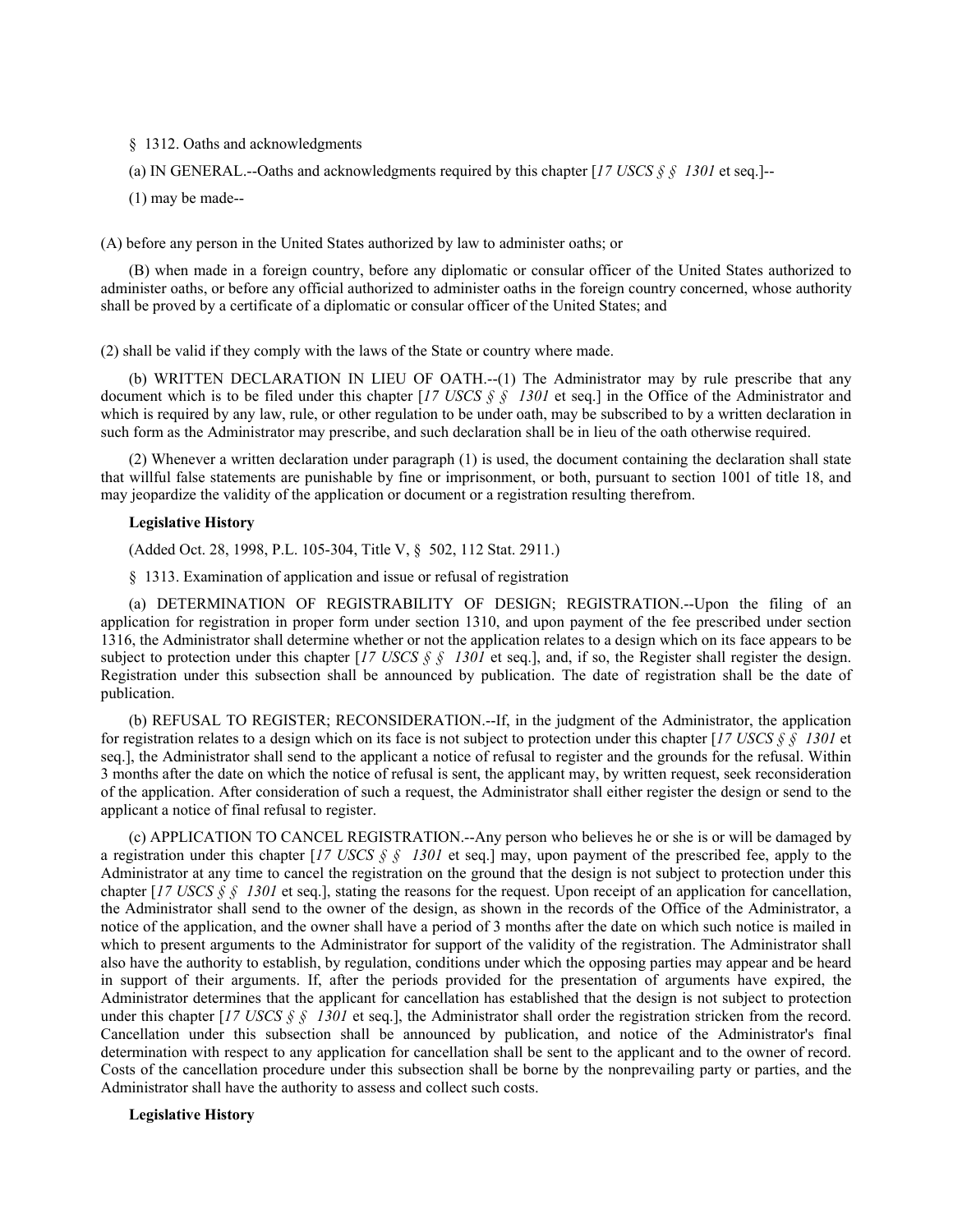(Added Oct. 28, 1998, P.L. 105-304, Title V, § 502, 112 Stat. 2911; Nov. 29, 1999, P.L. 106-113, Div B, § 1000(a)(9), 113 Stat. 1536.)

# § 1314. Certification of registration

Certificates of registration shall be issued in the name of the United States under the seal of the Office of the Administrator and shall be recorded in the official records of the Office. The certificate shall state the name of the useful article, the date of filing of the application, the date of registration, and the date the design was made public, if earlier than the date of filing of the application, and shall contain a reproduction of the drawing or other pictorial representation of the design. If a description of the salient features of the design appears in the application, the description shall also appear in the certificate. A certificate of registration shall be admitted in any court as prima facie evidence of the facts stated in the certificate.

#### **Legislative History**

(Added Oct. 28, 1998, P.L. 105-304, Title V, § 502, 112 Stat. 2912.)

§ 1315. Publication of announcements and indexes

(a) Publications of the Administrator.--The Administrator shall publish lists and indexes of registered designs and cancellations of designs and may also publish the drawings or other pictorial representations of registered designs for sale or other distribution.

(b) FILE OF REPRESENTATIVES OF REGISTERED DESIGNS.--The Administrator shall establish and maintain a file of the drawings or other pictorial representations of registered designs. The file shall be available for use by the public under such conditions as the Administrator may prescribe.

#### **Legislative History**

(Added Oct. 28, 1998, P.L. 105-304, Title V, § 502, 112 Stat. 2912.)

§ 1316. Fees

The Administrator shall by regulation set reasonable fees for the filing of applications to register designs under this chapter [*17 USCS § § 1301* et seq.] and for other services relating to the administration of this chapter [*17 USCS § § 1301* et seq.], taking into consideration the cost of providing these services and the benefit of a public record.

## **Legislative History**

(Added Oct. 28, 1998, P.L. 105-304, Title V, § 502, 112 Stat. 2912.)

§ 1317. Regulations

The Administrator may establish regulations for the administration of this chapter [*17 USCS § § 1301* et seq.].

#### **Legislative History**

(Added Oct. 28, 1998, P.L. 105-304, Title V, § 502, 112 Stat. 2912.)

§ 1318. Copies of records

Upon payment of the prescribed fee, any person may obtain a certified copy of any official record of the Office of the Administrator that relates to this chapter [*17 USCS § § 1301* et seq.]. That copy shall be admissible in evidence with the same effect as the original.

### **Legislative History**

(Added Oct. 28, 1998, P.L. 105-304, Title V, § 502, 112 Stat. 2913.)

§ 1319. Correction of errors in certificates

The Administrator may, by a certificate of correction under seal, correct any error in a registration incurred through the fault of the Office, or, upon payment of the required fee, any error of a clerical or typographical nature occurring in good faith but not through the fault of the Office. Such registration, together with the certificate, shall thereafter have the same effect as if it had been originally issued in such corrected form.

#### **Legislative History**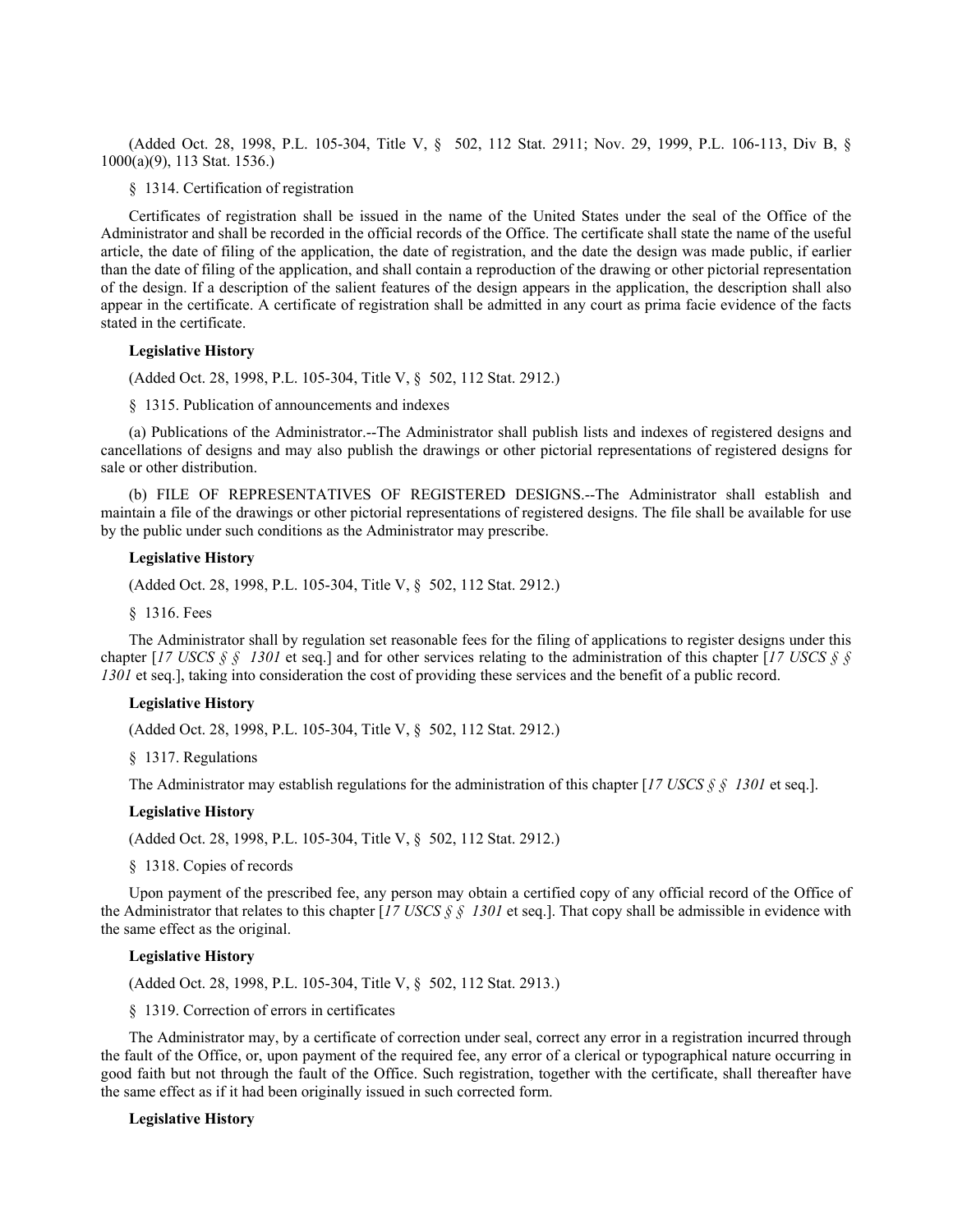(Added Oct. 28, 1998, P.L. 105-304, Title V, § 502, 112 Stat. 2913.)

§ 1320. Ownership and transfer

(a) PROPERTY RIGHT IN DESIGN.--The property right in a design subject to protection under this chapter [*17 USCS*  $\zeta$   $\zeta$  *1301* et seq.] shall vest in the designer, the legal representatives of a deceased designer or of one under legal incapacity, the employer for whom the designer created the design in the case of a design made within the regular scope of the designer's employment, or a person to whom the rights of the designer or of such employer have been transferred. The person in whom the property right is vested shall be considered the owner of the design.

(b) TRANSFER OF PROPERTY RIGHT.--The property right in a registered design, or a design for which an application for registration has been or may be filed, may be assigned, granted, conveyed, or mortgaged by an instrument in writing, signed by the owner, or may be bequeathed by will.

(c) OATH OR ACKNOWLEDGMENT OF TRANSFER.--An oath or acknowledgment under section 1312 shall be prima facie evidence of the execution of an assignment, grant, conveyance, or mortgage under subsection (b).

(d) RECORDATION OF TRANSFER.--An assignment, grant, conveyance, or mortgage under subsection (b) shall be void as against any subsequent purchaser or mortgagee for a valuable consideration, unless it is recorded in the Office of the Administrator within 3 months after its date of execution or before the date of such subsequent purchase or mortgage.

# **Legislative History**

(Added Oct. 28, 1998, P.L. 105-304, Title V, § 502, 112 Stat. 2913; Aug. 5, 1999, P.L. 106-44, § 1(f)(2), 113 Stat. 222.)

§ 1321. Remedy for infringement

(a) IN GENERAL.--The owner of a design is entitled, after issuance of a certificate of registration of the design under this chapter  $[17 \text{ USCS } \xi \xi 1301]$  et seq.], to institute an action for any infringement of the design.

(b) REVIEW OF REFUSAL TO REGISTER.--(1) Subject to paragraph (2), the owner of a design may seek judicial review of a final refusal of the Administrator to register the design under this chapter [*17 USCS § § 1301* et seq.] by bringing a civil action, and may in the same action, if the court adjudges the design subject to protection under this chapter [*17 USCS § § 1301* et seq.], enforce the rights in that design under this chapter [*17 USCS § § 1301* et seq.].

(2) The owner of a design may seek judicial review under this section if--

(A) the owner has previously duly filed and prosecuted to final refusal an application in proper form for registration of the design;

(B) the owner causes a copy of the complaint in the action to be delivered to the Administrator within 10 days after the commencement of the action; and

(C) the defendant has committed acts in respect to the design which would constitute infringement with respect to a design protected under this chapter [*17 USCS § § 1301* et seq.].

(c) ADMINISTRATOR AS PARTY TO ACTION.--The Administrator may, at the Administrator's option, become a party to the action with respect to the issue of registrability of the design claim by entering an appearance within 60 days after being served with the complaint, but the failure of the Administrator to become a party shall not deprive the court of jurisdiction to determine that issue.

(d) USE OF ARBITRATION TO RESOLVE DISPUTE.--The parties to an infringement dispute under this chapter [*17 USCS § § 1301* et seq.], within such time as may be specified by the Administrator by regulation, may determine the dispute, or any aspect of the dispute, by arbitration. Arbitration shall be governed by title 9. The parties shall give notice of any arbitration award to the Administrator, and such award shall, as between the parties to the arbitration, be dispositive of the issues to which it relates. The arbitration award shall be unenforceable until such notice is given. Nothing in this subsection shall preclude the Administrator from determining whether a design is subject to registration in a cancellation proceeding under section 1313(c).

# **Legislative History**

(Added Oct. 28, 1998, P.L. 105-304, Title V, § 502, 112 Stat. 2913.)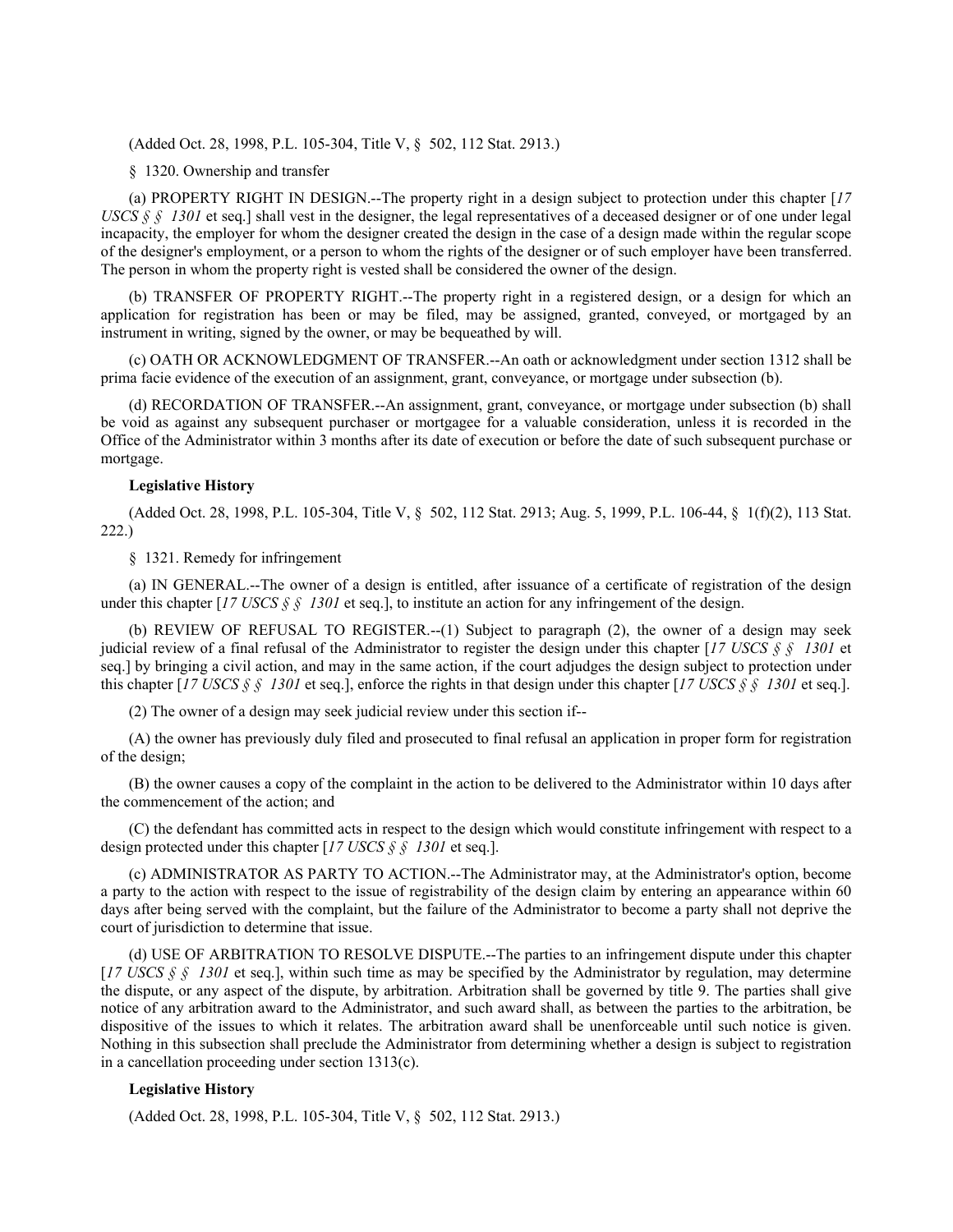## § 1322. Injunctions

(a) IN GENERAL.--A court having jurisdiction over actions under this chapter [*17 USCS § § 1301* et seq.] may grant injunctions in accordance with the principles of equity to prevent infringement of a design under this chapter [*17 USCS § § 1301* et seq.], including, in its discretion, prompt relief by temporary restraining orders and preliminary injunctions.

(b) DAMAGES FOR INJUNCTIVE RELIEF WRONGFULLY OBTAINED.--A seller or distributor who suffers damage by reason of injunctive relief wrongfully obtained under this section has a cause of action against the applicant for such injunctive relief and may recover such relief as may be appropriate, including damages for lost profits, cost of materials, loss of good will, and punitive damages in instances where the injunctive relief was sought in bad faith, and, unless the court finds extenuating circumstances, reasonable attorney's fees.

#### **Legislative History**

(Added Oct. 28, 1998, P.L. 105-304, Title V, § 502, 112 Stat. 2914.)

§ 1323. Recovery for infringement

(a) Damages.--Upon a finding for the claimant in an action for infringement under this chapter [*17 USCS § § 1301* et seq.], the court shall award the claimant damages adequate to compensate for the infringement. In addition, the court may increase the damages to such amount, not exceeding \$ 50,000 or \$ 1 per copy, whichever is greater, as the court determines to be just. The damages awarded shall constitute compensation and not a penalty. The court may receive expert testimony as an aid to the determination of damages.

(b) INFRINGER'S PROFITS.--As an alternative to the remedies provided in subsection (a), the court may award the claimant the infringer's profits resulting from the sale of the copies if the court finds that the infringer's sales are reasonably related to the use of the claimant's design. In such a case, the claimant shall be required to prove only the amount of the infringer's sales and the infringer shall be required to prove its expenses against such sales.

(c) STATUTE OF LIMITATIONS.--No recovery under subsection (a) or (b) shall be had for any infringement committed more than 3 years before the date on which the complaint is filed.

(d) Attorney's Fees.--In an action for infringement under this chapter [*17 USCS § § 1301* et seq.], the court may award reasonable attorney's fees to the prevailing party.

(e) DISPOSITION OF INFRINGING AND OTHER ARTICLES.--The court may order that all infringing articles, and any plates, molds, patterns, models, or other means specifically adapted for making the articles, be delivered up for destruction or other disposition as the court may direct.

#### **Legislative History**

(Added Oct. 28, 1998, P.L. 105-304, Title V, § 502, 112 Stat. 2914.)

§ 1324. Power of court over registration

In any action involving the protection of a design under this chapter [*17 USCS § § 1301* et seq.], the court, when appropriate, may order registration of a design under this chapter [*17 USCS § § 1301* et seq.] or the cancellation of such a registration. Any such order shall be certified by the court to the Administrator, who shall make an appropriate entry upon the record.

#### **Legislative History**

(Added Oct. 28, 1998, P.L. 105-304, Title V, § 502, 112 Stat. 2915.)

§ 1325. Liability for action on registration fraudulently obtained

Any person who brings an action for infringement knowing that registration of the design was obtained by a false or fraudulent representation materially affecting the rights under this chapter [*17 USCS § § 1301* et seq.], shall be liable in the sum of \$ 10,000, or such part of that amount as the court may determine. That amount shall be to compensate the defendant and shall be charged against the plaintiff and paid to the defendant, in addition to such costs and attorney's fees of the defendant as may be assessed by the court.

#### **Legislative History**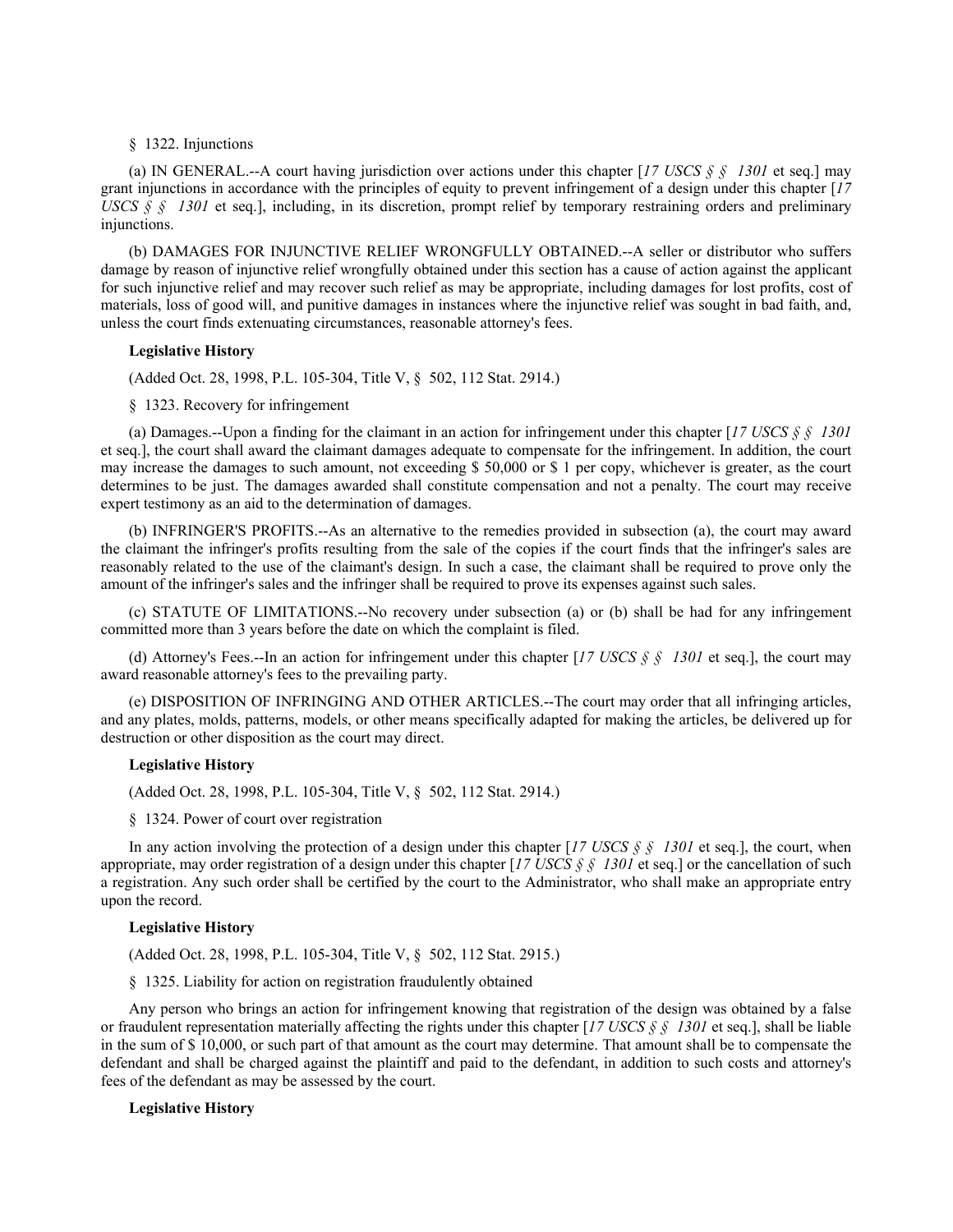(Added Oct. 28, 1998, P.L. 105-304, Title V, § 502, 112 Stat. 2915.)

§ 1326. Penalty for false marking

(a) IN GENERAL.--Whoever, for the purpose of deceiving the public, marks upon, applies to, or uses in advertising in connection with an article made, used, distributed, or sold, a design which is not protected under this chapter [*17 USCS § § 1301* et seq.], a design notice specified in section 1306, or any other words or symbols importing that the design is protected under this chapter  $[17 \text{ USCS} \text{ }\text{S} \text{ } 8 \text{ } 1301]$  et seq.], knowing that the design is not so protected, shall pay a civil fine of not more than \$ 500 for each such offense.

(b) SUIT BY PRIVATE PERSONS.--Any person may sue for the penalty established by subsection (a), in which event one-half of the penalty shall be awarded to the person suing and the remainder shall be awarded to the United States.

#### **Legislative History**

(Added Oct. 28, 1998, P.L. 105-304, Title V, § 502, 112 Stat. 2915.)

§ 1327. Penalty for false representation

Whoever knowingly makes a false representation materially affecting the rights obtainable under this chapter [*17 USCS § § 1301* et seq.] for the purpose of obtaining registration of a design under this chapter [17 USCS § § 1301 et seq.] shall pay a penalty of not less than \$ 500 and not more than \$ 1,000, and any rights or privileges that individual may have in the design under this chapter [*17 USCS § § 1301* et seq.] shall be forfeited.

### **Legislative History**

(Added Oct. 28, 1998, P.L. 105-304, Title V, § 502, 112 Stat. 2915.)

§ 1328. Enforcement by Treasury and Postal Service

(a) Regulations.--The Secretary of the Treasury and the United States Postal Service shall separately or jointly issue regulations for the enforcement of the rights set forth in section 1308 with respect to importation. Such regulations may require, as a condition for the exclusion of articles from the United States, that the person seeking exclusion take any one or more of the following actions:

(1) Obtain a court order enjoining, or an order of the International Trade Commission under section 337 of the Tariff Act of 1930 [*19 USCS § 1337]* excluding, importation of the articles.

(2) Furnish proof that the design involved is protected under this chapter [*17 USCS § § 1301* et seq.] and that the importation of the articles would infringe the rights in the design under this chapter [*17 USCS § § 1301* et seq.].

(3) Post a surety bond for any injury that may result if the detention or exclusion of the articles proves to be unjustified.

(b) SEIZURE AND FORFEITURE.--Articles imported in violation of the rights set forth in section 1308 are subject to seizure and forfeiture in the same manner as property imported in violation of the customs laws. Any such forfeited articles shall be destroyed as directed by the Secretary of the Treasury or the court, as the case may be, except that the articles may be returned to the country of export whenever it is shown to the satisfaction of the Secretary of the Treasury that the importer had no reasonable grounds for believing that his or her acts constituted a violation of the law.

#### **Legislative History**

(Added Oct. 28, 1998, P.L. 105-304, Title V, § 502, 112 Stat. 2916.)

§ 1329. Relation to design patent law

The issuance of a design patent under title 35, United States Code, for an original design for an article of manufacture shall terminate any protection of the original design under this chapter  $[17 \text{ USCS} \text{ s} \text{ s} 1301]$  et seq.].

#### **Legislative History**

(Added Oct. 28, 1998, P.L. 105-304, Title V, § 502, 112 Stat. 2916.)

§ 1330. Common law and other rights unaffected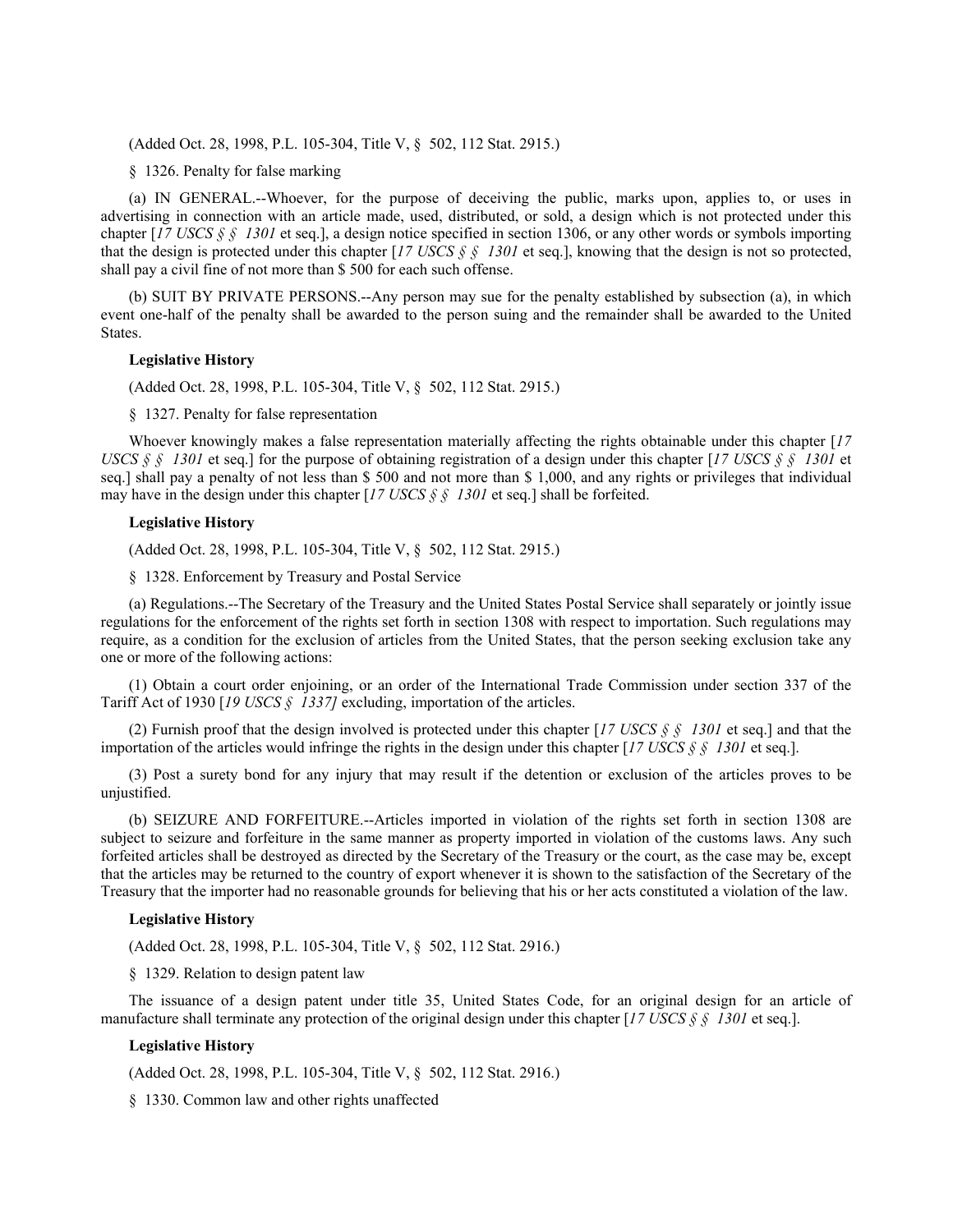Nothing in this chapter [*17 USCS § § 1301* et seq.] shall annul or limit--

(1) common law or other rights or remedies, if any, available to or held by any person with respect to a design which has not been registered under this chapter [*17 USCS § § 1301* et seq.]; or

(2) any right under the trademark laws or any right protected against unfair competition.

# **Legislative History**

(Added Oct. 28, 1998, P.L. 105-304, Title V, § 502, 112 Stat. 2916.)

§ 1331. Administrator; Office of the Administrator

In this chapter  $[17 \text{ USCS }$  §  $\frac{5}{9}$  1301 et seq.], the "Administrator" is the Register of Copyrights, and the "Office of the Administrator'' and the ''Office'' refer to the Copyright Office of the Library of Congress.

### **Legislative History**

(Added Oct. 28, 1998, P.L. 105-304, Title V, § 502, 112 Stat. 2916.)

§ 1332. No retroactive effect

 Protection under this chapter [*17 USCS § § 1301* et seq.] shall not be available for any design that has been made public under section 1310(b) before the effective date of this chapter [*17 USCS § § 1301* et seq.].

## **Legislative History**

(Added Oct. 28, 1998, P.L. 105-304, Title V, § 502, 112 Stat. 2916.)

TRANSITIONAL AND SUPPLEMENTARY PROVISIONS

SEC. 102. This Act becomes effective on January 1, 1978, except as otherwise expressly provided by this Act, including provisions of the first section of this Act. The provisions of sections 118, 304(b), and *chapter 8* of title 17, as amended by the first section of this Act, take effect upon enactment of this Act.

SEC. 103. This Act does not provide copyright protection for any work that goes into the public domain before January 1, 1978. The exclusive rights, as provided by section 106 of title 17 as amended by the first section of this Act, to reproduce a work in phonorecords and to distribute phonorecords of the work, do not extend to any nondramatic musical work copyrighted before July 1, 1909.

SEC. 104. All proclamations issued by the President under section 1(e) or 9(b) of title 17 as it existed on December 31, 1977, or under previous copyright statutes of the United States, shall continue in force until terminated, suspended, or revised by the President.

SEC. 105. (a)(1) Section 505 of title 44 is amended to read as follows:

§ 505. Sale of duplicate plates

''The Public Printer shall sell, under regulations of the Joint Committee on Printing to persons who may apply, additional or duplicate stereotype or electrotype plates from which a Government publication is printed, at a price not to exceed the cost of composition, the metal, and making to the Government, plus 10 per centum, and the full amount of the price shall be paid when the order is filed.''.

(2) The item relating to section 505 in the sectional analysis at the beginning of chapter 5 of title 44, is amended to read as follows: ''505. Sale of duplicate plates.''

(b) Section 2113 of title 44 is amended to read as follows:

§ 2113. Limitation on liability

''When letters and other intellectual productions (exclusive of patented material, published works under copyright protection, and unpublished works for which copyright registration has been made) come into the custody or possession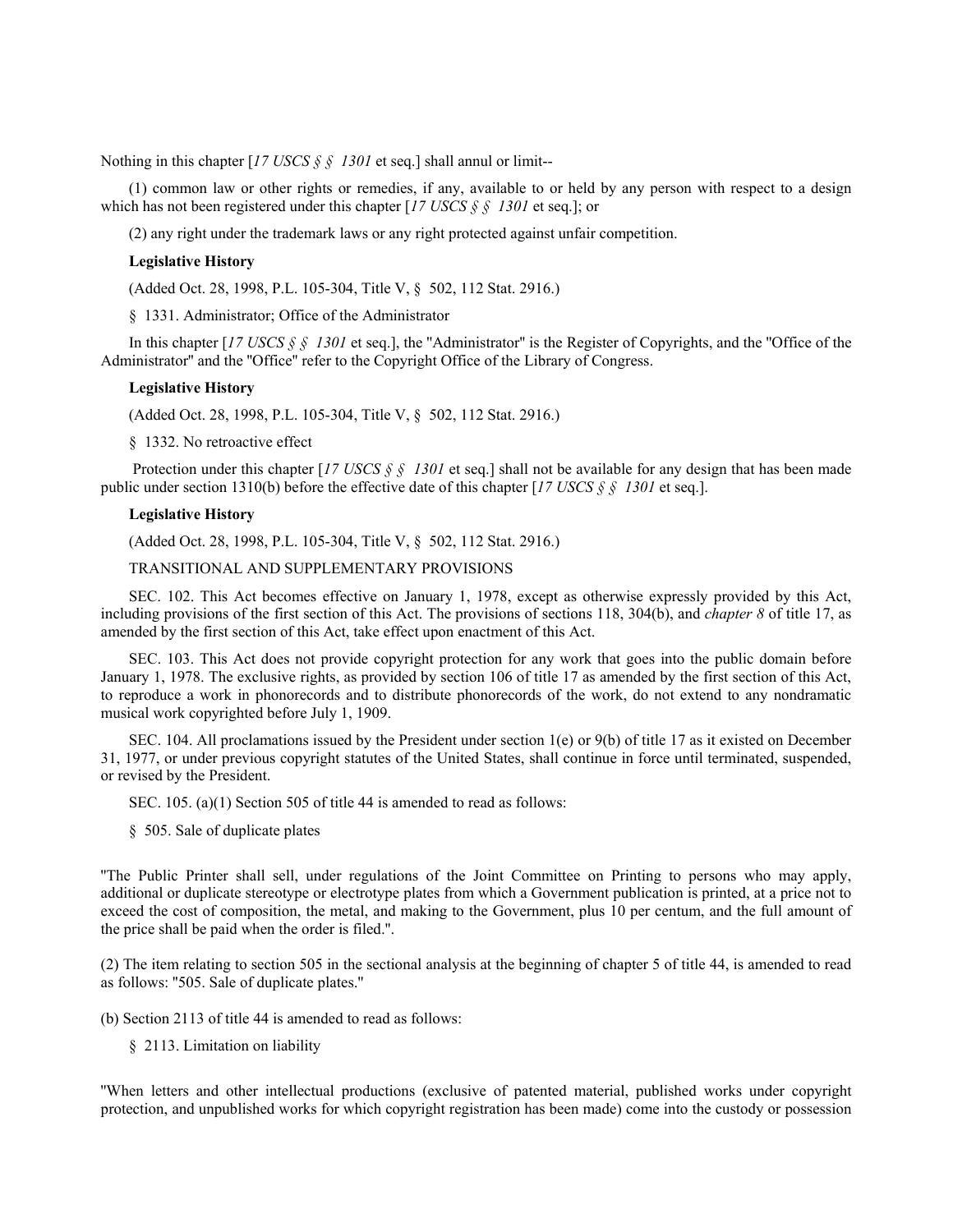of the Administrator of General Services, the United States or its agents are not liable for infringement of copyright or analogous rights arising out of use of the materials for display, inspection, research, reproduction, or other purposes.''.

(c) In section 1498(b) of title 28, the phrase "section 101(b) of title 17" is amended to read "section 504(c) of title 17".

(d) *Section 543(a)(4) of the Internal Revenue Code* of 1954 , as amended, is amended by striking out ''(other than by reason of section 2 or 6 thereof)''.

(e) Section 3202(a) of title 39 is amended by striking out clause (5). Section 3206 of title 39 is amended by deleting the words ''subsections (b) and (c)'' and inserting ''subsection (b)'' in subsection (a), and by deleting subsection (c). Section 3206(d) is renumbered (c).

(f) Subsection (a) of section 290(e) of title 15 is amended by deleting the phrase "section 8" and inserting in lieu thereof the phrase ''section 105''.

(g) Section 131 of title 2 is amended by deleting the phrase ''deposit to secure copyright,'' and inserting in lieu thereof the phrase ''acquisition of material under the copyright law.''.

SEC. 106. In any case where, before January 1, 1978, a person has lawfully made parts of instruments serving to reproduce mechanically a copyrighted work under the compulsory license provisions of section 1(e) of title 17 as it existed on December 31, 1977, such person may continue to make and distribute such parts embodying the same mechanical reproduction without obtaining a new compulsory license under the terms of section 115 of title 17 as amended by the first section of this Act. However, such parts made on or after January 1, 1978, constitute phonorecords and are otherwise subject to the provisions of said section 115.

SEC. 107. In the case of any work in which an ad interim copyright is subsisting or is capable of being secured on December 31, 1977, under section 22 of title 17 as it existed on that date, copyright protection is hereby extended to endure for the term or terms provided by section 304 of title 17 as amended by the first section of this Act.

SEC. 108. The notice provisions of sections 401 through 403 of title 17 as amended by the first section of this Act apply to all copies or phonorecords publicly distributed on or after January 1, 1978. However, in the case of a work published before January 1, 1978, compliance with the notice provisions of title 17 either as it existed on December 31, 1977, or as amended by the first section of this Act, is adequate with respect to copies publicly distributed after December 31, 1977.

SEC. 109. The registration of claims to copyright for which the required deposit, application, and fee were received in the Copyright Office before January 1, 1978, and the recordation of assignments of copyright or other instruments received in the Copyright Office before January 1, 1978, shall be made in accordance with title 17 as it existed on December 31, 1977.

SEC. 110. The demand and penalty provisions of section 14 of title 17 as it existed on December 31, 1977, apply to any work in which copyright has been secured by publication with notice of copyright on or before that date, but any deposit and registration made after that date in response to a demand under that section shall be made in accordance with the provisions of title 17 as amended by the first section of this Act.

SEC. 111. Section 2318 of title 18 of the United States Code is amended to read as follows:

§ 2318. Transportation, sale or receipt of phonograph records bearing forged or counterfeit labels

''(a) Whoever knowingly and with fraudulent intent transports, causes to be transported, receives, sells, or offers for sale in interstate or foreign commerce any phonograph record, disk, wire, tape, film, or other article on which sounds are recorded, to which or upon which is stamped, pasted, or affixed any forged or counterfeited label, knowing the label to have been falsely made, forged, or counterfeited shall be fined not more than \$ 10,000 or imprisoned for not more than one year, or both, for the first such offense and shall be fined not more than \$ 25,000 or imprisoned for not more than two years, or both, for any subsequent offense.

''(b) When any person is convicted of any violation of subsection (a), the court in its judgment of conviction shall, in addition to the penalty therein prescribed, order the forfeiture and destruction or other disposition of all counterfeit labels and all articles to which counterfeit labels have been affixed or which were intended to have had such labels affixed.''.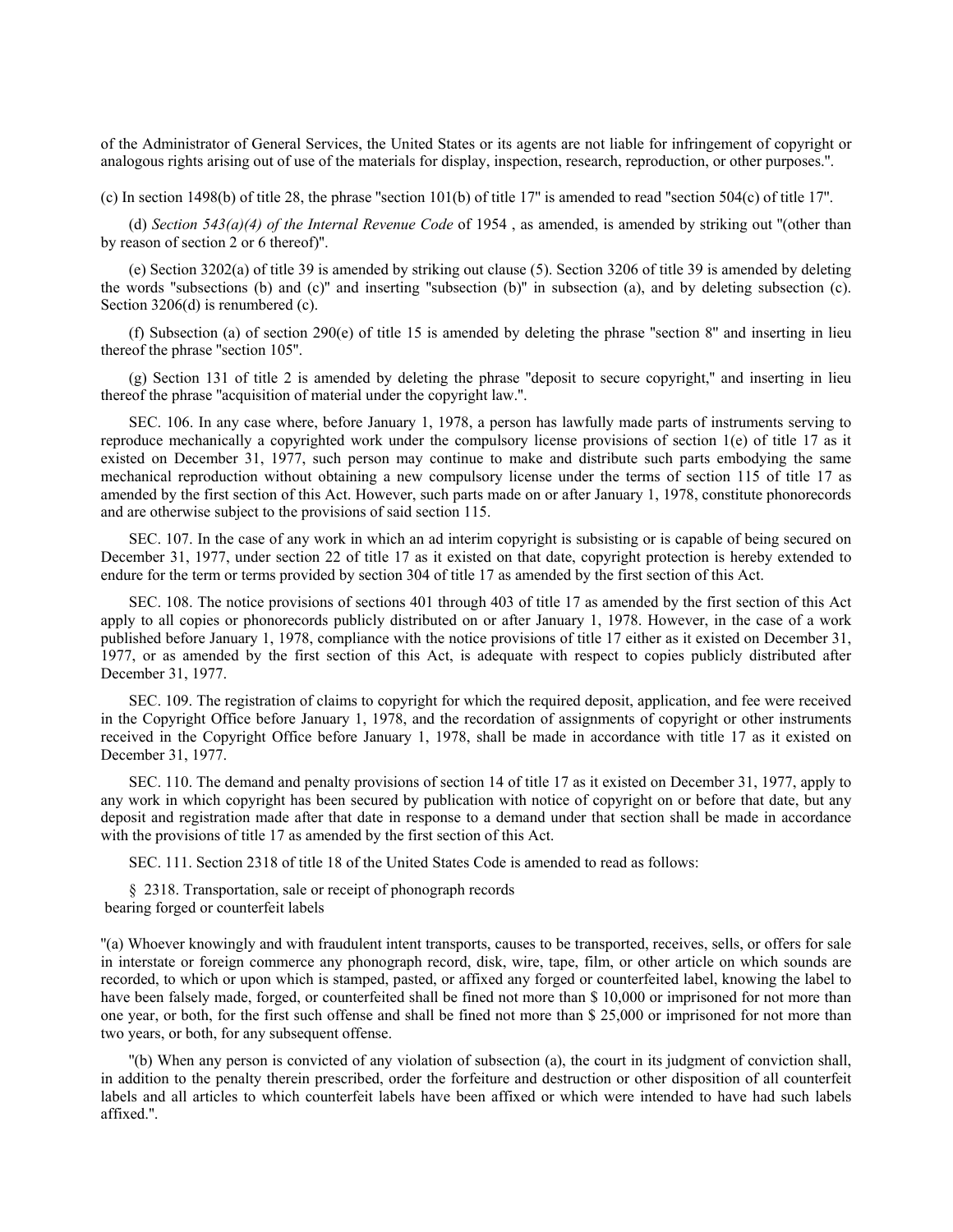''(c) Except to the extent they are inconsistent with the provisions of this title, all provisions of section 509, title 17, United States Code, are applicable to violations of subsection (a).''

SEC. 112. All causes of action that arose under title 17 before January 1, 1978, shall be governed by title 17 as it existed when the cause of action arose.

SEC. 113. (a) The Librarian of Congress (hereinafter referred to as the ''Librarian'') shall establish and maintain in the Library of Congress a library to be known as the American Television and Radio Archives (hereinafter referred to as the ''Archives''). The purpose of the Archives shall be to preserve a permanent record of the television and radio programs which are the heritage of the people of the United States and to provide access to such programs to historians and scholars without encouraging or causing copyright infringement.

(1) The Librarian, after consultation with interested organizations and individuals, shall determine and place in the Archives such copies and phonorecords of television and radio programs transmitted to the public in the United States and in other countries which are of present or potential public or cultural interest, historical significance, cognitive value, or otherwise worthy of preservation, including copies and phonorecords of published and unpublished transmission programs--

(A) acquired in accordance with sections 407 and 408 of title 17 as amended by the first section of this Act; and

- (B) transferred from the existing collections of the Library of Congress; and
- (C) given to or exchanged with the Archives by other libraries, archives, organizations, and individuals; and
- (D) purchased from the owner thereof.

(2) The Librarian shall maintain and publish appropriate catalogs and indexes of the collections of the Archives, and shall make such collections available for study and research under the conditions prescribed under this section.

(b) Notwithstanding the provisions of section 106 of title 17 as amended by the first section of this Act, the Librarian is authorized with respect to a transmission program which consists of a regularly scheduled newscast or on-the-spot coverage of news events and, under standards and conditions that the Librarian shall prescribe by regulation--

(1) to reproduce a fixation of such a program, in the same or another tangible form, for the purposes of preservation or security or for distribution under the conditions of clause (3) of this subsection; and

(2) to compile, without abridgment or any other editing, portions of such fixations according to subject matter, and to reproduce such compilations for the purpose of clause (1) of this subsection; and

(3) to distribute a reproduction made under clause (1) or (2) of this subsection--

(A) by loan to a person engaged in research; and

(B) for deposit in a library or archives which meets the requirements of section 108(a) of title 17 as amended by the first section of this Act, in either case for use only in research and not for further reproduction or performance.

(c) The Librarian or any employee of the Library who is acting under the authority of this section shall not be liable in any action for copyright infringement committed by any other person unless the Librarian or such employee knowingly participated in the act of infringement committed by such person. Nothing in this section shall be construed to excuse or limit liability under title 17 as amended by the first section of this Act for any act not authorized by that title or this section, or for any act performed by a person not authorized to act under that title or this section.

(d) This section may be cited as the ''American Television and Radio Archives Act''.

SEC. 114. There are hereby authorized to be appropriated such funds as may be necessary to carry out the purposes of this Act.